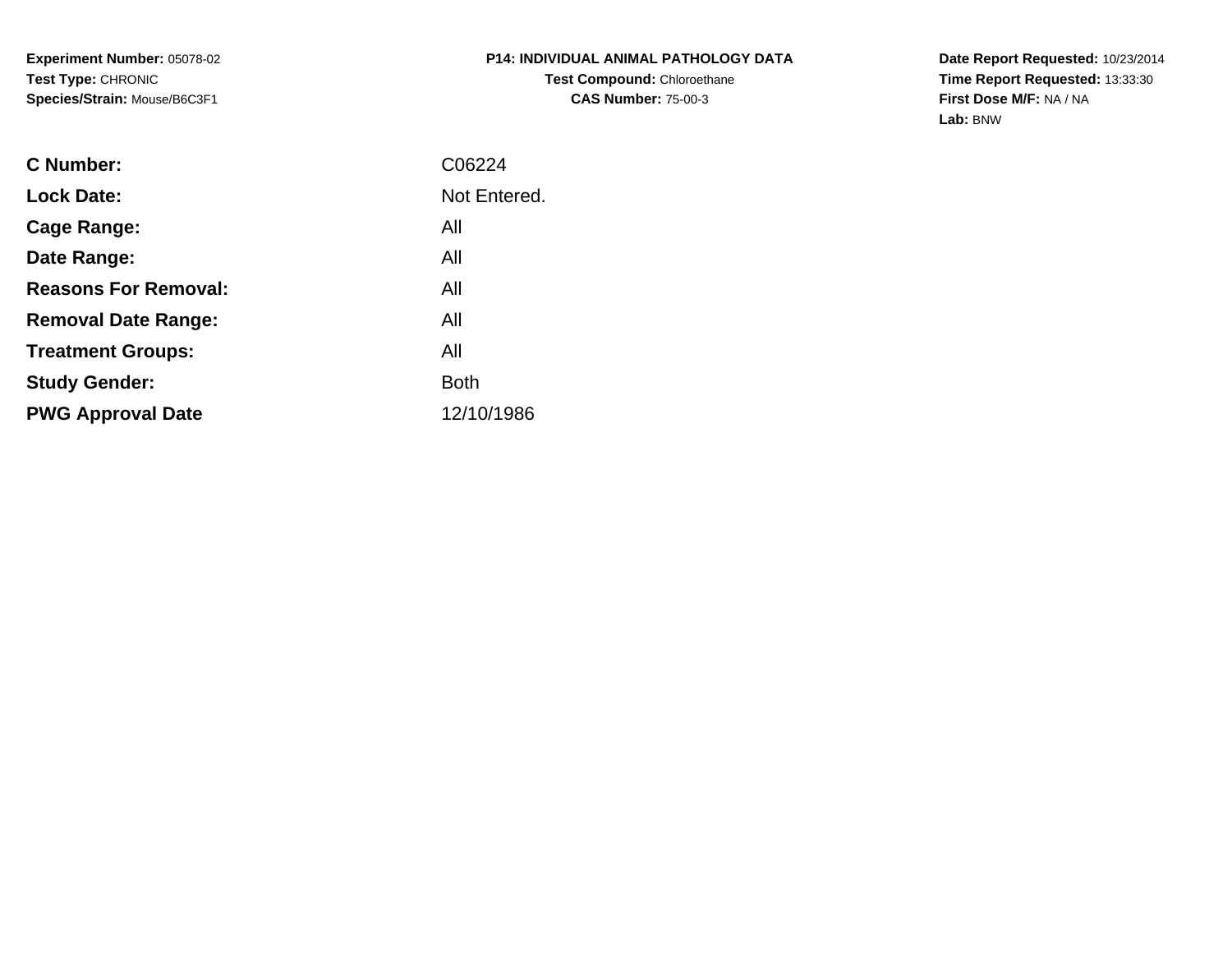| Experiment Number: 05078-02<br>Test Type: CHRONIC<br>Species/Strain: Mouse/B6C3F1 |                         | P14: INDIVIDUAL ANIMAL PATHOLOGY DATA<br>Test Compound: Chloroethane<br><b>CAS Number: 75-00-3</b> | Date Report Requested: 10/23/2014<br>Time Report Requested: 13:33:30<br>First Dose M/F: NA / NA<br>Lab: BNW |  |
|-----------------------------------------------------------------------------------|-------------------------|----------------------------------------------------------------------------------------------------|-------------------------------------------------------------------------------------------------------------|--|
| ANIMAL ID: 8001                                                                   | <b>TRT#: 2</b>          | <b>SEX: Male</b>                                                                                   | DAY ON TEST: 700                                                                                            |  |
|                                                                                   | <b>DOSE: 15000 PPM</b>  | <b>DISP: Terminal Sacrifice</b>                                                                    | HISTO:                                                                                                      |  |
|                                                                                   |                         | ORGAN AND ACCOUNTABLE SITE STATUS                                                                  |                                                                                                             |  |
| <b>NORMAL</b>                                                                     |                         |                                                                                                    |                                                                                                             |  |
| <b>Adrenal Gland - Cortex</b>                                                     | Adrenal Gland - Medulla | <b>Blood</b>                                                                                       | <b>Bone</b>                                                                                                 |  |
| <b>Bone Marrow</b>                                                                | <b>Brain</b>            | Epididymis                                                                                         | Esophagus                                                                                                   |  |
| Heart                                                                             | Intestine Large - Cecum | Intestine Large - Colon                                                                            | Intestine Large - Rectum                                                                                    |  |
| Intestine Small - Duodenum                                                        | Intestine Small - Ileum | Intestine Small - Jejunum                                                                          | Islets, Pancreatic                                                                                          |  |
| Larynx                                                                            | Lung                    | Lymph Node - Bronchial                                                                             | Nose                                                                                                        |  |
| Pancreas                                                                          | Parathyroid Gland       | <b>Pituitary Gland</b>                                                                             | Salivary Glands                                                                                             |  |
| Spleen                                                                            | Stomach - Forestomach   | Stomach - Glandular                                                                                | Thymus                                                                                                      |  |
| <b>Thyroid Gland</b>                                                              | Trachea                 | <b>Urinary Bladder</b>                                                                             |                                                                                                             |  |
| <b>MISSING</b>                                                                    |                         |                                                                                                    |                                                                                                             |  |
| Gallbladder                                                                       | Mammary Gland           |                                                                                                    |                                                                                                             |  |
| <b>INSUFFICIENT TISSUE</b>                                                        |                         |                                                                                                    |                                                                                                             |  |
| Prostate                                                                          |                         |                                                                                                    |                                                                                                             |  |
| <b>OBSERVATIONS</b>                                                               |                         |                                                                                                    |                                                                                                             |  |
| Kidney                                                                            | <b>Renal Tubule</b>     | Karyomegaly                                                                                        | Mild                                                                                                        |  |
|                                                                                   |                         | Nephropathy                                                                                        | Minimal                                                                                                     |  |
| Liver                                                                             |                         | Hematopoietic Cell Proliferation                                                                   | Minimal                                                                                                     |  |
|                                                                                   |                         | Hepatocellular Carcinoma                                                                           |                                                                                                             |  |
| Note: HEPATOCLR CARC $TGLs = 5-11$                                                |                         |                                                                                                    |                                                                                                             |  |
| Lymph Node                                                                        | Mandibular              | Erythrophagocytosis                                                                                | Mild                                                                                                        |  |
| Penis                                                                             |                         | Necrosis                                                                                           | Marked                                                                                                      |  |
| Note: NECROSIS<br>$TGLs = 2-2$                                                    |                         |                                                                                                    |                                                                                                             |  |
| <b>Seminal Vesicle</b>                                                            |                         | <b>Dilatation</b>                                                                                  | Marked                                                                                                      |  |
| Note: DILATATION<br>$TGLs = 4-11$                                                 |                         |                                                                                                    |                                                                                                             |  |
| Skin                                                                              | Prepuce                 | Cyst                                                                                               |                                                                                                             |  |
| Note: CYST<br>$TGLs = 1-2$                                                        |                         |                                                                                                    |                                                                                                             |  |
| <b>Testes</b>                                                                     |                         | Atrophy                                                                                            | Mild                                                                                                        |  |
| PRIMARY CAUSE OF DEATH                                                            | $\blacksquare$          |                                                                                                    |                                                                                                             |  |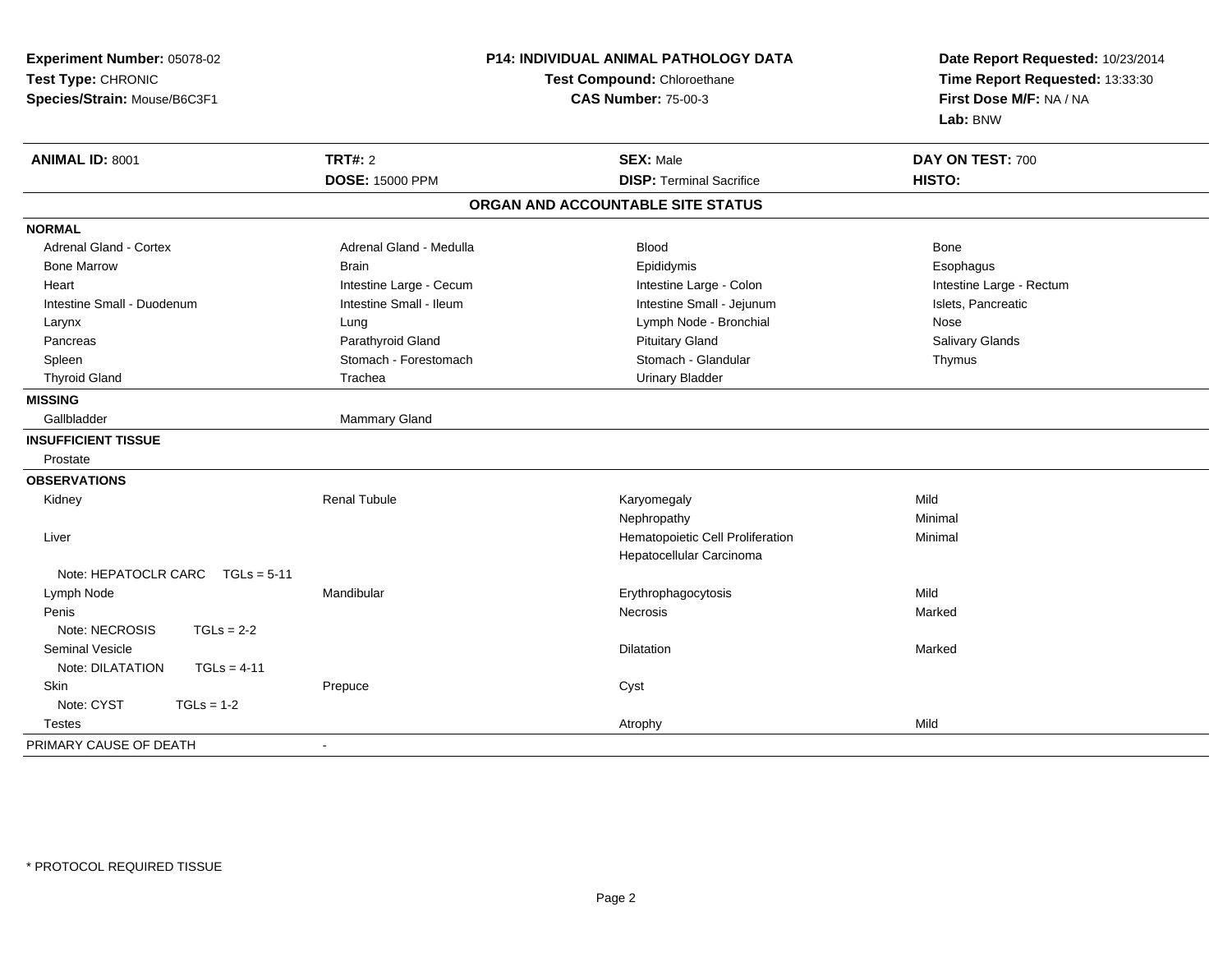| Experiment Number: 05078-02<br>Test Type: CHRONIC<br>Species/Strain: Mouse/B6C3F1 |                         | <b>P14: INDIVIDUAL ANIMAL PATHOLOGY DATA</b><br>Test Compound: Chloroethane<br><b>CAS Number: 75-00-3</b> | Date Report Requested: 10/23/2014<br>Time Report Requested: 13:33:30<br>First Dose M/F: NA / NA<br>Lab: BNW |
|-----------------------------------------------------------------------------------|-------------------------|-----------------------------------------------------------------------------------------------------------|-------------------------------------------------------------------------------------------------------------|
| <b>ANIMAL ID: 8002</b>                                                            | TRT#: 2                 | <b>SEX: Male</b>                                                                                          | DAY ON TEST: 700                                                                                            |
|                                                                                   | <b>DOSE: 15000 PPM</b>  | <b>DISP: Terminal Sacrifice</b>                                                                           | HISTO:                                                                                                      |
|                                                                                   |                         | ORGAN AND ACCOUNTABLE SITE STATUS                                                                         |                                                                                                             |
| <b>NORMAL</b>                                                                     |                         |                                                                                                           |                                                                                                             |
| <b>Blood</b>                                                                      | Bone                    | <b>Bone Marrow</b>                                                                                        | Esophagus                                                                                                   |
| Heart                                                                             | Intestine Large - Cecum | Intestine Large - Colon                                                                                   | Intestine Large - Rectum                                                                                    |
| Intestine Small - Duodenum                                                        | Intestine Small - Ileum | Intestine Small - Jejunum                                                                                 | Islets, Pancreatic                                                                                          |
| Larynx                                                                            | Liver                   | Lung                                                                                                      | Lymph Node - Bronchial                                                                                      |
| Nose                                                                              | Pancreas                | Prostate                                                                                                  | Salivary Glands                                                                                             |
| <b>Seminal Vesicle</b>                                                            | Skin                    | Spleen                                                                                                    | Stomach - Forestomach                                                                                       |
| Stomach - Glandular                                                               | Thymus                  | <b>Thyroid Gland</b>                                                                                      | <b>Tissue NOS</b>                                                                                           |
| Trachea                                                                           | <b>Urinary Bladder</b>  |                                                                                                           |                                                                                                             |
| <b>MISSING</b>                                                                    |                         |                                                                                                           |                                                                                                             |
| <b>Adrenal Gland - Cortex</b>                                                     | Adrenal Gland - Medulla | Epididymis                                                                                                | Gallbladder                                                                                                 |
| Lymph Node - Mandibular                                                           | <b>Mammary Gland</b>    | Parathyroid Gland                                                                                         |                                                                                                             |
| <b>INSUFFICIENT TISSUE</b>                                                        |                         |                                                                                                           |                                                                                                             |
| <b>Pituitary Gland</b>                                                            |                         |                                                                                                           |                                                                                                             |
| <b>OBSERVATIONS</b>                                                               |                         |                                                                                                           |                                                                                                             |
| <b>Brain</b>                                                                      | Thalamus                | Mineralization                                                                                            | Mild                                                                                                        |
| Kidney                                                                            | <b>Renal Tubule</b>     | Karyomegaly                                                                                               | Mild                                                                                                        |
|                                                                                   |                         | Nephropathy                                                                                               | Minimal                                                                                                     |
| <b>Testes</b>                                                                     |                         | Atrophy                                                                                                   | Moderate                                                                                                    |
| PRIMARY CAUSE OF DEATH                                                            |                         |                                                                                                           |                                                                                                             |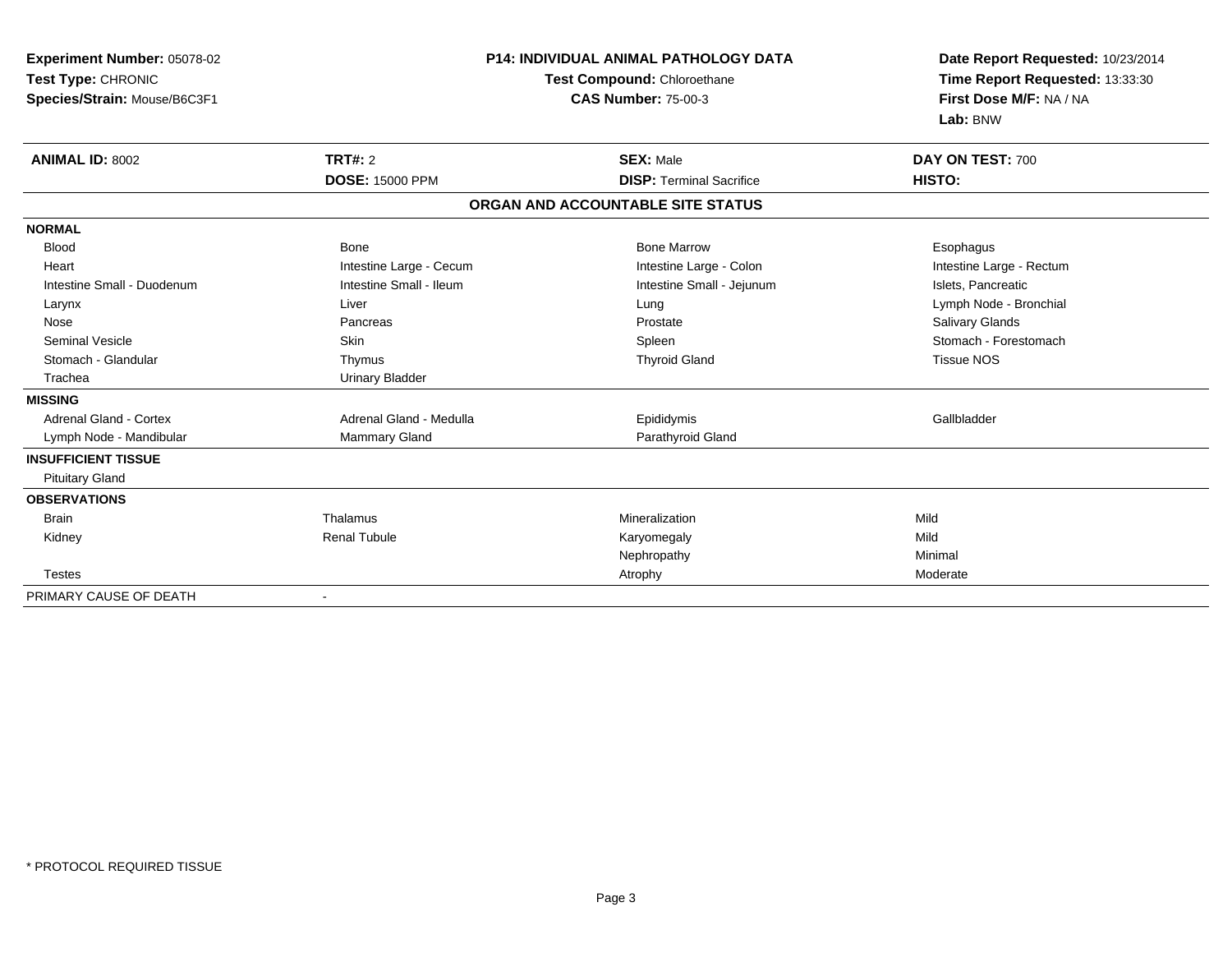| Experiment Number: 05078-02<br>Test Type: CHRONIC<br>Species/Strain: Mouse/B6C3F1 |              |                                          | <b>P14: INDIVIDUAL ANIMAL PATHOLOGY DATA</b><br>Test Compound: Chloroethane<br><b>CAS Number: 75-00-3</b> | Date Report Requested: 10/23/2014<br>Time Report Requested: 13:33:30<br>First Dose M/F: NA / NA<br>Lab: BNW |
|-----------------------------------------------------------------------------------|--------------|------------------------------------------|-----------------------------------------------------------------------------------------------------------|-------------------------------------------------------------------------------------------------------------|
| <b>ANIMAL ID: 8003</b>                                                            |              | <b>TRT#: 2</b><br><b>DOSE: 15000 PPM</b> | <b>SEX: Male</b><br><b>DISP: Terminal Sacrifice</b>                                                       | DAY ON TEST: 700<br>HISTO:                                                                                  |
|                                                                                   |              |                                          | ORGAN AND ACCOUNTABLE SITE STATUS                                                                         |                                                                                                             |
| <b>NORMAL</b>                                                                     |              |                                          |                                                                                                           |                                                                                                             |
| Adrenal Gland - Cortex                                                            |              | Adrenal Gland - Medulla                  | <b>Blood</b>                                                                                              | Bone                                                                                                        |
| <b>Bone Marrow</b>                                                                |              | <b>Brain</b>                             | Esophagus                                                                                                 | Heart                                                                                                       |
| Intestine Large - Cecum                                                           |              | Intestine Large - Colon                  | Intestine Large - Rectum                                                                                  | Intestine Small - Duodenum                                                                                  |
| Intestine Small - Ileum                                                           |              | Intestine Small - Jejunum                | Islets, Pancreatic                                                                                        | Liver                                                                                                       |
| Lymph Node - Bronchial                                                            |              | Mammary Gland                            | Nose                                                                                                      | Pancreas                                                                                                    |
| Parathyroid Gland                                                                 |              | <b>Pituitary Gland</b>                   | Prostate                                                                                                  | Salivary Glands                                                                                             |
| <b>Seminal Vesicle</b>                                                            |              | Spleen                                   | Stomach - Forestomach                                                                                     | Stomach - Glandular                                                                                         |
| <b>Testes</b>                                                                     |              | <b>Thyroid Gland</b>                     | Trachea                                                                                                   | <b>Urinary Bladder</b>                                                                                      |
| <b>MISSING</b>                                                                    |              |                                          |                                                                                                           |                                                                                                             |
| Epididymis                                                                        |              | Gallbladder                              | Lymph Node - Mandibular                                                                                   |                                                                                                             |
| <b>INSUFFICIENT TISSUE</b>                                                        |              |                                          |                                                                                                           |                                                                                                             |
| Thymus                                                                            |              |                                          |                                                                                                           |                                                                                                             |
| <b>OBSERVATIONS</b>                                                               |              |                                          |                                                                                                           |                                                                                                             |
| <b>Adrenal Gland</b>                                                              |              | Subcapsular                              | Hyperplasia                                                                                               | Mild                                                                                                        |
| Kidney                                                                            |              | <b>Renal Tubule</b>                      | Karyomegaly                                                                                               | Minimal                                                                                                     |
|                                                                                   |              |                                          | Nephropathy                                                                                               | Mild                                                                                                        |
| Larynx                                                                            |              | Submucosa                                | Cyst                                                                                                      |                                                                                                             |
| Lung                                                                              |              | Glands                                   | Ectasia                                                                                                   | Mild                                                                                                        |
|                                                                                   |              | Interstitium                             | Inflammation                                                                                              | Chronic, Mild                                                                                               |
| Skin                                                                              |              | <b>Hair Follicle</b>                     | Atrophy                                                                                                   | Moderate                                                                                                    |
| Note: ATROPHY                                                                     | $TGLs = 1-2$ |                                          |                                                                                                           |                                                                                                             |
| PRIMARY CAUSE OF DEATH                                                            |              | $\blacksquare$                           |                                                                                                           |                                                                                                             |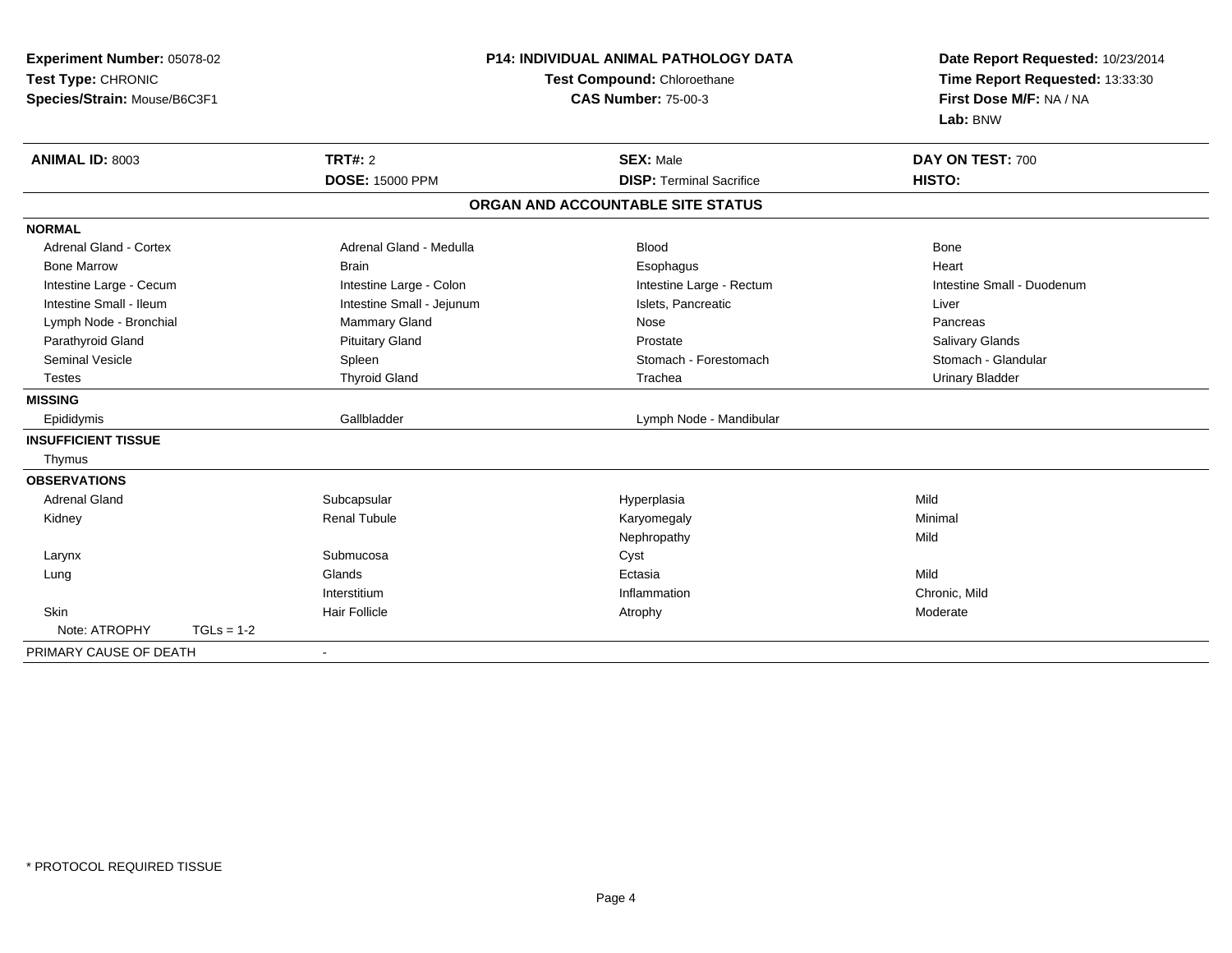| Experiment Number: 05078-02<br>Test Type: CHRONIC<br>Species/Strain: Mouse/B6C3F1 |                           | P14: INDIVIDUAL ANIMAL PATHOLOGY DATA<br>Test Compound: Chloroethane<br><b>CAS Number: 75-00-3</b> | Date Report Requested: 10/23/2014<br>Time Report Requested: 13:33:30<br>First Dose M/F: NA / NA<br>Lab: BNW |  |
|-----------------------------------------------------------------------------------|---------------------------|----------------------------------------------------------------------------------------------------|-------------------------------------------------------------------------------------------------------------|--|
| <b>ANIMAL ID: 8004</b>                                                            | <b>TRT#: 2</b>            | <b>SEX: Male</b>                                                                                   | DAY ON TEST: 700                                                                                            |  |
|                                                                                   | <b>DOSE: 15000 PPM</b>    | <b>DISP: Terminal Sacrifice</b>                                                                    | HISTO:                                                                                                      |  |
|                                                                                   |                           | ORGAN AND ACCOUNTABLE SITE STATUS                                                                  |                                                                                                             |  |
| <b>NORMAL</b>                                                                     |                           |                                                                                                    |                                                                                                             |  |
| <b>Adrenal Gland - Cortex</b>                                                     | Adrenal Gland - Medulla   | <b>Blood</b>                                                                                       | <b>Bone</b>                                                                                                 |  |
| <b>Bone Marrow</b>                                                                | <b>Brain</b>              | Epididymis                                                                                         | Esophagus                                                                                                   |  |
| Intestine Large - Cecum                                                           | Intestine Large - Colon   | Intestine Large - Rectum                                                                           | Intestine Small - Duodenum                                                                                  |  |
| Intestine Small - Ileum                                                           | Intestine Small - Jejunum | Islets, Pancreatic                                                                                 | Larynx                                                                                                      |  |
| Lymph Node - Bronchial                                                            | Pancreas                  | Parathyroid Gland                                                                                  | <b>Pituitary Gland</b>                                                                                      |  |
| Prostate                                                                          | Salivary Glands           | <b>Seminal Vesicle</b>                                                                             | Stomach - Forestomach                                                                                       |  |
| <b>Thyroid Gland</b>                                                              | Trachea                   | <b>Urinary Bladder</b>                                                                             |                                                                                                             |  |
| <b>MISSING</b>                                                                    |                           |                                                                                                    |                                                                                                             |  |
| Lymph Node - Mandibular                                                           | Mammary Gland             | Thymus                                                                                             |                                                                                                             |  |
| <b>INSUFFICIENT TISSUE</b>                                                        |                           |                                                                                                    |                                                                                                             |  |
| Gallbladder                                                                       |                           |                                                                                                    |                                                                                                             |  |
| <b>OBSERVATIONS</b>                                                               |                           |                                                                                                    |                                                                                                             |  |
| <b>Adrenal Gland</b>                                                              | Subcapsular               | Hyperplasia                                                                                        | Mild                                                                                                        |  |
| Heart                                                                             | Valve                     | Degeneration                                                                                       | Mucoid, Minimal                                                                                             |  |
| Kidney                                                                            | <b>Renal Tubule</b>       | Karyomegaly                                                                                        | Minimal                                                                                                     |  |
|                                                                                   |                           | Nephropathy                                                                                        | Minimal                                                                                                     |  |
| Liver                                                                             |                           | Hepatocellular Carcinoma                                                                           | Multiple                                                                                                    |  |
|                                                                                   |                           | Necrosis                                                                                           | Marked                                                                                                      |  |
| Note: HEPATOCLR CARC $TGLs = 1-10$                                                |                           |                                                                                                    |                                                                                                             |  |
| Lung                                                                              |                           | Alveolar/Bronchiolar Carcinoma                                                                     | Multiple                                                                                                    |  |
|                                                                                   | <b>Bronchiole</b>         | Hyperplasia                                                                                        | Multifocal, Mild                                                                                            |  |
| Note: ALV BRON CARC<br>$TGLs = 2-3$                                               |                           |                                                                                                    |                                                                                                             |  |
| Nose                                                                              | Glands                    | Cyst                                                                                               |                                                                                                             |  |
| Skin                                                                              | <b>Hair Follicle</b>      | Atrophy                                                                                            | Mild                                                                                                        |  |
| Spleen                                                                            |                           | Hematopoietic Cell Proliferation                                                                   | Mild                                                                                                        |  |
| Stomach                                                                           | Glandular                 | Cyst                                                                                               |                                                                                                             |  |
| <b>Testes</b>                                                                     |                           | Atrophy                                                                                            | Mild                                                                                                        |  |
| PRIMARY CAUSE OF DEATH                                                            |                           |                                                                                                    |                                                                                                             |  |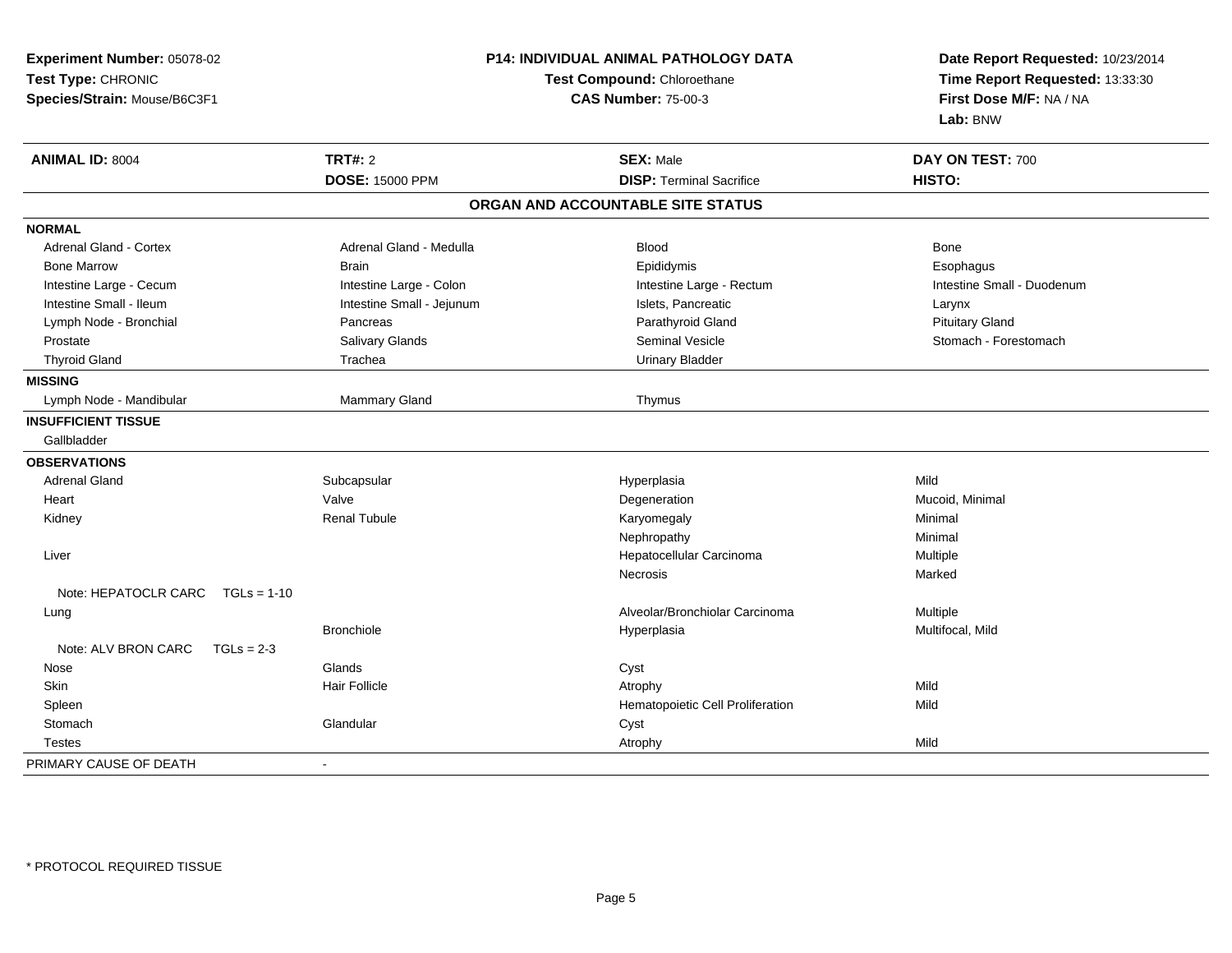| Experiment Number: 05078-02<br>Test Type: CHRONIC<br>Species/Strain: Mouse/B6C3F1 |               |                          | <b>P14: INDIVIDUAL ANIMAL PATHOLOGY DATA</b><br>Date Report Requested: 10/23/2014<br>Test Compound: Chloroethane<br>Time Report Requested: 13:33:30<br>First Dose M/F: NA / NA<br><b>CAS Number: 75-00-3</b><br>Lab: BNW |                                     |
|-----------------------------------------------------------------------------------|---------------|--------------------------|--------------------------------------------------------------------------------------------------------------------------------------------------------------------------------------------------------------------------|-------------------------------------|
| <b>ANIMAL ID: 8005</b>                                                            |               | <b>TRT#: 2</b>           | <b>SEX: Male</b>                                                                                                                                                                                                         | DAY ON TEST: 700                    |
|                                                                                   |               | <b>DOSE: 15000 PPM</b>   | <b>DISP: Terminal Sacrifice</b>                                                                                                                                                                                          | HISTO:                              |
|                                                                                   |               |                          | ORGAN AND ACCOUNTABLE SITE STATUS                                                                                                                                                                                        |                                     |
| <b>NORMAL</b>                                                                     |               |                          |                                                                                                                                                                                                                          |                                     |
| <b>Adrenal Gland - Cortex</b>                                                     |               | Adrenal Gland - Medulla  | <b>Blood</b>                                                                                                                                                                                                             | Bone                                |
| <b>Bone Marrow</b>                                                                |               | Esophagus                | Eye                                                                                                                                                                                                                      | Intestine Large - Cecum             |
| Intestine Large - Colon                                                           |               | Intestine Large - Rectum | Intestine Small - Ileum                                                                                                                                                                                                  | Intestine Small - Jejunum           |
| Islets, Pancreatic                                                                |               | Larynx                   | Lung                                                                                                                                                                                                                     | Lymph Node - Bronchial              |
| Lymph Node - Mandibular                                                           |               | Nose                     | Pancreas                                                                                                                                                                                                                 | <b>Pituitary Gland</b>              |
| Prostate                                                                          |               | Salivary Glands          | <b>Seminal Vesicle</b>                                                                                                                                                                                                   | Skin                                |
| Spleen                                                                            |               | Stomach - Forestomach    | Stomach - Glandular                                                                                                                                                                                                      | Thymus                              |
| <b>Thyroid Gland</b>                                                              |               | Trachea                  | <b>Urinary Bladder</b>                                                                                                                                                                                                   |                                     |
| <b>MISSING</b>                                                                    |               |                          |                                                                                                                                                                                                                          |                                     |
| Epididymis                                                                        |               | Gallbladder              | <b>Mammary Gland</b>                                                                                                                                                                                                     | Parathyroid Gland                   |
| <b>OBSERVATIONS</b>                                                               |               |                          |                                                                                                                                                                                                                          |                                     |
| <b>Adrenal Gland</b>                                                              |               | Subcapsular              | Hyperplasia                                                                                                                                                                                                              | Minimal                             |
| <b>Brain</b>                                                                      |               | Thalamus                 | Mineralization                                                                                                                                                                                                           | Mild                                |
| <b>Harderian Gland</b>                                                            |               |                          | Adenoma                                                                                                                                                                                                                  |                                     |
| Note: ADENOMA                                                                     | $TGLs = 1-10$ |                          |                                                                                                                                                                                                                          |                                     |
| Heart                                                                             |               | Valve                    | Degeneration                                                                                                                                                                                                             | Mucoid, Minimal                     |
| <b>Intestine Small</b>                                                            |               | Duodenum                 | Hepatocellular Carcinoma                                                                                                                                                                                                 | Metastatic (Uncertain Primary Site) |
|                                                                                   |               | Duodenum                 | Ulcer                                                                                                                                                                                                                    | Moderate                            |
| Kidney                                                                            |               |                          | Nephropathy                                                                                                                                                                                                              | Marked                              |
| Liver                                                                             |               |                          | Hepatocellular Adenoma                                                                                                                                                                                                   |                                     |
|                                                                                   |               |                          | Hepatocellular Carcinoma                                                                                                                                                                                                 | Multiple                            |
|                                                                                   |               |                          | Necrosis                                                                                                                                                                                                                 | Marked                              |
| Note: NECROSIS                                                                    | $TGLs = 2-11$ |                          |                                                                                                                                                                                                                          |                                     |
| <b>Testes</b>                                                                     |               |                          | Atrophy                                                                                                                                                                                                                  | Mild                                |
| PRIMARY CAUSE OF DEATH                                                            |               |                          |                                                                                                                                                                                                                          |                                     |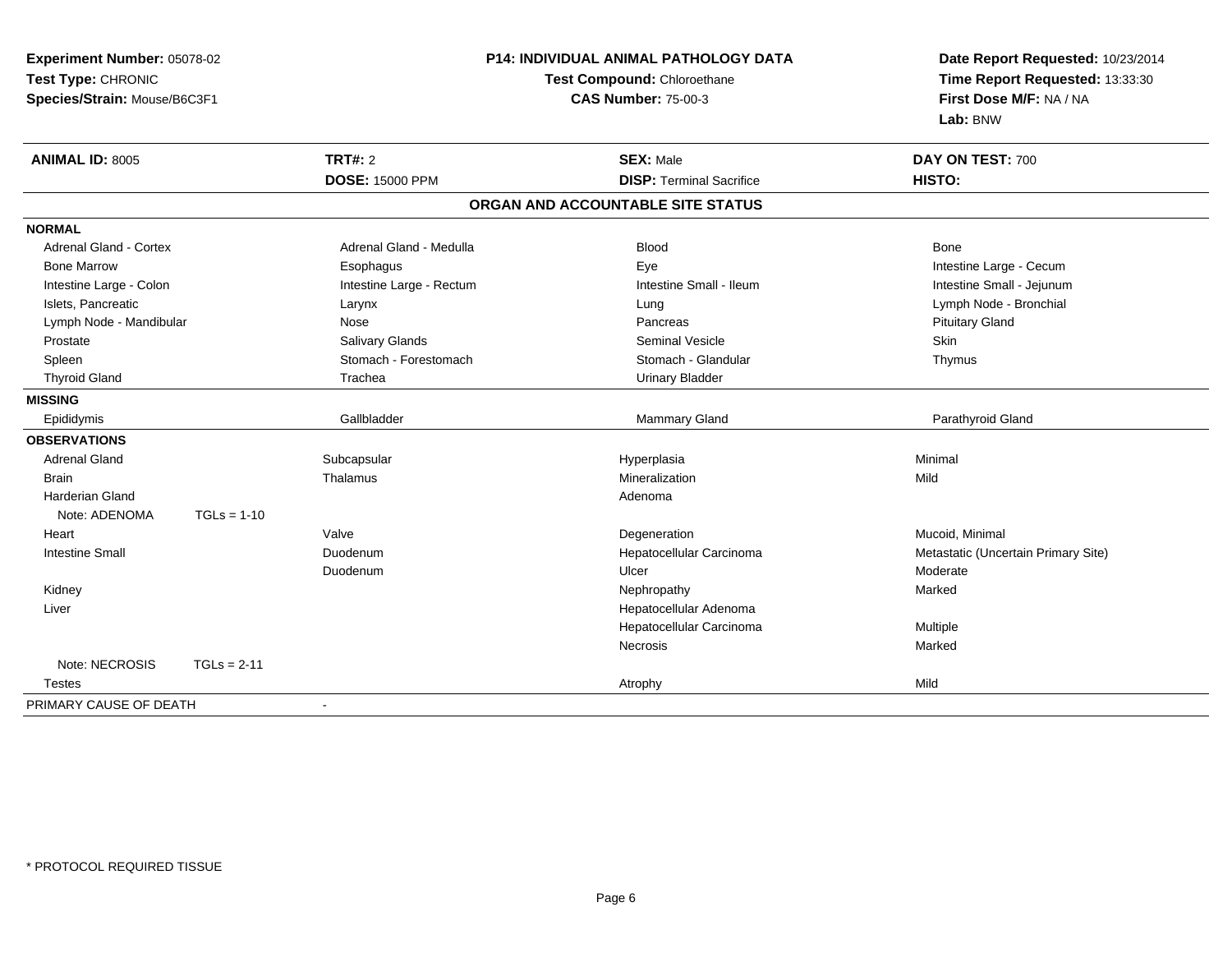| Experiment Number: 05078-02  |                | <b>P14: INDIVIDUAL ANIMAL PATHOLOGY DATA</b> |                                   | Date Report Requested: 10/23/2014 |
|------------------------------|----------------|----------------------------------------------|-----------------------------------|-----------------------------------|
| Test Type: CHRONIC           |                | Test Compound: Chloroethane                  |                                   | Time Report Requested: 13:33:30   |
| Species/Strain: Mouse/B6C3F1 |                |                                              | <b>CAS Number: 75-00-3</b>        | First Dose M/F: NA / NA           |
|                              |                |                                              |                                   | Lab: BNW                          |
| <b>ANIMAL ID: 8006</b>       |                | TRT#: 2                                      | <b>SEX: Male</b>                  | DAY ON TEST: 308                  |
|                              |                | <b>DOSE: 15000 PPM</b>                       | <b>DISP: Natural Death</b>        | HISTO:                            |
|                              |                |                                              | ORGAN AND ACCOUNTABLE SITE STATUS |                                   |
| <b>NORMAL</b>                |                |                                              |                                   |                                   |
| Adrenal Gland - Cortex       |                | Adrenal Gland - Medulla                      | <b>Blood</b>                      | Bone                              |
| <b>Bone Marrow</b>           |                | <b>Brain</b>                                 | Epididymis                        | Esophagus                         |
| Heart                        |                | Intestine Large - Cecum                      | Intestine Large - Colon           | Intestine Large - Rectum          |
| Intestine Small - Duodenum   |                | Intestine Small - Ileum                      | Intestine Small - Jejunum         | Islets, Pancreatic                |
| Larynx                       |                | Liver                                        | Lung                              | Lymph Node - Bronchial            |
| Nose                         |                | Pancreas                                     | <b>Pituitary Gland</b>            | Salivary Glands                   |
| <b>Skin</b>                  |                | Spinal Cord                                  | Spleen                            | Stomach - Forestomach             |
| Stomach - Glandular          |                | <b>Testes</b>                                | <b>Thyroid Gland</b>              | Trachea                           |
| <b>MISSING</b>               |                |                                              |                                   |                                   |
| Gallbladder                  |                | Lymph Node - Mandibular                      | <b>Mammary Gland</b>              | Parathyroid Gland                 |
| Prostate                     |                | Thymus                                       |                                   |                                   |
| <b>OBSERVATIONS</b>          |                |                                              |                                   |                                   |
| <b>Adrenal Gland</b>         |                | Subcapsular                                  | Hyperplasia                       | Mild                              |
| Kidney                       |                |                                              | Inflammation                      | Suppurative, Marked               |
| Note: INFLAMMATION           | $TGLs = 4,5-5$ |                                              |                                   |                                   |
| <b>Seminal Vesicle</b>       |                |                                              | Inflammation                      | Suppurative, Moderate             |
| Note: INFLAMMATION           | $TGLs = 2-7$   |                                              |                                   |                                   |
| <b>Urinary Bladder</b>       |                |                                              | Inflammation                      | Suppurative, Moderate             |
|                              |                | <b>Transit Epithe</b>                        | <b>Necrosis</b>                   | Marked                            |
| PRIMARY CAUSE OF DEATH       |                |                                              |                                   |                                   |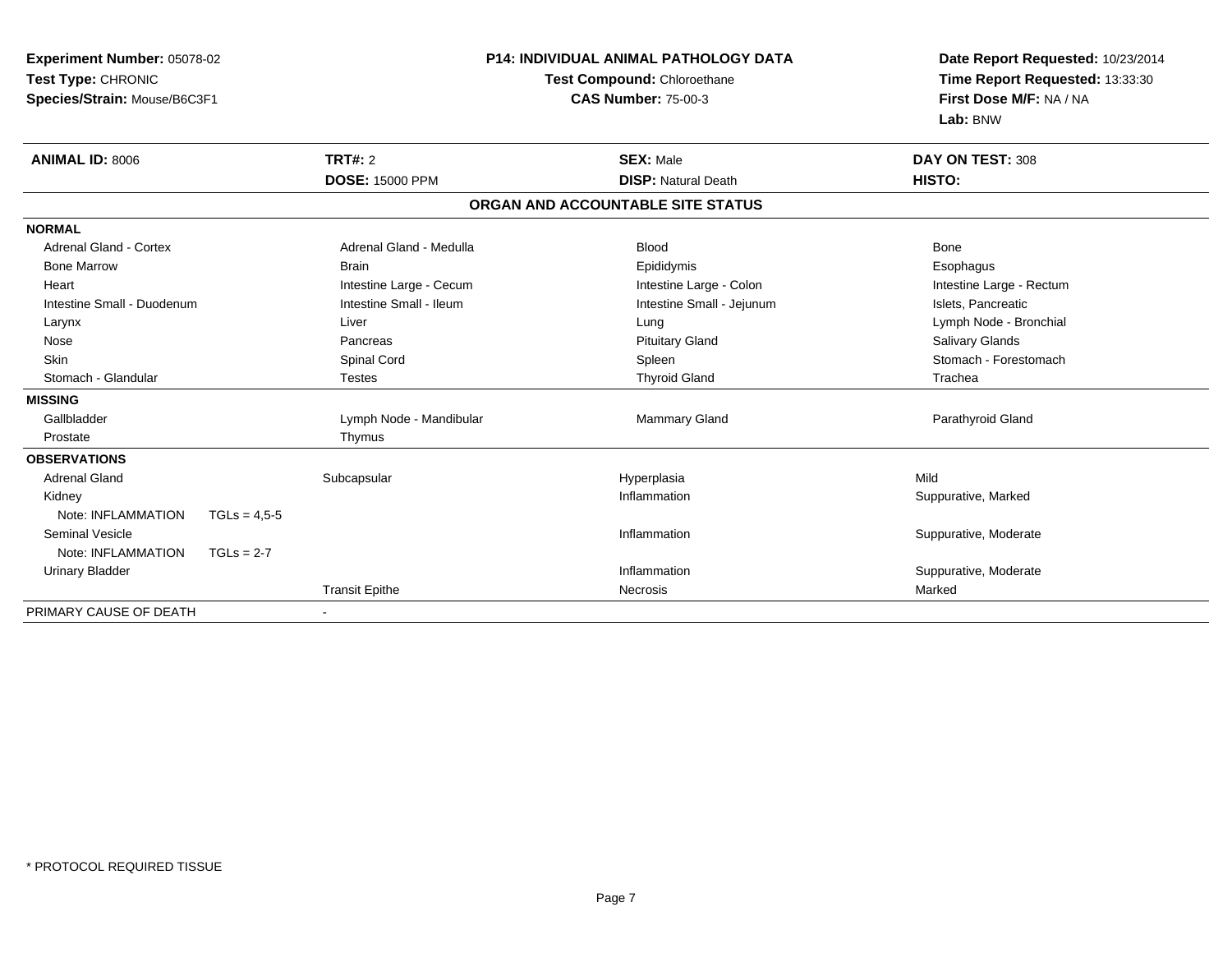| Experiment Number: 05078-02                                               | <b>P14: INDIVIDUAL ANIMAL PATHOLOGY DATA</b><br>Test Compound: Chloroethane |                                   | Date Report Requested: 10/23/2014 |
|---------------------------------------------------------------------------|-----------------------------------------------------------------------------|-----------------------------------|-----------------------------------|
| Test Type: CHRONIC                                                        |                                                                             |                                   | Time Report Requested: 13:33:30   |
| Species/Strain: Mouse/B6C3F1                                              |                                                                             | <b>CAS Number: 75-00-3</b>        | First Dose M/F: NA / NA           |
|                                                                           |                                                                             |                                   | Lab: BNW                          |
| <b>ANIMAL ID: 8007</b>                                                    | <b>TRT#: 2</b>                                                              | <b>SEX: Male</b>                  | DAY ON TEST: 526                  |
|                                                                           | <b>DOSE: 15000 PPM</b>                                                      | <b>DISP:</b> Moribund Sacrifice   | HISTO:                            |
|                                                                           |                                                                             | ORGAN AND ACCOUNTABLE SITE STATUS |                                   |
| <b>NORMAL</b>                                                             |                                                                             |                                   |                                   |
| Adrenal Gland - Cortex                                                    | Adrenal Gland - Medulla                                                     | <b>Blood</b>                      | <b>Bone</b>                       |
| <b>Bone Marrow</b>                                                        | Epididymis                                                                  | Esophagus                         | Gallbladder                       |
| Heart                                                                     | Intestine Large - Cecum                                                     | Intestine Large - Colon           | Intestine Large - Rectum          |
| Intestine Small - Duodenum                                                | Intestine Small - Ileum                                                     | Intestine Small - Jejunum         | Islets, Pancreatic                |
| Larynx                                                                    | Liver                                                                       | Lymph Node - Bronchial            | Lymph Node - Mandibular           |
| <b>Mammary Gland</b>                                                      | Nose                                                                        | Pancreas                          | <b>Pituitary Gland</b>            |
| <b>Preputial Gland</b>                                                    | Prostate                                                                    | <b>Salivary Glands</b>            | <b>Seminal Vesicle</b>            |
| Spleen                                                                    | Stomach - Glandular                                                         | Testes                            | Thymus                            |
| <b>Thyroid Gland</b>                                                      | Trachea                                                                     | <b>Urinary Bladder</b>            |                                   |
| <b>MISSING</b>                                                            |                                                                             |                                   |                                   |
| Parathyroid Gland                                                         |                                                                             |                                   |                                   |
| <b>OBSERVATIONS</b>                                                       |                                                                             |                                   |                                   |
| <b>Brain</b>                                                              | Thalamus                                                                    | Mineralization                    | Mild                              |
| Kidney                                                                    | <b>Renal Tubule</b>                                                         | Karyomegaly                       | Minimal                           |
|                                                                           |                                                                             | Nephropathy                       | Minimal                           |
| Lung                                                                      |                                                                             | Alveolar/Bronchiolar Adenoma      |                                   |
|                                                                           |                                                                             | Alveolar/Bronchiolar Adenoma      |                                   |
| Note: ALV BRON ADEN<br>$TGLs = 1-3$                                       |                                                                             |                                   |                                   |
| Lymph Node                                                                | Mandibular                                                                  | Hyperplasia                       | Moderate                          |
| Note: 1991 CONVERSION DISCREPANCY. ORIGINAL DIAGNOSIS SITE NOT SPECIFIED. |                                                                             |                                   |                                   |
| Skin                                                                      |                                                                             | Hyperplasia                       | Lymphoid, Moderate                |
|                                                                           | Prepuce                                                                     | Ulcer                             | Mild                              |
| Note: ULCER<br>$TGLs = 4-11$                                              |                                                                             |                                   |                                   |
| Stomach                                                                   | Forestomach                                                                 | Hyperkeratosis                    | Mild                              |
|                                                                           | Epithelium, Forestomach                                                     | Hyperplasia                       | Mild                              |
| PRIMARY CAUSE OF DEATH                                                    | $\blacksquare$                                                              |                                   |                                   |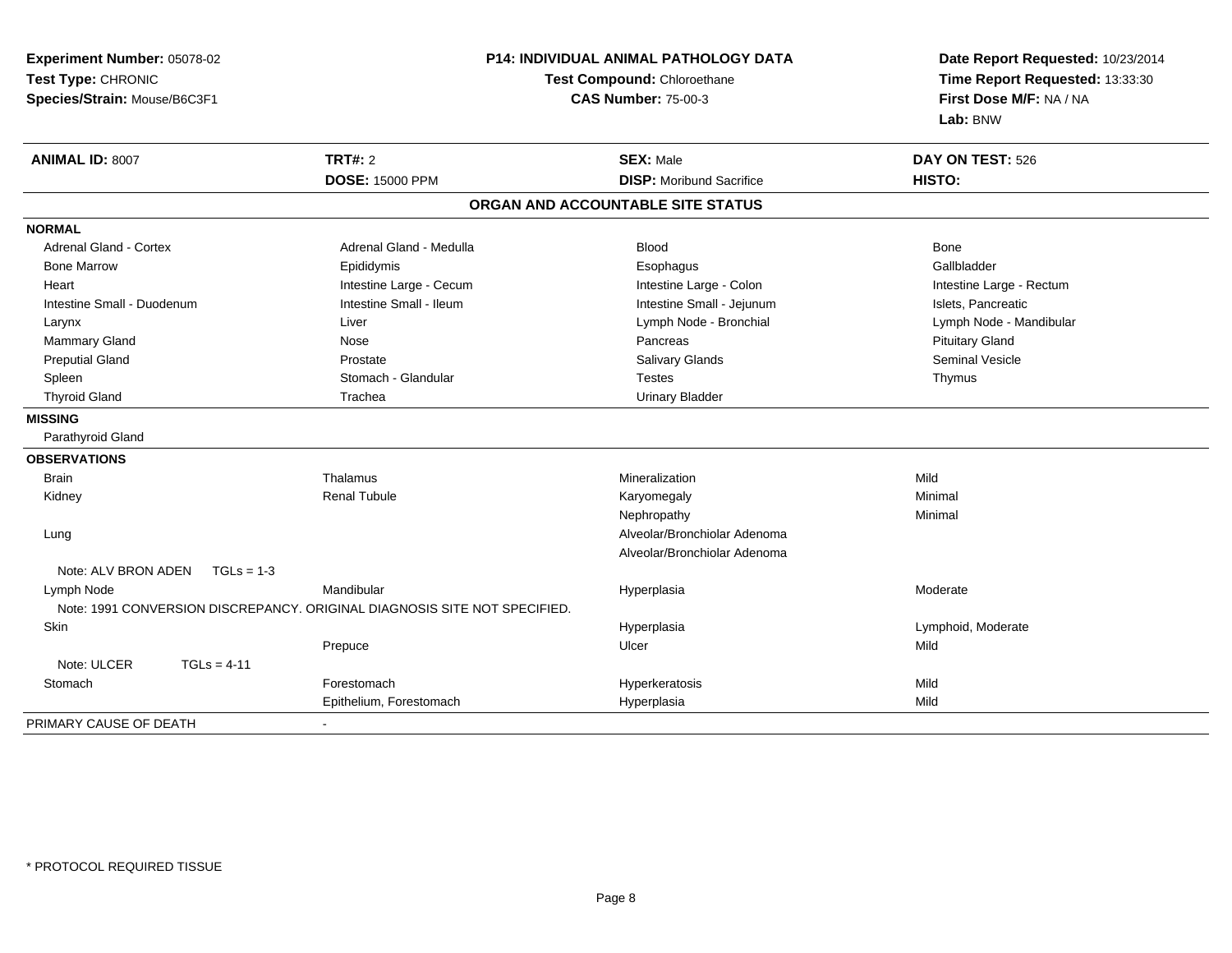| Experiment Number: 05078-02  | <b>P14: INDIVIDUAL ANIMAL PATHOLOGY DATA</b> |                                    | Date Report Requested: 10/23/2014 |
|------------------------------|----------------------------------------------|------------------------------------|-----------------------------------|
| Test Type: CHRONIC           |                                              | <b>Test Compound: Chloroethane</b> | Time Report Requested: 13:33:30   |
| Species/Strain: Mouse/B6C3F1 |                                              | <b>CAS Number: 75-00-3</b>         | First Dose M/F: NA / NA           |
|                              |                                              |                                    | Lab: BNW                          |
| <b>ANIMAL ID: 8008</b>       | TRT#: 2                                      | <b>SEX: Male</b>                   | DAY ON TEST: 596                  |
|                              | <b>DOSE: 15000 PPM</b>                       | <b>DISP: Natural Death</b>         | HISTO:                            |
|                              |                                              | ORGAN AND ACCOUNTABLE SITE STATUS  |                                   |
| <b>NORMAL</b>                |                                              |                                    |                                   |
| Adrenal Gland - Cortex       | Adrenal Gland - Medulla                      | <b>Blood</b>                       | <b>Bone</b>                       |
| <b>Bone Marrow</b>           | Epididymis                                   | Esophagus                          | Gallbladder                       |
| Heart                        | Intestine Large - Cecum                      | Intestine Large - Colon            | Intestine Large - Rectum          |
| Intestine Small - Duodenum   | Intestine Small - Ileum                      | Intestine Small - Jejunum          | Islets, Pancreatic                |
| Larynx                       | Liver                                        | Lung                               | Lymph Node - Bronchial            |
| Lymph Node - Mandibular      | Nose                                         | Pancreas                           | <b>Pituitary Gland</b>            |
| Prostate                     | Salivary Glands                              | Spleen                             | Stomach - Forestomach             |
| Stomach - Glandular          | <b>Testes</b>                                | Thymus                             | <b>Thyroid Gland</b>              |
| Trachea                      | <b>Urinary Bladder</b>                       |                                    |                                   |
| <b>MISSING</b>               |                                              |                                    |                                   |
| <b>Mammary Gland</b>         | Parathyroid Gland                            |                                    |                                   |
| <b>OBSERVATIONS</b>          |                                              |                                    |                                   |
| <b>Adrenal Gland</b>         | Subcapsular                                  | Hyperplasia                        | Mild                              |
| <b>Brain</b>                 | Thalamus                                     | Mineralization                     | Mild                              |
| Kidney                       | <b>Renal Tubule</b>                          | Karyomegaly                        | Minimal                           |
| Skin                         | Prepuce                                      | Hyperkeratosis                     | Marked                            |
|                              | Prepuce                                      | Ulcer                              | Moderate                          |
| Note: ULCER<br>$TGLs = 1-10$ |                                              |                                    |                                   |
| PRIMARY CAUSE OF DEATH       |                                              |                                    |                                   |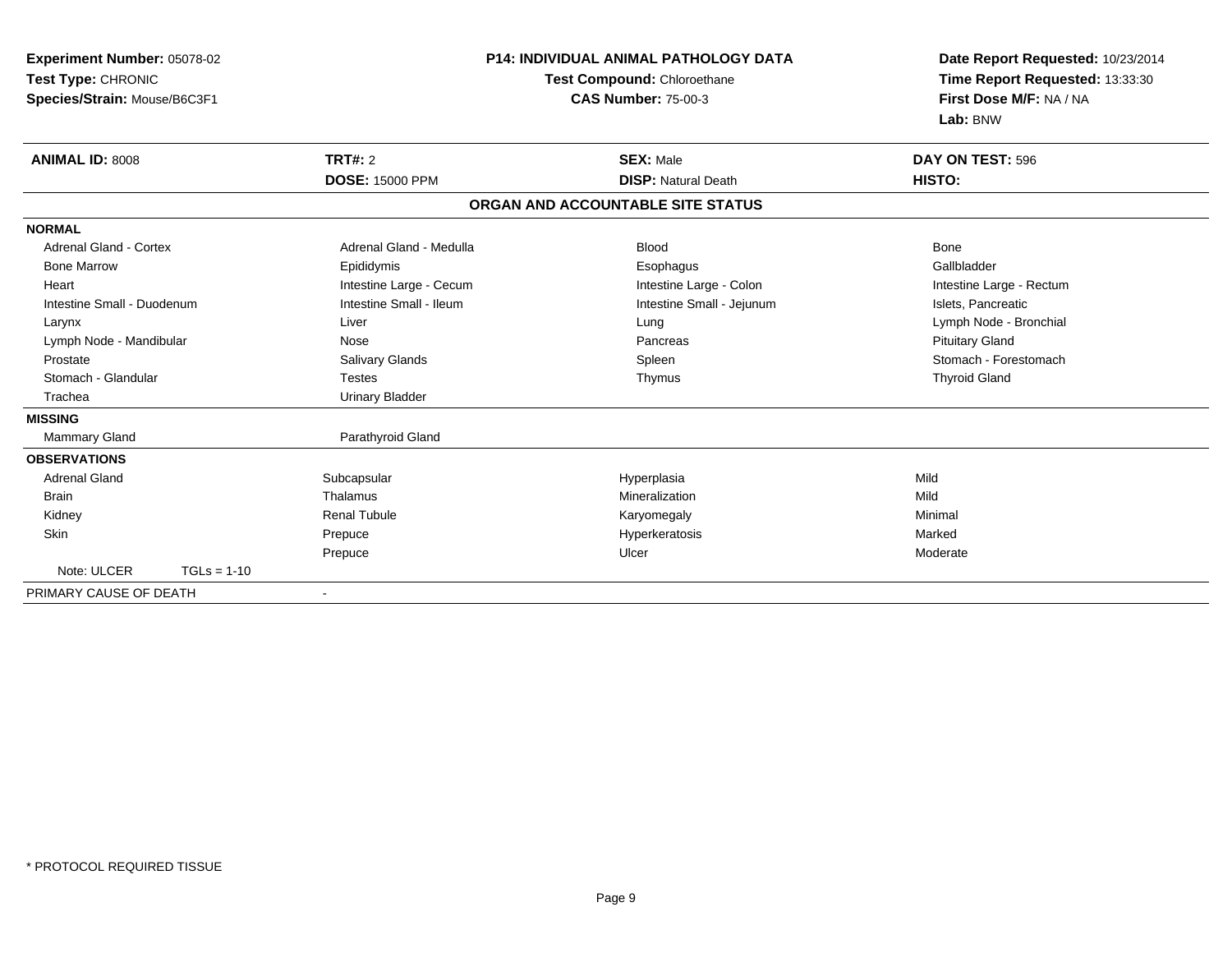| Experiment Number: 05078-02<br>Test Type: CHRONIC<br>Species/Strain: Mouse/B6C3F1 | <b>P14: INDIVIDUAL ANIMAL PATHOLOGY DATA</b><br>Test Compound: Chloroethane<br><b>CAS Number: 75-00-3</b> |                                   | Date Report Requested: 10/23/2014<br>Time Report Requested: 13:33:30<br>First Dose M/F: NA / NA<br>Lab: BNW |
|-----------------------------------------------------------------------------------|-----------------------------------------------------------------------------------------------------------|-----------------------------------|-------------------------------------------------------------------------------------------------------------|
| <b>ANIMAL ID: 8009</b>                                                            | <b>TRT#: 2</b>                                                                                            | <b>SEX: Male</b>                  | DAY ON TEST: 507                                                                                            |
|                                                                                   | <b>DOSE: 15000 PPM</b>                                                                                    | <b>DISP:</b> Moribund Sacrifice   | HISTO:                                                                                                      |
|                                                                                   |                                                                                                           | ORGAN AND ACCOUNTABLE SITE STATUS |                                                                                                             |
| <b>NORMAL</b>                                                                     |                                                                                                           |                                   |                                                                                                             |
| <b>Adrenal Gland - Cortex</b>                                                     | Adrenal Gland - Medulla                                                                                   | <b>Blood</b>                      | Bone                                                                                                        |
| <b>Bone Marrow</b>                                                                | Epididymis                                                                                                | Esophagus                         | Gallbladder                                                                                                 |
| Heart                                                                             | Intestine Large - Cecum                                                                                   | Intestine Large - Colon           | Intestine Large - Rectum                                                                                    |
| Intestine Small - Duodenum                                                        | Intestine Small - Ileum                                                                                   | Intestine Small - Jejunum         | Islets, Pancreatic                                                                                          |
| Larynx                                                                            | Liver                                                                                                     | Lymph Node - Bronchial            | Lymph Node - Mandibular                                                                                     |
| Nose                                                                              | Pancreas                                                                                                  | <b>Pituitary Gland</b>            | Prostate                                                                                                    |
| Salivary Glands                                                                   | <b>Seminal Vesicle</b>                                                                                    | Spleen                            | Stomach - Forestomach                                                                                       |
| Stomach - Glandular                                                               | <b>Testes</b>                                                                                             | <b>Thyroid Gland</b>              | Trachea                                                                                                     |
| <b>MISSING</b>                                                                    |                                                                                                           |                                   |                                                                                                             |
| Mammary Gland                                                                     | Parathyroid Gland                                                                                         | Thymus                            |                                                                                                             |
| <b>PRESENT BUT NOT EXAMINED</b><br><b>Tissue NOS</b>                              |                                                                                                           |                                   |                                                                                                             |
| <b>OBSERVATIONS</b>                                                               |                                                                                                           |                                   |                                                                                                             |
| <b>Adrenal Gland</b>                                                              | Subcapsular                                                                                               | Hyperplasia                       | Mild                                                                                                        |
| <b>Brain</b>                                                                      | Thalamus                                                                                                  | Mineralization                    | Mild                                                                                                        |
| Kidney                                                                            | <b>Renal Tubule</b>                                                                                       | Karyomegaly                       | Minimal                                                                                                     |
|                                                                                   |                                                                                                           | Nephropathy                       | Minimal                                                                                                     |
| Lung                                                                              |                                                                                                           | Alveolar/Bronchiolar Adenoma      |                                                                                                             |
|                                                                                   | Bronchus, Glands, Submucosa                                                                               | Ectasia                           | Mild                                                                                                        |
| Penis                                                                             |                                                                                                           | Necrosis                          | Mild                                                                                                        |
| Note: NECROSIS<br>$TGLs = 1-10$                                                   |                                                                                                           |                                   |                                                                                                             |
| Skin                                                                              | Prepuce                                                                                                   | Ulcer                             | Moderate                                                                                                    |
| Note: ULCER<br>$TGLs = 2-10$                                                      |                                                                                                           |                                   |                                                                                                             |
| <b>Urinary Bladder</b>                                                            | <b>Transit Epithe</b>                                                                                     | <b>Necrosis</b>                   | Minimal                                                                                                     |
| PRIMARY CAUSE OF DEATH                                                            | $\sim$                                                                                                    |                                   |                                                                                                             |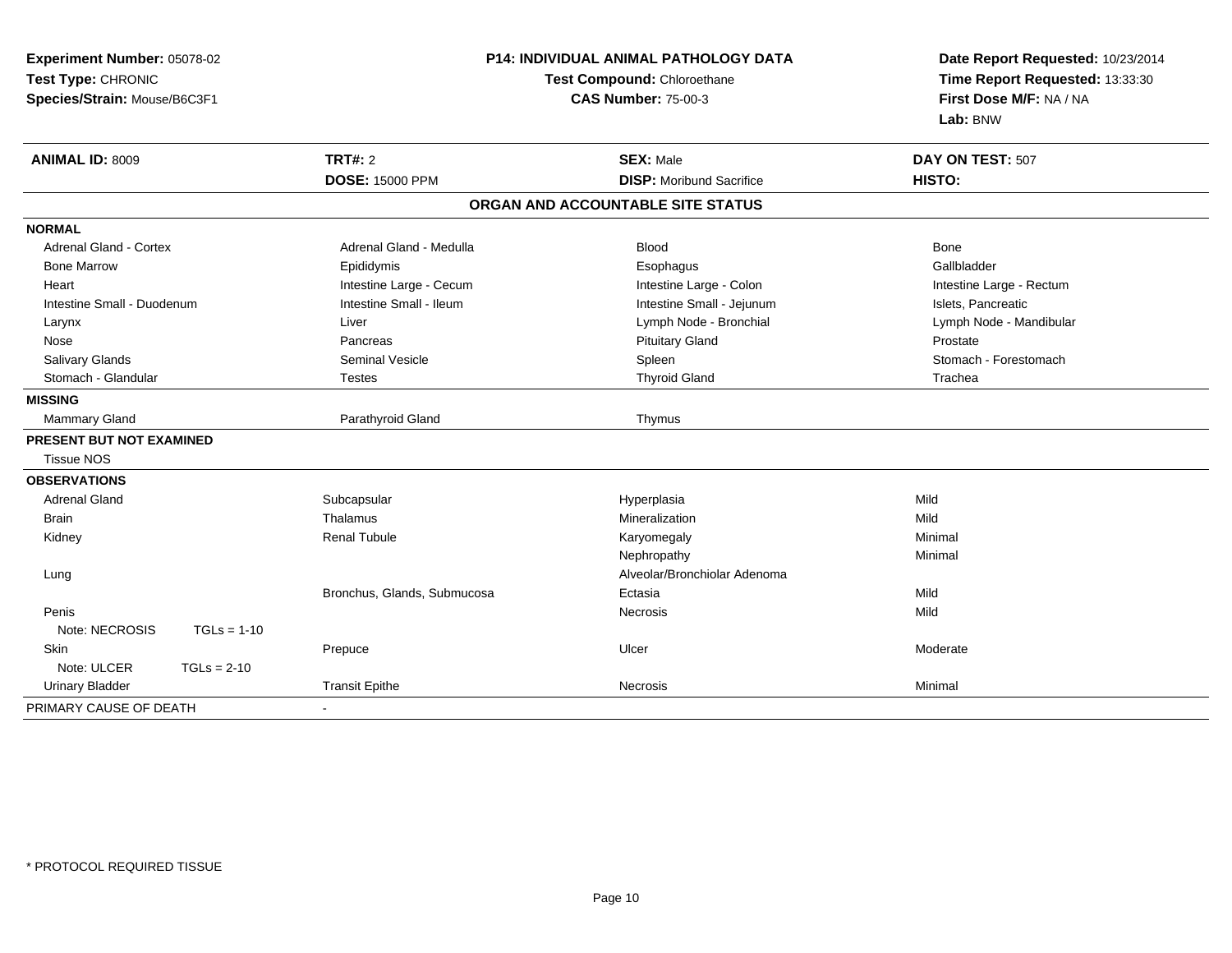| Experiment Number: 05078-02   | <b>P14: INDIVIDUAL ANIMAL PATHOLOGY DATA</b><br>Test Compound: Chloroethane |                                   | Date Report Requested: 10/23/2014 |
|-------------------------------|-----------------------------------------------------------------------------|-----------------------------------|-----------------------------------|
| Test Type: CHRONIC            |                                                                             |                                   | Time Report Requested: 13:33:30   |
| Species/Strain: Mouse/B6C3F1  |                                                                             | <b>CAS Number: 75-00-3</b>        | First Dose M/F: NA / NA           |
|                               |                                                                             |                                   | Lab: BNW                          |
| <b>ANIMAL ID: 8010</b>        | <b>TRT#: 2</b>                                                              | <b>SEX: Male</b>                  | DAY ON TEST: 360                  |
|                               | <b>DOSE: 15000 PPM</b>                                                      | <b>DISP:</b> Moribund Sacrifice   | HISTO:                            |
|                               |                                                                             | ORGAN AND ACCOUNTABLE SITE STATUS |                                   |
| <b>NORMAL</b>                 |                                                                             |                                   |                                   |
| <b>Adrenal Gland - Cortex</b> | Adrenal Gland - Medulla                                                     | <b>Blood</b>                      | Bone                              |
| <b>Bone Marrow</b>            | Epididymis                                                                  | Esophagus                         | Gallbladder                       |
| Heart                         | Intestine Large - Cecum                                                     | Intestine Large - Colon           | Intestine Large - Rectum          |
| Intestine Small - Duodenum    | Intestine Small - Ileum                                                     | Intestine Small - Jejunum         | Islets, Pancreatic                |
| Larynx                        | Liver                                                                       | Lung                              | Lymph Node - Bronchial            |
| Lymph Node - Mandibular       | Nose                                                                        | Pancreas                          | <b>Pituitary Gland</b>            |
| Prostate                      | <b>Salivary Glands</b>                                                      | <b>Seminal Vesicle</b>            | Spleen                            |
| Stomach - Forestomach         | Stomach - Glandular                                                         | <b>Testes</b>                     | Thymus                            |
| <b>Thyroid Gland</b>          | Trachea                                                                     | <b>Urinary Bladder</b>            |                                   |
| <b>MISSING</b>                |                                                                             |                                   |                                   |
| Mammary Gland                 | Parathyroid Gland                                                           |                                   |                                   |
| <b>OBSERVATIONS</b>           |                                                                             |                                   |                                   |
| <b>Adrenal Gland</b>          | Subcapsular                                                                 | Hyperplasia                       | Minimal                           |
| <b>Brain</b>                  | Thalamus                                                                    | Mineralization                    | Mild                              |
| Kidney                        |                                                                             | Inflammation                      | Chronic, Minimal                  |
|                               | <b>Renal Tubule</b>                                                         | Karyomegaly                       | Mild                              |
| <b>Preputial Gland</b>        |                                                                             | Cyst                              |                                   |
| Note: CYST<br>$TGLs = 1-10$   |                                                                             |                                   |                                   |
| Skin                          | Prepuce                                                                     | Inflammation                      | Chronic, Minimal                  |
| PRIMARY CAUSE OF DEATH        |                                                                             |                                   |                                   |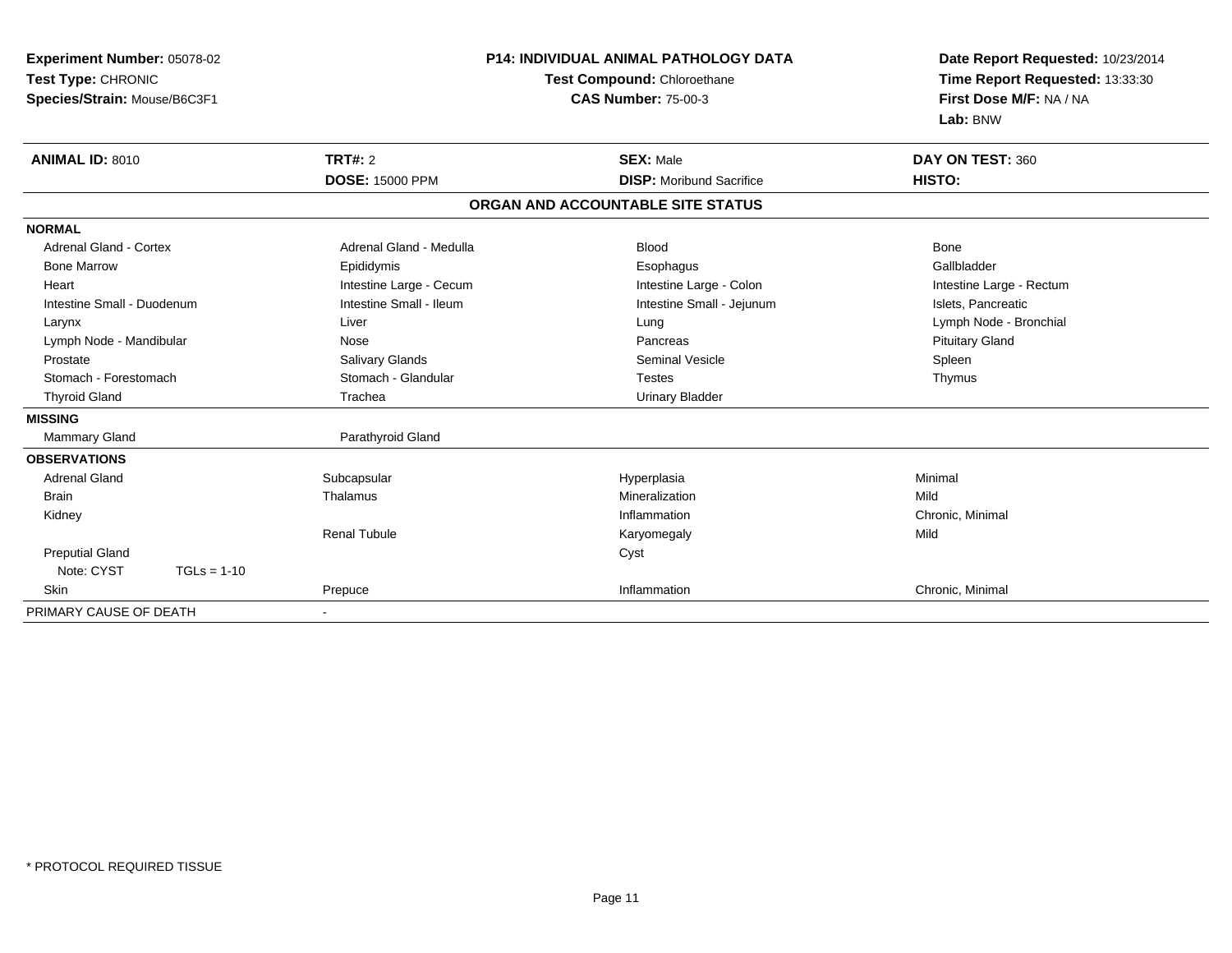| Experiment Number: 05078-02<br>Test Type: CHRONIC<br>Species/Strain: Mouse/B6C3F1 |                         | <b>P14: INDIVIDUAL ANIMAL PATHOLOGY DATA</b><br>Test Compound: Chloroethane<br><b>CAS Number: 75-00-3</b> | Date Report Requested: 10/23/2014<br>Time Report Requested: 13:33:30<br>First Dose M/F: NA / NA<br>Lab: BNW |  |
|-----------------------------------------------------------------------------------|-------------------------|-----------------------------------------------------------------------------------------------------------|-------------------------------------------------------------------------------------------------------------|--|
| <b>ANIMAL ID: 8011</b>                                                            | <b>TRT#: 2</b>          | <b>SEX: Male</b>                                                                                          | DAY ON TEST: 409                                                                                            |  |
|                                                                                   | <b>DOSE: 15000 PPM</b>  | <b>DISP:</b> Moribund Sacrifice                                                                           | HISTO:                                                                                                      |  |
|                                                                                   |                         | ORGAN AND ACCOUNTABLE SITE STATUS                                                                         |                                                                                                             |  |
| <b>NORMAL</b>                                                                     |                         |                                                                                                           |                                                                                                             |  |
| <b>Adrenal Gland - Cortex</b>                                                     | Adrenal Gland - Medulla | Blood                                                                                                     | <b>Bone</b>                                                                                                 |  |
| <b>Bone Marrow</b>                                                                | <b>Brain</b>            | Epididymis                                                                                                | Esophagus                                                                                                   |  |
| Gallbladder                                                                       | Intestine Large - Cecum | Intestine Large - Colon                                                                                   | Intestine Large - Rectum                                                                                    |  |
| Intestine Small - Duodenum                                                        | Intestine Small - Ileum | Intestine Small - Jejunum                                                                                 | Islets, Pancreatic                                                                                          |  |
| Larynx                                                                            | Liver                   | Lung                                                                                                      | Lymph Node - Bronchial                                                                                      |  |
| Lymph Node - Mandibular                                                           | Nose                    | Pancreas                                                                                                  | <b>Pituitary Gland</b>                                                                                      |  |
| Prostate                                                                          | Salivary Glands         | <b>Seminal Vesicle</b>                                                                                    | Skin                                                                                                        |  |
| Spleen                                                                            | Stomach - Forestomach   | <b>Testes</b>                                                                                             | <b>Thyroid Gland</b>                                                                                        |  |
| Trachea                                                                           | <b>Urinary Bladder</b>  |                                                                                                           |                                                                                                             |  |
| <b>MISSING</b>                                                                    |                         |                                                                                                           |                                                                                                             |  |
| Mammary Gland                                                                     | Parathyroid Gland       | Thymus                                                                                                    |                                                                                                             |  |
| <b>OBSERVATIONS</b>                                                               |                         |                                                                                                           |                                                                                                             |  |
| Heart                                                                             | Valve                   | Degeneration                                                                                              | Mild                                                                                                        |  |
| Kidney                                                                            | <b>Renal Tubule</b>     | Karyomegaly                                                                                               | Mild                                                                                                        |  |
| Stomach                                                                           | Glandular               | Metaplasia                                                                                                | Squamous, Mild                                                                                              |  |
| PRIMARY CAUSE OF DEATH                                                            |                         |                                                                                                           |                                                                                                             |  |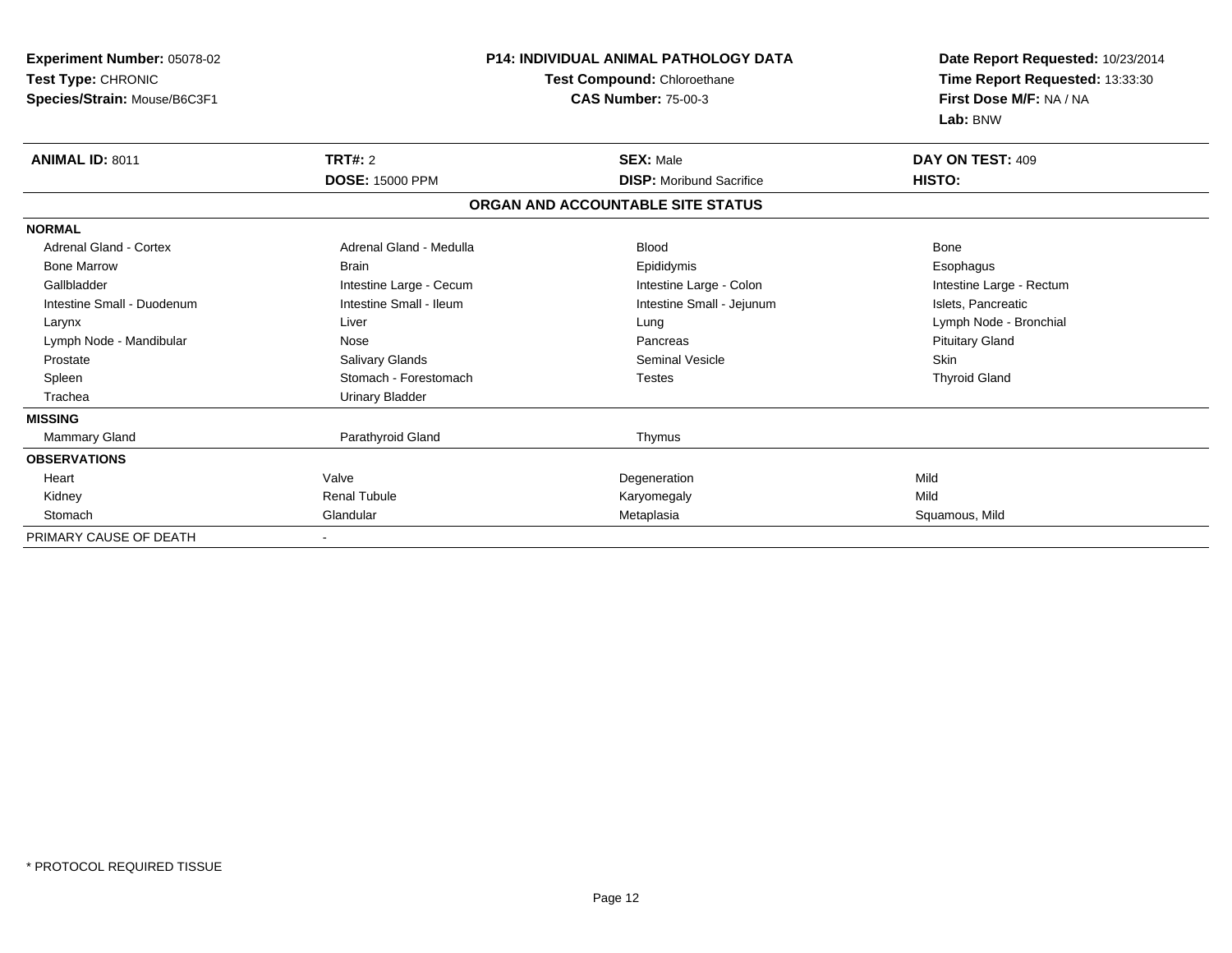|                                          |                                                           |                                   | Date Report Requested: 10/23/2014 |  |
|------------------------------------------|-----------------------------------------------------------|-----------------------------------|-----------------------------------|--|
| Test Type: CHRONIC                       | Test Compound: Chloroethane<br><b>CAS Number: 75-00-3</b> |                                   | Time Report Requested: 13:33:30   |  |
| Species/Strain: Mouse/B6C3F1             |                                                           |                                   | First Dose M/F: NA / NA           |  |
|                                          |                                                           |                                   | Lab: BNW                          |  |
| <b>ANIMAL ID: 8012</b>                   | TRT#: 2                                                   | <b>SEX: Male</b>                  | DAY ON TEST: 398                  |  |
|                                          | <b>DOSE: 15000 PPM</b>                                    | <b>DISP: Natural Death</b>        | HISTO:                            |  |
|                                          |                                                           | ORGAN AND ACCOUNTABLE SITE STATUS |                                   |  |
| <b>NORMAL</b>                            |                                                           |                                   |                                   |  |
| <b>Adrenal Gland - Cortex</b>            | Adrenal Gland - Medulla                                   | <b>Blood</b>                      | <b>Bone</b>                       |  |
| <b>Bone Marrow</b>                       | <b>Brain</b>                                              | Ear                               | Epididymis                        |  |
| Esophagus                                | Intestine Large - Cecum                                   | Intestine Large - Colon           | Intestine Large - Rectum          |  |
| Intestine Small - Duodenum               | Intestine Small - Ileum                                   | Intestine Small - Jejunum         | Islets, Pancreatic                |  |
| Larynx                                   | Lung                                                      | Lymph Node - Bronchial            | <b>Pituitary Gland</b>            |  |
| Salivary Glands                          | Seminal Vesicle                                           | Skin                              | Spleen                            |  |
| Stomach - Forestomach                    | Stomach - Glandular                                       | <b>Testes</b>                     | <b>Thyroid Gland</b>              |  |
| <b>Tissue NOS</b>                        | Trachea                                                   |                                   |                                   |  |
| <b>MISSING</b>                           |                                                           |                                   |                                   |  |
| Lymph Node - Mandibular                  | <b>Mammary Gland</b>                                      | Parathyroid Gland                 | Prostate                          |  |
| Thymus                                   |                                                           |                                   |                                   |  |
| <b>OBSERVATIONS</b>                      |                                                           |                                   |                                   |  |
| Gallbladder                              | Mucosa                                                    | Hyperplasia                       | Mild                              |  |
| Heart                                    | Valve                                                     | Degeneration                      | Mild                              |  |
| Kidney                                   |                                                           | Inflammation                      | Suppurative, Marked               |  |
|                                          | <b>Renal Tubule</b>                                       | Karyomegaly                       | Mild                              |  |
|                                          |                                                           | Necrosis                          | Marked                            |  |
| Note: INFLAMMATION<br>$TGLs = 2-5,3-5$   |                                                           |                                   |                                   |  |
| Liver                                    |                                                           | Hepatocellular Carcinoma          |                                   |  |
|                                          |                                                           | Necrosis                          | Moderate                          |  |
| Note: HEPATOCLR CARC<br>$TGLs = 1-10$    |                                                           |                                   |                                   |  |
| Lymph Node                               | Mediastinal, Sinus                                        | <b>Infiltration Cellular</b>      | Mild                              |  |
| Nose                                     | Olfactory Epi                                             | Hyperplasia                       | Mild                              |  |
| Pancreas                                 |                                                           | Hyperplasia                       | Mild                              |  |
| <b>Urinary Bladder</b>                   |                                                           | Inflammation                      | Necrotizing, Marked               |  |
|                                          | <b>Transit Epithe</b>                                     | Necrosis                          | Marked                            |  |
| PRIMARY CAUSE OF DEATH<br>$\blacksquare$ |                                                           |                                   |                                   |  |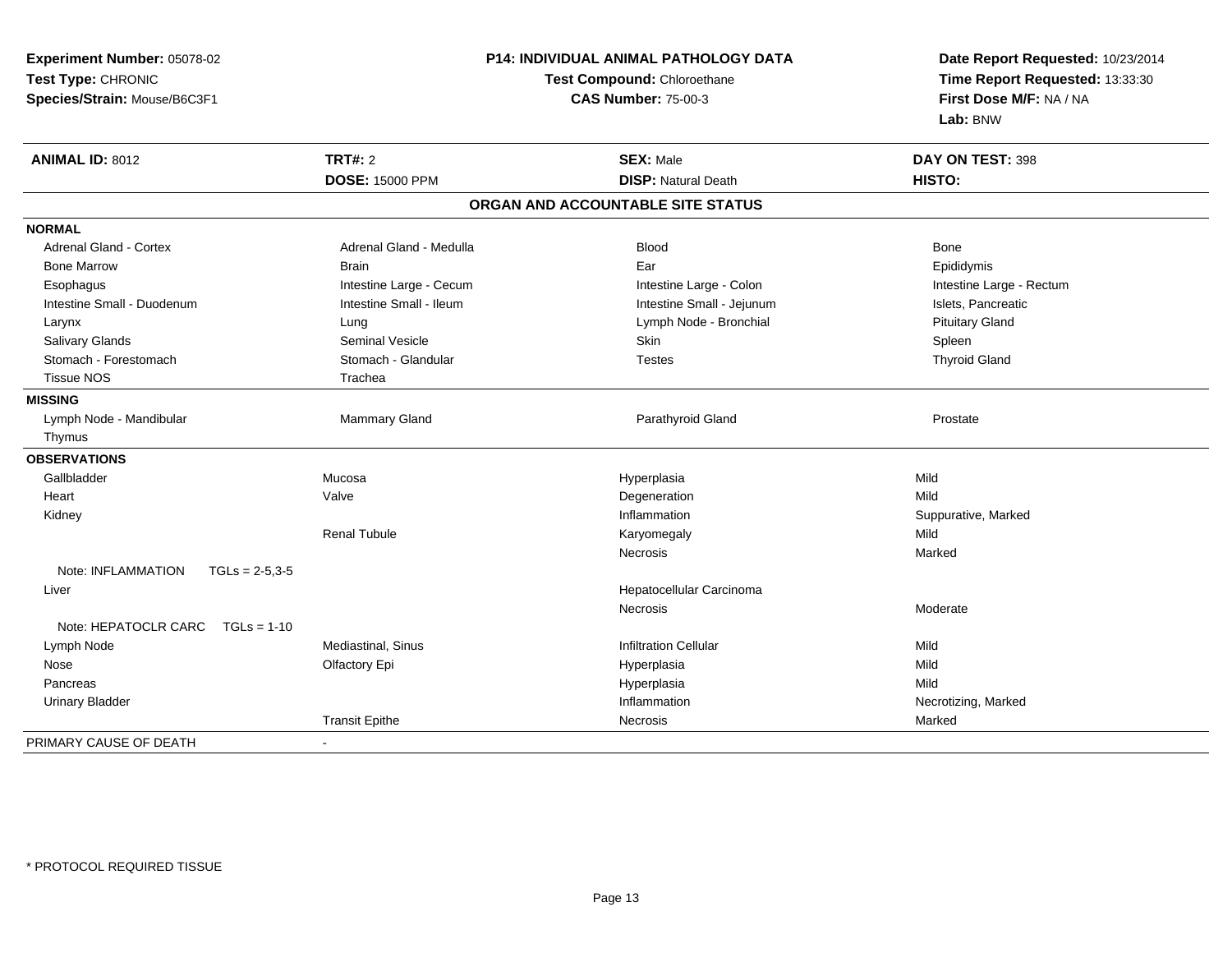| Experiment Number: 05078-02<br>Test Type: CHRONIC<br>Species/Strain: Mouse/B6C3F1 |                                          | <b>P14: INDIVIDUAL ANIMAL PATHOLOGY DATA</b><br>Test Compound: Chloroethane<br><b>CAS Number: 75-00-3</b> | Date Report Requested: 10/23/2014<br>Time Report Requested: 13:33:30<br>First Dose M/F: NA / NA<br>Lab: BNW |
|-----------------------------------------------------------------------------------|------------------------------------------|-----------------------------------------------------------------------------------------------------------|-------------------------------------------------------------------------------------------------------------|
| <b>ANIMAL ID: 8013</b>                                                            | <b>TRT#: 2</b><br><b>DOSE: 15000 PPM</b> | <b>SEX: Male</b><br><b>DISP: Natural Death</b>                                                            | DAY ON TEST: 278<br>HISTO:                                                                                  |
|                                                                                   |                                          |                                                                                                           |                                                                                                             |
|                                                                                   |                                          | ORGAN AND ACCOUNTABLE SITE STATUS                                                                         |                                                                                                             |
| <b>NORMAL</b>                                                                     |                                          |                                                                                                           |                                                                                                             |
| Adrenal Gland - Cortex                                                            | Adrenal Gland - Medulla                  | <b>Blood</b>                                                                                              | <b>Bone</b>                                                                                                 |
| <b>Bone Marrow</b>                                                                | <b>Brain</b>                             | Epididymis                                                                                                | Esophagus                                                                                                   |
| Gallbladder                                                                       | Heart                                    | Intestine Large - Cecum                                                                                   | Intestine Large - Colon                                                                                     |
| Islets, Pancreatic                                                                | Larynx                                   | Lymph Node - Bronchial                                                                                    | Nose                                                                                                        |
| Parathyroid Gland                                                                 | <b>Pituitary Gland</b>                   | <b>Salivary Glands</b>                                                                                    | Skin                                                                                                        |
| Spleen                                                                            | Stomach - Forestomach                    | Stomach - Glandular                                                                                       | <b>Testes</b>                                                                                               |
| <b>Thyroid Gland</b>                                                              | Trachea                                  | <b>Urinary Bladder</b>                                                                                    |                                                                                                             |
| <b>MISSING</b>                                                                    |                                          |                                                                                                           |                                                                                                             |
| Intestine Large - Rectum                                                          | Intestine Small - Duodenum               | Intestine Small - Ileum                                                                                   | Intestine Small - Jejunum                                                                                   |
| Lymph Node - Mandibular                                                           | Mammary Gland                            | Thymus                                                                                                    |                                                                                                             |
| <b>AUTO PRECLUDES DIAG.</b>                                                       |                                          |                                                                                                           |                                                                                                             |
| Liver                                                                             | Pancreas                                 |                                                                                                           |                                                                                                             |
| <b>OBSERVATIONS</b>                                                               |                                          |                                                                                                           |                                                                                                             |
| Kidney                                                                            |                                          | Infarct                                                                                                   | Moderate                                                                                                    |
|                                                                                   |                                          | Inflammation                                                                                              | Suppurative, Moderate                                                                                       |
| Note: INFARCT<br>$TGLs = 5-5.6-5.7-5$                                             |                                          |                                                                                                           |                                                                                                             |
| Lung                                                                              | Alveolar Epith                           | Hyperplasia                                                                                               | Focal, Mild                                                                                                 |
| Prostate                                                                          |                                          | Inflammation                                                                                              | Suppurative, Moderate                                                                                       |
| <b>Seminal Vesicle</b>                                                            |                                          | Inflammation                                                                                              | Chronic, Mild                                                                                               |
| Note: INFLAMMATION<br>$TGLs = 3-8$                                                |                                          |                                                                                                           |                                                                                                             |
| PRIMARY CAUSE OF DEATH                                                            | $\overline{\phantom{a}}$                 |                                                                                                           |                                                                                                             |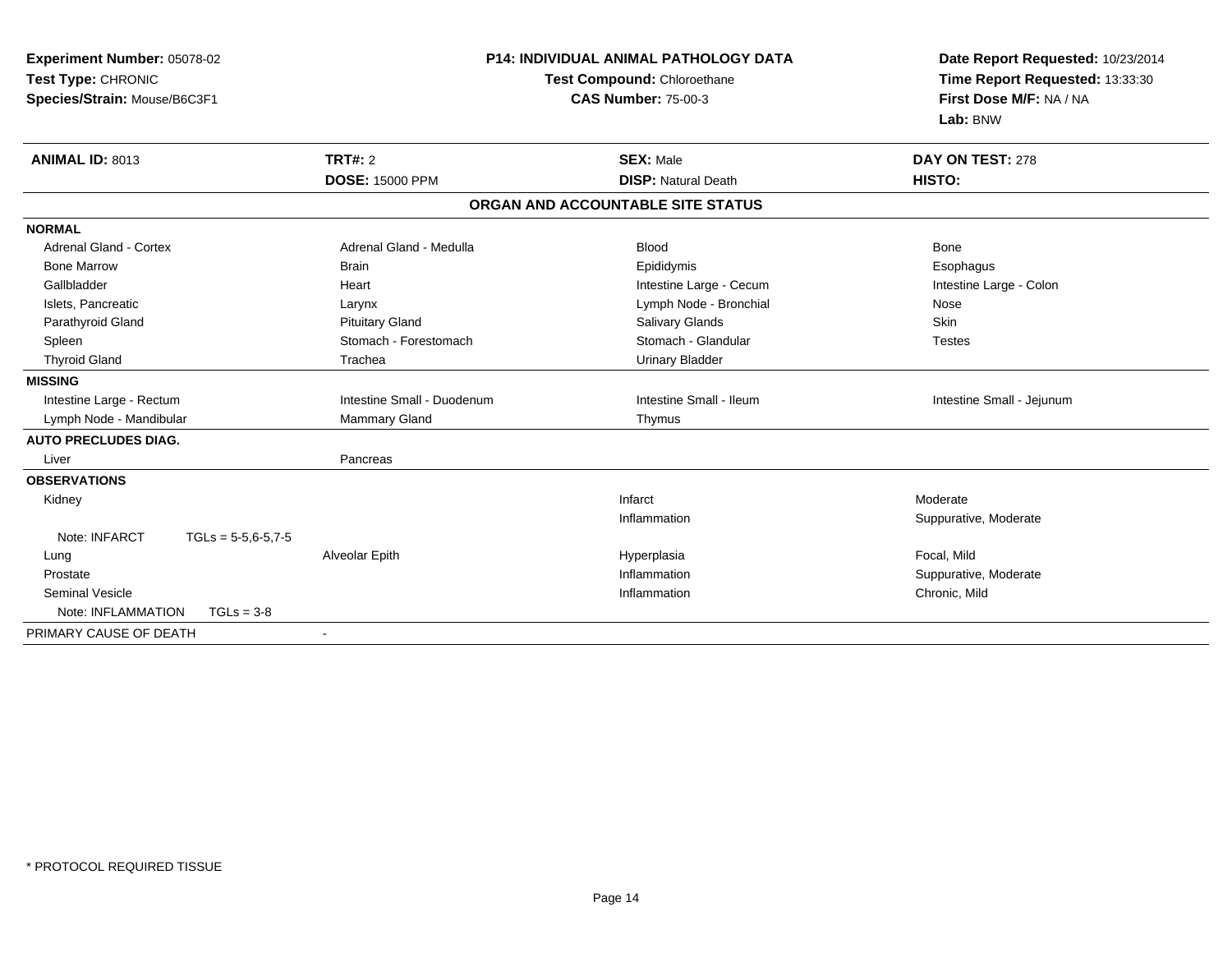| Experiment Number: 05078-02<br>Test Type: CHRONIC<br>Species/Strain: Mouse/B6C3F1<br><b>ANIMAL ID: 8014</b> | <b>TRT#: 2</b>            | <b>P14: INDIVIDUAL ANIMAL PATHOLOGY DATA</b><br>Test Compound: Chloroethane<br><b>CAS Number: 75-00-3</b><br><b>SEX: Male</b> | Date Report Requested: 10/23/2014<br>Time Report Requested: 13:33:30<br>First Dose M/F: NA / NA<br>Lab: BNW<br>DAY ON TEST: 261 |
|-------------------------------------------------------------------------------------------------------------|---------------------------|-------------------------------------------------------------------------------------------------------------------------------|---------------------------------------------------------------------------------------------------------------------------------|
|                                                                                                             | <b>DOSE: 15000 PPM</b>    | <b>DISP: Natural Death</b>                                                                                                    | HISTO:                                                                                                                          |
|                                                                                                             |                           | ORGAN AND ACCOUNTABLE SITE STATUS                                                                                             |                                                                                                                                 |
| <b>NORMAL</b>                                                                                               |                           |                                                                                                                               |                                                                                                                                 |
| Adrenal Gland - Medulla                                                                                     | <b>Blood</b>              | Bone                                                                                                                          | <b>Bone Marrow</b>                                                                                                              |
| <b>Brain</b>                                                                                                | Epididymis                | Esophagus                                                                                                                     | Gallbladder                                                                                                                     |
| Heart                                                                                                       | Islets, Pancreatic        | Larynx                                                                                                                        | Lung                                                                                                                            |
| Lymph Node - Bronchial                                                                                      | Mesentery                 | Nose                                                                                                                          | Pancreas                                                                                                                        |
| Parathyroid Gland                                                                                           | Prostate                  | Salivary Glands                                                                                                               | <b>Seminal Vesicle</b>                                                                                                          |
| Spleen                                                                                                      | Stomach - Forestomach     | Stomach - Glandular                                                                                                           | <b>Testes</b>                                                                                                                   |
| Thymus                                                                                                      | <b>Thyroid Gland</b>      | Trachea                                                                                                                       | <b>Urinary Bladder</b>                                                                                                          |
| <b>MISSING</b>                                                                                              |                           |                                                                                                                               |                                                                                                                                 |
| Lymph Node - Mandibular                                                                                     | <b>Mammary Gland</b>      | <b>Pituitary Gland</b>                                                                                                        |                                                                                                                                 |
| <b>AUTO PRECLUDES DIAG.</b>                                                                                 |                           |                                                                                                                               |                                                                                                                                 |
| Intestine Large - Cecum                                                                                     | Intestine Large - Colon   | Intestine Large - Rectum                                                                                                      | Intestine Small - Duodenum                                                                                                      |
| Intestine Small - Ileum                                                                                     | Intestine Small - Jejunum |                                                                                                                               |                                                                                                                                 |
| <b>OBSERVATIONS</b>                                                                                         |                           |                                                                                                                               |                                                                                                                                 |
| <b>Adrenal Gland</b>                                                                                        | Cortex                    | Hyperplasia                                                                                                                   | Focal, Mild                                                                                                                     |
| Kidney                                                                                                      | <b>Renal Tubule</b>       | Karyomegaly                                                                                                                   | Mild                                                                                                                            |
|                                                                                                             | <b>Renal Tubule</b>       | Mineralization                                                                                                                | Minimal                                                                                                                         |
| Note: MINERALIZATION<br>$TGLs = 1-5$                                                                        |                           |                                                                                                                               |                                                                                                                                 |
| Liver                                                                                                       |                           | Mineralization                                                                                                                | Focal, Minimal                                                                                                                  |
| <b>Skin</b>                                                                                                 | <b>Subcut Tiss</b>        | Inflammation                                                                                                                  | Suppurative, Mild                                                                                                               |
| PRIMARY CAUSE OF DEATH                                                                                      | $\blacksquare$            |                                                                                                                               |                                                                                                                                 |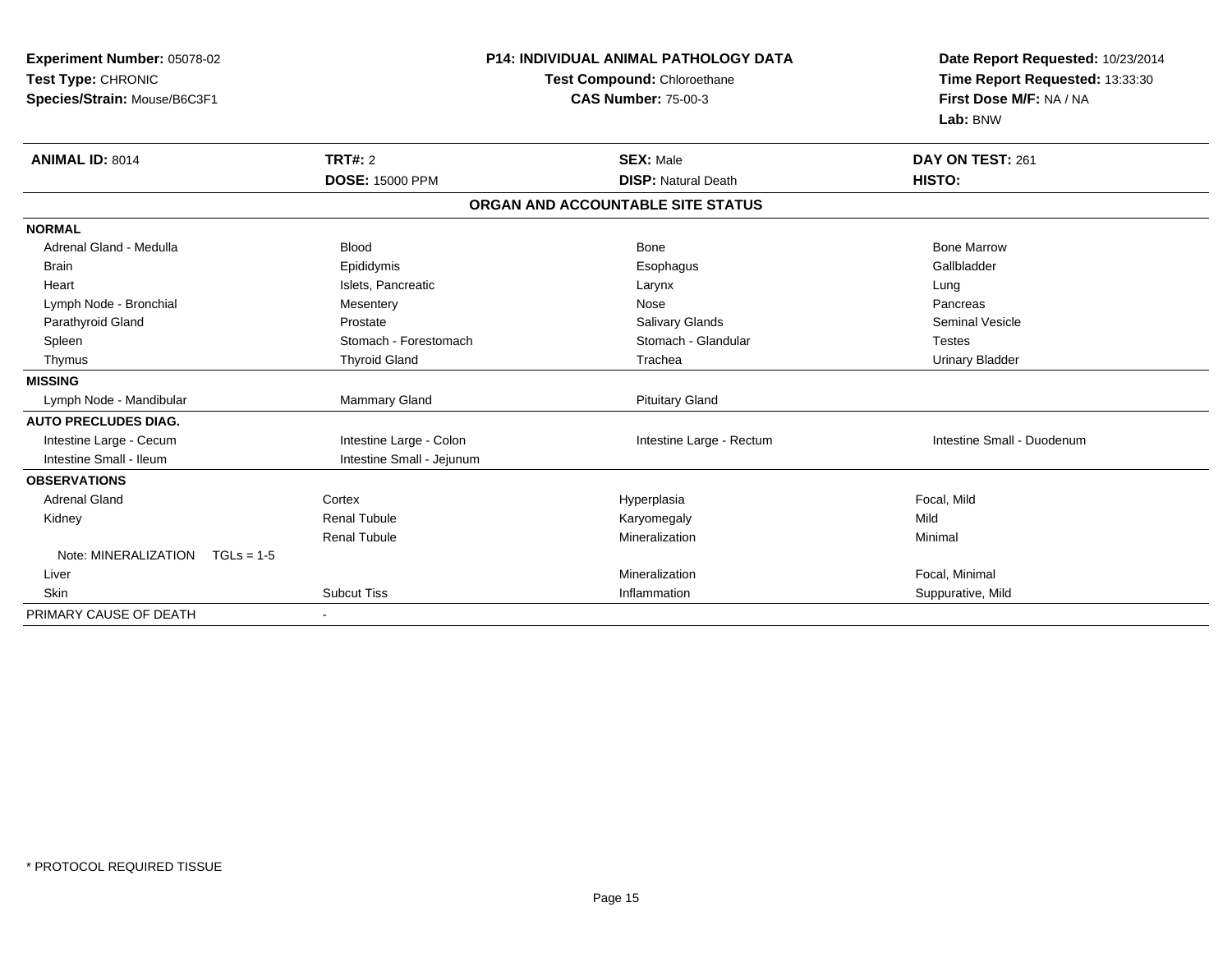| Experiment Number: 05078-02<br>Test Type: CHRONIC<br>Species/Strain: Mouse/B6C3F1 | <b>P14: INDIVIDUAL ANIMAL PATHOLOGY DATA</b><br>Test Compound: Chloroethane<br><b>CAS Number: 75-00-3</b> |                                                | Date Report Requested: 10/23/2014<br>Time Report Requested: 13:33:30<br>First Dose M/F: NA / NA<br>Lab: BNW |  |
|-----------------------------------------------------------------------------------|-----------------------------------------------------------------------------------------------------------|------------------------------------------------|-------------------------------------------------------------------------------------------------------------|--|
| <b>ANIMAL ID: 8015</b>                                                            | <b>TRT#: 2</b><br><b>DOSE: 15000 PPM</b>                                                                  | <b>SEX: Male</b><br><b>DISP: Natural Death</b> | DAY ON TEST: 257<br>HISTO:                                                                                  |  |
|                                                                                   |                                                                                                           | ORGAN AND ACCOUNTABLE SITE STATUS              |                                                                                                             |  |
| <b>NORMAL</b>                                                                     |                                                                                                           |                                                |                                                                                                             |  |
| Nose                                                                              | Skin                                                                                                      |                                                |                                                                                                             |  |
| <b>MISSING</b>                                                                    |                                                                                                           |                                                |                                                                                                             |  |
| <b>Mammary Gland</b>                                                              | Parathyroid Gland                                                                                         |                                                |                                                                                                             |  |
| <b>AUTO PRECLUDES DIAG.</b>                                                       |                                                                                                           |                                                |                                                                                                             |  |
| Adrenal Gland - Cortex                                                            | Adrenal Gland - Medulla                                                                                   | <b>Blood</b>                                   | Bone                                                                                                        |  |
| <b>Bone Marrow</b>                                                                | <b>Brain</b>                                                                                              | Epididymis                                     | Esophagus                                                                                                   |  |
| Gallbladder                                                                       | Heart                                                                                                     | Intestine Large - Cecum                        | Intestine Large - Colon                                                                                     |  |
| Intestine Large - Rectum                                                          | Intestine Small - Duodenum                                                                                | Intestine Small - Ileum                        | Intestine Small - Jejunum                                                                                   |  |
| Larynx                                                                            | Liver                                                                                                     | Lung                                           | Lymph Node - Bronchial                                                                                      |  |
| Lymph Node - Mandibular                                                           | Pancreas                                                                                                  | <b>Pituitary Gland</b>                         | Prostate                                                                                                    |  |
| <b>Salivary Glands</b>                                                            | Spleen                                                                                                    | Stomach - Forestomach                          | Stomach - Glandular                                                                                         |  |
| <b>Testes</b>                                                                     | Thymus                                                                                                    | <b>Thyroid Gland</b>                           | Trachea                                                                                                     |  |
| <b>Urinary Bladder</b>                                                            |                                                                                                           |                                                |                                                                                                             |  |
| <b>OBSERVATIONS</b>                                                               |                                                                                                           |                                                |                                                                                                             |  |
| Kidney                                                                            |                                                                                                           | Infarct                                        | Moderate                                                                                                    |  |
|                                                                                   |                                                                                                           | Inflammation                                   | Suppurative, Mild                                                                                           |  |
|                                                                                   |                                                                                                           | Necrosis                                       | Mild                                                                                                        |  |
| Note: INFARCT<br>$TGLs = 7-5$                                                     |                                                                                                           |                                                |                                                                                                             |  |
| Note: INFLAMMATION<br>$TGLs = 6-5$                                                |                                                                                                           |                                                |                                                                                                             |  |
| Lymph Node                                                                        | Mesenteric                                                                                                | <b>Infiltration Cellular</b>                   | Histiocyte, Mild                                                                                            |  |
| <b>Seminal Vesicle</b>                                                            |                                                                                                           | <b>Dilatation</b>                              | Moderate                                                                                                    |  |
| $TGLs = 2-8$<br>Note: DILATATION                                                  |                                                                                                           |                                                |                                                                                                             |  |
| PRIMARY CAUSE OF DEATH                                                            | $\sim$                                                                                                    |                                                |                                                                                                             |  |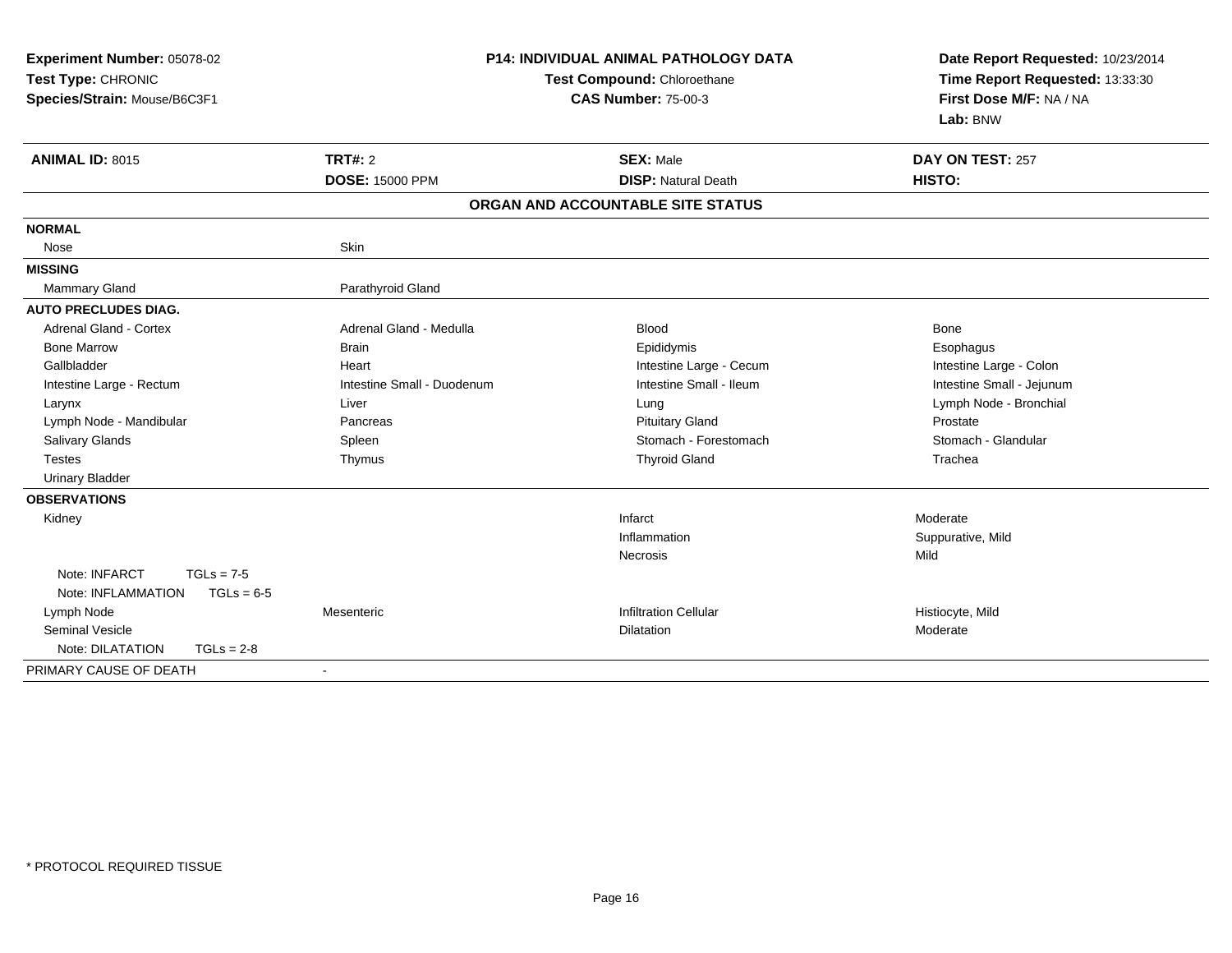| Experiment Number: 05078-02       | P14: INDIVIDUAL ANIMAL PATHOLOGY DATA<br><b>Test Compound: Chloroethane</b><br><b>CAS Number: 75-00-3</b> |                                   | Date Report Requested: 10/23/2014<br>Time Report Requested: 13:33:30 |
|-----------------------------------|-----------------------------------------------------------------------------------------------------------|-----------------------------------|----------------------------------------------------------------------|
| Test Type: CHRONIC                |                                                                                                           |                                   |                                                                      |
| Species/Strain: Mouse/B6C3F1      |                                                                                                           |                                   | First Dose M/F: NA / NA                                              |
|                                   |                                                                                                           |                                   | Lab: BNW                                                             |
| <b>ANIMAL ID: 8016</b>            | TRT#: 2                                                                                                   | <b>SEX: Male</b>                  | DAY ON TEST: 269                                                     |
|                                   | <b>DOSE: 15000 PPM</b>                                                                                    | <b>DISP: Natural Death</b>        | HISTO:                                                               |
|                                   |                                                                                                           | ORGAN AND ACCOUNTABLE SITE STATUS |                                                                      |
| <b>NORMAL</b>                     |                                                                                                           |                                   |                                                                      |
| <b>Adrenal Gland - Cortex</b>     | Adrenal Gland - Medulla                                                                                   | <b>Blood</b>                      | <b>Bone</b>                                                          |
| <b>Bone Marrow</b>                | <b>Brain</b>                                                                                              | Epididymis                        | Esophagus                                                            |
| Gallbladder                       | Heart                                                                                                     | Intestine Large - Cecum           | Intestine Large - Colon                                              |
| Intestine Large - Rectum          | Intestine Small - Duodenum                                                                                | Intestine Small - Ileum           | Intestine Small - Jejunum                                            |
| Islets, Pancreatic                | Larynx                                                                                                    | Liver                             | Lung                                                                 |
| Lymph Node - Bronchial            | Nose                                                                                                      | Pancreas                          | <b>Pituitary Gland</b>                                               |
| Prostate                          | Salivary Glands                                                                                           | Stomach - Forestomach             | Stomach - Glandular                                                  |
| <b>Testes</b>                     | Thymus                                                                                                    | <b>Thyroid Gland</b>              | Trachea                                                              |
| <b>MISSING</b>                    |                                                                                                           |                                   |                                                                      |
| Lymph Node - Mandibular           | <b>Mammary Gland</b>                                                                                      | Parathyroid Gland                 |                                                                      |
| <b>OBSERVATIONS</b>               |                                                                                                           |                                   |                                                                      |
| <b>Adrenal Gland</b>              | Subcapsular                                                                                               | Hyperplasia                       | Mild                                                                 |
| Kidney                            | <b>Renal Tubule</b>                                                                                       | Karyomegaly                       | Mild                                                                 |
|                                   |                                                                                                           | Nephropathy                       | Minimal                                                              |
| Mesentery                         |                                                                                                           | Inflammation                      | Suppurative, Moderate                                                |
| Penis                             |                                                                                                           | Necrosis                          | Marked                                                               |
| Note: NECROSIS<br>$TGLs = 1-11$   |                                                                                                           |                                   |                                                                      |
| <b>Seminal Vesicle</b>            |                                                                                                           | Dilatation                        | Mild                                                                 |
| Note: DILATATION<br>$TGLs = 4-10$ |                                                                                                           |                                   |                                                                      |
| Skin                              | Prepuce                                                                                                   | Ulcer                             | Moderate                                                             |
| Note: ULCER<br>$TGLs = 2-11$      |                                                                                                           |                                   |                                                                      |
| Spleen                            |                                                                                                           | Hematopoietic Cell Proliferation  | Mild                                                                 |
| Note: HEMA CELL PROL TGLs = 3-4   |                                                                                                           |                                   |                                                                      |
| <b>Urinary Bladder</b>            |                                                                                                           | Inflammation                      | Suppurative, Mild                                                    |
| PRIMARY CAUSE OF DEATH            |                                                                                                           |                                   |                                                                      |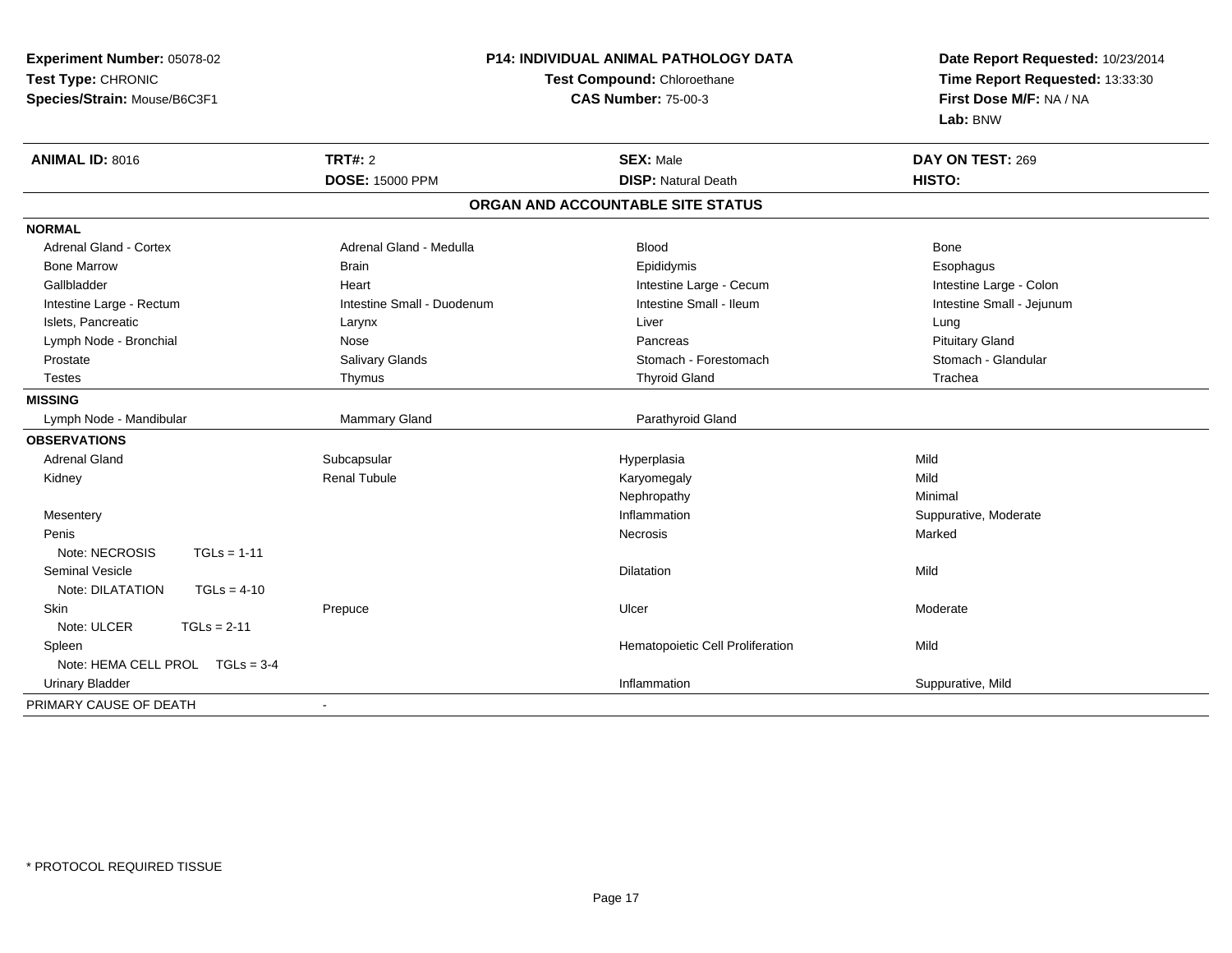| <b>Experiment Number: 05078-02</b><br>Test Type: CHRONIC<br>Species/Strain: Mouse/B6C3F1 | <b>P14: INDIVIDUAL ANIMAL PATHOLOGY DATA</b><br>Test Compound: Chloroethane<br><b>CAS Number: 75-00-3</b> |                                                     | Date Report Requested: 10/23/2014<br>Time Report Requested: 13:33:30<br>First Dose M/F: NA / NA<br>Lab: BNW |  |
|------------------------------------------------------------------------------------------|-----------------------------------------------------------------------------------------------------------|-----------------------------------------------------|-------------------------------------------------------------------------------------------------------------|--|
| ANIMAL ID: 8017                                                                          | <b>TRT#: 2</b><br><b>DOSE: 15000 PPM</b>                                                                  | <b>SEX: Male</b><br><b>DISP: Moribund Sacrifice</b> | DAY ON TEST: 360<br>HISTO:                                                                                  |  |
|                                                                                          |                                                                                                           |                                                     |                                                                                                             |  |
|                                                                                          |                                                                                                           | ORGAN AND ACCOUNTABLE SITE STATUS                   |                                                                                                             |  |
| <b>NORMAL</b>                                                                            |                                                                                                           |                                                     |                                                                                                             |  |
| Adrenal Gland - Cortex                                                                   | Adrenal Gland - Medulla                                                                                   | <b>Blood</b>                                        | <b>Bone</b>                                                                                                 |  |
| <b>Bone Marrow</b>                                                                       | <b>Brain</b>                                                                                              | Epididymis                                          | Esophagus                                                                                                   |  |
| Intestine Large - Cecum                                                                  | Intestine Large - Colon                                                                                   | Intestine Large - Rectum                            | Intestine Small - Duodenum                                                                                  |  |
| Intestine Small - Ileum                                                                  | Intestine Small - Jejunum                                                                                 | Islets, Pancreatic                                  | Larynx                                                                                                      |  |
| Lymph Node - Bronchial                                                                   | Pancreas                                                                                                  | Parathyroid Gland                                   | <b>Pituitary Gland</b>                                                                                      |  |
| Prostate                                                                                 | <b>Seminal Vesicle</b>                                                                                    | Skin                                                | Stomach - Forestomach                                                                                       |  |
| <b>Testes</b>                                                                            | Thymus                                                                                                    | <b>Thyroid Gland</b>                                | Trachea                                                                                                     |  |
| <b>Urinary Bladder</b>                                                                   |                                                                                                           |                                                     |                                                                                                             |  |
| <b>MISSING</b>                                                                           |                                                                                                           |                                                     |                                                                                                             |  |
| Gallbladder                                                                              | Lymph Node - Mandibular                                                                                   | Mammary Gland                                       |                                                                                                             |  |
| <b>OBSERVATIONS</b>                                                                      |                                                                                                           |                                                     |                                                                                                             |  |
| <b>Adrenal Gland</b>                                                                     | Subcapsular                                                                                               | Hyperplasia                                         | Mild                                                                                                        |  |
| Heart                                                                                    | Valve                                                                                                     | Degeneration                                        | Mucoid, Minimal                                                                                             |  |
| Kidney                                                                                   |                                                                                                           | Inflammation                                        | Chronic, Mild                                                                                               |  |
|                                                                                          | <b>Renal Tubule</b>                                                                                       | Karyomegaly                                         | Mild                                                                                                        |  |
| Liver                                                                                    |                                                                                                           | Hepatocellular Carcinoma                            |                                                                                                             |  |
| Note: HEPATOCLR CARC $TGLs = 2-4$                                                        |                                                                                                           |                                                     |                                                                                                             |  |
| Lung                                                                                     |                                                                                                           | Hemorrhage                                          | Mild                                                                                                        |  |
| Nose                                                                                     | Submucosa                                                                                                 | Inflammation                                        | Chronic, Minimal                                                                                            |  |
| <b>Salivary Glands</b>                                                                   |                                                                                                           | Inflammation                                        | Chronic, Mild                                                                                               |  |
| Spleen                                                                                   |                                                                                                           | Hematopoietic Cell Proliferation                    | Mild                                                                                                        |  |
| Stomach                                                                                  | Glandular                                                                                                 | Mineralization                                      | Minimal                                                                                                     |  |
| PRIMARY CAUSE OF DEATH                                                                   | $\blacksquare$                                                                                            |                                                     |                                                                                                             |  |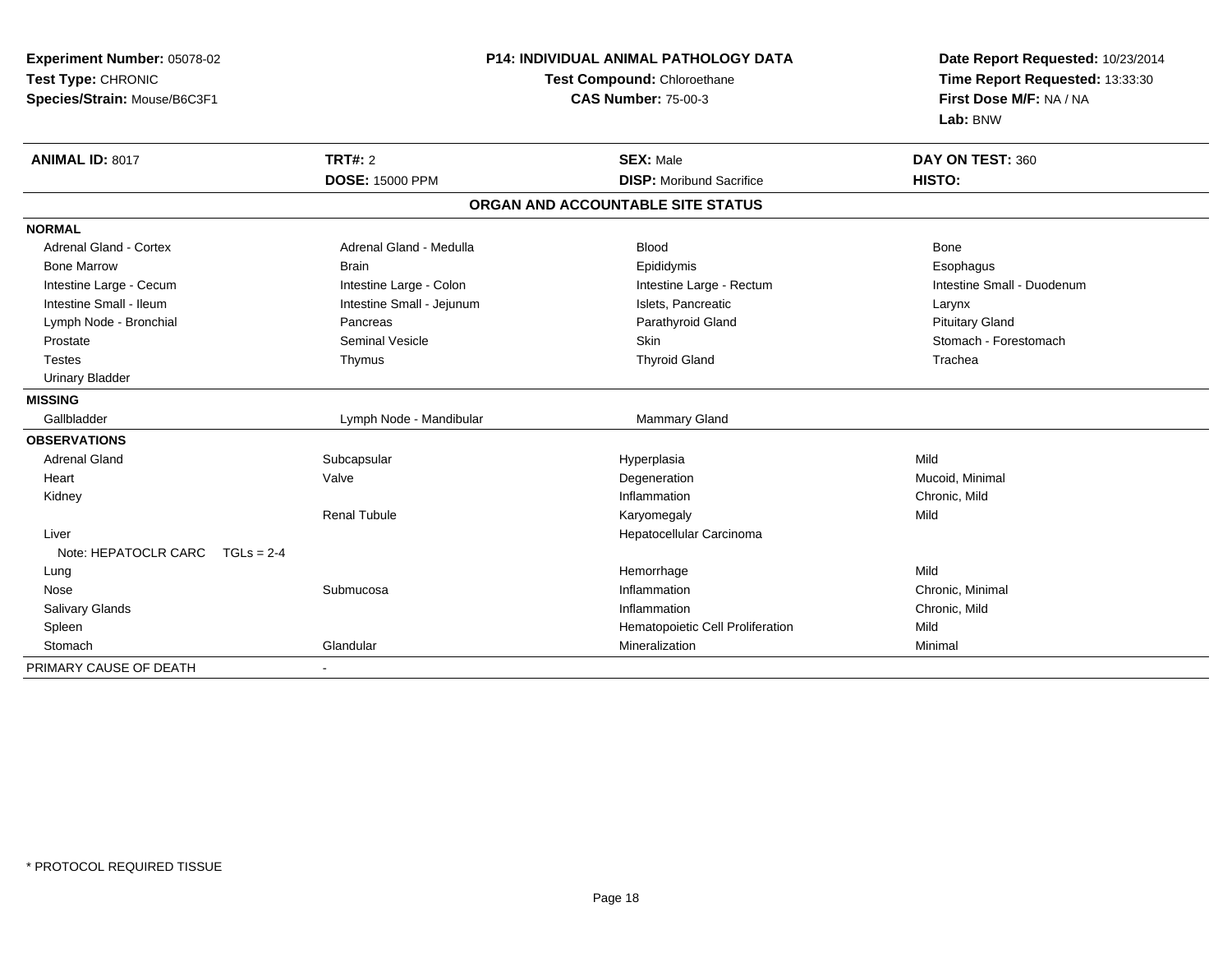| Experiment Number: 05078-02<br>Test Type: CHRONIC<br>Species/Strain: Mouse/B6C3F1 |                          | <b>P14: INDIVIDUAL ANIMAL PATHOLOGY DATA</b><br>Test Compound: Chloroethane<br><b>CAS Number: 75-00-3</b> | Date Report Requested: 10/23/2014<br>Time Report Requested: 13:33:30<br>First Dose M/F: NA / NA<br>Lab: BNW |
|-----------------------------------------------------------------------------------|--------------------------|-----------------------------------------------------------------------------------------------------------|-------------------------------------------------------------------------------------------------------------|
| <b>ANIMAL ID: 8018</b>                                                            | <b>TRT#: 2</b>           | <b>SEX: Male</b>                                                                                          | DAY ON TEST: 700                                                                                            |
|                                                                                   | <b>DOSE: 15000 PPM</b>   | <b>DISP: Terminal Sacrifice</b>                                                                           | HISTO:                                                                                                      |
|                                                                                   |                          | ORGAN AND ACCOUNTABLE SITE STATUS                                                                         |                                                                                                             |
| <b>NORMAL</b>                                                                     |                          |                                                                                                           |                                                                                                             |
| Adrenal Gland - Cortex                                                            | Adrenal Gland - Medulla  | <b>Blood</b>                                                                                              | Bone                                                                                                        |
| <b>Bone Marrow</b>                                                                | <b>Brain</b>             | Epididymis                                                                                                | Esophagus                                                                                                   |
| Eye                                                                               | Gallbladder              | Heart                                                                                                     | Intestine Large - Cecum                                                                                     |
| Intestine Large - Colon                                                           | Intestine Large - Rectum | Intestine Small - Duodenum                                                                                | Intestine Small - Jejunum                                                                                   |
| Islets, Pancreatic                                                                | Larynx                   | Liver                                                                                                     | Lymph Node - Bronchial                                                                                      |
| Lymph Node - Mandibular                                                           | Mammary Gland            | Nose                                                                                                      | Pancreas                                                                                                    |
| <b>Pituitary Gland</b>                                                            | Prostate                 | <b>Salivary Glands</b>                                                                                    | Seminal Vesicle                                                                                             |
| Skin                                                                              | Stomach - Forestomach    | Stomach - Glandular                                                                                       | <b>Testes</b>                                                                                               |
| Thymus                                                                            | <b>Thyroid Gland</b>     | <b>Urinary Bladder</b>                                                                                    |                                                                                                             |
| <b>MISSING</b>                                                                    |                          |                                                                                                           |                                                                                                             |
| Parathyroid Gland                                                                 |                          |                                                                                                           |                                                                                                             |
| <b>OBSERVATIONS</b>                                                               |                          |                                                                                                           |                                                                                                             |
| <b>Adrenal Gland</b>                                                              | Cortex                   | Hypertrophy                                                                                               | Focal, Mild                                                                                                 |
| <b>Harderian Gland</b>                                                            |                          | Adenoma                                                                                                   |                                                                                                             |
| Note: ADENOMA<br>$TGLs = 3-11$                                                    |                          |                                                                                                           |                                                                                                             |
| <b>Intestine Small</b>                                                            | <b>Ileum</b>             | Inflammation                                                                                              | Subacute, Moderate                                                                                          |
| Note: INFLAMMATION<br>$TGLs = 2-10$                                               |                          |                                                                                                           |                                                                                                             |
| Kidney                                                                            | <b>Renal Tubule</b>      | Karyomegaly                                                                                               | Minimal                                                                                                     |
|                                                                                   |                          | Nephropathy                                                                                               | Minimal                                                                                                     |
| Lung                                                                              |                          | Alveolar/Bronchiolar Adenoma                                                                              |                                                                                                             |
| <b>Preputial Gland</b>                                                            |                          | Cyst                                                                                                      | Minimal                                                                                                     |
| Note: CYST<br>$TGLs = 1-10$                                                       |                          |                                                                                                           |                                                                                                             |
| Spleen                                                                            |                          | Atrophy                                                                                                   | Moderate                                                                                                    |
| Trachea                                                                           | Glands                   | Dilatation                                                                                                | Minimal                                                                                                     |
| PRIMARY CAUSE OF DEATH                                                            |                          |                                                                                                           |                                                                                                             |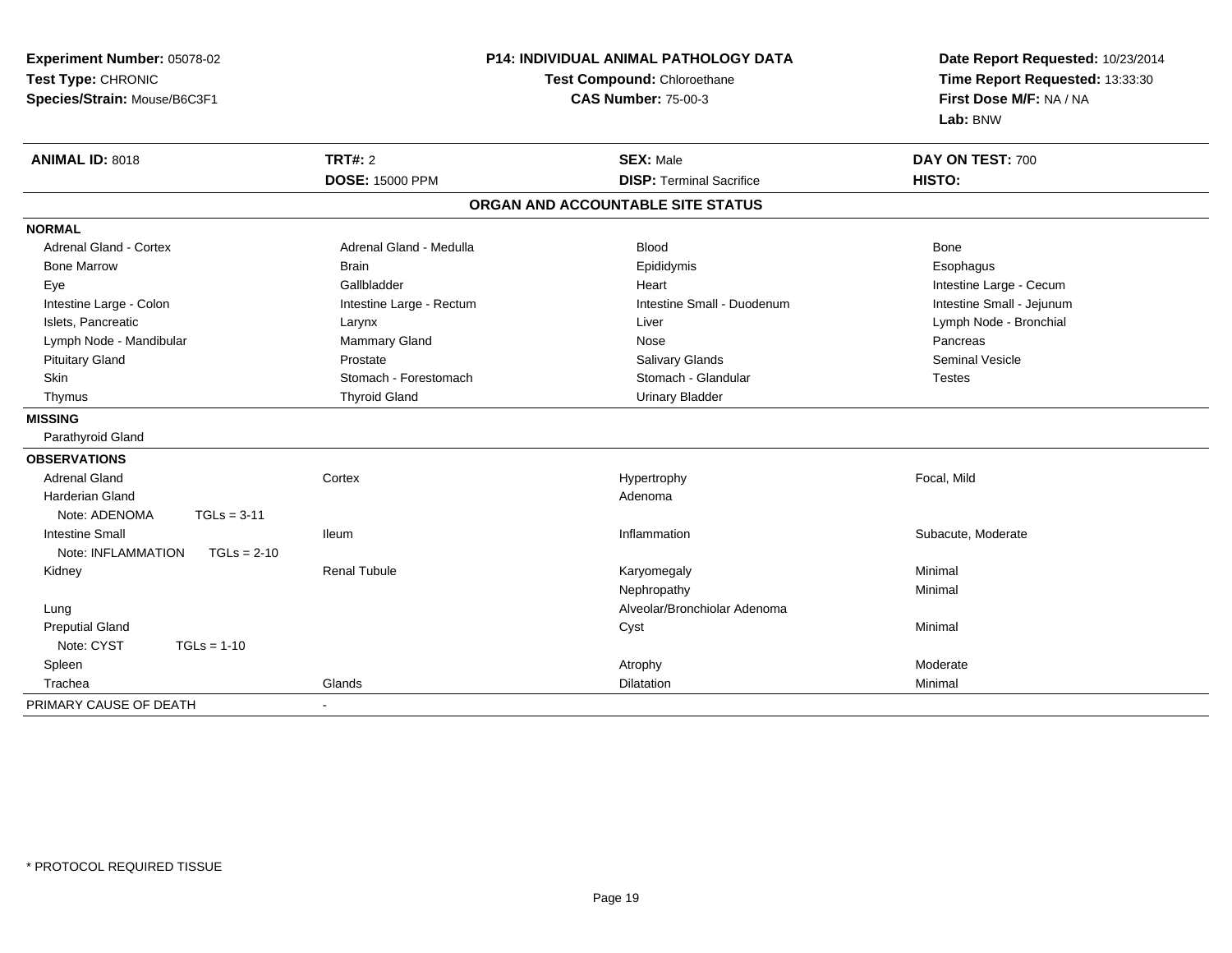| Experiment Number: 05078-02<br>Test Type: CHRONIC<br>Species/Strain: Mouse/B6C3F1 | P14: INDIVIDUAL ANIMAL PATHOLOGY DATA<br>Test Compound: Chloroethane<br><b>CAS Number: 75-00-3</b> |                                   | Date Report Requested: 10/23/2014<br>Time Report Requested: 13:33:30<br>First Dose M/F: NA / NA<br>Lab: BNW |
|-----------------------------------------------------------------------------------|----------------------------------------------------------------------------------------------------|-----------------------------------|-------------------------------------------------------------------------------------------------------------|
| <b>ANIMAL ID: 8019</b>                                                            | <b>TRT#: 2</b>                                                                                     | <b>SEX: Male</b>                  | DAY ON TEST: 486                                                                                            |
|                                                                                   | <b>DOSE: 15000 PPM</b>                                                                             | <b>DISP:</b> Moribund Sacrifice   | HISTO:                                                                                                      |
|                                                                                   |                                                                                                    | ORGAN AND ACCOUNTABLE SITE STATUS |                                                                                                             |
| <b>NORMAL</b>                                                                     |                                                                                                    |                                   |                                                                                                             |
| <b>Adrenal Gland - Cortex</b>                                                     | Adrenal Gland - Medulla                                                                            | <b>Blood</b>                      | <b>Bone</b>                                                                                                 |
| <b>Bone Marrow</b>                                                                | <b>Brain</b>                                                                                       | Esophagus                         | Heart                                                                                                       |
| Intestine Large - Cecum                                                           | Intestine Large - Colon                                                                            | Intestine Large - Rectum          | Intestine Small - Duodenum                                                                                  |
| Intestine Small - Ileum                                                           | Intestine Small - Jejunum                                                                          | Islets, Pancreatic                | Larynx                                                                                                      |
| Liver                                                                             | Lung                                                                                               | Nose                              | Pancreas                                                                                                    |
| <b>Pituitary Gland</b>                                                            | Prostate                                                                                           | Salivary Glands                   | <b>Seminal Vesicle</b>                                                                                      |
| Spleen                                                                            | Stomach - Glandular                                                                                | <b>Testes</b>                     | Thymus                                                                                                      |
| <b>Thyroid Gland</b>                                                              | Trachea                                                                                            | <b>Urinary Bladder</b>            |                                                                                                             |
| <b>MISSING</b>                                                                    |                                                                                                    |                                   |                                                                                                             |
| Gallbladder                                                                       | Lymph Node - Bronchial                                                                             | Lymph Node - Mandibular           | Mammary Gland                                                                                               |
| Parathyroid Gland                                                                 |                                                                                                    |                                   |                                                                                                             |
| <b>OBSERVATIONS</b>                                                               |                                                                                                    |                                   |                                                                                                             |
| <b>Adrenal Gland</b>                                                              | Subcapsular                                                                                        | Hyperplasia                       | Mild                                                                                                        |
| Ear                                                                               |                                                                                                    | Fibrosarcoma                      |                                                                                                             |
| Note: FIBROSARC<br>$TGLs = 1-11$                                                  |                                                                                                    |                                   |                                                                                                             |
| Kidney                                                                            | <b>Renal Tubule</b>                                                                                | Karyomegaly                       | Mild                                                                                                        |
|                                                                                   |                                                                                                    | Nephropathy                       | Mild                                                                                                        |
| <b>Preputial Gland</b>                                                            |                                                                                                    | Cyst                              | Marked                                                                                                      |
|                                                                                   |                                                                                                    | Inflammation                      | Suppurative, Marked                                                                                         |
| Note: CYST<br>$TGLs = 3-8$                                                        |                                                                                                    |                                   |                                                                                                             |
| Skin                                                                              | Prepuce                                                                                            | Inflammation                      | Suppurative, Marked                                                                                         |
| Note: INFLAMMATION<br>$TGLs = 2-10$                                               |                                                                                                    |                                   |                                                                                                             |
| Stomach                                                                           | Epithelium, Forestomach                                                                            | Hyperplasia                       | Mild                                                                                                        |
| PRIMARY CAUSE OF DEATH                                                            |                                                                                                    |                                   |                                                                                                             |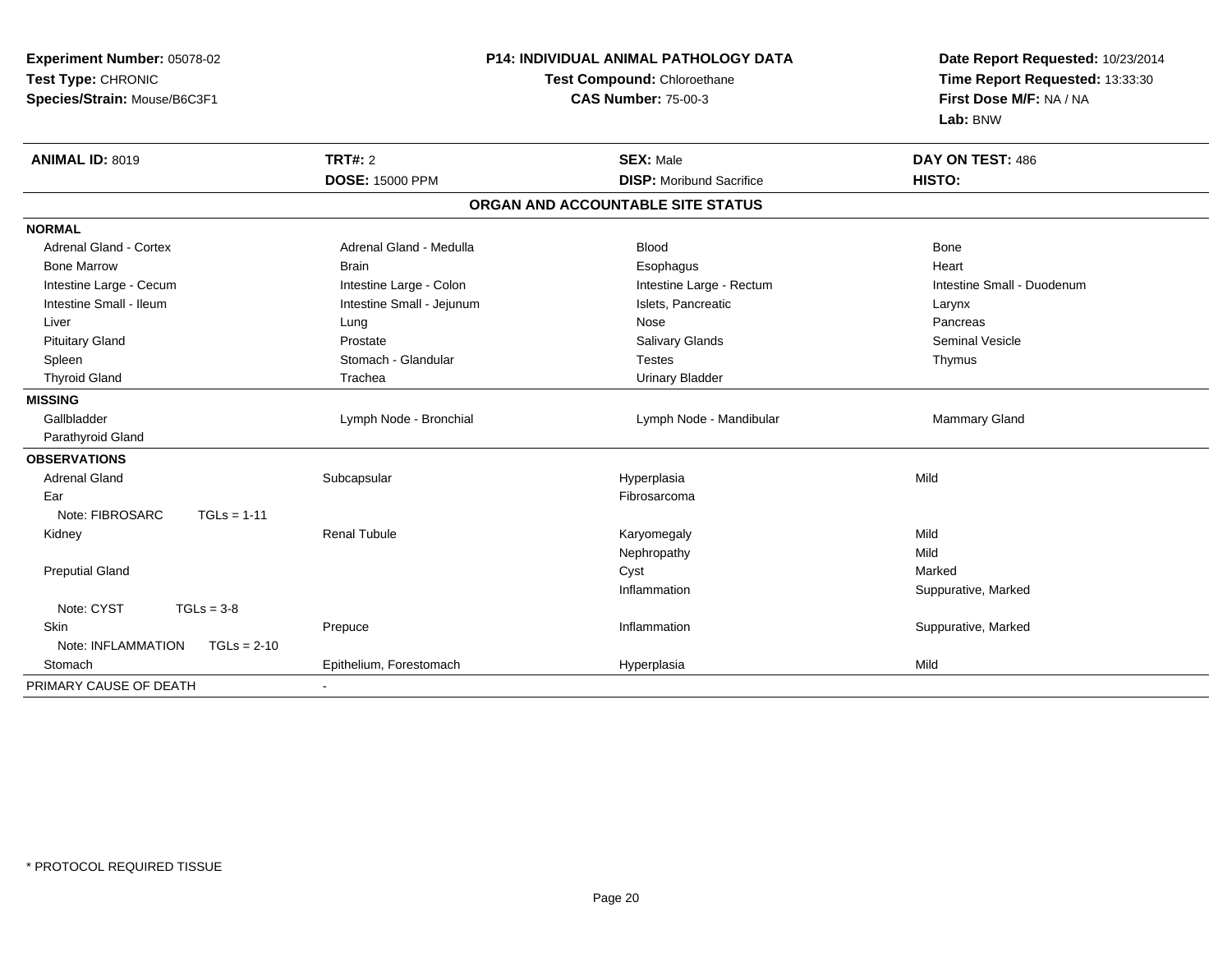| Experiment Number: 05078-02<br>Test Type: CHRONIC<br>Species/Strain: Mouse/B6C3F1 | P14: INDIVIDUAL ANIMAL PATHOLOGY DATA<br>Test Compound: Chloroethane<br><b>CAS Number: 75-00-3</b> |                                   | Date Report Requested: 10/23/2014<br>Time Report Requested: 13:33:30<br>First Dose M/F: NA / NA<br>Lab: BNW |
|-----------------------------------------------------------------------------------|----------------------------------------------------------------------------------------------------|-----------------------------------|-------------------------------------------------------------------------------------------------------------|
| <b>ANIMAL ID: 8020</b>                                                            | <b>TRT#: 2</b>                                                                                     | <b>SEX: Male</b>                  | DAY ON TEST: 360                                                                                            |
|                                                                                   | <b>DOSE: 15000 PPM</b>                                                                             | <b>DISP:</b> Moribund Sacrifice   | HISTO:                                                                                                      |
|                                                                                   |                                                                                                    | ORGAN AND ACCOUNTABLE SITE STATUS |                                                                                                             |
| <b>NORMAL</b>                                                                     |                                                                                                    |                                   |                                                                                                             |
| <b>Adrenal Gland - Cortex</b>                                                     | Adrenal Gland - Medulla                                                                            | <b>Blood</b>                      | <b>Bone</b>                                                                                                 |
| <b>Bone Marrow</b>                                                                | Epididymis                                                                                         | Esophagus                         | Intestine Large - Cecum                                                                                     |
| Intestine Large - Colon                                                           | Intestine Large - Rectum                                                                           | Intestine Small - Duodenum        | Intestine Small - Ileum                                                                                     |
| Intestine Small - Jejunum                                                         | Islets, Pancreatic                                                                                 | Larynx                            | Liver                                                                                                       |
| Lung                                                                              | Nose                                                                                               | Parathyroid Gland                 | <b>Pituitary Gland</b>                                                                                      |
| Prostate                                                                          | Spleen                                                                                             | Stomach - Forestomach             | <b>Testes</b>                                                                                               |
| Thymus                                                                            | <b>Thyroid Gland</b>                                                                               | Trachea                           |                                                                                                             |
| <b>MISSING</b>                                                                    |                                                                                                    |                                   |                                                                                                             |
| Gallbladder                                                                       | Lymph Node - Bronchial                                                                             | Lymph Node - Mandibular           | <b>Mammary Gland</b>                                                                                        |
| <b>OBSERVATIONS</b>                                                               |                                                                                                    |                                   |                                                                                                             |
| <b>Adrenal Gland</b>                                                              | Subcapsular                                                                                        | Hyperplasia                       | Minimal                                                                                                     |
| <b>Brain</b>                                                                      | Thalamus                                                                                           | Mineralization                    | Mild                                                                                                        |
| Heart                                                                             | Valve                                                                                              | Degeneration                      | Mucoid, Mild                                                                                                |
| Kidney                                                                            | <b>Renal Tubule</b>                                                                                | Karyomegaly                       | Mild                                                                                                        |
| Pancreas                                                                          |                                                                                                    | Hyperplasia                       | Mild                                                                                                        |
| <b>Preputial Gland</b>                                                            |                                                                                                    | Cyst                              |                                                                                                             |
| <b>Salivary Glands</b>                                                            |                                                                                                    | Inflammation                      | Chronic, Mild                                                                                               |
| Seminal Vesicle<br>$TGLs = 2-8$<br>Note: DILATATION                               |                                                                                                    | <b>Dilatation</b>                 | Mild                                                                                                        |
| <b>Skin</b>                                                                       | Prepuce                                                                                            | Inflammation                      | Chronic, Mild                                                                                               |
| Note: INFLAMMATION<br>$TGLs = 1-10$                                               |                                                                                                    |                                   |                                                                                                             |
| Stomach                                                                           | Glandular                                                                                          | Metaplasia                        | Squamous, Minimal                                                                                           |
| <b>Urinary Bladder</b>                                                            | <b>Transit Epithe</b>                                                                              | Hyperplasia                       | Minimal                                                                                                     |
| PRIMARY CAUSE OF DEATH                                                            |                                                                                                    |                                   |                                                                                                             |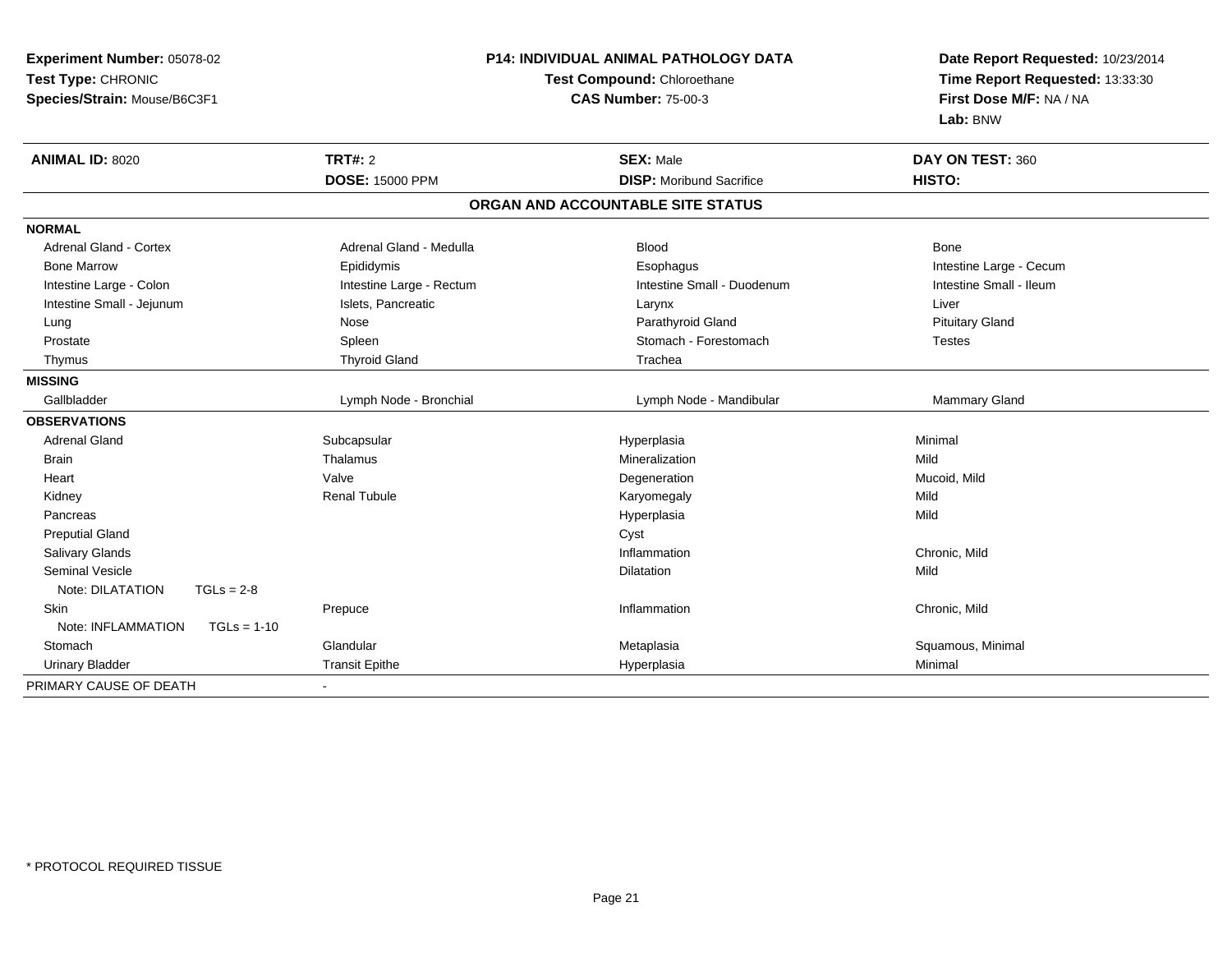| Experiment Number: 05078-02<br>Test Type: CHRONIC<br>Species/Strain: Mouse/B6C3F1 |                         | <b>P14: INDIVIDUAL ANIMAL PATHOLOGY DATA</b><br>Test Compound: Chloroethane<br><b>CAS Number: 75-00-3</b> | Date Report Requested: 10/23/2014<br>Time Report Requested: 13:33:30<br>First Dose M/F: NA / NA<br>Lab: BNW |
|-----------------------------------------------------------------------------------|-------------------------|-----------------------------------------------------------------------------------------------------------|-------------------------------------------------------------------------------------------------------------|
| <b>ANIMAL ID: 8021</b>                                                            | TRT#: 2                 | <b>SEX: Male</b>                                                                                          | DAY ON TEST: 638                                                                                            |
|                                                                                   | <b>DOSE: 15000 PPM</b>  | <b>DISP: Natural Death</b>                                                                                | HISTO:                                                                                                      |
|                                                                                   |                         | ORGAN AND ACCOUNTABLE SITE STATUS                                                                         |                                                                                                             |
| <b>NORMAL</b>                                                                     |                         |                                                                                                           |                                                                                                             |
| <b>Adrenal Gland - Cortex</b>                                                     | Adrenal Gland - Medulla | <b>Blood</b>                                                                                              | Bone                                                                                                        |
| <b>Bone Marrow</b>                                                                | Epididymis              | Esophagus                                                                                                 | Heart                                                                                                       |
| Islets, Pancreatic                                                                | Kidney                  | Larynx                                                                                                    | Liver                                                                                                       |
| Nose                                                                              | Pancreas                | <b>Pituitary Gland</b>                                                                                    | <b>Preputial Gland</b>                                                                                      |
| Salivary Glands                                                                   | Spleen                  | Stomach - Forestomach                                                                                     | Stomach - Glandular                                                                                         |
| Testes                                                                            | <b>Thyroid Gland</b>    | Trachea                                                                                                   |                                                                                                             |
| <b>MISSING</b>                                                                    |                         |                                                                                                           |                                                                                                             |
| Lymph Node - Bronchial                                                            | Lymph Node - Mandibular | Mammary Gland                                                                                             | Parathyroid Gland                                                                                           |
| <b>AUTO PRECLUDES DIAG.</b>                                                       |                         |                                                                                                           |                                                                                                             |
| Gallbladder                                                                       | Intestine Large - Cecum | Intestine Large - Colon                                                                                   | Intestine Large - Rectum                                                                                    |
| Intestine Small - Duodenum                                                        | Intestine Small - Ileum | Intestine Small - Jejunum                                                                                 | Prostate                                                                                                    |
| Seminal Vesicle                                                                   | Thymus                  | <b>Urinary Bladder</b>                                                                                    |                                                                                                             |
| <b>OBSERVATIONS</b>                                                               |                         |                                                                                                           |                                                                                                             |
| <b>Adrenal Gland</b>                                                              | Subcapsular             | Hyperplasia                                                                                               | Mild                                                                                                        |
| <b>Brain</b>                                                                      | Thalamus                | Mineralization                                                                                            | Mild                                                                                                        |
| Lung                                                                              |                         | Alveolar/Bronchiolar Adenoma                                                                              |                                                                                                             |
| <b>Skin</b>                                                                       | Prepuce                 | Ulcer                                                                                                     | Moderate                                                                                                    |
| Note: ULCER<br>$TGLs = 1-10$                                                      |                         |                                                                                                           |                                                                                                             |
| PRIMARY CAUSE OF DEATH                                                            | $\blacksquare$          |                                                                                                           |                                                                                                             |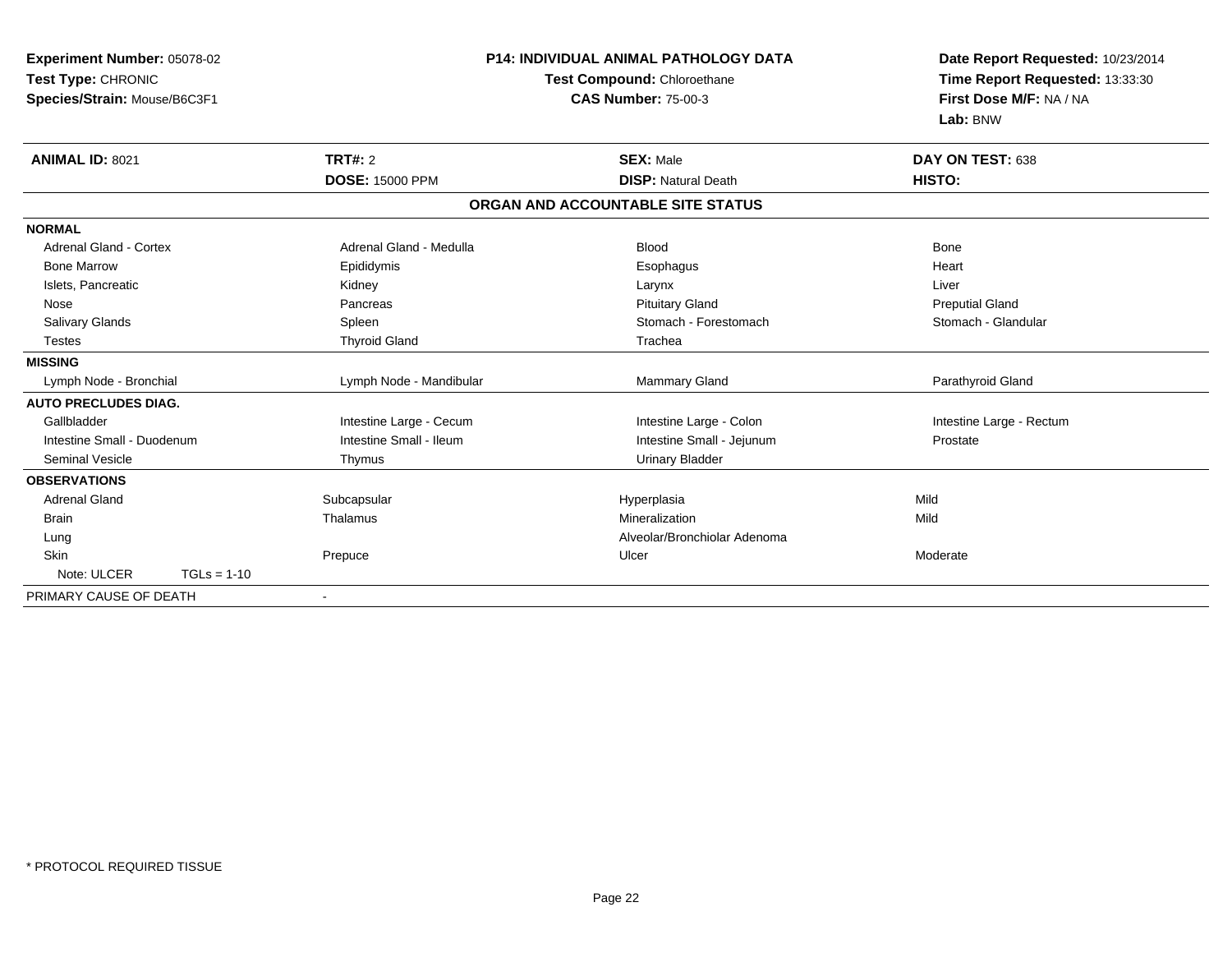| Experiment Number: 05078-02<br>Test Type: CHRONIC<br>Species/Strain: Mouse/B6C3F1 |                                    | <b>P14: INDIVIDUAL ANIMAL PATHOLOGY DATA</b><br>Test Compound: Chloroethane<br><b>CAS Number: 75-00-3</b> |                                                     | Date Report Requested: 10/23/2014<br>Time Report Requested: 13:33:30<br>First Dose M/F: NA / NA<br>Lab: BNW |
|-----------------------------------------------------------------------------------|------------------------------------|-----------------------------------------------------------------------------------------------------------|-----------------------------------------------------|-------------------------------------------------------------------------------------------------------------|
| <b>ANIMAL ID: 8022</b>                                                            |                                    | <b>TRT#: 2</b><br><b>DOSE: 15000 PPM</b>                                                                  | <b>SEX: Male</b><br><b>DISP:</b> Moribund Sacrifice | DAY ON TEST: 357<br>HISTO:                                                                                  |
|                                                                                   |                                    |                                                                                                           |                                                     |                                                                                                             |
|                                                                                   |                                    |                                                                                                           | ORGAN AND ACCOUNTABLE SITE STATUS                   |                                                                                                             |
| <b>NORMAL</b>                                                                     |                                    |                                                                                                           |                                                     |                                                                                                             |
| Adrenal Gland - Cortex                                                            |                                    | Adrenal Gland - Medulla                                                                                   | <b>Blood</b>                                        | Bone                                                                                                        |
| <b>Bone Marrow</b>                                                                |                                    | <b>Brain</b>                                                                                              | Epididymis                                          | Esophagus                                                                                                   |
| Intestine Large - Cecum                                                           |                                    | Intestine Large - Colon                                                                                   | Intestine Large - Rectum                            | Intestine Small - Duodenum                                                                                  |
| Intestine Small - Ileum                                                           |                                    | Intestine Small - Jejunum                                                                                 | Islets, Pancreatic                                  | Larynx                                                                                                      |
| Lung                                                                              |                                    | Lymph Node - Mandibular                                                                                   | Mammary Gland                                       | Nose                                                                                                        |
| Pancreas                                                                          |                                    | Parathyroid Gland                                                                                         | <b>Pituitary Gland</b>                              | Prostate                                                                                                    |
| <b>Salivary Glands</b>                                                            |                                    | Seminal Vesicle                                                                                           | Spleen                                              | Stomach - Forestomach                                                                                       |
| Stomach - Glandular                                                               |                                    | Testes                                                                                                    | Thymus                                              | <b>Thyroid Gland</b>                                                                                        |
| Trachea                                                                           |                                    | <b>Urinary Bladder</b>                                                                                    |                                                     |                                                                                                             |
| <b>MISSING</b>                                                                    |                                    |                                                                                                           |                                                     |                                                                                                             |
| Lymph Node - Bronchial                                                            |                                    |                                                                                                           |                                                     |                                                                                                             |
| <b>AUTO PRECLUDES DIAG.</b>                                                       |                                    |                                                                                                           |                                                     |                                                                                                             |
| Gallbladder                                                                       |                                    |                                                                                                           |                                                     |                                                                                                             |
| <b>OBSERVATIONS</b>                                                               |                                    |                                                                                                           |                                                     |                                                                                                             |
| Heart                                                                             |                                    | Valve                                                                                                     | Degeneration                                        | Mucoid, Minimal                                                                                             |
| Kidney                                                                            |                                    | <b>Renal Tubule</b>                                                                                       | Karyomegaly                                         | Minimal                                                                                                     |
| Liver                                                                             |                                    |                                                                                                           | Hepatocellular Carcinoma                            |                                                                                                             |
|                                                                                   | Note: HEPATOCLR CARC $TGLs = 3-10$ |                                                                                                           |                                                     |                                                                                                             |
|                                                                                   |                                    | Note: LIVER TUMOR HAS INVADED HEPATIC BLOOD VESSEL.                                                       |                                                     |                                                                                                             |
| <b>Preputial Gland</b>                                                            |                                    |                                                                                                           | Cyst                                                |                                                                                                             |
| Note: CYST                                                                        | $TGLs = 2-11$                      |                                                                                                           |                                                     |                                                                                                             |
| Skin                                                                              |                                    | <b>Subcut Tiss</b>                                                                                        | Hyperplasia                                         | Lymphoid, Moderate                                                                                          |
|                                                                                   |                                    | Prepuce                                                                                                   | Ulcer                                               | Marked                                                                                                      |
| Note: ULCER                                                                       | $TGLs = 1-11$                      |                                                                                                           |                                                     |                                                                                                             |
| PRIMARY CAUSE OF DEATH                                                            |                                    | $\sim$                                                                                                    |                                                     |                                                                                                             |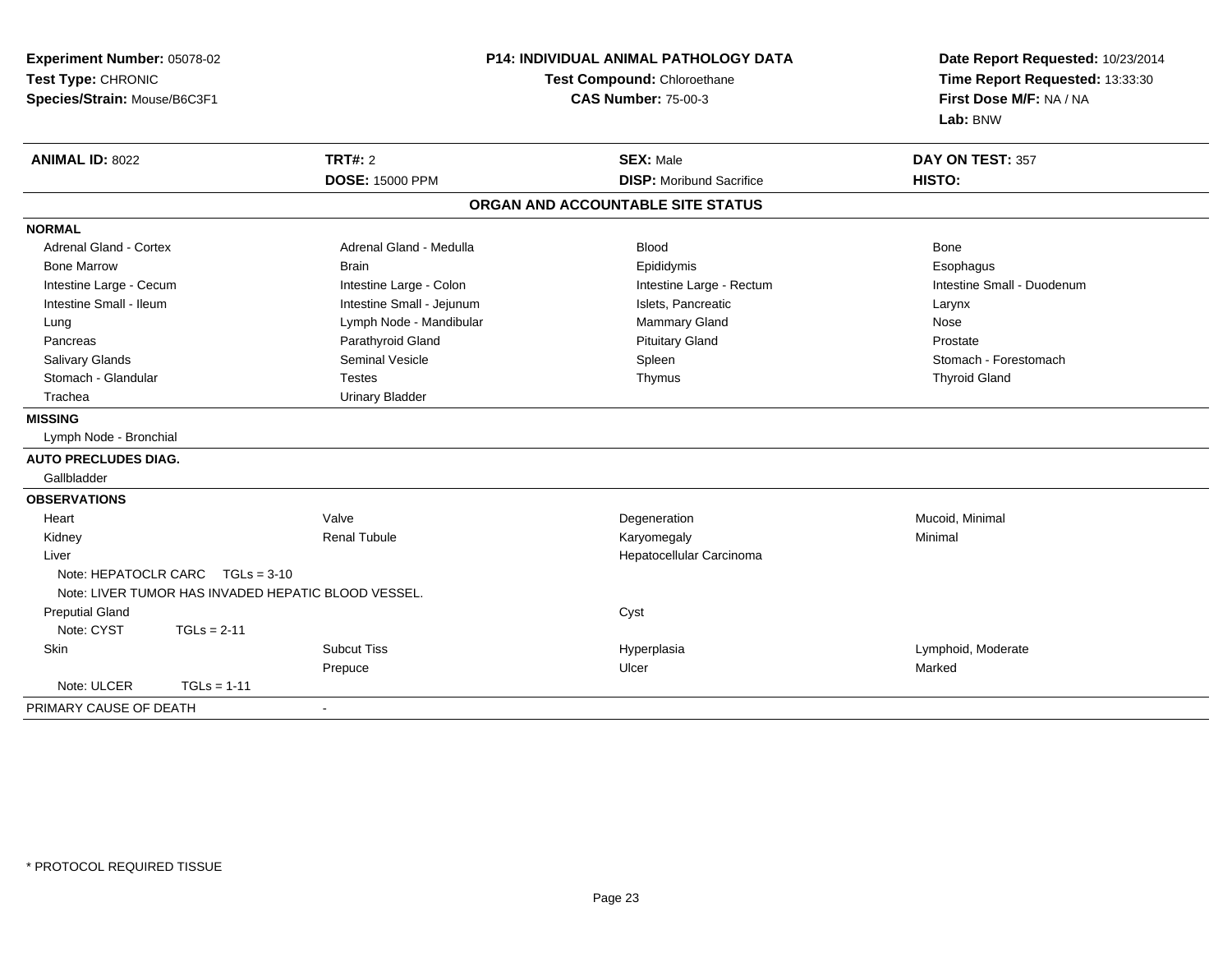| Experiment Number: 05078-02<br>Test Type: CHRONIC<br>Species/Strain: Mouse/B6C3F1 |                          | <b>P14: INDIVIDUAL ANIMAL PATHOLOGY DATA</b><br>Test Compound: Chloroethane<br><b>CAS Number: 75-00-3</b> | Date Report Requested: 10/23/2014<br>Time Report Requested: 13:33:30<br>First Dose M/F: NA / NA<br>Lab: BNW |  |
|-----------------------------------------------------------------------------------|--------------------------|-----------------------------------------------------------------------------------------------------------|-------------------------------------------------------------------------------------------------------------|--|
| <b>ANIMAL ID: 8023</b>                                                            | <b>TRT#: 2</b>           | <b>SEX: Male</b>                                                                                          | DAY ON TEST: 700                                                                                            |  |
|                                                                                   | <b>DOSE: 15000 PPM</b>   | <b>DISP: Terminal Sacrifice</b>                                                                           | HISTO:                                                                                                      |  |
|                                                                                   |                          | ORGAN AND ACCOUNTABLE SITE STATUS                                                                         |                                                                                                             |  |
| <b>NORMAL</b>                                                                     |                          |                                                                                                           |                                                                                                             |  |
| Adrenal Gland - Medulla                                                           | <b>Blood</b>             | <b>Bone</b>                                                                                               | <b>Bone Marrow</b>                                                                                          |  |
| <b>Brain</b>                                                                      | Esophagus                | Heart                                                                                                     | Intestine Large - Cecum                                                                                     |  |
| Intestine Large - Colon                                                           | Intestine Large - Rectum | Intestine Small - Duodenum                                                                                | Intestine Small - Ileum                                                                                     |  |
| Intestine Small - Jejunum                                                         | Islets, Pancreatic       | Larynx                                                                                                    | Mammary Gland                                                                                               |  |
| Pancreas                                                                          | <b>Pituitary Gland</b>   | Prostate                                                                                                  | Salivary Glands                                                                                             |  |
| <b>Seminal Vesicle</b>                                                            | Skin                     | Spleen                                                                                                    | Stomach - Forestomach                                                                                       |  |
| Stomach - Glandular                                                               | Thymus                   | Trachea                                                                                                   | <b>Urinary Bladder</b>                                                                                      |  |
| <b>MISSING</b>                                                                    |                          |                                                                                                           |                                                                                                             |  |
| Epididymis                                                                        | Gallbladder              | Lymph Node - Bronchial                                                                                    | Lymph Node - Mandibular                                                                                     |  |
| Parathyroid Gland                                                                 |                          |                                                                                                           |                                                                                                             |  |
| <b>OBSERVATIONS</b>                                                               |                          |                                                                                                           |                                                                                                             |  |
| <b>Adrenal Gland</b>                                                              | Cortex                   | Degeneration                                                                                              | Focal, Mild                                                                                                 |  |
|                                                                                   | Cortex                   | Hyperplasia                                                                                               | Focal, Mild                                                                                                 |  |
|                                                                                   | Subcapsular              | Hyperplasia                                                                                               | Mild                                                                                                        |  |
| Kidney                                                                            | <b>Renal Tubule</b>      | Karyomegaly                                                                                               | Minimal                                                                                                     |  |
|                                                                                   |                          | Nephropathy                                                                                               | Mild                                                                                                        |  |
| Liver                                                                             |                          | Hepatocellular Carcinoma                                                                                  | Multiple                                                                                                    |  |
| Note: HEPATOCLR CARC<br>$TGLs = 1-10,2-10$                                        |                          |                                                                                                           |                                                                                                             |  |
| Lung                                                                              |                          | Alveolar/Bronchiolar Adenoma                                                                              |                                                                                                             |  |
| Note: ALV BRON ADEN<br>$TGLs = 3-3$                                               |                          |                                                                                                           |                                                                                                             |  |
| Nose                                                                              | Septum                   | Developmental Malformation                                                                                |                                                                                                             |  |
| <b>Testes</b>                                                                     |                          | Atrophy                                                                                                   | Mild                                                                                                        |  |
| <b>Thyroid Gland</b>                                                              | <b>Follicular Cel</b>    | Adenoma                                                                                                   |                                                                                                             |  |
| PRIMARY CAUSE OF DEATH                                                            |                          |                                                                                                           |                                                                                                             |  |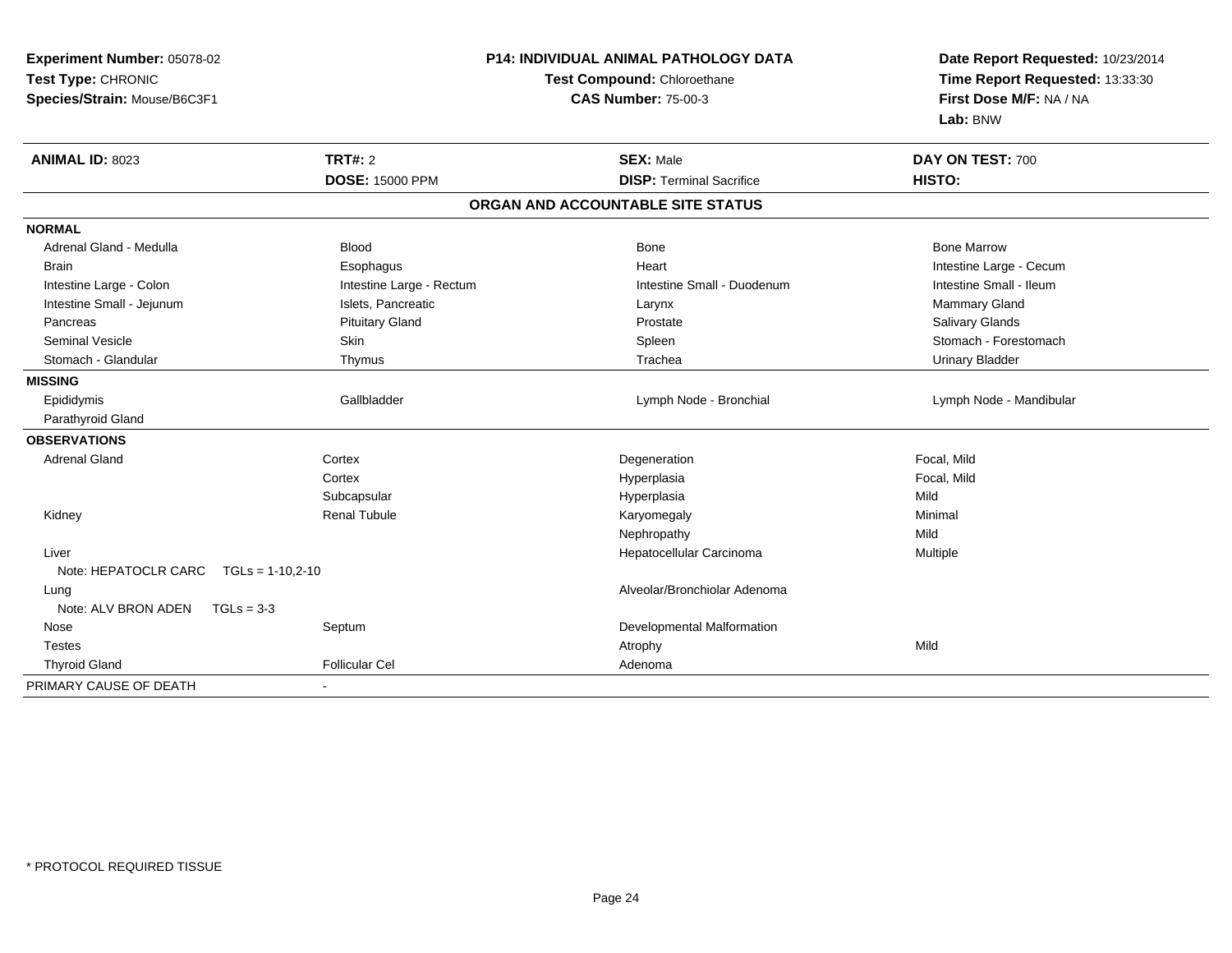| Experiment Number: 05078-02         | P14: INDIVIDUAL ANIMAL PATHOLOGY DATA |                                   | Date Report Requested: 10/23/2014 |  |
|-------------------------------------|---------------------------------------|-----------------------------------|-----------------------------------|--|
| Test Type: CHRONIC                  |                                       | Test Compound: Chloroethane       | Time Report Requested: 13:33:30   |  |
| Species/Strain: Mouse/B6C3F1        |                                       | <b>CAS Number: 75-00-3</b>        | First Dose M/F: NA / NA           |  |
|                                     |                                       |                                   | Lab: BNW                          |  |
| <b>ANIMAL ID: 8024</b>              | <b>TRT#: 2</b>                        | <b>SEX: Male</b>                  | DAY ON TEST: 671                  |  |
|                                     | <b>DOSE: 15000 PPM</b>                | <b>DISP:</b> Moribund Sacrifice   | HISTO:                            |  |
|                                     |                                       | ORGAN AND ACCOUNTABLE SITE STATUS |                                   |  |
| <b>NORMAL</b>                       |                                       |                                   |                                   |  |
| <b>Adrenal Gland - Cortex</b>       | Adrenal Gland - Medulla               | <b>Blood</b>                      | <b>Bone</b>                       |  |
| <b>Bone Marrow</b>                  | <b>Brain</b>                          | Esophagus                         | Gallbladder                       |  |
| Heart                               | Intestine Large - Cecum               | Intestine Large - Colon           | Intestine Large - Rectum          |  |
| Intestine Small - Duodenum          | Intestine Small - Ileum               | Intestine Small - Jejunum         | Islets, Pancreatic                |  |
| Larynx                              | Nose                                  | Pancreas                          | <b>Pituitary Gland</b>            |  |
| <b>Preputial Gland</b>              | Prostate                              | Salivary Glands                   | Stomach - Forestomach             |  |
| Stomach - Glandular                 | Thymus                                | <b>Thyroid Gland</b>              | Trachea                           |  |
| <b>Urinary Bladder</b>              |                                       |                                   |                                   |  |
| <b>MISSING</b>                      |                                       |                                   |                                   |  |
| Lymph Node - Bronchial              | Lymph Node - Mandibular               | Mammary Gland                     | Parathyroid Gland                 |  |
| <b>Seminal Vesicle</b>              |                                       |                                   |                                   |  |
| <b>OBSERVATIONS</b>                 |                                       |                                   |                                   |  |
| Adrenal Gland                       | Subcapsular                           | Hyperplasia                       | Minimal                           |  |
| Kidney                              | <b>Renal Tubule</b>                   | Karyomegaly                       | Minimal                           |  |
|                                     |                                       | Nephropathy                       | Minimal                           |  |
| Liver                               |                                       | Hematopoietic Cell Proliferation  | Mild                              |  |
|                                     |                                       | Inflammation                      | Acute, Mild                       |  |
| Lung                                |                                       | Alveolar/Bronchiolar Carcinoma    |                                   |  |
| Note: ALV BRON CARC<br>$TGLs = 2-3$ |                                       |                                   |                                   |  |
| Penis                               |                                       | Inflammation                      | Suppurative, Marked               |  |
|                                     |                                       | Necrosis                          | Marked                            |  |
| Note: NECROSIS<br>$TGLs = 1-10$     |                                       |                                   |                                   |  |
| Skin                                | Prepuce                               | Ulcer                             | Marked                            |  |
| Spleen                              |                                       | Hematopoietic Cell Proliferation  | Mild                              |  |
| <b>Testes</b>                       |                                       | Atrophy                           | Mild                              |  |
| PRIMARY CAUSE OF DEATH              | $\sim$                                |                                   |                                   |  |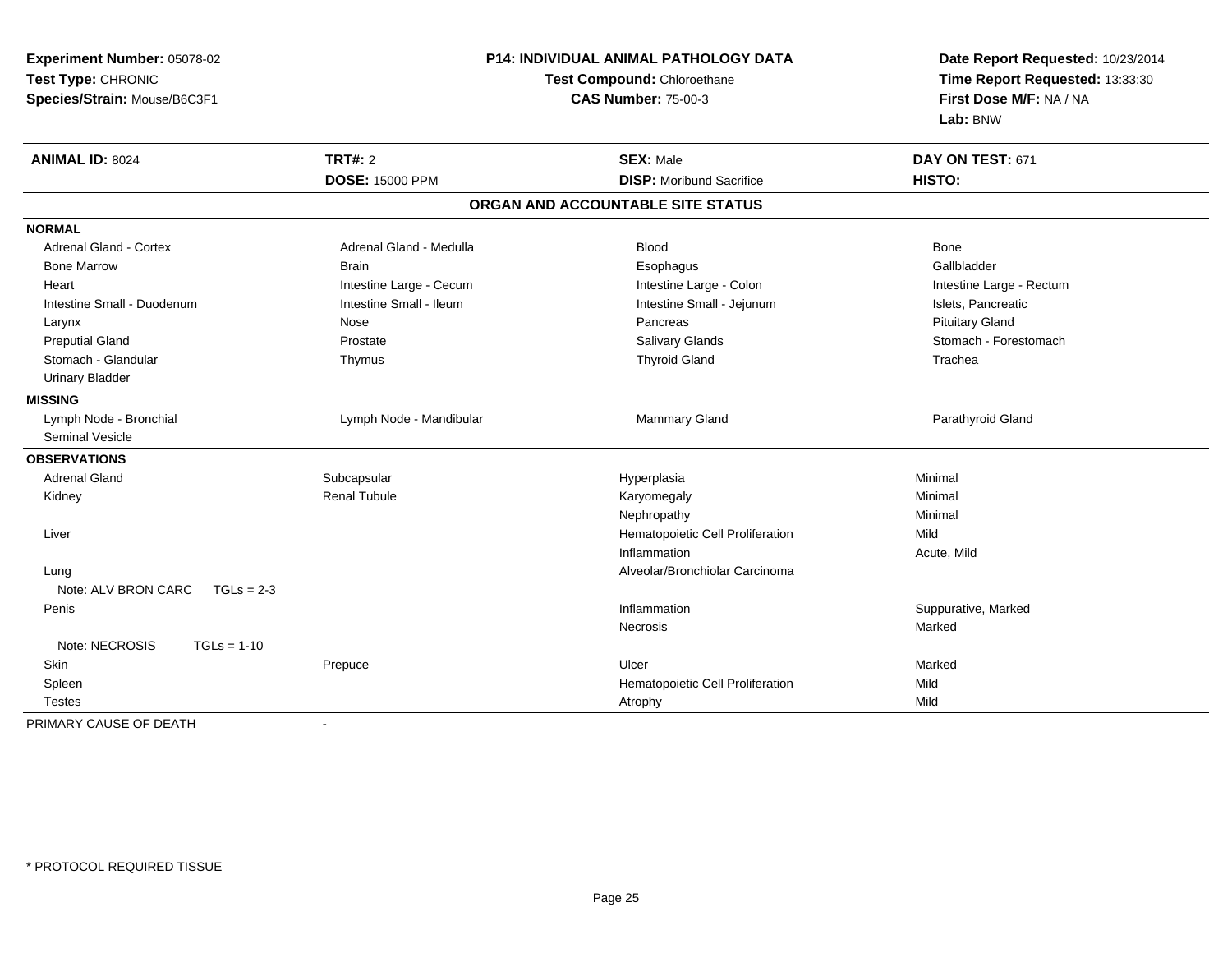| Experiment Number: 05078-02<br>Test Type: CHRONIC<br>Species/Strain: Mouse/B6C3F1 |                    | <b>P14: INDIVIDUAL ANIMAL PATHOLOGY DATA</b><br>Test Compound: Chloroethane<br><b>CAS Number: 75-00-3</b> |                                   | Date Report Requested: 10/23/2014<br>Time Report Requested: 13:33:30<br>First Dose M/F: NA / NA<br>Lab: BNW |  |
|-----------------------------------------------------------------------------------|--------------------|-----------------------------------------------------------------------------------------------------------|-----------------------------------|-------------------------------------------------------------------------------------------------------------|--|
| <b>ANIMAL ID: 8025</b>                                                            |                    | <b>TRT#: 2</b>                                                                                            | <b>SEX: Male</b>                  | DAY ON TEST: 577                                                                                            |  |
|                                                                                   |                    | <b>DOSE: 15000 PPM</b>                                                                                    | <b>DISP: Moribund Sacrifice</b>   | HISTO:                                                                                                      |  |
|                                                                                   |                    |                                                                                                           | ORGAN AND ACCOUNTABLE SITE STATUS |                                                                                                             |  |
| <b>NORMAL</b>                                                                     |                    |                                                                                                           |                                   |                                                                                                             |  |
| Adrenal Gland - Cortex                                                            |                    | Adrenal Gland - Medulla                                                                                   | <b>Blood</b>                      | Bone                                                                                                        |  |
| <b>Bone Marrow</b>                                                                |                    | <b>Brain</b>                                                                                              | Epididymis                        | Esophagus                                                                                                   |  |
| Gallbladder                                                                       |                    | Heart                                                                                                     | Intestine Large - Cecum           | Intestine Large - Colon                                                                                     |  |
| Intestine Large - Rectum                                                          |                    | Intestine Small - Duodenum                                                                                | Intestine Small - Ileum           | Intestine Small - Jejunum                                                                                   |  |
| Islets, Pancreatic                                                                |                    | Larynx                                                                                                    | Liver                             | Lymph Node - Bronchial                                                                                      |  |
| Mammary Gland                                                                     |                    | Nose                                                                                                      | Pancreas                          | Parathyroid Gland                                                                                           |  |
| <b>Pituitary Gland</b>                                                            |                    | Salivary Glands                                                                                           | Spleen                            | Stomach - Forestomach                                                                                       |  |
| Stomach - Glandular                                                               |                    | <b>Testes</b>                                                                                             | Thymus                            | <b>Thyroid Gland</b>                                                                                        |  |
| Trachea                                                                           |                    |                                                                                                           |                                   |                                                                                                             |  |
| <b>MISSING</b>                                                                    |                    |                                                                                                           |                                   |                                                                                                             |  |
| Lymph Node - Mandibular                                                           |                    | Prostate                                                                                                  |                                   |                                                                                                             |  |
| <b>OBSERVATIONS</b>                                                               |                    |                                                                                                           |                                   |                                                                                                             |  |
| Kidney                                                                            |                    |                                                                                                           | Hydronephrosis                    | Minimal                                                                                                     |  |
|                                                                                   |                    | <b>Renal Tubule</b>                                                                                       | Karyomegaly                       | Mild                                                                                                        |  |
| Note: HYDRONEPHROSIS                                                              | $TGLs = 4-5$       |                                                                                                           |                                   |                                                                                                             |  |
| Lung                                                                              |                    |                                                                                                           | Inflammation                      | Acute, Moderate                                                                                             |  |
| <b>Preputial Gland</b>                                                            |                    |                                                                                                           | Inflammation                      | Necrotizing, Marked                                                                                         |  |
| Note: INFLAMMATION                                                                | $TGLs = 2-10$      |                                                                                                           |                                   |                                                                                                             |  |
| Skin                                                                              |                    | Prepuce                                                                                                   | Inflammation                      | Necrotizing, Marked                                                                                         |  |
| Note: INFLAMMATION                                                                | $TGLs = 1-10,2-10$ |                                                                                                           |                                   |                                                                                                             |  |
| <b>Urinary Bladder</b>                                                            |                    | Lumen                                                                                                     | Concretion                        | Mild                                                                                                        |  |
|                                                                                   |                    | <b>Transit Epithe</b>                                                                                     | Necrosis                          | Mild                                                                                                        |  |
| PRIMARY CAUSE OF DEATH                                                            |                    |                                                                                                           |                                   |                                                                                                             |  |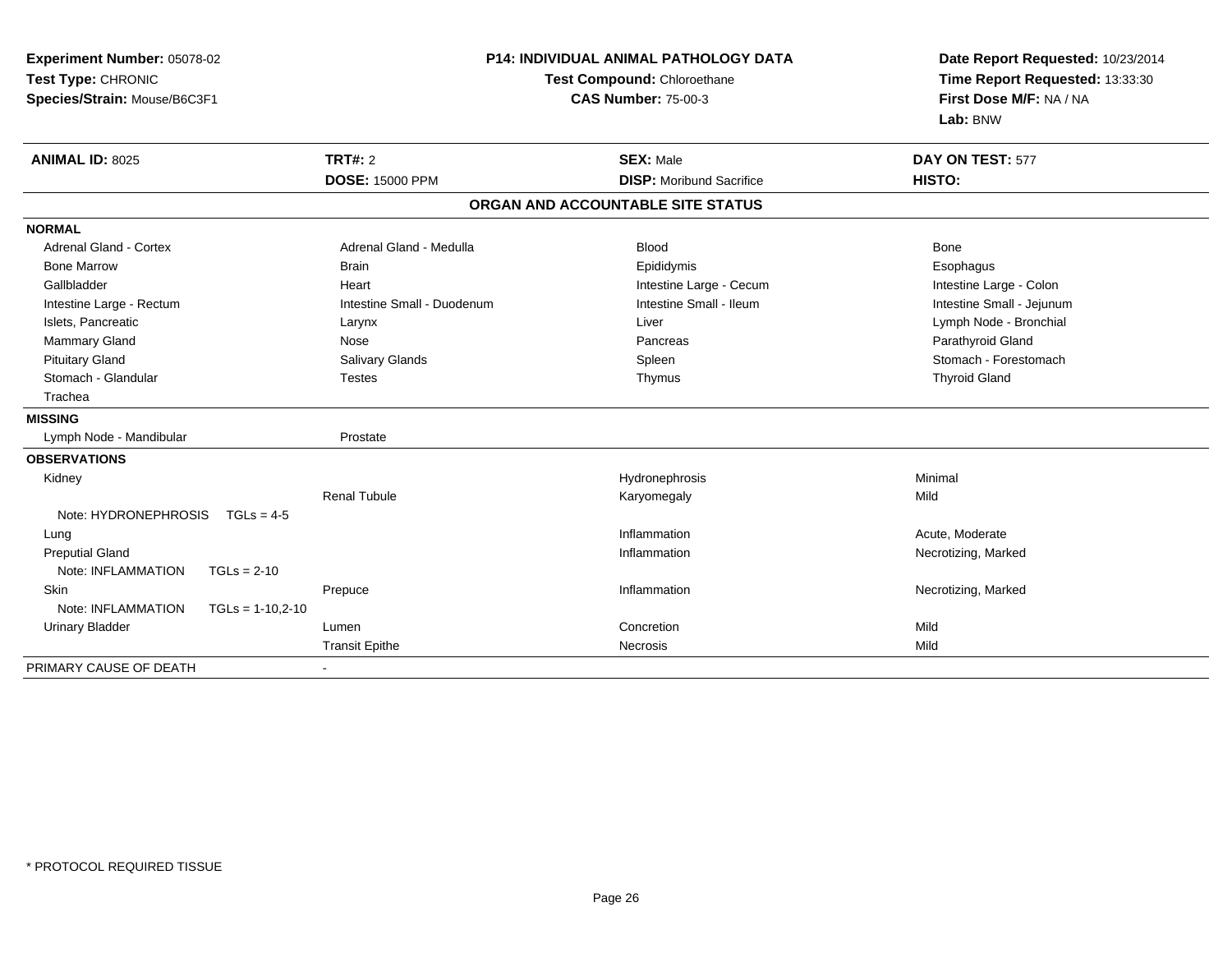| Experiment Number: 05078-02        |                            | <b>P14: INDIVIDUAL ANIMAL PATHOLOGY DATA</b> | Date Report Requested: 10/23/2014 |  |
|------------------------------------|----------------------------|----------------------------------------------|-----------------------------------|--|
| Test Type: CHRONIC                 |                            | Test Compound: Chloroethane                  | Time Report Requested: 13:33:30   |  |
| Species/Strain: Mouse/B6C3F1       |                            | <b>CAS Number: 75-00-3</b>                   | First Dose M/F: NA / NA           |  |
|                                    |                            |                                              | Lab: BNW                          |  |
| <b>ANIMAL ID: 8026</b>             | <b>TRT#: 2</b>             | <b>SEX: Male</b>                             | DAY ON TEST: 294                  |  |
|                                    | <b>DOSE: 15000 PPM</b>     | <b>DISP:</b> Moribund Sacrifice              | HISTO:                            |  |
|                                    |                            | ORGAN AND ACCOUNTABLE SITE STATUS            |                                   |  |
| <b>NORMAL</b>                      |                            |                                              |                                   |  |
| <b>Adrenal Gland - Cortex</b>      | Adrenal Gland - Medulla    | <b>Blood</b>                                 | Bone                              |  |
| <b>Bone Marrow</b>                 | Brain                      | Epididymis                                   | Esophagus                         |  |
| Gallbladder                        | Heart                      | Intestine Large - Cecum                      | Intestine Large - Colon           |  |
| Intestine Large - Rectum           | Intestine Small - Duodenum | Intestine Small - Ileum                      | Intestine Small - Jejunum         |  |
| Islets, Pancreatic                 | Larynx                     | Lung                                         | Lymph Node - Mandibular           |  |
| Nose                               | Pancreas                   | <b>Pituitary Gland</b>                       | Prostate                          |  |
| Salivary Glands                    | Stomach - Forestomach      | Stomach - Glandular                          | <b>Testes</b>                     |  |
| Thymus                             | <b>Thyroid Gland</b>       | Trachea                                      |                                   |  |
| <b>MISSING</b>                     |                            |                                              |                                   |  |
| Lymph Node - Bronchial             | Mammary Gland              | Parathyroid Gland                            |                                   |  |
| <b>OBSERVATIONS</b>                |                            |                                              |                                   |  |
| Kidney                             |                            | Inflammation                                 | Suppurative, Marked               |  |
|                                    | <b>Renal Tubule</b>        | Karyomegaly                                  | Mild                              |  |
|                                    |                            | <b>Necrosis</b>                              | Marked                            |  |
| $TGLs = 5-5$<br>Note: INFLAMMATION |                            |                                              |                                   |  |
| Note: NECROSIS<br>$TGLs = 4-5$     |                            |                                              |                                   |  |
| Liver                              |                            | <b>Necrosis</b>                              | Minimal                           |  |
| <b>Seminal Vesicle</b>             |                            | <b>Dilatation</b>                            | Moderate                          |  |
| Note: DILATATION<br>$TGLs = 3-8$   |                            |                                              |                                   |  |
| Skin                               | <b>Hair Follicle</b>       | Atrophy                                      | Marked                            |  |
| Note: ATROPHY<br>$TGLs = 1-2$      |                            |                                              |                                   |  |
| Spleen                             |                            | Hematopoietic Cell Proliferation             | Mild                              |  |
| Note: HEMA CELL PROL TGLs = 2-4    |                            |                                              |                                   |  |
| Ureter                             | Mucosa                     | Inflammation                                 | Chronic, Moderate                 |  |
| <b>Urinary Bladder</b>             | <b>Transit Epithe</b>      | Hyperplasia                                  | Mild                              |  |
|                                    |                            | Inflammation                                 | Chronic, Moderate                 |  |
| PRIMARY CAUSE OF DEATH             |                            |                                              |                                   |  |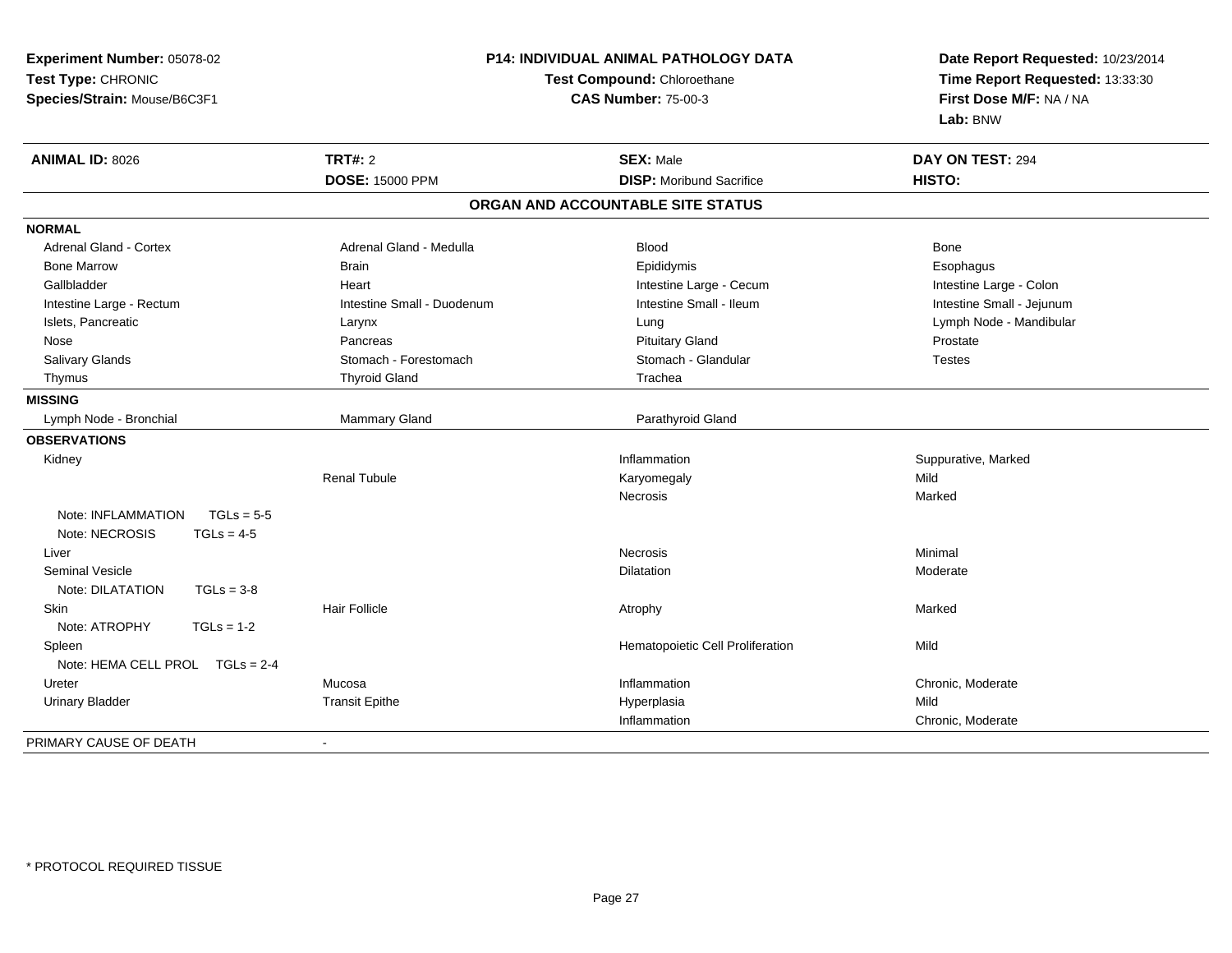| Experiment Number: 05078-02<br>Test Type: CHRONIC<br>Species/Strain: Mouse/B6C3F1 |              |                            | <b>P14: INDIVIDUAL ANIMAL PATHOLOGY DATA</b><br>Test Compound: Chloroethane<br><b>CAS Number: 75-00-3</b> |                                   | Date Report Requested: 10/23/2014<br>Time Report Requested: 13:33:30<br>First Dose M/F: NA / NA<br>Lab: BNW |
|-----------------------------------------------------------------------------------|--------------|----------------------------|-----------------------------------------------------------------------------------------------------------|-----------------------------------|-------------------------------------------------------------------------------------------------------------|
| <b>ANIMAL ID: 8027</b>                                                            |              | <b>TRT#: 2</b>             |                                                                                                           | <b>SEX: Male</b>                  | DAY ON TEST: 329                                                                                            |
|                                                                                   |              | <b>DOSE: 15000 PPM</b>     |                                                                                                           | <b>DISP:</b> Moribund Sacrifice   | HISTO:                                                                                                      |
|                                                                                   |              |                            |                                                                                                           | ORGAN AND ACCOUNTABLE SITE STATUS |                                                                                                             |
| <b>NORMAL</b>                                                                     |              |                            |                                                                                                           |                                   |                                                                                                             |
| Adrenal Gland - Cortex                                                            |              | Adrenal Gland - Medulla    |                                                                                                           | <b>Blood</b>                      | <b>Bone</b>                                                                                                 |
| <b>Bone Marrow</b>                                                                |              | <b>Brain</b>               |                                                                                                           | Epididymis                        | Esophagus                                                                                                   |
| Gallbladder                                                                       |              | Heart                      |                                                                                                           | Intestine Large - Cecum           | Intestine Large - Colon                                                                                     |
| Intestine Large - Rectum                                                          |              | Intestine Small - Duodenum |                                                                                                           | Intestine Small - Ileum           | Intestine Small - Jejunum                                                                                   |
| Islets, Pancreatic                                                                |              | Larynx                     |                                                                                                           | Liver                             | Lung                                                                                                        |
| Lymph Node - Bronchial                                                            |              | Lymph Node - Mandibular    |                                                                                                           | Nose                              | Pancreas                                                                                                    |
| Parathyroid Gland                                                                 |              | <b>Pituitary Gland</b>     |                                                                                                           | Prostate                          | Salivary Glands                                                                                             |
| <b>Skin</b>                                                                       |              | Spleen                     |                                                                                                           | Stomach - Forestomach             | Stomach - Glandular                                                                                         |
| <b>Testes</b>                                                                     |              | Thymus                     |                                                                                                           | <b>Thyroid Gland</b>              |                                                                                                             |
| <b>MISSING</b>                                                                    |              |                            |                                                                                                           |                                   |                                                                                                             |
| Mammary Gland                                                                     |              | Trachea                    |                                                                                                           |                                   |                                                                                                             |
| <b>OBSERVATIONS</b>                                                               |              |                            |                                                                                                           |                                   |                                                                                                             |
| <b>Adrenal Gland</b>                                                              |              | Subcapsular                |                                                                                                           | Hyperplasia                       | Mild                                                                                                        |
| Kidney                                                                            |              | Pelvis                     |                                                                                                           | Inflammation                      | Suppurative, Minimal                                                                                        |
|                                                                                   |              | <b>Renal Tubule</b>        |                                                                                                           | Karyomegaly                       | Mild                                                                                                        |
| <b>Preputial Gland</b>                                                            |              |                            |                                                                                                           | Inflammation                      | Suppurative, Mild                                                                                           |
| Note: INFLAMMATION                                                                | $TGLs = 1-8$ |                            |                                                                                                           |                                   |                                                                                                             |
| <b>Urinary Bladder</b>                                                            |              |                            |                                                                                                           | Inflammation                      | Acute, Mild                                                                                                 |
| Note: INFLAMMATION                                                                | $TGLs = 3-6$ |                            |                                                                                                           |                                   |                                                                                                             |
| PRIMARY CAUSE OF DEATH                                                            |              |                            |                                                                                                           |                                   |                                                                                                             |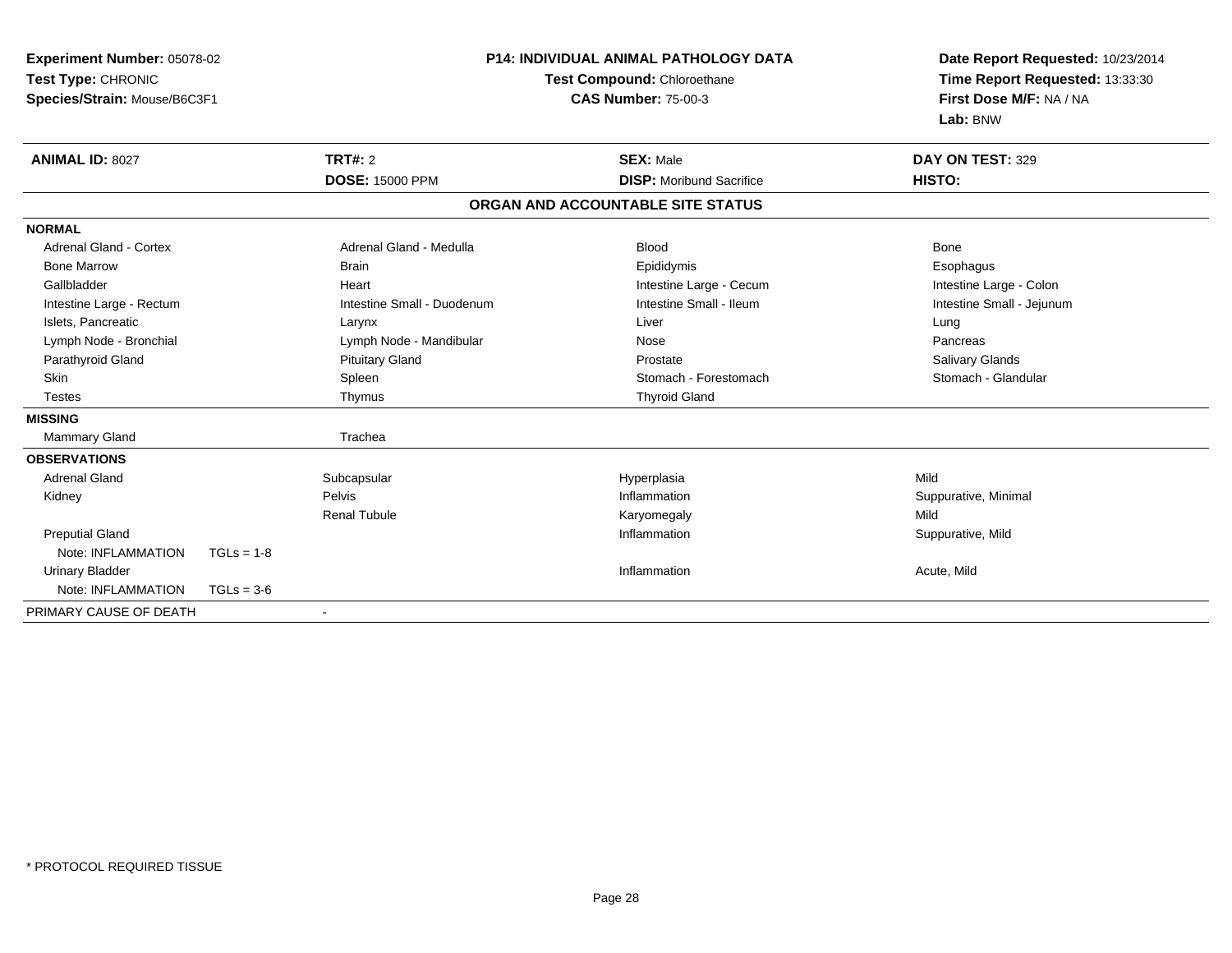| Experiment Number: 05078-02         |                         | <b>P14: INDIVIDUAL ANIMAL PATHOLOGY DATA</b> | Date Report Requested: 10/23/2014 |
|-------------------------------------|-------------------------|----------------------------------------------|-----------------------------------|
| Test Type: CHRONIC                  |                         | Test Compound: Chloroethane                  | Time Report Requested: 13:33:30   |
| Species/Strain: Mouse/B6C3F1        |                         | <b>CAS Number: 75-00-3</b>                   | First Dose M/F: NA / NA           |
|                                     |                         |                                              | Lab: BNW                          |
| <b>ANIMAL ID: 8028</b>              | <b>TRT#: 2</b>          | <b>SEX: Male</b>                             | DAY ON TEST: 700                  |
|                                     | <b>DOSE: 15000 PPM</b>  | <b>DISP: Terminal Sacrifice</b>              | HISTO:                            |
|                                     |                         | ORGAN AND ACCOUNTABLE SITE STATUS            |                                   |
| <b>NORMAL</b>                       |                         |                                              |                                   |
| <b>Adrenal Gland - Cortex</b>       | Adrenal Gland - Medulla | <b>Blood</b>                                 | <b>Bone</b>                       |
| <b>Bone Marrow</b>                  | <b>Brain</b>            | Epididymis                                   | Esophagus                         |
| Heart                               | Intestine Large - Cecum | Intestine Large - Colon                      | Intestine Large - Rectum          |
| Intestine Small - Duodenum          | Intestine Small - Ileum | Intestine Small - Jejunum                    | Islets, Pancreatic                |
| Larynx                              | Liver                   | Lymph Node - Bronchial                       | Lymph Node - Mandibular           |
| Nose                                | Pancreas                | Parathyroid Gland                            | <b>Pituitary Gland</b>            |
| Prostate                            | Salivary Glands         | <b>Seminal Vesicle</b>                       | Spleen                            |
| Stomach - Forestomach               | Stomach - Glandular     | <b>Thyroid Gland</b>                         | Trachea                           |
| <b>Urinary Bladder</b>              |                         |                                              |                                   |
| <b>MISSING</b>                      |                         |                                              |                                   |
| Gallbladder                         | Mammary Gland           | Thymus                                       |                                   |
| <b>OBSERVATIONS</b>                 |                         |                                              |                                   |
| <b>Harderian Gland</b>              |                         | Adenoma                                      |                                   |
| Note: ADENOMA<br>$TGLs = 2-10$      |                         |                                              |                                   |
| Kidney                              | <b>Renal Tubule</b>     | Karyomegaly                                  | Mild                              |
|                                     |                         | Nephropathy                                  | Mild                              |
| Lung                                |                         | Alveolar/Bronchiolar Adenoma                 |                                   |
| Note: ALV BRON ADEN<br>$TGLs = 3-3$ |                         |                                              |                                   |
| Skin                                | Hair Follicle           | Atrophy                                      | Mild                              |
|                                     | <b>Subcut Tiss</b>      | Lipoma                                       |                                   |
| Note: LIPOMA<br>$TGLs = 4-11$       |                         |                                              |                                   |
| Note: ATROPHY<br>$TGLs = 1-2$       |                         |                                              |                                   |
| <b>Testes</b>                       |                         | Atrophy                                      | Moderate                          |
| PRIMARY CAUSE OF DEATH              | $\blacksquare$          |                                              |                                   |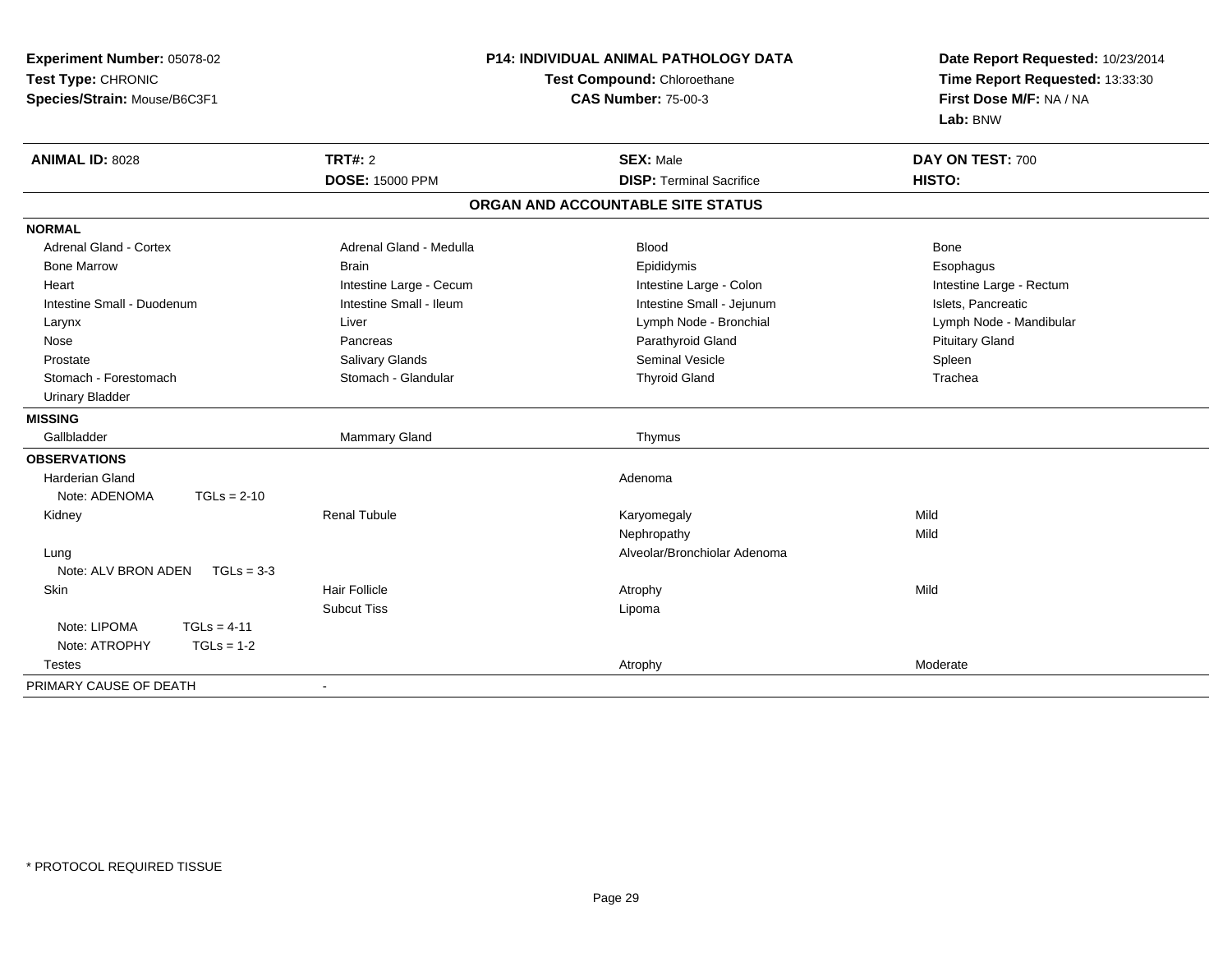| Experiment Number: 05078-02    | P14: INDIVIDUAL ANIMAL PATHOLOGY DATA |                                   | Date Report Requested: 10/23/2014                          |  |
|--------------------------------|---------------------------------------|-----------------------------------|------------------------------------------------------------|--|
| Test Type: CHRONIC             |                                       | Test Compound: Chloroethane       |                                                            |  |
| Species/Strain: Mouse/B6C3F1   |                                       | <b>CAS Number: 75-00-3</b>        | Time Report Requested: 13:33:30<br>First Dose M/F: NA / NA |  |
|                                |                                       |                                   | Lab: BNW                                                   |  |
| <b>ANIMAL ID: 8029</b>         | TRT#: 2                               | <b>SEX: Male</b>                  | DAY ON TEST: 358                                           |  |
|                                | <b>DOSE: 15000 PPM</b>                | <b>DISP:</b> Moribund Sacrifice   | HISTO:                                                     |  |
|                                |                                       | ORGAN AND ACCOUNTABLE SITE STATUS |                                                            |  |
| <b>NORMAL</b>                  |                                       |                                   |                                                            |  |
| Adrenal Gland - Medulla        | <b>Blood</b>                          | Bone                              | <b>Bone Marrow</b>                                         |  |
| <b>Brain</b>                   | Epididymis                            | Esophagus                         | Gallbladder                                                |  |
| Heart                          | Intestine Large - Cecum               | Intestine Large - Colon           | Intestine Large - Rectum                                   |  |
| Intestine Small - Ileum        | Intestine Small - Jejunum             | Islets, Pancreatic                | Kidney                                                     |  |
| Larynx                         | Lung                                  | Lymph Node - Bronchial            | Pancreas                                                   |  |
| <b>Pituitary Gland</b>         | Prostate                              | <b>Seminal Vesicle</b>            | Stomach - Forestomach                                      |  |
| <b>Testes</b>                  | Thymus                                | <b>Thyroid Gland</b>              | Trachea                                                    |  |
| <b>Urinary Bladder</b>         |                                       |                                   |                                                            |  |
| <b>MISSING</b>                 |                                       |                                   |                                                            |  |
| Adrenal Gland - Cortex         | Intestine Small - Duodenum            | Lymph Node - Mandibular           | Mammary Gland                                              |  |
| Parathyroid Gland              |                                       |                                   |                                                            |  |
| <b>OBSERVATIONS</b>            |                                       |                                   |                                                            |  |
| <b>Adrenal Gland</b>           | Subcapsular                           | Hyperplasia                       | Mild                                                       |  |
| Liver                          |                                       | <b>Basophilic Focus</b>           | Mild                                                       |  |
| Nose                           | Submucosa                             | Inflammation                      | Chronic, Minimal                                           |  |
| <b>Preputial Gland</b>         |                                       | Abscess                           | Moderate                                                   |  |
|                                |                                       | Cyst                              |                                                            |  |
|                                |                                       | Hyperplasia                       | Mild                                                       |  |
|                                |                                       | Inflammation                      | Chronic, Mild                                              |  |
| Note: ABSCESS<br>$TGLs = 1-10$ |                                       |                                   |                                                            |  |
| Salivary Glands                |                                       | Inflammation                      | Chronic, Mild                                              |  |
| Skin                           | Prepuce                               | Inflammation                      | Suppurative, Moderate                                      |  |
| Spleen                         |                                       | Congestion                        | Acute, Mild                                                |  |
| Stomach                        | Glandular                             | Inflammation                      | Chronic, Mild                                              |  |
| PRIMARY CAUSE OF DEATH         | $\blacksquare$                        |                                   |                                                            |  |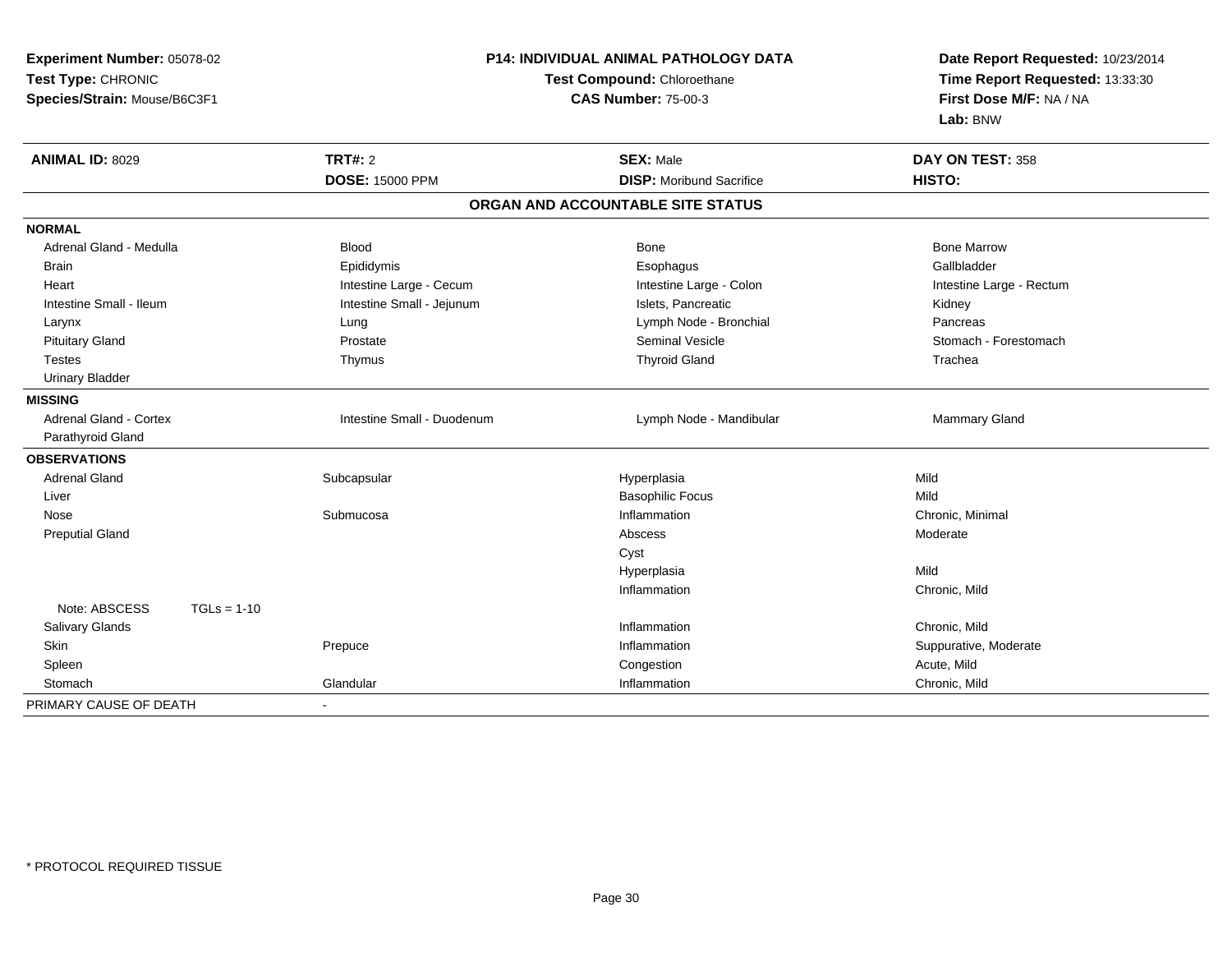| Experiment Number: 05078-02<br>Test Type: CHRONIC<br>Species/Strain: Mouse/B6C3F1 |                                          | <b>P14: INDIVIDUAL ANIMAL PATHOLOGY DATA</b><br>Test Compound: Chloroethane<br><b>CAS Number: 75-00-3</b> | Date Report Requested: 10/23/2014<br>Time Report Requested: 13:33:30<br>First Dose M/F: NA / NA<br>Lab: BNW |  |
|-----------------------------------------------------------------------------------|------------------------------------------|-----------------------------------------------------------------------------------------------------------|-------------------------------------------------------------------------------------------------------------|--|
| <b>ANIMAL ID: 8030</b>                                                            | <b>TRT#: 2</b><br><b>DOSE: 15000 PPM</b> | <b>SEX: Male</b><br><b>DISP: Terminal Sacrifice</b>                                                       | DAY ON TEST: 700<br>HISTO:                                                                                  |  |
|                                                                                   |                                          | ORGAN AND ACCOUNTABLE SITE STATUS                                                                         |                                                                                                             |  |
| <b>NORMAL</b>                                                                     |                                          |                                                                                                           |                                                                                                             |  |
| <b>Adrenal Gland - Cortex</b>                                                     | Adrenal Gland - Medulla                  | <b>Blood</b>                                                                                              | Bone                                                                                                        |  |
| <b>Bone Marrow</b>                                                                | Esophagus                                | Heart                                                                                                     | Intestine Large - Cecum                                                                                     |  |
| Intestine Large - Colon                                                           | Intestine Large - Rectum                 | Intestine Small - Duodenum                                                                                | Intestine Small - Ileum                                                                                     |  |
| Intestine Small - Jejunum                                                         | Islets, Pancreatic                       | Larynx                                                                                                    | Liver                                                                                                       |  |
| Lymph Node - Mandibular                                                           | <b>Mammary Gland</b>                     | Nose                                                                                                      | Pancreas                                                                                                    |  |
| <b>Pituitary Gland</b>                                                            | Prostate                                 | <b>Skin</b>                                                                                               | Spleen                                                                                                      |  |
| Stomach - Forestomach                                                             | Stomach - Glandular                      | Thymus                                                                                                    | <b>Thyroid Gland</b>                                                                                        |  |
| Trachea                                                                           | <b>Urinary Bladder</b>                   |                                                                                                           |                                                                                                             |  |
| <b>MISSING</b>                                                                    |                                          |                                                                                                           |                                                                                                             |  |
| Epididymis                                                                        | Gallbladder                              | Lymph Node - Bronchial                                                                                    | Parathyroid Gland                                                                                           |  |
| <b>Testes</b>                                                                     |                                          |                                                                                                           |                                                                                                             |  |
| <b>OBSERVATIONS</b>                                                               |                                          |                                                                                                           |                                                                                                             |  |
| <b>Brain</b>                                                                      | Thalamus                                 | Mineralization                                                                                            | Mild                                                                                                        |  |
| Kidney                                                                            | <b>Renal Tubule</b>                      | Karyomegaly                                                                                               | Mild                                                                                                        |  |
|                                                                                   |                                          | Nephropathy                                                                                               | Minimal                                                                                                     |  |
| Lung                                                                              | Glands                                   | Ectasia                                                                                                   | Mild                                                                                                        |  |
|                                                                                   |                                          | Inflammation                                                                                              | Chronic, Multifocal, Minimal                                                                                |  |
| Salivary Glands                                                                   |                                          | Inflammation                                                                                              | Chronic, Mild                                                                                               |  |
| PRIMARY CAUSE OF DEATH                                                            |                                          |                                                                                                           |                                                                                                             |  |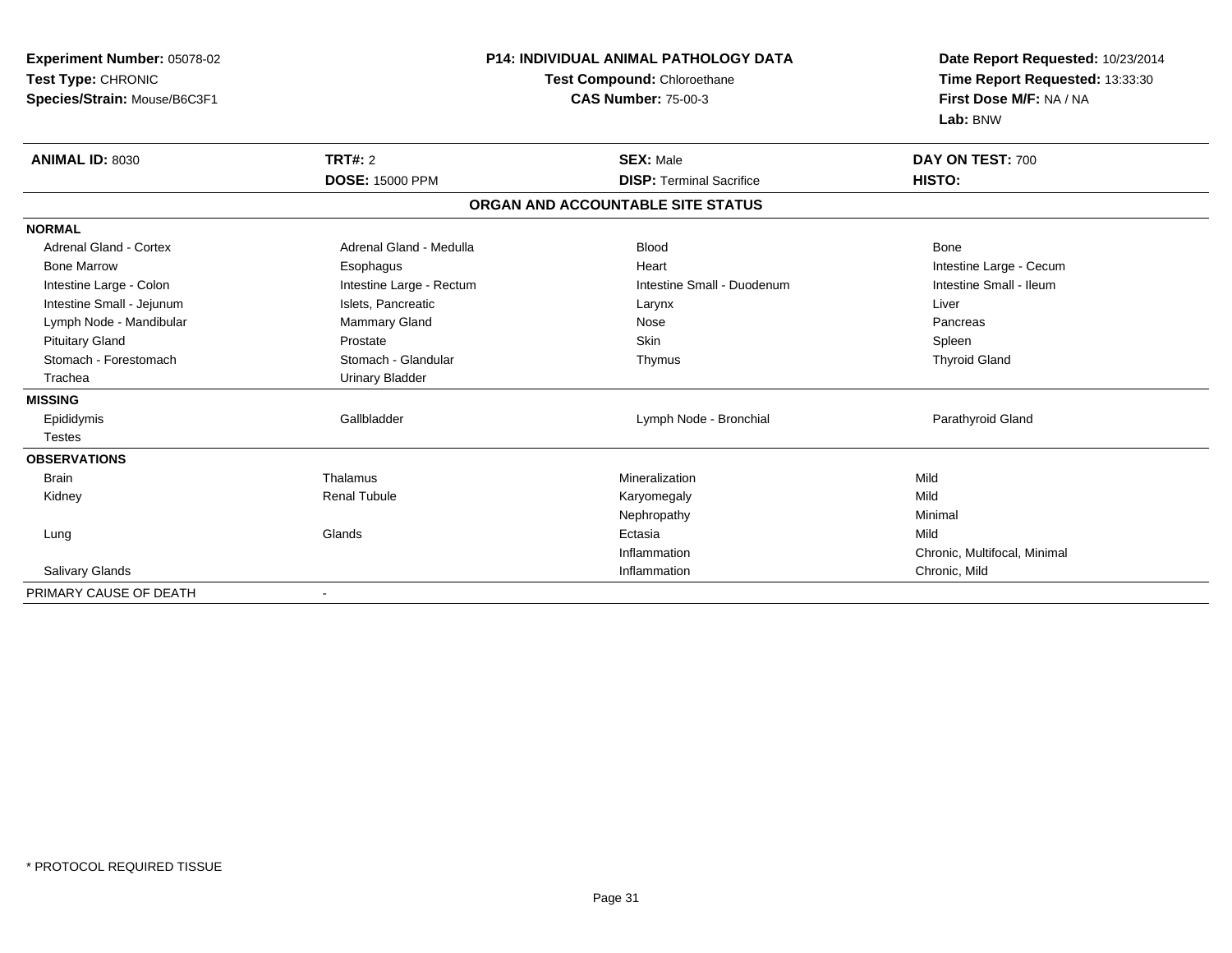| Experiment Number: 05078-02<br>Test Type: CHRONIC<br>Species/Strain: Mouse/B6C3F1 |                           | P14: INDIVIDUAL ANIMAL PATHOLOGY DATA<br>Test Compound: Chloroethane<br><b>CAS Number: 75-00-3</b> | Date Report Requested: 10/23/2014<br>Time Report Requested: 13:33:30<br>First Dose M/F: NA / NA<br>Lab: BNW |  |
|-----------------------------------------------------------------------------------|---------------------------|----------------------------------------------------------------------------------------------------|-------------------------------------------------------------------------------------------------------------|--|
| <b>ANIMAL ID: 8031</b>                                                            | <b>TRT#: 2</b>            | <b>SEX: Male</b>                                                                                   | DAY ON TEST: 465                                                                                            |  |
|                                                                                   | <b>DOSE: 15000 PPM</b>    | <b>DISP:</b> Moribund Sacrifice                                                                    | HISTO:                                                                                                      |  |
|                                                                                   |                           | ORGAN AND ACCOUNTABLE SITE STATUS                                                                  |                                                                                                             |  |
| <b>NORMAL</b>                                                                     |                           |                                                                                                    |                                                                                                             |  |
| Adrenal Gland - Cortex                                                            | Adrenal Gland - Medulla   | <b>Blood</b>                                                                                       | Bone                                                                                                        |  |
| <b>Bone Marrow</b>                                                                | Esophagus                 | Gallbladder                                                                                        | Heart                                                                                                       |  |
| Intestine Large - Cecum                                                           | Intestine Large - Colon   | Intestine Large - Rectum                                                                           | Intestine Small - Duodenum                                                                                  |  |
| Intestine Small - Ileum                                                           | Intestine Small - Jejunum | Islets, Pancreatic                                                                                 | Larynx                                                                                                      |  |
| Liver                                                                             | Lung                      | Lymph Node - Bronchial                                                                             | Mammary Gland                                                                                               |  |
| Nose                                                                              | Pancreas                  | Parathyroid Gland                                                                                  | <b>Pituitary Gland</b>                                                                                      |  |
| Prostate                                                                          | Salivary Glands           | <b>Seminal Vesicle</b>                                                                             | Spleen                                                                                                      |  |
| Stomach - Forestomach                                                             | Stomach - Glandular       | <b>Testes</b>                                                                                      | Thymus                                                                                                      |  |
| <b>Thyroid Gland</b>                                                              | Trachea                   | <b>Urinary Bladder</b>                                                                             |                                                                                                             |  |
| <b>MISSING</b>                                                                    |                           |                                                                                                    |                                                                                                             |  |
| Epididymis                                                                        | Lymph Node - Mandibular   |                                                                                                    |                                                                                                             |  |
| <b>OBSERVATIONS</b>                                                               |                           |                                                                                                    |                                                                                                             |  |
| <b>Adrenal Gland</b>                                                              | Subcapsular               | Hyperplasia                                                                                        | Mild                                                                                                        |  |
| <b>Brain</b>                                                                      | Thalamus                  | Mineralization                                                                                     | Mild                                                                                                        |  |
| Kidney                                                                            | <b>Renal Tubule</b>       | Karyomegaly                                                                                        | Mild                                                                                                        |  |
| <b>Preputial Gland</b>                                                            |                           | Inflammation                                                                                       | Necrotizing, Marked                                                                                         |  |
| Note: INFLAMMATION<br>$TGLs = 2-10$                                               |                           |                                                                                                    |                                                                                                             |  |
| Skin                                                                              | Prepuce                   | Ulcer                                                                                              | Marked                                                                                                      |  |
| Note: ULCER<br>$TGLs = 1-2$                                                       |                           |                                                                                                    |                                                                                                             |  |
| PRIMARY CAUSE OF DEATH                                                            |                           |                                                                                                    |                                                                                                             |  |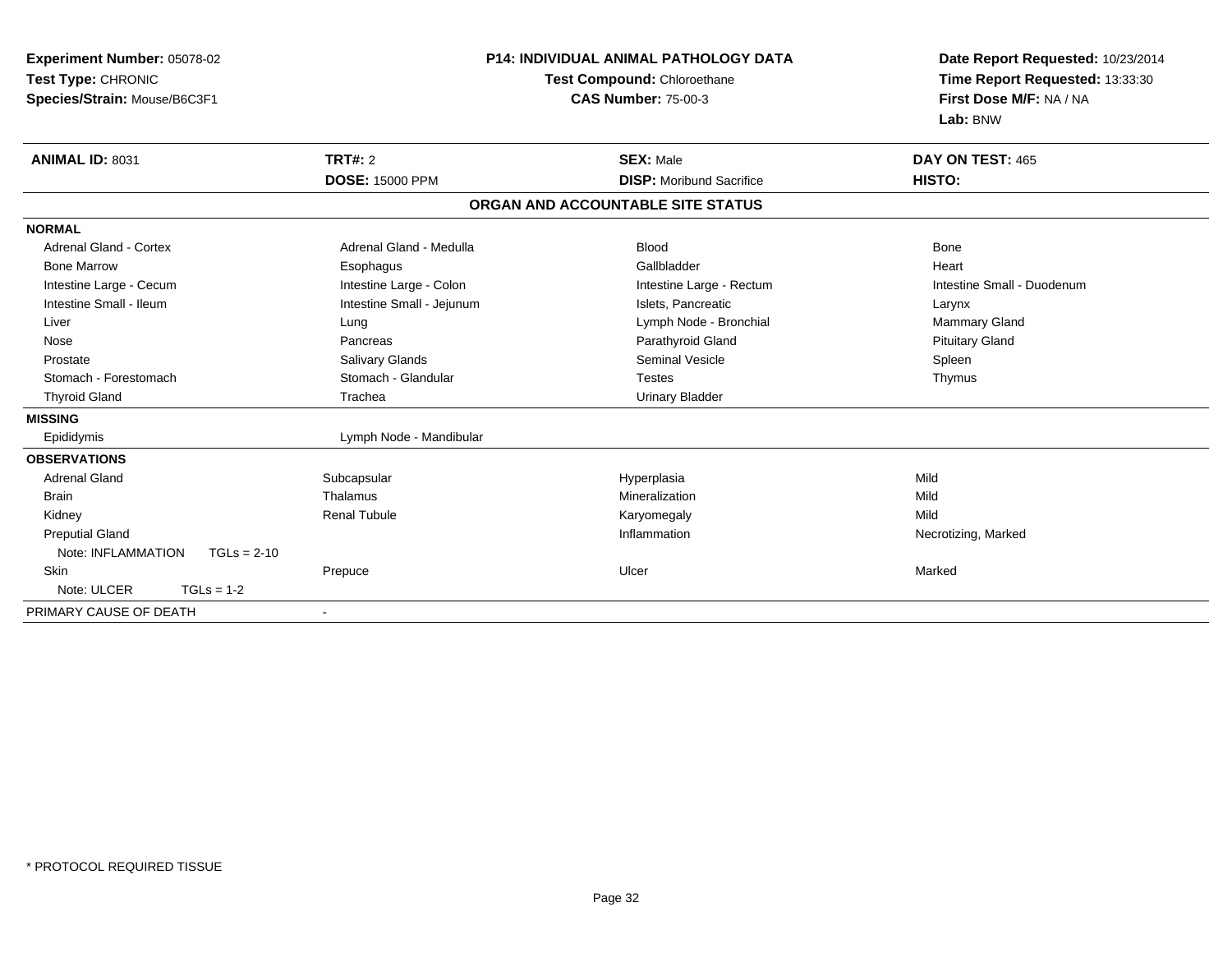| Experiment Number: 05078-02         | <b>P14: INDIVIDUAL ANIMAL PATHOLOGY DATA</b><br>Test Compound: Chloroethane |                                   | Date Report Requested: 10/23/2014 |
|-------------------------------------|-----------------------------------------------------------------------------|-----------------------------------|-----------------------------------|
| Test Type: CHRONIC                  |                                                                             |                                   | Time Report Requested: 13:33:30   |
| Species/Strain: Mouse/B6C3F1        |                                                                             | <b>CAS Number: 75-00-3</b>        | First Dose M/F: NA / NA           |
|                                     |                                                                             |                                   | Lab: BNW                          |
| <b>ANIMAL ID: 8032</b>              | <b>TRT#: 2</b>                                                              | <b>SEX: Male</b>                  | DAY ON TEST: 363                  |
|                                     | <b>DOSE: 15000 PPM</b>                                                      | <b>DISP:</b> Moribund Sacrifice   | HISTO:                            |
|                                     |                                                                             | ORGAN AND ACCOUNTABLE SITE STATUS |                                   |
| <b>NORMAL</b>                       |                                                                             |                                   |                                   |
| <b>Adrenal Gland - Cortex</b>       | Adrenal Gland - Medulla                                                     | <b>Blood</b>                      | <b>Bone</b>                       |
| <b>Bone Marrow</b>                  | Epididymis                                                                  | Esophagus                         | Gallbladder                       |
| Heart                               | Intestine Large - Cecum                                                     | Intestine Large - Colon           | Intestine Large - Rectum          |
| Intestine Small - Duodenum          | Intestine Small - Ileum                                                     | Intestine Small - Jejunum         | Islets, Pancreatic                |
| Larynx                              | Liver                                                                       | Lung                              | Nose                              |
| Pancreas                            | Parathyroid Gland                                                           | <b>Pituitary Gland</b>            | Prostate                          |
| <b>Seminal Vesicle</b>              | Spleen                                                                      | Stomach - Forestomach             | Stomach - Glandular               |
| <b>Testes</b>                       | Thymus                                                                      | <b>Thyroid Gland</b>              | Trachea                           |
| <b>Urinary Bladder</b>              |                                                                             |                                   |                                   |
| <b>MISSING</b>                      |                                                                             |                                   |                                   |
| Lymph Node - Bronchial              | Lymph Node - Mandibular                                                     | Mammary Gland                     |                                   |
| <b>OBSERVATIONS</b>                 |                                                                             |                                   |                                   |
| <b>Adrenal Gland</b>                | Subcapsular                                                                 | Hyperplasia                       | Mild                              |
| <b>Brain</b>                        | Thalamus                                                                    | Mineralization                    | Mild                              |
| Kidney                              | <b>Renal Tubule</b>                                                         | Karyomegaly                       | Mild                              |
| Penis                               |                                                                             | Inflammation                      | Suppurative, Mild                 |
| Note: INFLAMMATION<br>$TGLs = 2-10$ |                                                                             |                                   |                                   |
| <b>Preputial Gland</b>              |                                                                             | Inflammation                      | Suppurative, Moderate             |
| <b>Salivary Glands</b>              |                                                                             | Inflammation                      | Chronic, Mild                     |
| <b>Skin</b>                         | Prepuce                                                                     | Ulcer                             | Moderate                          |
| Note: ULCER<br>$TGLs = 1-10$        |                                                                             |                                   |                                   |
| PRIMARY CAUSE OF DEATH              | $\blacksquare$                                                              |                                   |                                   |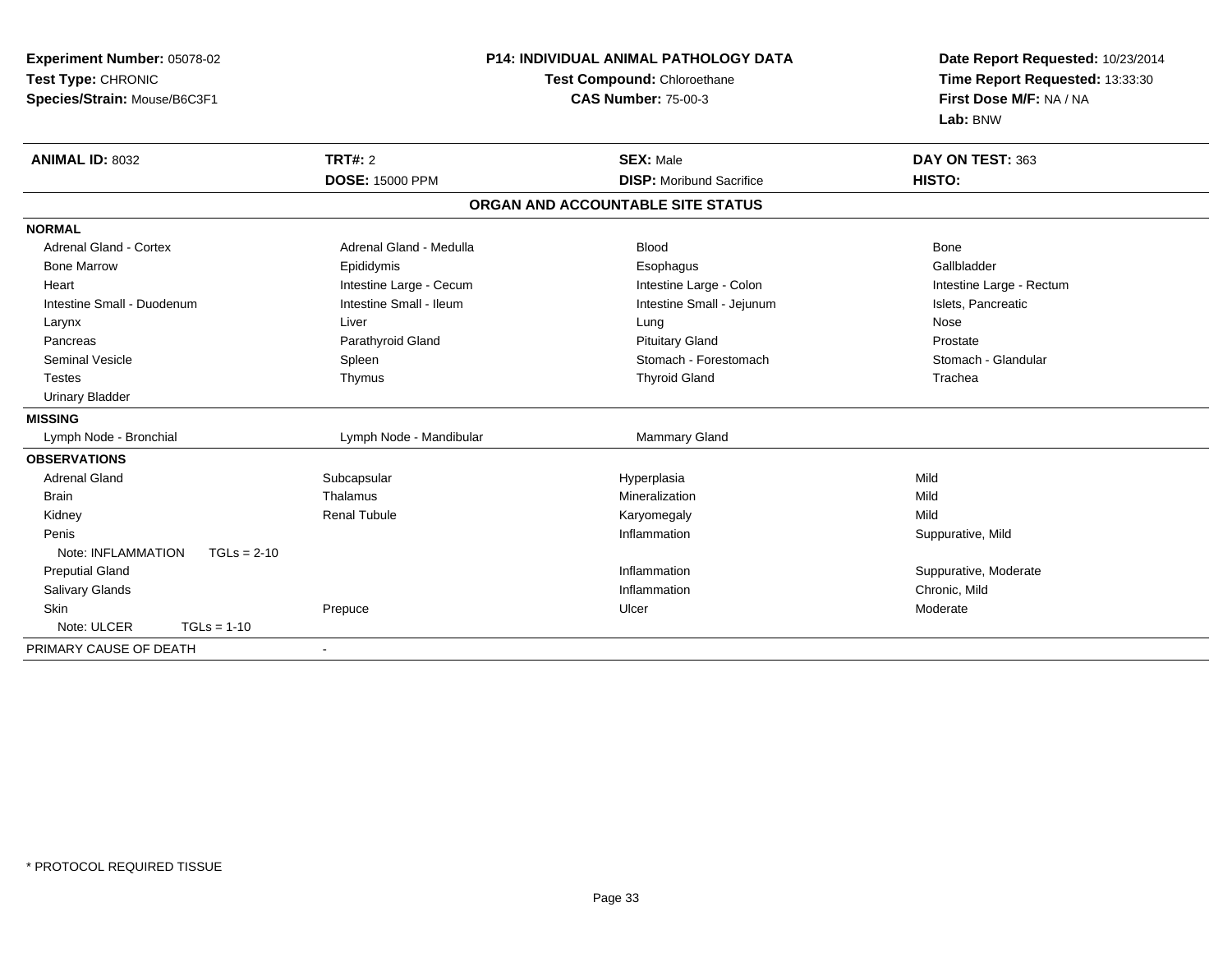| Experiment Number: 05078-02           |                             | <b>P14: INDIVIDUAL ANIMAL PATHOLOGY DATA</b> | Date Report Requested: 10/23/2014                          |
|---------------------------------------|-----------------------------|----------------------------------------------|------------------------------------------------------------|
| Test Type: CHRONIC                    | Test Compound: Chloroethane |                                              | Time Report Requested: 13:33:30<br>First Dose M/F: NA / NA |
| Species/Strain: Mouse/B6C3F1          |                             | <b>CAS Number: 75-00-3</b>                   | Lab: BNW                                                   |
| <b>ANIMAL ID: 8033</b>                | <b>TRT#: 2</b>              | <b>SEX: Male</b>                             | DAY ON TEST: 700                                           |
|                                       | <b>DOSE: 15000 PPM</b>      | <b>DISP: Terminal Sacrifice</b>              | HISTO:                                                     |
|                                       |                             | ORGAN AND ACCOUNTABLE SITE STATUS            |                                                            |
| <b>NORMAL</b>                         |                             |                                              |                                                            |
| <b>Adrenal Gland - Cortex</b>         | Adrenal Gland - Medulla     | <b>Blood</b>                                 | <b>Bone</b>                                                |
| <b>Bone Marrow</b>                    | <b>Brain</b>                | Epididymis                                   | Esophagus                                                  |
| Gallbladder                           | Intestine Large - Cecum     | Intestine Large - Rectum                     | Intestine Small - Duodenum                                 |
| Intestine Small - Jejunum             | Islets, Pancreatic          | Larynx                                       | Liver                                                      |
| <b>Mammary Gland</b>                  | Nose                        | Pancreas                                     | <b>Pituitary Gland</b>                                     |
| Prostate                              | Salivary Glands             | <b>Seminal Vesicle</b>                       | <b>Skin</b>                                                |
| Spleen                                | Stomach - Forestomach       | Stomach - Glandular                          | <b>Thyroid Gland</b>                                       |
| Trachea                               | <b>Urinary Bladder</b>      |                                              |                                                            |
| <b>MISSING</b>                        |                             |                                              |                                                            |
| Lymph Node - Bronchial                | Lymph Node - Mandibular     | Parathyroid Gland                            | Thymus                                                     |
| <b>OBSERVATIONS</b>                   |                             |                                              |                                                            |
| Heart                                 | Valve                       | Mineralization                               | Minimal                                                    |
| Intestine Large                       | Colon                       | Lymphoma Malignant Mixed                     |                                                            |
| Note: LYMPH MAL MIXD<br>$TGLs = 2-10$ |                             |                                              |                                                            |
| <b>Intestine Small</b>                | lleum                       | Lymphoma Malignant Mixed                     |                                                            |
| Note: LYMPH MAL MIXD<br>$TGLs = 1-10$ |                             |                                              |                                                            |
| Kidney                                | <b>Renal Tubule</b>         | Karyomegaly                                  | Minimal                                                    |
|                                       |                             | Nephropathy                                  | Minimal                                                    |
| Lung                                  |                             | Inflammation                                 | Chronic, Multifocal, Mild                                  |
| <b>Testes</b>                         |                             | Atrophy                                      | Mild                                                       |
| PRIMARY CAUSE OF DEATH                |                             |                                              |                                                            |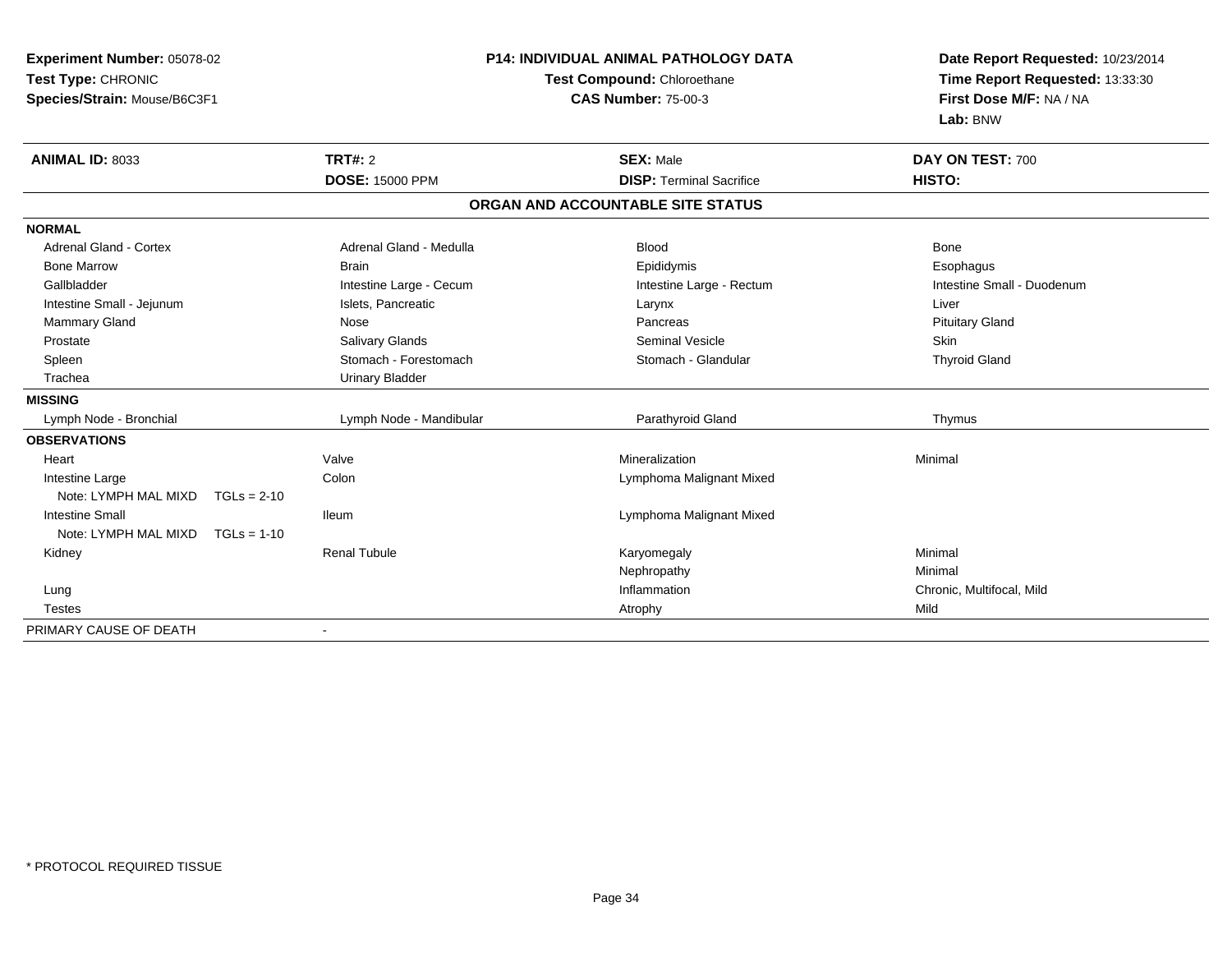| Experiment Number: 05078-02   |                            | <b>P14: INDIVIDUAL ANIMAL PATHOLOGY DATA</b> | Date Report Requested: 10/23/2014 |
|-------------------------------|----------------------------|----------------------------------------------|-----------------------------------|
| Test Type: CHRONIC            |                            | Test Compound: Chloroethane                  | Time Report Requested: 13:33:30   |
| Species/Strain: Mouse/B6C3F1  |                            | <b>CAS Number: 75-00-3</b>                   | First Dose M/F: NA / NA           |
|                               |                            |                                              | Lab: BNW                          |
| <b>ANIMAL ID: 8034</b>        | TRT#: 2                    | <b>SEX: Male</b>                             | DAY ON TEST: 526                  |
|                               | <b>DOSE: 15000 PPM</b>     | <b>DISP:</b> Moribund Sacrifice              | HISTO:                            |
|                               |                            | ORGAN AND ACCOUNTABLE SITE STATUS            |                                   |
| <b>NORMAL</b>                 |                            |                                              |                                   |
| <b>Adrenal Gland - Cortex</b> | Adrenal Gland - Medulla    | <b>Blood</b>                                 | <b>Bone</b>                       |
| <b>Bone Marrow</b>            | <b>Brain</b>               | Epididymis                                   | Esophagus                         |
| Gallbladder                   | Heart                      | Intestine Large - Cecum                      | Intestine Large - Colon           |
| Intestine Large - Rectum      | Intestine Small - Duodenum | Intestine Small - Ileum                      | Intestine Small - Jejunum         |
| Islets, Pancreatic            | Larynx                     | Liver                                        | Lung                              |
| Mammary Gland                 | Nose                       | Pancreas                                     | <b>Pituitary Gland</b>            |
| Prostate                      | <b>Seminal Vesicle</b>     | Spleen                                       | Stomach - Forestomach             |
| Stomach - Glandular           | <b>Testes</b>              | Thymus                                       | <b>Thyroid Gland</b>              |
| Trachea                       | <b>Urinary Bladder</b>     |                                              |                                   |
| <b>MISSING</b>                |                            |                                              |                                   |
| Lymph Node - Bronchial        | Parathyroid Gland          |                                              |                                   |
| <b>OBSERVATIONS</b>           |                            |                                              |                                   |
| <b>Adrenal Gland</b>          | Subcapsular                | Hyperplasia                                  | Mild                              |
| Kidney                        | <b>Renal Tubule</b>        | Karyomegaly                                  | Minimal                           |
|                               |                            | Nephropathy                                  | Minimal                           |
| Lymph Node                    | Mandibular                 | <b>Infiltration Cellular</b>                 | Histiocyte, Mild                  |
| <b>Preputial Gland</b>        |                            | Inflammation                                 | Suppurative, Marked               |
| Salivary Glands               |                            | Inflammation                                 | Chronic, Mild                     |
| <b>Skin</b>                   | Prepuce                    | Ulcer                                        | Marked                            |
| Note: ULCER<br>$TGLs = 1-10$  |                            |                                              |                                   |
| PRIMARY CAUSE OF DEATH        |                            |                                              |                                   |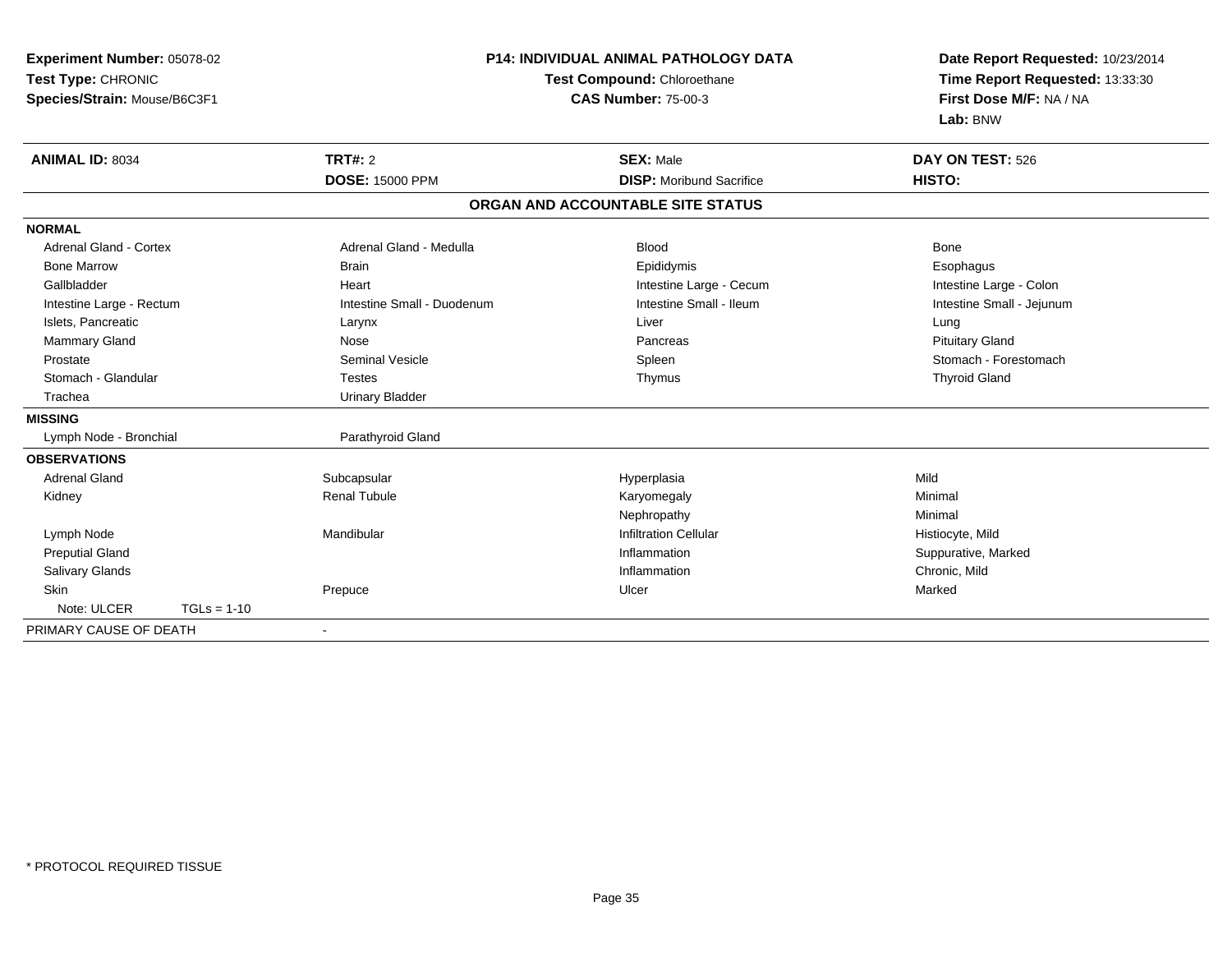| Experiment Number: 05078-02                       |                                                           | <b>P14: INDIVIDUAL ANIMAL PATHOLOGY DATA</b> | Date Report Requested: 10/23/2014 |  |
|---------------------------------------------------|-----------------------------------------------------------|----------------------------------------------|-----------------------------------|--|
| Test Type: CHRONIC                                | Test Compound: Chloroethane<br><b>CAS Number: 75-00-3</b> |                                              | Time Report Requested: 13:33:30   |  |
| Species/Strain: Mouse/B6C3F1                      |                                                           |                                              | First Dose M/F: NA / NA           |  |
|                                                   |                                                           |                                              | Lab: BNW                          |  |
| ANIMAL ID: 8035                                   | <b>TRT#: 2</b>                                            | <b>SEX: Male</b>                             | DAY ON TEST: 700                  |  |
|                                                   | <b>DOSE: 15000 PPM</b>                                    | <b>DISP: Terminal Sacrifice</b>              | HISTO:                            |  |
|                                                   |                                                           | ORGAN AND ACCOUNTABLE SITE STATUS            |                                   |  |
| <b>NORMAL</b>                                     |                                                           |                                              |                                   |  |
| <b>Adrenal Gland - Cortex</b>                     | Adrenal Gland - Medulla                                   | <b>Blood</b>                                 | <b>Bone</b>                       |  |
| <b>Bone Marrow</b>                                | Ear                                                       | Epididymis                                   | Esophagus                         |  |
| Gallbladder                                       | Heart                                                     | Intestine Large - Cecum                      | Intestine Large - Colon           |  |
| Intestine Large - Rectum                          | Intestine Small - Duodenum                                | Intestine Small - Ileum                      | Intestine Small - Jejunum         |  |
| Islets, Pancreatic                                | Larynx                                                    | Lung                                         | Lymph Node - Bronchial            |  |
| Nose                                              | Pancreas                                                  | <b>Pituitary Gland</b>                       | Prostate                          |  |
| Salivary Glands                                   | Seminal Vesicle                                           | Spleen                                       | Stomach - Forestomach             |  |
| Stomach - Glandular                               | <b>Testes</b>                                             | <b>Thyroid Gland</b>                         | <b>Urinary Bladder</b>            |  |
| <b>MISSING</b>                                    |                                                           |                                              |                                   |  |
| Mammary Gland                                     | Parathyroid Gland                                         | Thymus                                       |                                   |  |
| <b>OBSERVATIONS</b>                               |                                                           |                                              |                                   |  |
| <b>Brain</b>                                      | Thalamus                                                  | Mineralization                               | Mild                              |  |
| Harderian Gland                                   |                                                           | Adenoma                                      |                                   |  |
| Note: ADENOMA<br>$TGLs = 6-12$                    |                                                           |                                              |                                   |  |
| Kidney                                            | <b>Renal Tubule</b>                                       | Karyomegaly                                  | Minimal                           |  |
| Liver                                             |                                                           | Hepatocellular Carcinoma                     |                                   |  |
|                                                   |                                                           | Necrosis                                     | Moderate                          |  |
| Note: HEPATOCLR CARC<br>$TGLs = 3-10, 4-10, 5-10$ |                                                           |                                              |                                   |  |
| Lymph Node                                        | Mandibular                                                | <b>Infiltration Cellular</b>                 | Histiocyte, Minimal               |  |
| <b>Preputial Gland</b>                            |                                                           | Inflammation                                 | Necrotizing, Marked               |  |
| Note: INFLAMMATION<br>$TGLs = 1-12$               |                                                           |                                              |                                   |  |
| Skin                                              |                                                           | Hemangiosarcoma                              |                                   |  |
| Note: HEMANGIOSARC<br>$TGLs = 2-11$               |                                                           |                                              |                                   |  |
| Trachea                                           | Glands                                                    | Dilatation                                   | Mild                              |  |
| PRIMARY CAUSE OF DEATH                            |                                                           |                                              |                                   |  |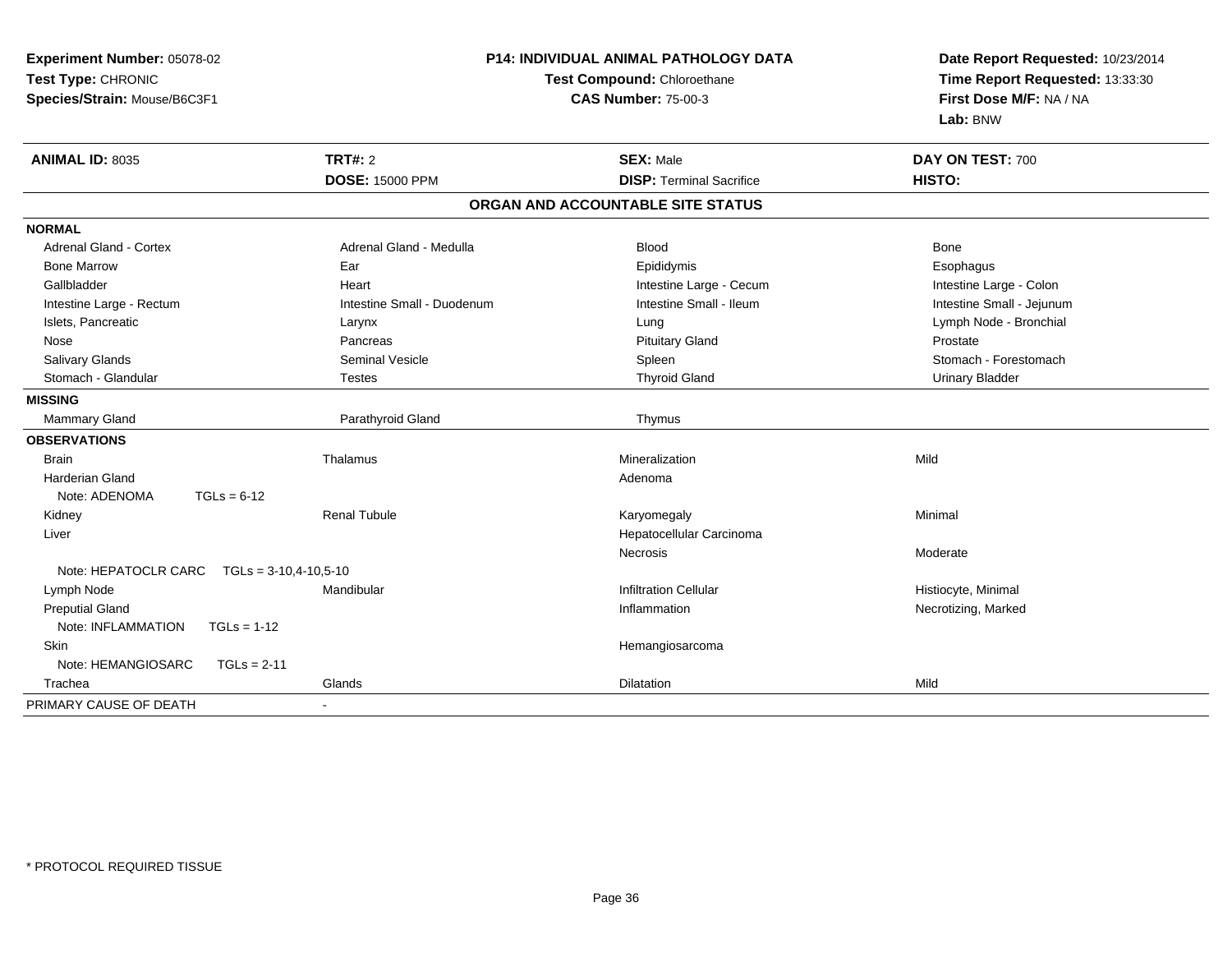| Experiment Number: 05078-02              | <b>P14: INDIVIDUAL ANIMAL PATHOLOGY DATA</b><br>Test Compound: Chloroethane |                                   | Date Report Requested: 10/23/2014<br>Time Report Requested: 13:33:30 |
|------------------------------------------|-----------------------------------------------------------------------------|-----------------------------------|----------------------------------------------------------------------|
| Test Type: CHRONIC                       |                                                                             |                                   |                                                                      |
| Species/Strain: Mouse/B6C3F1             |                                                                             | <b>CAS Number: 75-00-3</b>        | First Dose M/F: NA / NA                                              |
|                                          |                                                                             |                                   | Lab: BNW                                                             |
| <b>ANIMAL ID: 8036</b>                   | TRT#: 2                                                                     | <b>SEX: Male</b>                  | DAY ON TEST: 526                                                     |
|                                          | DOSE: 15000 PPM                                                             | <b>DISP:</b> Moribund Sacrifice   | HISTO:                                                               |
|                                          |                                                                             | ORGAN AND ACCOUNTABLE SITE STATUS |                                                                      |
| <b>NORMAL</b>                            |                                                                             |                                   |                                                                      |
| Adrenal Gland - Cortex                   | Adrenal Gland - Medulla                                                     | <b>Blood</b>                      | Bone                                                                 |
| <b>Bone Marrow</b>                       | Epididymis                                                                  | Esophagus                         | Gallbladder                                                          |
| Heart                                    | Intestine Large - Cecum                                                     | Intestine Large - Colon           | Intestine Large - Rectum                                             |
| Intestine Small - Duodenum               | Intestine Small - Ileum                                                     | Intestine Small - Jejunum         | Islets, Pancreatic                                                   |
| Larynx                                   | Liver                                                                       | Lung                              | Lymph Node - Bronchial                                               |
| Nose                                     | Pancreas                                                                    | Parathyroid Gland                 | <b>Pituitary Gland</b>                                               |
| Prostate                                 | <b>Seminal Vesicle</b>                                                      | Spleen                            | Stomach - Forestomach                                                |
| Stomach - Glandular                      | <b>Testes</b>                                                               | <b>Thyroid Gland</b>              | Trachea                                                              |
| <b>Urinary Bladder</b>                   |                                                                             |                                   |                                                                      |
| <b>MISSING</b>                           |                                                                             |                                   |                                                                      |
| <b>Mammary Gland</b>                     | Thymus                                                                      |                                   |                                                                      |
| <b>OBSERVATIONS</b>                      |                                                                             |                                   |                                                                      |
| <b>Adrenal Gland</b>                     | Subcapsular                                                                 | Hyperplasia                       | Mild                                                                 |
| <b>Brain</b>                             | Thalamus                                                                    | Mineralization                    | Mild                                                                 |
| Kidney                                   | <b>Renal Tubule</b>                                                         | Karyomegaly                       | Minimal                                                              |
|                                          |                                                                             | Nephropathy                       | Minimal                                                              |
| Lymph Node                               | Mandibular                                                                  | Hyperplasia                       | Lymphoid, Mild                                                       |
| <b>Preputial Gland</b>                   |                                                                             | Cyst                              | Mild                                                                 |
|                                          |                                                                             | Inflammation                      | Chronic, Mild                                                        |
| Salivary Glands                          |                                                                             | Inflammation                      | Chronic, Mild                                                        |
| Skin                                     | Prepuce                                                                     | Ulcer                             | Moderate                                                             |
| Note: ULCER<br>$TGLs = 1-10$             |                                                                             |                                   |                                                                      |
| PRIMARY CAUSE OF DEATH<br>$\blacksquare$ |                                                                             |                                   |                                                                      |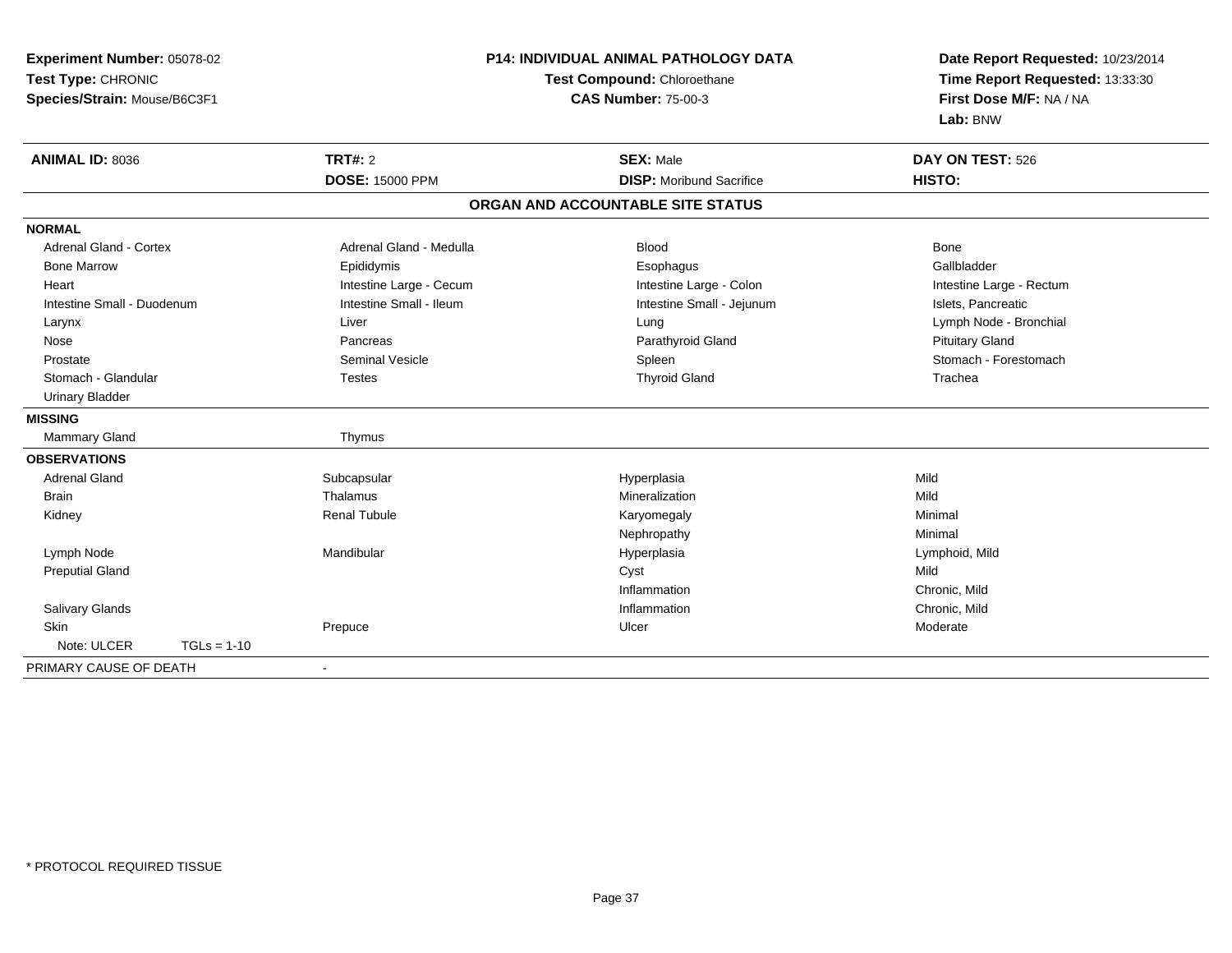| Experiment Number: 05078-02<br>Test Type: CHRONIC<br>Species/Strain: Mouse/B6C3F1 | <b>P14: INDIVIDUAL ANIMAL PATHOLOGY DATA</b><br>Test Compound: Chloroethane<br><b>CAS Number: 75-00-3</b> |                                   | Date Report Requested: 10/23/2014<br>Time Report Requested: 13:33:30<br>First Dose M/F: NA / NA<br>Lab: BNW |
|-----------------------------------------------------------------------------------|-----------------------------------------------------------------------------------------------------------|-----------------------------------|-------------------------------------------------------------------------------------------------------------|
| <b>ANIMAL ID: 8037</b>                                                            | <b>TRT#: 2</b>                                                                                            | <b>SEX: Male</b>                  | DAY ON TEST: 587                                                                                            |
|                                                                                   | <b>DOSE: 15000 PPM</b>                                                                                    | <b>DISP:</b> Moribund Sacrifice   | HISTO:                                                                                                      |
|                                                                                   |                                                                                                           | ORGAN AND ACCOUNTABLE SITE STATUS |                                                                                                             |
| <b>NORMAL</b>                                                                     |                                                                                                           |                                   |                                                                                                             |
| <b>Adrenal Gland - Cortex</b>                                                     | Adrenal Gland - Medulla                                                                                   | <b>Blood</b>                      | <b>Bone</b>                                                                                                 |
| <b>Bone Marrow</b>                                                                | <b>Brain</b>                                                                                              | Epididymis                        | Esophagus                                                                                                   |
| Gallbladder                                                                       | Heart                                                                                                     | Intestine Large - Cecum           | Intestine Large - Colon                                                                                     |
| Intestine Large - Rectum                                                          | Intestine Small - Duodenum                                                                                | Intestine Small - Ileum           | Intestine Small - Jejunum                                                                                   |
| Islets, Pancreatic                                                                | Larynx                                                                                                    | Lymph Node - Mandibular           | Mammary Gland                                                                                               |
| Nose                                                                              | Pancreas                                                                                                  | Parathyroid Gland                 | <b>Pituitary Gland</b>                                                                                      |
| Prostate                                                                          | Salivary Glands                                                                                           | Stomach - Forestomach             | Stomach - Glandular                                                                                         |
| Thymus                                                                            | <b>Thyroid Gland</b>                                                                                      | <b>Urinary Bladder</b>            |                                                                                                             |
| <b>MISSING</b>                                                                    |                                                                                                           |                                   |                                                                                                             |
| Lymph Node - Bronchial                                                            |                                                                                                           |                                   |                                                                                                             |
| <b>OBSERVATIONS</b>                                                               |                                                                                                           |                                   |                                                                                                             |
| Kidney                                                                            | <b>Renal Tubule</b>                                                                                       | Karyomegaly                       | Mild                                                                                                        |
|                                                                                   |                                                                                                           | Nephropathy                       | Minimal                                                                                                     |
| Liver                                                                             |                                                                                                           | Hepatocellular Carcinoma          |                                                                                                             |
| Note: HEPATOCLR CARC<br>$TGLs = 4-13$                                             |                                                                                                           |                                   |                                                                                                             |
| Lung                                                                              |                                                                                                           | Alveolar/Bronchiolar Adenoma      |                                                                                                             |
| Note: ALV BRON ADEN<br>$TGLs = 7-3$                                               |                                                                                                           |                                   |                                                                                                             |
| Lymph Node                                                                        | Mesenteric                                                                                                | Lymphoma Malignant Mixed          |                                                                                                             |
| Note: LYMPH MAL MIXD<br>$TGLs = 6-12$                                             |                                                                                                           |                                   |                                                                                                             |
| Penis                                                                             | Endothelium                                                                                               | Hyperplasia                       | Pseudoepithel, Moderate                                                                                     |
| <b>Preputial Gland</b>                                                            |                                                                                                           | Cyst                              | Marked                                                                                                      |
| Seminal Vesicle                                                                   |                                                                                                           | Dilatation                        | Marked                                                                                                      |
| Note: DILATATION<br>$TGLs = 3-11$                                                 |                                                                                                           |                                   |                                                                                                             |
| Skin                                                                              | Prepuce                                                                                                   | Inflammation                      | Suppurative, Marked                                                                                         |
|                                                                                   | Prepuce                                                                                                   | Ulcer                             | Moderate                                                                                                    |
| Note: ULCER<br>$TGLs = 1-10$                                                      |                                                                                                           |                                   |                                                                                                             |
| Spleen                                                                            |                                                                                                           | Hematopoietic Cell Proliferation  | Mild                                                                                                        |
| <b>Testes</b>                                                                     |                                                                                                           | Atrophy                           | Minimal                                                                                                     |
| Trachea                                                                           | Glands                                                                                                    | Dilatation                        | Mild                                                                                                        |

PRIMARY CAUSE OF DEATH-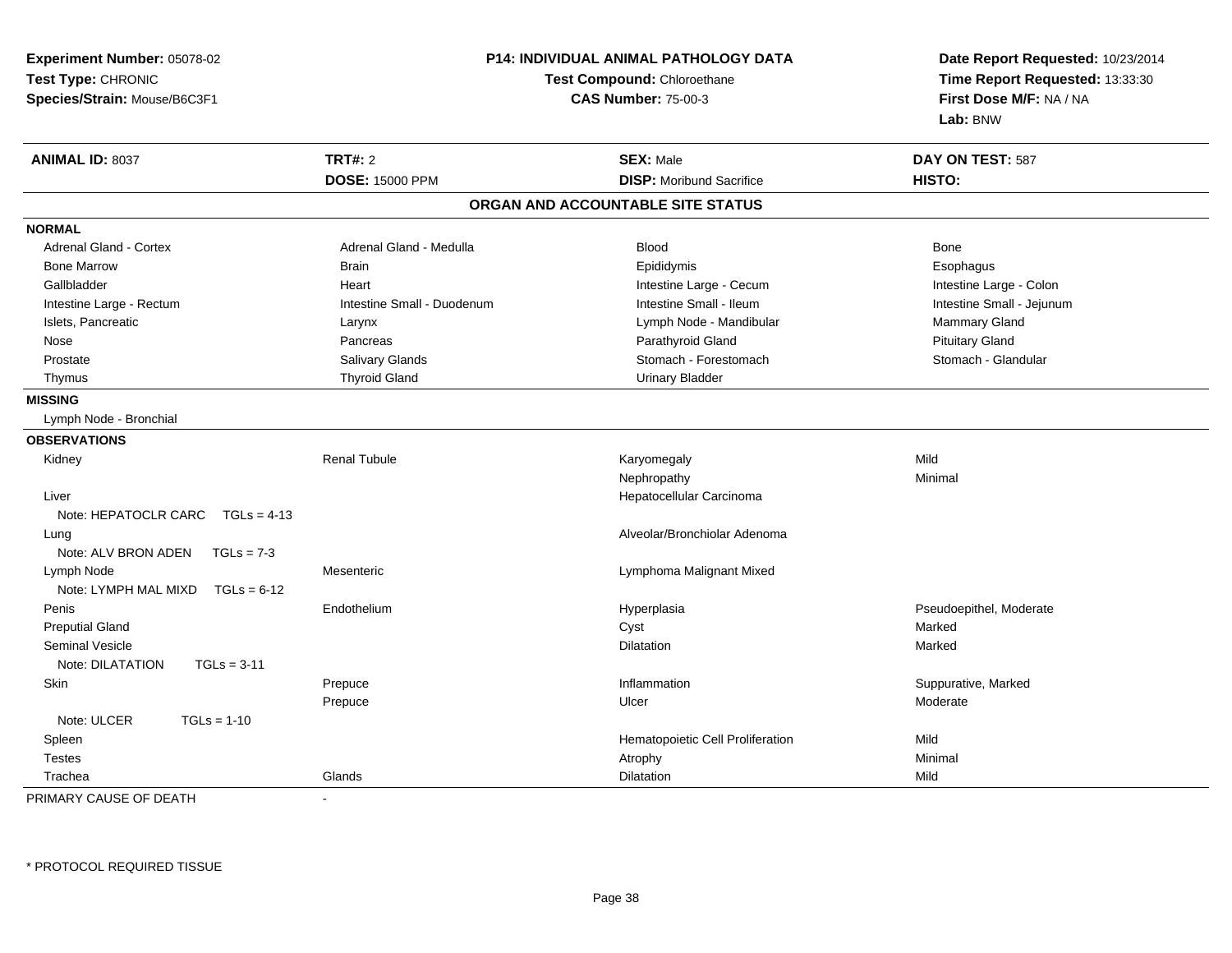| <b>Experiment Number: 05078-02</b><br>Test Type: CHRONIC<br>Species/Strain: Mouse/B6C3F1 | P14: INDIVIDUAL ANIMAL PATHOLOGY DATA<br><b>Test Compound: Chloroethane</b><br><b>CAS Number: 75-00-3</b> |                                                                                          | Date Report Requested: 10/23/2014<br>Time Report Requested: 13:33:30<br>First Dose M/F: NA / NA<br>Lab: BNW |
|------------------------------------------------------------------------------------------|-----------------------------------------------------------------------------------------------------------|------------------------------------------------------------------------------------------|-------------------------------------------------------------------------------------------------------------|
| <b>ANIMAL ID: 8037</b>                                                                   | <b>TRT#: 2</b><br><b>DOSE: 15000 PPM</b>                                                                  | <b>SEX: Male</b><br><b>DISP:</b> Moribund Sacrifice<br>ORGAN AND ACCOUNTABLE SITE STATUS | <b>DAY ON TEST: 587</b><br>HISTO:                                                                           |
|                                                                                          |                                                                                                           |                                                                                          |                                                                                                             |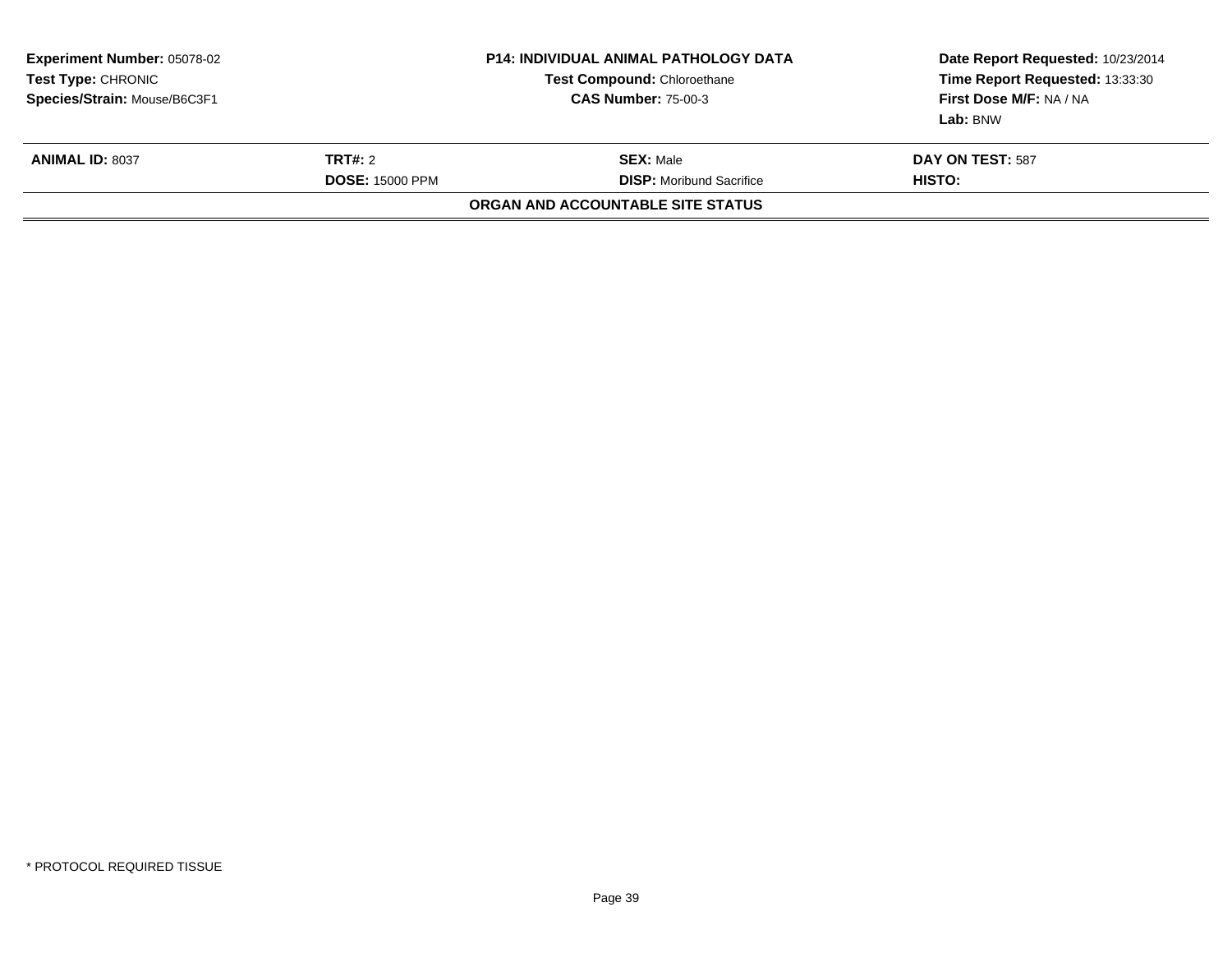| Experiment Number: 05078-02<br>Test Type: CHRONIC<br>Species/Strain: Mouse/B6C3F1 |              |                            | <b>P14: INDIVIDUAL ANIMAL PATHOLOGY DATA</b><br>Test Compound: Chloroethane<br><b>CAS Number: 75-00-3</b> | Date Report Requested: 10/23/2014<br>Time Report Requested: 13:33:30<br>First Dose M/F: NA / NA |
|-----------------------------------------------------------------------------------|--------------|----------------------------|-----------------------------------------------------------------------------------------------------------|-------------------------------------------------------------------------------------------------|
|                                                                                   |              |                            |                                                                                                           | Lab: BNW                                                                                        |
| <b>ANIMAL ID: 8038</b>                                                            |              | TRT#: 2                    | <b>SEX: Male</b>                                                                                          | DAY ON TEST: 610                                                                                |
|                                                                                   |              | <b>DOSE: 15000 PPM</b>     | <b>DISP: Natural Death</b>                                                                                | HISTO:                                                                                          |
|                                                                                   |              |                            | ORGAN AND ACCOUNTABLE SITE STATUS                                                                         |                                                                                                 |
| <b>NORMAL</b>                                                                     |              |                            |                                                                                                           |                                                                                                 |
| Adrenal Gland - Medulla                                                           |              | <b>Blood</b>               | <b>Bone</b>                                                                                               | <b>Bone Marrow</b>                                                                              |
| Ear                                                                               |              | Esophagus                  | Heart                                                                                                     | Intestine Large - Colon                                                                         |
| Intestine Large - Rectum                                                          |              | Intestine Small - Duodenum | Intestine Small - Ileum                                                                                   | Intestine Small - Jejunum                                                                       |
| Islets, Pancreatic                                                                |              | Larynx                     | Lung                                                                                                      | Nose                                                                                            |
| Pancreas                                                                          |              | <b>Pituitary Gland</b>     | Prostate                                                                                                  | Salivary Glands                                                                                 |
| Skin                                                                              |              | Stomach - Forestomach      | Stomach - Glandular                                                                                       | <b>Testes</b>                                                                                   |
| Thymus                                                                            |              | <b>Thyroid Gland</b>       | Trachea                                                                                                   | <b>Urinary Bladder</b>                                                                          |
| <b>MISSING</b>                                                                    |              |                            |                                                                                                           |                                                                                                 |
| Intestine Large - Cecum                                                           |              | Lymph Node - Mandibular    | Mammary Gland                                                                                             | Parathyroid Gland                                                                               |
| <b>AUTO PRECLUDES DIAG.</b>                                                       |              |                            |                                                                                                           |                                                                                                 |
| Gallbladder                                                                       |              |                            |                                                                                                           |                                                                                                 |
| <b>OBSERVATIONS</b>                                                               |              |                            |                                                                                                           |                                                                                                 |
| <b>Adrenal Gland</b>                                                              |              | Cortex                     | Hematopoietic Cell Proliferation                                                                          | Moderate                                                                                        |
| <b>Brain</b>                                                                      |              | Thalamus                   | Mineralization                                                                                            | Mild                                                                                            |
| Kidney                                                                            |              | <b>Renal Tubule</b>        | Karyomegaly                                                                                               | Minimal                                                                                         |
| Liver                                                                             |              |                            | Hemangiosarcoma                                                                                           |                                                                                                 |
| Note: HEMANGIOSARC                                                                | $TGLs = 3-4$ |                            |                                                                                                           |                                                                                                 |
| Lymph Node                                                                        |              | <b>Bronchial</b>           | <b>Infiltration Cellular</b>                                                                              | Histiocyte, Moderate                                                                            |
| <b>Seminal Vesicle</b>                                                            |              |                            | <b>Dilatation</b>                                                                                         | Moderate                                                                                        |
| Spleen                                                                            |              |                            | Hemangiosarcoma                                                                                           |                                                                                                 |
| Note: HEMANGIOSARC                                                                | $TGLs = 2-4$ |                            |                                                                                                           |                                                                                                 |
| PRIMARY CAUSE OF DEATH                                                            |              |                            |                                                                                                           |                                                                                                 |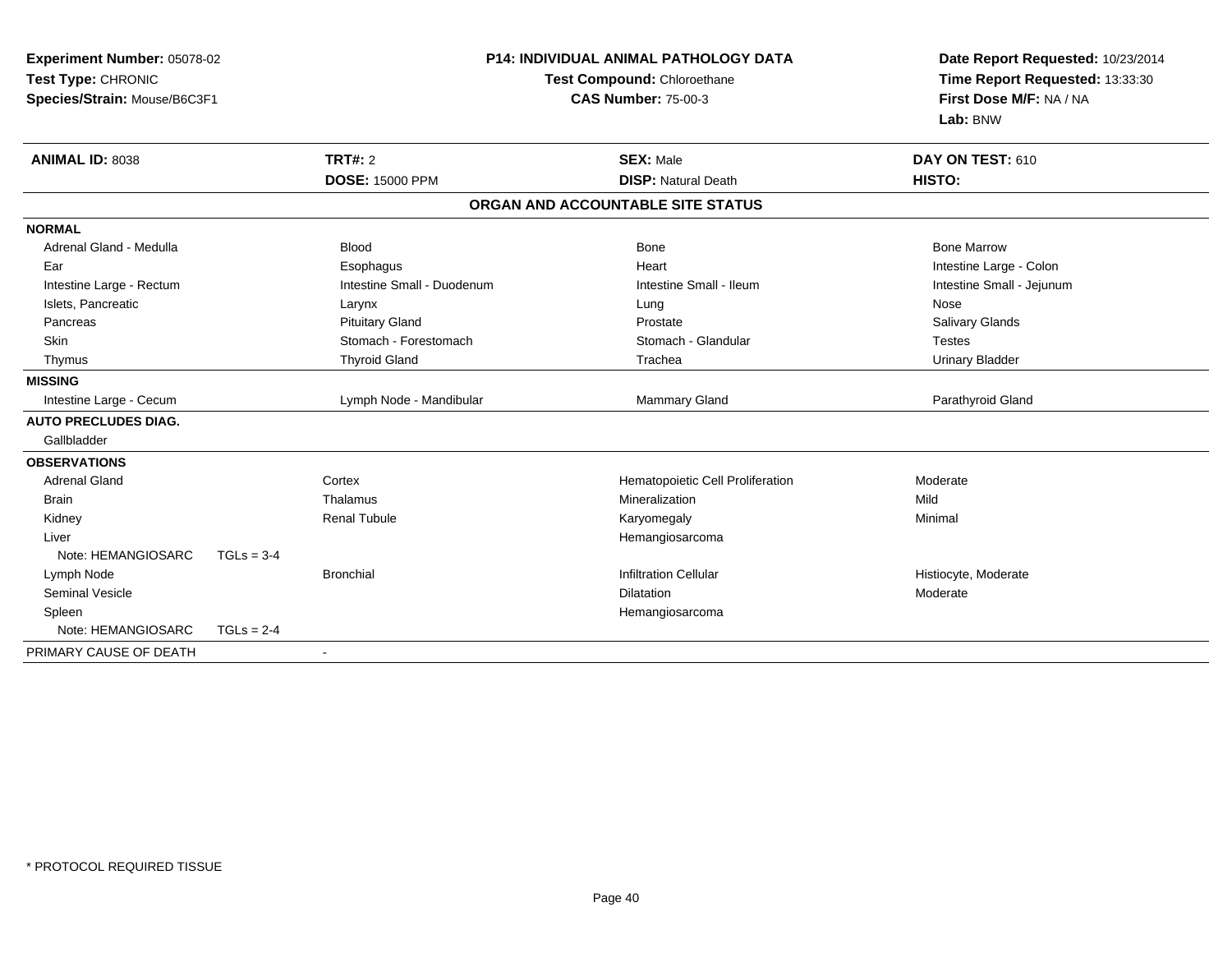| Experiment Number: 05078-02        |                            | P14: INDIVIDUAL ANIMAL PATHOLOGY DATA | Date Report Requested: 10/23/2014<br>Time Report Requested: 13:33:30 |
|------------------------------------|----------------------------|---------------------------------------|----------------------------------------------------------------------|
| Test Type: CHRONIC                 |                            | Test Compound: Chloroethane           |                                                                      |
| Species/Strain: Mouse/B6C3F1       | <b>CAS Number: 75-00-3</b> |                                       | First Dose M/F: NA / NA                                              |
|                                    |                            |                                       | Lab: BNW                                                             |
| <b>ANIMAL ID: 8039</b>             | <b>TRT#: 2</b>             | <b>SEX: Male</b>                      | DAY ON TEST: 502                                                     |
|                                    | <b>DOSE: 15000 PPM</b>     | <b>DISP: Natural Death</b>            | HISTO:                                                               |
|                                    |                            | ORGAN AND ACCOUNTABLE SITE STATUS     |                                                                      |
| <b>NORMAL</b>                      |                            |                                       |                                                                      |
| <b>Adrenal Gland - Cortex</b>      | Adrenal Gland - Medulla    | Blood                                 | Bone                                                                 |
| <b>Bone Marrow</b>                 | Epididymis                 | Esophagus                             | Gallbladder                                                          |
| Heart                              | Intestine Large - Cecum    | Intestine Large - Colon               | Intestine Large - Rectum                                             |
| Intestine Small - Duodenum         | Intestine Small - Ileum    | Intestine Small - Jejunum             | Islets, Pancreatic                                                   |
| Larynx                             | Liver                      | Lung                                  | Lymph Node - Bronchial                                               |
| Nose                               | Pancreas                   | Salivary Glands                       | Spleen                                                               |
| Stomach - Forestomach              | <b>Testes</b>              | <b>Thyroid Gland</b>                  |                                                                      |
| <b>MISSING</b>                     |                            |                                       |                                                                      |
| Lymph Node - Mandibular            | Mammary Gland              | Parathyroid Gland                     | <b>Pituitary Gland</b>                                               |
| Thymus                             |                            |                                       |                                                                      |
| <b>OBSERVATIONS</b>                |                            |                                       |                                                                      |
| Brain                              | Thalamus                   | Mineralization                        | Mild                                                                 |
| Kidney                             |                            | Inflammation                          | Suppurative, Mild                                                    |
|                                    | <b>Renal Tubule</b>        | Karyomegaly                           | Mild                                                                 |
| Lymph Node                         | Renal                      | Inflammation                          | Acute, Mild                                                          |
| Penis                              |                            | Necrosis                              | Mild                                                                 |
| Note: NECROSIS<br>$TGLs = 1-10$    |                            |                                       |                                                                      |
| Prostate                           |                            | Inflammation                          | Chronic, Moderate                                                    |
| <b>Seminal Vesicle</b>             |                            | Inflammation                          | Chronic, Moderate                                                    |
| <b>Skin</b>                        | Prepuce                    | Ulcer                                 | Marked                                                               |
| Stomach                            | Glandular                  | Metaplasia                            | Squamous, Mild                                                       |
| Trachea                            | Glands                     | Dilatation                            | Mild                                                                 |
| <b>Urinary Bladder</b>             |                            | Inflammation                          | Chronic, Marked                                                      |
|                                    | <b>Transit Epithe</b>      | Necrosis                              | Marked                                                               |
| Note: INFLAMMATION<br>$TGLs = 2-8$ |                            |                                       |                                                                      |
| PRIMARY CAUSE OF DEATH             | $\overline{\phantom{a}}$   |                                       |                                                                      |
|                                    |                            |                                       |                                                                      |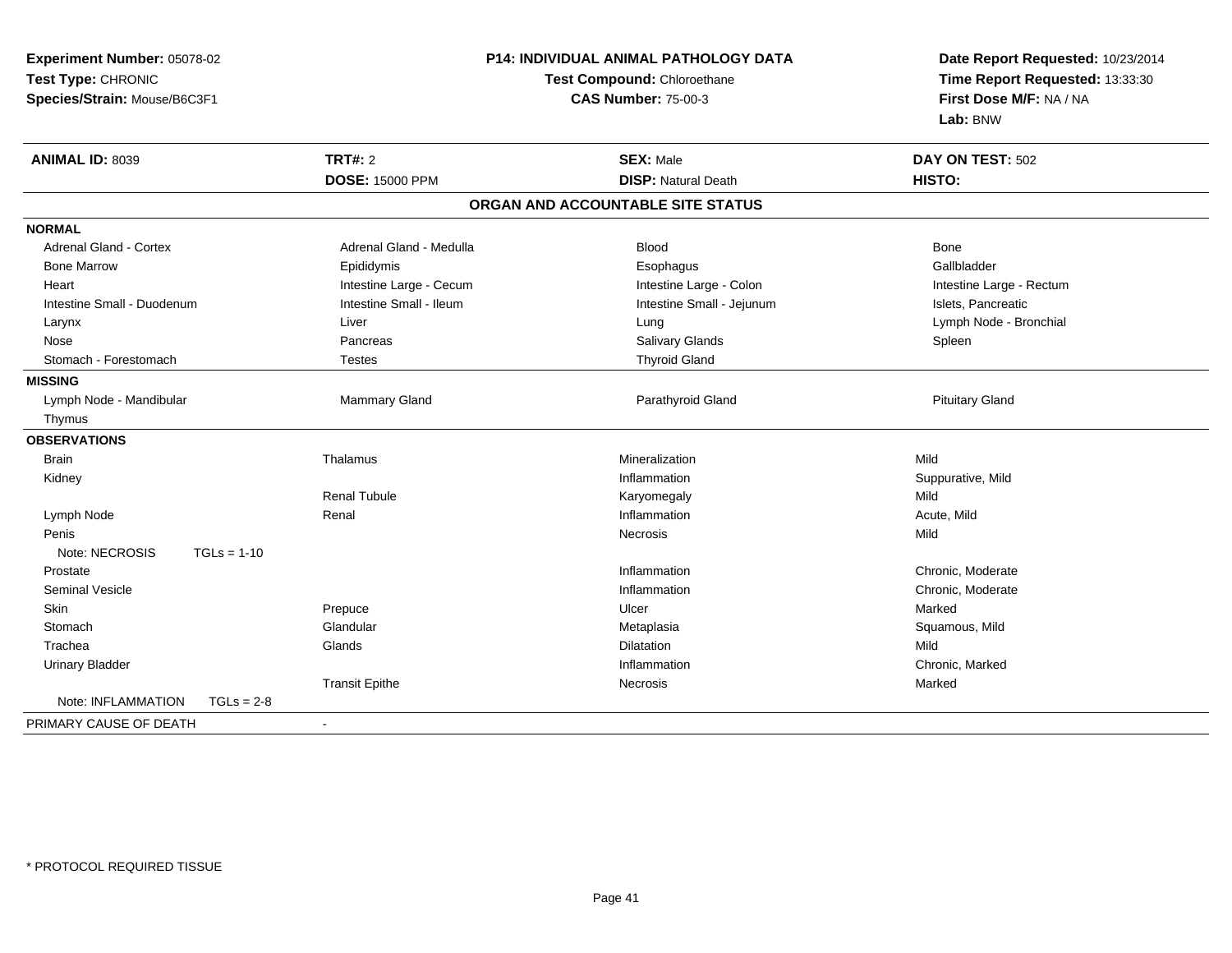| <b>Experiment Number: 05078-02</b> |                             | <b>P14: INDIVIDUAL ANIMAL PATHOLOGY DATA</b> | Date Report Requested: 10/23/2014 |
|------------------------------------|-----------------------------|----------------------------------------------|-----------------------------------|
| Test Type: CHRONIC                 | Test Compound: Chloroethane |                                              | Time Report Requested: 13:33:30   |
| Species/Strain: Mouse/B6C3F1       |                             | <b>CAS Number: 75-00-3</b>                   | First Dose M/F: NA / NA           |
|                                    |                             |                                              | Lab: BNW                          |
| <b>ANIMAL ID: 8040</b>             | <b>TRT#: 2</b>              | <b>SEX: Male</b>                             | DAY ON TEST: 226                  |
|                                    | <b>DOSE: 15000 PPM</b>      | <b>DISP: Natural Death</b>                   | HISTO:                            |
|                                    |                             | ORGAN AND ACCOUNTABLE SITE STATUS            |                                   |
| <b>MISSING</b>                     |                             |                                              |                                   |
| Gallbladder                        | Mammary Gland               | Parathyroid Gland                            | Thymus                            |
| <b>Thyroid Gland</b>               |                             |                                              |                                   |
| <b>AUTO PRECLUDES DIAG.</b>        |                             |                                              |                                   |
| <b>Adrenal Gland - Cortex</b>      | Adrenal Gland - Medulla     | <b>Bone</b>                                  | <b>Bone Marrow</b>                |
| <b>Brain</b>                       | Epididymis                  | Esophagus                                    | Heart                             |
| Intestine Large - Cecum            | Intestine Large - Colon     | Intestine Large - Rectum                     | Intestine Small - Duodenum        |
| Intestine Small - Ileum            | Intestine Small - Jejunum   | Islets, Pancreatic                           | Kidney                            |
| Larynx                             | Liver                       | Lung                                         | Lymph Node - Bronchial            |
| Lymph Node - Mandibular            | Mesentery                   | Nose                                         | Pancreas                          |
| <b>Pituitary Gland</b>             | Prostate                    | Salivary Glands                              | <b>Seminal Vesicle</b>            |
| Skin                               | Spleen                      | Stomach - Forestomach                        | Stomach - Glandular               |
| <b>Testes</b>                      | Trachea                     | Urinary Bladder                              |                                   |
| PRIMARY CAUSE OF DEATH             |                             |                                              |                                   |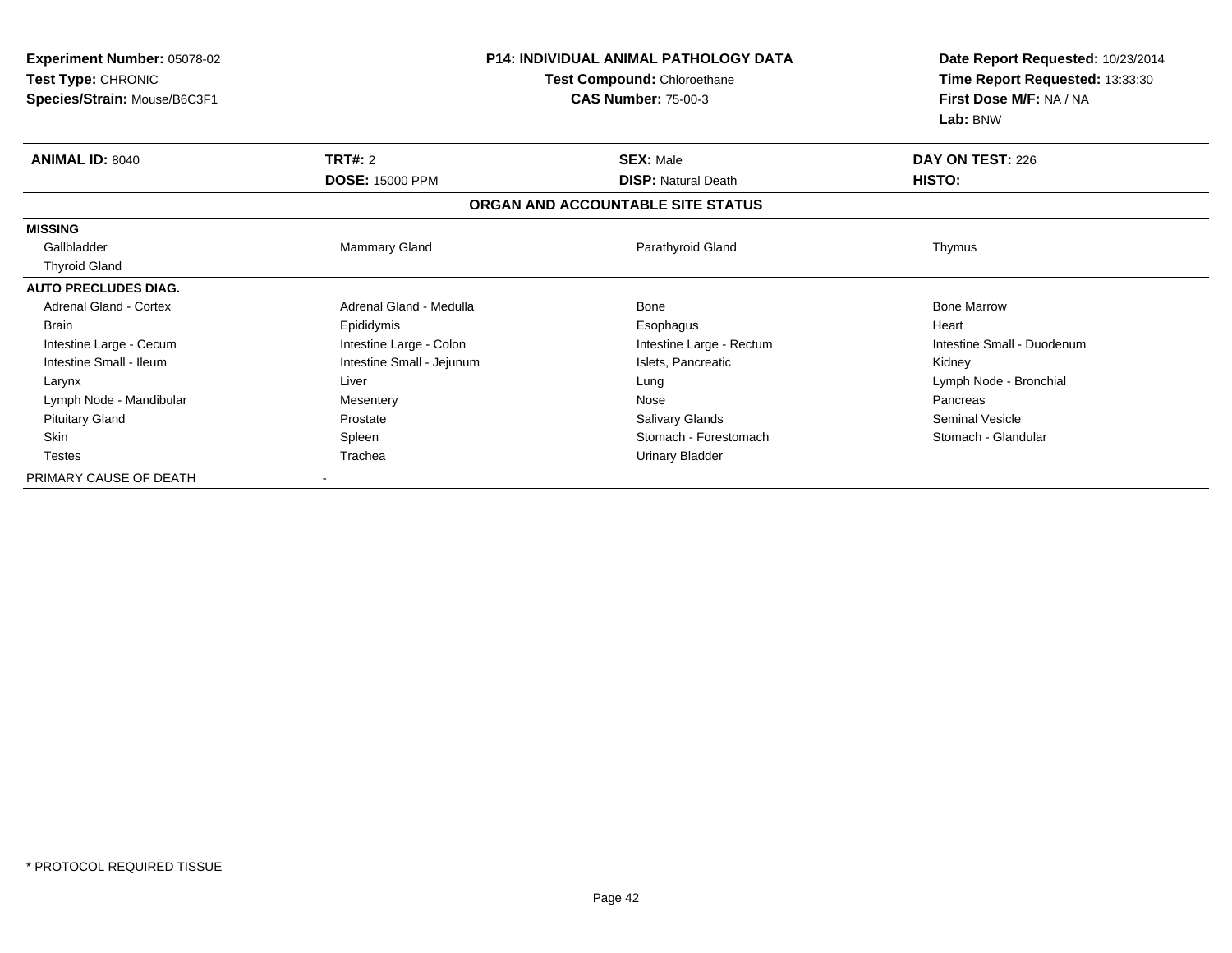| Experiment Number: 05078-02        |                                                           | P14: INDIVIDUAL ANIMAL PATHOLOGY DATA | Date Report Requested: 10/23/2014                          |
|------------------------------------|-----------------------------------------------------------|---------------------------------------|------------------------------------------------------------|
| Test Type: CHRONIC                 | Test Compound: Chloroethane<br><b>CAS Number: 75-00-3</b> |                                       | Time Report Requested: 13:33:30<br>First Dose M/F: NA / NA |
| Species/Strain: Mouse/B6C3F1       |                                                           |                                       |                                                            |
|                                    |                                                           |                                       | Lab: BNW                                                   |
| <b>ANIMAL ID: 8041</b>             | <b>TRT#: 2</b>                                            | <b>SEX: Male</b>                      | DAY ON TEST: 363                                           |
|                                    | <b>DOSE: 15000 PPM</b>                                    | <b>DISP: Moribund Sacrifice</b>       | HISTO:                                                     |
|                                    |                                                           | ORGAN AND ACCOUNTABLE SITE STATUS     |                                                            |
| <b>NORMAL</b>                      |                                                           |                                       |                                                            |
| <b>Adrenal Gland - Cortex</b>      | Adrenal Gland - Medulla                                   | <b>Blood</b>                          | Bone                                                       |
| <b>Bone Marrow</b>                 | Epididymis                                                | Esophagus                             | Gallbladder                                                |
| Intestine Large - Cecum            | Intestine Large - Colon                                   | Intestine Large - Rectum              | Intestine Small - Duodenum                                 |
| Intestine Small - Ileum            | Intestine Small - Jejunum                                 | Islets, Pancreatic                    | Larynx                                                     |
| Liver                              | Lung                                                      | <b>Mammary Gland</b>                  | Pancreas                                                   |
| <b>Pituitary Gland</b>             | Salivary Glands                                           | Stomach - Forestomach                 | Stomach - Glandular                                        |
| <b>Testes</b>                      | Thymus                                                    | <b>Thyroid Gland</b>                  | Trachea                                                    |
| <b>MISSING</b>                     |                                                           |                                       |                                                            |
| Lymph Node - Bronchial             | Lymph Node - Mandibular                                   | Parathyroid Gland                     |                                                            |
| <b>OBSERVATIONS</b>                |                                                           |                                       |                                                            |
| <b>Adrenal Gland</b>               | Subcapsular                                               | Hyperplasia                           | Mild                                                       |
| <b>Brain</b>                       | Thalamus                                                  | Mineralization                        | Mild                                                       |
| Heart                              | Valve                                                     | Degeneration                          | Mucoid, Mild                                               |
| Kidney                             |                                                           | Inflammation                          | Suppurative, Moderate                                      |
| Note: INFLAMMATION<br>$TGLs = 5-5$ |                                                           |                                       |                                                            |
| Nose                               | Submucosa                                                 | Inflammation                          | Chronic, Minimal                                           |
| <b>Preputial Gland</b>             |                                                           | Cyst                                  | Moderate                                                   |
| Note: CYST<br>$TGLs = 1-10$        |                                                           |                                       |                                                            |
| Prostate                           |                                                           | Inflammation                          | Chronic, Moderate                                          |
| <b>Seminal Vesicle</b>             |                                                           | <b>Dilatation</b>                     | Moderate                                                   |
| Note: DILATATION<br>$TGLs = 4-7$   |                                                           |                                       |                                                            |
| Skin                               | <b>Hair Follicle</b>                                      | Atrophy                               | Mild                                                       |
|                                    | Prepuce                                                   | Ulcer                                 | Moderate                                                   |
| Spleen                             |                                                           | Hematopoietic Cell Proliferation      | Mild                                                       |
| Note: HEMA CELL PROL TGLs = 2-4    |                                                           |                                       |                                                            |
| <b>Urinary Bladder</b>             |                                                           | Inflammation                          | Acute, Marked                                              |
|                                    | <b>Transit Epithe</b>                                     | <b>Necrosis</b>                       | Marked                                                     |
| PRIMARY CAUSE OF DEATH             | $\blacksquare$                                            |                                       |                                                            |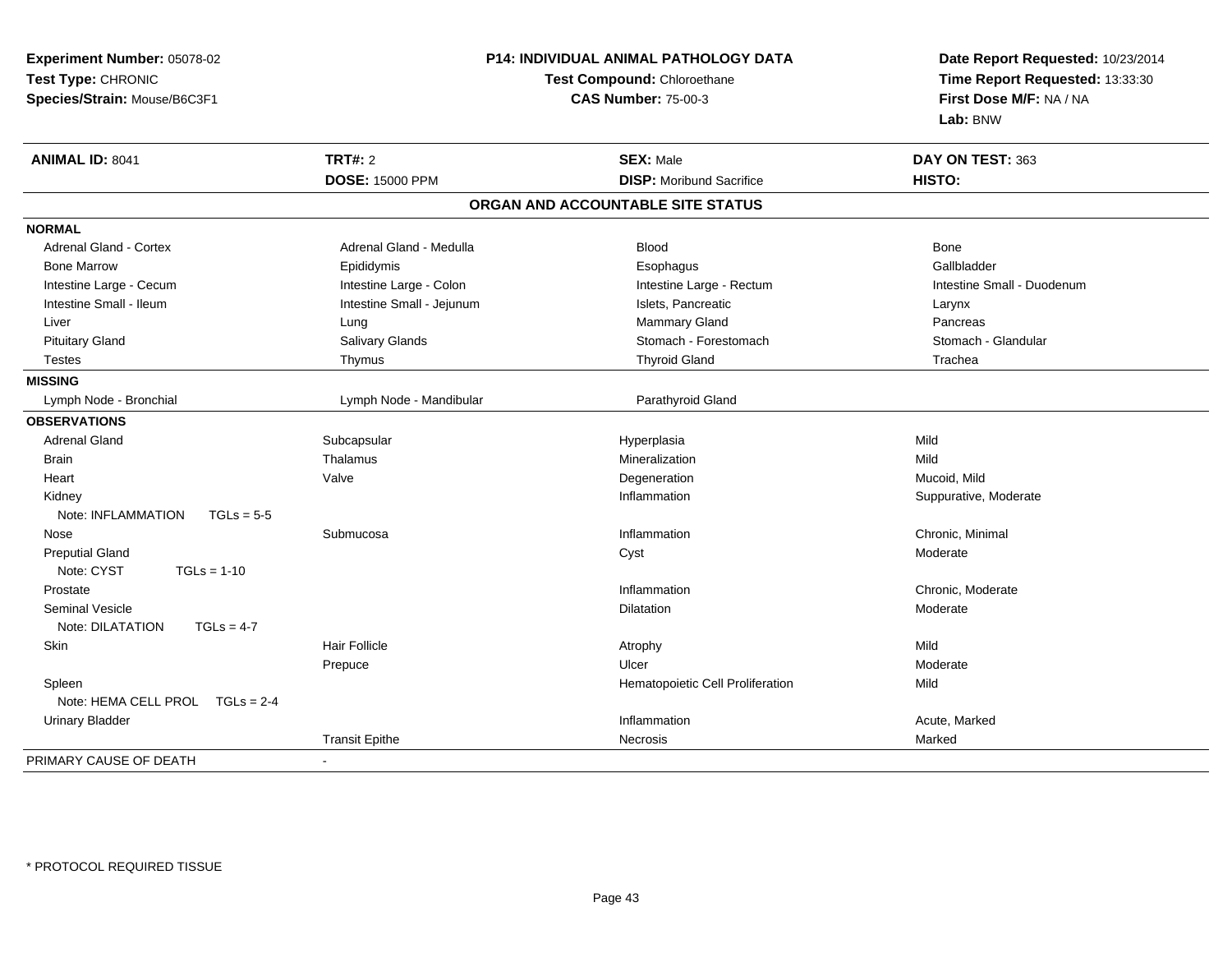| Experiment Number: 05078-02<br>Test Type: CHRONIC<br>Species/Strain: Mouse/B6C3F1 | <b>P14: INDIVIDUAL ANIMAL PATHOLOGY DATA</b><br>Test Compound: Chloroethane<br><b>CAS Number: 75-00-3</b> |                                                     | Date Report Requested: 10/23/2014<br>Time Report Requested: 13:33:30<br>First Dose M/F: NA / NA<br>Lab: BNW |
|-----------------------------------------------------------------------------------|-----------------------------------------------------------------------------------------------------------|-----------------------------------------------------|-------------------------------------------------------------------------------------------------------------|
| <b>ANIMAL ID: 8042</b>                                                            | <b>TRT#: 2</b><br><b>DOSE: 15000 PPM</b>                                                                  | <b>SEX: Male</b><br><b>DISP:</b> Moribund Sacrifice | DAY ON TEST: 409<br>HISTO:                                                                                  |
|                                                                                   |                                                                                                           | ORGAN AND ACCOUNTABLE SITE STATUS                   |                                                                                                             |
| <b>NORMAL</b>                                                                     |                                                                                                           |                                                     |                                                                                                             |
| Adrenal Gland - Cortex                                                            | Adrenal Gland - Medulla                                                                                   | <b>Blood</b>                                        | <b>Bone</b>                                                                                                 |
| <b>Bone Marrow</b>                                                                | <b>Brain</b>                                                                                              | Epididymis                                          | Esophagus                                                                                                   |
| Gallbladder                                                                       | Heart                                                                                                     | Intestine Large - Cecum                             | Intestine Large - Colon                                                                                     |
| Intestine Large - Rectum                                                          | Intestine Small - Duodenum                                                                                | Intestine Small - Ileum                             | Intestine Small - Jejunum                                                                                   |
| Islets, Pancreatic                                                                | Larynx                                                                                                    | Liver                                               | Lung                                                                                                        |
| Mesentery                                                                         | Nose                                                                                                      | Pancreas                                            | <b>Pituitary Gland</b>                                                                                      |
| Prostate                                                                          | Salivary Glands                                                                                           | <b>Seminal Vesicle</b>                              | <b>Skin</b>                                                                                                 |
| Spleen                                                                            | Stomach - Forestomach                                                                                     | <b>Testes</b>                                       | <b>Thyroid Gland</b>                                                                                        |
| Trachea                                                                           | Urinary Bladder                                                                                           |                                                     |                                                                                                             |
| <b>MISSING</b>                                                                    |                                                                                                           |                                                     |                                                                                                             |
| Lymph Node - Bronchial                                                            | Mammary Gland                                                                                             | Parathyroid Gland                                   | Thymus                                                                                                      |
| <b>OBSERVATIONS</b>                                                               |                                                                                                           |                                                     |                                                                                                             |
| <b>Adrenal Gland</b>                                                              | Subcapsular                                                                                               | Hyperplasia                                         | Minimal                                                                                                     |
| Kidney                                                                            | <b>Renal Tubule</b>                                                                                       | Karyomegaly                                         | Mild                                                                                                        |
|                                                                                   |                                                                                                           | Nephropathy                                         | Minimal                                                                                                     |
| Lymph Node                                                                        | Mandibular                                                                                                | <b>Infiltration Cellular</b>                        | Histiocyte, Mild                                                                                            |
| Stomach                                                                           | Glandular                                                                                                 | Metaplasia                                          | Squamous, Mild                                                                                              |
| PRIMARY CAUSE OF DEATH                                                            | $\blacksquare$                                                                                            |                                                     |                                                                                                             |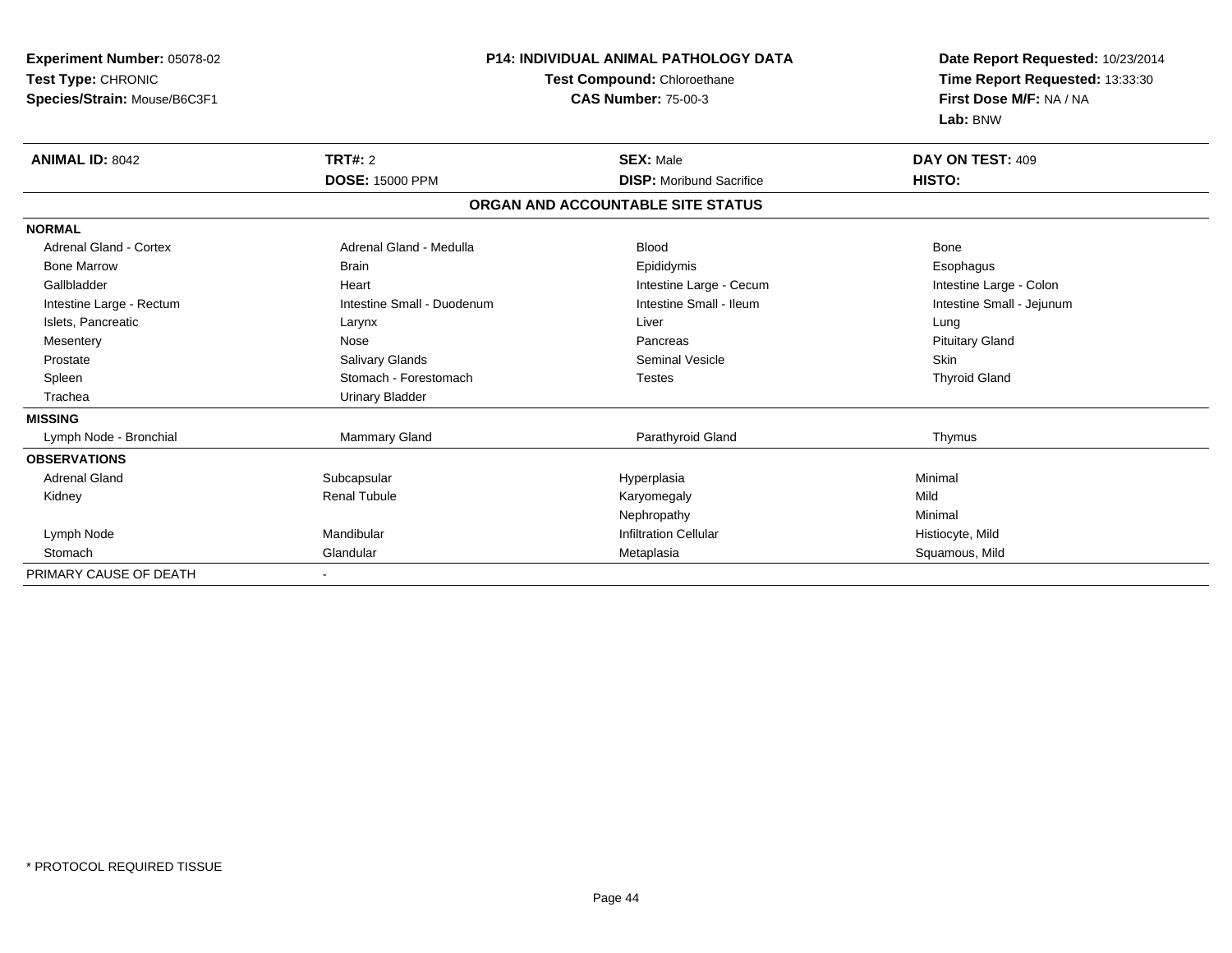| Experiment Number: 05078-02<br>Test Type: CHRONIC<br>Species/Strain: Mouse/B6C3F1 |                            | <b>P14: INDIVIDUAL ANIMAL PATHOLOGY DATA</b><br>Test Compound: Chloroethane<br><b>CAS Number: 75-00-3</b> | Date Report Requested: 10/23/2014<br>Time Report Requested: 13:33:30<br>First Dose M/F: NA / NA<br>Lab: BNW |  |
|-----------------------------------------------------------------------------------|----------------------------|-----------------------------------------------------------------------------------------------------------|-------------------------------------------------------------------------------------------------------------|--|
| <b>ANIMAL ID: 8043</b>                                                            | TRT#: 2                    | <b>SEX: Male</b>                                                                                          | DAY ON TEST: 673                                                                                            |  |
|                                                                                   | <b>DOSE: 15000 PPM</b>     | <b>DISP: Natural Death</b>                                                                                | HISTO:                                                                                                      |  |
|                                                                                   |                            | ORGAN AND ACCOUNTABLE SITE STATUS                                                                         |                                                                                                             |  |
| <b>NORMAL</b>                                                                     |                            |                                                                                                           |                                                                                                             |  |
| Adrenal Gland - Cortex                                                            | Adrenal Gland - Medulla    | <b>Blood</b>                                                                                              | <b>Bone</b>                                                                                                 |  |
| <b>Bone Marrow</b>                                                                | <b>Brain</b>               | Epididymis                                                                                                | Esophagus                                                                                                   |  |
| Heart                                                                             | Intestine Large - Cecum    | Intestine Large - Colon                                                                                   | Intestine Large - Rectum                                                                                    |  |
| Kidney                                                                            | Larynx                     | Liver                                                                                                     | Lung                                                                                                        |  |
| Lymph Node - Bronchial                                                            | <b>Mammary Gland</b>       | Nose                                                                                                      | Pancreas                                                                                                    |  |
| Prostate                                                                          | Salivary Glands            | Spleen                                                                                                    | Stomach - Forestomach                                                                                       |  |
| Stomach - Glandular                                                               | <b>Testes</b>              | Thymus                                                                                                    | <b>Thyroid Gland</b>                                                                                        |  |
| Trachea                                                                           | <b>Urinary Bladder</b>     |                                                                                                           |                                                                                                             |  |
| <b>MISSING</b>                                                                    |                            |                                                                                                           |                                                                                                             |  |
| Lymph Node - Mandibular                                                           | Parathyroid Gland          |                                                                                                           |                                                                                                             |  |
| <b>AUTO PRECLUDES DIAG.</b>                                                       |                            |                                                                                                           |                                                                                                             |  |
| Gallbladder                                                                       | Intestine Small - Duodenum | Intestine Small - Ileum                                                                                   | Intestine Small - Jejunum                                                                                   |  |
| <b>Pituitary Gland</b>                                                            |                            |                                                                                                           |                                                                                                             |  |
| <b>OBSERVATIONS</b>                                                               |                            |                                                                                                           |                                                                                                             |  |
| Islets, Pancreatic                                                                |                            | Atrophy                                                                                                   | Marked                                                                                                      |  |
| <b>Seminal Vesicle</b>                                                            |                            | <b>Dilatation</b>                                                                                         | Moderate                                                                                                    |  |
| Skin                                                                              | <b>Hair Follicle</b>       | Atrophy                                                                                                   | Moderate                                                                                                    |  |
|                                                                                   | <b>Subcut Tiss</b>         | Inflammation                                                                                              | Acute, Mild                                                                                                 |  |
| PRIMARY CAUSE OF DEATH                                                            |                            |                                                                                                           |                                                                                                             |  |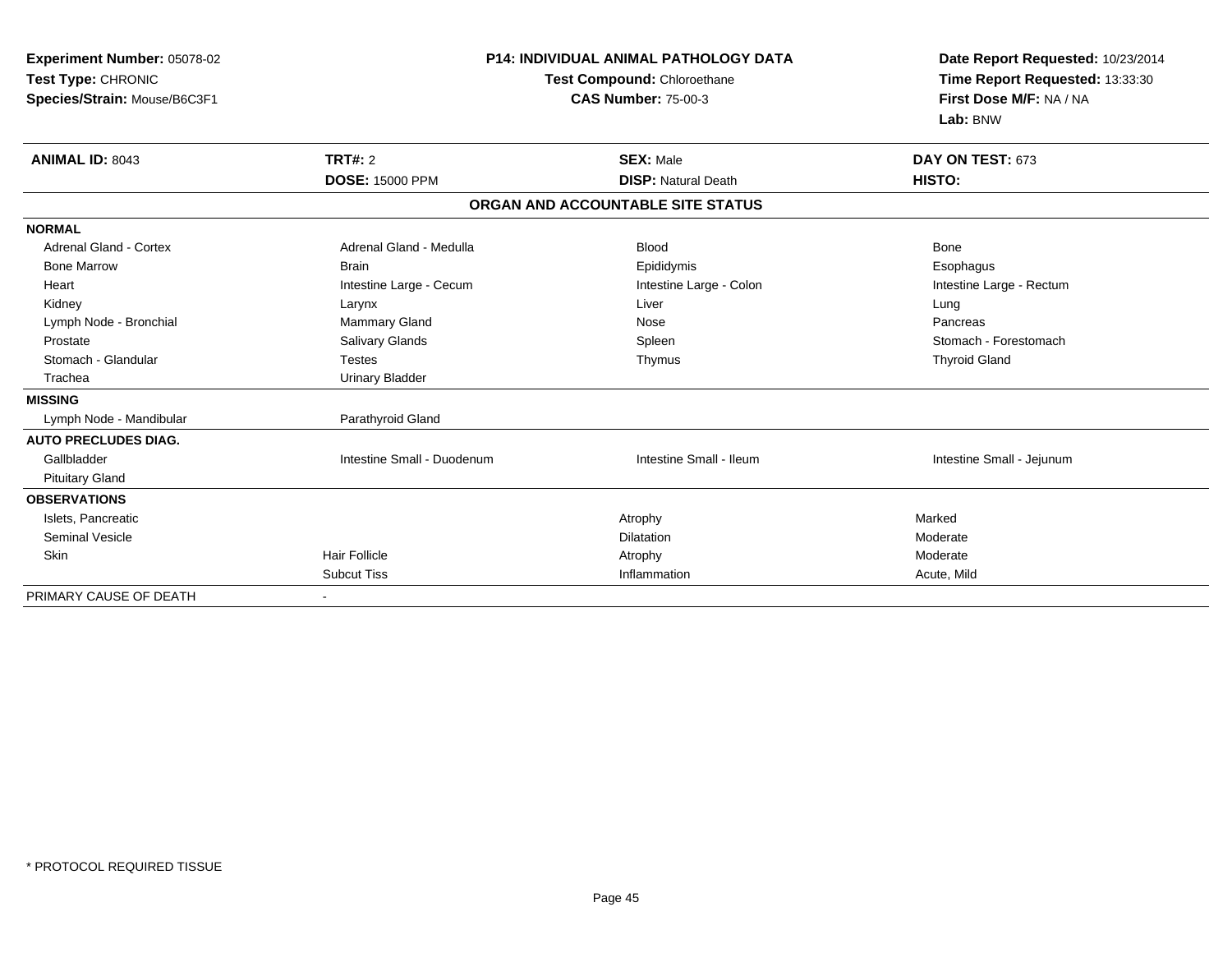| Experiment Number: 05078-02       | P14: INDIVIDUAL ANIMAL PATHOLOGY DATA |                                   | Date Report Requested: 10/23/2014                          |
|-----------------------------------|---------------------------------------|-----------------------------------|------------------------------------------------------------|
| Test Type: CHRONIC                |                                       | Test Compound: Chloroethane       | Time Report Requested: 13:33:30<br>First Dose M/F: NA / NA |
| Species/Strain: Mouse/B6C3F1      |                                       | <b>CAS Number: 75-00-3</b>        |                                                            |
|                                   |                                       |                                   | Lab: BNW                                                   |
| <b>ANIMAL ID: 8044</b>            | <b>TRT#: 2</b>                        | <b>SEX: Male</b>                  | DAY ON TEST: 559                                           |
|                                   | <b>DOSE: 15000 PPM</b>                | <b>DISP:</b> Moribund Sacrifice   | HISTO:                                                     |
|                                   |                                       | ORGAN AND ACCOUNTABLE SITE STATUS |                                                            |
| <b>NORMAL</b>                     |                                       |                                   |                                                            |
| <b>Adrenal Gland - Cortex</b>     | Adrenal Gland - Medulla               | <b>Blood</b>                      | <b>Bone</b>                                                |
| <b>Bone Marrow</b>                | <b>Brain</b>                          | Epididymis                        | Esophagus                                                  |
| Gallbladder                       | Heart                                 | Intestine Large - Cecum           | Intestine Large - Colon                                    |
| Intestine Large - Rectum          | Intestine Small - Duodenum            | Intestine Small - Ileum           | Intestine Small - Jejunum                                  |
| Islets, Pancreatic                | Larynx                                | Liver                             | Lymph Node - Bronchial                                     |
| Lymph Node - Mandibular           | Mammary Gland                         | Nose                              | Pancreas                                                   |
| Parathyroid Gland                 | <b>Pituitary Gland</b>                | <b>Preputial Gland</b>            | Prostate                                                   |
| <b>Salivary Glands</b>            | Stomach - Forestomach                 | Stomach - Glandular               | Thymus                                                     |
| <b>Thyroid Gland</b>              | Trachea                               | <b>Urinary Bladder</b>            |                                                            |
| <b>OBSERVATIONS</b>               |                                       |                                   |                                                            |
| <b>Adrenal Gland</b>              | Subcapsular                           | Hyperplasia                       | Minimal                                                    |
| Kidney                            | Renal Tubule                          | Karyomegaly                       | Mild                                                       |
|                                   |                                       | Nephropathy                       | Mild                                                       |
| Note: NEPHROPATHY<br>$TGLs = 2-5$ |                                       |                                   |                                                            |
| Lung                              | Glands                                | Ectasia                           | Mild                                                       |
| Skin                              | Prepuce                               | Inflammation                      | Suppurative, Marked                                        |
|                                   | Prepuce                               | Ulcer                             | Marked                                                     |
| Note: ULCER<br>$TGLs = 1-10$      |                                       |                                   |                                                            |
| Spleen                            |                                       | Hematopoietic Cell Proliferation  | Mild                                                       |
| <b>Testes</b>                     |                                       | Inflammation                      | Suppurative, Moderate                                      |
| PRIMARY CAUSE OF DEATH            |                                       |                                   |                                                            |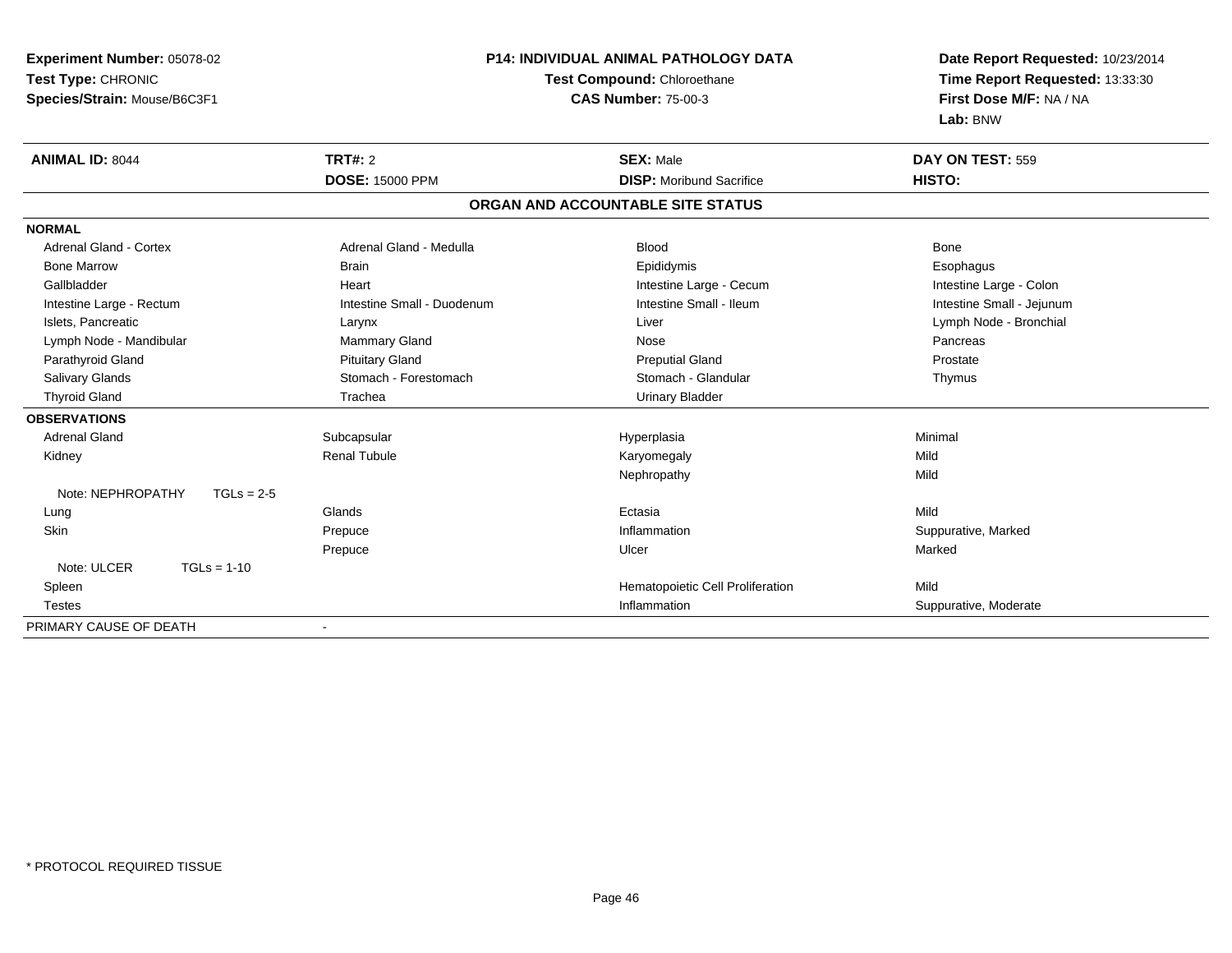| Experiment Number: 05078-02      | P14: INDIVIDUAL ANIMAL PATHOLOGY DATA<br>Test Compound: Chloroethane |                                   | Date Report Requested: 10/23/2014<br>Time Report Requested: 13:33:30 |
|----------------------------------|----------------------------------------------------------------------|-----------------------------------|----------------------------------------------------------------------|
| Test Type: CHRONIC               |                                                                      |                                   |                                                                      |
| Species/Strain: Mouse/B6C3F1     |                                                                      | <b>CAS Number: 75-00-3</b>        | First Dose M/F: NA / NA                                              |
|                                  |                                                                      |                                   | Lab: BNW                                                             |
| <b>ANIMAL ID: 8045</b>           | <b>TRT#: 2</b>                                                       | <b>SEX: Male</b>                  | DAY ON TEST: 434                                                     |
|                                  | <b>DOSE: 15000 PPM</b>                                               | <b>DISP:</b> Moribund Sacrifice   | HISTO:                                                               |
|                                  |                                                                      | ORGAN AND ACCOUNTABLE SITE STATUS |                                                                      |
| <b>NORMAL</b>                    |                                                                      |                                   |                                                                      |
| <b>Adrenal Gland - Cortex</b>    | Blood                                                                | Bone                              | <b>Bone Marrow</b>                                                   |
| <b>Brain</b>                     | Epididymis                                                           | Esophagus                         | Gallbladder                                                          |
| Intestine Large - Cecum          | Intestine Large - Colon                                              | Intestine Large - Rectum          | Intestine Small - Duodenum                                           |
| Intestine Small - Ileum          | Intestine Small - Jejunum                                            | Islets, Pancreatic                | Larynx                                                               |
| Liver                            | Lung                                                                 | Lymph Node - Bronchial            | Lymph Node - Mandibular                                              |
| Nose                             | Pancreas                                                             | <b>Pituitary Gland</b>            | <b>Preputial Gland</b>                                               |
| Prostate                         | Salivary Glands                                                      | Spleen                            | Stomach - Forestomach                                                |
| Stomach - Glandular              | <b>Testes</b>                                                        | <b>Thyroid Gland</b>              | Trachea                                                              |
| <b>Urinary Bladder</b>           |                                                                      |                                   |                                                                      |
| <b>MISSING</b>                   |                                                                      |                                   |                                                                      |
| Mammary Gland                    | Parathyroid Gland                                                    |                                   |                                                                      |
| <b>OBSERVATIONS</b>              |                                                                      |                                   |                                                                      |
| <b>Adrenal Gland</b>             | Medulla                                                              | Cyst                              | Moderate                                                             |
|                                  | Subcapsular                                                          | Hyperplasia                       | Minimal                                                              |
| Heart                            | Valve                                                                | Degeneration                      | Mucoid, Mild                                                         |
| Kidney                           | <b>Renal Tubule</b>                                                  | Karyomegaly                       | Minimal                                                              |
| <b>Seminal Vesicle</b>           |                                                                      | Dilatation                        | Mild                                                                 |
| Note: DILATATION<br>$TGLs = 3-8$ |                                                                      |                                   |                                                                      |
| Skin                             | Prepuce                                                              | Ulcer                             | Marked                                                               |
| $TGLs = 1-10$<br>Note: ULCER     |                                                                      |                                   |                                                                      |
| Thymus                           |                                                                      | Cyst                              | Minimal                                                              |
| PRIMARY CAUSE OF DEATH           | $\blacksquare$                                                       |                                   |                                                                      |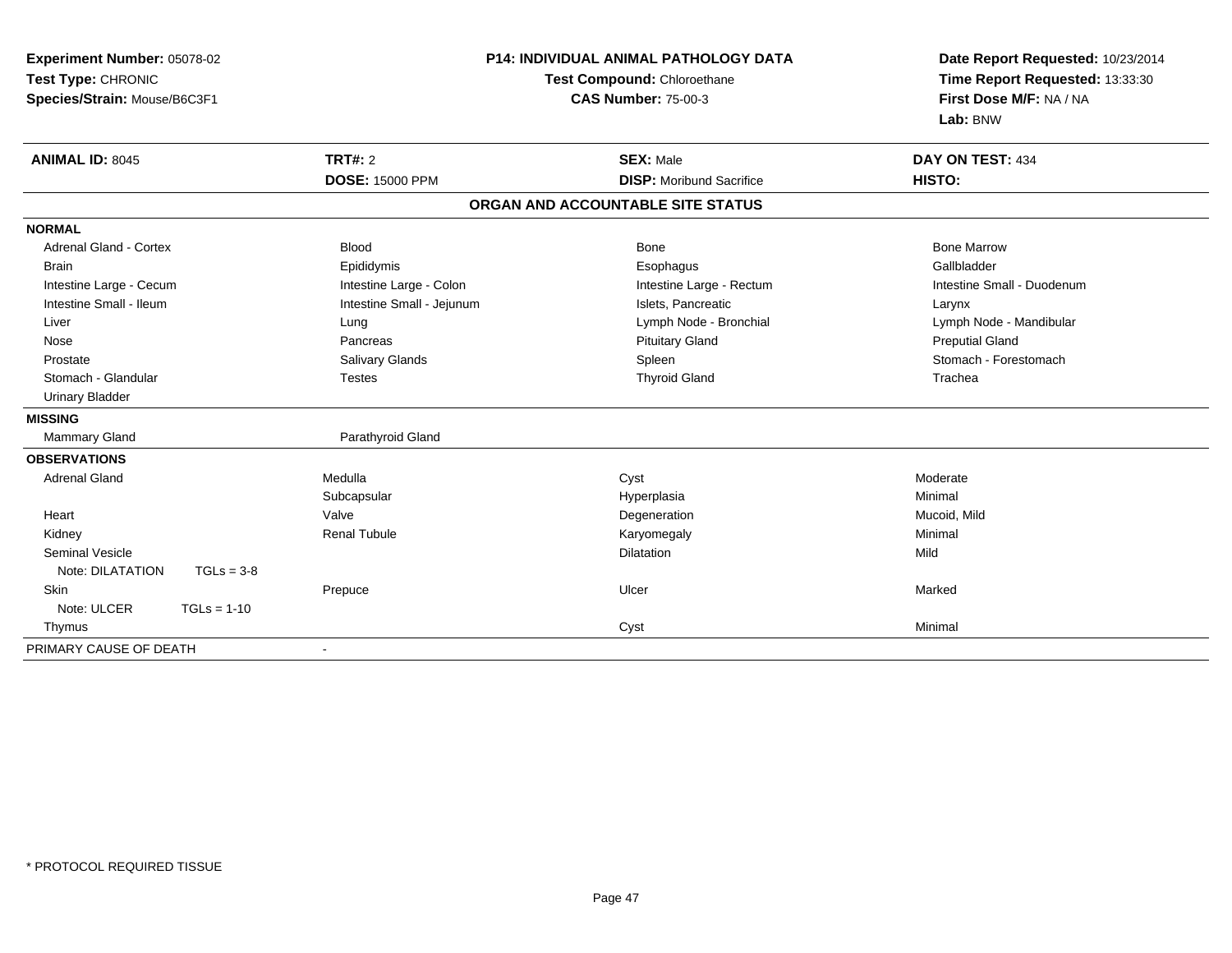| Experiment Number: 05078-02<br>Test Type: CHRONIC<br>Species/Strain: Mouse/B6C3F1 | <b>P14: INDIVIDUAL ANIMAL PATHOLOGY DATA</b><br>Test Compound: Chloroethane<br><b>CAS Number: 75-00-3</b> |                                                | Date Report Requested: 10/23/2014<br>Time Report Requested: 13:33:30<br>First Dose M/F: NA / NA<br>Lab: BNW |  |
|-----------------------------------------------------------------------------------|-----------------------------------------------------------------------------------------------------------|------------------------------------------------|-------------------------------------------------------------------------------------------------------------|--|
| <b>ANIMAL ID: 8046</b>                                                            | TRT#: 2<br><b>DOSE: 15000 PPM</b>                                                                         | <b>SEX: Male</b><br><b>DISP: Natural Death</b> | DAY ON TEST: 519<br>HISTO:                                                                                  |  |
|                                                                                   |                                                                                                           | ORGAN AND ACCOUNTABLE SITE STATUS              |                                                                                                             |  |
| <b>NORMAL</b>                                                                     |                                                                                                           |                                                |                                                                                                             |  |
| Adrenal Gland - Cortex                                                            | Adrenal Gland - Medulla                                                                                   | <b>Blood</b>                                   | Bone                                                                                                        |  |
| <b>Bone Marrow</b>                                                                | <b>Brain</b>                                                                                              | Epididymis                                     | Gallbladder                                                                                                 |  |
| Heart                                                                             | Islets, Pancreatic                                                                                        | Larynx                                         | Lung                                                                                                        |  |
| Lymph Node - Mandibular                                                           | Nose                                                                                                      | Pancreas                                       | Parathyroid Gland                                                                                           |  |
| <b>Pituitary Gland</b>                                                            | Prostate                                                                                                  | Salivary Glands                                | <b>Seminal Vesicle</b>                                                                                      |  |
| Spleen                                                                            | Stomach - Glandular                                                                                       | <b>Testes</b>                                  | Thymus                                                                                                      |  |
| <b>Thyroid Gland</b>                                                              | Trachea                                                                                                   | <b>Urinary Bladder</b>                         |                                                                                                             |  |
| <b>MISSING</b>                                                                    |                                                                                                           |                                                |                                                                                                             |  |
| Lymph Node - Bronchial                                                            | Mammary Gland                                                                                             |                                                |                                                                                                             |  |
| <b>AUTO PRECLUDES DIAG.</b>                                                       |                                                                                                           |                                                |                                                                                                             |  |
| Intestine Large - Cecum                                                           | Intestine Large - Colon                                                                                   | Intestine Large - Rectum                       | Intestine Small - Duodenum                                                                                  |  |
| Intestine Small - Ileum                                                           | Intestine Small - Jejunum                                                                                 |                                                |                                                                                                             |  |
| <b>OBSERVATIONS</b>                                                               |                                                                                                           |                                                |                                                                                                             |  |
| Esophagus                                                                         |                                                                                                           | Hyperkeratosis                                 | Moderate                                                                                                    |  |
| Kidney                                                                            | <b>Renal Tubule</b>                                                                                       | Karyomegaly                                    | Mild                                                                                                        |  |
| Liver                                                                             |                                                                                                           | Hepatocellular Adenoma                         |                                                                                                             |  |
| Note: HEPATOCLR ADEN<br>$TGLs = 5-10.7-10$                                        |                                                                                                           |                                                |                                                                                                             |  |
| <b>Preputial Gland</b>                                                            |                                                                                                           | Cyst                                           | Mild                                                                                                        |  |
|                                                                                   |                                                                                                           | Inflammation                                   | Chronic, Marked                                                                                             |  |
| Note: INFLAMMATION<br>$TGLs = 3-11$                                               |                                                                                                           |                                                |                                                                                                             |  |
| Skin                                                                              | Prepuce                                                                                                   | Ulcer                                          | Marked                                                                                                      |  |
| Note: ULCER<br>$TGLs = 1-11$                                                      |                                                                                                           |                                                |                                                                                                             |  |
| Stomach                                                                           | Forestomach                                                                                               | Hyperkeratosis                                 | Mild                                                                                                        |  |
| PRIMARY CAUSE OF DEATH                                                            |                                                                                                           |                                                |                                                                                                             |  |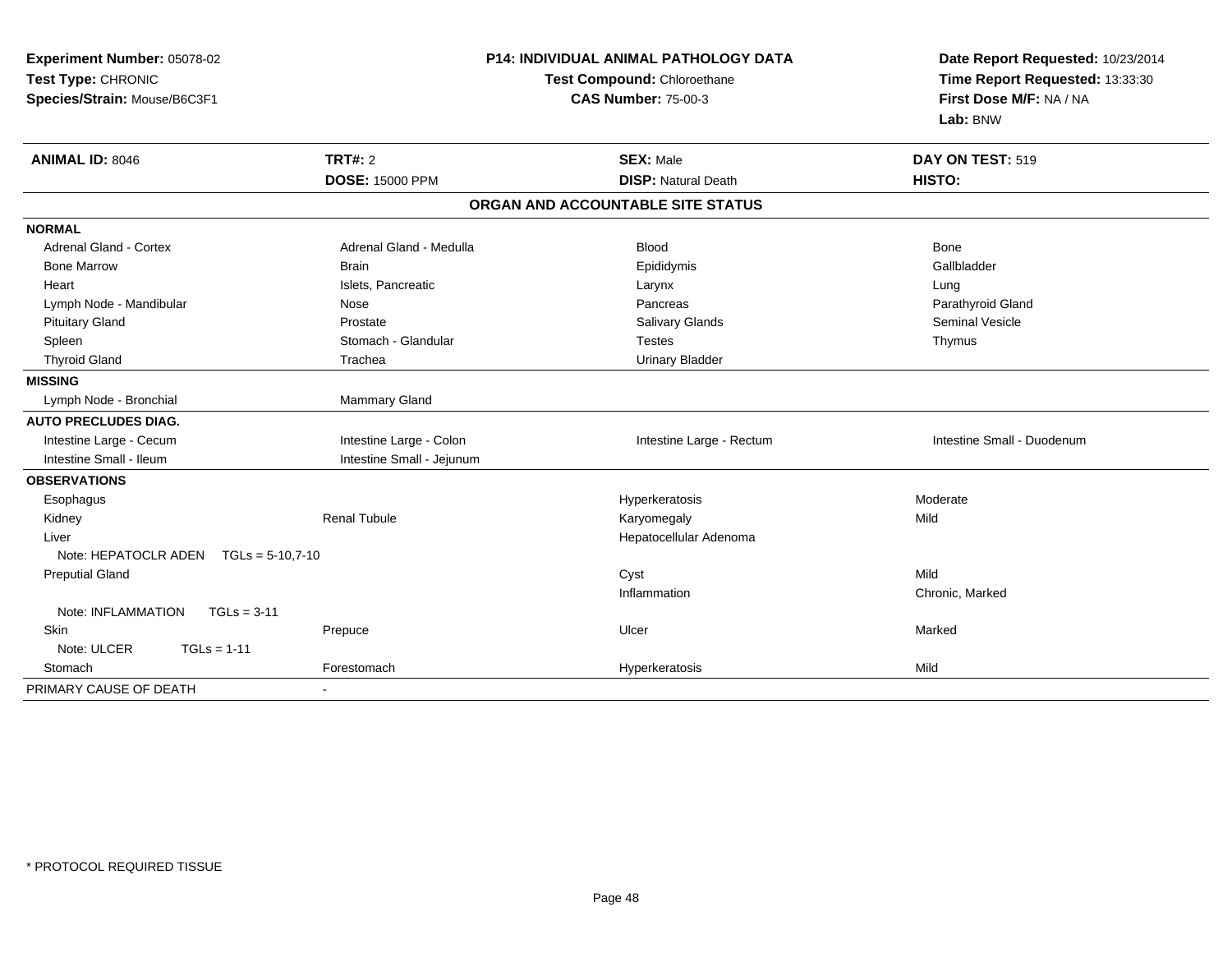| Experiment Number: 05078-02<br>Test Type: CHRONIC<br>Species/Strain: Mouse/B6C3F1 |                           | <b>P14: INDIVIDUAL ANIMAL PATHOLOGY DATA</b><br>Test Compound: Chloroethane<br><b>CAS Number: 75-00-3</b> | Date Report Requested: 10/23/2014<br>Time Report Requested: 13:33:30<br>First Dose M/F: NA / NA<br>Lab: BNW |
|-----------------------------------------------------------------------------------|---------------------------|-----------------------------------------------------------------------------------------------------------|-------------------------------------------------------------------------------------------------------------|
| <b>ANIMAL ID: 8047</b>                                                            | <b>TRT#: 2</b>            | <b>SEX: Male</b>                                                                                          | DAY ON TEST: 330                                                                                            |
|                                                                                   | <b>DOSE: 15000 PPM</b>    | <b>DISP: Natural Death</b>                                                                                | HISTO:                                                                                                      |
|                                                                                   |                           | ORGAN AND ACCOUNTABLE SITE STATUS                                                                         |                                                                                                             |
| <b>NORMAL</b>                                                                     |                           |                                                                                                           |                                                                                                             |
| <b>Adrenal Gland - Cortex</b>                                                     | Adrenal Gland - Medulla   | <b>Blood</b>                                                                                              | <b>Bone</b>                                                                                                 |
| <b>Bone Marrow</b>                                                                | <b>Brain</b>              | Epididymis                                                                                                | Esophagus                                                                                                   |
| Intestine Large - Cecum                                                           | Intestine Large - Colon   | Intestine Large - Rectum                                                                                  | Intestine Small - Duodenum                                                                                  |
| Intestine Small - Ileum                                                           | Intestine Small - Jejunum | Islets, Pancreatic                                                                                        | Larynx                                                                                                      |
| Liver                                                                             | Lung                      | <b>Nose</b>                                                                                               | Pancreas                                                                                                    |
| <b>Pituitary Gland</b>                                                            | Prostate                  | Salivary Glands                                                                                           | <b>Skin</b>                                                                                                 |
| Spleen                                                                            | Stomach - Forestomach     | Stomach - Glandular                                                                                       | <b>Testes</b>                                                                                               |
| <b>Thyroid Gland</b>                                                              | Trachea                   |                                                                                                           |                                                                                                             |
| <b>MISSING</b>                                                                    |                           |                                                                                                           |                                                                                                             |
| Gallbladder                                                                       | Lymph Node - Bronchial    | Lymph Node - Mandibular                                                                                   | <b>Mammary Gland</b>                                                                                        |
| Parathyroid Gland                                                                 | Thymus                    |                                                                                                           |                                                                                                             |
| <b>OBSERVATIONS</b>                                                               |                           |                                                                                                           |                                                                                                             |
| <b>Adrenal Gland</b>                                                              | Subcapsular               | Hyperplasia                                                                                               | Minimal                                                                                                     |
| Heart                                                                             | Valve                     | Degeneration                                                                                              | Mucoid, Mild                                                                                                |
| Intestine Large                                                                   | Anus                      | <b>Necrosis</b>                                                                                           | Focal, Mild                                                                                                 |
| Kidney                                                                            |                           | Inflammation                                                                                              | Suppurative, Moderate                                                                                       |
| Note: INFLAMMATION                                                                | $TGLs = 1-5$              |                                                                                                           |                                                                                                             |
| <b>Urinary Bladder</b>                                                            |                           | Inflammation                                                                                              | Chronic, Moderate                                                                                           |
| PRIMARY CAUSE OF DEATH                                                            |                           |                                                                                                           |                                                                                                             |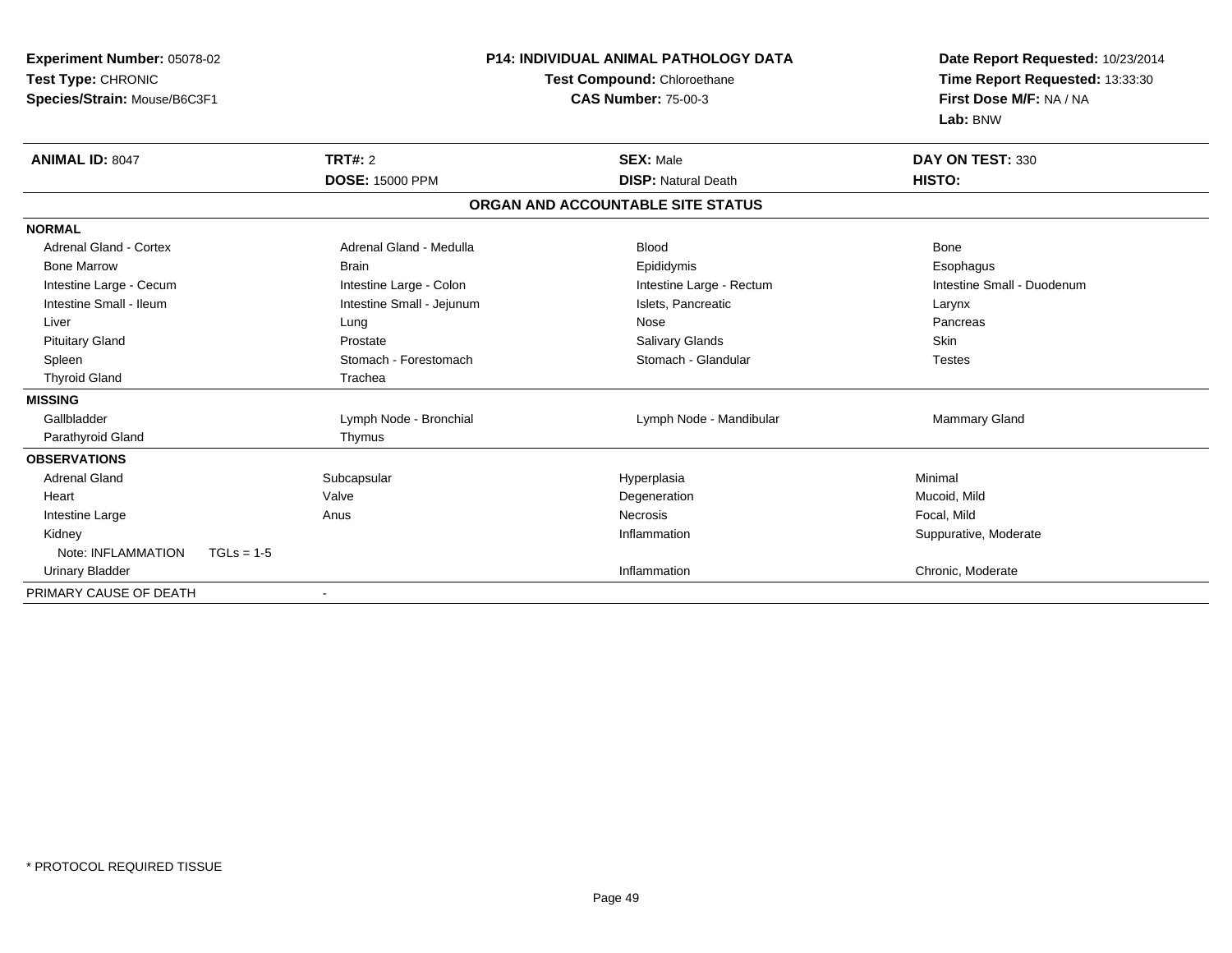| Experiment Number: 05078-02         |                             | <b>P14: INDIVIDUAL ANIMAL PATHOLOGY DATA</b> | Date Report Requested: 10/23/2014 |
|-------------------------------------|-----------------------------|----------------------------------------------|-----------------------------------|
| Test Type: CHRONIC                  | Test Compound: Chloroethane |                                              | Time Report Requested: 13:33:30   |
| Species/Strain: Mouse/B6C3F1        |                             | <b>CAS Number: 75-00-3</b>                   | First Dose M/F: NA / NA           |
|                                     |                             |                                              | Lab: BNW                          |
| <b>ANIMAL ID: 8048</b>              | <b>TRT#: 2</b>              | <b>SEX: Male</b>                             | DAY ON TEST: 448                  |
|                                     | <b>DOSE: 15000 PPM</b>      | <b>DISP:</b> Moribund Sacrifice              | HISTO:                            |
|                                     |                             | ORGAN AND ACCOUNTABLE SITE STATUS            |                                   |
| <b>NORMAL</b>                       |                             |                                              |                                   |
| Adrenal Gland - Cortex              | Adrenal Gland - Medulla     | <b>Blood</b>                                 | <b>Bone</b>                       |
| <b>Bone Marrow</b>                  | <b>Brain</b>                | Epididymis                                   | Esophagus                         |
| Gallbladder                         | Heart                       | Intestine Large - Cecum                      | Intestine Large - Colon           |
| Intestine Large - Rectum            | Intestine Small - Duodenum  | Intestine Small - Ileum                      | Intestine Small - Jejunum         |
| Islets, Pancreatic                  | Larynx                      | Liver                                        | Lung                              |
| Nose                                | Pancreas                    | <b>Pituitary Gland</b>                       | Prostate                          |
| Salivary Glands                     | <b>Seminal Vesicle</b>      | Spleen                                       | Stomach - Forestomach             |
| Stomach - Glandular                 | <b>Testes</b>               | Thymus                                       | <b>Thyroid Gland</b>              |
| Trachea                             | <b>Urinary Bladder</b>      |                                              |                                   |
| <b>MISSING</b>                      |                             |                                              |                                   |
| Lymph Node - Bronchial              | Lymph Node - Mandibular     | <b>Mammary Gland</b>                         | Parathyroid Gland                 |
| <b>OBSERVATIONS</b>                 |                             |                                              |                                   |
| <b>Adrenal Gland</b>                | Subcapsular                 | Hyperplasia                                  | Minimal                           |
| Kidney                              | <b>Renal Tubule</b>         | Karyomegaly                                  | Minimal                           |
|                                     |                             | Nephropathy                                  | Mild                              |
| Note: DEGEN<br>$TGLs = 3-5$         |                             |                                              |                                   |
| <b>Preputial Gland</b>              |                             | Cyst                                         | Moderate                          |
|                                     |                             | Hyperplasia                                  | Moderate                          |
|                                     |                             | Inflammation                                 | Chronic, Mild                     |
| <b>Skin</b>                         | Prepuce                     | Inflammation                                 | Chronic, Moderate                 |
| Note: INFLAMMATION<br>$TGLs = 1-10$ |                             |                                              |                                   |
| PRIMARY CAUSE OF DEATH              |                             |                                              |                                   |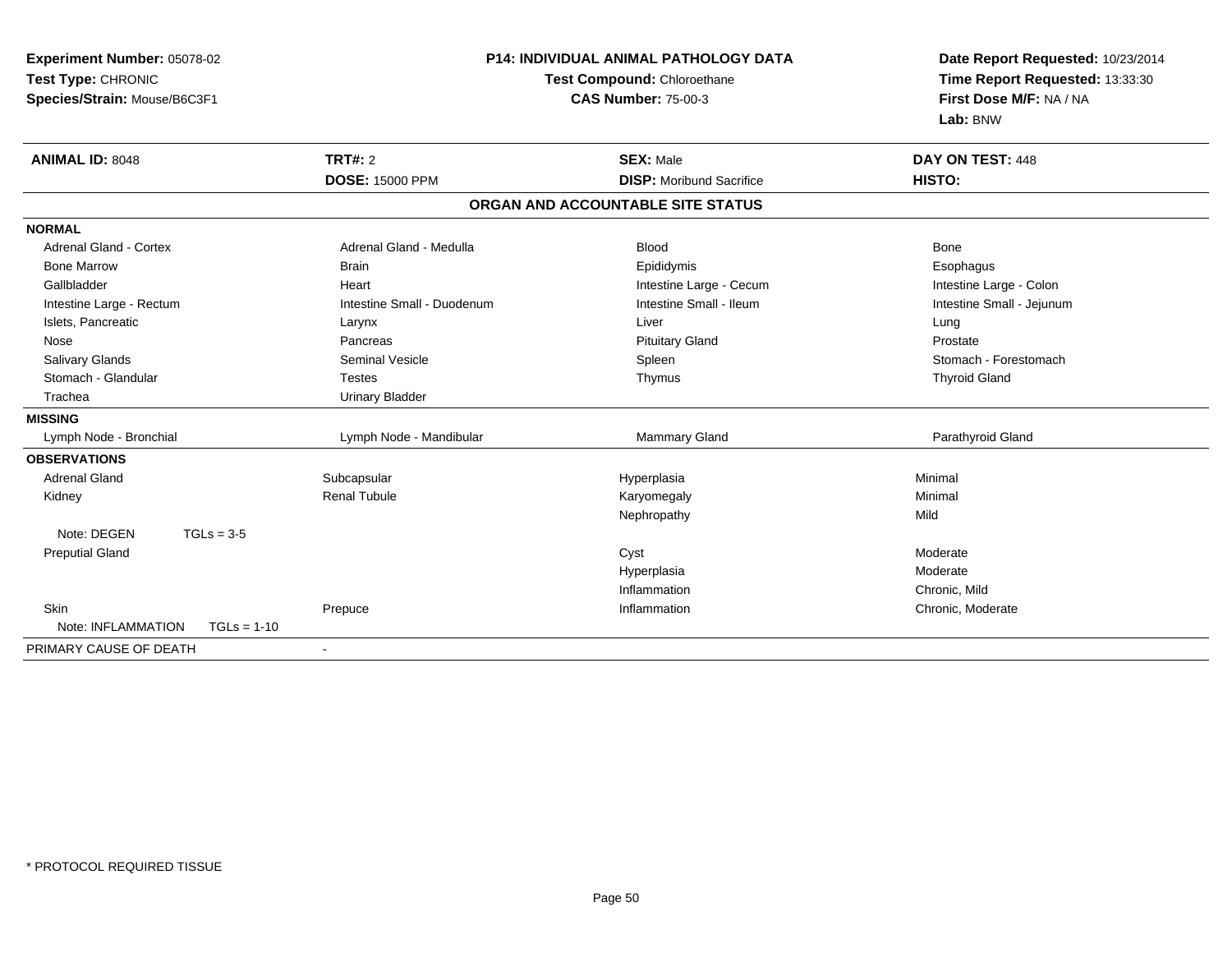| <b>Experiment Number: 05078-02</b>       | <b>P14: INDIVIDUAL ANIMAL PATHOLOGY DATA</b><br>Test Compound: Chloroethane |                                   | Date Report Requested: 10/23/2014<br>Time Report Requested: 13:33:30 |  |
|------------------------------------------|-----------------------------------------------------------------------------|-----------------------------------|----------------------------------------------------------------------|--|
| Test Type: CHRONIC                       |                                                                             |                                   |                                                                      |  |
| Species/Strain: Mouse/B6C3F1             |                                                                             | <b>CAS Number: 75-00-3</b>        | First Dose M/F: NA / NA                                              |  |
|                                          |                                                                             |                                   | Lab: BNW                                                             |  |
| <b>ANIMAL ID: 8049</b>                   | <b>TRT#: 2</b>                                                              | <b>SEX: Male</b>                  | DAY ON TEST: 524                                                     |  |
|                                          | <b>DOSE: 15000 PPM</b>                                                      | <b>DISP: Moribund Sacrifice</b>   | HISTO:                                                               |  |
|                                          |                                                                             | ORGAN AND ACCOUNTABLE SITE STATUS |                                                                      |  |
| <b>NORMAL</b>                            |                                                                             |                                   |                                                                      |  |
| <b>Adrenal Gland - Cortex</b>            | Adrenal Gland - Medulla                                                     | <b>Blood</b>                      | Bone                                                                 |  |
| <b>Bone Marrow</b>                       | Epididymis                                                                  | Esophagus                         | Gallbladder                                                          |  |
| Heart                                    | Intestine Large - Cecum                                                     | Intestine Large - Colon           | Intestine Large - Rectum                                             |  |
| Intestine Small - Duodenum               | Intestine Small - Ileum                                                     | Intestine Small - Jejunum         | Islets, Pancreatic                                                   |  |
| Larynx                                   | Lung                                                                        | Lymph Node - Mandibular           | Mammary Gland                                                        |  |
| Nose                                     | Pancreas                                                                    | <b>Pituitary Gland</b>            | <b>Preputial Gland</b>                                               |  |
| Salivary Glands                          | <b>Seminal Vesicle</b>                                                      | Stomach - Forestomach             | Stomach - Glandular                                                  |  |
| <b>Testes</b>                            | Thymus                                                                      | <b>Thyroid Gland</b>              | <b>Tissue NOS</b>                                                    |  |
| Trachea                                  | <b>Urinary Bladder</b>                                                      |                                   |                                                                      |  |
| <b>MISSING</b>                           |                                                                             |                                   |                                                                      |  |
| Lymph Node - Bronchial                   | Parathyroid Gland                                                           |                                   |                                                                      |  |
| <b>OBSERVATIONS</b>                      |                                                                             |                                   |                                                                      |  |
| <b>Adrenal Gland</b>                     | Subcapsular                                                                 | Hyperplasia                       | Mild                                                                 |  |
| Note: ONE ADRENAL MISSING                |                                                                             |                                   |                                                                      |  |
| <b>Brain</b>                             |                                                                             | Inflammation                      | Suppurative, Mild                                                    |  |
|                                          | Thalamus                                                                    | Mineralization                    | Mild                                                                 |  |
| Kidney                                   | <b>Renal Tubule</b>                                                         | Karyomegaly                       | Mild                                                                 |  |
| Liver                                    |                                                                             | Hematopoietic Cell Proliferation  | Mild                                                                 |  |
| Prostate                                 |                                                                             | Inflammation                      | Suppurative, Mild                                                    |  |
| Skin                                     | Prepuce                                                                     | Inflammation                      | Necrotizing, Marked                                                  |  |
| Note: INFLAMMATION<br>$TGLs = 1-10,2-10$ |                                                                             |                                   |                                                                      |  |
| Spleen                                   |                                                                             | Hematopoietic Cell Proliferation  | Mild                                                                 |  |
| PRIMARY CAUSE OF DEATH                   |                                                                             |                                   |                                                                      |  |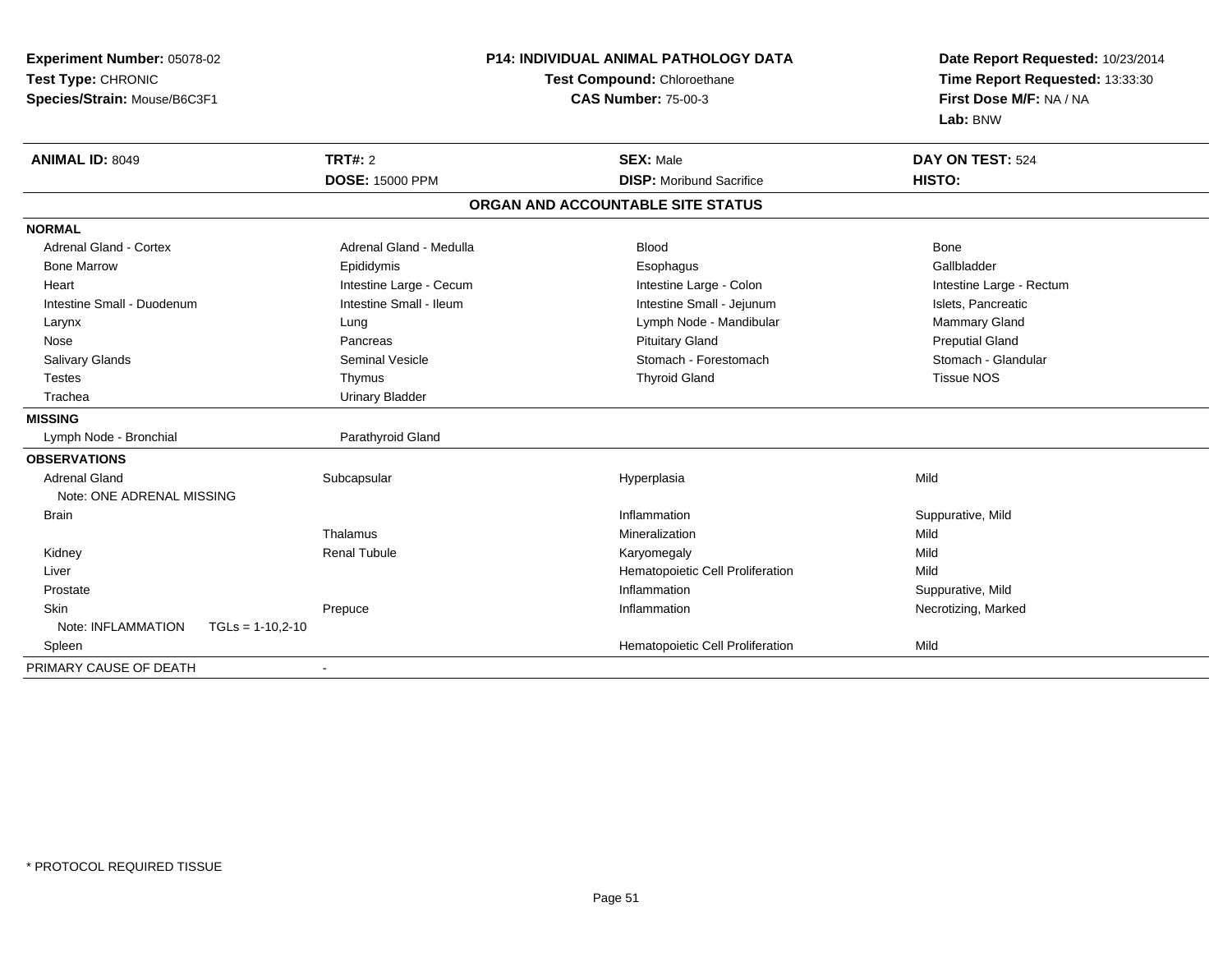| Experiment Number: 05078-02         | <b>P14: INDIVIDUAL ANIMAL PATHOLOGY DATA</b><br>Test Compound: Chloroethane |                                   | Date Report Requested: 10/23/2014 |  |
|-------------------------------------|-----------------------------------------------------------------------------|-----------------------------------|-----------------------------------|--|
| Test Type: CHRONIC                  |                                                                             |                                   | Time Report Requested: 13:33:30   |  |
| Species/Strain: Mouse/B6C3F1        |                                                                             | <b>CAS Number: 75-00-3</b>        | First Dose M/F: NA / NA           |  |
|                                     |                                                                             |                                   | Lab: BNW                          |  |
| <b>ANIMAL ID: 8050</b>              | <b>TRT#: 2</b>                                                              | <b>SEX: Male</b>                  | DAY ON TEST: 409                  |  |
|                                     | <b>DOSE: 15000 PPM</b>                                                      | <b>DISP: Moribund Sacrifice</b>   | HISTO:                            |  |
|                                     |                                                                             | ORGAN AND ACCOUNTABLE SITE STATUS |                                   |  |
| <b>NORMAL</b>                       |                                                                             |                                   |                                   |  |
| <b>Adrenal Gland - Cortex</b>       | Adrenal Gland - Medulla                                                     | <b>Blood</b>                      | Bone                              |  |
| <b>Bone Marrow</b>                  | <b>Brain</b>                                                                | Epididymis                        | Esophagus                         |  |
| Gallbladder                         | Heart                                                                       | Intestine Large - Cecum           | Intestine Large - Colon           |  |
| Intestine Large - Rectum            | Intestine Small - Duodenum                                                  | Intestine Small - Ileum           | Intestine Small - Jejunum         |  |
| Islets, Pancreatic                  | Larynx                                                                      | Liver                             | Mammary Gland                     |  |
| Nose                                | Pancreas                                                                    | <b>Pituitary Gland</b>            | Prostate                          |  |
| Salivary Glands                     | <b>Seminal Vesicle</b>                                                      | Spleen                            | Stomach - Forestomach             |  |
| Stomach - Glandular                 | <b>Testes</b>                                                               | Thymus                            | <b>Thyroid Gland</b>              |  |
| Trachea                             | <b>Urinary Bladder</b>                                                      |                                   |                                   |  |
| <b>MISSING</b>                      |                                                                             |                                   |                                   |  |
| Lymph Node - Mandibular             | Parathyroid Gland                                                           |                                   |                                   |  |
| <b>OBSERVATIONS</b>                 |                                                                             |                                   |                                   |  |
| Kidney                              | <b>Renal Tubule</b>                                                         | Karyomegaly                       | Minimal                           |  |
| Note: DEGEN<br>$TGLs = 2-5$         |                                                                             |                                   |                                   |  |
| Lung                                |                                                                             | Alveolar/Bronchiolar Adenoma      |                                   |  |
|                                     | Glands                                                                      | Ectasia                           | Mild                              |  |
| Lymph Node                          | <b>Bronchial</b>                                                            | <b>Infiltration Cellular</b>      | Histiocyte, Minimal               |  |
| Penis                               |                                                                             | Necrosis                          | Mild                              |  |
| <b>Preputial Gland</b>              |                                                                             | Inflammation                      | Suppurative, Moderate             |  |
| Note: INFLAMMATION<br>$TGLs = 3-10$ |                                                                             |                                   |                                   |  |
| Skin                                | <b>Subcut Tiss</b>                                                          | Inflammation                      | Chronic, Mild                     |  |
|                                     | Prepuce                                                                     | Ulcer                             | Moderate                          |  |
| Note: ULCER<br>$TGLs = 1-10$        |                                                                             |                                   |                                   |  |
| PRIMARY CAUSE OF DEATH              |                                                                             |                                   |                                   |  |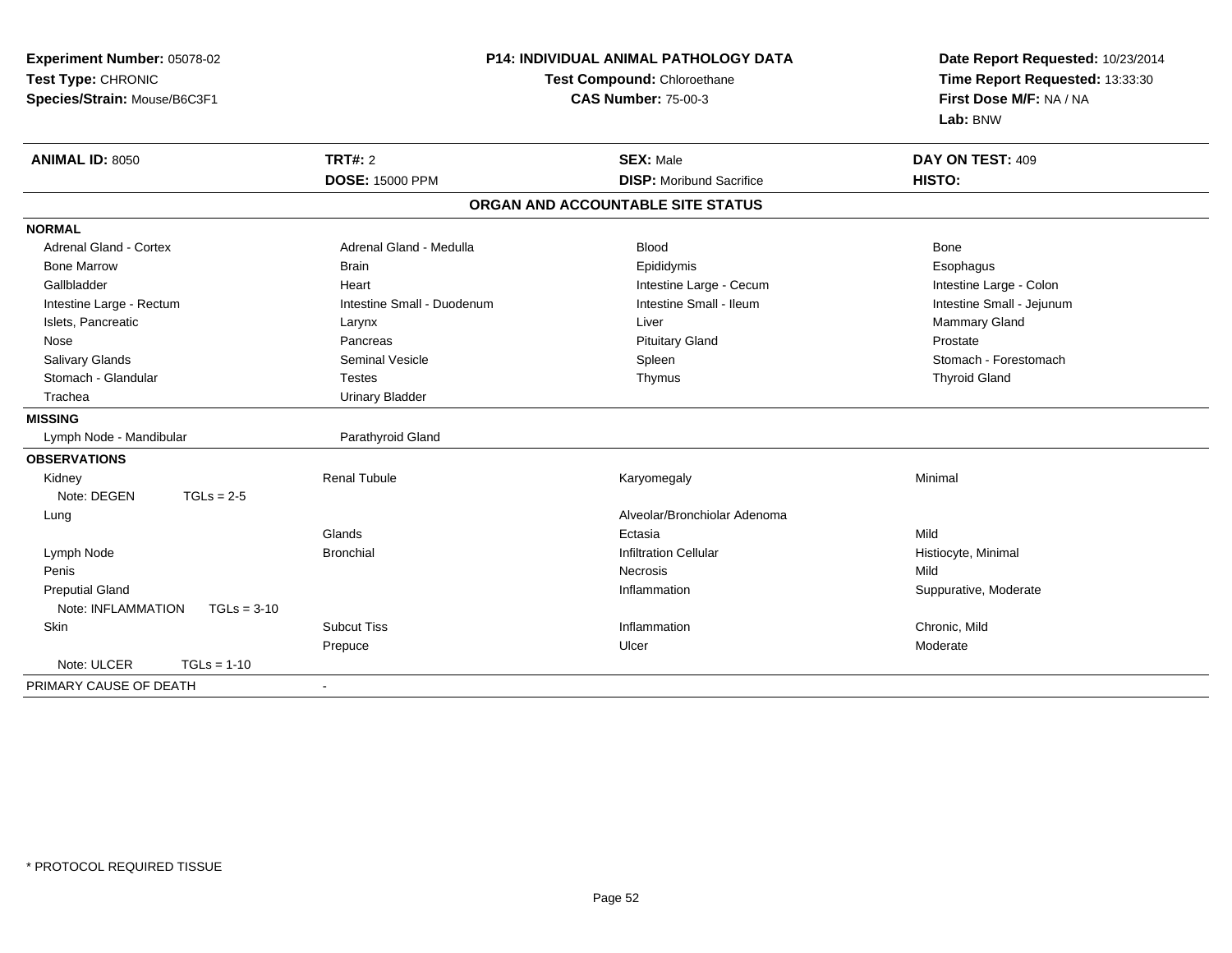| <b>Experiment Number: 05078-02</b><br>Test Type: CHRONIC<br>Species/Strain: Mouse/B6C3F1 | <b>P14: INDIVIDUAL ANIMAL PATHOLOGY DATA</b><br>Test Compound: Chloroethane<br><b>CAS Number: 75-00-3</b> |                                   | Date Report Requested: 10/23/2014<br>Time Report Requested: 13:33:30<br>First Dose M/F: NA / NA |  |
|------------------------------------------------------------------------------------------|-----------------------------------------------------------------------------------------------------------|-----------------------------------|-------------------------------------------------------------------------------------------------|--|
|                                                                                          |                                                                                                           |                                   | Lab: BNW                                                                                        |  |
| <b>ANIMAL ID: 9301</b>                                                                   | <b>TRT#: 1</b>                                                                                            | <b>SEX: Male</b>                  | DAY ON TEST: 700                                                                                |  |
|                                                                                          | <b>DOSE: CONTROL</b>                                                                                      | <b>DISP: Terminal Sacrifice</b>   | HISTO:                                                                                          |  |
|                                                                                          |                                                                                                           | ORGAN AND ACCOUNTABLE SITE STATUS |                                                                                                 |  |
| <b>NORMAL</b>                                                                            |                                                                                                           |                                   |                                                                                                 |  |
| <b>Adrenal Gland - Cortex</b>                                                            | Adrenal Gland - Medulla                                                                                   | <b>Blood</b>                      | <b>Bone</b>                                                                                     |  |
| <b>Bone Marrow</b>                                                                       | <b>Brain</b>                                                                                              | Esophagus                         | Gallbladder                                                                                     |  |
| Heart                                                                                    | Intestine Large - Cecum                                                                                   | Intestine Large - Colon           | Intestine Large - Rectum                                                                        |  |
| Intestine Small - Duodenum                                                               | Intestine Small - Ileum                                                                                   | Intestine Small - Jejunum         | Islets, Pancreatic                                                                              |  |
| Larynx                                                                                   | Liver                                                                                                     | Lymph Node - Bronchial            | Lymph Node - Mandibular                                                                         |  |
| <b>Mammary Gland</b>                                                                     | Nose                                                                                                      | Pancreas                          | Parathyroid Gland                                                                               |  |
| <b>Pituitary Gland</b>                                                                   | Prostate                                                                                                  | <b>Seminal Vesicle</b>            | Skin                                                                                            |  |
| Spleen                                                                                   | Stomach - Forestomach                                                                                     | Stomach - Glandular               | <b>Testes</b>                                                                                   |  |
| <b>Thyroid Gland</b>                                                                     | Trachea                                                                                                   | <b>Urinary Bladder</b>            |                                                                                                 |  |
| <b>MISSING</b>                                                                           |                                                                                                           |                                   |                                                                                                 |  |
| Epididymis                                                                               | Thymus                                                                                                    |                                   |                                                                                                 |  |
| <b>OBSERVATIONS</b>                                                                      |                                                                                                           |                                   |                                                                                                 |  |
| <b>Adrenal Gland</b>                                                                     | Subcapsular                                                                                               | Hyperplasia                       | Minimal                                                                                         |  |
| Kidney                                                                                   |                                                                                                           | Nephropathy                       | Minimal                                                                                         |  |
| Lung                                                                                     |                                                                                                           | Hyperplasia                       | Lymphoid, Minimal                                                                               |  |
| Salivary Glands                                                                          |                                                                                                           | Inflammation                      | Chronic, Minimal                                                                                |  |
| PRIMARY CAUSE OF DEATH                                                                   |                                                                                                           |                                   |                                                                                                 |  |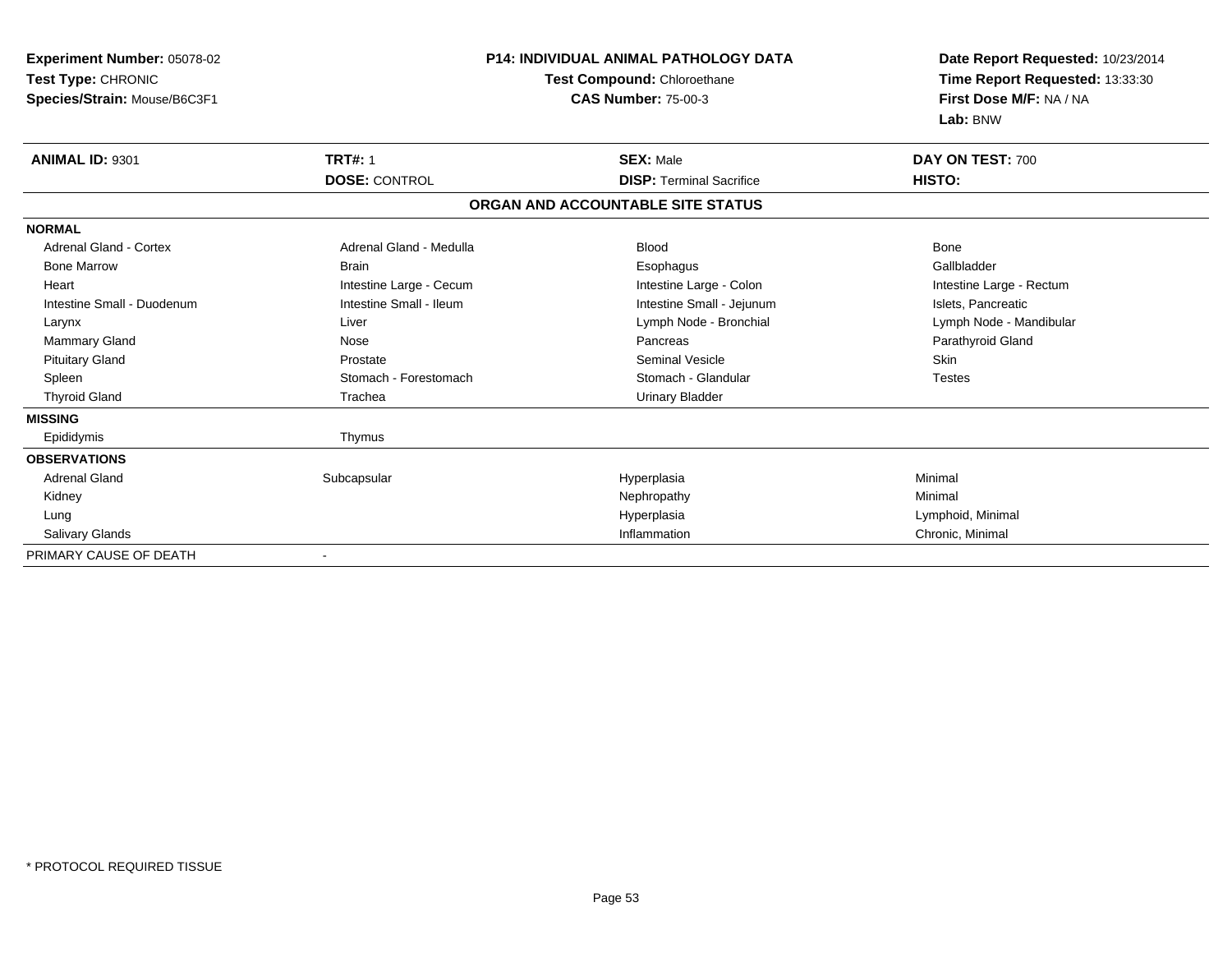| Experiment Number: 05078-02<br>Test Type: CHRONIC<br>Species/Strain: Mouse/B6C3F1 | <b>P14: INDIVIDUAL ANIMAL PATHOLOGY DATA</b><br>Test Compound: Chloroethane<br><b>CAS Number: 75-00-3</b> |                                   | Date Report Requested: 10/23/2014<br>Time Report Requested: 13:33:30<br>First Dose M/F: NA / NA<br>Lab: BNW |
|-----------------------------------------------------------------------------------|-----------------------------------------------------------------------------------------------------------|-----------------------------------|-------------------------------------------------------------------------------------------------------------|
| <b>ANIMAL ID: 9302</b>                                                            | <b>TRT#: 1</b>                                                                                            | <b>SEX: Male</b>                  | DAY ON TEST: 700                                                                                            |
|                                                                                   | <b>DOSE: CONTROL</b>                                                                                      | <b>DISP: Terminal Sacrifice</b>   | HISTO:                                                                                                      |
|                                                                                   |                                                                                                           | ORGAN AND ACCOUNTABLE SITE STATUS |                                                                                                             |
| <b>NORMAL</b>                                                                     |                                                                                                           |                                   |                                                                                                             |
| <b>Adrenal Gland - Cortex</b>                                                     | Adrenal Gland - Medulla                                                                                   | <b>Blood</b>                      | <b>Bone</b>                                                                                                 |
| <b>Bone Marrow</b>                                                                | Epididymis                                                                                                | Esophagus                         | Gallbladder                                                                                                 |
| Intestine Large - Cecum                                                           | Intestine Large - Colon                                                                                   | Intestine Large - Rectum          | Intestine Small - Duodenum                                                                                  |
| Intestine Small - Ileum                                                           | Intestine Small - Jejunum                                                                                 | Islets, Pancreatic                | Larynx                                                                                                      |
| Lung                                                                              | Lymph Node - Bronchial                                                                                    | Lymph Node - Mandibular           | Nose                                                                                                        |
| Pancreas                                                                          | <b>Pituitary Gland</b>                                                                                    | <b>Preputial Gland</b>            | Prostate                                                                                                    |
| Salivary Glands                                                                   | <b>Seminal Vesicle</b>                                                                                    | Skin                              | Stomach - Forestomach                                                                                       |
| Stomach - Glandular                                                               | <b>Testes</b>                                                                                             | Thymus                            | <b>Thyroid Gland</b>                                                                                        |
| Trachea                                                                           | <b>Urinary Bladder</b>                                                                                    |                                   |                                                                                                             |
| <b>MISSING</b>                                                                    |                                                                                                           |                                   |                                                                                                             |
| Mammary Gland                                                                     | Parathyroid Gland                                                                                         |                                   |                                                                                                             |
| <b>OBSERVATIONS</b>                                                               |                                                                                                           |                                   |                                                                                                             |
| <b>Adrenal Gland</b>                                                              | Subcapsular                                                                                               | Hyperplasia                       | Minimal                                                                                                     |
| <b>Brain</b>                                                                      | Thalamus                                                                                                  | Mineralization                    | Mild                                                                                                        |
| Heart                                                                             | <b>Coron Artery</b>                                                                                       | Inflammation                      | Chronic, Moderate                                                                                           |
| Kidney                                                                            |                                                                                                           | Nephropathy                       | Minimal                                                                                                     |
| Liver                                                                             |                                                                                                           | Hepatocellular Carcinoma          |                                                                                                             |
|                                                                                   |                                                                                                           | <b>Infiltration Cellular</b>      | Histiocyte, Focal, Moderate                                                                                 |
| Note: HEPATOCLR CARC<br>$TGLs = 1-10$                                             |                                                                                                           |                                   |                                                                                                             |
| Spleen                                                                            |                                                                                                           | Atrophy                           | Minimal                                                                                                     |
| PRIMARY CAUSE OF DEATH                                                            |                                                                                                           |                                   |                                                                                                             |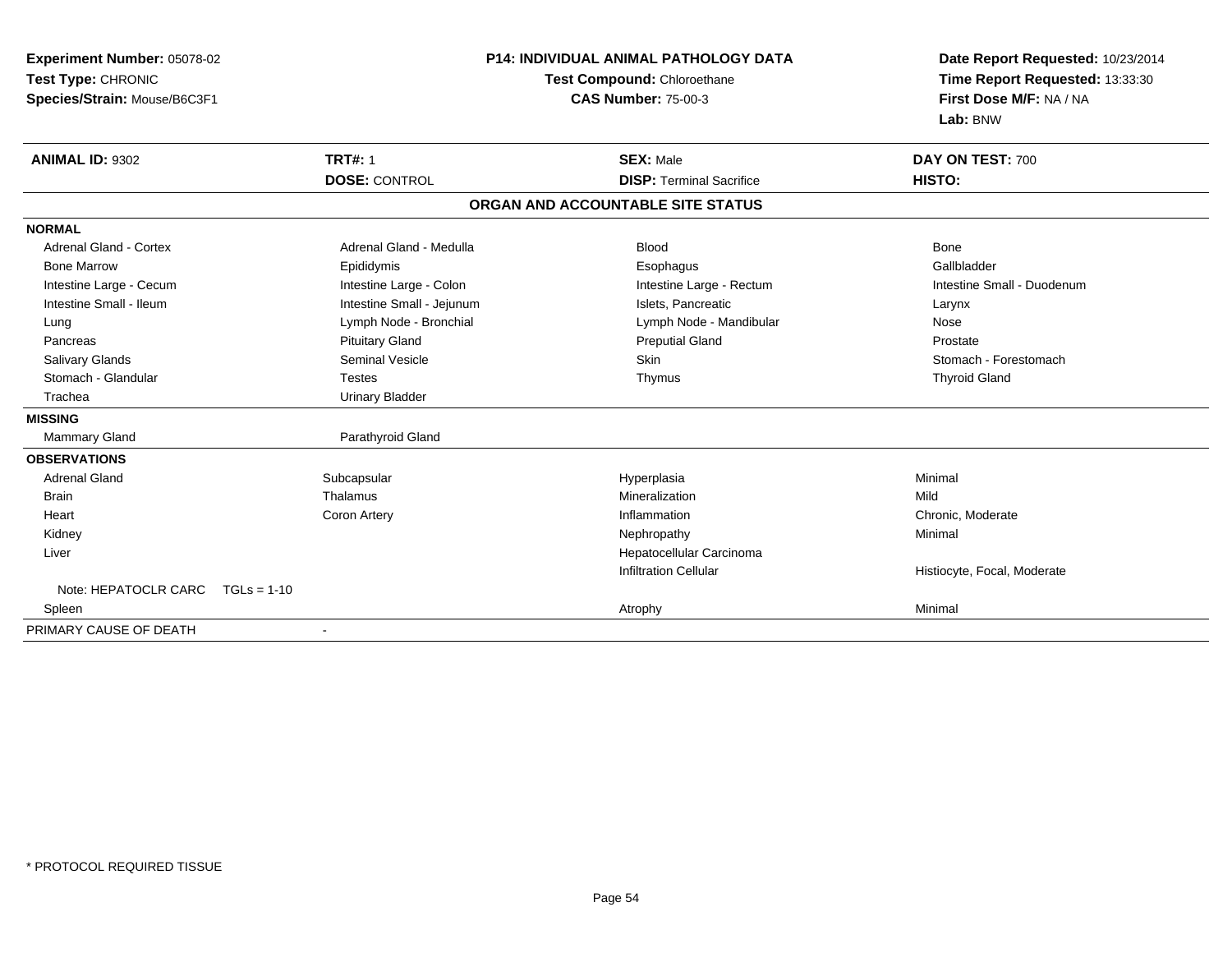| Experiment Number: 05078-02<br>Test Type: CHRONIC<br>Species/Strain: Mouse/B6C3F1 | <b>P14: INDIVIDUAL ANIMAL PATHOLOGY DATA</b><br>Test Compound: Chloroethane<br><b>CAS Number: 75-00-3</b> |                                   | Date Report Requested: 10/23/2014<br>Time Report Requested: 13:33:30<br>First Dose M/F: NA / NA<br>Lab: BNW |
|-----------------------------------------------------------------------------------|-----------------------------------------------------------------------------------------------------------|-----------------------------------|-------------------------------------------------------------------------------------------------------------|
| ANIMAL ID: 9303                                                                   | <b>TRT#: 1</b>                                                                                            | <b>SEX: Male</b>                  | DAY ON TEST: 700                                                                                            |
|                                                                                   | <b>DOSE: CONTROL</b>                                                                                      | <b>DISP: Terminal Sacrifice</b>   | HISTO:                                                                                                      |
|                                                                                   |                                                                                                           | ORGAN AND ACCOUNTABLE SITE STATUS |                                                                                                             |
| <b>NORMAL</b>                                                                     |                                                                                                           |                                   |                                                                                                             |
| <b>Adrenal Gland - Cortex</b>                                                     | Adrenal Gland - Medulla                                                                                   | Blood                             | Bone                                                                                                        |
| <b>Bone Marrow</b>                                                                | <b>Brain</b>                                                                                              | Esophagus                         | Gallbladder                                                                                                 |
| Intestine Large - Cecum                                                           | Intestine Large - Colon                                                                                   | Intestine Large - Rectum          | Intestine Small - Duodenum                                                                                  |
| Intestine Small - Ileum                                                           | Intestine Small - Jejunum                                                                                 | Islets, Pancreatic                | Larynx                                                                                                      |
| Lymph Node - Bronchial                                                            | Lymph Node - Mandibular                                                                                   | Pancreas                          | Parathyroid Gland                                                                                           |
| <b>Pituitary Gland</b>                                                            | Prostate                                                                                                  | <b>Seminal Vesicle</b>            | Skin                                                                                                        |
| Stomach - Forestomach                                                             | Stomach - Glandular                                                                                       | <b>Testes</b>                     | Thymus                                                                                                      |
| <b>Thyroid Gland</b>                                                              | Trachea                                                                                                   | <b>Urinary Bladder</b>            |                                                                                                             |
| <b>MISSING</b>                                                                    |                                                                                                           |                                   |                                                                                                             |
| Epididymis                                                                        | Mammary Gland                                                                                             |                                   |                                                                                                             |
| <b>OBSERVATIONS</b>                                                               |                                                                                                           |                                   |                                                                                                             |
| Eye                                                                               | Cornea                                                                                                    | Inflammation                      | Subacute, Mild                                                                                              |
|                                                                                   | Cornea                                                                                                    | Necrosis                          | Focal, Mild                                                                                                 |
| Note: INFLAMMATION<br>$TGLs = 1-10$                                               |                                                                                                           |                                   |                                                                                                             |
| <b>Harderian Gland</b>                                                            |                                                                                                           | Adenocarcinoma                    |                                                                                                             |
| Note: ADENOCARC<br>$TGLs = 2-10$                                                  |                                                                                                           |                                   |                                                                                                             |
| Heart                                                                             | Valve                                                                                                     | Degeneration                      | Mucoid, Minimal                                                                                             |
| Kidney                                                                            |                                                                                                           | Nephropathy                       | Mild                                                                                                        |
| Liver                                                                             |                                                                                                           | Hepatocellular Adenoma            |                                                                                                             |
| Note: HEPATOCLR ADEN $TGLs = 3-4$                                                 |                                                                                                           |                                   |                                                                                                             |
| Lung                                                                              | Glands                                                                                                    | Ectasia                           | Mild                                                                                                        |
| Nose                                                                              | Nasolacrim Dct                                                                                            | Inflammation                      | Suppurative, Mild                                                                                           |
| Salivary Glands                                                                   |                                                                                                           | Inflammation                      | Chronic, Mild                                                                                               |
| Spleen                                                                            |                                                                                                           | <b>Fibrosis</b>                   | Moderate                                                                                                    |
|                                                                                   |                                                                                                           | Hemorrhage                        | Chronic, Moderate                                                                                           |
| Note: HEMORRHAGE<br>$TGLS = 4-4$                                                  |                                                                                                           |                                   |                                                                                                             |
| Tooth                                                                             |                                                                                                           | Abscess                           | Mild                                                                                                        |
| PRIMARY CAUSE OF DEATH                                                            | $\blacksquare$                                                                                            |                                   |                                                                                                             |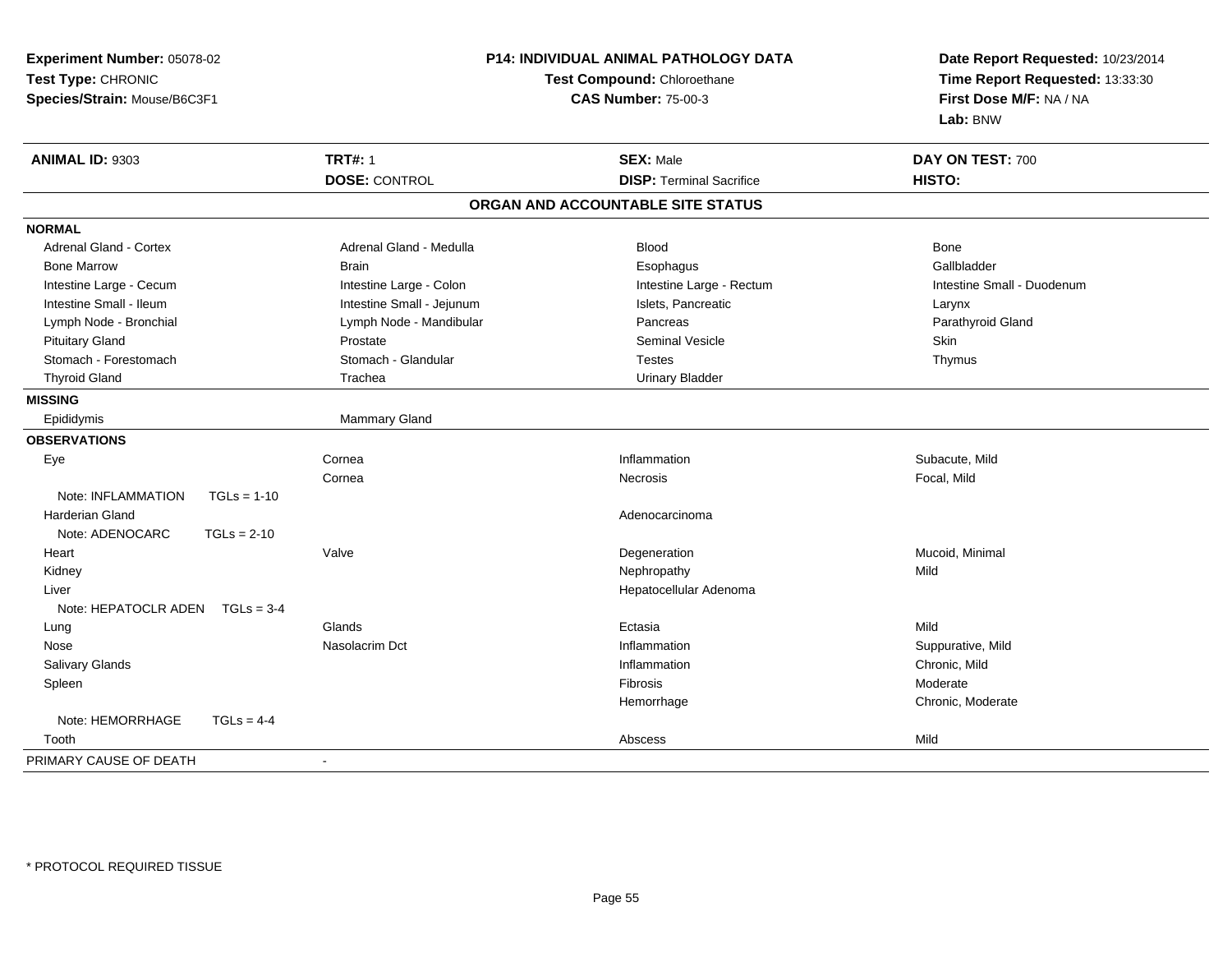| Experiment Number: 05078-02<br>Test Type: CHRONIC<br>Species/Strain: Mouse/B6C3F1<br><b>ANIMAL ID: 9304</b> | <b>TRT#: 1</b>           | <b>P14: INDIVIDUAL ANIMAL PATHOLOGY DATA</b><br>Test Compound: Chloroethane<br><b>CAS Number: 75-00-3</b><br><b>SEX: Male</b> | Date Report Requested: 10/23/2014<br>Time Report Requested: 13:33:30<br>First Dose M/F: NA / NA<br>Lab: BNW<br>DAY ON TEST: 479 |
|-------------------------------------------------------------------------------------------------------------|--------------------------|-------------------------------------------------------------------------------------------------------------------------------|---------------------------------------------------------------------------------------------------------------------------------|
|                                                                                                             | <b>DOSE: CONTROL</b>     | <b>DISP: Natural Death</b>                                                                                                    | HISTO:                                                                                                                          |
|                                                                                                             |                          | ORGAN AND ACCOUNTABLE SITE STATUS                                                                                             |                                                                                                                                 |
| <b>NORMAL</b>                                                                                               |                          |                                                                                                                               |                                                                                                                                 |
| Adrenal Gland - Cortex                                                                                      | Adrenal Gland - Medulla  | <b>Blood</b>                                                                                                                  | Bone                                                                                                                            |
| <b>Bone Marrow</b>                                                                                          | Epididymis               | Esophagus                                                                                                                     | Intestine Large - Cecum                                                                                                         |
| Intestine Large - Colon                                                                                     | Intestine Large - Rectum | Intestine Small - Duodenum                                                                                                    | Intestine Small - Ileum                                                                                                         |
| Intestine Small - Jejunum                                                                                   | Islets, Pancreatic       | Kidney                                                                                                                        | Larynx                                                                                                                          |
| Nose                                                                                                        | Pancreas                 | <b>Pituitary Gland</b>                                                                                                        | Prostate                                                                                                                        |
| Salivary Glands                                                                                             | Seminal Vesicle          | <b>Skin</b>                                                                                                                   | Spleen                                                                                                                          |
| Stomach - Forestomach                                                                                       | Stomach - Glandular      | <b>Testes</b>                                                                                                                 | <b>Thyroid Gland</b>                                                                                                            |
| Trachea                                                                                                     | <b>Urinary Bladder</b>   |                                                                                                                               |                                                                                                                                 |
| <b>MISSING</b>                                                                                              |                          |                                                                                                                               |                                                                                                                                 |
| Gallbladder                                                                                                 | Lymph Node - Bronchial   | Lymph Node - Mandibular                                                                                                       | Mammary Gland                                                                                                                   |
| Parathyroid Gland                                                                                           | Thymus                   |                                                                                                                               |                                                                                                                                 |
| <b>OBSERVATIONS</b>                                                                                         |                          |                                                                                                                               |                                                                                                                                 |
| <b>Adrenal Gland</b>                                                                                        | Subcapsular              | Hyperplasia                                                                                                                   | Mild                                                                                                                            |
| <b>Brain</b>                                                                                                |                          | <b>Infiltration Cellular</b>                                                                                                  | Lymphocyte, Focal, Mild                                                                                                         |
| Heart                                                                                                       | Valve                    | Degeneration                                                                                                                  | Mucoid, Mild                                                                                                                    |
| Liver                                                                                                       |                          | Hepatocellular Carcinoma                                                                                                      | Multiple                                                                                                                        |
| Note: HEPATOCLR CARC                                                                                        | $TGLs = 1-10$            |                                                                                                                               |                                                                                                                                 |
| Lung                                                                                                        |                          | Hemorrhage                                                                                                                    | Mild                                                                                                                            |
| PRIMARY CAUSE OF DEATH                                                                                      |                          |                                                                                                                               |                                                                                                                                 |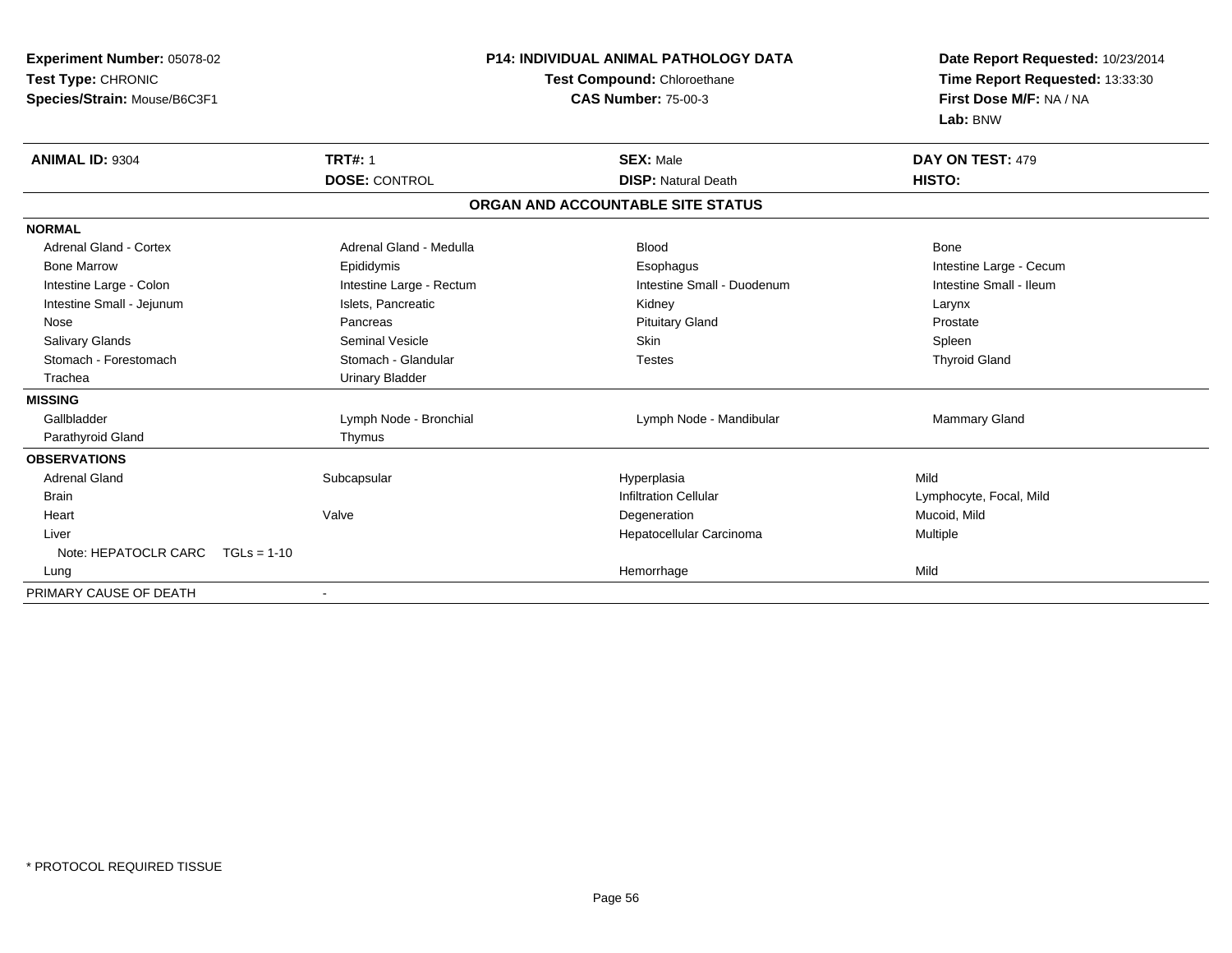| Experiment Number: 05078-02<br>Test Type: CHRONIC<br>Species/Strain: Mouse/B6C3F1 |                            | <b>P14: INDIVIDUAL ANIMAL PATHOLOGY DATA</b><br>Test Compound: Chloroethane<br><b>CAS Number: 75-00-3</b> | Date Report Requested: 10/23/2014<br>Time Report Requested: 13:33:30<br>First Dose M/F: NA / NA<br>Lab: BNW |
|-----------------------------------------------------------------------------------|----------------------------|-----------------------------------------------------------------------------------------------------------|-------------------------------------------------------------------------------------------------------------|
| <b>ANIMAL ID: 9305</b>                                                            | <b>TRT#: 1</b>             | <b>SEX: Male</b>                                                                                          | DAY ON TEST: 646                                                                                            |
|                                                                                   | <b>DOSE: CONTROL</b>       | <b>DISP:</b> Moribund Sacrifice                                                                           | HISTO:                                                                                                      |
|                                                                                   |                            | ORGAN AND ACCOUNTABLE SITE STATUS                                                                         |                                                                                                             |
| <b>NORMAL</b>                                                                     |                            |                                                                                                           |                                                                                                             |
| Adrenal Gland - Cortex                                                            | Adrenal Gland - Medulla    | <b>Blood</b>                                                                                              | Bone                                                                                                        |
| <b>Bone Marrow</b>                                                                | <b>Brain</b>               | Epididymis                                                                                                | Esophagus                                                                                                   |
| Gallbladder                                                                       | Heart                      | Intestine Large - Cecum                                                                                   | Intestine Large - Colon                                                                                     |
| Intestine Large - Rectum                                                          | Intestine Small - Duodenum | Intestine Small - Ileum                                                                                   | Intestine Small - Jejunum                                                                                   |
| Islets, Pancreatic                                                                | Kidney                     | Larynx                                                                                                    | Lung                                                                                                        |
| Nose                                                                              | Pancreas                   | <b>Pituitary Gland</b>                                                                                    | Prostate                                                                                                    |
| <b>Salivary Glands</b>                                                            | Seminal Vesicle            | Stomach - Forestomach                                                                                     | Stomach - Glandular                                                                                         |
| <b>Testes</b>                                                                     | <b>Thyroid Gland</b>       | Trachea                                                                                                   |                                                                                                             |
| <b>MISSING</b>                                                                    |                            |                                                                                                           |                                                                                                             |
| Lymph Node - Bronchial                                                            | Lymph Node - Mandibular    | Mammary Gland                                                                                             | Parathyroid Gland                                                                                           |
| Thymus                                                                            |                            |                                                                                                           |                                                                                                             |
| <b>AUTO PRECLUDES DIAG.</b>                                                       |                            |                                                                                                           |                                                                                                             |
| <b>Urinary Bladder</b>                                                            |                            |                                                                                                           |                                                                                                             |
| <b>OBSERVATIONS</b>                                                               |                            |                                                                                                           |                                                                                                             |
| <b>Adrenal Gland</b>                                                              | Subcapsular                | Hyperplasia                                                                                               | Minimal                                                                                                     |
| Liver                                                                             | Hepatocyte                 | Cytomegaly                                                                                                | Moderate                                                                                                    |
| <b>Skin</b>                                                                       | Prepuce                    | Ulcer                                                                                                     | Marked                                                                                                      |
| Note: ULCER<br>$TGLs = 1-2$                                                       |                            |                                                                                                           |                                                                                                             |
| Spleen                                                                            |                            | Hematopoietic Cell Proliferation                                                                          | Minimal                                                                                                     |
| PRIMARY CAUSE OF DEATH                                                            | $\blacksquare$             |                                                                                                           |                                                                                                             |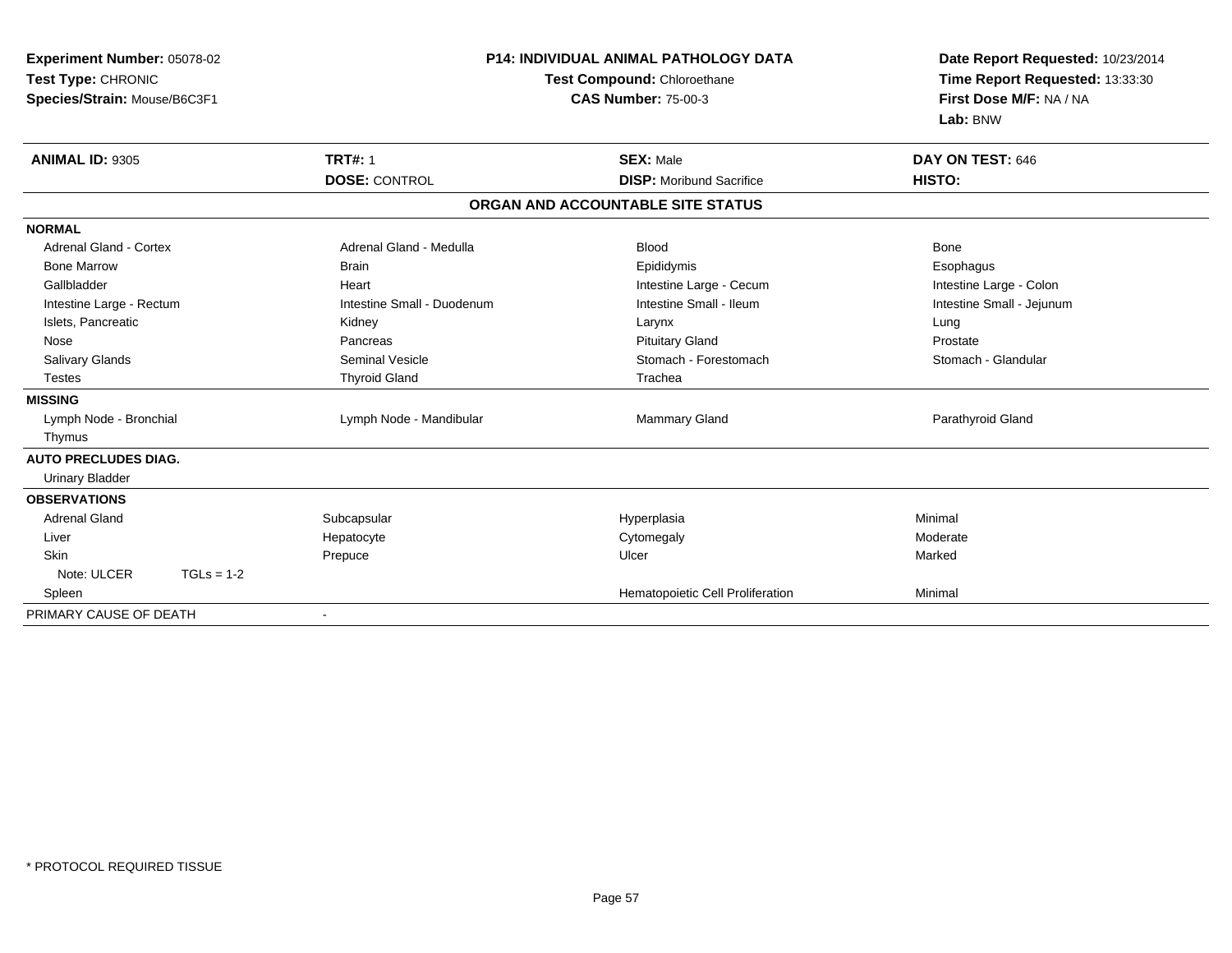| Experiment Number: 05078-02         |                                                                  | <b>P14: INDIVIDUAL ANIMAL PATHOLOGY DATA</b> |                                                                                                 |  |
|-------------------------------------|------------------------------------------------------------------|----------------------------------------------|-------------------------------------------------------------------------------------------------|--|
| Test Type: CHRONIC                  | <b>Test Compound: Chloroethane</b><br><b>CAS Number: 75-00-3</b> |                                              | Date Report Requested: 10/23/2014<br>Time Report Requested: 13:33:30<br>First Dose M/F: NA / NA |  |
| Species/Strain: Mouse/B6C3F1        |                                                                  |                                              |                                                                                                 |  |
|                                     |                                                                  |                                              | Lab: BNW                                                                                        |  |
|                                     |                                                                  |                                              |                                                                                                 |  |
| <b>ANIMAL ID: 9306</b>              | <b>TRT#: 1</b>                                                   | <b>SEX: Male</b>                             | DAY ON TEST: 700                                                                                |  |
|                                     | <b>DOSE: CONTROL</b>                                             | <b>DISP: Terminal Sacrifice</b>              | HISTO:                                                                                          |  |
|                                     |                                                                  | ORGAN AND ACCOUNTABLE SITE STATUS            |                                                                                                 |  |
| <b>NORMAL</b>                       |                                                                  |                                              |                                                                                                 |  |
| <b>Adrenal Gland - Cortex</b>       | Adrenal Gland - Medulla                                          | <b>Blood</b>                                 | Bone                                                                                            |  |
| <b>Bone Marrow</b>                  | <b>Brain</b>                                                     | Epididymis                                   | Esophagus                                                                                       |  |
| Gallbladder                         | Intestine Large - Cecum                                          | Intestine Large - Colon                      | Intestine Large - Rectum                                                                        |  |
| Intestine Small - Duodenum          | Intestine Small - Ileum                                          | Intestine Small - Jejunum                    | Islets, Pancreatic                                                                              |  |
| Larynx                              | Liver                                                            | Lymph Node - Mandibular                      | Mammary Gland                                                                                   |  |
| Nose                                | Pancreas                                                         | Parathyroid Gland                            | <b>Pituitary Gland</b>                                                                          |  |
| Prostate                            | <b>Salivary Glands</b>                                           | Spleen                                       | Stomach - Forestomach                                                                           |  |
| Stomach - Glandular                 | <b>Testes</b>                                                    | Thymus                                       | <b>Thyroid Gland</b>                                                                            |  |
| Trachea                             | <b>Urinary Bladder</b>                                           |                                              |                                                                                                 |  |
| <b>MISSING</b>                      |                                                                  |                                              |                                                                                                 |  |
| Lymph Node - Bronchial              |                                                                  |                                              |                                                                                                 |  |
| <b>OBSERVATIONS</b>                 |                                                                  |                                              |                                                                                                 |  |
| <b>Adrenal Gland</b>                | Subcapsular                                                      | Hyperplasia                                  | Mild                                                                                            |  |
| Heart                               | Valve                                                            | Degeneration                                 | Mucoid, Mild                                                                                    |  |
|                                     | Coron Artery                                                     | Inflammation                                 | Chronic, Mild                                                                                   |  |
|                                     | Coron Artery                                                     | Mineralization                               | Mild                                                                                            |  |
| Kidney                              |                                                                  | Nephropathy                                  | Minimal                                                                                         |  |
| Lung                                |                                                                  | Alveolar/Bronchiolar Adenoma                 |                                                                                                 |  |
|                                     | Glands                                                           | Ectasia                                      | Mild                                                                                            |  |
| Note: ALV BRON ADEN<br>$TGLs = 6-3$ |                                                                  |                                              |                                                                                                 |  |
| Penis                               |                                                                  | Necrosis                                     | Marked                                                                                          |  |
| Note: NECROSIS<br>$TGLs = 2-10$     |                                                                  |                                              |                                                                                                 |  |
| <b>Preputial Gland</b>              |                                                                  | Cyst                                         |                                                                                                 |  |
| Note: CYST<br>$TGLs = 1-8$          |                                                                  |                                              |                                                                                                 |  |
| <b>Seminal Vesicle</b>              |                                                                  | <b>Dilatation</b>                            | Marked                                                                                          |  |
| Note: DILATATION<br>$TGLs = 5-8$    |                                                                  |                                              |                                                                                                 |  |
| Skin                                | <b>Hair Follicle</b>                                             | Atrophy                                      | Mild                                                                                            |  |
|                                     | Prepuce                                                          | Ulcer                                        | Marked                                                                                          |  |
| Note: ATROPHY<br>$TGLs = 3-2$       |                                                                  |                                              |                                                                                                 |  |
| Note: ULCER<br>$TGLs = 1-10$        |                                                                  |                                              |                                                                                                 |  |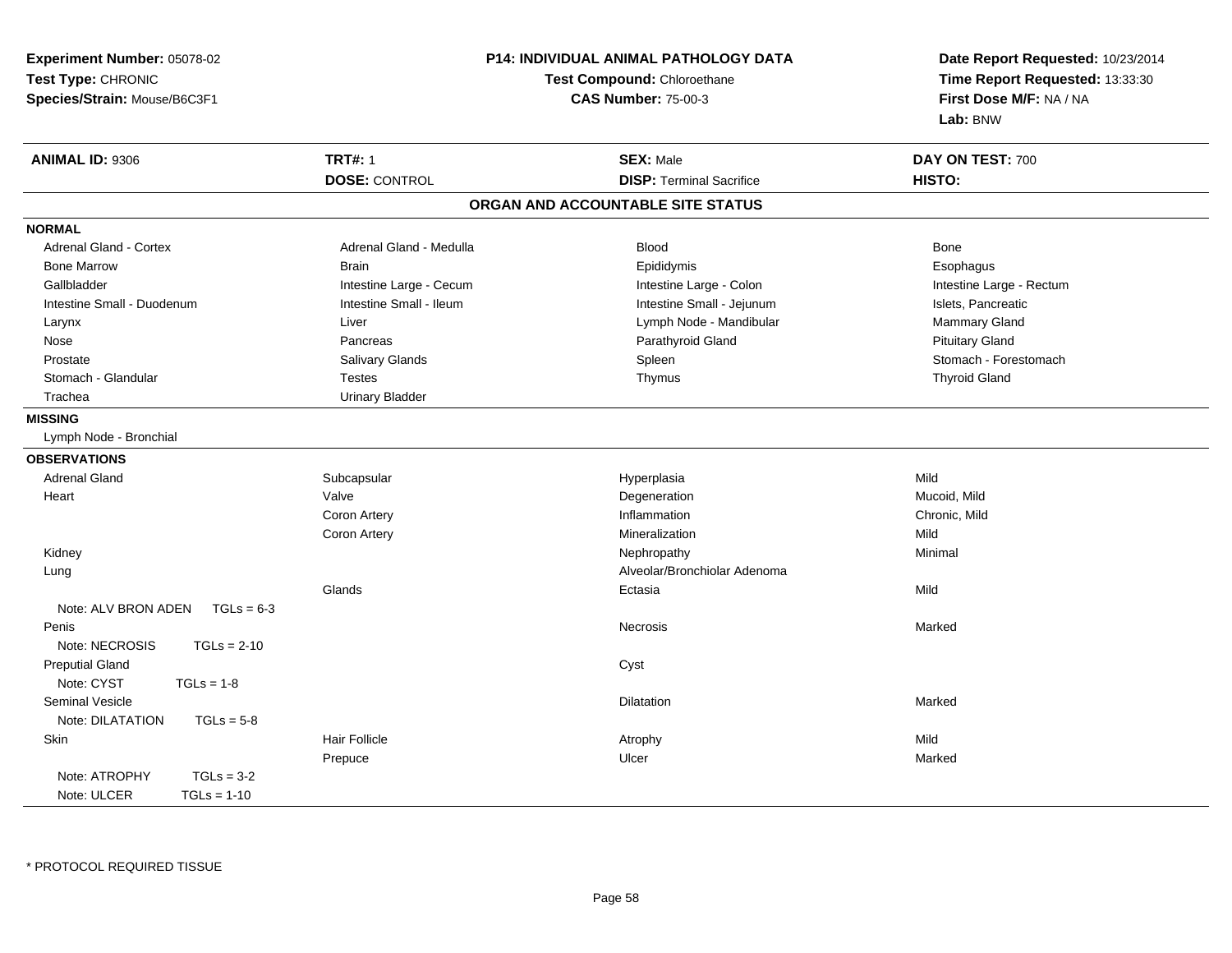| <b>Experiment Number: 05078-02</b><br>Test Type: CHRONIC<br>Species/Strain: Mouse/B6C3F1 |                      | <b>P14: INDIVIDUAL ANIMAL PATHOLOGY DATA</b><br><b>Test Compound: Chloroethane</b><br><b>CAS Number: 75-00-3</b> | Date Report Requested: 10/23/2014<br>Time Report Requested: 13:33:30<br>First Dose M/F: NA / NA<br>Lab: BNW |
|------------------------------------------------------------------------------------------|----------------------|------------------------------------------------------------------------------------------------------------------|-------------------------------------------------------------------------------------------------------------|
| <b>ANIMAL ID: 9306</b>                                                                   | <b>TRT#: 1</b>       | <b>SEX:</b> Male                                                                                                 | <b>DAY ON TEST: 700</b>                                                                                     |
|                                                                                          | <b>DOSE: CONTROL</b> | <b>DISP: Terminal Sacrifice</b>                                                                                  | HISTO:                                                                                                      |
|                                                                                          |                      | ORGAN AND ACCOUNTABLE SITE STATUS                                                                                |                                                                                                             |
| PRIMARY CAUSE OF DEATH                                                                   | ٠                    |                                                                                                                  |                                                                                                             |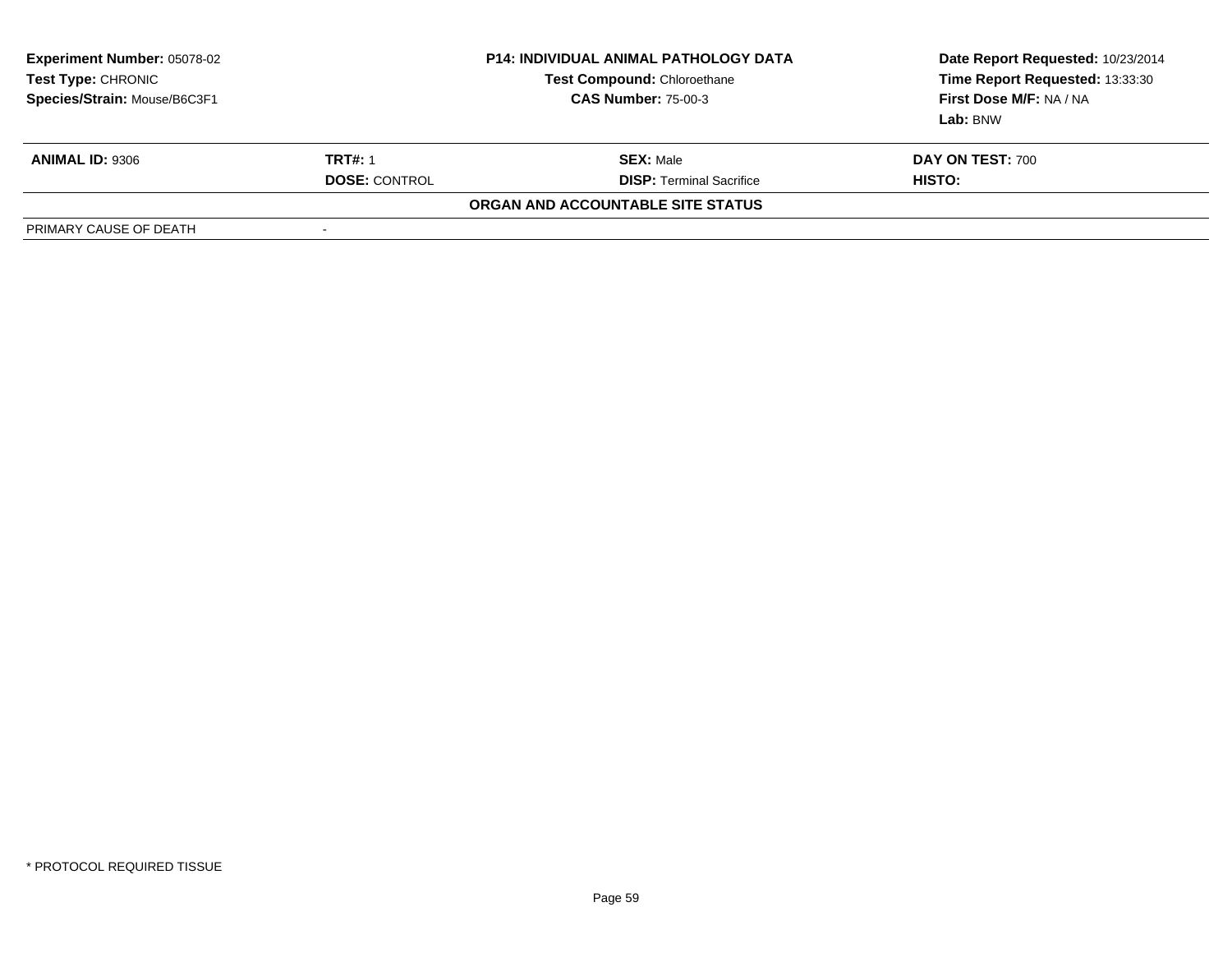| <b>Experiment Number: 05078-02</b><br>Test Type: CHRONIC<br>Species/Strain: Mouse/B6C3F1 |                         | <b>P14: INDIVIDUAL ANIMAL PATHOLOGY DATA</b><br>Test Compound: Chloroethane<br><b>CAS Number: 75-00-3</b> | Date Report Requested: 10/23/2014<br>Time Report Requested: 13:33:30<br>First Dose M/F: NA / NA<br>Lab: BNW |
|------------------------------------------------------------------------------------------|-------------------------|-----------------------------------------------------------------------------------------------------------|-------------------------------------------------------------------------------------------------------------|
| <b>ANIMAL ID: 9307</b>                                                                   | <b>TRT#: 1</b>          | <b>SEX: Male</b>                                                                                          | DAY ON TEST: 700                                                                                            |
|                                                                                          | <b>DOSE: CONTROL</b>    | <b>DISP: Terminal Sacrifice</b>                                                                           | HISTO:                                                                                                      |
|                                                                                          |                         | ORGAN AND ACCOUNTABLE SITE STATUS                                                                         |                                                                                                             |
| <b>NORMAL</b>                                                                            |                         |                                                                                                           |                                                                                                             |
| Adrenal Gland - Medulla                                                                  | <b>Blood</b>            | <b>Bone</b>                                                                                               | <b>Bone Marrow</b>                                                                                          |
| <b>Brain</b>                                                                             | Epididymis              | Esophagus                                                                                                 | Gallbladder                                                                                                 |
| Heart                                                                                    | Intestine Large - Cecum | Intestine Large - Colon                                                                                   | Intestine Large - Rectum                                                                                    |
| Intestine Small - Duodenum                                                               | Intestine Small - Ileum | Intestine Small - Jejunum                                                                                 | Islets, Pancreatic                                                                                          |
| Larynx                                                                                   | Lung                    | Lymph Node - Bronchial                                                                                    | <b>Mammary Gland</b>                                                                                        |
| Nose                                                                                     | Pancreas                | Parathyroid Gland                                                                                         | <b>Pituitary Gland</b>                                                                                      |
| Prostate                                                                                 | <b>Salivary Glands</b>  | <b>Seminal Vesicle</b>                                                                                    | <b>Skin</b>                                                                                                 |
| Spleen                                                                                   | Stomach - Forestomach   | Stomach - Glandular                                                                                       | <b>Testes</b>                                                                                               |
| Thymus                                                                                   | <b>Thyroid Gland</b>    | Trachea                                                                                                   | <b>Urinary Bladder</b>                                                                                      |
| <b>OBSERVATIONS</b>                                                                      |                         |                                                                                                           |                                                                                                             |
| <b>Adrenal Gland</b>                                                                     | Subcapsular             | Hyperplasia                                                                                               | Mild                                                                                                        |
| Kidney                                                                                   |                         | Nephropathy                                                                                               | Minimal                                                                                                     |
| Liver                                                                                    |                         | Hepatocellular Adenoma                                                                                    |                                                                                                             |
| Note: HEPATOCLR ADEN $TGLs = 1-4$                                                        |                         |                                                                                                           |                                                                                                             |
| Lymph Node                                                                               | Mandibular              | <b>Infiltration Cellular</b>                                                                              | Histiocyte, Minimal                                                                                         |
| PRIMARY CAUSE OF DEATH                                                                   |                         |                                                                                                           |                                                                                                             |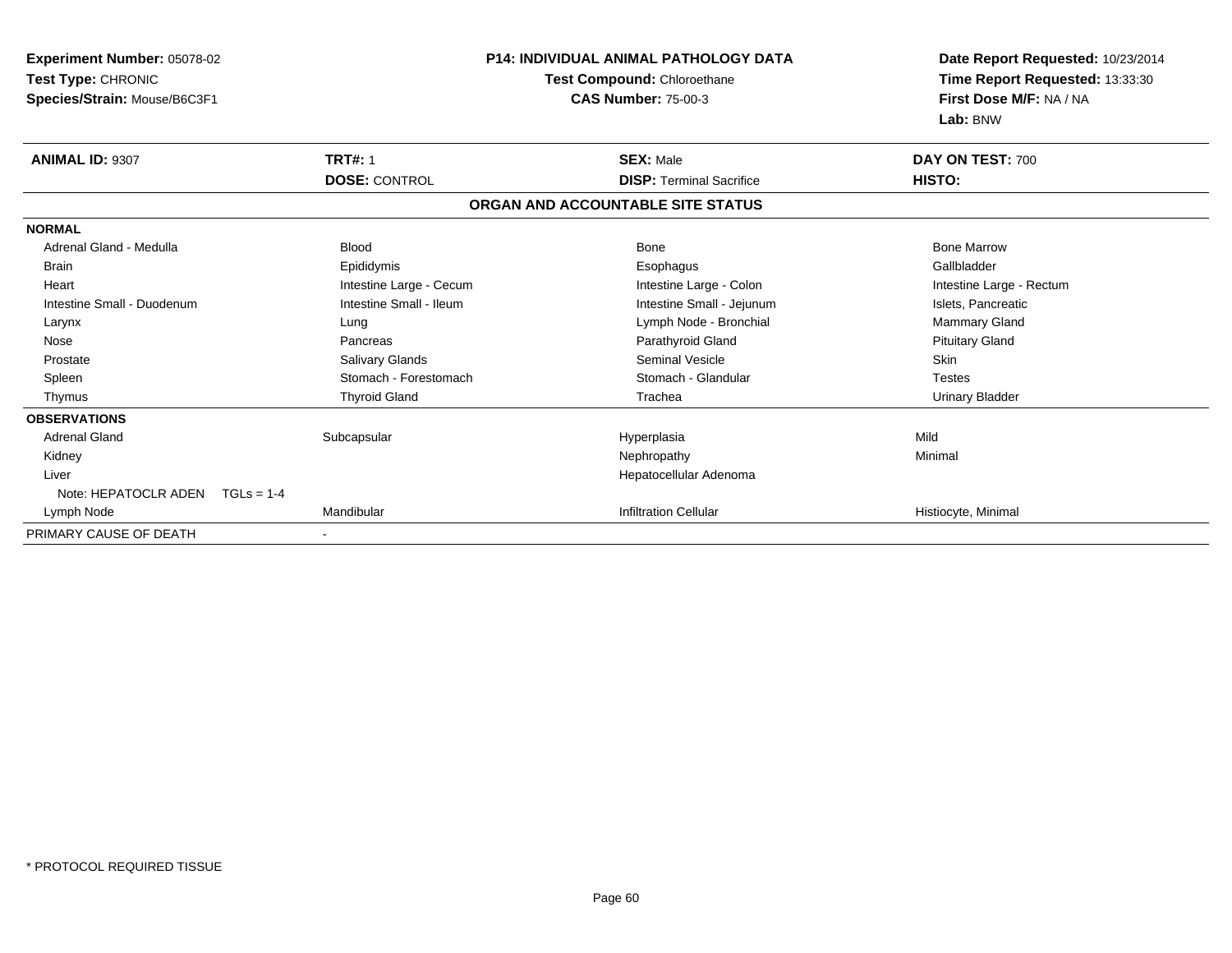| Experiment Number: 05078-02<br>Test Type: CHRONIC<br>Species/Strain: Mouse/B6C3F1 |                                        | <b>P14: INDIVIDUAL ANIMAL PATHOLOGY DATA</b><br>Test Compound: Chloroethane<br><b>CAS Number: 75-00-3</b> | Date Report Requested: 10/23/2014<br>Time Report Requested: 13:33:30<br>First Dose M/F: NA / NA<br>Lab: BNW |
|-----------------------------------------------------------------------------------|----------------------------------------|-----------------------------------------------------------------------------------------------------------|-------------------------------------------------------------------------------------------------------------|
| <b>ANIMAL ID: 9308</b>                                                            | <b>TRT#: 1</b><br><b>DOSE: CONTROL</b> | <b>SEX: Male</b><br><b>DISP: Terminal Sacrifice</b>                                                       | DAY ON TEST: 700<br>HISTO:                                                                                  |
|                                                                                   |                                        | ORGAN AND ACCOUNTABLE SITE STATUS                                                                         |                                                                                                             |
|                                                                                   |                                        |                                                                                                           |                                                                                                             |
| <b>NORMAL</b>                                                                     |                                        |                                                                                                           |                                                                                                             |
| <b>Blood</b>                                                                      | <b>Bone</b>                            | <b>Bone Marrow</b>                                                                                        | Epididymis                                                                                                  |
| Esophagus                                                                         | Gallbladder                            | Heart                                                                                                     | Intestine Large - Cecum                                                                                     |
| Intestine Large - Colon                                                           | Intestine Large - Rectum               | Intestine Small - Duodenum                                                                                | Intestine Small - Ileum                                                                                     |
| Intestine Small - Jejunum                                                         | Islets, Pancreatic                     | Larynx                                                                                                    | Lung                                                                                                        |
| Lymph Node - Bronchial                                                            | <b>Mammary Gland</b>                   | Nose                                                                                                      | Pancreas                                                                                                    |
| Parathyroid Gland                                                                 | <b>Pituitary Gland</b>                 | Prostate                                                                                                  | Salivary Glands                                                                                             |
| <b>Seminal Vesicle</b>                                                            | Spleen                                 | Stomach - Forestomach                                                                                     | Stomach - Glandular                                                                                         |
| <b>Testes</b>                                                                     | Thymus                                 | <b>Thyroid Gland</b>                                                                                      | Trachea                                                                                                     |
| <b>Urinary Bladder</b>                                                            |                                        |                                                                                                           |                                                                                                             |
| <b>INSUFFICIENT TISSUE</b>                                                        |                                        |                                                                                                           |                                                                                                             |
| <b>Adrenal Gland - Cortex</b>                                                     | Adrenal Gland - Medulla                | Lymph Node - Mandibular                                                                                   |                                                                                                             |
| <b>OBSERVATIONS</b>                                                               |                                        |                                                                                                           |                                                                                                             |
| <b>Brain</b>                                                                      | Thalamus                               | Mineralization                                                                                            | Mild                                                                                                        |
| Kidney                                                                            |                                        | Nephropathy                                                                                               | Minimal                                                                                                     |
| Liver                                                                             |                                        | Hepatocellular Adenoma                                                                                    |                                                                                                             |
| <b>Preputial Gland</b>                                                            |                                        | Abscess                                                                                                   | Marked                                                                                                      |
| Note: ABSCESS<br>$TGLs = 1-10$                                                    |                                        |                                                                                                           |                                                                                                             |
| <b>Skin</b>                                                                       | <b>Subcut Tiss</b>                     | Hyperplasia                                                                                               | Lymphoid, Marked                                                                                            |
| PRIMARY CAUSE OF DEATH                                                            |                                        |                                                                                                           |                                                                                                             |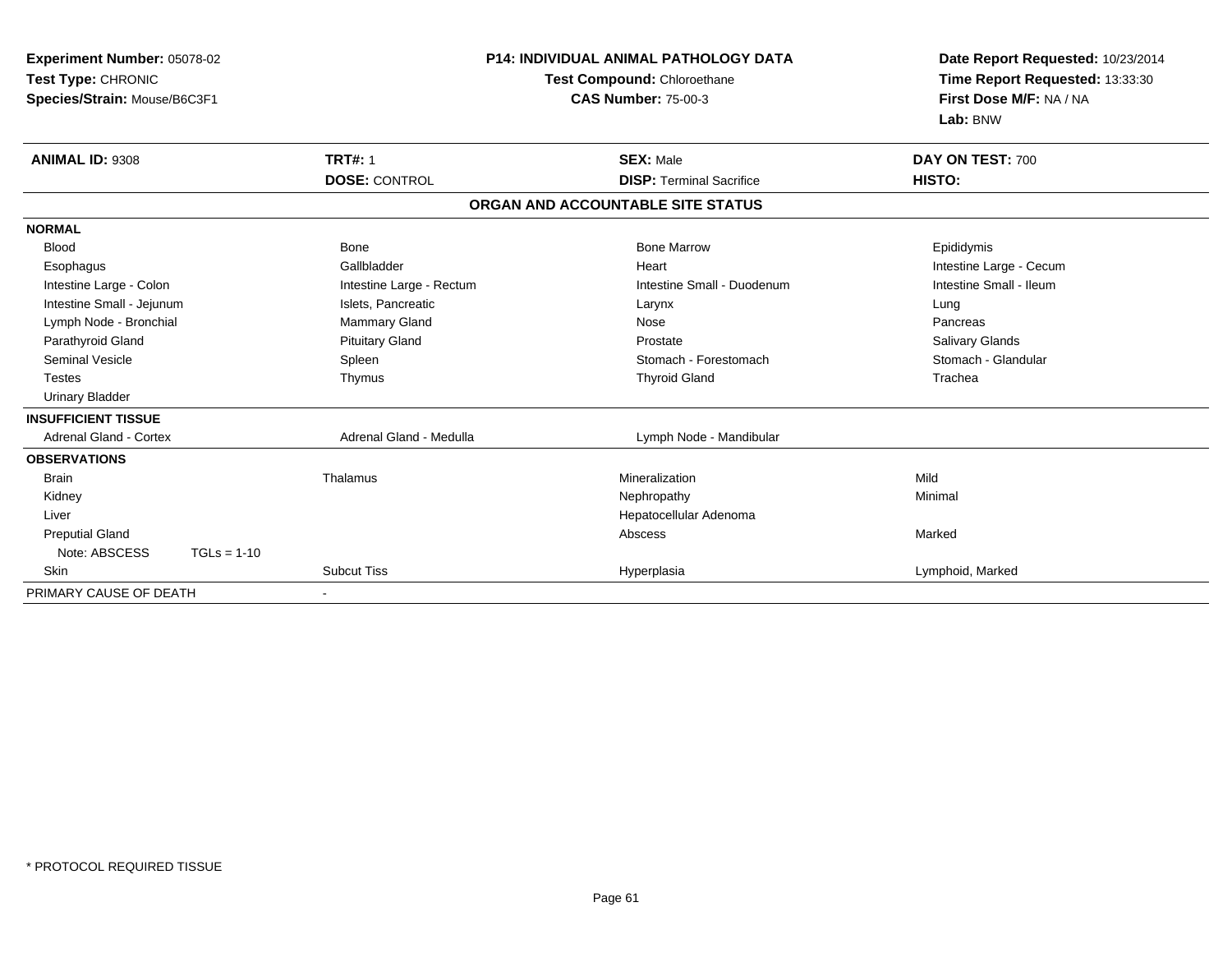| Experiment Number: 05078-02<br>Test Type: CHRONIC<br>Species/Strain: Mouse/B6C3F1 |                         | P14: INDIVIDUAL ANIMAL PATHOLOGY DATA<br>Test Compound: Chloroethane<br><b>CAS Number: 75-00-3</b> | Date Report Requested: 10/23/2014<br>Time Report Requested: 13:33:30<br>First Dose M/F: NA / NA<br>Lab: BNW |
|-----------------------------------------------------------------------------------|-------------------------|----------------------------------------------------------------------------------------------------|-------------------------------------------------------------------------------------------------------------|
| <b>ANIMAL ID: 9309</b>                                                            | <b>TRT#: 1</b>          | <b>SEX: Male</b>                                                                                   | DAY ON TEST: 654                                                                                            |
|                                                                                   | <b>DOSE: CONTROL</b>    | <b>DISP:</b> Moribund Sacrifice                                                                    | HISTO:                                                                                                      |
|                                                                                   |                         | ORGAN AND ACCOUNTABLE SITE STATUS                                                                  |                                                                                                             |
| <b>NORMAL</b>                                                                     |                         |                                                                                                    |                                                                                                             |
| <b>Adrenal Gland - Cortex</b>                                                     | Adrenal Gland - Medulla | Blood                                                                                              | <b>Bone</b>                                                                                                 |
| <b>Bone Marrow</b>                                                                | Epididymis              | Esophagus                                                                                          | Gallbladder                                                                                                 |
| Heart                                                                             | Intestine Large - Cecum | Intestine Large - Colon                                                                            | Intestine Large - Rectum                                                                                    |
| Intestine Small - Duodenum                                                        | Intestine Small - Ileum | Intestine Small - Jejunum                                                                          | Islets, Pancreatic                                                                                          |
| Larynx                                                                            | Lymph Node - Bronchial  | Mammary Gland                                                                                      | Nose                                                                                                        |
| Pancreas                                                                          | <b>Pituitary Gland</b>  | Prostate                                                                                           | <b>Seminal Vesicle</b>                                                                                      |
| Stomach - Forestomach                                                             | Stomach - Glandular     | <b>Testes</b>                                                                                      | <b>Thyroid Gland</b>                                                                                        |
| Trachea                                                                           | <b>Urinary Bladder</b>  |                                                                                                    |                                                                                                             |
| <b>MISSING</b>                                                                    |                         |                                                                                                    |                                                                                                             |
| Lymph Node - Mandibular                                                           | Parathyroid Gland       |                                                                                                    |                                                                                                             |
| <b>INSUFFICIENT TISSUE</b>                                                        |                         |                                                                                                    |                                                                                                             |
| Thymus                                                                            |                         |                                                                                                    |                                                                                                             |
| <b>OBSERVATIONS</b>                                                               |                         |                                                                                                    |                                                                                                             |
| <b>Brain</b>                                                                      | Thalamus                | Mineralization                                                                                     | Mild                                                                                                        |
| Kidney                                                                            |                         | Nephropathy                                                                                        | Minimal                                                                                                     |
| Liver                                                                             |                         | Hepatocellular Carcinoma                                                                           | Multiple                                                                                                    |
|                                                                                   |                         | <b>Necrosis</b>                                                                                    | Marked                                                                                                      |
| Note: HEPATOCLR CARC<br>$TGLs = 2-10+3-11$                                        |                         |                                                                                                    |                                                                                                             |
| Lung                                                                              |                         | Hepatocellular Carcinoma                                                                           | Metastatic (Liver)                                                                                          |
|                                                                                   |                         | Inflammation                                                                                       | Chronic, Multifocal, Mild                                                                                   |
| Penis                                                                             |                         | Necrosis                                                                                           | Moderate                                                                                                    |
| Salivary Glands                                                                   |                         | Inflammation                                                                                       | Chronic, Mild                                                                                               |
| <b>Skin</b>                                                                       | Hair Follicle           | Atrophy                                                                                            | Moderate                                                                                                    |
|                                                                                   | Prepuce                 | Ulcer                                                                                              | Marked                                                                                                      |
| Note: ULCER<br>$TGLs = 1-12$                                                      |                         |                                                                                                    |                                                                                                             |
| Spleen                                                                            |                         | Hematopoietic Cell Proliferation                                                                   | Mild                                                                                                        |
| PRIMARY CAUSE OF DEATH                                                            | $\blacksquare$          |                                                                                                    |                                                                                                             |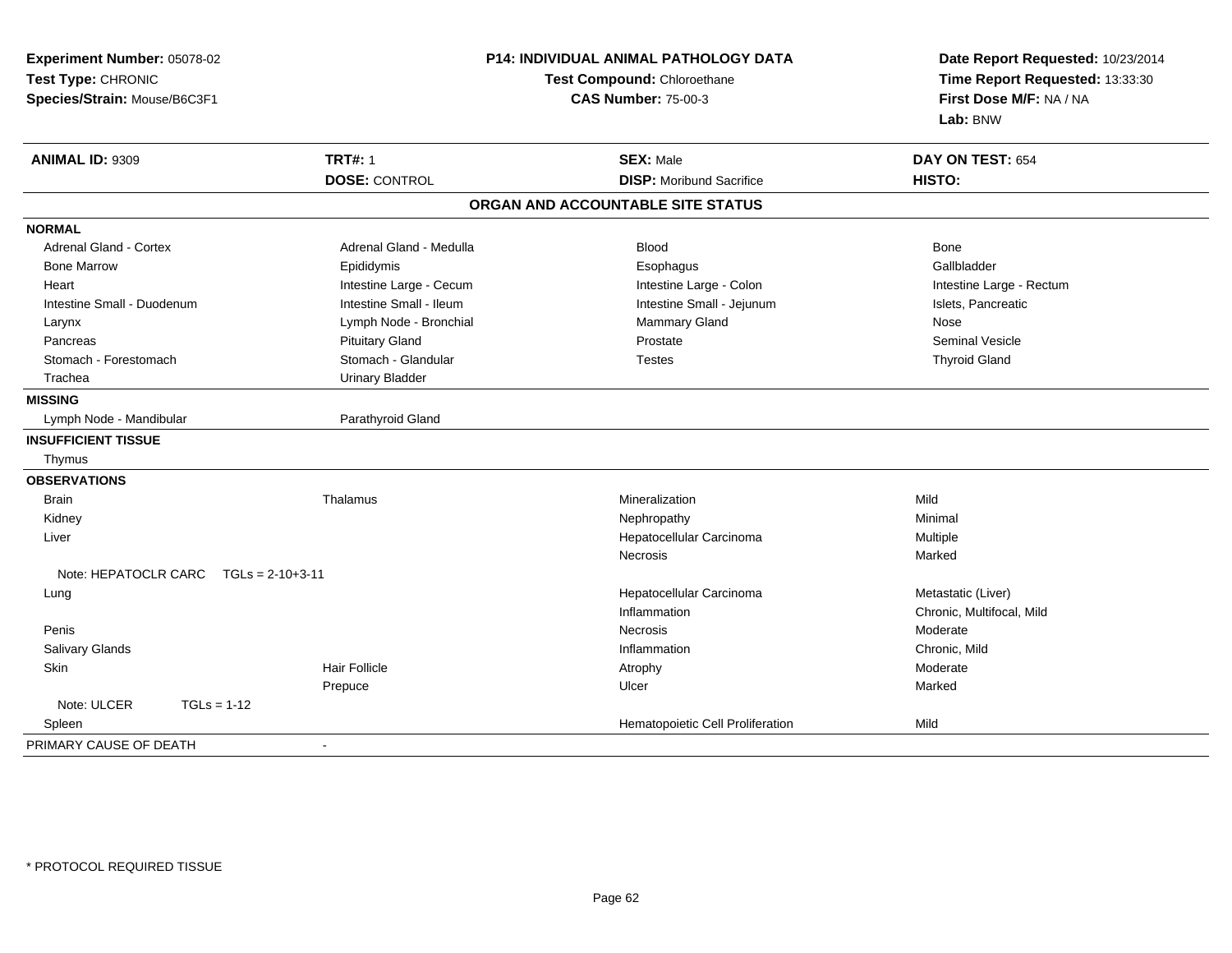| Experiment Number: 05078-02<br>Test Type: CHRONIC<br>Species/Strain: Mouse/B6C3F1 | <b>P14: INDIVIDUAL ANIMAL PATHOLOGY DATA</b><br>Test Compound: Chloroethane<br><b>CAS Number: 75-00-3</b> |                                   | Date Report Requested: 10/23/2014<br>Time Report Requested: 13:33:30<br>First Dose M/F: NA / NA<br>Lab: BNW |  |
|-----------------------------------------------------------------------------------|-----------------------------------------------------------------------------------------------------------|-----------------------------------|-------------------------------------------------------------------------------------------------------------|--|
| <b>ANIMAL ID: 9310</b>                                                            | <b>TRT#: 1</b>                                                                                            | <b>SEX: Male</b>                  | DAY ON TEST: 629                                                                                            |  |
|                                                                                   | <b>DOSE: CONTROL</b>                                                                                      | <b>DISP: Natural Death</b>        | HISTO:                                                                                                      |  |
|                                                                                   |                                                                                                           | ORGAN AND ACCOUNTABLE SITE STATUS |                                                                                                             |  |
| <b>NORMAL</b>                                                                     |                                                                                                           |                                   |                                                                                                             |  |
| <b>Blood</b>                                                                      | <b>Bone</b>                                                                                               | <b>Bone Marrow</b>                | Esophagus                                                                                                   |  |
| Heart                                                                             | Kidney                                                                                                    | Larynx                            | Liver                                                                                                       |  |
| Lung                                                                              | Nose                                                                                                      | <b>Pituitary Gland</b>            | Salivary Glands                                                                                             |  |
| <b>Thyroid Gland</b>                                                              | Trachea                                                                                                   |                                   |                                                                                                             |  |
| <b>MISSING</b>                                                                    |                                                                                                           |                                   |                                                                                                             |  |
| Islets, Pancreatic                                                                | Lymph Node - Bronchial                                                                                    | Mammary Gland                     | Pancreas                                                                                                    |  |
| Thymus                                                                            |                                                                                                           |                                   |                                                                                                             |  |
| <b>AUTO PRECLUDES DIAG.</b>                                                       |                                                                                                           |                                   |                                                                                                             |  |
| <b>Adrenal Gland - Cortex</b>                                                     | Adrenal Gland - Medulla                                                                                   | Epididymis                        | Gallbladder                                                                                                 |  |
| Intestine Large - Cecum                                                           | Intestine Large - Colon                                                                                   | Intestine Large - Rectum          | Intestine Small - Duodenum                                                                                  |  |
| Intestine Small - Ileum                                                           | Intestine Small - Jejunum                                                                                 | Prostate                          | <b>Seminal Vesicle</b>                                                                                      |  |
| Spleen                                                                            | Stomach - Forestomach                                                                                     | Stomach - Glandular               | <b>Testes</b>                                                                                               |  |
| <b>Urinary Bladder</b>                                                            |                                                                                                           |                                   |                                                                                                             |  |
| <b>INSUFFICIENT TISSUE</b>                                                        |                                                                                                           |                                   |                                                                                                             |  |
| Lymph Node - Mandibular                                                           | Parathyroid Gland                                                                                         |                                   |                                                                                                             |  |
| <b>OBSERVATIONS</b>                                                               |                                                                                                           |                                   |                                                                                                             |  |
| <b>Brain</b>                                                                      | Thalamus                                                                                                  | Mineralization                    | Mild                                                                                                        |  |
| <b>Skin</b>                                                                       | <b>Subcut Tiss</b>                                                                                        | <b>Infiltration Cellular</b>      | Histiocyte, Mild                                                                                            |  |
| PRIMARY CAUSE OF DEATH                                                            |                                                                                                           |                                   |                                                                                                             |  |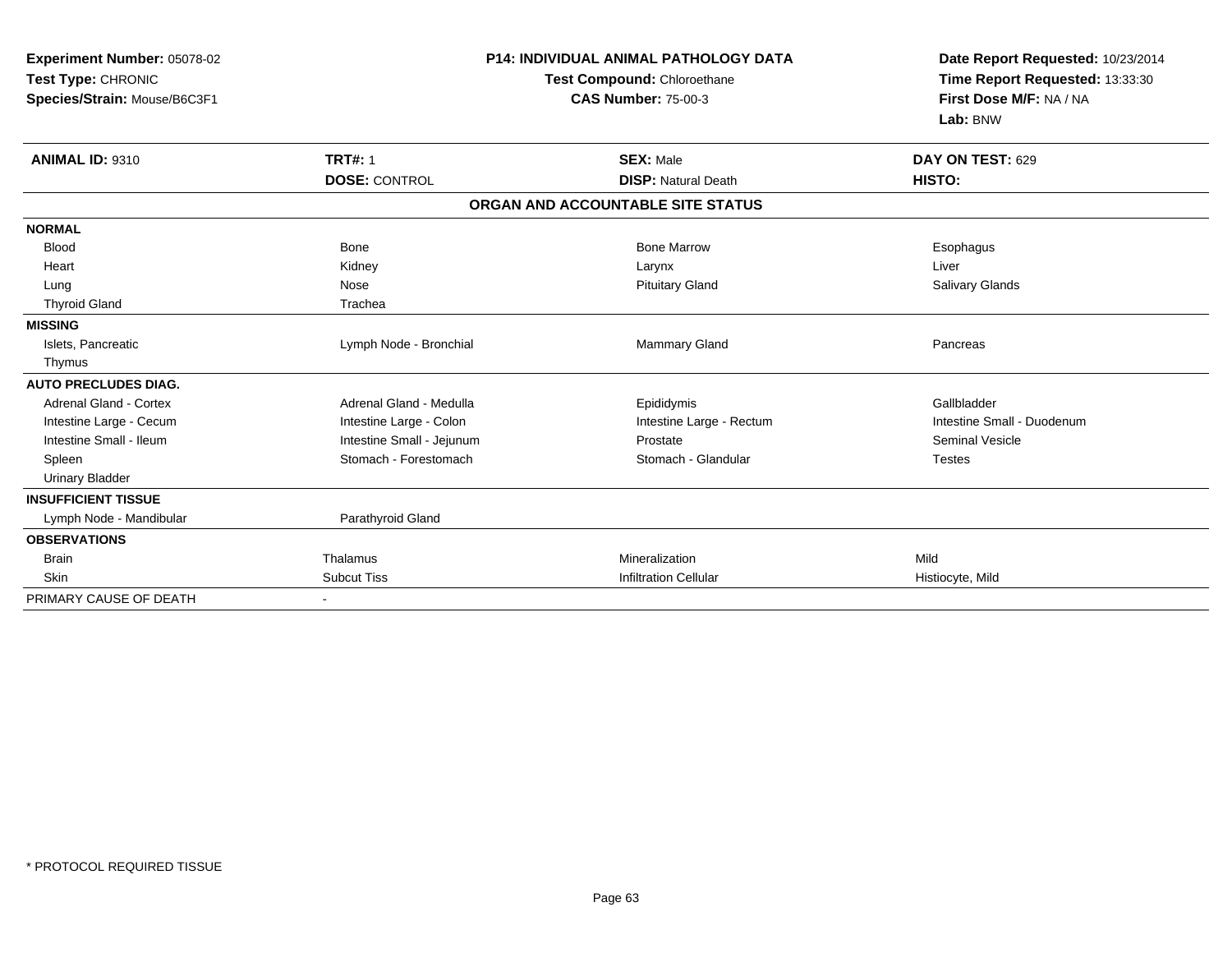| Experiment Number: 05078-02<br>Test Type: CHRONIC<br>Species/Strain: Mouse/B6C3F1<br>ANIMAL ID: 9311 | <b>TRT#: 1</b>            | <b>P14: INDIVIDUAL ANIMAL PATHOLOGY DATA</b><br>Test Compound: Chloroethane<br><b>CAS Number: 75-00-3</b><br><b>SEX: Male</b> | Date Report Requested: 10/23/2014<br>Time Report Requested: 13:33:30<br>First Dose M/F: NA / NA<br>Lab: BNW<br><b>DAY ON TEST: 516</b> |
|------------------------------------------------------------------------------------------------------|---------------------------|-------------------------------------------------------------------------------------------------------------------------------|----------------------------------------------------------------------------------------------------------------------------------------|
|                                                                                                      | <b>DOSE: CONTROL</b>      | <b>DISP: Natural Death</b>                                                                                                    | HISTO:                                                                                                                                 |
|                                                                                                      |                           | ORGAN AND ACCOUNTABLE SITE STATUS                                                                                             |                                                                                                                                        |
| <b>NORMAL</b>                                                                                        |                           |                                                                                                                               |                                                                                                                                        |
| <b>Adrenal Gland - Cortex</b>                                                                        | Adrenal Gland - Medulla   | <b>Blood</b>                                                                                                                  | Bone                                                                                                                                   |
| <b>Bone Marrow</b>                                                                                   | <b>Brain</b>              | Epididymis                                                                                                                    | Esophagus                                                                                                                              |
| Gallbladder                                                                                          | Heart                     | Islets, Pancreatic                                                                                                            | Larynx                                                                                                                                 |
| Lung                                                                                                 | Nose                      | Pancreas                                                                                                                      | <b>Pituitary Gland</b>                                                                                                                 |
| Prostate                                                                                             | Salivary Glands           | Seminal Vesicle                                                                                                               | Skin                                                                                                                                   |
| Spleen                                                                                               | Stomach - Forestomach     | Stomach - Glandular                                                                                                           | <b>Testes</b>                                                                                                                          |
| Thymus                                                                                               | <b>Thyroid Gland</b>      | Trachea                                                                                                                       | <b>Urinary Bladder</b>                                                                                                                 |
| <b>MISSING</b>                                                                                       |                           |                                                                                                                               |                                                                                                                                        |
| Lymph Node - Bronchial                                                                               | Lymph Node - Mandibular   | <b>Mammary Gland</b>                                                                                                          | Parathyroid Gland                                                                                                                      |
| <b>AUTO PRECLUDES DIAG.</b>                                                                          |                           |                                                                                                                               |                                                                                                                                        |
| Intestine Large - Cecum                                                                              | Intestine Large - Colon   | Intestine Large - Rectum                                                                                                      | Intestine Small - Duodenum                                                                                                             |
| Intestine Small - Ileum                                                                              | Intestine Small - Jejunum |                                                                                                                               |                                                                                                                                        |
| <b>OBSERVATIONS</b>                                                                                  |                           |                                                                                                                               |                                                                                                                                        |
| Kidney                                                                                               |                           | Inflammation                                                                                                                  | Suppurative, Marked                                                                                                                    |
| Note: INFLAMMATION<br>$TGLs = 4-5$                                                                   |                           |                                                                                                                               |                                                                                                                                        |
| Liver                                                                                                |                           | Hepatocellular Carcinoma                                                                                                      |                                                                                                                                        |
| Note: HEPATOCLR CARC TGLs = 3-10                                                                     |                           |                                                                                                                               |                                                                                                                                        |
| <b>Preputial Gland</b>                                                                               |                           | Cyst                                                                                                                          | Moderate                                                                                                                               |
| Note: CYST<br>$TGLs = 2-11$                                                                          |                           |                                                                                                                               |                                                                                                                                        |
| PRIMARY CAUSE OF DEATH                                                                               | $\overline{\phantom{a}}$  |                                                                                                                               |                                                                                                                                        |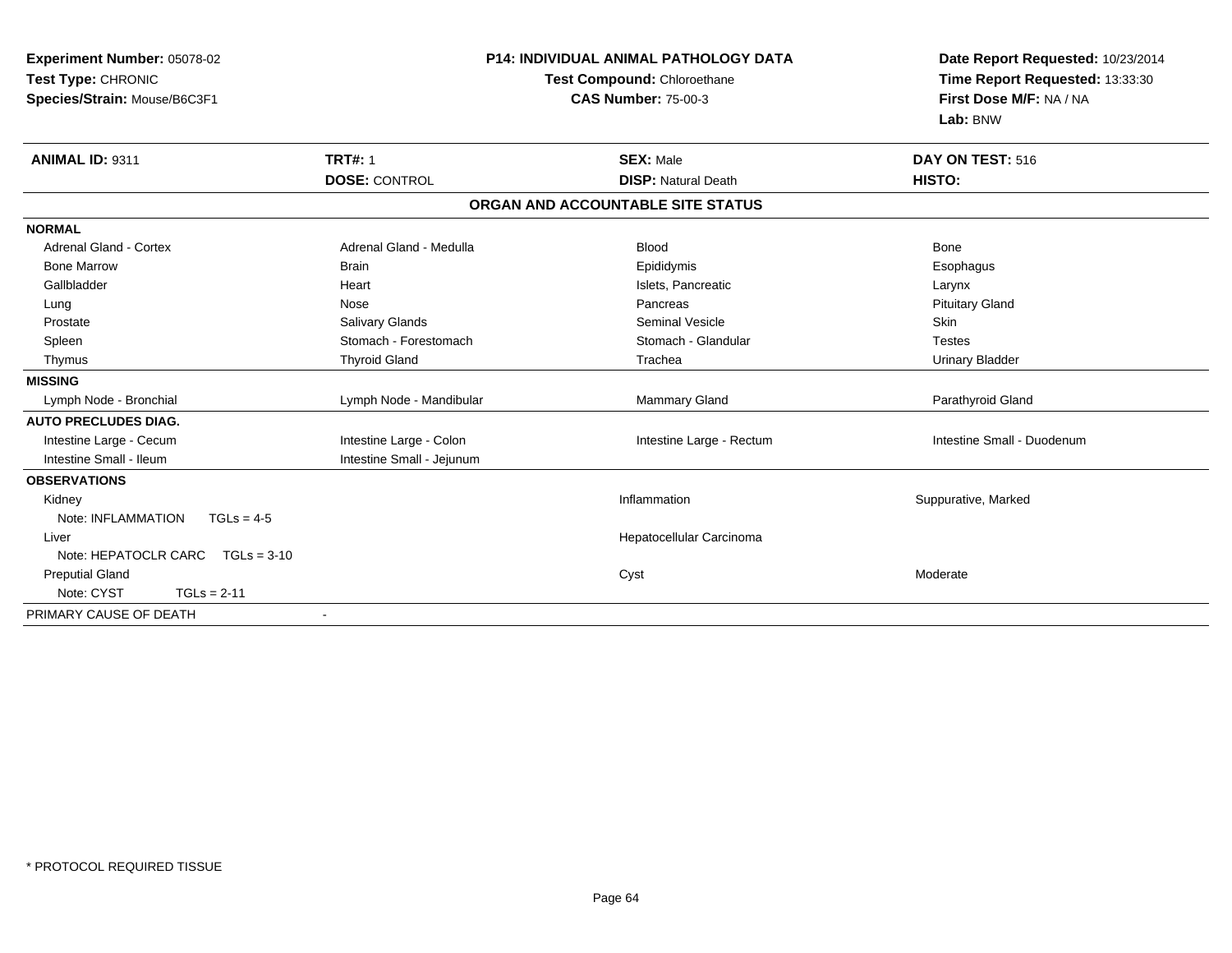|                               | Experiment Number: 05078-02        |                             | <b>P14: INDIVIDUAL ANIMAL PATHOLOGY DATA</b> | Date Report Requested: 10/23/2014 |
|-------------------------------|------------------------------------|-----------------------------|----------------------------------------------|-----------------------------------|
| Test Type: CHRONIC            |                                    | Test Compound: Chloroethane |                                              | Time Report Requested: 13:33:30   |
| Species/Strain: Mouse/B6C3F1  |                                    |                             | <b>CAS Number: 75-00-3</b>                   | First Dose M/F: NA / NA           |
|                               |                                    |                             |                                              | Lab: BNW                          |
| <b>ANIMAL ID: 9312</b>        |                                    | <b>TRT#: 1</b>              | <b>SEX: Male</b>                             | DAY ON TEST: 658                  |
|                               |                                    | <b>DOSE: CONTROL</b>        | <b>DISP:</b> Moribund Sacrifice              | HISTO:                            |
|                               |                                    |                             | ORGAN AND ACCOUNTABLE SITE STATUS            |                                   |
| <b>NORMAL</b>                 |                                    |                             |                                              |                                   |
| <b>Adrenal Gland - Cortex</b> |                                    | Adrenal Gland - Medulla     | <b>Blood</b>                                 | <b>Bone</b>                       |
| <b>Bone Marrow</b>            |                                    | <b>Brain</b>                | Epididymis                                   | Esophagus                         |
| Gallbladder                   |                                    | Heart                       | Intestine Large - Cecum                      | Intestine Large - Colon           |
| Intestine Large - Rectum      |                                    | Intestine Small - Duodenum  | Intestine Small - Ileum                      | Intestine Small - Jejunum         |
| Islets, Pancreatic            |                                    | Larynx                      | Lung                                         | Lymph Node - Mandibular           |
| Nose                          |                                    | Pancreas                    | Parathyroid Gland                            | <b>Pituitary Gland</b>            |
| Prostate                      |                                    | Salivary Glands             | <b>Seminal Vesicle</b>                       | Stomach - Forestomach             |
| Stomach - Glandular           |                                    | <b>Thyroid Gland</b>        | Trachea                                      | <b>Urinary Bladder</b>            |
| <b>MISSING</b>                |                                    |                             |                                              |                                   |
| Lymph Node - Bronchial        |                                    | Mammary Gland               | Thymus                                       |                                   |
| <b>OBSERVATIONS</b>           |                                    |                             |                                              |                                   |
| <b>Adrenal Gland</b>          |                                    | Subcapsular                 | Hyperplasia                                  | Minimal                           |
| Kidney                        |                                    |                             | Nephropathy                                  | Moderate                          |
| Liver                         |                                    |                             | Hepatocellular Adenoma                       | Multiple                          |
|                               | Note: HEPATOCLR ADEN $TGLs = 4-10$ |                             |                                              |                                   |
| <b>Preputial Gland</b>        |                                    |                             | Abscess                                      | Marked                            |
| Note: ABSCESS                 | $TGLs = 2-11,3-11$                 |                             |                                              |                                   |
| Skin                          |                                    | Prepuce                     | Abscess                                      | Marked                            |
| Note: ABSCESS                 | $TGLs = 1-2$                       |                             |                                              |                                   |
| Spleen                        |                                    |                             | Hematopoietic Cell Proliferation             | Mild                              |
| <b>Testes</b>                 |                                    | Vein                        | Angiectasis                                  | Mild                              |
| PRIMARY CAUSE OF DEATH        |                                    |                             |                                              |                                   |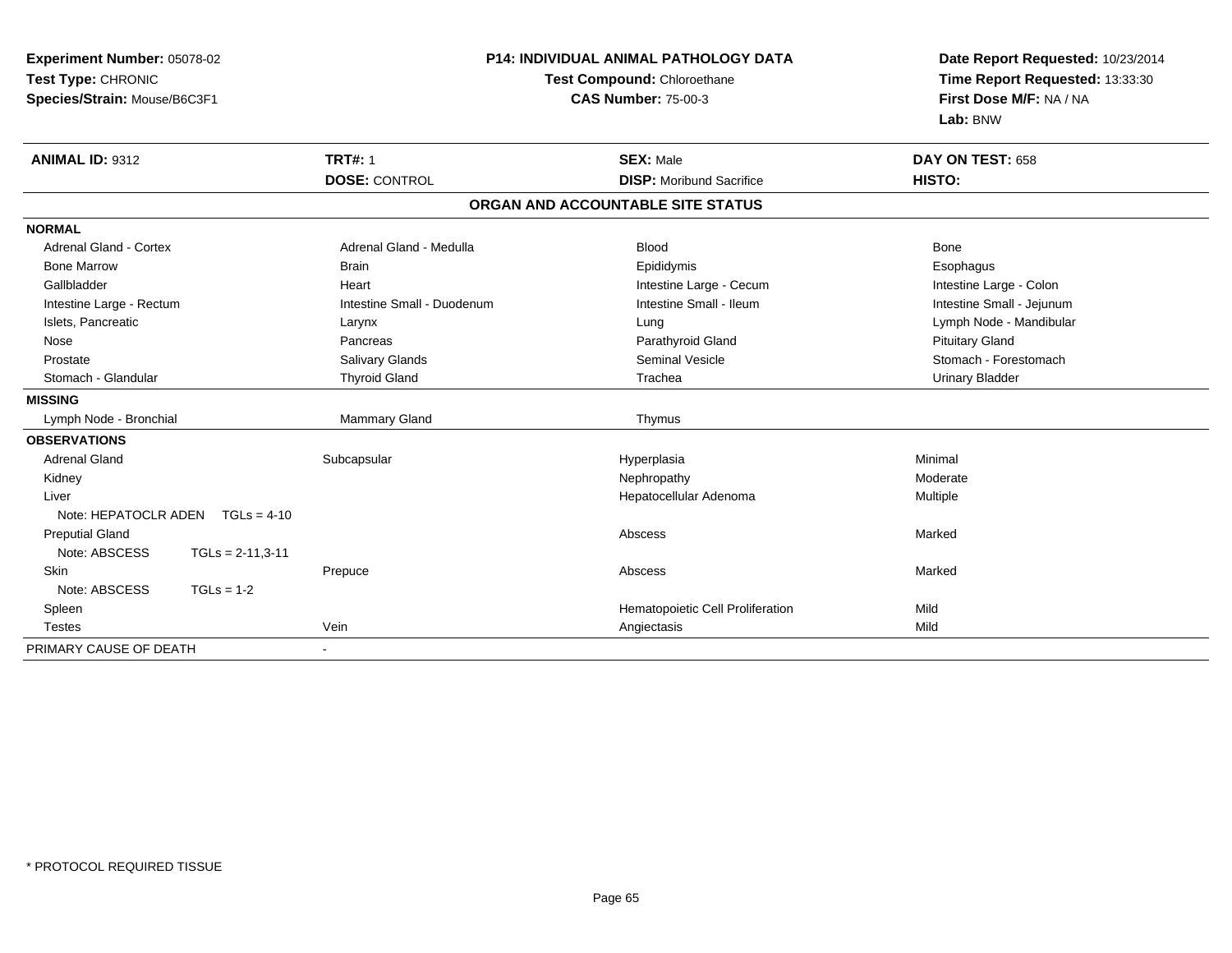| Experiment Number: 05078-02<br>Test Type: CHRONIC<br>Species/Strain: Mouse/B6C3F1 |                         | <b>P14: INDIVIDUAL ANIMAL PATHOLOGY DATA</b><br>Test Compound: Chloroethane<br><b>CAS Number: 75-00-3</b> | Date Report Requested: 10/23/2014<br>Time Report Requested: 13:33:30<br>First Dose M/F: NA / NA |  |
|-----------------------------------------------------------------------------------|-------------------------|-----------------------------------------------------------------------------------------------------------|-------------------------------------------------------------------------------------------------|--|
|                                                                                   |                         |                                                                                                           | Lab: BNW                                                                                        |  |
| ANIMAL ID: 9313                                                                   | <b>TRT#: 1</b>          | <b>SEX: Male</b>                                                                                          | DAY ON TEST: 700                                                                                |  |
|                                                                                   | <b>DOSE: CONTROL</b>    | <b>DISP: Terminal Sacrifice</b>                                                                           | HISTO:                                                                                          |  |
|                                                                                   |                         | ORGAN AND ACCOUNTABLE SITE STATUS                                                                         |                                                                                                 |  |
| <b>NORMAL</b>                                                                     |                         |                                                                                                           |                                                                                                 |  |
| <b>Adrenal Gland - Cortex</b>                                                     | Adrenal Gland - Medulla | <b>Blood</b>                                                                                              | Bone                                                                                            |  |
| <b>Bone Marrow</b>                                                                | Epididymis              | Esophagus                                                                                                 | Gallbladder                                                                                     |  |
| Heart                                                                             | Intestine Large - Cecum | Intestine Large - Colon                                                                                   | Intestine Large - Rectum                                                                        |  |
| Intestine Small - Duodenum                                                        | Intestine Small - Ileum | Intestine Small - Jejunum                                                                                 | Islets, Pancreatic                                                                              |  |
| Larynx                                                                            | Liver                   | Lymph Node - Bronchial                                                                                    | Lymph Node - Mandibular                                                                         |  |
| Mammary Gland                                                                     | Nose                    | Pancreas                                                                                                  | Parathyroid Gland                                                                               |  |
| <b>Pituitary Gland</b>                                                            | Prostate                | Salivary Glands                                                                                           | Skin                                                                                            |  |
| Spleen                                                                            | Stomach - Forestomach   | Stomach - Glandular                                                                                       | Thymus                                                                                          |  |
| <b>Thyroid Gland</b>                                                              | Trachea                 | <b>Urinary Bladder</b>                                                                                    |                                                                                                 |  |
| <b>OBSERVATIONS</b>                                                               |                         |                                                                                                           |                                                                                                 |  |
| <b>Brain</b>                                                                      | Thalamus                | Mineralization                                                                                            | Mild                                                                                            |  |
| Kidney                                                                            |                         | Nephropathy                                                                                               | Minimal                                                                                         |  |
| Lung                                                                              |                         | Alveolar/Bronchiolar Adenoma                                                                              |                                                                                                 |  |
| Testes                                                                            |                         | Atrophy                                                                                                   | Mild                                                                                            |  |
| PRIMARY CAUSE OF DEATH                                                            |                         |                                                                                                           |                                                                                                 |  |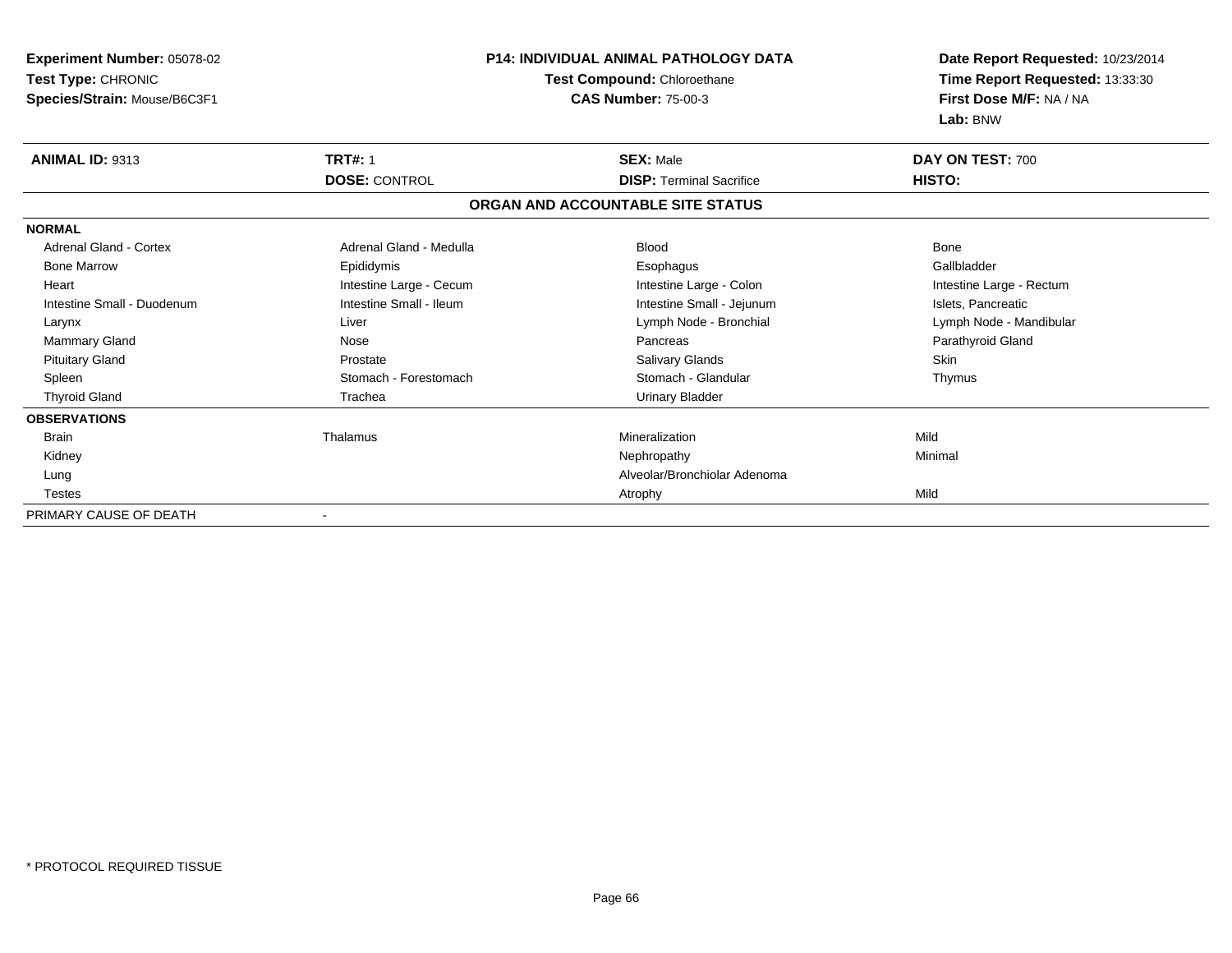| Experiment Number: 05078-02<br>Test Type: CHRONIC<br>Species/Strain: Mouse/B6C3F1 |                           | P14: INDIVIDUAL ANIMAL PATHOLOGY DATA<br>Test Compound: Chloroethane<br><b>CAS Number: 75-00-3</b> | Date Report Requested: 10/23/2014<br>Time Report Requested: 13:33:30<br>First Dose M/F: NA / NA<br>Lab: BNW |
|-----------------------------------------------------------------------------------|---------------------------|----------------------------------------------------------------------------------------------------|-------------------------------------------------------------------------------------------------------------|
| <b>ANIMAL ID: 9314</b>                                                            | <b>TRT#: 1</b>            | <b>SEX: Male</b>                                                                                   | DAY ON TEST: 610                                                                                            |
|                                                                                   | <b>DOSE: CONTROL</b>      | <b>DISP: Natural Death</b>                                                                         | HISTO:                                                                                                      |
|                                                                                   |                           | ORGAN AND ACCOUNTABLE SITE STATUS                                                                  |                                                                                                             |
| <b>NORMAL</b>                                                                     |                           |                                                                                                    |                                                                                                             |
| Adrenal Gland - Cortex                                                            | Adrenal Gland - Medulla   | <b>Blood</b>                                                                                       | <b>Bone</b>                                                                                                 |
| <b>Bone Marrow</b>                                                                | Epididymis                | Esophagus                                                                                          | Heart                                                                                                       |
| Intestine Large - Cecum                                                           | Intestine Large - Colon   | Intestine Large - Rectum                                                                           | Intestine Small - Duodenum                                                                                  |
| Intestine Small - Ileum                                                           | Intestine Small - Jejunum | Islets, Pancreatic                                                                                 | Larynx                                                                                                      |
| Liver                                                                             | Lung                      | Lymph Node - Bronchial                                                                             | Nose                                                                                                        |
| Pancreas                                                                          | <b>Pituitary Gland</b>    | Prostate                                                                                           | <b>Salivary Glands</b>                                                                                      |
| Seminal Vesicle                                                                   | Stomach - Forestomach     | Stomach - Glandular                                                                                | <b>Testes</b>                                                                                               |
| <b>Thyroid Gland</b>                                                              | Trachea                   |                                                                                                    |                                                                                                             |
| <b>MISSING</b>                                                                    |                           |                                                                                                    |                                                                                                             |
| Gallbladder                                                                       | Lymph Node - Mandibular   | <b>Mammary Gland</b>                                                                               | Parathyroid Gland                                                                                           |
| Thymus                                                                            |                           |                                                                                                    |                                                                                                             |
| <b>OBSERVATIONS</b>                                                               |                           |                                                                                                    |                                                                                                             |
| <b>Brain</b>                                                                      | Thalamus                  | Mineralization                                                                                     | Mild                                                                                                        |
| Kidney                                                                            |                           | Inflammation                                                                                       | Suppurative, Marked                                                                                         |
| Note: INFLAMMATION<br>$TGLs = 1-5$                                                |                           |                                                                                                    |                                                                                                             |
| <b>Skin</b>                                                                       | Prepuce                   | Ulcer                                                                                              | Marked                                                                                                      |
| Note: ULCER<br>$TGLs = 2-10$                                                      |                           |                                                                                                    |                                                                                                             |
| Spleen                                                                            |                           | Hematopoietic Cell Proliferation                                                                   | Moderate                                                                                                    |
| <b>Urinary Bladder</b>                                                            |                           | Inflammation                                                                                       | Acute, Marked                                                                                               |
| PRIMARY CAUSE OF DEATH                                                            |                           |                                                                                                    |                                                                                                             |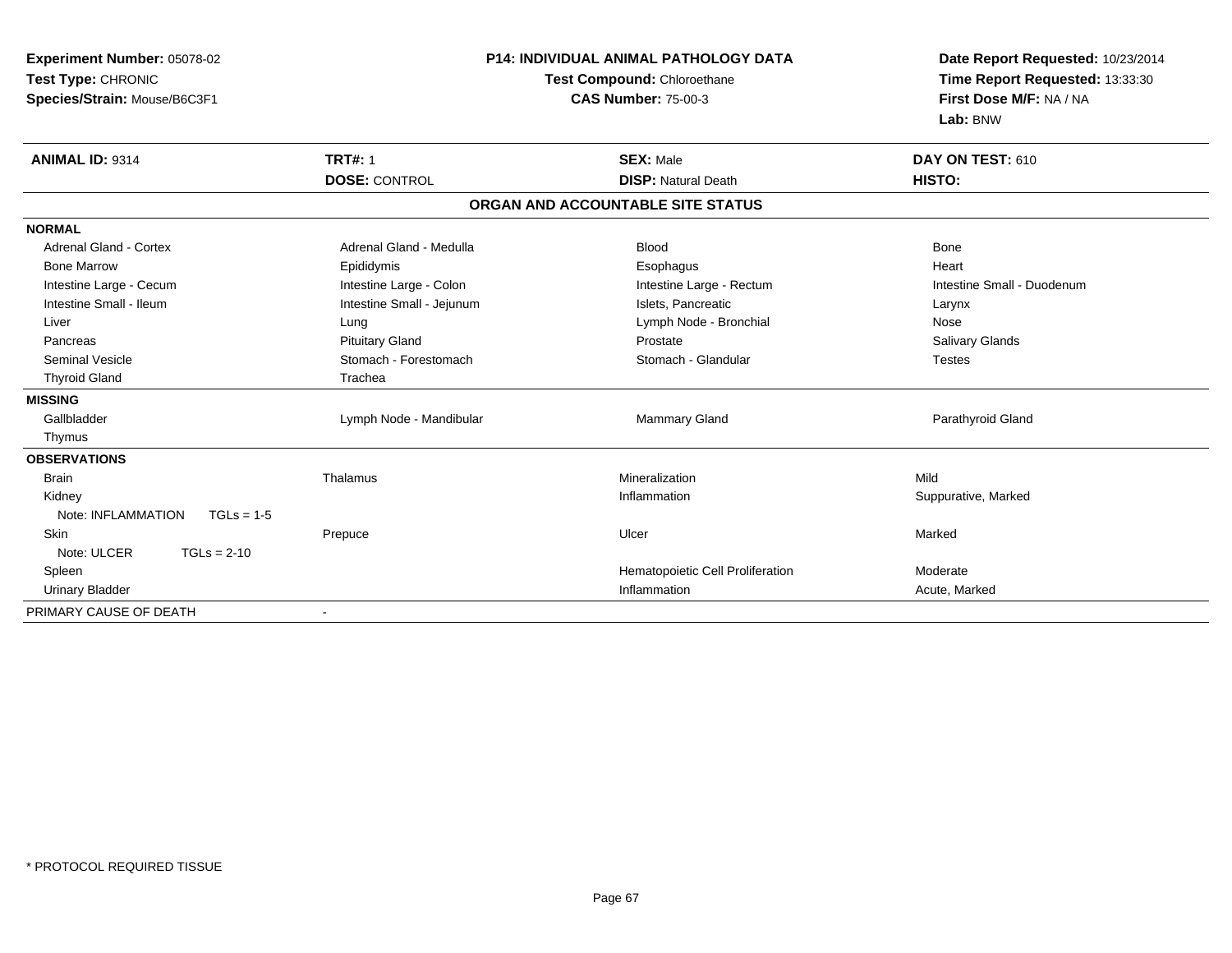| <b>Experiment Number: 05078-02</b>       |                         | <b>P14: INDIVIDUAL ANIMAL PATHOLOGY DATA</b> | Date Report Requested: 10/23/2014<br>Time Report Requested: 13:33:30 |
|------------------------------------------|-------------------------|----------------------------------------------|----------------------------------------------------------------------|
| Test Type: CHRONIC                       |                         | Test Compound: Chloroethane                  |                                                                      |
| Species/Strain: Mouse/B6C3F1             |                         | <b>CAS Number: 75-00-3</b>                   | First Dose M/F: NA / NA                                              |
|                                          |                         |                                              | Lab: BNW                                                             |
| <b>ANIMAL ID: 9315</b>                   | <b>TRT#: 1</b>          | <b>SEX: Male</b>                             | DAY ON TEST: 587                                                     |
|                                          | <b>DOSE: CONTROL</b>    | <b>DISP:</b> Moribund Sacrifice              | HISTO:                                                               |
|                                          |                         | ORGAN AND ACCOUNTABLE SITE STATUS            |                                                                      |
| <b>NORMAL</b>                            |                         |                                              |                                                                      |
| <b>Adrenal Gland - Cortex</b>            | Adrenal Gland - Medulla | <b>Blood</b>                                 | Bone                                                                 |
| <b>Bone Marrow</b>                       | <b>Brain</b>            | Epididymis                                   | Esophagus                                                            |
| Gallbladder                              | Intestine Large - Cecum | Intestine Large - Colon                      | Intestine Large - Rectum                                             |
| Intestine Small - Duodenum               | Intestine Small - Ileum | Intestine Small - Jejunum                    | Islets, Pancreatic                                                   |
| Kidney                                   | Larynx                  | Liver                                        | Nose                                                                 |
| Pancreas                                 | <b>Pituitary Gland</b>  | Prostate                                     | Salivary Glands                                                      |
| <b>Seminal Vesicle</b>                   | Spleen                  | Stomach - Forestomach                        | Stomach - Glandular                                                  |
| Testes                                   | Thymus                  | <b>Thyroid Gland</b>                         | Trachea                                                              |
| <b>Urinary Bladder</b>                   |                         |                                              |                                                                      |
| <b>MISSING</b>                           |                         |                                              |                                                                      |
| Lymph Node - Bronchial                   | Lymph Node - Mandibular | Parathyroid Gland                            |                                                                      |
| <b>OBSERVATIONS</b>                      |                         |                                              |                                                                      |
| <b>Adrenal Gland</b>                     | Subcapsular             | Hyperplasia                                  | Mild                                                                 |
| Heart                                    | Valve                   | Degeneration                                 | Mucoid, Mild                                                         |
| Lung                                     |                         | Inflammation                                 | Chronic Active, Marked                                               |
| <b>Mammary Gland</b>                     | Duct                    | Ectasia                                      | Moderate                                                             |
|                                          |                         | Inflammation                                 | Chronic, Moderate                                                    |
| <b>Skeletal Muscle</b>                   |                         | Inflammation                                 | Necrotizing, Marked                                                  |
| Note: INFLAMMATION<br>$TGLs = 1-10+1-11$ |                         |                                              |                                                                      |
| Skin                                     | <b>Subcut Tiss</b>      | Inflammation                                 | Chronic, Moderate                                                    |
| PRIMARY CAUSE OF DEATH                   |                         |                                              |                                                                      |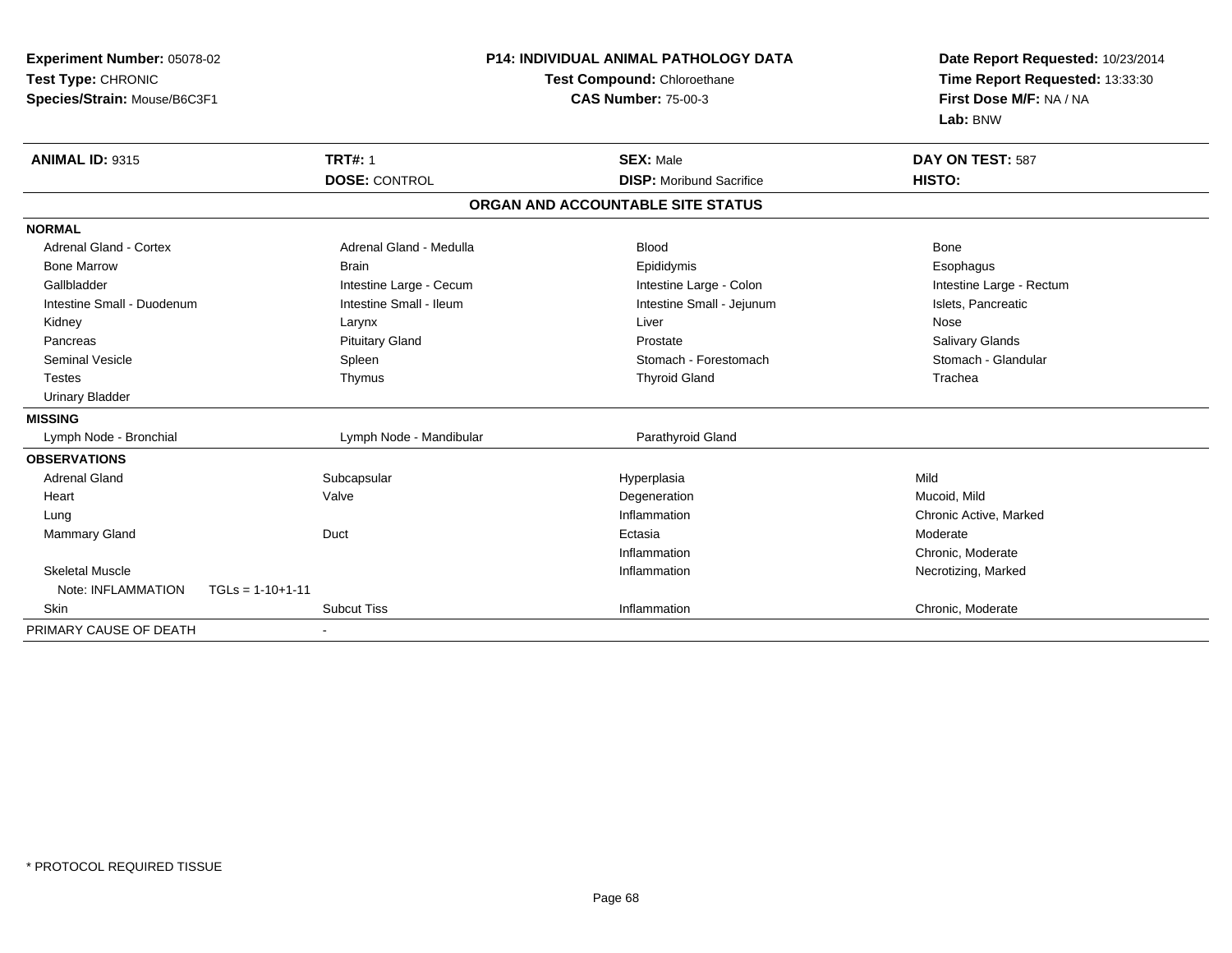| Experiment Number: 05078-02         |                         | P14: INDIVIDUAL ANIMAL PATHOLOGY DATA | Date Report Requested: 10/23/2014 |
|-------------------------------------|-------------------------|---------------------------------------|-----------------------------------|
| Test Type: CHRONIC                  |                         | Test Compound: Chloroethane           | Time Report Requested: 13:33:30   |
| Species/Strain: Mouse/B6C3F1        |                         | <b>CAS Number: 75-00-3</b>            | First Dose M/F: NA / NA           |
|                                     |                         |                                       | Lab: BNW                          |
| <b>ANIMAL ID: 9316</b>              | <b>TRT#: 1</b>          | <b>SEX: Male</b>                      | DAY ON TEST: 700                  |
|                                     | <b>DOSE: CONTROL</b>    | <b>DISP: Terminal Sacrifice</b>       | HISTO:                            |
|                                     |                         | ORGAN AND ACCOUNTABLE SITE STATUS     |                                   |
| <b>NORMAL</b>                       |                         |                                       |                                   |
| Adrenal Gland - Cortex              | Adrenal Gland - Medulla | <b>Blood</b>                          | Bone                              |
| <b>Bone Marrow</b>                  | Epididymis              | Esophagus                             | Gallbladder                       |
| Heart                               | Intestine Large - Cecum | Intestine Large - Colon               | Intestine Large - Rectum          |
| Intestine Small - Duodenum          | Intestine Small - Ileum | Intestine Small - Jejunum             | Islets, Pancreatic                |
| Larynx                              | Liver                   | Lung                                  | Lymph Node - Bronchial            |
| Nose                                | Pancreas                | Parathyroid Gland                     | <b>Pituitary Gland</b>            |
| Prostate                            | <b>Seminal Vesicle</b>  | <b>Skin</b>                           | Spleen                            |
| Stomach - Forestomach               | Stomach - Glandular     | <b>Testes</b>                         | Thymus                            |
| <b>Thyroid Gland</b>                | Trachea                 | <b>Urinary Bladder</b>                |                                   |
| <b>MISSING</b>                      |                         |                                       |                                   |
| Lymph Node - Mandibular             | <b>Mammary Gland</b>    | <b>Salivary Glands</b>                |                                   |
| <b>OBSERVATIONS</b>                 |                         |                                       |                                   |
| <b>Adrenal Gland</b>                | Subcapsular             | Hyperplasia                           | Minimal                           |
| Note: ONE ADRENAL MISSING           |                         |                                       |                                   |
| <b>Brain</b>                        | Thalamus                | Mineralization                        | Mild                              |
| Kidney                              |                         | Nephropathy                           | Minimal                           |
| <b>Preputial Gland</b>              |                         | Cyst                                  | Marked                            |
|                                     |                         | Inflammation                          | Chronic, Marked                   |
| Note: INFLAMMATION<br>$TGLs = 1-10$ |                         |                                       |                                   |
| Note: CYST<br>$TGLs = 1-10$         |                         |                                       |                                   |
| PRIMARY CAUSE OF DEATH              |                         |                                       |                                   |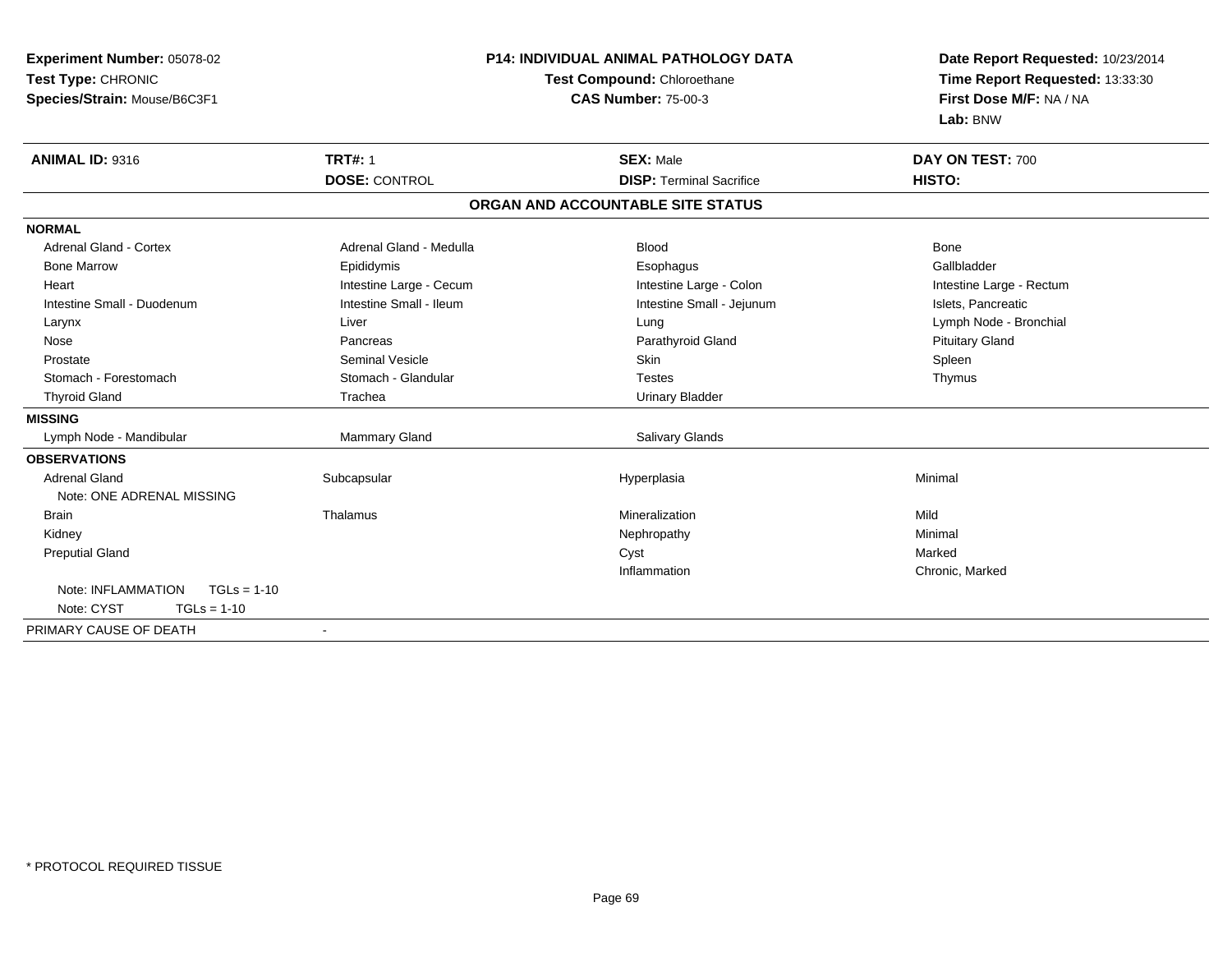| Experiment Number: 05078-02<br>Test Type: CHRONIC<br>Species/Strain: Mouse/B6C3F1 |                                                               | <b>P14: INDIVIDUAL ANIMAL PATHOLOGY DATA</b><br>Test Compound: Chloroethane<br><b>CAS Number: 75-00-3</b> | Date Report Requested: 10/23/2014<br>Time Report Requested: 13:33:30<br>First Dose M/F: NA / NA<br>Lab: BNW |
|-----------------------------------------------------------------------------------|---------------------------------------------------------------|-----------------------------------------------------------------------------------------------------------|-------------------------------------------------------------------------------------------------------------|
| <b>ANIMAL ID: 9317</b>                                                            | <b>TRT#: 1</b><br><b>DOSE: CONTROL</b>                        | <b>SEX: Male</b><br><b>DISP: Terminal Sacrifice</b>                                                       | DAY ON TEST: 700<br>HISTO:                                                                                  |
|                                                                                   |                                                               | ORGAN AND ACCOUNTABLE SITE STATUS                                                                         |                                                                                                             |
| <b>NORMAL</b>                                                                     |                                                               |                                                                                                           |                                                                                                             |
| Adrenal Gland - Cortex                                                            | Adrenal Gland - Medulla                                       | <b>Blood</b>                                                                                              | <b>Bone</b>                                                                                                 |
| <b>Bone Marrow</b>                                                                | Epididymis                                                    | Esophagus                                                                                                 | Gallbladder                                                                                                 |
| Heart                                                                             | Intestine Large - Colon                                       | Intestine Large - Rectum                                                                                  | Intestine Small - Ileum                                                                                     |
| Intestine Small - Jejunum                                                         | Islets. Pancreatic                                            | Kidney                                                                                                    | Larynx                                                                                                      |
| Liver                                                                             | Lymph Node - Bronchial                                        | Lymph Node - Mandibular                                                                                   | <b>Mammary Gland</b>                                                                                        |
| Nose                                                                              | Pancreas                                                      | Parathyroid Gland                                                                                         | <b>Pituitary Gland</b>                                                                                      |
| Prostate                                                                          | <b>Salivary Glands</b>                                        | <b>Seminal Vesicle</b>                                                                                    | <b>Skin</b>                                                                                                 |
| Spleen                                                                            | Stomach - Forestomach                                         | Stomach - Glandular                                                                                       | Thymus                                                                                                      |
| <b>Thyroid Gland</b>                                                              | Trachea                                                       | <b>Urinary Bladder</b>                                                                                    |                                                                                                             |
| <b>MISSING</b>                                                                    |                                                               |                                                                                                           |                                                                                                             |
| Intestine Large - Cecum                                                           | Intestine Small - Duodenum                                    |                                                                                                           |                                                                                                             |
| <b>OBSERVATIONS</b>                                                               |                                                               |                                                                                                           |                                                                                                             |
| <b>Adrenal Gland</b>                                                              | Subcapsular                                                   | Hyperplasia                                                                                               | Minimal                                                                                                     |
| <b>Brain</b>                                                                      | Thalamus                                                      | Mineralization                                                                                            | Mild                                                                                                        |
| Lung                                                                              |                                                               | Alveolar/Bronchiolar Carcinoma                                                                            |                                                                                                             |
| Lymph Node                                                                        |                                                               | <b>Infiltration Cellular</b>                                                                              | Histiocyte, Minimal                                                                                         |
|                                                                                   | Note: HISTOLOGIC FINDINGS DOES NOT ACCOUNT FOR GROSS FINDINGS |                                                                                                           |                                                                                                             |
| <b>Testes</b>                                                                     |                                                               | Atrophy                                                                                                   | Mild                                                                                                        |
| PRIMARY CAUSE OF DEATH                                                            | $\blacksquare$                                                |                                                                                                           |                                                                                                             |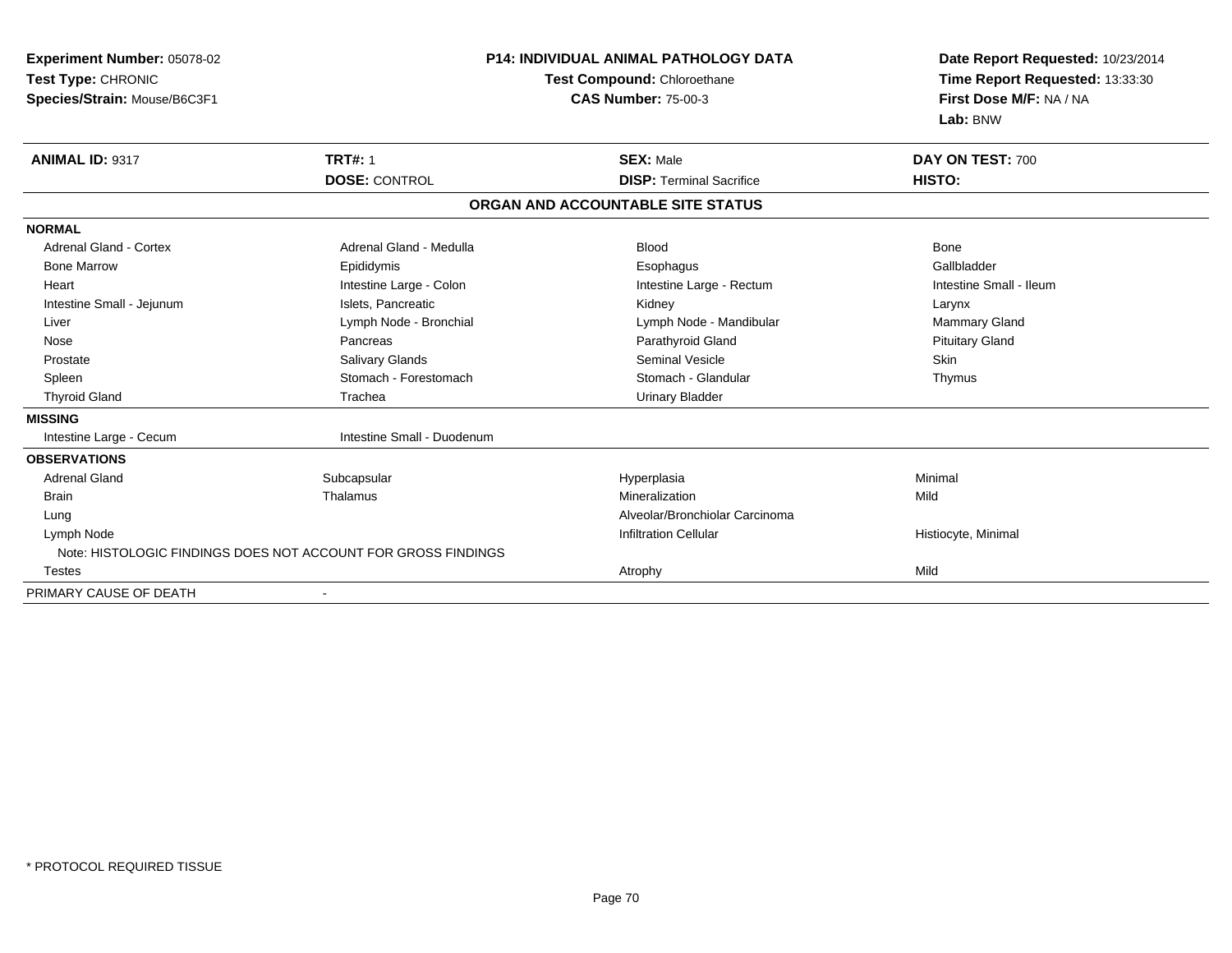| <b>Experiment Number: 05078-02</b><br>Test Type: CHRONIC<br>Species/Strain: Mouse/B6C3F1 |              |                          | P14: INDIVIDUAL ANIMAL PATHOLOGY DATA<br>Test Compound: Chloroethane<br><b>CAS Number: 75-00-3</b> | Date Report Requested: 10/23/2014<br>Time Report Requested: 13:33:30<br>First Dose M/F: NA / NA<br>Lab: BNW |
|------------------------------------------------------------------------------------------|--------------|--------------------------|----------------------------------------------------------------------------------------------------|-------------------------------------------------------------------------------------------------------------|
| ANIMAL ID: 9318                                                                          |              | <b>TRT#: 1</b>           | <b>SEX: Male</b><br><b>DISP: Natural Death</b>                                                     | DAY ON TEST: 524<br>HISTO:                                                                                  |
|                                                                                          |              | <b>DOSE: CONTROL</b>     |                                                                                                    |                                                                                                             |
|                                                                                          |              |                          | ORGAN AND ACCOUNTABLE SITE STATUS                                                                  |                                                                                                             |
| <b>NORMAL</b>                                                                            |              |                          |                                                                                                    |                                                                                                             |
| <b>Blood</b>                                                                             |              | <b>Bone</b>              | <b>Bone Marrow</b>                                                                                 | Epididymis                                                                                                  |
| Esophagus                                                                                |              | Heart                    | Islets, Pancreatic                                                                                 | Larynx                                                                                                      |
| Liver                                                                                    |              | Lung                     | Lymph Node - Bronchial                                                                             | Nose                                                                                                        |
| Pancreas                                                                                 |              | Salivary Glands          | Spleen                                                                                             | Stomach - Forestomach                                                                                       |
| Stomach - Glandular                                                                      |              | <b>Testes</b>            | Thymus                                                                                             | <b>Thyroid Gland</b>                                                                                        |
| Trachea                                                                                  |              |                          |                                                                                                    |                                                                                                             |
| <b>MISSING</b>                                                                           |              |                          |                                                                                                    |                                                                                                             |
| Gallbladder                                                                              |              | Intestine Large - Cecum  | Lymph Node - Mandibular                                                                            | Mammary Gland                                                                                               |
| Parathyroid Gland                                                                        |              | <b>Pituitary Gland</b>   |                                                                                                    |                                                                                                             |
| <b>AUTO PRECLUDES DIAG.</b>                                                              |              |                          |                                                                                                    |                                                                                                             |
| Intestine Large - Colon                                                                  |              | Intestine Large - Rectum | Intestine Small - Duodenum                                                                         | Intestine Small - Ileum                                                                                     |
| Intestine Small - Jejunum                                                                |              |                          |                                                                                                    |                                                                                                             |
| <b>INSUFFICIENT TISSUE</b>                                                               |              |                          |                                                                                                    |                                                                                                             |
| <b>Adrenal Gland - Cortex</b>                                                            |              | Adrenal Gland - Medulla  |                                                                                                    |                                                                                                             |
| <b>OBSERVATIONS</b>                                                                      |              |                          |                                                                                                    |                                                                                                             |
| <b>Brain</b>                                                                             |              | Thalamus                 | Mineralization                                                                                     | Mild                                                                                                        |
| Kidney                                                                                   |              | Pelvis                   | Inflammation                                                                                       | Suppurative, Moderate                                                                                       |
| Penis                                                                                    |              |                          | Inflammation                                                                                       | Suppurative, Marked                                                                                         |
| Prostate                                                                                 |              |                          | Inflammation                                                                                       | Suppurative, Marked                                                                                         |
| <b>Seminal Vesicle</b>                                                                   |              |                          | Inflammation                                                                                       | Suppurative, Marked                                                                                         |
| Skin                                                                                     |              | Prepuce                  | Inflammation                                                                                       | Necrotizing, Marked                                                                                         |
| Note: INFLAMMATION                                                                       | $TGLs = 1-2$ |                          |                                                                                                    |                                                                                                             |
| <b>Urinary Bladder</b>                                                                   |              |                          | Inflammation                                                                                       | Suppurative, Marked                                                                                         |
| Note: INFLAMMATION                                                                       | $TGLs = 2-8$ |                          |                                                                                                    |                                                                                                             |
| PRIMARY CAUSE OF DEATH                                                                   |              |                          |                                                                                                    |                                                                                                             |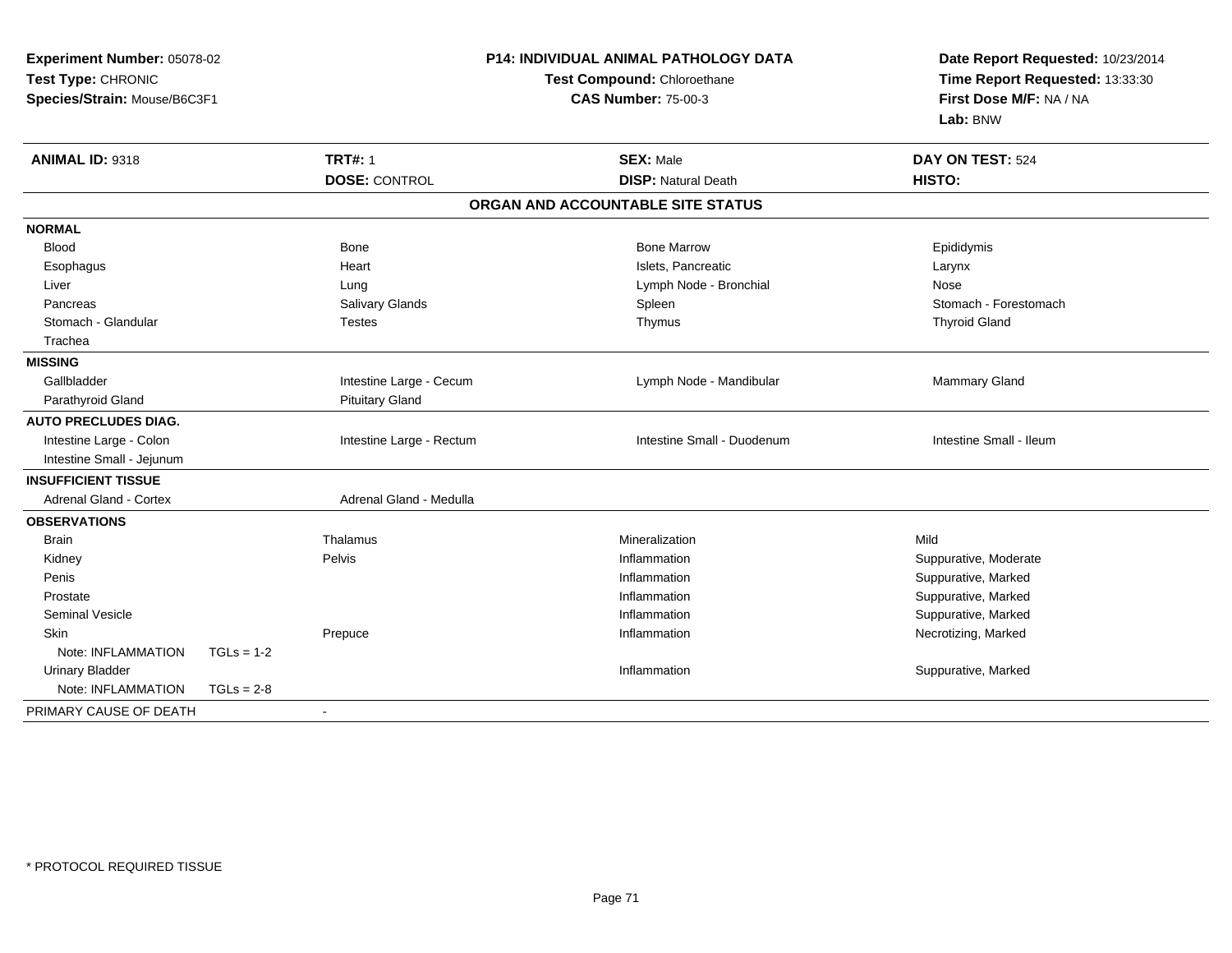| Experiment Number: 05078-02<br>Test Type: CHRONIC<br>Species/Strain: Mouse/B6C3F1 |                              | <b>P14: INDIVIDUAL ANIMAL PATHOLOGY DATA</b><br>Test Compound: Chloroethane<br><b>CAS Number: 75-00-3</b> | Date Report Requested: 10/23/2014<br>Time Report Requested: 13:33:30<br>First Dose M/F: NA / NA<br>Lab: BNW |  |
|-----------------------------------------------------------------------------------|------------------------------|-----------------------------------------------------------------------------------------------------------|-------------------------------------------------------------------------------------------------------------|--|
| <b>ANIMAL ID: 9319</b>                                                            | <b>TRT#: 1</b>               | <b>SEX: Male</b>                                                                                          | DAY ON TEST: 700                                                                                            |  |
|                                                                                   | <b>DOSE: CONTROL</b>         | <b>DISP: Terminal Sacrifice</b>                                                                           | HISTO:                                                                                                      |  |
|                                                                                   |                              | ORGAN AND ACCOUNTABLE SITE STATUS                                                                         |                                                                                                             |  |
| <b>NORMAL</b>                                                                     |                              |                                                                                                           |                                                                                                             |  |
| <b>Adrenal Gland - Cortex</b>                                                     | Adrenal Gland - Medulla      | <b>Blood</b>                                                                                              | <b>Bone</b>                                                                                                 |  |
| <b>Bone Marrow</b>                                                                | <b>Brain</b>                 | Epididymis                                                                                                | Gallbladder                                                                                                 |  |
| Heart                                                                             | Intestine Large - Cecum      | Intestine Large - Colon                                                                                   | Intestine Large - Rectum                                                                                    |  |
| Intestine Small - Duodenum                                                        | Intestine Small - Ileum      | Intestine Small - Jejunum                                                                                 | Islets, Pancreatic                                                                                          |  |
| Larynx                                                                            | Liver                        | Lung                                                                                                      | Lymph Node - Bronchial                                                                                      |  |
| Nose                                                                              | Pancreas                     | Parathyroid Gland                                                                                         | <b>Pituitary Gland</b>                                                                                      |  |
| Prostate                                                                          | <b>Seminal Vesicle</b>       | <b>Skin</b>                                                                                               | Stomach - Forestomach                                                                                       |  |
| Stomach - Glandular                                                               | <b>Testes</b>                | Thymus                                                                                                    | <b>Thyroid Gland</b>                                                                                        |  |
| Trachea                                                                           | <b>Urinary Bladder</b>       |                                                                                                           |                                                                                                             |  |
| <b>MISSING</b>                                                                    |                              |                                                                                                           |                                                                                                             |  |
| Lymph Node - Mandibular                                                           | Mammary Gland                |                                                                                                           |                                                                                                             |  |
| <b>OBSERVATIONS</b>                                                               |                              |                                                                                                           |                                                                                                             |  |
| Esophagus                                                                         |                              | Squamous Cell Carcinoma                                                                                   |                                                                                                             |  |
| Kidney                                                                            |                              | Nephropathy                                                                                               | Minimal                                                                                                     |  |
| <b>Salivary Glands</b>                                                            |                              | Inflammation                                                                                              | Chronic, Mild                                                                                               |  |
| Spleen                                                                            |                              | Hyperplasia                                                                                               | Lymphoid, Mild                                                                                              |  |
| PRIMARY CAUSE OF DEATH                                                            | $\qquad \qquad \blacksquare$ |                                                                                                           |                                                                                                             |  |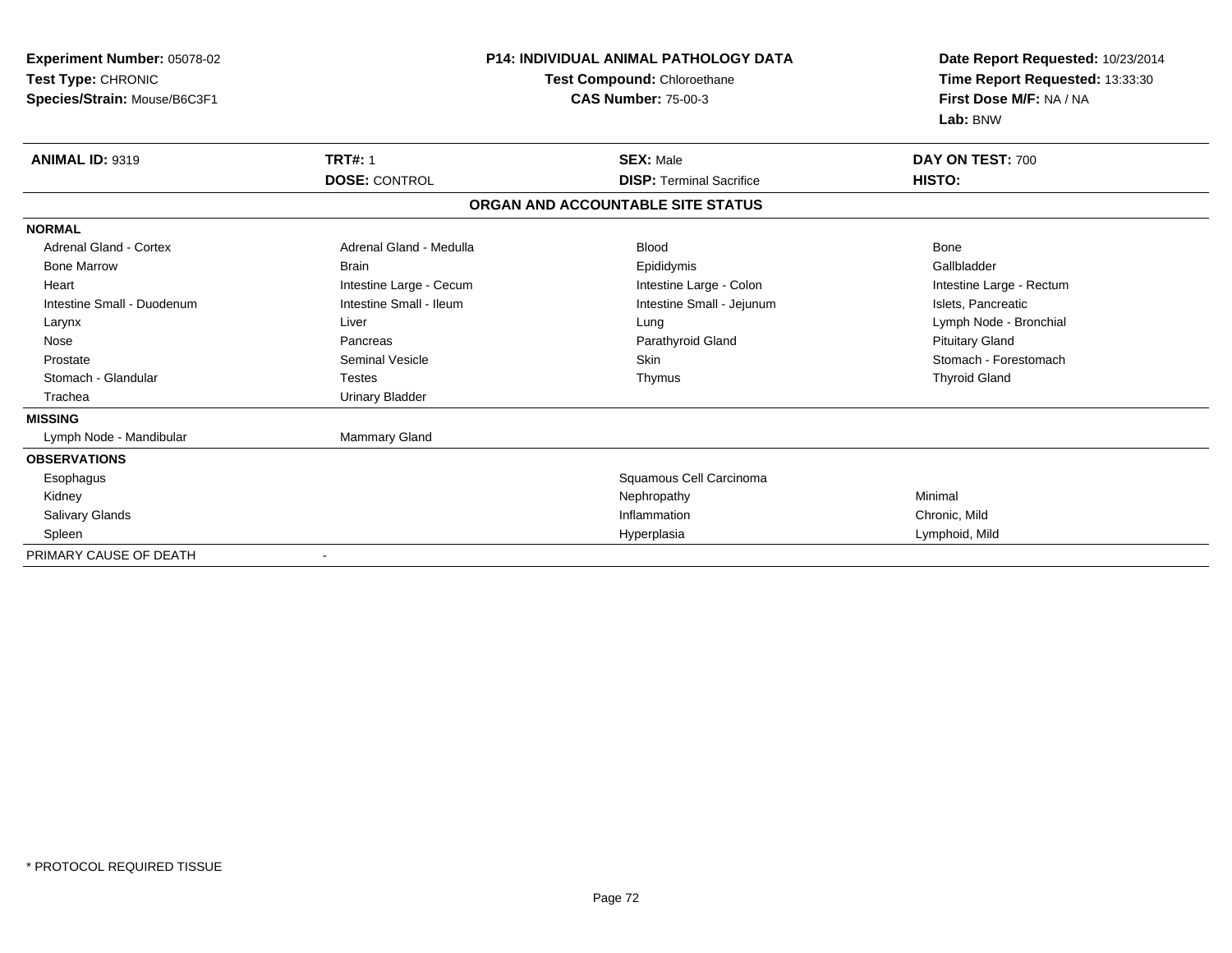| Experiment Number: 05078-02       | <b>P14: INDIVIDUAL ANIMAL PATHOLOGY DATA</b> |                                   | Date Report Requested: 10/23/2014 |  |
|-----------------------------------|----------------------------------------------|-----------------------------------|-----------------------------------|--|
| Test Type: CHRONIC                |                                              | Test Compound: Chloroethane       | Time Report Requested: 13:33:30   |  |
| Species/Strain: Mouse/B6C3F1      |                                              | <b>CAS Number: 75-00-3</b>        | First Dose M/F: NA / NA           |  |
|                                   |                                              |                                   | Lab: BNW                          |  |
| <b>ANIMAL ID: 9320</b>            | <b>TRT#: 1</b>                               | <b>SEX: Male</b>                  | DAY ON TEST: 700                  |  |
|                                   | <b>DOSE: CONTROL</b>                         | <b>DISP: Terminal Sacrifice</b>   | HISTO:                            |  |
|                                   |                                              | ORGAN AND ACCOUNTABLE SITE STATUS |                                   |  |
| <b>NORMAL</b>                     |                                              |                                   |                                   |  |
| Adrenal Gland - Cortex            | Adrenal Gland - Medulla                      | <b>Blood</b>                      | <b>Bone</b>                       |  |
| <b>Bone Marrow</b>                | <b>Brain</b>                                 | Epididymis                        | Esophagus                         |  |
| Heart                             | Intestine Large - Cecum                      | Intestine Large - Colon           | Intestine Large - Rectum          |  |
| Intestine Small - Duodenum        | Intestine Small - Ileum                      | Intestine Small - Jejunum         | Islets, Pancreatic                |  |
| Larynx                            | Mammary Gland                                | Nose                              | Pancreas                          |  |
| Parathyroid Gland                 | <b>Pituitary Gland</b>                       | Prostate                          | Salivary Glands                   |  |
| Seminal Vesicle                   | Skin                                         | Stomach - Forestomach             | Stomach - Glandular               |  |
| <b>Testes</b>                     | Thymus                                       | <b>Thyroid Gland</b>              | Trachea                           |  |
| <b>Urinary Bladder</b>            |                                              |                                   |                                   |  |
| <b>MISSING</b>                    |                                              |                                   |                                   |  |
| Gallbladder                       | Lymph Node - Bronchial                       |                                   |                                   |  |
| <b>OBSERVATIONS</b>               |                                              |                                   |                                   |  |
| <b>Adrenal Gland</b>              | Subcapsular                                  | Hyperplasia                       | Minimal                           |  |
| <b>Harderian Gland</b>            |                                              | Adenoma                           |                                   |  |
| Kidney                            |                                              | Nephropathy                       | Minimal                           |  |
| Liver                             |                                              | Hematopoietic Cell Proliferation  | Mild                              |  |
| Note: HEMA CELL PROL TGLs = 2-4   |                                              |                                   |                                   |  |
| Lung                              |                                              | Inflammation                      | Chronic, Multifocal, Mild         |  |
| Lymph Node                        | Mandibular                                   | <b>Infiltration Cellular</b>      | Histiocyte, Minimal               |  |
| Spleen                            |                                              | Hyperplasia                       | Lymphoid, Moderate                |  |
| Note: HYPERPLASIA<br>$TGLs = 1-4$ |                                              |                                   |                                   |  |
| PRIMARY CAUSE OF DEATH            | $\blacksquare$                               |                                   |                                   |  |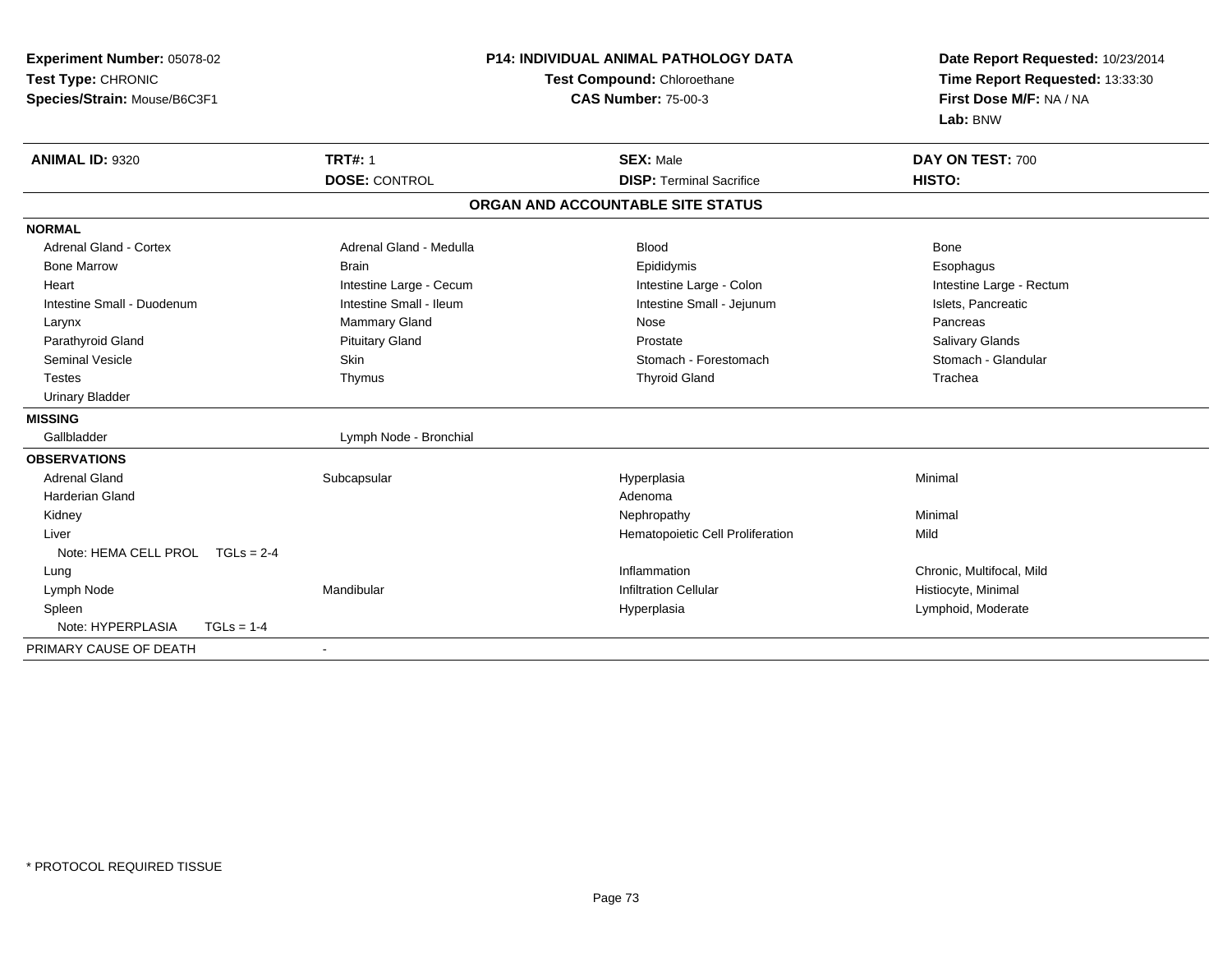| Experiment Number: 05078-02          | <b>P14: INDIVIDUAL ANIMAL PATHOLOGY DATA</b><br>Test Compound: Chloroethane |                                   | Date Report Requested: 10/23/2014 |
|--------------------------------------|-----------------------------------------------------------------------------|-----------------------------------|-----------------------------------|
| Test Type: CHRONIC                   |                                                                             |                                   | Time Report Requested: 13:33:30   |
| Species/Strain: Mouse/B6C3F1         |                                                                             | <b>CAS Number: 75-00-3</b>        | First Dose M/F: NA / NA           |
|                                      |                                                                             |                                   | Lab: BNW                          |
| <b>ANIMAL ID: 9321</b>               | <b>TRT#: 1</b>                                                              | <b>SEX: Male</b>                  | DAY ON TEST: 409                  |
|                                      | <b>DOSE: CONTROL</b>                                                        | <b>DISP:</b> Moribund Sacrifice   | HISTO:                            |
|                                      |                                                                             | ORGAN AND ACCOUNTABLE SITE STATUS |                                   |
| <b>NORMAL</b>                        |                                                                             |                                   |                                   |
| <b>Adrenal Gland - Cortex</b>        | Adrenal Gland - Medulla                                                     | <b>Blood</b>                      | <b>Bone</b>                       |
| <b>Bone Marrow</b>                   | Epididymis                                                                  | Esophagus                         | Gallbladder                       |
| Heart                                | Intestine Large - Cecum                                                     | Intestine Large - Colon           | Intestine Large - Rectum          |
| Intestine Small - Duodenum           | Intestine Small - Ileum                                                     | Intestine Small - Jejunum         | Islets, Pancreatic                |
| Larynx                               | Lymph Node - Bronchial                                                      | Mammary Gland                     | Nose                              |
| Pancreas                             | Prostate                                                                    | Salivary Glands                   | <b>Seminal Vesicle</b>            |
| Spleen                               | Stomach - Forestomach                                                       | <b>Testes</b>                     | <b>Thyroid Gland</b>              |
| Trachea                              | <b>Urinary Bladder</b>                                                      |                                   |                                   |
| <b>MISSING</b>                       |                                                                             |                                   |                                   |
| Lymph Node - Mandibular              | Parathyroid Gland                                                           | <b>Pituitary Gland</b>            | Thymus                            |
| <b>OBSERVATIONS</b>                  |                                                                             |                                   |                                   |
| <b>Adrenal Gland</b>                 | Subcapsular                                                                 | Hyperplasia                       | Minimal                           |
| <b>Brain</b>                         | Thalamus                                                                    | Mineralization                    | Mild                              |
| Kidney                               |                                                                             | Nephropathy                       | Minimal                           |
| Liver                                |                                                                             | Hepatocellular Adenoma            |                                   |
| Note: HEPATOCLR ADEN<br>$TGLs = 2-4$ |                                                                             |                                   |                                   |
| Lung                                 | Glands                                                                      | Ectasia                           | Mild                              |
| Skin                                 | Prepuce                                                                     | Ulcer                             | Marked                            |
| Stomach                              | Glandular                                                                   | Metaplasia                        | Squamous, Minimal                 |
| PRIMARY CAUSE OF DEATH               |                                                                             |                                   |                                   |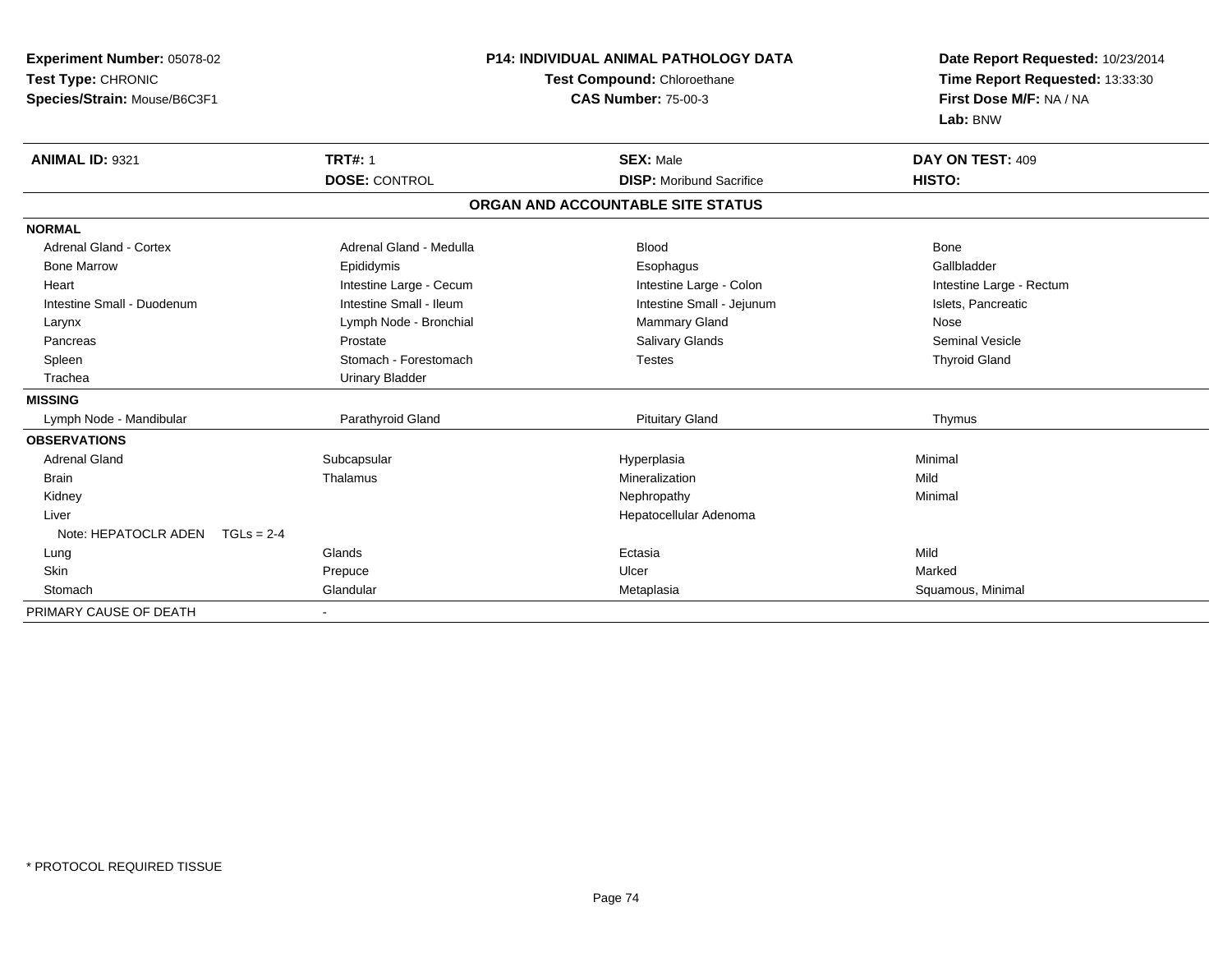| Experiment Number: 05078-02<br>Test Type: CHRONIC<br>Species/Strain: Mouse/B6C3F1 |                           | P14: INDIVIDUAL ANIMAL PATHOLOGY DATA<br>Test Compound: Chloroethane<br><b>CAS Number: 75-00-3</b> | Date Report Requested: 10/23/2014<br>Time Report Requested: 13:33:30<br>First Dose M/F: NA / NA<br>Lab: BNW |  |
|-----------------------------------------------------------------------------------|---------------------------|----------------------------------------------------------------------------------------------------|-------------------------------------------------------------------------------------------------------------|--|
| <b>ANIMAL ID: 9322</b>                                                            | <b>TRT#: 1</b>            | <b>SEX: Male</b>                                                                                   | DAY ON TEST: 700                                                                                            |  |
|                                                                                   | <b>DOSE: CONTROL</b>      | <b>DISP: Terminal Sacrifice</b>                                                                    | HISTO:                                                                                                      |  |
|                                                                                   |                           | ORGAN AND ACCOUNTABLE SITE STATUS                                                                  |                                                                                                             |  |
| <b>NORMAL</b>                                                                     |                           |                                                                                                    |                                                                                                             |  |
| <b>Adrenal Gland - Cortex</b>                                                     | Adrenal Gland - Medulla   | Blood                                                                                              | Bone                                                                                                        |  |
| <b>Bone Marrow</b>                                                                | Esophagus                 | Gallbladder                                                                                        | Heart                                                                                                       |  |
| Intestine Large - Cecum                                                           | Intestine Large - Colon   | Intestine Large - Rectum                                                                           | Intestine Small - Duodenum                                                                                  |  |
| Intestine Small - Ileum                                                           | Intestine Small - Jejunum | Islets, Pancreatic                                                                                 | Larynx                                                                                                      |  |
| Liver                                                                             | Nose                      | Pancreas                                                                                           | <b>Pituitary Gland</b>                                                                                      |  |
| Prostate                                                                          | <b>Salivary Glands</b>    | <b>Seminal Vesicle</b>                                                                             | Spleen                                                                                                      |  |
| Stomach - Forestomach                                                             | Stomach - Glandular       | Thymus                                                                                             | <b>Thyroid Gland</b>                                                                                        |  |
| Trachea                                                                           | <b>Urinary Bladder</b>    |                                                                                                    |                                                                                                             |  |
| <b>MISSING</b>                                                                    |                           |                                                                                                    |                                                                                                             |  |
| Epididymis                                                                        | Lymph Node - Bronchial    | Lymph Node - Mandibular                                                                            | Mammary Gland                                                                                               |  |
| Parathyroid Gland                                                                 |                           |                                                                                                    |                                                                                                             |  |
| <b>OBSERVATIONS</b>                                                               |                           |                                                                                                    |                                                                                                             |  |
| <b>Brain</b>                                                                      | Thalamus                  | Mineralization                                                                                     | Mild                                                                                                        |  |
| Kidney                                                                            |                           | Nephropathy                                                                                        | Moderate                                                                                                    |  |
| Note: NEPHROPATHY<br>$TGLs = 3-5$                                                 |                           |                                                                                                    |                                                                                                             |  |
| Lung                                                                              |                           | Inflammation                                                                                       | Chronic, Multifocal, Mild                                                                                   |  |
| Skin                                                                              | <b>Hair Follicle</b>      | Atrophy                                                                                            | Moderate                                                                                                    |  |
|                                                                                   | <b>Hair Follicle</b>      | Degeneration                                                                                       | Moderate                                                                                                    |  |
|                                                                                   | <b>Hair Follicle</b>      | Ectasia                                                                                            | Moderate                                                                                                    |  |
| Note: ATROPHY<br>$TGLs = 4-2$                                                     |                           |                                                                                                    |                                                                                                             |  |
| <b>Testes</b>                                                                     |                           | Atrophy                                                                                            | Moderate                                                                                                    |  |
| <b>Tissue NOS</b>                                                                 |                           | Hemorrhage                                                                                         | Focal, Moderate                                                                                             |  |
| Note: HEMORRHAGE<br>$TGLs = 2-10$                                                 |                           |                                                                                                    |                                                                                                             |  |
| PRIMARY CAUSE OF DEATH                                                            | $\blacksquare$            |                                                                                                    |                                                                                                             |  |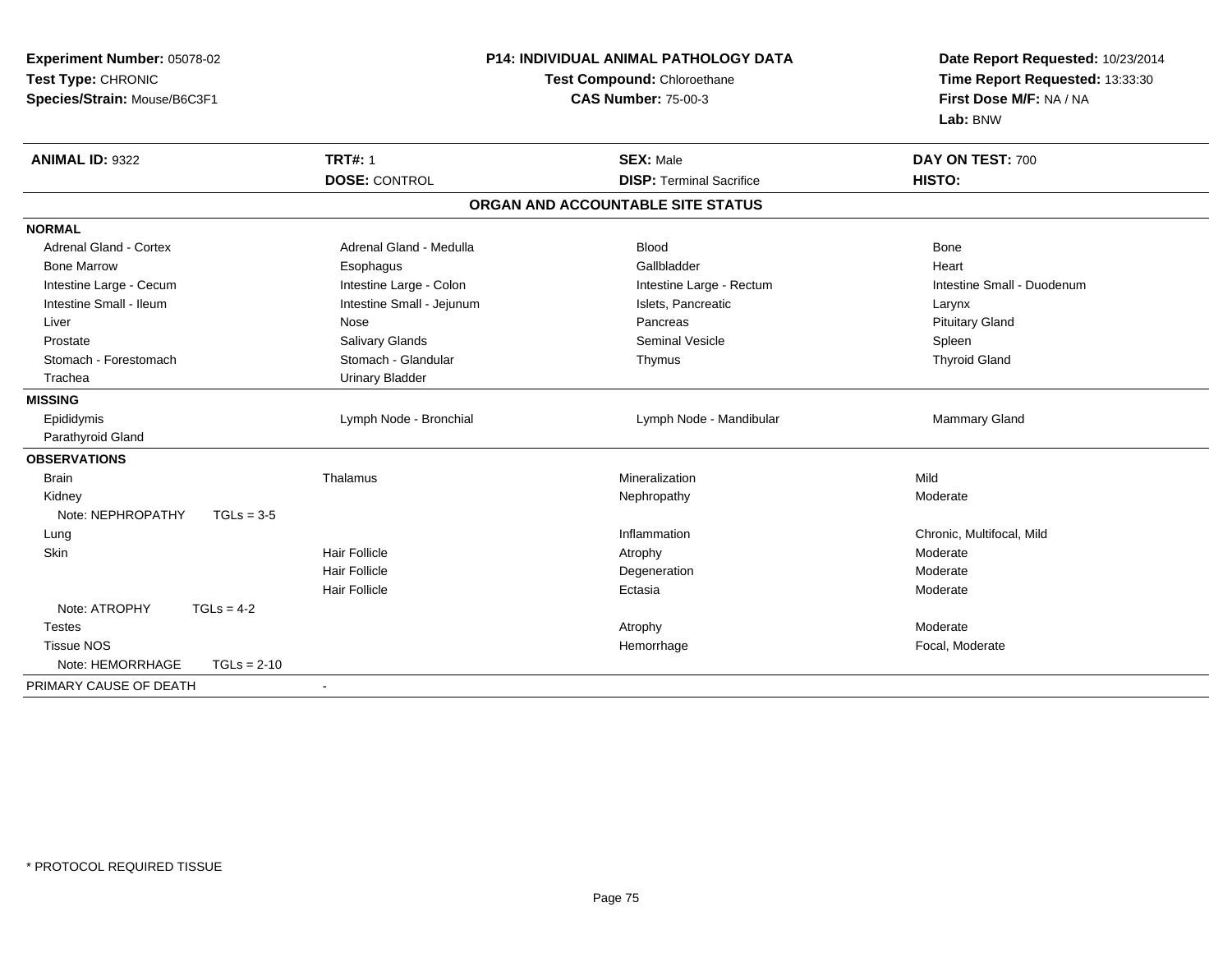| Experiment Number: 05078-02        |                            | P14: INDIVIDUAL ANIMAL PATHOLOGY DATA | Date Report Requested: 10/23/2014 |  |
|------------------------------------|----------------------------|---------------------------------------|-----------------------------------|--|
| Test Type: CHRONIC                 |                            | Test Compound: Chloroethane           | Time Report Requested: 13:33:30   |  |
| Species/Strain: Mouse/B6C3F1       | <b>CAS Number: 75-00-3</b> |                                       | First Dose M/F: NA / NA           |  |
|                                    |                            |                                       | Lab: BNW                          |  |
| <b>ANIMAL ID: 9323</b>             | <b>TRT#: 1</b>             | <b>SEX: Male</b>                      | DAY ON TEST: 486                  |  |
|                                    | <b>DOSE: CONTROL</b>       | <b>DISP:</b> Moribund Sacrifice       | HISTO:                            |  |
|                                    |                            | ORGAN AND ACCOUNTABLE SITE STATUS     |                                   |  |
| <b>NORMAL</b>                      |                            |                                       |                                   |  |
| <b>Adrenal Gland - Cortex</b>      | Adrenal Gland - Medulla    | <b>Blood</b>                          | <b>Bone</b>                       |  |
| <b>Bone Marrow</b>                 | Epididymis                 | Esophagus                             | Gallbladder                       |  |
| Intestine Large - Cecum            | Intestine Large - Colon    | Intestine Large - Rectum              | Intestine Small - Duodenum        |  |
| Intestine Small - Ileum            | Intestine Small - Jejunum  | Islets, Pancreatic                    | Larynx                            |  |
| Lung                               | Lymph Node - Bronchial     | Nose                                  | Pancreas                          |  |
| <b>Pituitary Gland</b>             | <b>Preputial Gland</b>     | Prostate                              | Salivary Glands                   |  |
| <b>Seminal Vesicle</b>             | Spleen                     | <b>Testes</b>                         | <b>Thyroid Gland</b>              |  |
| Trachea                            |                            |                                       |                                   |  |
| <b>MISSING</b>                     |                            |                                       |                                   |  |
| Lymph Node - Mandibular            | Mammary Gland              | Parathyroid Gland                     | Thymus                            |  |
| <b>OBSERVATIONS</b>                |                            |                                       |                                   |  |
| <b>Adrenal Gland</b>               | Subcapsular                | Hyperplasia                           | Mild                              |  |
| <b>Brain</b>                       | Thalamus                   | Mineralization                        | Mild                              |  |
| Heart                              | Valve                      | Degeneration                          | Mucoid, Mild                      |  |
| Kidney                             | Pelvis                     | Inflammation                          | Suppurative, Moderate             |  |
|                                    |                            | Nephropathy                           | Mild                              |  |
| Liver                              |                            | Hepatocellular Carcinoma              |                                   |  |
| Note: HEPATOCLR CARC TGLs = 2-10   |                            |                                       |                                   |  |
| Skin                               | Prepuce                    | Ulcer                                 | Moderate                          |  |
| Note: ULCER<br>$TGLs = 1-11$       |                            |                                       |                                   |  |
| Stomach                            | Glandular                  | Cyst                                  | Mild                              |  |
|                                    | Forestomach                | Hyperkeratosis                        | Mild                              |  |
|                                    | Glandular                  | Hyperplasia                           | Mild                              |  |
| <b>Urinary Bladder</b>             | <b>Transit Epithe</b>      | Hyperplasia                           | Moderate                          |  |
|                                    |                            | Inflammation                          | Suppurative, Moderate             |  |
| Note: INFLAMMATION<br>$TGLs = 3-8$ |                            |                                       |                                   |  |
| Note: HYPERPLASIA<br>$TGLs = 3-8$  |                            |                                       |                                   |  |
| PRIMARY CAUSE OF DEATH             | $\blacksquare$             |                                       |                                   |  |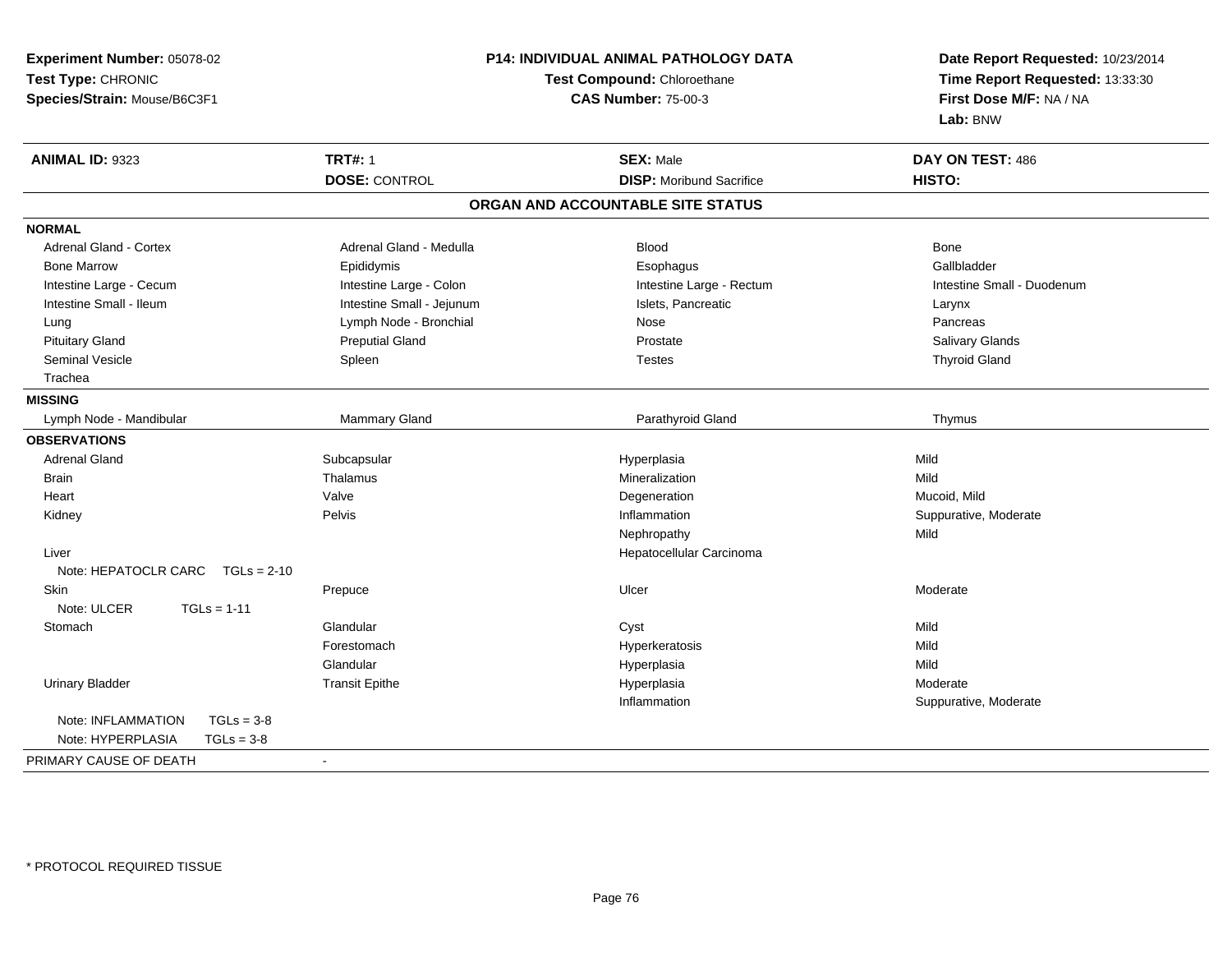| Experiment Number: 05078-02<br>Test Type: CHRONIC<br>Species/Strain: Mouse/B6C3F1 |                            | <b>P14: INDIVIDUAL ANIMAL PATHOLOGY DATA</b><br>Test Compound: Chloroethane<br><b>CAS Number: 75-00-3</b> | Date Report Requested: 10/23/2014<br>Time Report Requested: 13:33:30<br>First Dose M/F: NA / NA<br>Lab: BNW |  |
|-----------------------------------------------------------------------------------|----------------------------|-----------------------------------------------------------------------------------------------------------|-------------------------------------------------------------------------------------------------------------|--|
| <b>ANIMAL ID: 9324</b>                                                            | <b>TRT#: 1</b>             | <b>SEX: Male</b>                                                                                          | DAY ON TEST: 700                                                                                            |  |
|                                                                                   | <b>DOSE: CONTROL</b>       | <b>DISP: Terminal Sacrifice</b>                                                                           | HISTO:                                                                                                      |  |
|                                                                                   |                            | ORGAN AND ACCOUNTABLE SITE STATUS                                                                         |                                                                                                             |  |
| <b>NORMAL</b>                                                                     |                            |                                                                                                           |                                                                                                             |  |
| <b>Adrenal Gland - Cortex</b>                                                     | Adrenal Gland - Medulla    | <b>Blood</b>                                                                                              | Bone                                                                                                        |  |
| <b>Bone Marrow</b>                                                                | <b>Brain</b>               | Epididymis                                                                                                | Esophagus                                                                                                   |  |
| Gallbladder                                                                       | Heart                      | Intestine Large - Cecum                                                                                   | Intestine Large - Colon                                                                                     |  |
| Intestine Large - Rectum                                                          | Intestine Small - Duodenum | Intestine Small - Ileum                                                                                   | Intestine Small - Jejunum                                                                                   |  |
| Islets, Pancreatic                                                                | Kidney                     | Larynx                                                                                                    | Liver                                                                                                       |  |
| Lung                                                                              | Pancreas                   | Parathyroid Gland                                                                                         | <b>Pituitary Gland</b>                                                                                      |  |
| Prostate                                                                          | Salivary Glands            | Seminal Vesicle                                                                                           | <b>Skin</b>                                                                                                 |  |
| Spleen                                                                            | Stomach - Forestomach      | Stomach - Glandular                                                                                       | <b>Testes</b>                                                                                               |  |
| Thymus                                                                            | <b>Thyroid Gland</b>       | Trachea                                                                                                   | <b>Urinary Bladder</b>                                                                                      |  |
| <b>MISSING</b>                                                                    |                            |                                                                                                           |                                                                                                             |  |
| Lymph Node - Bronchial                                                            | Lymph Node - Mandibular    | Mammary Gland                                                                                             |                                                                                                             |  |
| <b>OBSERVATIONS</b>                                                               |                            |                                                                                                           |                                                                                                             |  |
| Nose                                                                              | Glands                     | Hyperplasia                                                                                               | Mild                                                                                                        |  |
| <b>Preputial Gland</b>                                                            |                            | Cyst                                                                                                      | Moderate                                                                                                    |  |
| Note: CYST<br>$TGLs = 1-10$                                                       |                            |                                                                                                           |                                                                                                             |  |
| PRIMARY CAUSE OF DEATH                                                            | $\overline{\phantom{a}}$   |                                                                                                           |                                                                                                             |  |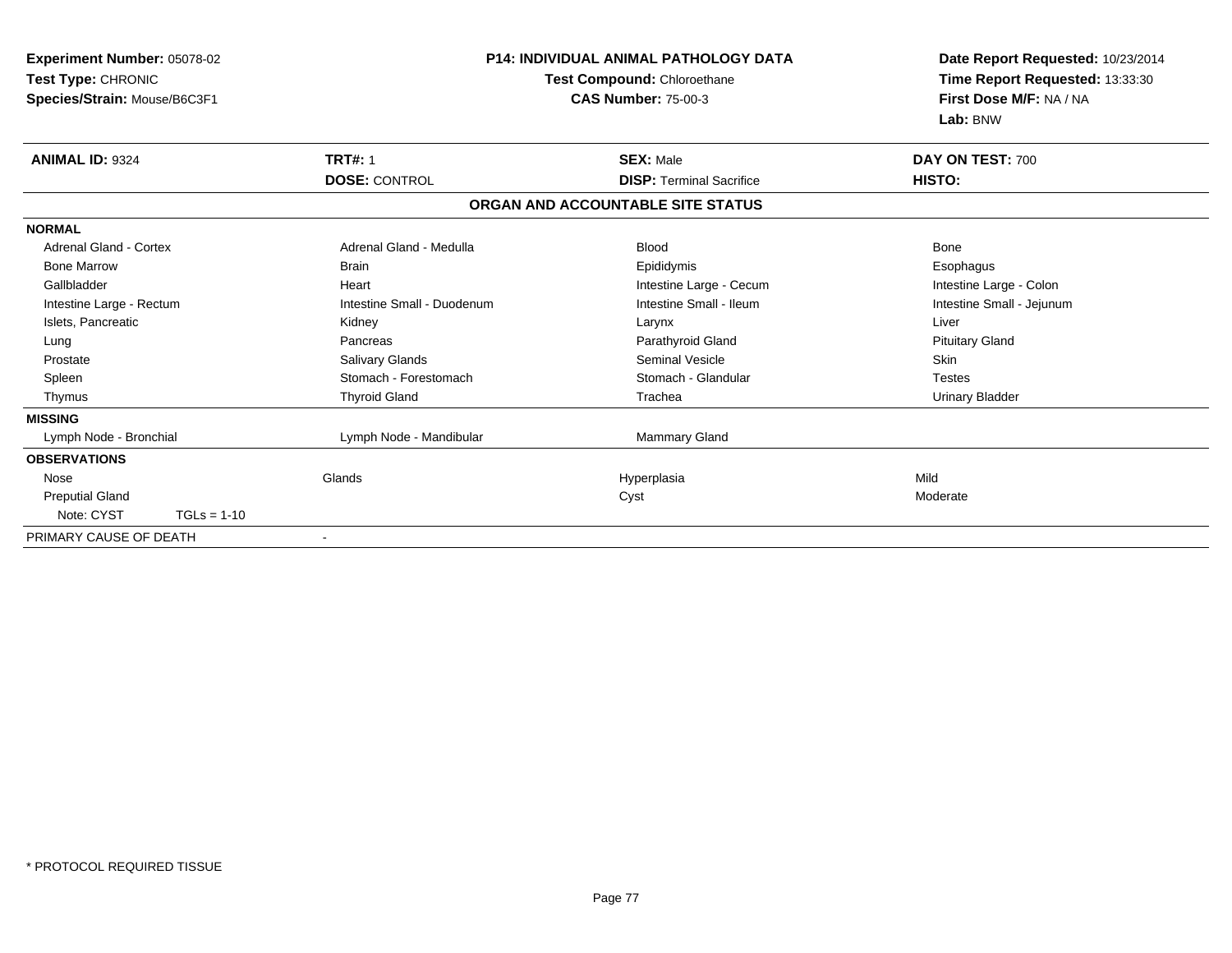| Experiment Number: 05078-02<br>Test Type: CHRONIC<br>Species/Strain: Mouse/B6C3F1 |                         | <b>P14: INDIVIDUAL ANIMAL PATHOLOGY DATA</b><br>Test Compound: Chloroethane<br><b>CAS Number: 75-00-3</b> | Date Report Requested: 10/23/2014<br>Time Report Requested: 13:33:30<br>First Dose M/F: NA / NA<br>Lab: BNW |
|-----------------------------------------------------------------------------------|-------------------------|-----------------------------------------------------------------------------------------------------------|-------------------------------------------------------------------------------------------------------------|
| <b>ANIMAL ID: 9325</b>                                                            | <b>TRT#: 1</b>          | <b>SEX: Male</b>                                                                                          | DAY ON TEST: 700                                                                                            |
|                                                                                   | <b>DOSE: CONTROL</b>    | <b>DISP: Terminal Sacrifice</b>                                                                           | HISTO:                                                                                                      |
|                                                                                   |                         | ORGAN AND ACCOUNTABLE SITE STATUS                                                                         |                                                                                                             |
| <b>NORMAL</b>                                                                     |                         |                                                                                                           |                                                                                                             |
| <b>Adrenal Gland - Cortex</b>                                                     | Adrenal Gland - Medulla | <b>Blood</b>                                                                                              | <b>Bone</b>                                                                                                 |
| <b>Bone Marrow</b>                                                                | Epididymis              | Esophagus                                                                                                 | Gallbladder                                                                                                 |
| Heart                                                                             | Intestine Large - Cecum | Intestine Large - Colon                                                                                   | Intestine Large - Rectum                                                                                    |
| Intestine Small - Duodenum                                                        | Intestine Small - Ileum | Intestine Small - Jejunum                                                                                 | Islets, Pancreatic                                                                                          |
| Larynx                                                                            | Liver                   | Lung                                                                                                      | Nose                                                                                                        |
| Pancreas                                                                          | <b>Pituitary Gland</b>  | Prostate                                                                                                  | <b>Salivary Glands</b>                                                                                      |
| Seminal Vesicle                                                                   | Spleen                  | Stomach - Forestomach                                                                                     | <b>Testes</b>                                                                                               |
| <b>Thyroid Gland</b>                                                              | Trachea                 | <b>Urinary Bladder</b>                                                                                    |                                                                                                             |
| <b>MISSING</b>                                                                    |                         |                                                                                                           |                                                                                                             |
| Lymph Node - Mandibular                                                           | <b>Mammary Gland</b>    | Parathyroid Gland                                                                                         | Thymus                                                                                                      |
| <b>INSUFFICIENT TISSUE</b>                                                        |                         |                                                                                                           |                                                                                                             |
| Lymph Node - Bronchial                                                            |                         |                                                                                                           |                                                                                                             |
| <b>OBSERVATIONS</b>                                                               |                         |                                                                                                           |                                                                                                             |
| <b>Brain</b>                                                                      | Thalamus                | Mineralization                                                                                            | Mild                                                                                                        |
| Kidney                                                                            |                         | Nephropathy                                                                                               | Mild                                                                                                        |
| <b>Preputial Gland</b>                                                            |                         | Cyst                                                                                                      | Moderate                                                                                                    |
| Note: CYST<br>$TGLs = 2-10$                                                       |                         |                                                                                                           |                                                                                                             |
| Skin                                                                              | <b>Hair Follicle</b>    | Atrophy                                                                                                   | Mild                                                                                                        |
| Note: ATROPHY<br>$TGLs = 1-2$                                                     |                         |                                                                                                           |                                                                                                             |
| Stomach                                                                           | Glandular               | Atrophy                                                                                                   | Mild                                                                                                        |
| PRIMARY CAUSE OF DEATH                                                            | $\blacksquare$          |                                                                                                           |                                                                                                             |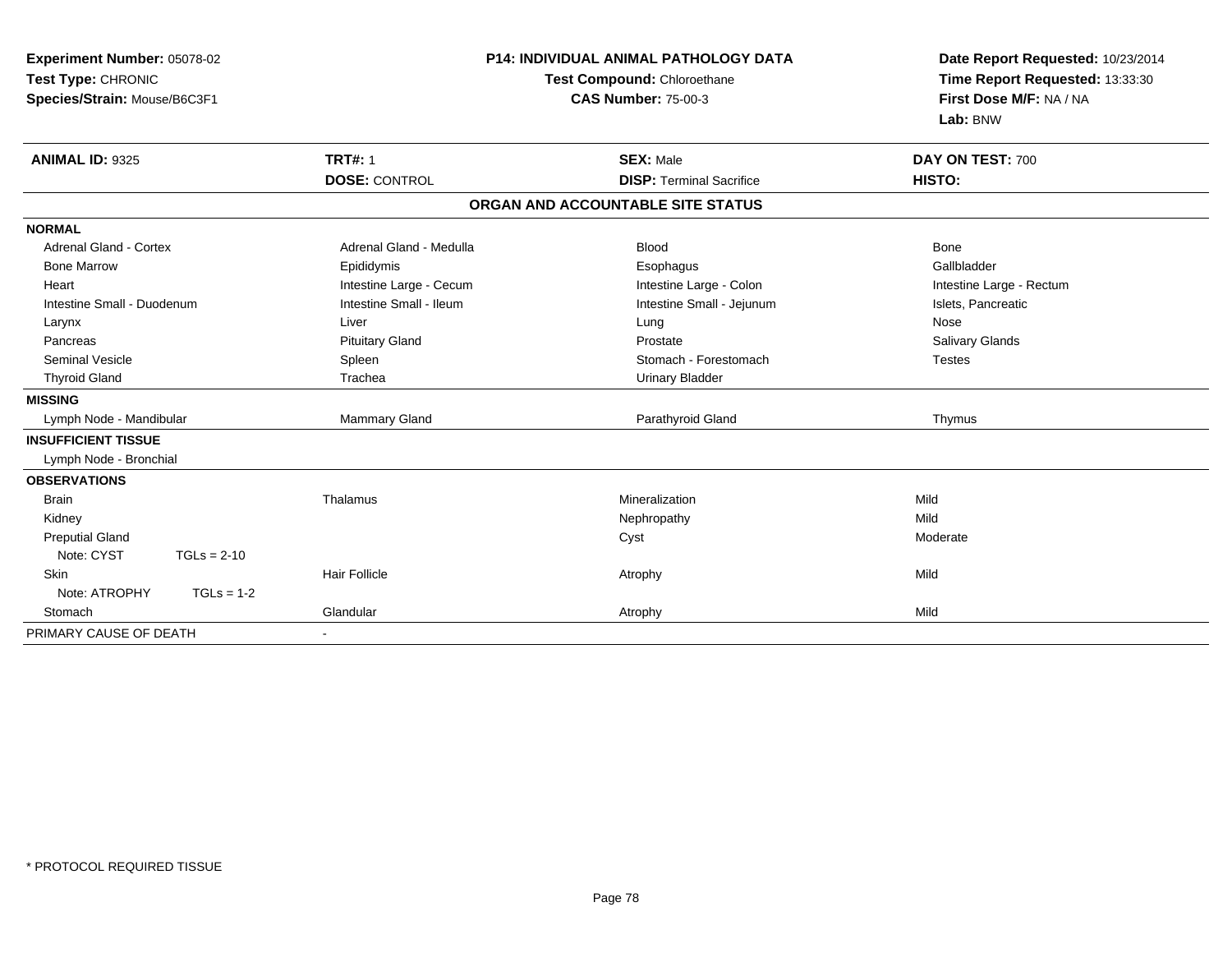| Experiment Number: 05078-02<br>Test Type: CHRONIC<br>Species/Strain: Mouse/B6C3F1 |                            | <b>P14: INDIVIDUAL ANIMAL PATHOLOGY DATA</b><br>Test Compound: Chloroethane<br><b>CAS Number: 75-00-3</b> | Date Report Requested: 10/23/2014<br>Time Report Requested: 13:33:30<br>First Dose M/F: NA / NA<br>Lab: BNW |
|-----------------------------------------------------------------------------------|----------------------------|-----------------------------------------------------------------------------------------------------------|-------------------------------------------------------------------------------------------------------------|
| <b>ANIMAL ID: 9326</b>                                                            | <b>TRT#: 1</b>             | <b>SEX: Male</b>                                                                                          | DAY ON TEST: 560                                                                                            |
|                                                                                   | <b>DOSE: CONTROL</b>       | <b>DISP:</b> Moribund Sacrifice                                                                           | HISTO:                                                                                                      |
|                                                                                   |                            | ORGAN AND ACCOUNTABLE SITE STATUS                                                                         |                                                                                                             |
| <b>NORMAL</b>                                                                     |                            |                                                                                                           |                                                                                                             |
| Adrenal Gland - Cortex                                                            | Adrenal Gland - Medulla    | <b>Blood</b>                                                                                              | Bone                                                                                                        |
| <b>Bone Marrow</b>                                                                | <b>Brain</b>               | Epididymis                                                                                                | Esophagus                                                                                                   |
| Gallbladder                                                                       | Heart                      | Intestine Large - Cecum                                                                                   | Intestine Large - Colon                                                                                     |
| Intestine Large - Rectum                                                          | Intestine Small - Duodenum | Intestine Small - Ileum                                                                                   | Intestine Small - Jejunum                                                                                   |
| Islets, Pancreatic                                                                | Kidney                     | Larynx                                                                                                    | Lung                                                                                                        |
| Lymph Node - Bronchial                                                            | Lymph Node - Mandibular    | Mammary Gland                                                                                             | Nose                                                                                                        |
| Pancreas                                                                          | <b>Pituitary Gland</b>     | <b>Preputial Gland</b>                                                                                    | Prostate                                                                                                    |
| Salivary Glands                                                                   | Seminal Vesicle            | Spleen                                                                                                    | Stomach - Forestomach                                                                                       |
| Stomach - Glandular                                                               | <b>Testes</b>              | <b>Thyroid Gland</b>                                                                                      | Trachea                                                                                                     |
| <b>Urinary Bladder</b>                                                            |                            |                                                                                                           |                                                                                                             |
| <b>MISSING</b>                                                                    |                            |                                                                                                           |                                                                                                             |
| Parathyroid Gland                                                                 | Thymus                     |                                                                                                           |                                                                                                             |
| <b>OBSERVATIONS</b>                                                               |                            |                                                                                                           |                                                                                                             |
| Liver                                                                             |                            | Hepatocellular Carcinoma                                                                                  |                                                                                                             |
|                                                                                   |                            | <b>Necrosis</b>                                                                                           | Moderate                                                                                                    |
| Note: HEPATOCLR CARC<br>$TGLs = 4-10.3-10$                                        |                            |                                                                                                           |                                                                                                             |
| Skin                                                                              | Hair Follicle              | Atrophy                                                                                                   | Mild                                                                                                        |
|                                                                                   | Prepuce                    | Inflammation                                                                                              | Suppurative, Moderate                                                                                       |
| Note: INFLAMMATION<br>$TGLs = 2-11$                                               |                            |                                                                                                           |                                                                                                             |
| [Atrophy TGLS = $1-2$ ]                                                           |                            |                                                                                                           |                                                                                                             |
| PRIMARY CAUSE OF DEATH                                                            | $\blacksquare$             |                                                                                                           |                                                                                                             |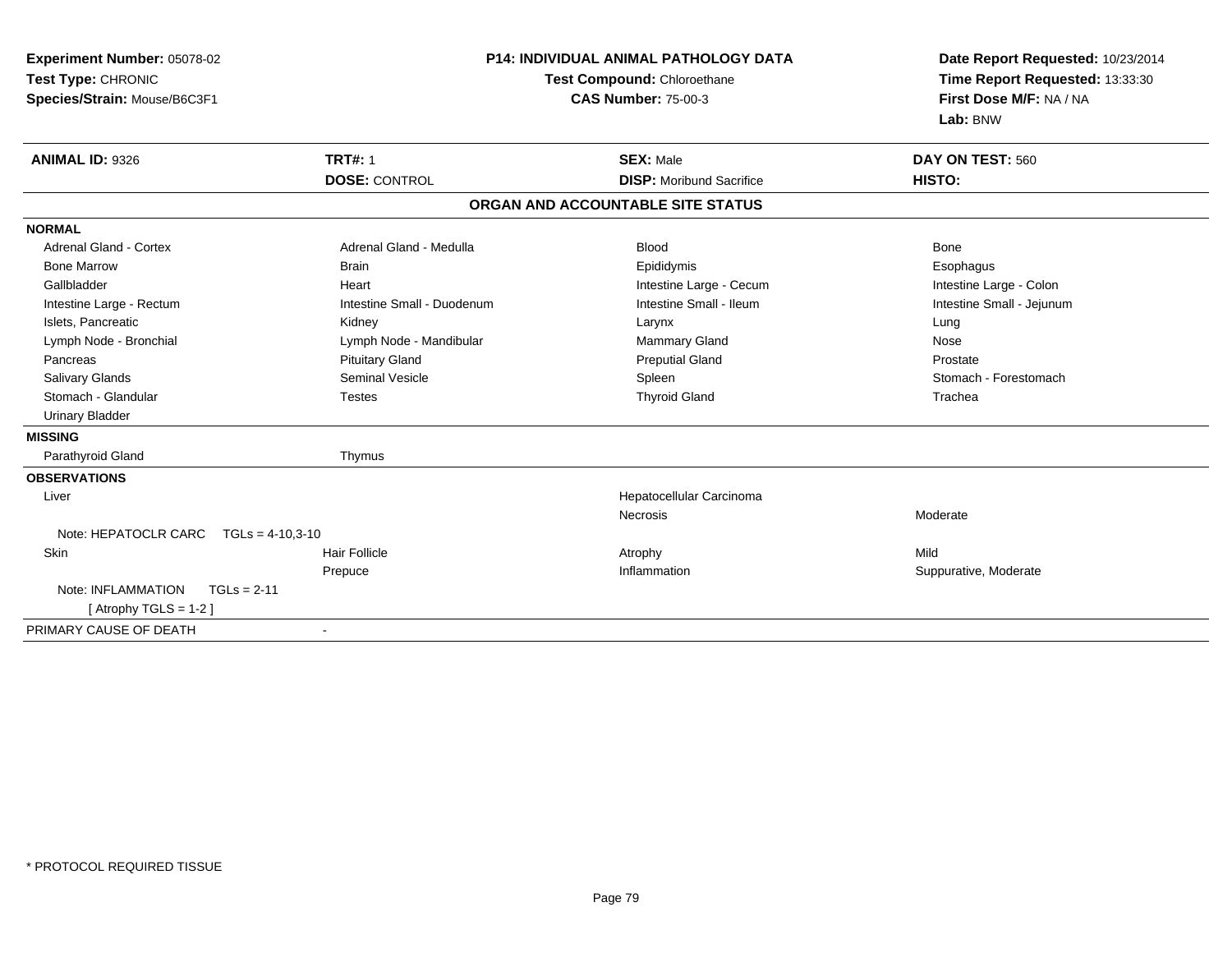| Test Type: CHRONIC                      | <b>Experiment Number: 05078-02</b><br>Species/Strain: Mouse/B6C3F1 |                                        | <b>P14: INDIVIDUAL ANIMAL PATHOLOGY DATA</b><br>Test Compound: Chloroethane<br><b>CAS Number: 75-00-3</b> |  | Date Report Requested: 10/23/2014<br>Time Report Requested: 13:33:30<br>First Dose M/F: NA / NA<br>Lab: BNW |  |
|-----------------------------------------|--------------------------------------------------------------------|----------------------------------------|-----------------------------------------------------------------------------------------------------------|--|-------------------------------------------------------------------------------------------------------------|--|
| <b>ANIMAL ID: 9327</b>                  |                                                                    | <b>TRT#: 1</b><br><b>DOSE: CONTROL</b> | <b>SEX: Male</b><br><b>DISP: Terminal Sacrifice</b>                                                       |  | DAY ON TEST: 700<br>HISTO:                                                                                  |  |
|                                         |                                                                    |                                        | ORGAN AND ACCOUNTABLE SITE STATUS                                                                         |  |                                                                                                             |  |
|                                         |                                                                    |                                        |                                                                                                           |  |                                                                                                             |  |
| <b>NORMAL</b><br>Adrenal Gland - Cortex |                                                                    | Adrenal Gland - Medulla                | <b>Blood</b>                                                                                              |  | <b>Bone</b>                                                                                                 |  |
| <b>Bone Marrow</b>                      |                                                                    | <b>Brain</b>                           | Epididymis                                                                                                |  | Esophagus                                                                                                   |  |
| Gallbladder                             |                                                                    | Heart                                  | Intestine Large - Cecum                                                                                   |  | Intestine Large - Colon                                                                                     |  |
| Intestine Large - Rectum                |                                                                    | Intestine Small - Duodenum             | Islets, Pancreatic                                                                                        |  | Larynx                                                                                                      |  |
| Liver                                   |                                                                    | Lymph Node - Bronchial                 | Mammary Gland                                                                                             |  | Nose                                                                                                        |  |
| Pancreas                                |                                                                    | <b>Pituitary Gland</b>                 | Prostate                                                                                                  |  | Salivary Glands                                                                                             |  |
| <b>Seminal Vesicle</b>                  |                                                                    | Spleen                                 | Stomach - Forestomach                                                                                     |  | Stomach - Glandular                                                                                         |  |
| <b>Testes</b>                           |                                                                    | Thymus                                 | <b>Thyroid Gland</b>                                                                                      |  | Trachea                                                                                                     |  |
| <b>Urinary Bladder</b>                  |                                                                    |                                        |                                                                                                           |  |                                                                                                             |  |
| <b>MISSING</b>                          |                                                                    |                                        |                                                                                                           |  |                                                                                                             |  |
| Intestine Small - Ileum                 |                                                                    | Intestine Small - Jejunum              | Lymph Node - Mandibular                                                                                   |  | Parathyroid Gland                                                                                           |  |
| <b>OBSERVATIONS</b>                     |                                                                    |                                        |                                                                                                           |  |                                                                                                             |  |
| <b>Adrenal Gland</b>                    |                                                                    | Subcapsular                            | Hyperplasia                                                                                               |  | Mild                                                                                                        |  |
| Kidney                                  |                                                                    |                                        | Inflammation                                                                                              |  | Chronic, Mild                                                                                               |  |
| Lung                                    |                                                                    |                                        | Inflammation                                                                                              |  | Chronic, Multifocal, Mild                                                                                   |  |
| <b>Preputial Gland</b>                  |                                                                    |                                        | Abscess                                                                                                   |  | Marked                                                                                                      |  |
| Note: ABSCESS                           | $TGLs = 1-10$                                                      |                                        |                                                                                                           |  |                                                                                                             |  |
| Skin                                    |                                                                    | Prepuce                                | Ulcer                                                                                                     |  | Moderate                                                                                                    |  |
| PRIMARY CAUSE OF DEATH                  |                                                                    |                                        |                                                                                                           |  |                                                                                                             |  |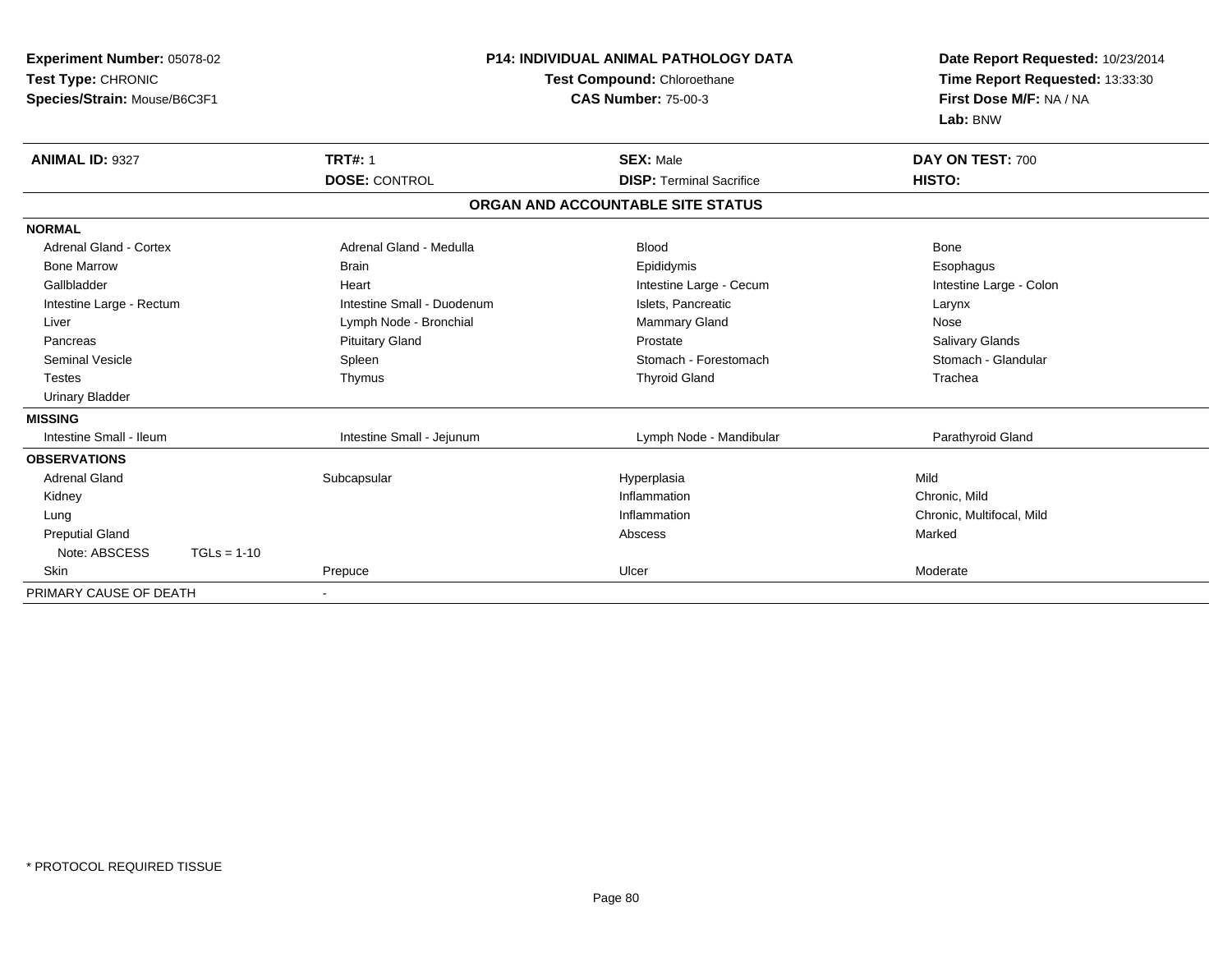| Experiment Number: 05078-02<br>Test Type: CHRONIC<br>Species/Strain: Mouse/B6C3F1 | <b>P14: INDIVIDUAL ANIMAL PATHOLOGY DATA</b><br>Test Compound: Chloroethane<br><b>CAS Number: 75-00-3</b> |                                   | Date Report Requested: 10/23/2014<br>Time Report Requested: 13:33:30<br>First Dose M/F: NA / NA<br>Lab: BNW |
|-----------------------------------------------------------------------------------|-----------------------------------------------------------------------------------------------------------|-----------------------------------|-------------------------------------------------------------------------------------------------------------|
| <b>ANIMAL ID: 9328</b>                                                            | <b>TRT#: 1</b>                                                                                            | <b>SEX: Male</b>                  | DAY ON TEST: 700                                                                                            |
|                                                                                   | <b>DOSE: CONTROL</b>                                                                                      | <b>DISP: Terminal Sacrifice</b>   | HISTO:                                                                                                      |
|                                                                                   |                                                                                                           | ORGAN AND ACCOUNTABLE SITE STATUS |                                                                                                             |
| <b>NORMAL</b>                                                                     |                                                                                                           |                                   |                                                                                                             |
| <b>Adrenal Gland - Cortex</b>                                                     | Adrenal Gland - Medulla                                                                                   | <b>Blood</b>                      | <b>Bone</b>                                                                                                 |
| <b>Bone Marrow</b>                                                                | <b>Brain</b>                                                                                              | Epididymis                        | Esophagus                                                                                                   |
| Gallbladder                                                                       | Heart                                                                                                     | Intestine Large - Cecum           | Intestine Large - Colon                                                                                     |
| Intestine Large - Rectum                                                          | Intestine Small - Duodenum                                                                                | Intestine Small - Ileum           | Intestine Small - Jejunum                                                                                   |
| Islets, Pancreatic                                                                | Larynx                                                                                                    | Liver                             | Lung                                                                                                        |
| Lymph Node - Mandibular                                                           | Nose                                                                                                      | Pancreas                          | <b>Pituitary Gland</b>                                                                                      |
| Prostate                                                                          | Salivary Glands                                                                                           | <b>Seminal Vesicle</b>            | Spleen                                                                                                      |
| Stomach - Forestomach                                                             | Stomach - Glandular                                                                                       | <b>Testes</b>                     | Thymus                                                                                                      |
| <b>Thyroid Gland</b>                                                              | Trachea                                                                                                   | <b>Urinary Bladder</b>            |                                                                                                             |
| <b>MISSING</b>                                                                    |                                                                                                           |                                   |                                                                                                             |
| Lymph Node - Bronchial                                                            | Mammary Gland                                                                                             |                                   |                                                                                                             |
| <b>INSUFFICIENT TISSUE</b>                                                        |                                                                                                           |                                   |                                                                                                             |
| Parathyroid Gland                                                                 |                                                                                                           |                                   |                                                                                                             |
| <b>OBSERVATIONS</b>                                                               |                                                                                                           |                                   |                                                                                                             |
| Kidney                                                                            |                                                                                                           | Nephropathy                       | Minimal                                                                                                     |
| Skin                                                                              | <b>Hair Follicle</b>                                                                                      | Atrophy                           | Moderate                                                                                                    |
| [Atrophy TGLS = $1-2$ ]                                                           |                                                                                                           |                                   |                                                                                                             |
| PRIMARY CAUSE OF DEATH                                                            | ٠                                                                                                         |                                   |                                                                                                             |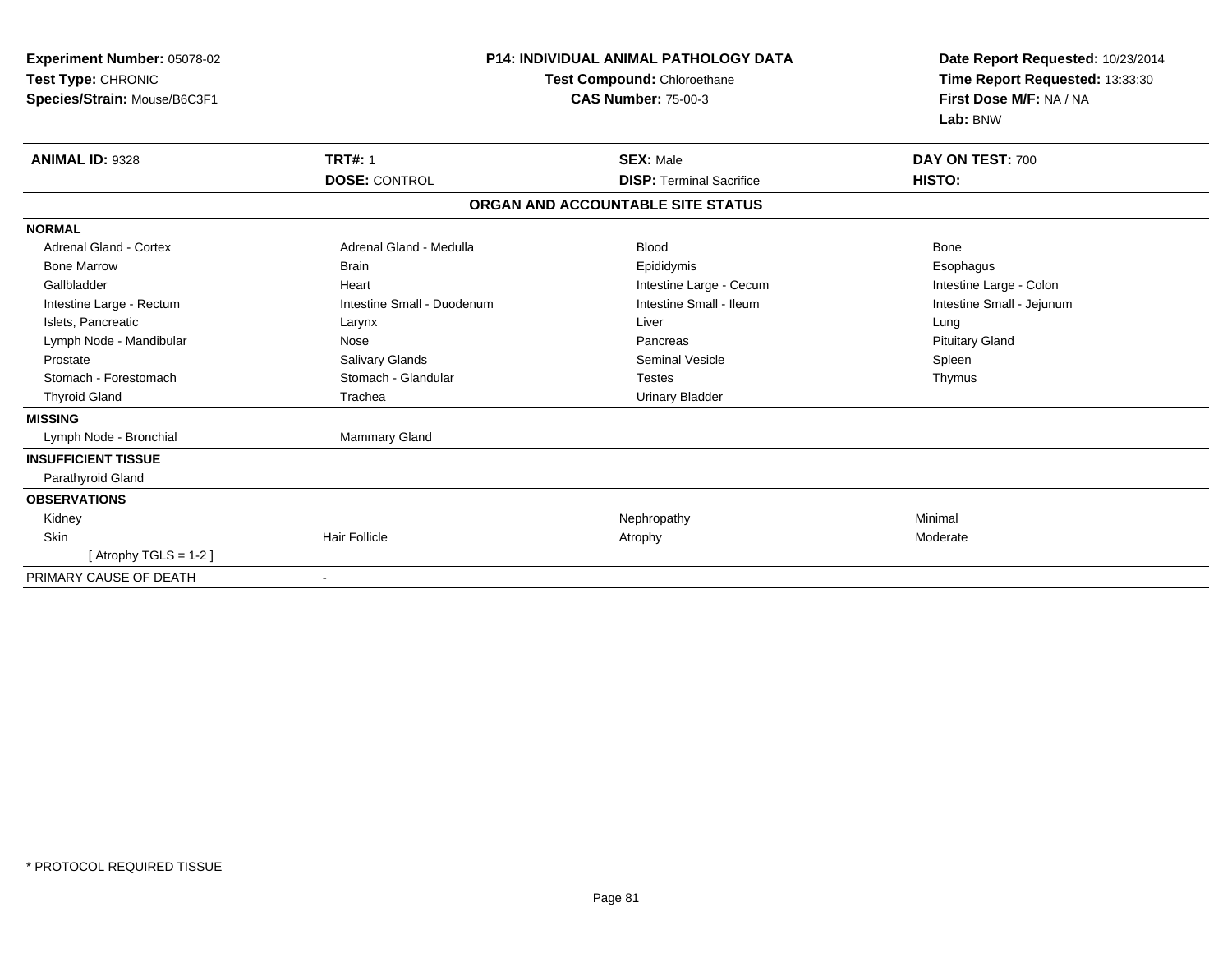| Experiment Number: 05078-02<br>Test Type: CHRONIC<br>Species/Strain: Mouse/B6C3F1 |                          | P14: INDIVIDUAL ANIMAL PATHOLOGY DATA<br>Test Compound: Chloroethane<br><b>CAS Number: 75-00-3</b> | Date Report Requested: 10/23/2014<br>Time Report Requested: 13:33:30<br>First Dose M/F: NA / NA<br>Lab: BNW |  |
|-----------------------------------------------------------------------------------|--------------------------|----------------------------------------------------------------------------------------------------|-------------------------------------------------------------------------------------------------------------|--|
| <b>ANIMAL ID: 9329</b>                                                            | <b>TRT#: 1</b>           | <b>SEX: Male</b>                                                                                   | DAY ON TEST: 668                                                                                            |  |
|                                                                                   | <b>DOSE: CONTROL</b>     | <b>DISP: Natural Death</b>                                                                         | HISTO:                                                                                                      |  |
|                                                                                   |                          | ORGAN AND ACCOUNTABLE SITE STATUS                                                                  |                                                                                                             |  |
| <b>NORMAL</b>                                                                     |                          |                                                                                                    |                                                                                                             |  |
| Adrenal Gland - Cortex                                                            | Adrenal Gland - Medulla  | <b>Blood</b>                                                                                       | Bone                                                                                                        |  |
| <b>Bone Marrow</b>                                                                | Epididymis               | Esophagus                                                                                          | Heart                                                                                                       |  |
| Intestine Large - Colon                                                           | Intestine Large - Rectum | Intestine Small - Duodenum                                                                         | Intestine Small - Ileum                                                                                     |  |
| Intestine Small - Jejunum                                                         | Islets, Pancreatic       | Kidney                                                                                             | Nose                                                                                                        |  |
| Pancreas                                                                          | <b>Pituitary Gland</b>   | <b>Preputial Gland</b>                                                                             | Prostate                                                                                                    |  |
| <b>Seminal Vesicle</b>                                                            | Stomach - Forestomach    | <b>Testes</b>                                                                                      | Thymus                                                                                                      |  |
| <b>Thyroid Gland</b>                                                              | Trachea                  | <b>Urinary Bladder</b>                                                                             |                                                                                                             |  |
| <b>MISSING</b>                                                                    |                          |                                                                                                    |                                                                                                             |  |
| Gallbladder                                                                       | Intestine Large - Cecum  | Lymph Node - Mandibular                                                                            | Mammary Gland                                                                                               |  |
| Parathyroid Gland                                                                 |                          |                                                                                                    |                                                                                                             |  |
| <b>OBSERVATIONS</b>                                                               |                          |                                                                                                    |                                                                                                             |  |
| <b>Adrenal Gland</b>                                                              | Subcapsular              | Hyperplasia                                                                                        | Minimal                                                                                                     |  |
| Note: ONE ADRENAL MISSING                                                         |                          |                                                                                                    |                                                                                                             |  |
| <b>Brain</b>                                                                      | Thalamus                 | Mineralization                                                                                     | Mild                                                                                                        |  |
| Larynx                                                                            |                          | <b>Dilatation</b>                                                                                  | Moderate                                                                                                    |  |
| Liver                                                                             |                          | Hepatocellular Carcinoma                                                                           |                                                                                                             |  |
| Note: HEPATOCLR CARC TGLs = 1-10                                                  |                          |                                                                                                    |                                                                                                             |  |
| Lung                                                                              |                          | Inflammation                                                                                       | Acute, Mild                                                                                                 |  |
| Lymph Node                                                                        | <b>Bronchial</b>         | <b>Infiltration Cellular</b>                                                                       | Histiocyte, Mild                                                                                            |  |
| Salivary Glands                                                                   |                          | Inflammation                                                                                       | Chronic, Mild                                                                                               |  |
| <b>Skin</b>                                                                       | Prepuce                  | Ulcer                                                                                              | Moderate                                                                                                    |  |
| Note: ULCER<br>$TGLs = 3-11$                                                      |                          |                                                                                                    |                                                                                                             |  |
| Spleen                                                                            |                          | Hematopoietic Cell Proliferation                                                                   | Mild                                                                                                        |  |
| Stomach                                                                           | Glandular, Mucosa        | <b>Necrosis</b>                                                                                    | Mild                                                                                                        |  |
| Note: NECROSIS<br>$TGLs = 2-8$                                                    |                          |                                                                                                    |                                                                                                             |  |
| PRIMARY CAUSE OF DEATH                                                            | $\blacksquare$           |                                                                                                    |                                                                                                             |  |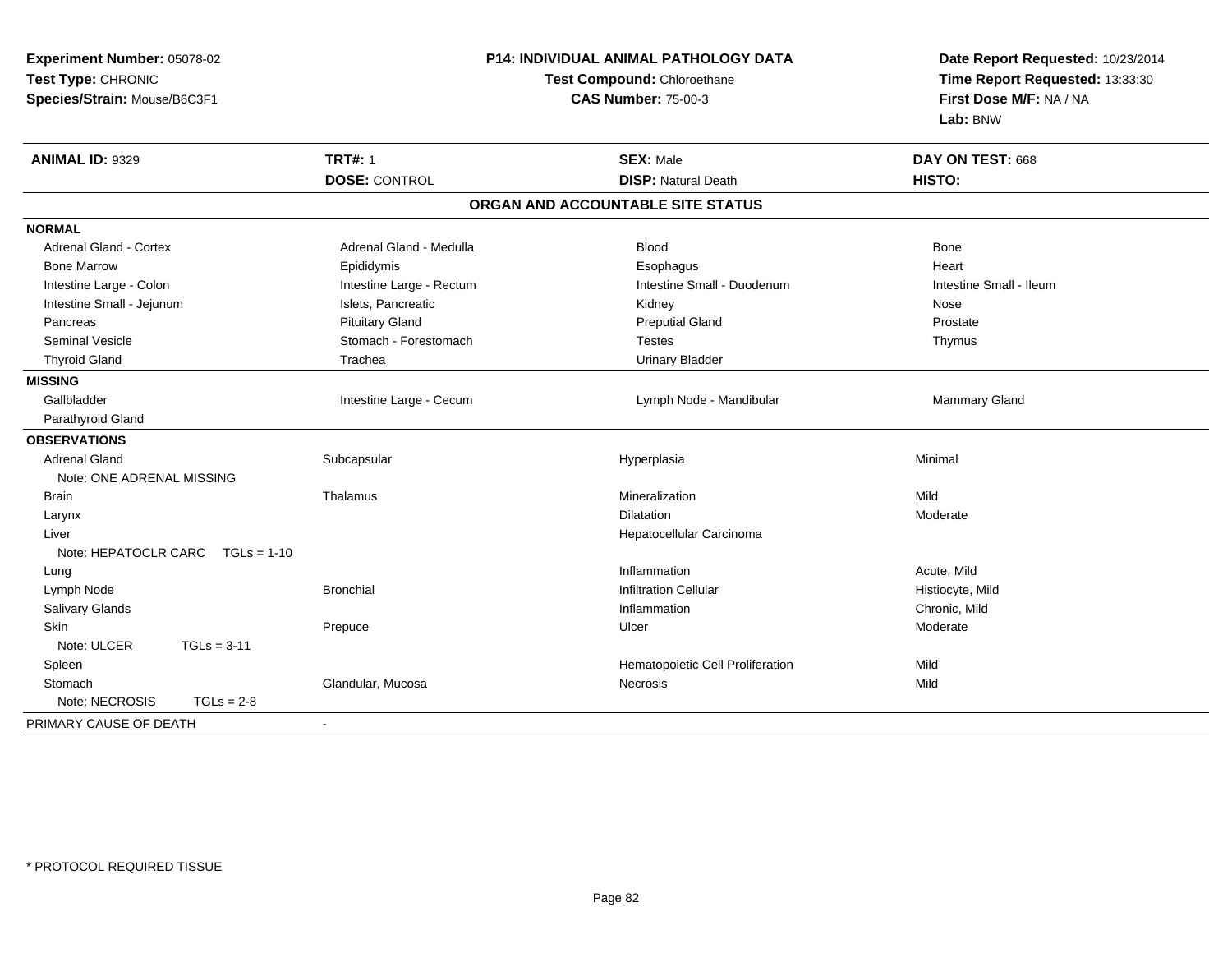| Experiment Number: 05078-02<br>Test Type: CHRONIC<br>Species/Strain: Mouse/B6C3F1 | <b>P14: INDIVIDUAL ANIMAL PATHOLOGY DATA</b><br>Test Compound: Chloroethane<br><b>CAS Number: 75-00-3</b> |  | Date Report Requested: 10/23/2014<br>Time Report Requested: 13:33:30<br>First Dose M/F: NA / NA<br>Lab: BNW |                           |
|-----------------------------------------------------------------------------------|-----------------------------------------------------------------------------------------------------------|--|-------------------------------------------------------------------------------------------------------------|---------------------------|
| <b>ANIMAL ID: 9330</b>                                                            | <b>TRT#: 1</b>                                                                                            |  | <b>SEX: Male</b>                                                                                            | DAY ON TEST: 700          |
|                                                                                   | <b>DOSE: CONTROL</b>                                                                                      |  | <b>DISP: Terminal Sacrifice</b>                                                                             | HISTO:                    |
|                                                                                   |                                                                                                           |  | ORGAN AND ACCOUNTABLE SITE STATUS                                                                           |                           |
| <b>NORMAL</b>                                                                     |                                                                                                           |  |                                                                                                             |                           |
| Adrenal Gland - Cortex                                                            | Adrenal Gland - Medulla                                                                                   |  | <b>Blood</b>                                                                                                | Bone                      |
| <b>Bone Marrow</b>                                                                | <b>Brain</b>                                                                                              |  | Epididymis                                                                                                  | Esophagus                 |
| Gallbladder                                                                       | Heart                                                                                                     |  | Intestine Large - Cecum                                                                                     | Intestine Large - Colon   |
| Intestine Large - Rectum                                                          | Intestine Small - Duodenum                                                                                |  | Intestine Small - Ileum                                                                                     | Intestine Small - Jejunum |
| Islets, Pancreatic                                                                | Kidney                                                                                                    |  | Larynx                                                                                                      | Lung                      |
| Lymph Node - Bronchial                                                            | Nose                                                                                                      |  | Pancreas                                                                                                    | Parathyroid Gland         |
| <b>Preputial Gland</b>                                                            | Prostate                                                                                                  |  | <b>Seminal Vesicle</b>                                                                                      | Spleen                    |
| Stomach - Forestomach                                                             | Stomach - Glandular                                                                                       |  | <b>Testes</b>                                                                                               | Thymus                    |
| <b>Thyroid Gland</b>                                                              | Trachea                                                                                                   |  | <b>Urinary Bladder</b>                                                                                      |                           |
| <b>MISSING</b>                                                                    |                                                                                                           |  |                                                                                                             |                           |
| Lymph Node - Mandibular                                                           | Mammary Gland                                                                                             |  |                                                                                                             |                           |
| <b>OBSERVATIONS</b>                                                               |                                                                                                           |  |                                                                                                             |                           |
| <b>Harderian Gland</b>                                                            |                                                                                                           |  | Adenoma                                                                                                     |                           |
| $TGLs = 3-11$<br>Note: ADENOMA                                                    |                                                                                                           |  |                                                                                                             |                           |
| Liver                                                                             |                                                                                                           |  | Hepatocellular Adenoma                                                                                      |                           |
| Note: HEPATOCLR ADEN<br>$TGLs = 2-10$                                             |                                                                                                           |  |                                                                                                             |                           |
| <b>Pituitary Gland</b>                                                            | <b>Pars Distalis</b>                                                                                      |  | Hyperplasia                                                                                                 | Mild                      |
| Salivary Glands                                                                   |                                                                                                           |  | Inflammation                                                                                                | Chronic, Mild             |
| <b>Skin</b>                                                                       | <b>Hair Follicle</b>                                                                                      |  | Atrophy                                                                                                     | Moderate                  |
| [Atrophy TGLS = $1-2$ ]                                                           |                                                                                                           |  |                                                                                                             |                           |
| PRIMARY CAUSE OF DEATH                                                            | ۰                                                                                                         |  |                                                                                                             |                           |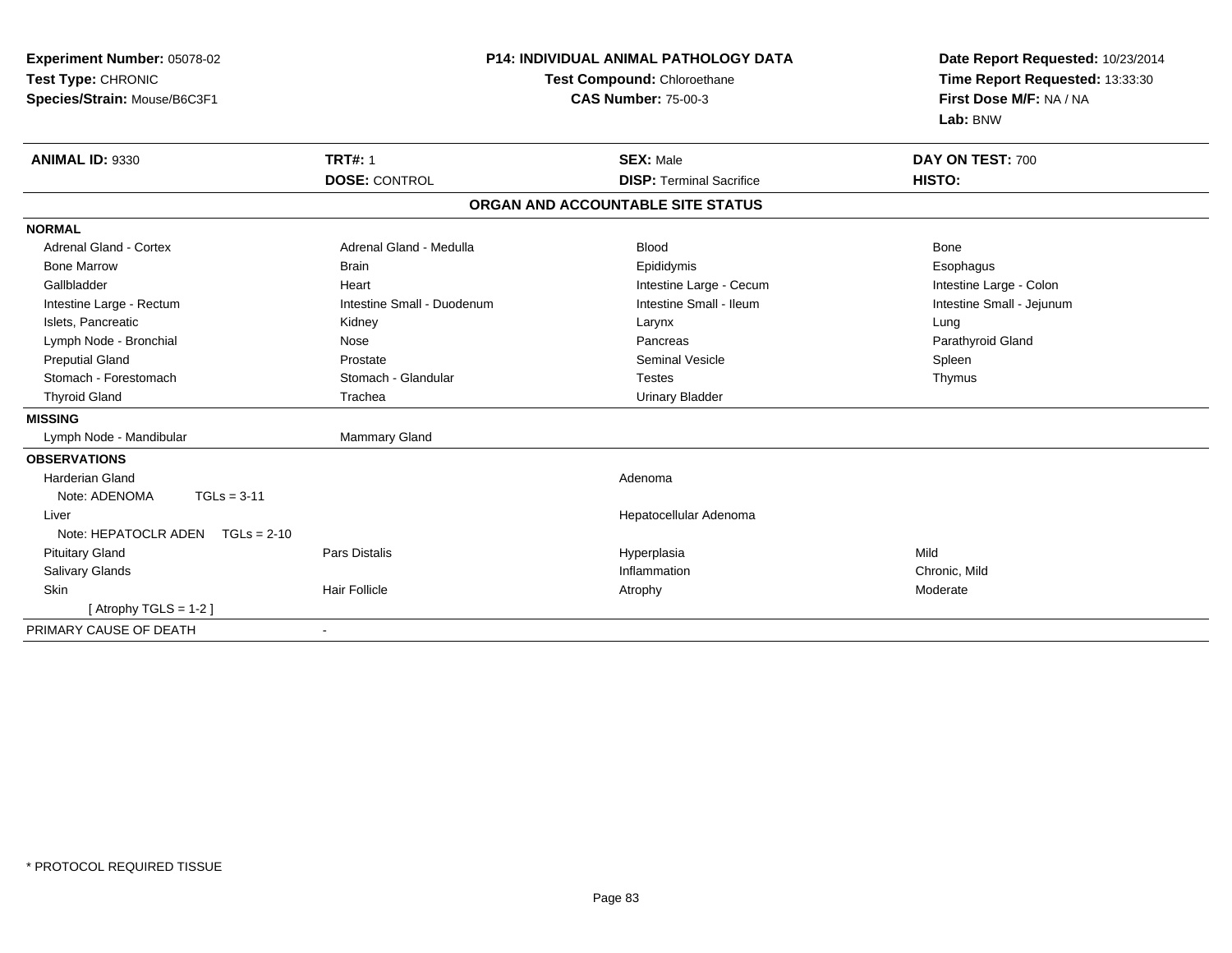| Experiment Number: 05078-02<br>Test Type: CHRONIC<br>Species/Strain: Mouse/B6C3F1 |                         | <b>P14: INDIVIDUAL ANIMAL PATHOLOGY DATA</b><br>Test Compound: Chloroethane<br><b>CAS Number: 75-00-3</b> | Date Report Requested: 10/23/2014<br>Time Report Requested: 13:33:30<br>First Dose M/F: NA / NA<br>Lab: BNW |
|-----------------------------------------------------------------------------------|-------------------------|-----------------------------------------------------------------------------------------------------------|-------------------------------------------------------------------------------------------------------------|
| <b>ANIMAL ID: 9331</b>                                                            | <b>TRT#: 1</b>          | <b>SEX: Male</b>                                                                                          | DAY ON TEST: 700                                                                                            |
|                                                                                   | <b>DOSE: CONTROL</b>    | <b>DISP: Terminal Sacrifice</b>                                                                           | HISTO:                                                                                                      |
|                                                                                   |                         | ORGAN AND ACCOUNTABLE SITE STATUS                                                                         |                                                                                                             |
| <b>NORMAL</b>                                                                     |                         |                                                                                                           |                                                                                                             |
| <b>Adrenal Gland - Cortex</b>                                                     | Adrenal Gland - Medulla | <b>Blood</b>                                                                                              | <b>Bone</b>                                                                                                 |
| <b>Bone Marrow</b>                                                                | Epididymis              | Esophagus                                                                                                 | Gallbladder                                                                                                 |
| Heart                                                                             | Intestine Large - Cecum | Intestine Large - Colon                                                                                   | Intestine Large - Rectum                                                                                    |
| Intestine Small - Duodenum                                                        | Intestine Small - Ileum | Intestine Small - Jejunum                                                                                 | Islets, Pancreatic                                                                                          |
| Larynx                                                                            | Liver                   | Lung                                                                                                      | Lymph Node - Mandibular                                                                                     |
| Pancreas                                                                          | <b>Pituitary Gland</b>  | Prostate                                                                                                  | <b>Salivary Glands</b>                                                                                      |
| <b>Seminal Vesicle</b>                                                            | <b>Skin</b>             | Spleen                                                                                                    | Stomach - Forestomach                                                                                       |
| Stomach - Glandular                                                               | <b>Testes</b>           | Thymus                                                                                                    | Trachea                                                                                                     |
| <b>Urinary Bladder</b>                                                            |                         |                                                                                                           |                                                                                                             |
| <b>MISSING</b>                                                                    |                         |                                                                                                           |                                                                                                             |
| Mammary Gland                                                                     | Parathyroid Gland       | <b>Thyroid Gland</b>                                                                                      |                                                                                                             |
| <b>INSUFFICIENT TISSUE</b>                                                        |                         |                                                                                                           |                                                                                                             |
| Lymph Node - Bronchial                                                            |                         |                                                                                                           |                                                                                                             |
| <b>OBSERVATIONS</b>                                                               |                         |                                                                                                           |                                                                                                             |
| <b>Brain</b>                                                                      | Thalamus                | Mineralization                                                                                            | Mild                                                                                                        |
| Kidney                                                                            |                         | Nephropathy                                                                                               | Minimal                                                                                                     |
| Nose                                                                              | Glands                  | Cyst                                                                                                      | Mild                                                                                                        |
| PRIMARY CAUSE OF DEATH                                                            |                         |                                                                                                           |                                                                                                             |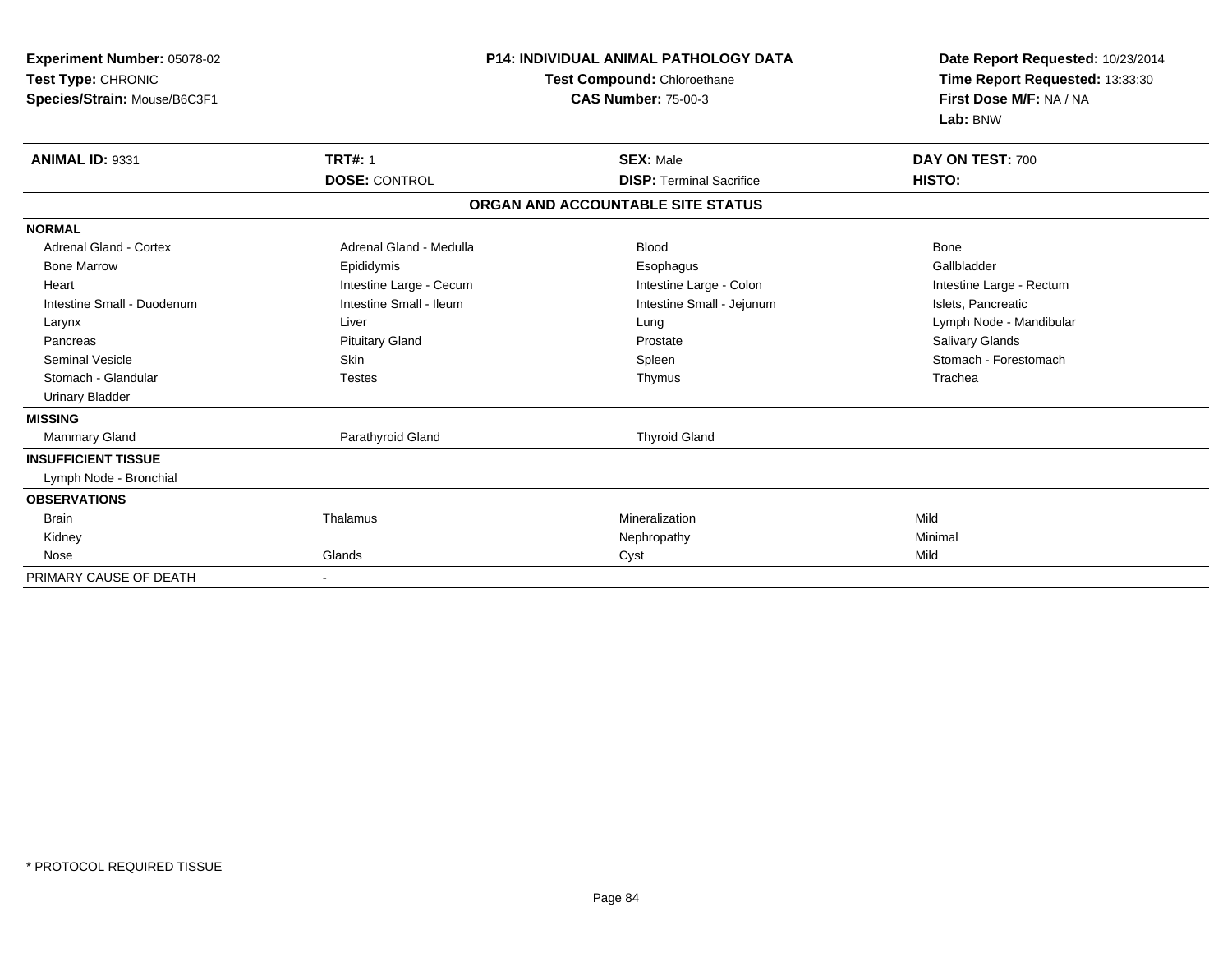| Experiment Number: 05078-02<br>Test Type: CHRONIC<br>Species/Strain: Mouse/B6C3F1 |                         | <b>P14: INDIVIDUAL ANIMAL PATHOLOGY DATA</b><br><b>Test Compound: Chloroethane</b><br><b>CAS Number: 75-00-3</b> | Date Report Requested: 10/23/2014<br>Time Report Requested: 13:33:30<br>First Dose M/F: NA / NA<br>Lab: BNW |  |
|-----------------------------------------------------------------------------------|-------------------------|------------------------------------------------------------------------------------------------------------------|-------------------------------------------------------------------------------------------------------------|--|
| <b>ANIMAL ID: 9332</b>                                                            | <b>TRT#: 1</b>          | <b>SEX: Male</b>                                                                                                 | DAY ON TEST: 700                                                                                            |  |
|                                                                                   | <b>DOSE: CONTROL</b>    | <b>DISP: Terminal Sacrifice</b>                                                                                  | HISTO:                                                                                                      |  |
|                                                                                   |                         | ORGAN AND ACCOUNTABLE SITE STATUS                                                                                |                                                                                                             |  |
| <b>NORMAL</b>                                                                     |                         |                                                                                                                  |                                                                                                             |  |
| Adrenal Gland - Medulla                                                           | <b>Blood</b>            | <b>Bone</b>                                                                                                      | <b>Bone Marrow</b>                                                                                          |  |
| <b>Brain</b>                                                                      | Epididymis              | Esophagus                                                                                                        | Gallbladder                                                                                                 |  |
| Heart                                                                             | Intestine Large - Cecum | Intestine Large - Colon                                                                                          | Intestine Large - Rectum                                                                                    |  |
| Intestine Small - Duodenum                                                        | Intestine Small - Ileum | Intestine Small - Jejunum                                                                                        | Islets, Pancreatic                                                                                          |  |
| Kidney                                                                            | Larynx                  | Liver                                                                                                            | Lung                                                                                                        |  |
| Lymph Node - Mandibular                                                           | Nose                    | Pancreas                                                                                                         | Parathyroid Gland                                                                                           |  |
| <b>Pituitary Gland</b>                                                            | Prostate                | Salivary Glands                                                                                                  | <b>Seminal Vesicle</b>                                                                                      |  |
| Skin                                                                              | Spleen                  | Stomach - Forestomach                                                                                            | Stomach - Glandular                                                                                         |  |
| Thymus                                                                            | <b>Thyroid Gland</b>    | Trachea                                                                                                          | <b>Urinary Bladder</b>                                                                                      |  |
| <b>MISSING</b>                                                                    |                         |                                                                                                                  |                                                                                                             |  |
| Lymph Node - Bronchial                                                            | Mammary Gland           |                                                                                                                  |                                                                                                             |  |
| <b>OBSERVATIONS</b>                                                               |                         |                                                                                                                  |                                                                                                             |  |
| <b>Adrenal Gland</b>                                                              | Cortex                  | Adenoma                                                                                                          |                                                                                                             |  |
| PRIMARY CAUSE OF DEATH                                                            |                         |                                                                                                                  |                                                                                                             |  |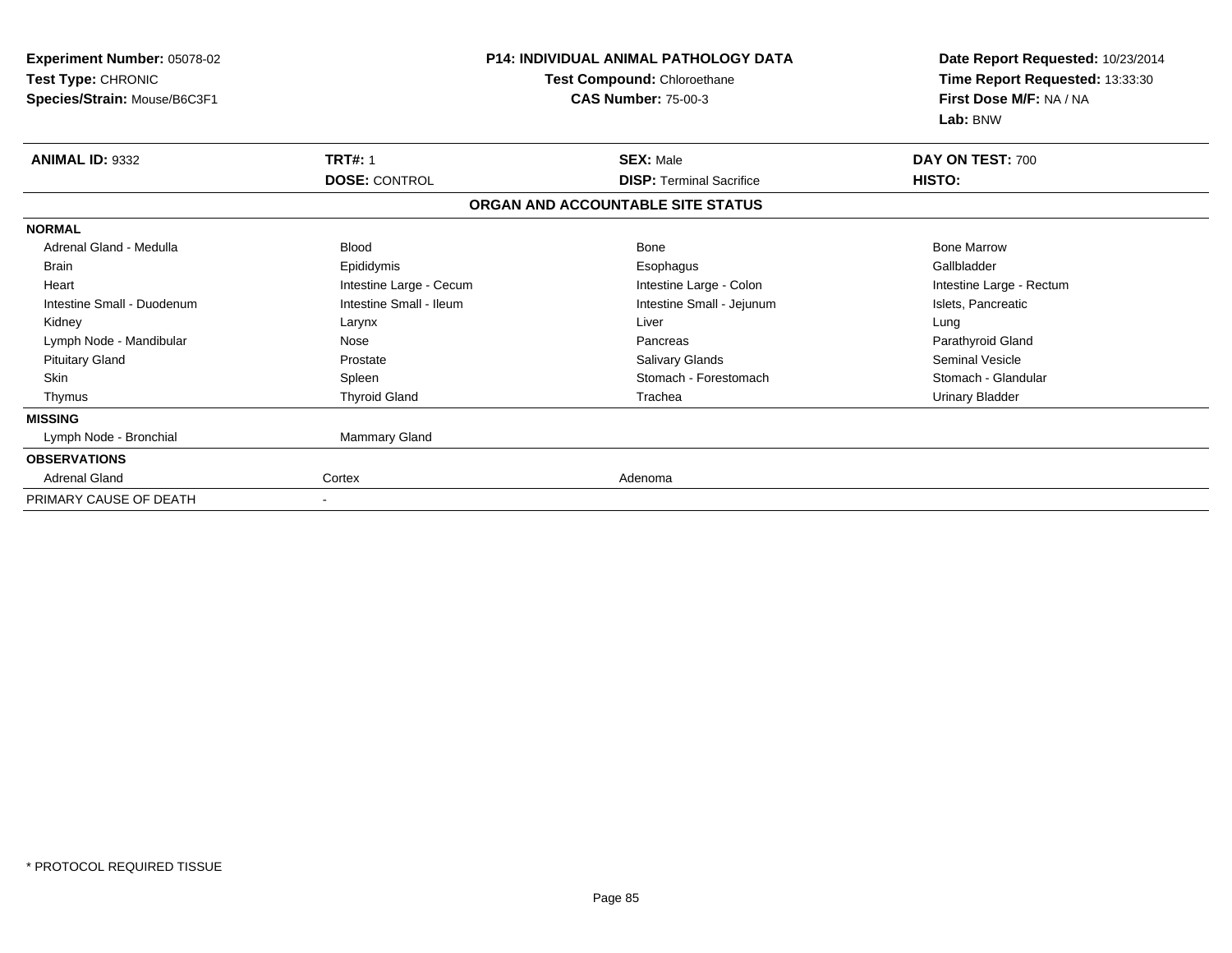| Experiment Number: 05078-02<br>Test Type: CHRONIC<br>Species/Strain: Mouse/B6C3F1 |                         | P14: INDIVIDUAL ANIMAL PATHOLOGY DATA<br>Test Compound: Chloroethane<br><b>CAS Number: 75-00-3</b> | Date Report Requested: 10/23/2014<br>Time Report Requested: 13:33:30<br>First Dose M/F: NA / NA<br>Lab: BNW |  |
|-----------------------------------------------------------------------------------|-------------------------|----------------------------------------------------------------------------------------------------|-------------------------------------------------------------------------------------------------------------|--|
| ANIMAL ID: 9333                                                                   | <b>TRT#: 1</b>          | <b>SEX: Male</b>                                                                                   | DAY ON TEST: 700                                                                                            |  |
|                                                                                   | <b>DOSE: CONTROL</b>    | <b>DISP: Terminal Sacrifice</b>                                                                    | HISTO:                                                                                                      |  |
|                                                                                   |                         | ORGAN AND ACCOUNTABLE SITE STATUS                                                                  |                                                                                                             |  |
| <b>NORMAL</b>                                                                     |                         |                                                                                                    |                                                                                                             |  |
| Adrenal Gland - Cortex                                                            | Adrenal Gland - Medulla | <b>Blood</b>                                                                                       | Bone                                                                                                        |  |
| <b>Bone Marrow</b>                                                                | <b>Brain</b>            | Epididymis                                                                                         | Esophagus                                                                                                   |  |
| Heart                                                                             | Intestine Large - Cecum | Intestine Large - Colon                                                                            | Intestine Large - Rectum                                                                                    |  |
| Intestine Small - Duodenum                                                        | Intestine Small - Ileum | Intestine Small - Jejunum                                                                          | Islets, Pancreatic                                                                                          |  |
| Larynx                                                                            | Nose                    | Pancreas                                                                                           | Parathyroid Gland                                                                                           |  |
| <b>Pituitary Gland</b>                                                            | Prostate                | Salivary Glands                                                                                    | <b>Seminal Vesicle</b>                                                                                      |  |
| <b>Skeletal Muscle</b>                                                            | <b>Skin</b>             | Spleen                                                                                             | Stomach - Forestomach                                                                                       |  |
| Stomach - Glandular                                                               | <b>Testes</b>           | Thymus                                                                                             | <b>Thyroid Gland</b>                                                                                        |  |
| Trachea                                                                           | <b>Urinary Bladder</b>  |                                                                                                    |                                                                                                             |  |
| <b>MISSING</b>                                                                    |                         |                                                                                                    |                                                                                                             |  |
| Lymph Node - Bronchial                                                            | Mammary Gland           |                                                                                                    |                                                                                                             |  |
| <b>INSUFFICIENT TISSUE</b>                                                        |                         |                                                                                                    |                                                                                                             |  |
| Gallbladder                                                                       |                         |                                                                                                    |                                                                                                             |  |
| <b>OBSERVATIONS</b>                                                               |                         |                                                                                                    |                                                                                                             |  |
| Kidney                                                                            |                         | Cyst                                                                                               | Mild                                                                                                        |  |
|                                                                                   |                         | Nephropathy                                                                                        | Mild                                                                                                        |  |
| Liver                                                                             |                         | Hepatocellular Carcinoma                                                                           | Multiple                                                                                                    |  |
| Note: HEPATOCLR CARC TGLs = 1-4,1-10                                              |                         |                                                                                                    |                                                                                                             |  |
| Lung                                                                              |                         | Alveolar/Bronchiolar Adenoma                                                                       |                                                                                                             |  |
|                                                                                   |                         | <b>Bronchiectasis</b>                                                                              | Moderate                                                                                                    |  |
| Lymph Node                                                                        | Mandibular              | <b>Infiltration Cellular</b>                                                                       | Histiocyte, Mild                                                                                            |  |
| PRIMARY CAUSE OF DEATH                                                            |                         |                                                                                                    |                                                                                                             |  |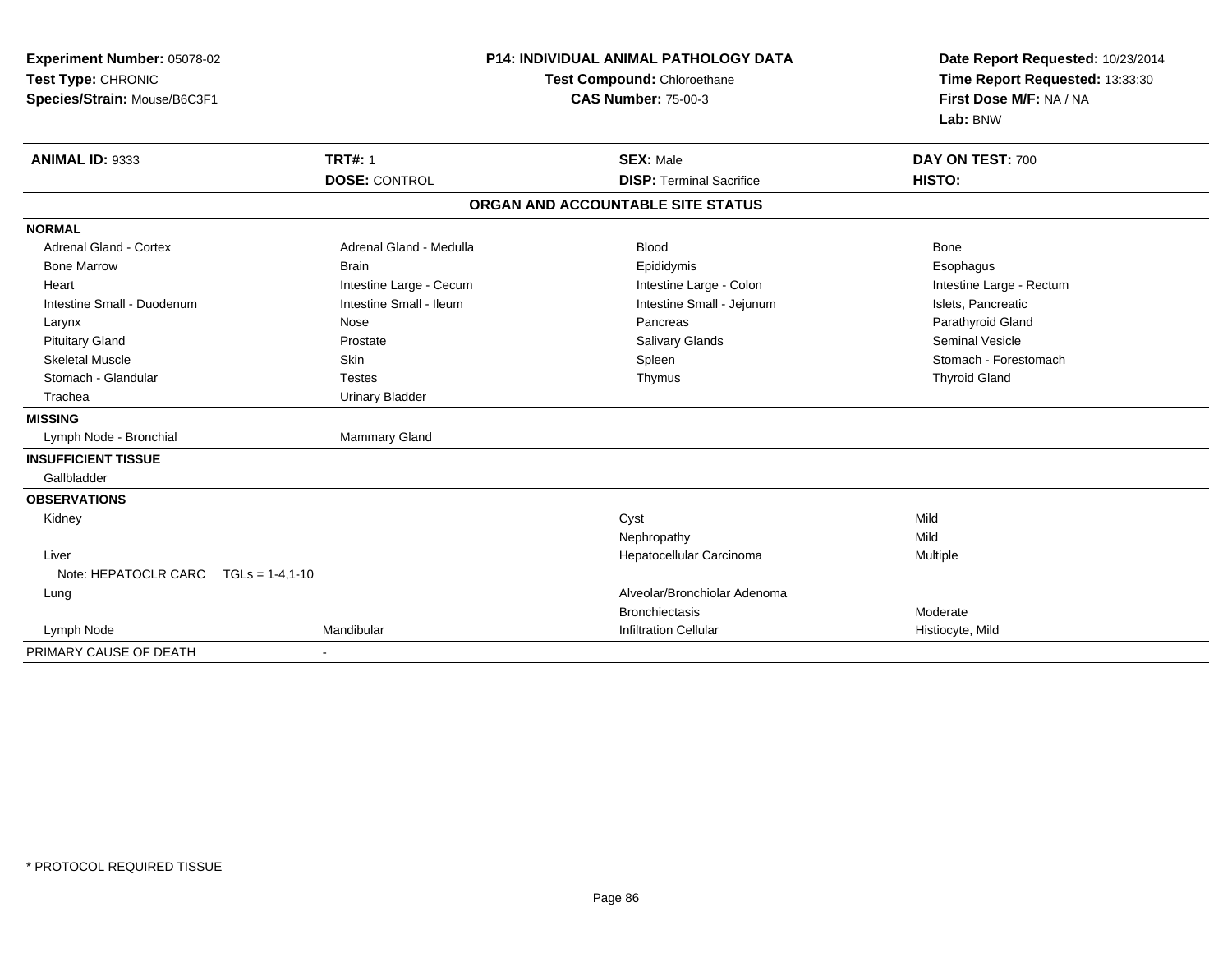| <b>Experiment Number: 05078-02</b> |                           | P14: INDIVIDUAL ANIMAL PATHOLOGY DATA | Date Report Requested: 10/23/2014 |  |
|------------------------------------|---------------------------|---------------------------------------|-----------------------------------|--|
| Test Type: CHRONIC                 |                           | Test Compound: Chloroethane           | Time Report Requested: 13:33:30   |  |
| Species/Strain: Mouse/B6C3F1       |                           | First Dose M/F: NA / NA               |                                   |  |
|                                    |                           |                                       | Lab: BNW                          |  |
| ANIMAL ID: 9334                    | <b>TRT#: 1</b>            | <b>SEX: Male</b>                      | DAY ON TEST: 413                  |  |
|                                    | <b>DOSE: CONTROL</b>      | <b>DISP:</b> Moribund Sacrifice       | HISTO:                            |  |
|                                    |                           | ORGAN AND ACCOUNTABLE SITE STATUS     |                                   |  |
| <b>NORMAL</b>                      |                           |                                       |                                   |  |
| <b>Adrenal Gland - Cortex</b>      | Adrenal Gland - Medulla   | <b>Blood</b>                          | <b>Bone</b>                       |  |
| <b>Bone Marrow</b>                 | <b>Brain</b>              | Epididymis                            | Esophagus                         |  |
| Intestine Large - Cecum            | Intestine Large - Colon   | Intestine Large - Rectum              | Intestine Small - Duodenum        |  |
| Intestine Small - Ileum            | Intestine Small - Jejunum | Islets, Pancreatic                    | Kidney                            |  |
| Larynx                             | Liver                     | Lymph Node - Bronchial                | Lymph Node - Mandibular           |  |
| Nose                               | Pancreas                  | Parathyroid Gland                     | <b>Pituitary Gland</b>            |  |
| Prostate                           | Salivary Glands           | Spleen                                | Stomach - Forestomach             |  |
| Stomach - Glandular                | <b>Testes</b>             | Thymus                                | <b>Thyroid Gland</b>              |  |
| Trachea                            | <b>Urinary Bladder</b>    |                                       |                                   |  |
| <b>MISSING</b>                     |                           |                                       |                                   |  |
| Gallbladder                        | Mammary Gland             |                                       |                                   |  |
| <b>OBSERVATIONS</b>                |                           |                                       |                                   |  |
| <b>Adrenal Gland</b>               | Subcapsular               | Hyperplasia                           | Mild                              |  |
| Heart                              | Valve                     | Degeneration                          | Mucoid, Mild                      |  |
| Lung                               | Alveolus                  | Adenomatosis                          | Focal, Mild                       |  |
| <b>Preputial Gland</b>             |                           | Cyst                                  | Moderate                          |  |
| Note: CYST<br>$TGLs = 2-10$        |                           |                                       |                                   |  |
| <b>Seminal Vesicle</b>             |                           | <b>Dilatation</b>                     | Moderate                          |  |
| [ Dilatation TGLS = $3-8$ ]        |                           |                                       |                                   |  |
| Skin                               | Prepuce                   | Abscess                               | Moderate                          |  |
| [Abscess TGLS = $1-10$ ]           |                           |                                       |                                   |  |
| PRIMARY CAUSE OF DEATH             | $\blacksquare$            |                                       |                                   |  |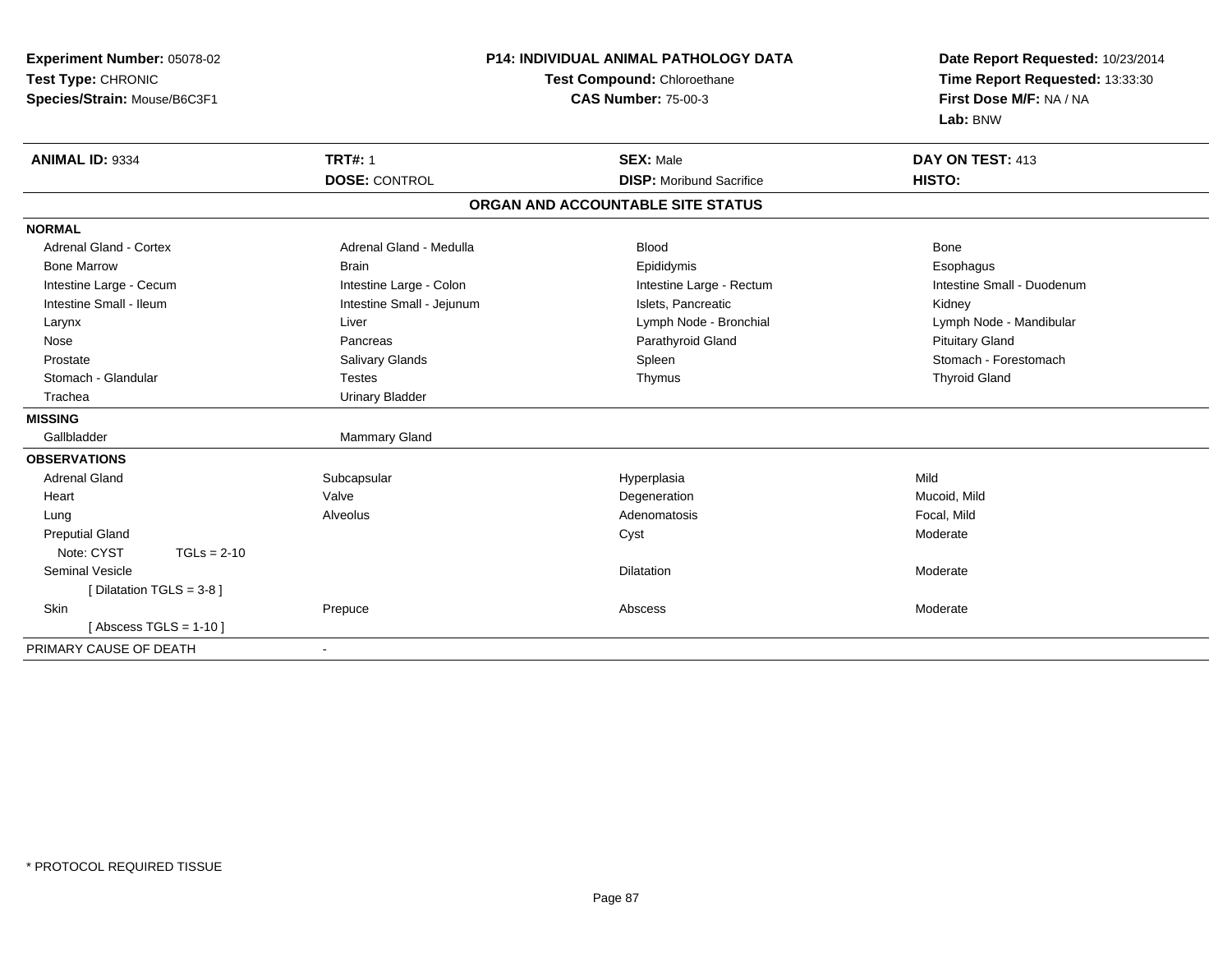| Experiment Number: 05078-02<br>Test Type: CHRONIC<br>Species/Strain: Mouse/B6C3F1 |                          | <b>P14: INDIVIDUAL ANIMAL PATHOLOGY DATA</b><br>Test Compound: Chloroethane<br><b>CAS Number: 75-00-3</b> | Date Report Requested: 10/23/2014<br>Time Report Requested: 13:33:30<br>First Dose M/F: NA / NA<br>Lab: BNW |  |
|-----------------------------------------------------------------------------------|--------------------------|-----------------------------------------------------------------------------------------------------------|-------------------------------------------------------------------------------------------------------------|--|
| <b>ANIMAL ID: 9335</b>                                                            | <b>TRT#: 1</b>           | <b>SEX: Male</b>                                                                                          | DAY ON TEST: 17                                                                                             |  |
|                                                                                   | <b>DOSE: CONTROL</b>     | <b>DISP:</b> Moribund Sacrifice                                                                           | <b>HISTO:</b>                                                                                               |  |
|                                                                                   |                          | ORGAN AND ACCOUNTABLE SITE STATUS                                                                         |                                                                                                             |  |
| <b>NORMAL</b>                                                                     |                          |                                                                                                           |                                                                                                             |  |
| Adrenal Gland - Cortex                                                            | Adrenal Gland - Medulla  | <b>Blood</b>                                                                                              | Bone                                                                                                        |  |
| <b>Bone Marrow</b>                                                                | <b>Brain</b>             | Epididymis                                                                                                | Esophagus                                                                                                   |  |
| Eye                                                                               | Gallbladder              | Heart                                                                                                     | Intestine Large - Colon                                                                                     |  |
| Intestine Small - Duodenum                                                        | Islets, Pancreatic       | Kidney                                                                                                    | Larynx                                                                                                      |  |
| Liver                                                                             | Lung                     | Nose                                                                                                      | Pancreas                                                                                                    |  |
| <b>Pituitary Gland</b>                                                            | Prostate                 | <b>Salivary Glands</b>                                                                                    | <b>Skin</b>                                                                                                 |  |
| Spleen                                                                            | Stomach - Forestomach    | Stomach - Glandular                                                                                       | <b>Testes</b>                                                                                               |  |
| <b>Thyroid Gland</b>                                                              | Trachea                  | <b>Urinary Bladder</b>                                                                                    |                                                                                                             |  |
| <b>MISSING</b>                                                                    |                          |                                                                                                           |                                                                                                             |  |
| Intestine Large - Cecum                                                           | Intestine Large - Rectum | Intestine Small - Ileum                                                                                   | Intestine Small - Jejunum                                                                                   |  |
| Lymph Node - Bronchial                                                            | Lymph Node - Mandibular  | <b>Mammary Gland</b>                                                                                      | Parathyroid Gland                                                                                           |  |
| <b>OBSERVATIONS</b>                                                               |                          |                                                                                                           |                                                                                                             |  |
| Thymus                                                                            |                          | <b>Necrosis</b>                                                                                           | Multiple, Mild                                                                                              |  |
| PRIMARY CAUSE OF DEATH                                                            | $\overline{\phantom{a}}$ |                                                                                                           |                                                                                                             |  |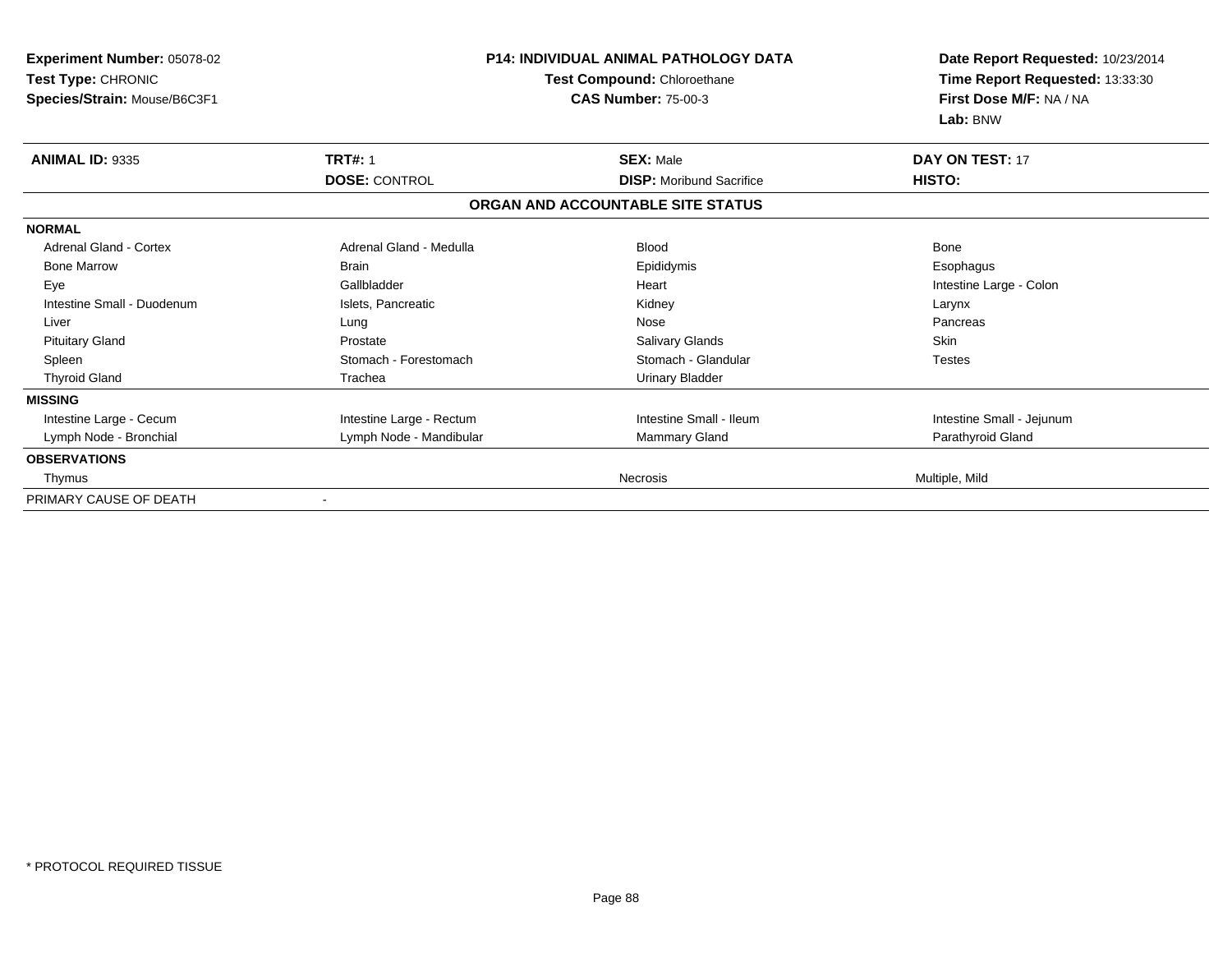| Experiment Number: 05078-02<br>Test Type: CHRONIC |                   |                            | P14: INDIVIDUAL ANIMAL PATHOLOGY DATA | Date Report Requested: 10/23/2014 |  |
|---------------------------------------------------|-------------------|----------------------------|---------------------------------------|-----------------------------------|--|
|                                                   |                   |                            | Test Compound: Chloroethane           | Time Report Requested: 13:33:30   |  |
| Species/Strain: Mouse/B6C3F1                      |                   | <b>CAS Number: 75-00-3</b> |                                       | First Dose M/F: NA / NA           |  |
|                                                   |                   |                            |                                       | Lab: BNW                          |  |
| ANIMAL ID: 9336                                   |                   | <b>TRT#: 1</b>             | <b>SEX: Male</b>                      | DAY ON TEST: 409                  |  |
|                                                   |                   | <b>DOSE: CONTROL</b>       | <b>DISP:</b> Moribund Sacrifice       | HISTO:                            |  |
|                                                   |                   |                            | ORGAN AND ACCOUNTABLE SITE STATUS     |                                   |  |
| <b>NORMAL</b>                                     |                   |                            |                                       |                                   |  |
| <b>Adrenal Gland - Cortex</b>                     |                   | Adrenal Gland - Medulla    | <b>Blood</b>                          | <b>Bone Marrow</b>                |  |
| Epididymis                                        |                   | Esophagus                  | Gallbladder                           | Heart                             |  |
| Intestine Large - Cecum                           |                   | Intestine Large - Colon    | Intestine Large - Rectum              | Intestine Small - Duodenum        |  |
| Intestine Small - Ileum                           |                   | Intestine Small - Jejunum  | Islets, Pancreatic                    | Kidney                            |  |
| Larynx                                            |                   | Liver                      | Lymph Node - Mandibular               | Nose                              |  |
| Pancreas                                          |                   | <b>Pituitary Gland</b>     | Prostate                              | Salivary Glands                   |  |
| <b>Seminal Vesicle</b>                            |                   | Spleen                     | Stomach - Forestomach                 | Stomach - Glandular               |  |
| <b>Testes</b>                                     |                   | <b>Thyroid Gland</b>       | Trachea                               |                                   |  |
| <b>MISSING</b>                                    |                   |                            |                                       |                                   |  |
| <b>Mammary Gland</b>                              |                   | Parathyroid Gland          | Thymus                                | <b>Urinary Bladder</b>            |  |
| <b>OBSERVATIONS</b>                               |                   |                            |                                       |                                   |  |
| <b>Adrenal Gland</b>                              |                   | Subcapsular                | Hyperplasia                           | Minimal                           |  |
| Bone                                              |                   | Cranium, Sternum           | Fibrosarcoma                          | Metastatic (Skin)                 |  |
| Note: FIBROSARC                                   | $TGLs = 2-9,3-10$ |                            |                                       |                                   |  |
| <b>Brain</b>                                      |                   | Thalamus                   | Mineralization                        | Mild                              |  |
| <b>Harderian Gland</b>                            |                   |                            | Carcinoma                             |                                   |  |
| Lung                                              |                   |                            | Carcinoma                             | Metastatic (Harderian Gland)      |  |
|                                                   |                   |                            | Fibrosarcoma                          | Metastatic (Skin)                 |  |
| Lymph Node                                        |                   | <b>Bronchial</b>           | Fibrosarcoma                          | Metastatic (Skin)                 |  |
| Skin                                              |                   | Head, Subcut Tiss          | Fibrosarcoma                          |                                   |  |
| Note: FIBROSARC                                   | $TGLs = 1-9$      |                            |                                       |                                   |  |
| PRIMARY CAUSE OF DEATH                            |                   | $\blacksquare$             |                                       |                                   |  |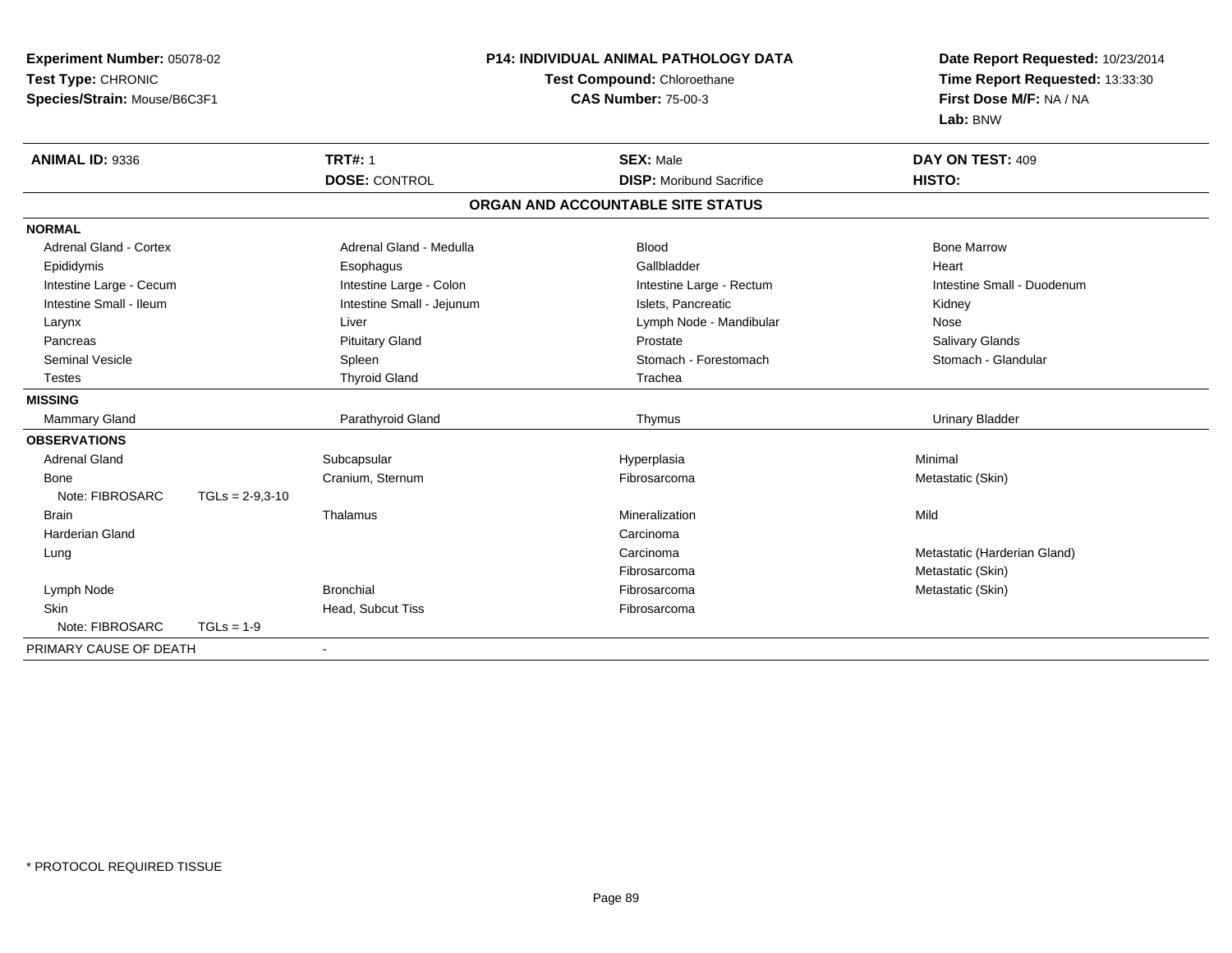| Experiment Number: 05078-02<br>Test Type: CHRONIC<br>Species/Strain: Mouse/B6C3F1 |                            | <b>P14: INDIVIDUAL ANIMAL PATHOLOGY DATA</b><br>Test Compound: Chloroethane<br><b>CAS Number: 75-00-3</b> | Date Report Requested: 10/23/2014<br>Time Report Requested: 13:33:30<br>First Dose M/F: NA / NA |  |
|-----------------------------------------------------------------------------------|----------------------------|-----------------------------------------------------------------------------------------------------------|-------------------------------------------------------------------------------------------------|--|
|                                                                                   |                            |                                                                                                           | Lab: BNW                                                                                        |  |
| ANIMAL ID: 9337                                                                   | <b>TRT#: 1</b>             | <b>SEX: Male</b>                                                                                          | DAY ON TEST: 700                                                                                |  |
|                                                                                   | <b>DOSE: CONTROL</b>       | <b>DISP: Terminal Sacrifice</b>                                                                           | HISTO:                                                                                          |  |
|                                                                                   |                            | ORGAN AND ACCOUNTABLE SITE STATUS                                                                         |                                                                                                 |  |
| <b>NORMAL</b>                                                                     |                            |                                                                                                           |                                                                                                 |  |
| Adrenal Gland - Cortex                                                            | Adrenal Gland - Medulla    | <b>Blood</b>                                                                                              | <b>Bone</b>                                                                                     |  |
| <b>Bone Marrow</b>                                                                | <b>Brain</b>               | Epididymis                                                                                                | Esophagus                                                                                       |  |
| Gallbladder                                                                       | Heart                      | Intestine Large - Cecum                                                                                   | Intestine Large - Colon                                                                         |  |
| Intestine Large - Rectum                                                          | Intestine Small - Duodenum | Intestine Small - Ileum                                                                                   | Intestine Small - Jejunum                                                                       |  |
| Islets, Pancreatic                                                                | Liver                      | Lung                                                                                                      | Nose                                                                                            |  |
| Pancreas                                                                          | <b>Pituitary Gland</b>     | Prostate                                                                                                  | Salivary Glands                                                                                 |  |
| <b>Seminal Vesicle</b>                                                            | Spleen                     | Stomach - Forestomach                                                                                     | Stomach - Glandular                                                                             |  |
| <b>Testes</b>                                                                     | Thymus                     | <b>Thyroid Gland</b>                                                                                      | Trachea                                                                                         |  |
| <b>Urinary Bladder</b>                                                            |                            |                                                                                                           |                                                                                                 |  |
| <b>MISSING</b>                                                                    |                            |                                                                                                           |                                                                                                 |  |
| Lymph Node - Bronchial                                                            | Mammary Gland              | Parathyroid Gland                                                                                         |                                                                                                 |  |
| <b>OBSERVATIONS</b>                                                               |                            |                                                                                                           |                                                                                                 |  |
| <b>Adrenal Gland</b>                                                              | Subcapsular                | Hyperplasia                                                                                               | Mild                                                                                            |  |
| Ear                                                                               | Pinna                      | Squamous Cell Carcinoma                                                                                   |                                                                                                 |  |
| Note: SQUAM CEL CARC<br>$TGLs = 3-10$                                             |                            |                                                                                                           |                                                                                                 |  |
| Kidney                                                                            |                            | Nephropathy                                                                                               | Minimal                                                                                         |  |
| Larynx                                                                            | Submucosa                  | Inflammation                                                                                              | Chronic, Mild                                                                                   |  |
| Lymph Node                                                                        | Mandibular                 | Ectasia                                                                                                   | Moderate                                                                                        |  |
|                                                                                   | Mandibular                 | <b>Infiltration Cellular</b>                                                                              | Histiocyte, Mild                                                                                |  |
| Note: INFILTRAT CELL TGLs = 4-3                                                   |                            |                                                                                                           |                                                                                                 |  |
| <b>Skin</b>                                                                       | <b>Hair Follicle</b>       | Atrophy                                                                                                   | Mild                                                                                            |  |
| Note: ATROPHY<br>$TGLs = 1-2,2-2$                                                 |                            |                                                                                                           |                                                                                                 |  |
| PRIMARY CAUSE OF DEATH                                                            |                            |                                                                                                           |                                                                                                 |  |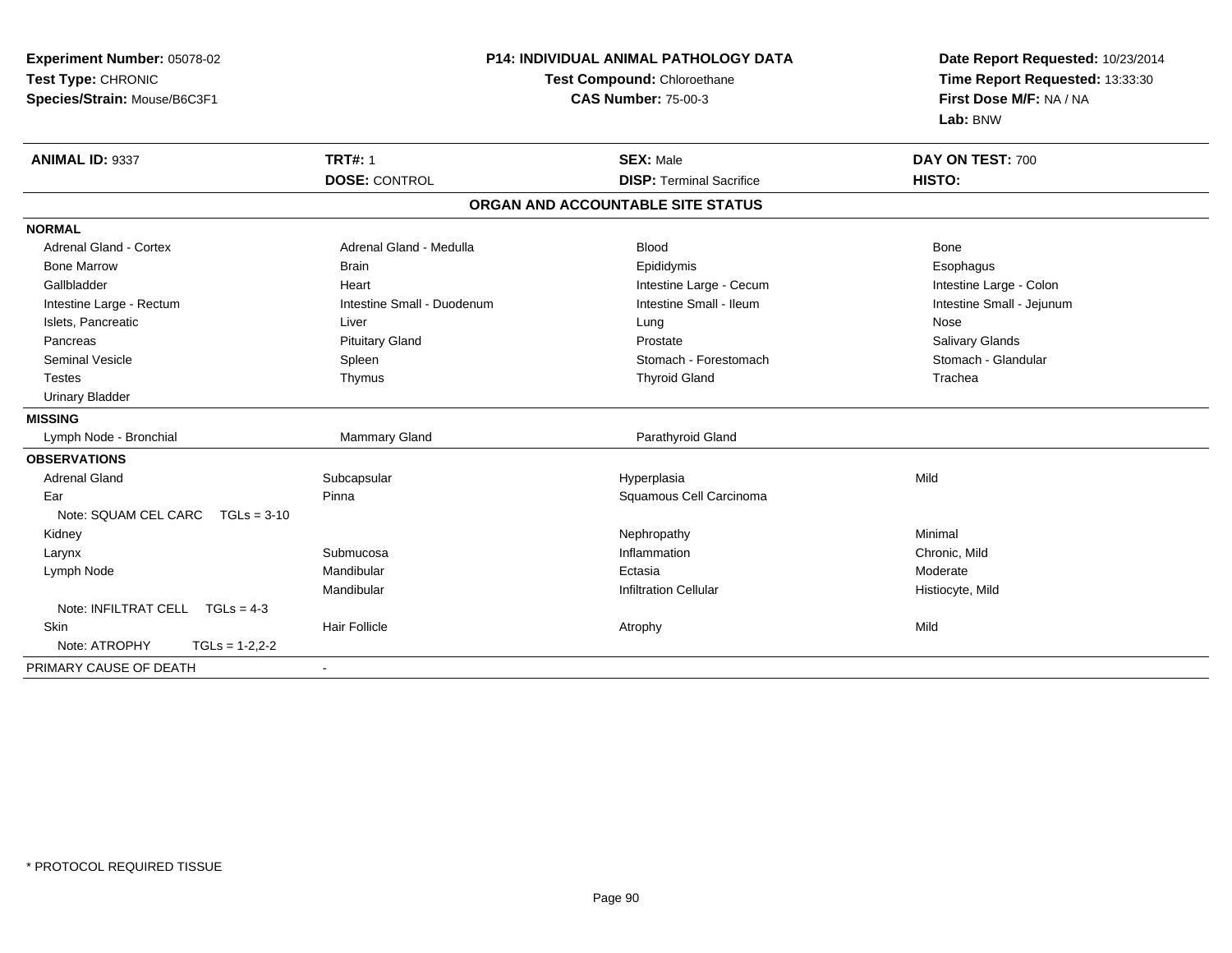| Experiment Number: 05078-02<br>Test Type: CHRONIC<br>Species/Strain: Mouse/B6C3F1 |                            | <b>P14: INDIVIDUAL ANIMAL PATHOLOGY DATA</b><br>Test Compound: Chloroethane<br><b>CAS Number: 75-00-3</b> | Date Report Requested: 10/23/2014<br>Time Report Requested: 13:33:30<br>First Dose M/F: NA / NA<br>Lab: BNW |  |
|-----------------------------------------------------------------------------------|----------------------------|-----------------------------------------------------------------------------------------------------------|-------------------------------------------------------------------------------------------------------------|--|
| <b>ANIMAL ID: 9338</b>                                                            | <b>TRT#: 1</b>             | <b>SEX: Male</b>                                                                                          | DAY ON TEST: 700                                                                                            |  |
|                                                                                   | <b>DOSE: CONTROL</b>       | <b>DISP: Terminal Sacrifice</b>                                                                           | HISTO:                                                                                                      |  |
|                                                                                   |                            | ORGAN AND ACCOUNTABLE SITE STATUS                                                                         |                                                                                                             |  |
| <b>NORMAL</b>                                                                     |                            |                                                                                                           |                                                                                                             |  |
| <b>Adrenal Gland - Cortex</b>                                                     | Adrenal Gland - Medulla    | <b>Blood</b>                                                                                              | Bone                                                                                                        |  |
| <b>Bone Marrow</b>                                                                | <b>Brain</b>               | Epididymis                                                                                                | Esophagus                                                                                                   |  |
| Gallbladder                                                                       | Heart                      | Intestine Large - Cecum                                                                                   | Intestine Large - Colon                                                                                     |  |
| Intestine Large - Rectum                                                          | Intestine Small - Duodenum | Intestine Small - Ileum                                                                                   | Intestine Small - Jejunum                                                                                   |  |
| Islets, Pancreatic                                                                | Larynx                     | Liver                                                                                                     | Lung                                                                                                        |  |
| Nose                                                                              | Pancreas                   | Parathyroid Gland                                                                                         | <b>Pituitary Gland</b>                                                                                      |  |
| <b>Preputial Gland</b>                                                            | Prostate                   | Salivary Glands                                                                                           | <b>Seminal Vesicle</b>                                                                                      |  |
| <b>Skin</b>                                                                       | Spleen                     | Stomach - Forestomach                                                                                     | Stomach - Glandular                                                                                         |  |
| <b>Testes</b>                                                                     | <b>Thyroid Gland</b>       | Trachea                                                                                                   | <b>Urinary Bladder</b>                                                                                      |  |
| <b>MISSING</b>                                                                    |                            |                                                                                                           |                                                                                                             |  |
| Lymph Node - Mandibular                                                           | Mammary Gland              |                                                                                                           |                                                                                                             |  |
| <b>INSUFFICIENT TISSUE</b>                                                        |                            |                                                                                                           |                                                                                                             |  |
| Lymph Node - Bronchial                                                            | Thymus                     |                                                                                                           |                                                                                                             |  |
| <b>OBSERVATIONS</b>                                                               |                            |                                                                                                           |                                                                                                             |  |
| Kidney                                                                            |                            | Nephropathy                                                                                               | Mild                                                                                                        |  |
| PRIMARY CAUSE OF DEATH                                                            | Ĭ.                         |                                                                                                           |                                                                                                             |  |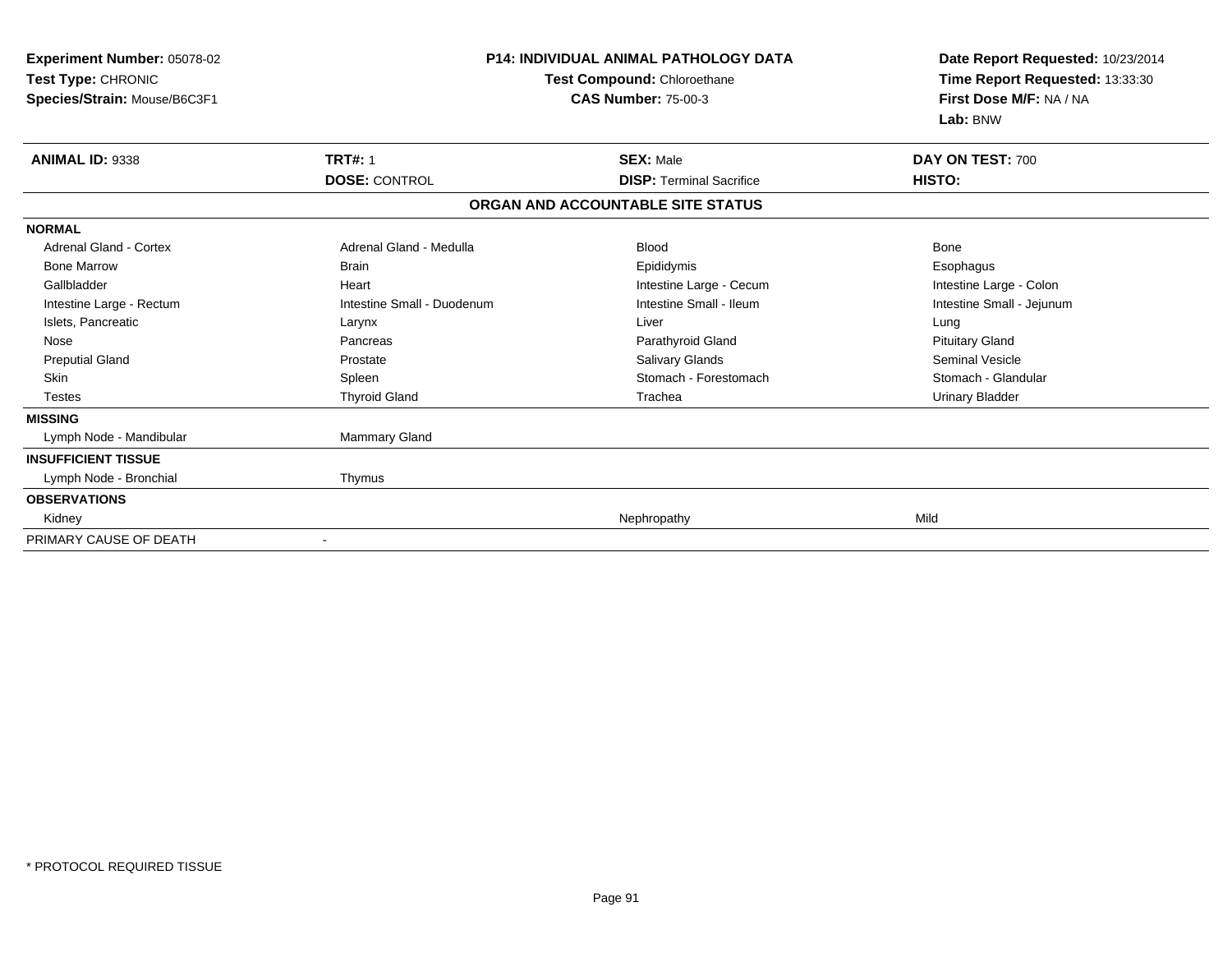| Experiment Number: 05078-02<br>Test Type: CHRONIC<br>Species/Strain: Mouse/B6C3F1 |                            | <b>P14: INDIVIDUAL ANIMAL PATHOLOGY DATA</b><br>Test Compound: Chloroethane<br><b>CAS Number: 75-00-3</b> | Date Report Requested: 10/23/2014<br>Time Report Requested: 13:33:30<br>First Dose M/F: NA / NA<br>Lab: BNW |
|-----------------------------------------------------------------------------------|----------------------------|-----------------------------------------------------------------------------------------------------------|-------------------------------------------------------------------------------------------------------------|
| <b>ANIMAL ID: 9339</b>                                                            | <b>TRT#: 1</b>             | <b>SEX: Male</b>                                                                                          | DAY ON TEST: 700                                                                                            |
|                                                                                   | <b>DOSE: CONTROL</b>       | <b>DISP: Terminal Sacrifice</b>                                                                           | HISTO:                                                                                                      |
|                                                                                   |                            | ORGAN AND ACCOUNTABLE SITE STATUS                                                                         |                                                                                                             |
| <b>NORMAL</b>                                                                     |                            |                                                                                                           |                                                                                                             |
| <b>Adrenal Gland - Cortex</b>                                                     | Adrenal Gland - Medulla    | <b>Blood</b>                                                                                              | Bone                                                                                                        |
| <b>Bone Marrow</b>                                                                | <b>Brain</b>               | Epididymis                                                                                                | Esophagus                                                                                                   |
| Gallbladder                                                                       | Heart                      | Intestine Large - Cecum                                                                                   | Intestine Large - Colon                                                                                     |
| Intestine Large - Rectum                                                          | Intestine Small - Duodenum | Intestine Small - Ileum                                                                                   | Intestine Small - Jejunum                                                                                   |
| Islets, Pancreatic                                                                | Kidney                     | Larynx                                                                                                    | Liver                                                                                                       |
| Nose                                                                              | Pancreas                   | <b>Pituitary Gland</b>                                                                                    | Prostate                                                                                                    |
| <b>Salivary Glands</b>                                                            | Seminal Vesicle            | Spleen                                                                                                    | Stomach - Forestomach                                                                                       |
| Stomach - Glandular                                                               | <b>Testes</b>              | Thymus                                                                                                    | <b>Thyroid Gland</b>                                                                                        |
| Trachea                                                                           | <b>Urinary Bladder</b>     |                                                                                                           |                                                                                                             |
| <b>MISSING</b>                                                                    |                            |                                                                                                           |                                                                                                             |
| Mammary Gland                                                                     | Parathyroid Gland          |                                                                                                           |                                                                                                             |
| <b>INSUFFICIENT TISSUE</b>                                                        |                            |                                                                                                           |                                                                                                             |
| Lymph Node - Bronchial                                                            | Lymph Node - Mandibular    |                                                                                                           |                                                                                                             |
| <b>OBSERVATIONS</b>                                                               |                            |                                                                                                           |                                                                                                             |
| Lung                                                                              |                            | Inflammation                                                                                              | Chronic, Multifocal, Mild                                                                                   |
| Skin                                                                              | <b>Hair Follicle</b>       | Atrophy                                                                                                   | Mild                                                                                                        |
|                                                                                   | Prepuce                    | Fibrous Histiocytoma                                                                                      |                                                                                                             |
| PRIMARY CAUSE OF DEATH                                                            |                            |                                                                                                           |                                                                                                             |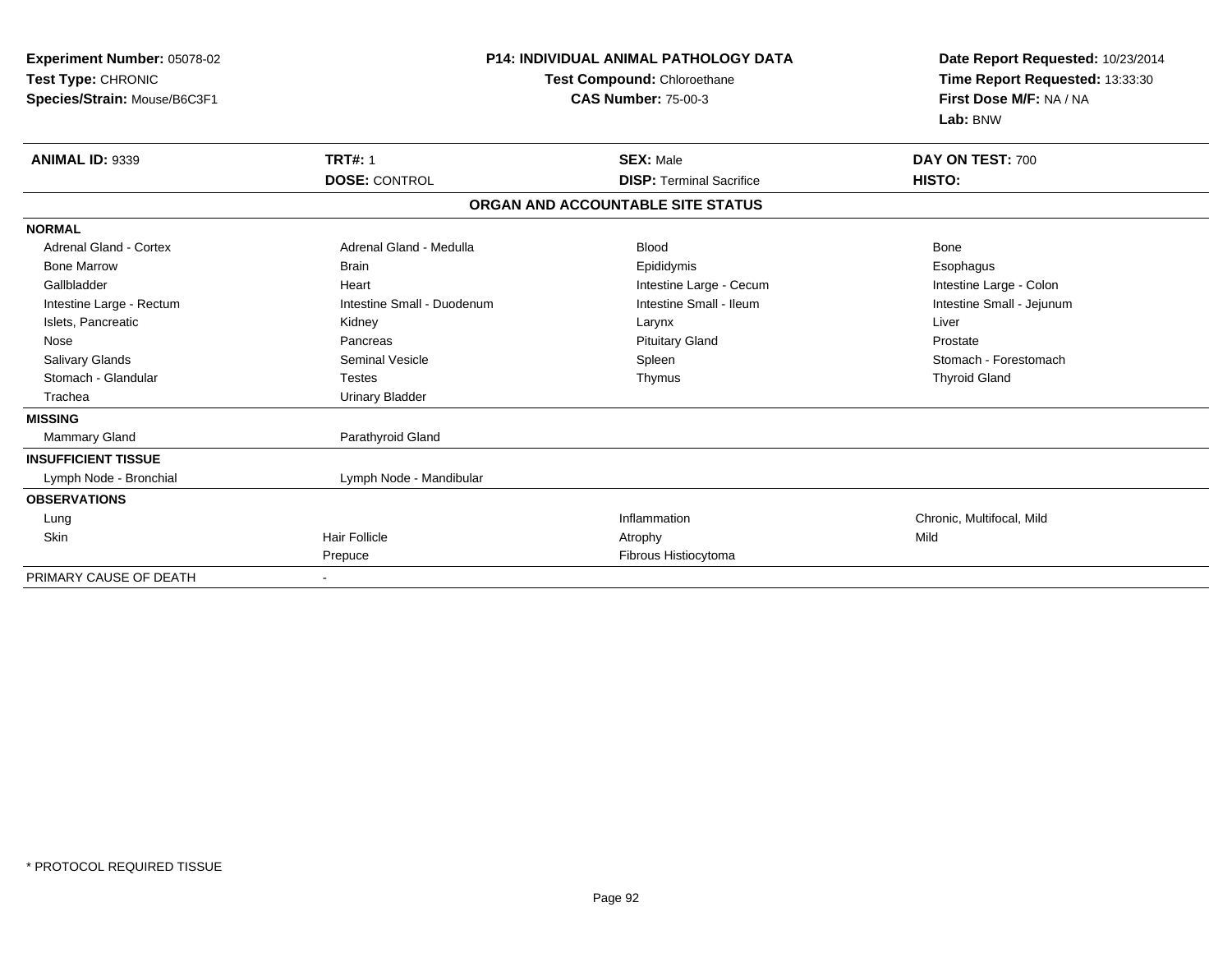| <b>Experiment Number: 05078-02</b><br>Test Type: CHRONIC<br>Species/Strain: Mouse/B6C3F1 |               |                         | <b>P14: INDIVIDUAL ANIMAL PATHOLOGY DATA</b><br>Test Compound: Chloroethane<br><b>CAS Number: 75-00-3</b> | Date Report Requested: 10/23/2014<br>Time Report Requested: 13:33:30<br>First Dose M/F: NA / NA<br>Lab: BNW |
|------------------------------------------------------------------------------------------|---------------|-------------------------|-----------------------------------------------------------------------------------------------------------|-------------------------------------------------------------------------------------------------------------|
| ANIMAL ID: 9340                                                                          |               | <b>TRT#: 1</b>          | <b>SEX: Male</b>                                                                                          | DAY ON TEST: 578                                                                                            |
|                                                                                          |               | <b>DOSE: CONTROL</b>    | <b>DISP: Natural Death</b>                                                                                | HISTO:                                                                                                      |
|                                                                                          |               |                         | ORGAN AND ACCOUNTABLE SITE STATUS                                                                         |                                                                                                             |
| <b>NORMAL</b>                                                                            |               |                         |                                                                                                           |                                                                                                             |
| <b>Adrenal Gland - Cortex</b>                                                            |               | Adrenal Gland - Medulla | <b>Blood</b>                                                                                              | <b>Bone Marrow</b>                                                                                          |
| <b>Brain</b>                                                                             |               | Esophagus               | <b>Harderian Gland</b>                                                                                    | Islets, Pancreatic                                                                                          |
| Larynx                                                                                   |               | Prostate                | Salivary Glands                                                                                           | <b>Seminal Vesicle</b>                                                                                      |
| Skin                                                                                     |               | <b>Testes</b>           | <b>Thyroid Gland</b>                                                                                      | Trachea                                                                                                     |
| <b>Urinary Bladder</b>                                                                   |               |                         |                                                                                                           |                                                                                                             |
| <b>MISSING</b>                                                                           |               |                         |                                                                                                           |                                                                                                             |
| Lymph Node - Mandibular                                                                  |               | <b>Mammary Gland</b>    | Parathyroid Gland                                                                                         |                                                                                                             |
| <b>AUTO PRECLUDES DIAG.</b>                                                              |               |                         |                                                                                                           |                                                                                                             |
| Gallbladder                                                                              |               | Intestine Large - Cecum | Intestine Large - Colon                                                                                   | Intestine Large - Rectum                                                                                    |
| Intestine Small - Duodenum                                                               |               | Intestine Small - Ileum | Intestine Small - Jejunum                                                                                 |                                                                                                             |
| <b>INSUFFICIENT TISSUE</b>                                                               |               |                         |                                                                                                           |                                                                                                             |
| <b>Pituitary Gland</b>                                                                   |               | Thymus                  |                                                                                                           |                                                                                                             |
| <b>OBSERVATIONS</b>                                                                      |               |                         |                                                                                                           |                                                                                                             |
| <b>Adrenal Gland</b>                                                                     |               | Capsule                 | Lymphoma Malignant Undifferentiated Cell Type                                                             |                                                                                                             |
| Bone                                                                                     |               | Cranium                 | Lymphoma Malignant Undifferentiated Cell Type                                                             |                                                                                                             |
| Epididymis                                                                               |               |                         | Lymphoma Malignant Undifferentiated Cell Type                                                             |                                                                                                             |
| Heart                                                                                    |               |                         | Lymphoma Malignant Undifferentiated Cell Type                                                             |                                                                                                             |
| Kidney                                                                                   |               |                         | Lymphoma Malignant Undifferentiated Cell Type                                                             |                                                                                                             |
| Liver                                                                                    |               |                         | Lymphoma Malignant Undifferentiated Cell Type                                                             |                                                                                                             |
| Note: LYMPH MAL UNDF                                                                     | $TGLs = 1-4$  |                         |                                                                                                           |                                                                                                             |
| Lung                                                                                     |               |                         | Lymphoma Malignant Undifferentiated Cell Type                                                             |                                                                                                             |
| Lymph Node                                                                               |               | <b>Bronchial</b>        | Lymphoma Malignant Undifferentiated Cell Type                                                             |                                                                                                             |
|                                                                                          |               | Mesenteric              | Lymphoma Malignant Undifferentiated Cell Type                                                             |                                                                                                             |
| Note: LYMPH MAL UNDF                                                                     | $TGLs = 2-3$  |                         |                                                                                                           |                                                                                                             |
| Note: LYMPH MAL UNDF                                                                     | $TGLs = 3-10$ |                         |                                                                                                           |                                                                                                             |
| Nose                                                                                     |               |                         | Lymphoma Malignant Undifferentiated Cell Type                                                             |                                                                                                             |
| Pancreas                                                                                 |               |                         | Lymphoma Malignant Undifferentiated Cell Type                                                             |                                                                                                             |
| Spleen                                                                                   |               |                         | Lymphoma Malignant Undifferentiated Cell Type                                                             |                                                                                                             |
| Note: LYMPH MAL UNDF $TGLs = 4-4,5-4$                                                    |               |                         |                                                                                                           |                                                                                                             |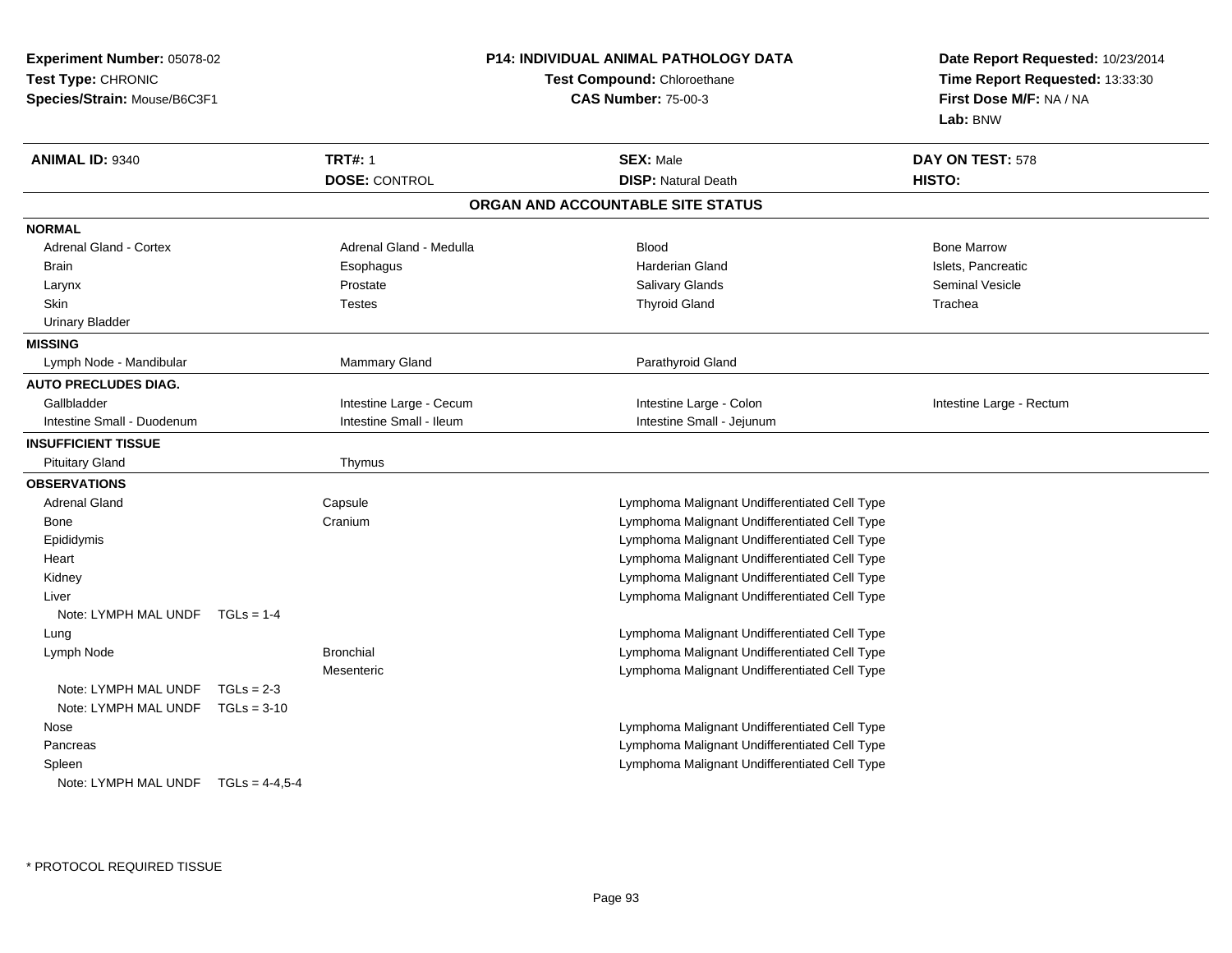| Experiment Number: 05078-02<br>Test Type: CHRONIC<br>Species/Strain: Mouse/B6C3F1 |                      | <b>P14: INDIVIDUAL ANIMAL PATHOLOGY DATA</b><br><b>Test Compound: Chloroethane</b><br><b>CAS Number: 75-00-3</b> | Date Report Requested: 10/23/2014<br>Time Report Requested: 13:33:30<br>First Dose M/F: NA / NA<br>Lab: BNW |
|-----------------------------------------------------------------------------------|----------------------|------------------------------------------------------------------------------------------------------------------|-------------------------------------------------------------------------------------------------------------|
| <b>ANIMAL ID: 9340</b>                                                            | <b>TRT#: 1</b>       | <b>SEX: Male</b>                                                                                                 | DAY ON TEST: 578                                                                                            |
|                                                                                   | <b>DOSE: CONTROL</b> | <b>DISP: Natural Death</b>                                                                                       | HISTO:                                                                                                      |
|                                                                                   |                      | <b>ORGAN AND ACCOUNTABLE SITE STATUS</b>                                                                         |                                                                                                             |
| Stomach                                                                           | Forestomach          | Lymphoma Malignant Undifferentiated Cell Type                                                                    |                                                                                                             |
|                                                                                   | Glandular            | Lymphoma Malignant Undifferentiated Cell Type                                                                    |                                                                                                             |
| Tooth                                                                             | Peridont Tiss        | Lymphoma Malignant Undifferentiated Cell Type                                                                    |                                                                                                             |
| Ureter                                                                            |                      | Lymphoma Malignant Undifferentiated Cell Type                                                                    |                                                                                                             |
| PRIMARY CAUSE OF DEATH                                                            |                      |                                                                                                                  |                                                                                                             |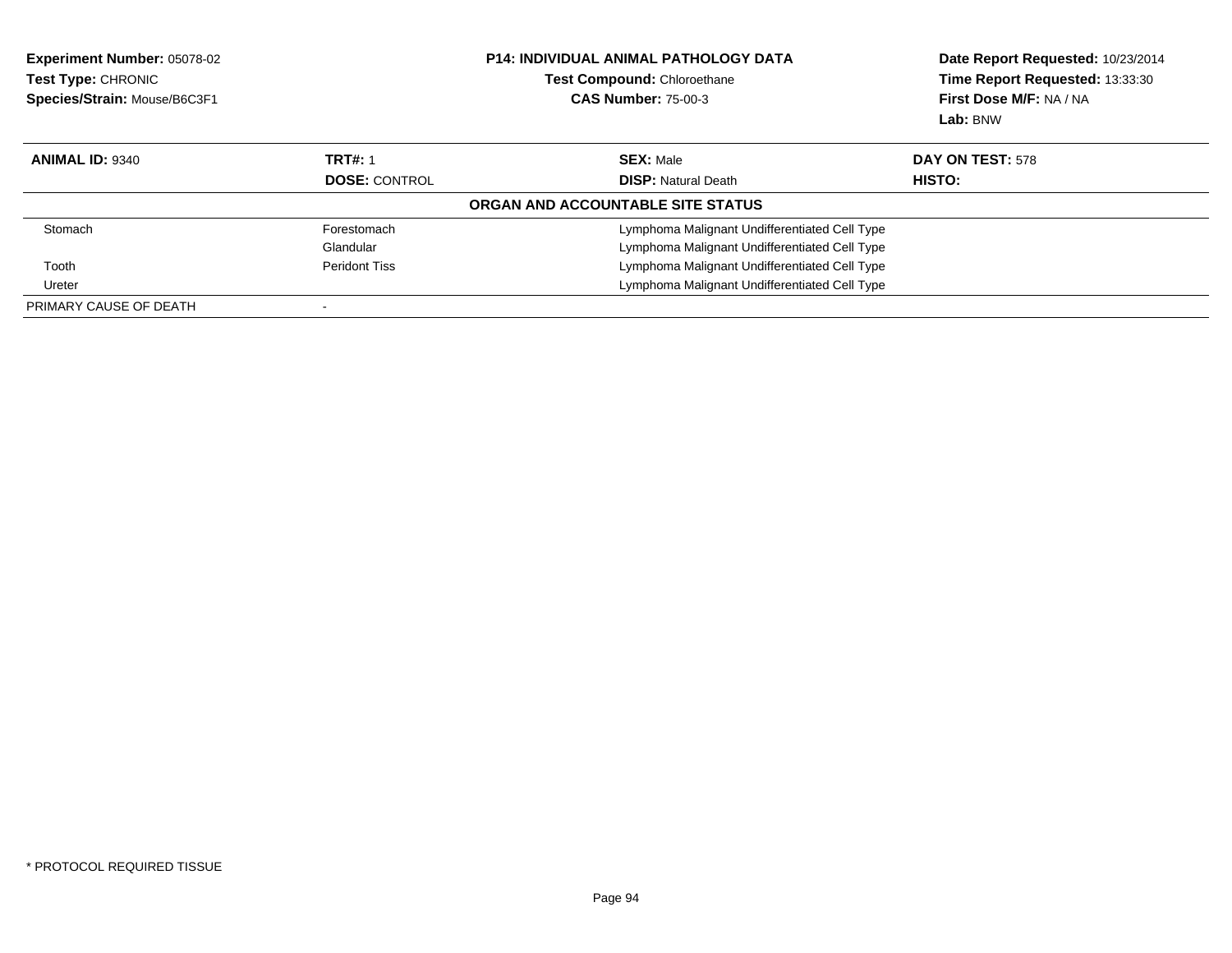| Experiment Number: 05078-02<br>Test Type: CHRONIC<br>Species/Strain: Mouse/B6C3F1 |                            | <b>P14: INDIVIDUAL ANIMAL PATHOLOGY DATA</b><br>Test Compound: Chloroethane<br><b>CAS Number: 75-00-3</b> | Date Report Requested: 10/23/2014<br>Time Report Requested: 13:33:30<br>First Dose M/F: NA / NA<br>Lab: BNW |  |
|-----------------------------------------------------------------------------------|----------------------------|-----------------------------------------------------------------------------------------------------------|-------------------------------------------------------------------------------------------------------------|--|
| <b>ANIMAL ID: 9341</b>                                                            | <b>TRT#: 1</b>             | <b>SEX: Male</b>                                                                                          | DAY ON TEST: 700                                                                                            |  |
|                                                                                   | <b>DOSE: CONTROL</b>       | <b>DISP: Terminal Sacrifice</b>                                                                           | HISTO:                                                                                                      |  |
|                                                                                   |                            | ORGAN AND ACCOUNTABLE SITE STATUS                                                                         |                                                                                                             |  |
| <b>NORMAL</b>                                                                     |                            |                                                                                                           |                                                                                                             |  |
| <b>Adrenal Gland - Cortex</b>                                                     | Adrenal Gland - Medulla    | <b>Blood</b>                                                                                              | <b>Bone</b>                                                                                                 |  |
| <b>Bone Marrow</b>                                                                | <b>Brain</b>               | Epididymis                                                                                                | Esophagus                                                                                                   |  |
| Gallbladder                                                                       | Heart                      | Intestine Large - Cecum                                                                                   | Intestine Large - Colon                                                                                     |  |
| Intestine Large - Rectum                                                          | Intestine Small - Duodenum | Intestine Small - Ileum                                                                                   | Intestine Small - Jejunum                                                                                   |  |
| Kidney                                                                            | Larynx                     | Liver                                                                                                     | Lung                                                                                                        |  |
| Lymph Node - Bronchial                                                            | <b>Mammary Gland</b>       | Pancreas                                                                                                  | Parathyroid Gland                                                                                           |  |
| <b>Pituitary Gland</b>                                                            | Prostate                   | Salivary Glands                                                                                           | <b>Seminal Vesicle</b>                                                                                      |  |
| <b>Skin</b>                                                                       | Spleen                     | Stomach - Forestomach                                                                                     | Stomach - Glandular                                                                                         |  |
| <b>Testes</b>                                                                     | Thymus                     | Trachea                                                                                                   | <b>Urinary Bladder</b>                                                                                      |  |
| <b>MISSING</b>                                                                    |                            |                                                                                                           |                                                                                                             |  |
| Lymph Node - Mandibular                                                           |                            |                                                                                                           |                                                                                                             |  |
| <b>OBSERVATIONS</b>                                                               |                            |                                                                                                           |                                                                                                             |  |
| <b>Adrenal Gland</b>                                                              | Subcapsular                | Hyperplasia                                                                                               | Mild                                                                                                        |  |
| Islets, Pancreatic                                                                |                            | Adenoma                                                                                                   |                                                                                                             |  |
| Nose                                                                              | Glands                     | Cyst                                                                                                      | Mild                                                                                                        |  |
| <b>Thyroid Gland</b>                                                              |                            | Cyst                                                                                                      | Mild                                                                                                        |  |
| PRIMARY CAUSE OF DEATH                                                            |                            |                                                                                                           |                                                                                                             |  |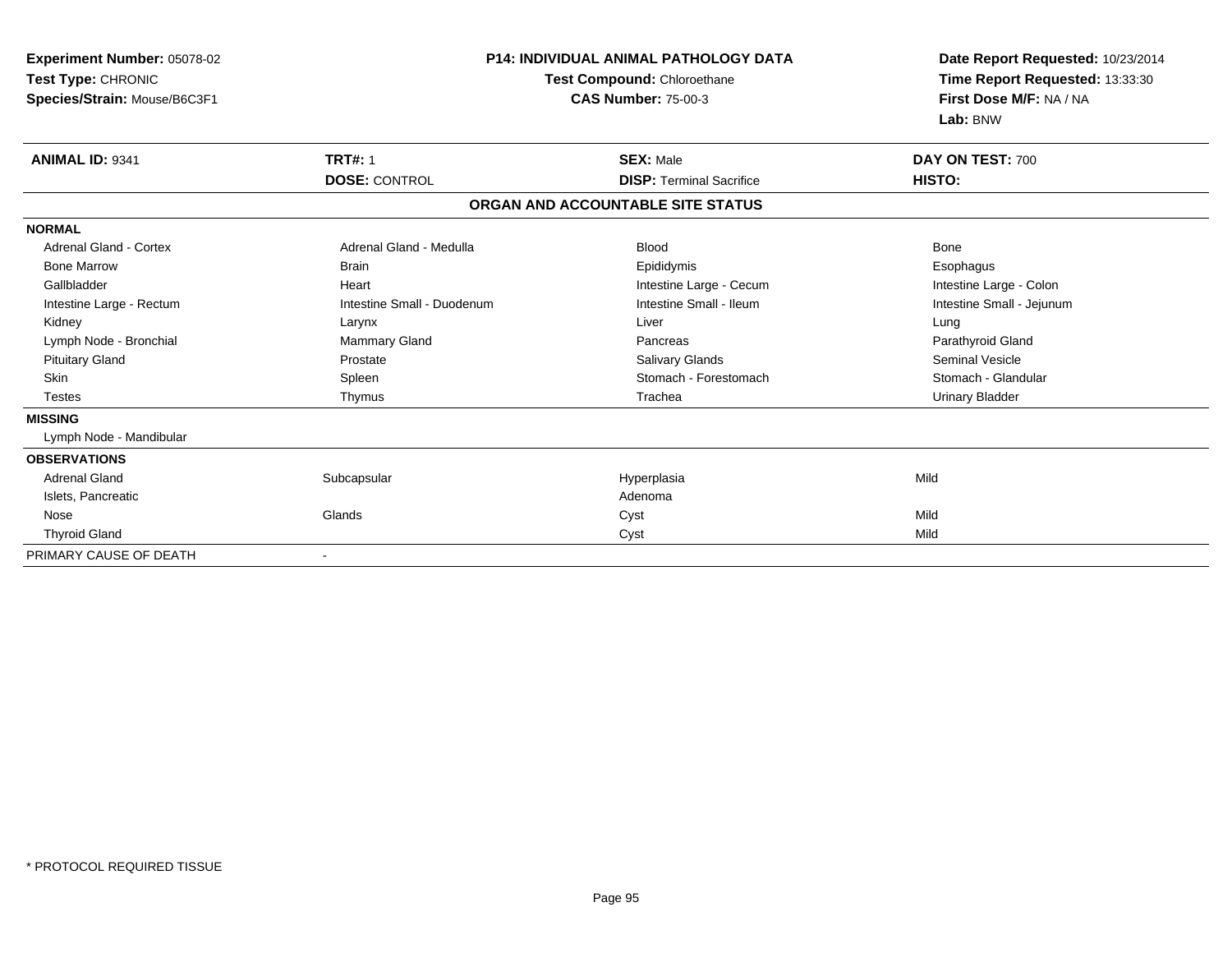| Experiment Number: 05078-02<br>Test Type: CHRONIC<br>Species/Strain: Mouse/B6C3F1<br><b>ANIMAL ID: 9342</b> |               | <b>TRT#: 1</b>            | <b>P14: INDIVIDUAL ANIMAL PATHOLOGY DATA</b><br><b>Test Compound: Chloroethane</b><br><b>CAS Number: 75-00-3</b><br><b>SEX: Male</b> |                                   | Date Report Requested: 10/23/2014<br>Time Report Requested: 13:33:30<br>First Dose M/F: NA / NA<br>Lab: BNW<br>DAY ON TEST: 700 |  |
|-------------------------------------------------------------------------------------------------------------|---------------|---------------------------|--------------------------------------------------------------------------------------------------------------------------------------|-----------------------------------|---------------------------------------------------------------------------------------------------------------------------------|--|
|                                                                                                             |               | <b>DOSE: CONTROL</b>      |                                                                                                                                      | <b>DISP: Terminal Sacrifice</b>   | HISTO:                                                                                                                          |  |
|                                                                                                             |               |                           |                                                                                                                                      | ORGAN AND ACCOUNTABLE SITE STATUS |                                                                                                                                 |  |
|                                                                                                             |               |                           |                                                                                                                                      |                                   |                                                                                                                                 |  |
| <b>NORMAL</b>                                                                                               |               |                           |                                                                                                                                      |                                   |                                                                                                                                 |  |
| Adrenal Gland - Medulla                                                                                     |               | <b>Blood</b>              |                                                                                                                                      | <b>Bone</b>                       | <b>Bone Marrow</b>                                                                                                              |  |
| <b>Brain</b>                                                                                                |               | Epididymis                |                                                                                                                                      | Esophagus                         | Heart                                                                                                                           |  |
| Intestine Large - Cecum                                                                                     |               | Intestine Large - Colon   |                                                                                                                                      | Intestine Large - Rectum          | Intestine Small - Duodenum                                                                                                      |  |
| Intestine Small - Ileum                                                                                     |               | Intestine Small - Jejunum |                                                                                                                                      | Islets, Pancreatic                | Larynx                                                                                                                          |  |
| Liver                                                                                                       |               | Lymph Node - Bronchial    |                                                                                                                                      | <b>Nose</b>                       | Pancreas                                                                                                                        |  |
| <b>Pituitary Gland</b>                                                                                      |               | Prostate                  |                                                                                                                                      | Salivary Glands                   | <b>Seminal Vesicle</b>                                                                                                          |  |
| Skin                                                                                                        |               | Spleen                    |                                                                                                                                      | Stomach - Forestomach             | Stomach - Glandular                                                                                                             |  |
| <b>Testes</b>                                                                                               |               | <b>Thyroid Gland</b>      |                                                                                                                                      | Trachea                           | <b>Urinary Bladder</b>                                                                                                          |  |
| <b>MISSING</b>                                                                                              |               |                           |                                                                                                                                      |                                   |                                                                                                                                 |  |
| Lymph Node - Mandibular                                                                                     |               | Mammary Gland             |                                                                                                                                      | Parathyroid Gland                 | Thymus                                                                                                                          |  |
| <b>AUTO PRECLUDES DIAG.</b>                                                                                 |               |                           |                                                                                                                                      |                                   |                                                                                                                                 |  |
| Gallbladder                                                                                                 |               |                           |                                                                                                                                      |                                   |                                                                                                                                 |  |
| <b>OBSERVATIONS</b>                                                                                         |               |                           |                                                                                                                                      |                                   |                                                                                                                                 |  |
| <b>Adrenal Gland</b>                                                                                        |               | Cortex                    |                                                                                                                                      | Hyperplasia                       | Focal, Moderate                                                                                                                 |  |
| Kidney                                                                                                      |               |                           |                                                                                                                                      | Nephropathy                       | Mild                                                                                                                            |  |
| Lung                                                                                                        |               |                           |                                                                                                                                      | Alveolar/Bronchiolar Carcinoma    |                                                                                                                                 |  |
|                                                                                                             |               | Alveolus                  |                                                                                                                                      | <b>Infiltration Cellular</b>      | Histiocyte, Mild                                                                                                                |  |
|                                                                                                             |               |                           |                                                                                                                                      | Inflammation                      | Chronic, Multifocal, Mild                                                                                                       |  |
| Note: ALV BRON CARC                                                                                         | $TGLs = 1-10$ |                           |                                                                                                                                      |                                   |                                                                                                                                 |  |
| PRIMARY CAUSE OF DEATH                                                                                      |               | $\blacksquare$            |                                                                                                                                      |                                   |                                                                                                                                 |  |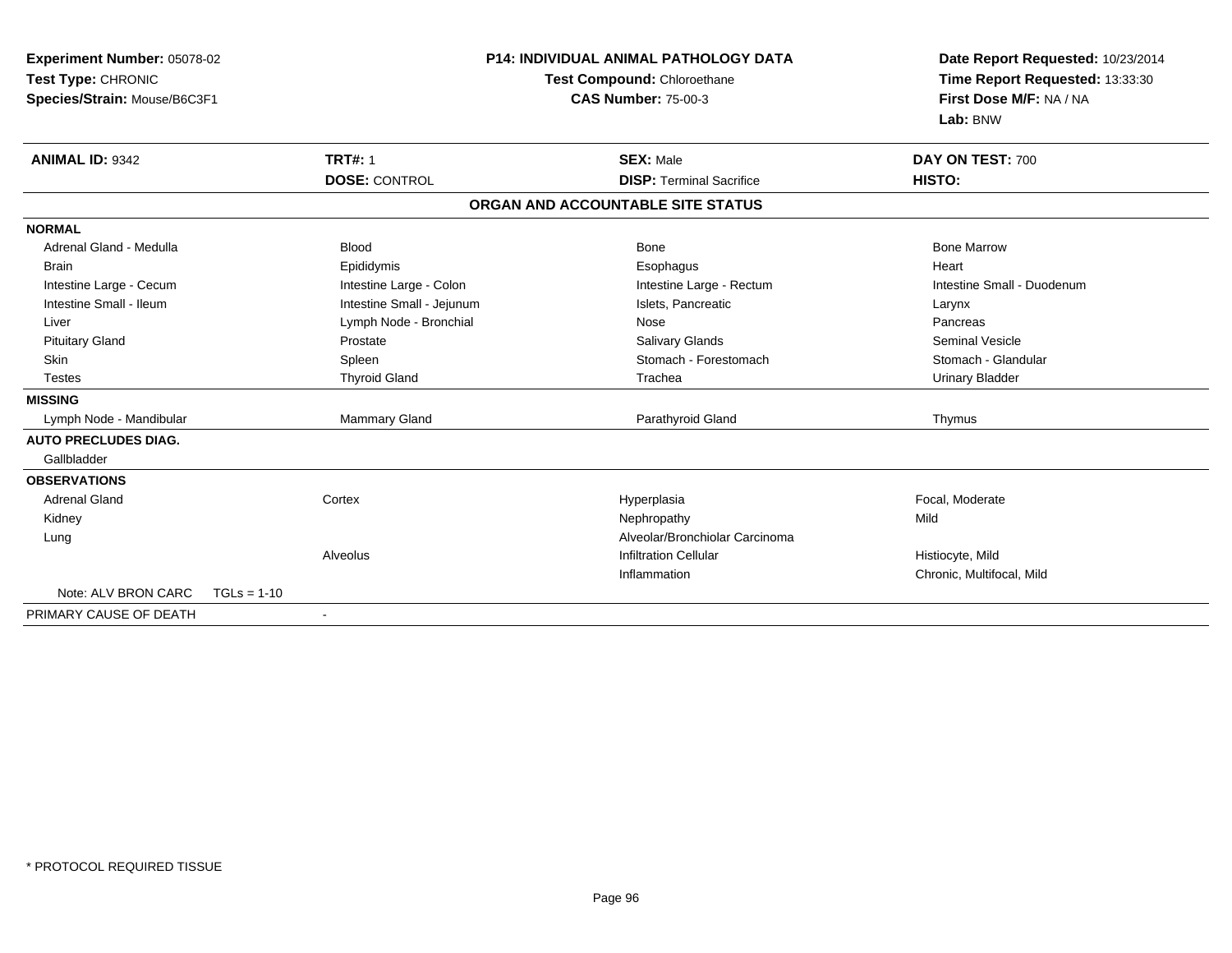| Experiment Number: 05078-02<br>Test Type: CHRONIC<br>Species/Strain: Mouse/B6C3F1 | <b>P14: INDIVIDUAL ANIMAL PATHOLOGY DATA</b><br>Test Compound: Chloroethane<br><b>CAS Number: 75-00-3</b> |                                   | Date Report Requested: 10/23/2014<br>Time Report Requested: 13:33:30<br>First Dose M/F: NA / NA<br>Lab: BNW |
|-----------------------------------------------------------------------------------|-----------------------------------------------------------------------------------------------------------|-----------------------------------|-------------------------------------------------------------------------------------------------------------|
| <b>ANIMAL ID: 9343</b>                                                            | <b>TRT#: 1</b>                                                                                            | <b>SEX: Male</b>                  | DAY ON TEST: 700                                                                                            |
|                                                                                   | <b>DOSE: CONTROL</b>                                                                                      | <b>DISP: Terminal Sacrifice</b>   | HISTO:                                                                                                      |
|                                                                                   |                                                                                                           | ORGAN AND ACCOUNTABLE SITE STATUS |                                                                                                             |
| <b>NORMAL</b>                                                                     |                                                                                                           |                                   |                                                                                                             |
| Adrenal Gland - Cortex                                                            | Adrenal Gland - Medulla                                                                                   | <b>Blood</b>                      | Bone                                                                                                        |
| <b>Bone Marrow</b>                                                                | Epididymis                                                                                                | Esophagus                         | Gallbladder                                                                                                 |
| Heart                                                                             | Intestine Large - Cecum                                                                                   | Intestine Large - Colon           | Intestine Large - Rectum                                                                                    |
| Intestine Small - Duodenum                                                        | Intestine Small - Ileum                                                                                   | Intestine Small - Jejunum         | Islets, Pancreatic                                                                                          |
| Kidney                                                                            | Larynx                                                                                                    | Liver                             | Lymph Node - Mandibular                                                                                     |
| Nose                                                                              | Pancreas                                                                                                  | <b>Pituitary Gland</b>            | Prostate                                                                                                    |
| <b>Seminal Vesicle</b>                                                            | Skin                                                                                                      | Spleen                            | Stomach - Forestomach                                                                                       |
| Stomach - Glandular                                                               | <b>Testes</b>                                                                                             | Thymus                            | <b>Thyroid Gland</b>                                                                                        |
| Trachea                                                                           | <b>Urinary Bladder</b>                                                                                    |                                   |                                                                                                             |
| <b>MISSING</b>                                                                    |                                                                                                           |                                   |                                                                                                             |
| Mammary Gland                                                                     | Parathyroid Gland                                                                                         |                                   |                                                                                                             |
| <b>INSUFFICIENT TISSUE</b>                                                        |                                                                                                           |                                   |                                                                                                             |
| Lymph Node - Bronchial                                                            |                                                                                                           |                                   |                                                                                                             |
| <b>OBSERVATIONS</b>                                                               |                                                                                                           |                                   |                                                                                                             |
| <b>Brain</b>                                                                      | Thalamus                                                                                                  | Mineralization                    | Mild                                                                                                        |
| Lung                                                                              |                                                                                                           | Inflammation                      | Chronic, Multifocal, Mild                                                                                   |
| <b>Salivary Glands</b>                                                            |                                                                                                           | Inflammation                      | Chronic, Mild                                                                                               |
| PRIMARY CAUSE OF DEATH                                                            | $\blacksquare$                                                                                            |                                   |                                                                                                             |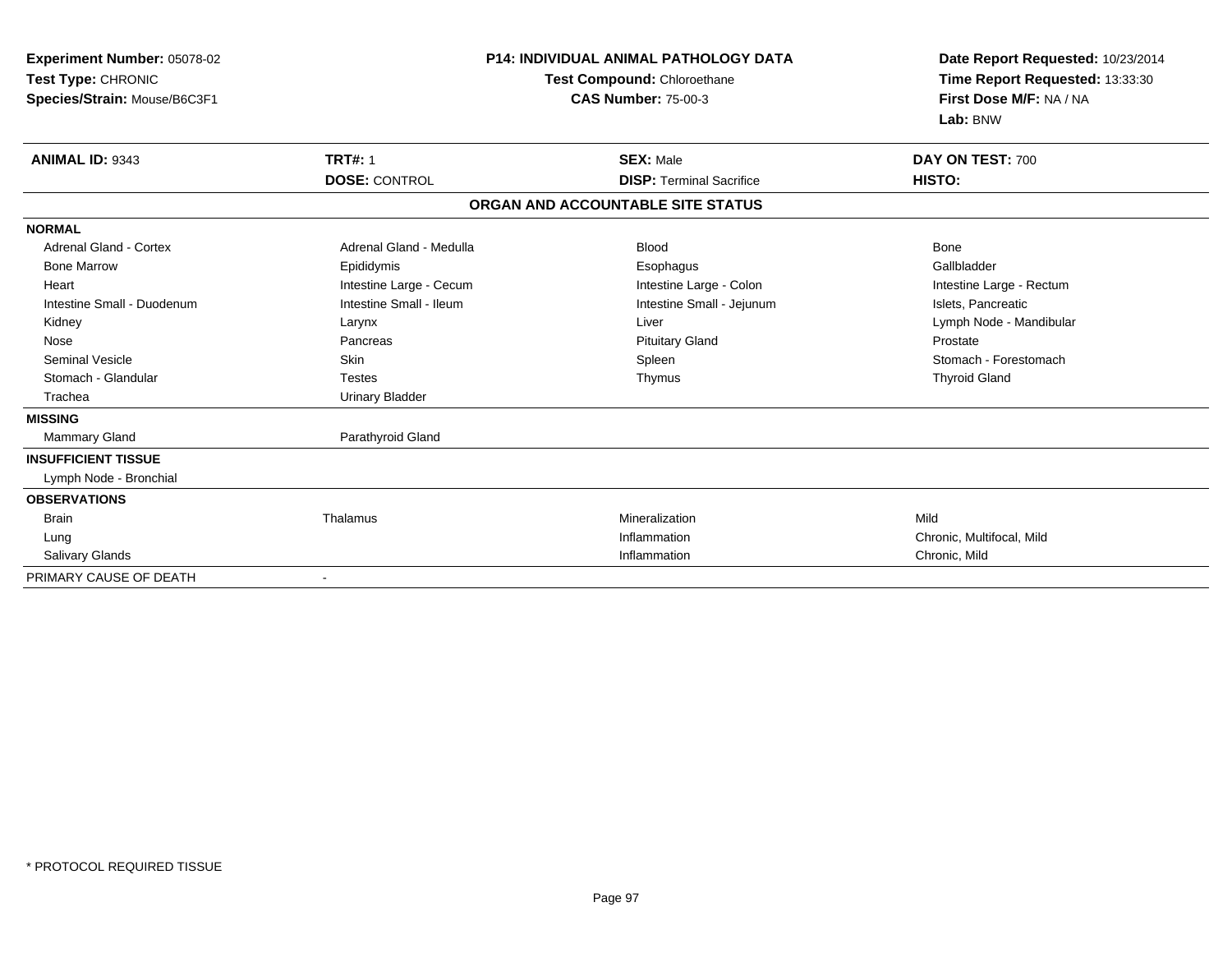| Experiment Number: 05078-02<br>Test Type: CHRONIC<br>Species/Strain: Mouse/B6C3F1 |                    |                                        | <b>P14: INDIVIDUAL ANIMAL PATHOLOGY DATA</b><br>Test Compound: Chloroethane<br><b>CAS Number: 75-00-3</b> | Date Report Requested: 10/23/2014<br>Time Report Requested: 13:33:30<br>First Dose M/F: NA / NA<br>Lab: BNW |
|-----------------------------------------------------------------------------------|--------------------|----------------------------------------|-----------------------------------------------------------------------------------------------------------|-------------------------------------------------------------------------------------------------------------|
| <b>ANIMAL ID: 9344</b>                                                            |                    | <b>TRT#: 1</b><br><b>DOSE: CONTROL</b> | <b>SEX: Male</b><br><b>DISP:</b> Moribund Sacrifice                                                       | DAY ON TEST: 682<br>HISTO:                                                                                  |
|                                                                                   |                    |                                        | ORGAN AND ACCOUNTABLE SITE STATUS                                                                         |                                                                                                             |
| <b>NORMAL</b>                                                                     |                    |                                        |                                                                                                           |                                                                                                             |
| <b>Adrenal Gland - Cortex</b>                                                     |                    | Adrenal Gland - Medulla                | <b>Blood</b>                                                                                              | Bone                                                                                                        |
| <b>Bone Marrow</b>                                                                |                    | <b>Brain</b>                           | Esophagus                                                                                                 | Intestine Large - Colon                                                                                     |
| Intestine Large - Rectum                                                          |                    | Intestine Small - Duodenum             | Intestine Small - Ileum                                                                                   | Intestine Small - Jejunum                                                                                   |
| Islets, Pancreatic                                                                |                    | Larynx                                 | Mammary Gland                                                                                             | Nose                                                                                                        |
| Pancreas                                                                          |                    | <b>Pituitary Gland</b>                 | Prostate                                                                                                  | Salivary Glands                                                                                             |
| <b>Skin</b>                                                                       |                    | Stomach - Forestomach                  | Stomach - Glandular                                                                                       | <b>Testes</b>                                                                                               |
| <b>Thyroid Gland</b>                                                              |                    | Trachea                                | <b>Urinary Bladder</b>                                                                                    |                                                                                                             |
| <b>MISSING</b>                                                                    |                    |                                        |                                                                                                           |                                                                                                             |
| Intestine Large - Cecum                                                           |                    | Parathyroid Gland                      | Thymus                                                                                                    |                                                                                                             |
| <b>INSUFFICIENT TISSUE</b>                                                        |                    |                                        |                                                                                                           |                                                                                                             |
| Lymph Node - Bronchial                                                            |                    | Lymph Node - Mandibular                |                                                                                                           |                                                                                                             |
| <b>OBSERVATIONS</b>                                                               |                    |                                        |                                                                                                           |                                                                                                             |
| <b>Adrenal Gland</b>                                                              |                    | Capsule                                | Inflammation                                                                                              | Necrotizing, Marked                                                                                         |
| Epididymis                                                                        |                    |                                        | Inflammation                                                                                              | Necrotizing, Marked                                                                                         |
| Gallbladder                                                                       |                    |                                        | Inflammation                                                                                              | Chronic, Mild                                                                                               |
| Heart                                                                             |                    | Valve                                  | Degeneration                                                                                              | Mucoid, Mild                                                                                                |
| Kidney                                                                            |                    | Capsule                                | Inflammation                                                                                              | Necrotizing, Marked                                                                                         |
|                                                                                   |                    |                                        | Nephropathy                                                                                               | Mild                                                                                                        |
| Note: INFLAMMATION                                                                | $TGLs = 4-5$       |                                        |                                                                                                           |                                                                                                             |
| Liver                                                                             |                    |                                        | Hematopoietic Cell Proliferation                                                                          | Minimal                                                                                                     |
| Lung                                                                              |                    |                                        | Inflammation                                                                                              | Chronic, Multifocal, Mild                                                                                   |
| <b>Seminal Vesicle</b>                                                            |                    |                                        | Inflammation                                                                                              | Necrotizing, Marked                                                                                         |
| Note: INFLAMMATION                                                                | $TGLs = 2-10,3-10$ |                                        |                                                                                                           |                                                                                                             |
| Spleen                                                                            |                    |                                        | Hematopoietic Cell Proliferation                                                                          | Mild                                                                                                        |
| PRIMARY CAUSE OF DEATH                                                            |                    |                                        |                                                                                                           |                                                                                                             |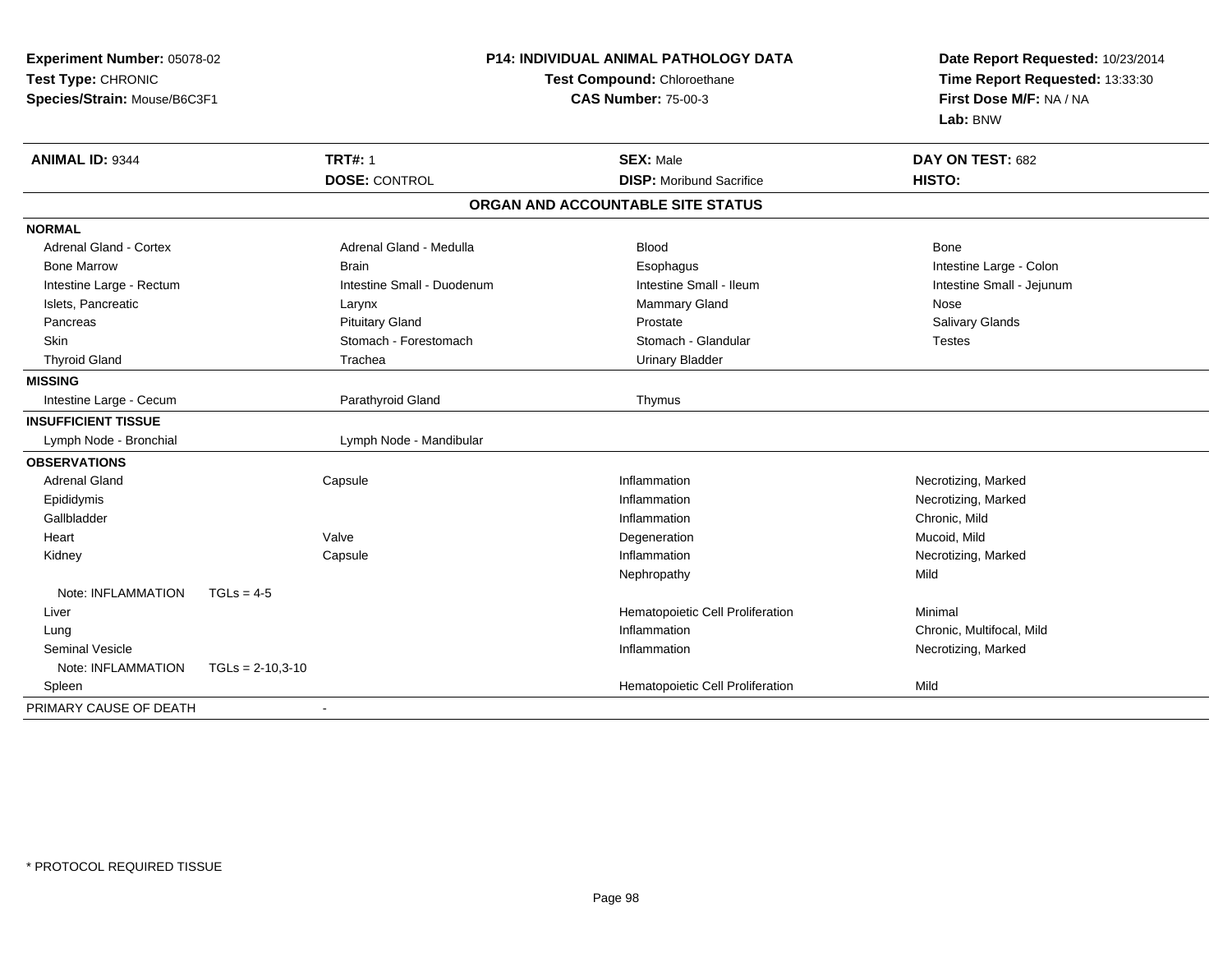| Experiment Number: 05078-02<br>Test Type: CHRONIC<br>Species/Strain: Mouse/B6C3F1 |                         | <b>P14: INDIVIDUAL ANIMAL PATHOLOGY DATA</b><br>Test Compound: Chloroethane<br><b>CAS Number: 75-00-3</b> | Date Report Requested: 10/23/2014<br>Time Report Requested: 13:33:30<br>First Dose M/F: NA / NA<br>Lab: BNW |
|-----------------------------------------------------------------------------------|-------------------------|-----------------------------------------------------------------------------------------------------------|-------------------------------------------------------------------------------------------------------------|
| <b>ANIMAL ID: 9345</b>                                                            | <b>TRT#: 1</b>          | <b>SEX: Male</b>                                                                                          | DAY ON TEST: 700                                                                                            |
|                                                                                   | <b>DOSE: CONTROL</b>    | <b>DISP: Terminal Sacrifice</b>                                                                           | HISTO:                                                                                                      |
|                                                                                   |                         | ORGAN AND ACCOUNTABLE SITE STATUS                                                                         |                                                                                                             |
| <b>NORMAL</b>                                                                     |                         |                                                                                                           |                                                                                                             |
| Adrenal Gland - Cortex                                                            | Adrenal Gland - Medulla | <b>Blood</b>                                                                                              | Bone                                                                                                        |
| <b>Bone Marrow</b>                                                                | Epididymis              | Esophagus                                                                                                 | Gallbladder                                                                                                 |
| Heart                                                                             | Intestine Large - Cecum | Intestine Large - Colon                                                                                   | Intestine Large - Rectum                                                                                    |
| Intestine Small - Duodenum                                                        | Intestine Small - Ileum | Intestine Small - Jejunum                                                                                 | Islets, Pancreatic                                                                                          |
| Larynx                                                                            | Liver                   | Lymph Node - Bronchial                                                                                    | Nose                                                                                                        |
| Pancreas                                                                          | Parathyroid Gland       | <b>Pituitary Gland</b>                                                                                    | Prostate                                                                                                    |
| Salivary Glands                                                                   | <b>Seminal Vesicle</b>  | Spleen                                                                                                    | Stomach - Forestomach                                                                                       |
| Stomach - Glandular                                                               | <b>Testes</b>           | Thymus                                                                                                    | <b>Thyroid Gland</b>                                                                                        |
| Trachea                                                                           |                         |                                                                                                           |                                                                                                             |
| <b>MISSING</b>                                                                    |                         |                                                                                                           |                                                                                                             |
| Mammary Gland                                                                     |                         |                                                                                                           |                                                                                                             |
| <b>INSUFFICIENT TISSUE</b>                                                        |                         |                                                                                                           |                                                                                                             |
| Lymph Node - Mandibular                                                           |                         |                                                                                                           |                                                                                                             |
| <b>OBSERVATIONS</b>                                                               |                         |                                                                                                           |                                                                                                             |
| <b>Adrenal Gland</b>                                                              | Subcapsular             | Hyperplasia                                                                                               | Minimal                                                                                                     |
| <b>Brain</b>                                                                      | Thalamus                | Mineralization                                                                                            | Mild                                                                                                        |
| Kidney                                                                            |                         | Nephropathy                                                                                               | Minimal                                                                                                     |
| Lung                                                                              |                         | Inflammation                                                                                              | Chronic, Multifocal, Mild                                                                                   |
| Skin                                                                              | <b>Hair Follicle</b>    | Atrophy                                                                                                   | Moderate                                                                                                    |
| Note: ATROPHY<br>$TGLs = 1-2$                                                     |                         |                                                                                                           |                                                                                                             |
| <b>Urinary Bladder</b>                                                            |                         | Inflammation                                                                                              | Chronic, Minimal                                                                                            |
| PRIMARY CAUSE OF DEATH                                                            |                         |                                                                                                           |                                                                                                             |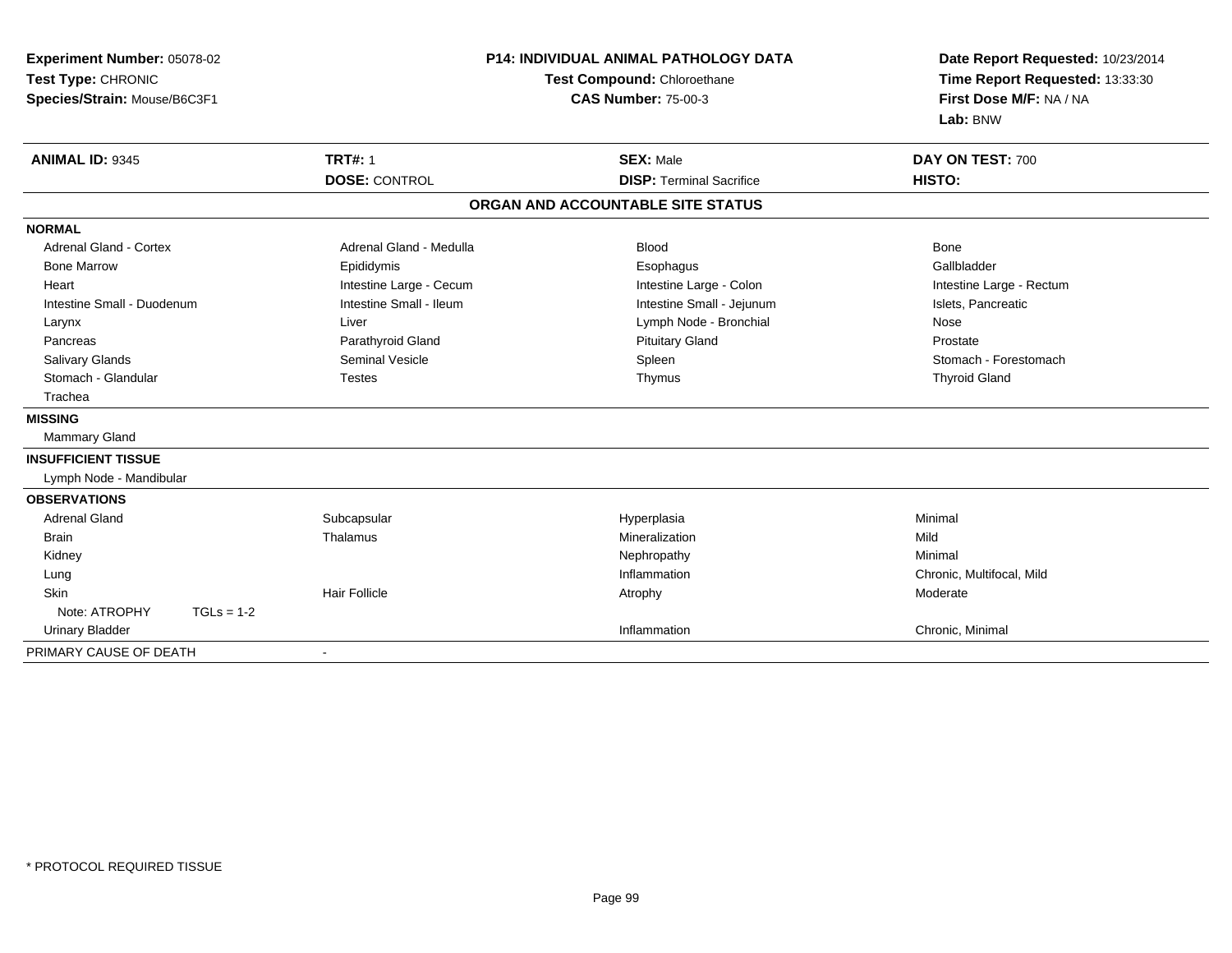| Experiment Number: 05078-02                 |                          | <b>P14: INDIVIDUAL ANIMAL PATHOLOGY DATA</b> | Date Report Requested: 10/23/2014                          |
|---------------------------------------------|--------------------------|----------------------------------------------|------------------------------------------------------------|
| Test Type: CHRONIC                          |                          | Test Compound: Chloroethane                  | Time Report Requested: 13:33:30<br>First Dose M/F: NA / NA |
| Species/Strain: Mouse/B6C3F1                |                          | <b>CAS Number: 75-00-3</b>                   |                                                            |
|                                             |                          |                                              | Lab: BNW                                                   |
| ANIMAL ID: 9346                             | <b>TRT#: 1</b>           | <b>SEX: Male</b>                             | DAY ON TEST: 526                                           |
|                                             | <b>DOSE: CONTROL</b>     | <b>DISP:</b> Moribund Sacrifice              | HISTO:                                                     |
|                                             |                          | ORGAN AND ACCOUNTABLE SITE STATUS            |                                                            |
| <b>NORMAL</b>                               |                          |                                              |                                                            |
| <b>Adrenal Gland - Cortex</b>               | Adrenal Gland - Medulla  | <b>Blood</b>                                 | Bone                                                       |
| <b>Bone Marrow</b>                          | <b>Brain</b>             | Epididymis                                   | Esophagus                                                  |
| Gallbladder                                 | Heart                    | Intestine Large - Colon                      | Intestine Large - Rectum                                   |
| Intestine Small - Duodenum                  | Intestine Small - Ileum  | Intestine Small - Jejunum                    | Islets, Pancreatic                                         |
| Larynx                                      | Nose                     | Pancreas                                     | Parathyroid Gland                                          |
| <b>Pituitary Gland</b>                      | Salivary Glands          | <b>Seminal Vesicle</b>                       | Skin                                                       |
| Stomach - Forestomach                       | Stomach - Glandular      | <b>Testes</b>                                | <b>Thyroid Gland</b>                                       |
| Trachea                                     |                          |                                              |                                                            |
| <b>MISSING</b>                              |                          |                                              |                                                            |
| Intestine Large - Cecum                     | Lymph Node - Mandibular  | Mammary Gland                                | Thymus                                                     |
| <b>OBSERVATIONS</b>                         |                          |                                              |                                                            |
| Kidney                                      |                          | Nephropathy                                  | Minimal                                                    |
| Liver                                       |                          | Hepatocellular Carcinoma                     | Multiple                                                   |
| Note: HEPATOCLR CARC                        | $TGLs = 3-10,3-12$       |                                              |                                                            |
| Lung                                        |                          | Hepatocellular Carcinoma                     | Metastatic (Liver), Multiple (Liver)                       |
| [ Hepatocellular Carcinoma TGLS = 1-3,2-3 ] |                          |                                              |                                                            |
| Lymph Node                                  | <b>Bronchial</b>         | Hepatocellular Carcinoma                     | Metastatic (Liver)                                         |
| Prostate                                    |                          | Inflammation                                 | Chronic, Mild                                              |
| Spleen                                      |                          | Hemorrhage                                   | Moderate                                                   |
| Note: HEMORRHAGE<br>$TGLs = 4-11$           |                          |                                              |                                                            |
| <b>Urinary Bladder</b>                      |                          | Inflammation                                 | Chronic, Mild                                              |
| PRIMARY CAUSE OF DEATH                      | $\overline{\phantom{0}}$ |                                              |                                                            |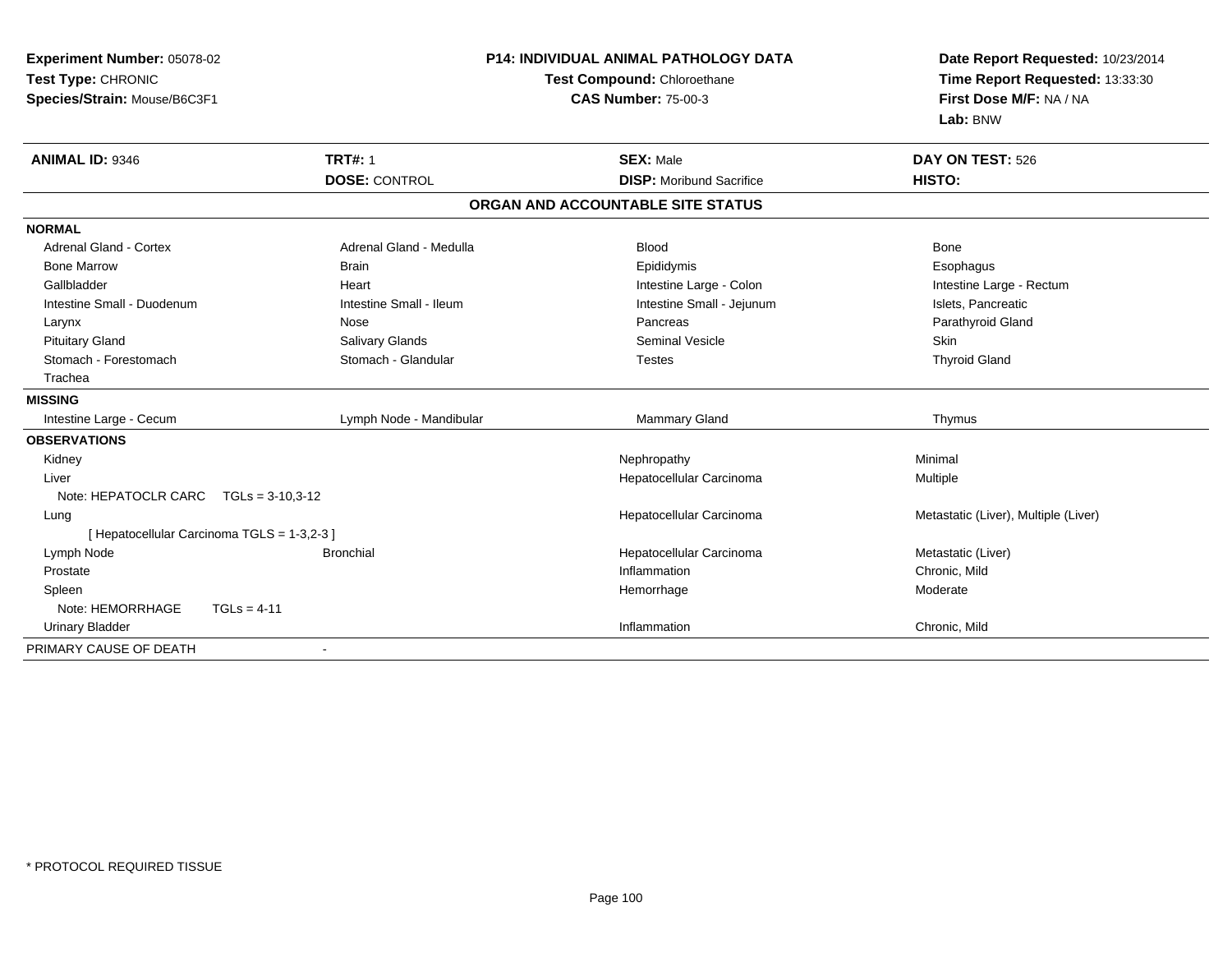| <b>Experiment Number: 05078-02</b>                 |                            | <b>P14: INDIVIDUAL ANIMAL PATHOLOGY DATA</b>              | Date Report Requested: 10/23/2014<br>Time Report Requested: 13:33:30<br>First Dose M/F: NA / NA<br>Lab: BNW |
|----------------------------------------------------|----------------------------|-----------------------------------------------------------|-------------------------------------------------------------------------------------------------------------|
| Test Type: CHRONIC<br>Species/Strain: Mouse/B6C3F1 |                            | Test Compound: Chloroethane<br><b>CAS Number: 75-00-3</b> |                                                                                                             |
| <b>ANIMAL ID: 9347</b>                             | <b>TRT#: 1</b>             | <b>SEX: Male</b>                                          | DAY ON TEST: 700                                                                                            |
|                                                    | <b>DOSE: CONTROL</b>       | <b>DISP: Terminal Sacrifice</b>                           | HISTO:                                                                                                      |
|                                                    |                            | ORGAN AND ACCOUNTABLE SITE STATUS                         |                                                                                                             |
| <b>NORMAL</b>                                      |                            |                                                           |                                                                                                             |
| <b>Adrenal Gland - Cortex</b>                      | Adrenal Gland - Medulla    | <b>Blood</b>                                              | <b>Bone</b>                                                                                                 |
| <b>Bone Marrow</b>                                 | <b>Brain</b>               | Epididymis                                                | Esophagus                                                                                                   |
| Gallbladder                                        | Heart                      | Intestine Large - Cecum                                   | Intestine Large - Colon                                                                                     |
| Intestine Large - Rectum                           | Intestine Small - Duodenum | Intestine Small - Ileum                                   | Intestine Small - Jejunum                                                                                   |
| Islets, Pancreatic                                 | Larynx                     | Liver                                                     | Lung                                                                                                        |
| Lymph Node - Bronchial                             | Lymph Node - Mandibular    | Mammary Gland                                             | Nose                                                                                                        |
| Pancreas                                           | Parathyroid Gland          | <b>Pituitary Gland</b>                                    | <b>Preputial Gland</b>                                                                                      |
| Prostate                                           | Salivary Glands            | Spleen                                                    | Stomach - Forestomach                                                                                       |
| Stomach - Glandular                                | <b>Testes</b>              | Thymus                                                    | <b>Thyroid Gland</b>                                                                                        |
| Trachea                                            | <b>Urinary Bladder</b>     |                                                           |                                                                                                             |
| <b>OBSERVATIONS</b>                                |                            |                                                           |                                                                                                             |
| <b>Adrenal Gland</b>                               | Subcapsular                | Hyperplasia                                               | Mild                                                                                                        |
| Kidney                                             |                            | Nephropathy                                               | Minimal                                                                                                     |
| Skin                                               | <b>Hair Follicle</b>       | Atrophy                                                   | Mild                                                                                                        |
| PRIMARY CAUSE OF DEATH                             |                            |                                                           |                                                                                                             |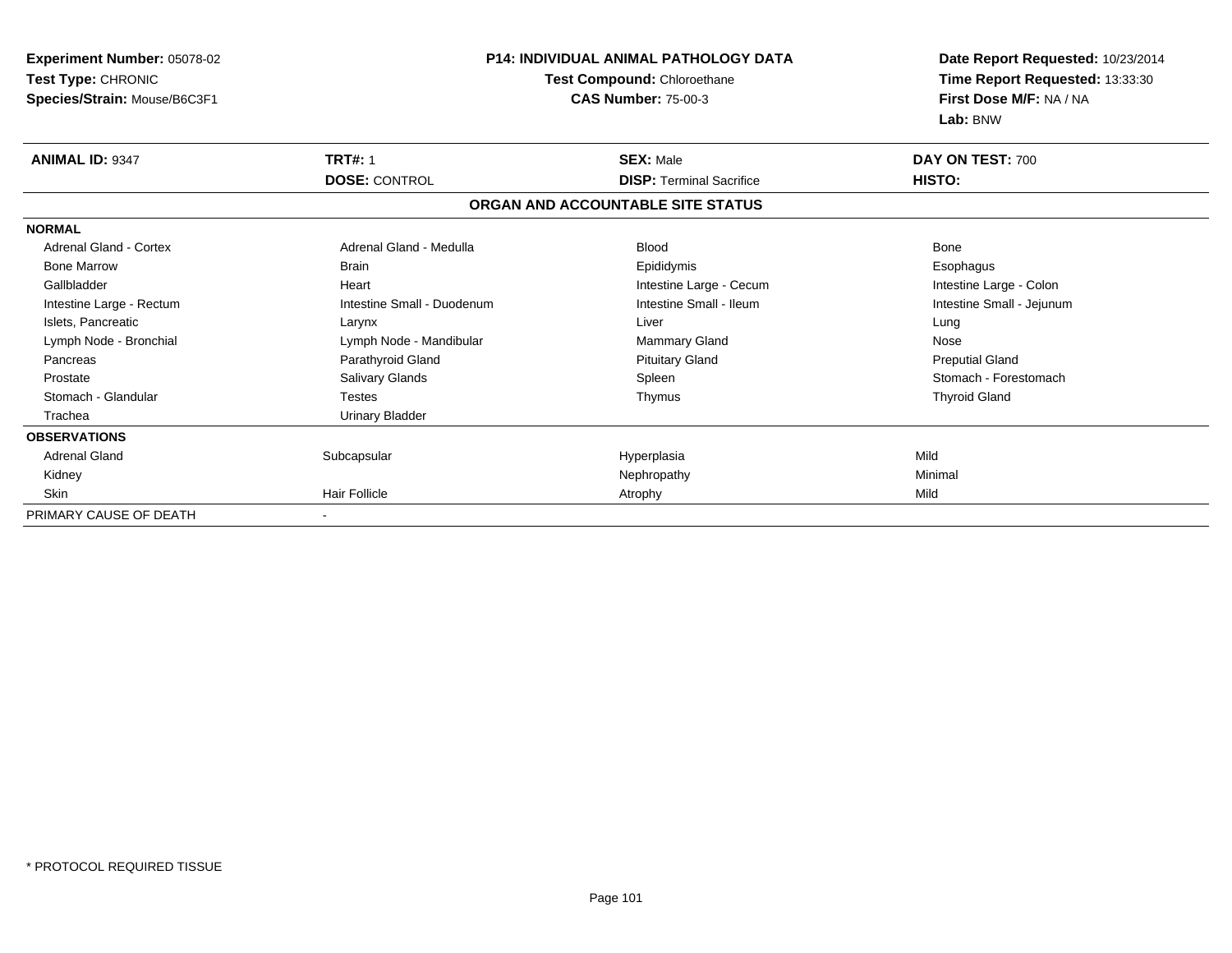| Experiment Number: 05078-02<br>Test Type: CHRONIC<br>Species/Strain: Mouse/B6C3F1 |                            | <b>P14: INDIVIDUAL ANIMAL PATHOLOGY DATA</b><br>Test Compound: Chloroethane<br><b>CAS Number: 75-00-3</b> | Date Report Requested: 10/23/2014<br>Time Report Requested: 13:33:30<br>First Dose M/F: NA / NA<br>Lab: BNW |
|-----------------------------------------------------------------------------------|----------------------------|-----------------------------------------------------------------------------------------------------------|-------------------------------------------------------------------------------------------------------------|
| <b>ANIMAL ID: 9348</b>                                                            | <b>TRT#: 1</b>             | <b>SEX: Male</b>                                                                                          | DAY ON TEST: 526                                                                                            |
|                                                                                   | <b>DOSE: CONTROL</b>       | <b>DISP:</b> Moribund Sacrifice                                                                           | HISTO:                                                                                                      |
|                                                                                   |                            | ORGAN AND ACCOUNTABLE SITE STATUS                                                                         |                                                                                                             |
| <b>NORMAL</b>                                                                     |                            |                                                                                                           |                                                                                                             |
| Adrenal Gland - Cortex                                                            | Adrenal Gland - Medulla    | <b>Blood</b>                                                                                              | <b>Bone</b>                                                                                                 |
| <b>Bone Marrow</b>                                                                | <b>Brain</b>               | Epididymis                                                                                                | Esophagus                                                                                                   |
| Gallbladder                                                                       | Heart                      | Intestine Large - Cecum                                                                                   | Intestine Large - Colon                                                                                     |
| Intestine Large - Rectum                                                          | Intestine Small - Duodenum | Intestine Small - Ileum                                                                                   | Intestine Small - Jejunum                                                                                   |
| Islets, Pancreatic                                                                | Kidney                     | Larynx                                                                                                    | Liver                                                                                                       |
| Lung                                                                              | Lymph Node - Bronchial     | <b>Mammary Gland</b>                                                                                      | Nose                                                                                                        |
| Pancreas                                                                          | <b>Pituitary Gland</b>     | <b>Preputial Gland</b>                                                                                    | Prostate                                                                                                    |
| Salivary Glands                                                                   | Spleen                     | Stomach - Forestomach                                                                                     | Stomach - Glandular                                                                                         |
| <b>Testes</b>                                                                     | Thymus                     | <b>Thyroid Gland</b>                                                                                      | Trachea                                                                                                     |
| <b>Urinary Bladder</b>                                                            |                            |                                                                                                           |                                                                                                             |
| <b>MISSING</b>                                                                    |                            |                                                                                                           |                                                                                                             |
| Lymph Node - Mandibular                                                           | Parathyroid Gland          |                                                                                                           |                                                                                                             |
| <b>OBSERVATIONS</b>                                                               |                            |                                                                                                           |                                                                                                             |
| <b>Adrenal Gland</b>                                                              | Subcapsular                | Hyperplasia                                                                                               | Mild                                                                                                        |
| <b>Seminal Vesicle</b>                                                            |                            | <b>Dilatation</b>                                                                                         | Mild                                                                                                        |
| Note: DILATATION<br>$TGLs = 2-8$                                                  |                            |                                                                                                           |                                                                                                             |
| Skin                                                                              | Prepuce                    | Ulcer                                                                                                     | Moderate                                                                                                    |
| Note: ULCER<br>$TGLs = 1-10$                                                      |                            |                                                                                                           |                                                                                                             |
| PRIMARY CAUSE OF DEATH                                                            |                            |                                                                                                           |                                                                                                             |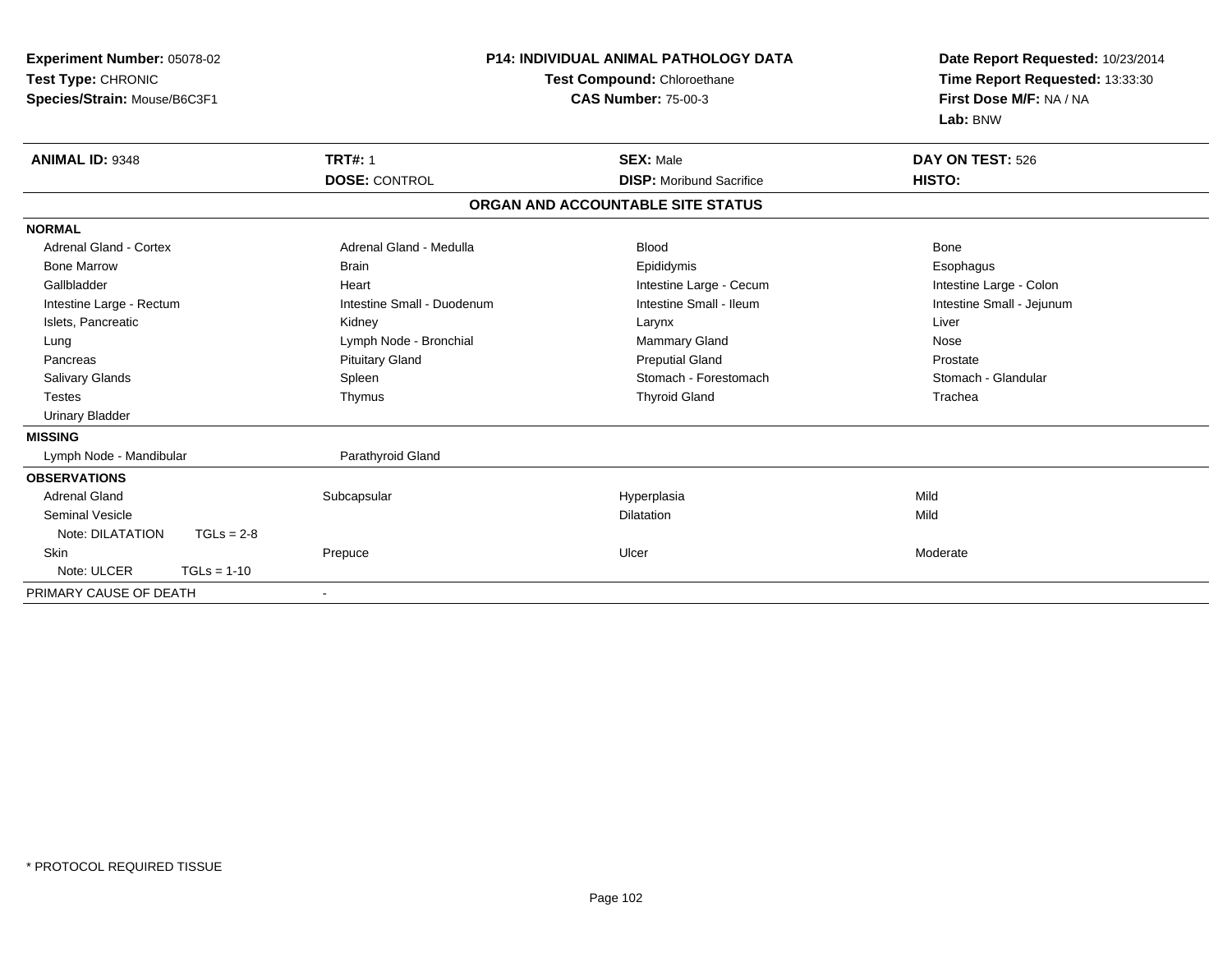| Experiment Number: 05078-02<br>Test Type: CHRONIC<br>Species/Strain: Mouse/B6C3F1 |                            | <b>P14: INDIVIDUAL ANIMAL PATHOLOGY DATA</b><br>Test Compound: Chloroethane<br><b>CAS Number: 75-00-3</b> | Date Report Requested: 10/23/2014<br>Time Report Requested: 13:33:30<br>First Dose M/F: NA / NA<br>Lab: BNW |
|-----------------------------------------------------------------------------------|----------------------------|-----------------------------------------------------------------------------------------------------------|-------------------------------------------------------------------------------------------------------------|
| ANIMAL ID: 9349                                                                   | <b>TRT#: 1</b>             | <b>SEX: Male</b>                                                                                          | DAY ON TEST: 560                                                                                            |
|                                                                                   | <b>DOSE: CONTROL</b>       | <b>DISP:</b> Moribund Sacrifice                                                                           | HISTO:                                                                                                      |
|                                                                                   |                            | ORGAN AND ACCOUNTABLE SITE STATUS                                                                         |                                                                                                             |
| <b>NORMAL</b>                                                                     |                            |                                                                                                           |                                                                                                             |
| Adrenal Gland - Cortex                                                            | Adrenal Gland - Medulla    | <b>Blood</b>                                                                                              | <b>Bone</b>                                                                                                 |
| <b>Bone Marrow</b>                                                                | <b>Brain</b>               | Epididymis                                                                                                | Esophagus                                                                                                   |
| Gallbladder                                                                       | Heart                      | Intestine Large - Cecum                                                                                   | Intestine Large - Colon                                                                                     |
| Intestine Large - Rectum                                                          | Intestine Small - Duodenum | Intestine Small - Ileum                                                                                   | Intestine Small - Jejunum                                                                                   |
| Islets, Pancreatic                                                                | Larynx                     | Liver                                                                                                     | Lung                                                                                                        |
| Lymph Node - Bronchial                                                            | Mammary Gland              | Nose                                                                                                      | Pancreas                                                                                                    |
| <b>Pituitary Gland</b>                                                            | <b>Preputial Gland</b>     | Prostate                                                                                                  | Salivary Glands                                                                                             |
| <b>Seminal Vesicle</b>                                                            | Spleen                     | Stomach - Forestomach                                                                                     | Stomach - Glandular                                                                                         |
| <b>Testes</b>                                                                     | Thymus                     | <b>Thyroid Gland</b>                                                                                      | Trachea                                                                                                     |
| <b>Urinary Bladder</b>                                                            |                            |                                                                                                           |                                                                                                             |
| <b>MISSING</b>                                                                    |                            |                                                                                                           |                                                                                                             |
| Lymph Node - Mandibular                                                           | Parathyroid Gland          |                                                                                                           |                                                                                                             |
| <b>OBSERVATIONS</b>                                                               |                            |                                                                                                           |                                                                                                             |
| <b>Adrenal Gland</b>                                                              | Subcapsular                | Hyperplasia                                                                                               | Mild                                                                                                        |
| Note: ONE ADRENAL MISSING                                                         |                            |                                                                                                           |                                                                                                             |
| Kidney                                                                            |                            | Nephropathy                                                                                               | Minimal                                                                                                     |
| <b>Skin</b>                                                                       | Prepuce                    | Ulcer                                                                                                     | Moderate                                                                                                    |
| Note: ULCER<br>$TGLs = 1-10,2-10$                                                 |                            |                                                                                                           |                                                                                                             |
| PRIMARY CAUSE OF DEATH                                                            | $\blacksquare$             |                                                                                                           |                                                                                                             |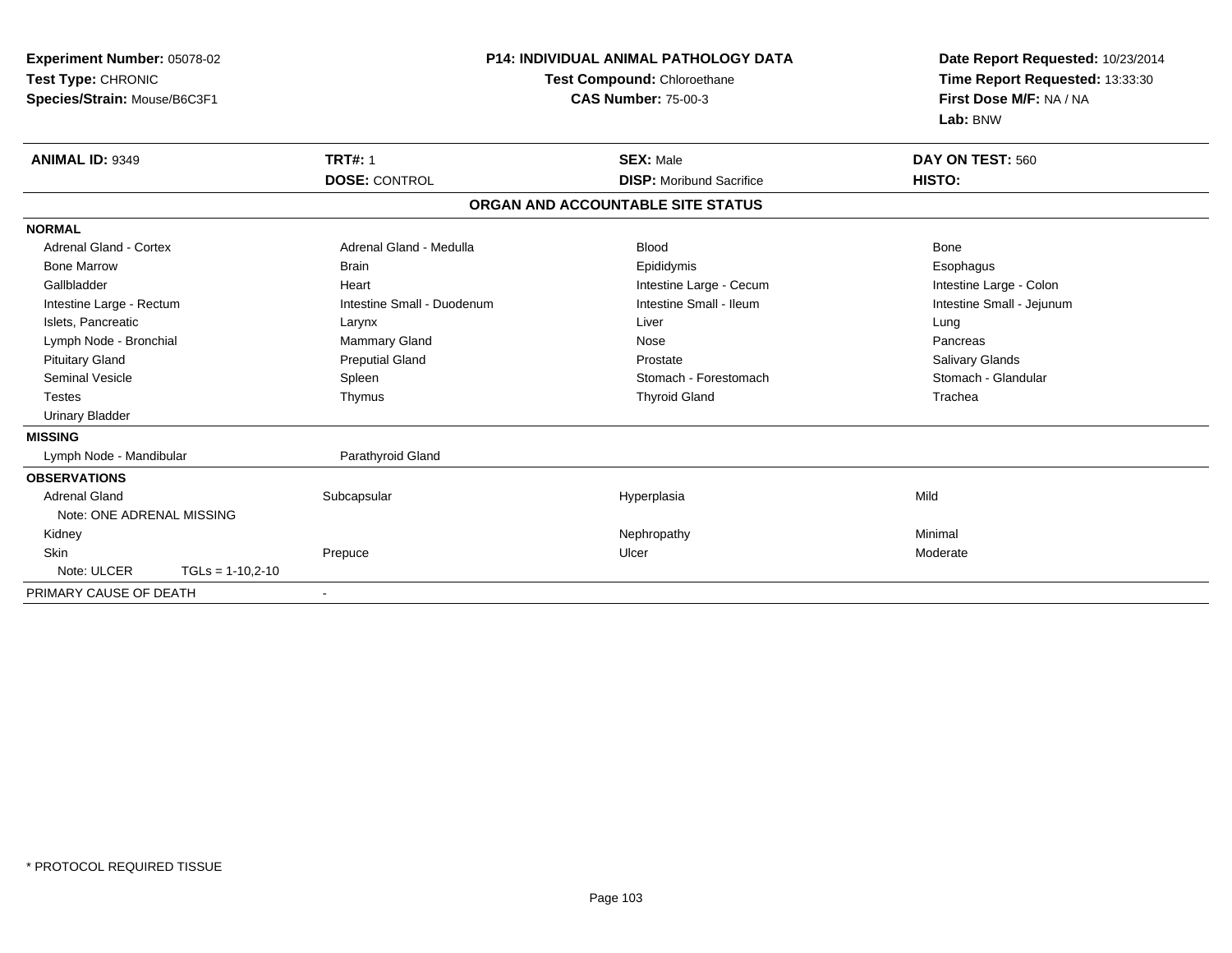| <b>Experiment Number: 05078-02</b><br>Test Type: CHRONIC<br>Species/Strain: Mouse/B6C3F1 | <b>P14: INDIVIDUAL ANIMAL PATHOLOGY DATA</b><br>Test Compound: Chloroethane<br><b>CAS Number: 75-00-3</b> |                                                     | Date Report Requested: 10/23/2014<br>Time Report Requested: 13:33:30<br>First Dose M/F: NA / NA |
|------------------------------------------------------------------------------------------|-----------------------------------------------------------------------------------------------------------|-----------------------------------------------------|-------------------------------------------------------------------------------------------------|
| <b>ANIMAL ID: 9350</b>                                                                   | <b>TRT#: 1</b><br><b>DOSE: CONTROL</b>                                                                    | <b>SEX: Male</b><br><b>DISP:</b> Moribund Sacrifice | Lab: BNW<br>DAY ON TEST: 570<br>HISTO:                                                          |
|                                                                                          |                                                                                                           | ORGAN AND ACCOUNTABLE SITE STATUS                   |                                                                                                 |
| <b>NORMAL</b>                                                                            |                                                                                                           |                                                     |                                                                                                 |
| Adrenal Gland - Cortex                                                                   | Adrenal Gland - Medulla                                                                                   | <b>Blood</b>                                        | <b>Bone</b>                                                                                     |
| <b>Bone Marrow</b>                                                                       | Epididymis                                                                                                | Esophagus                                           | Gallbladder                                                                                     |
| Heart                                                                                    | Intestine Large - Cecum                                                                                   | Intestine Large - Colon                             | Intestine Large - Rectum                                                                        |
| Intestine Small - Duodenum                                                               | Intestine Small - Ileum                                                                                   | Intestine Small - Jejunum                           | Islets, Pancreatic                                                                              |
| Kidney                                                                                   | Larynx                                                                                                    | Liver                                               | Lung                                                                                            |
| Lymph Node - Bronchial                                                                   | <b>Mammary Gland</b>                                                                                      | Nose                                                | Pancreas                                                                                        |
| <b>Pituitary Gland</b>                                                                   | <b>Preputial Gland</b>                                                                                    | Prostate                                            | Salivary Glands                                                                                 |
| <b>Seminal Vesicle</b>                                                                   | Spleen                                                                                                    | Stomach - Forestomach                               | Stomach - Glandular                                                                             |
| Thymus                                                                                   | <b>Thyroid Gland</b>                                                                                      | Trachea                                             | <b>Urinary Bladder</b>                                                                          |
| <b>MISSING</b>                                                                           |                                                                                                           |                                                     |                                                                                                 |
| Lymph Node - Mandibular                                                                  | Parathyroid Gland                                                                                         |                                                     |                                                                                                 |
| <b>OBSERVATIONS</b>                                                                      |                                                                                                           |                                                     |                                                                                                 |
| <b>Brain</b>                                                                             | Thalamus                                                                                                  | Mineralization                                      | Mild                                                                                            |
| Skin                                                                                     | Prepuce                                                                                                   | Abscess                                             | Moderate                                                                                        |
|                                                                                          | <b>Subcut Tiss</b>                                                                                        | Inflammation                                        | Suppurative, Mild                                                                               |
| Note: ABSCESS<br>$TGLs = 1-10,2-10$                                                      |                                                                                                           |                                                     |                                                                                                 |
| <b>Testes</b>                                                                            |                                                                                                           | Atrophy                                             | Minimal                                                                                         |
| PRIMARY CAUSE OF DEATH                                                                   |                                                                                                           |                                                     |                                                                                                 |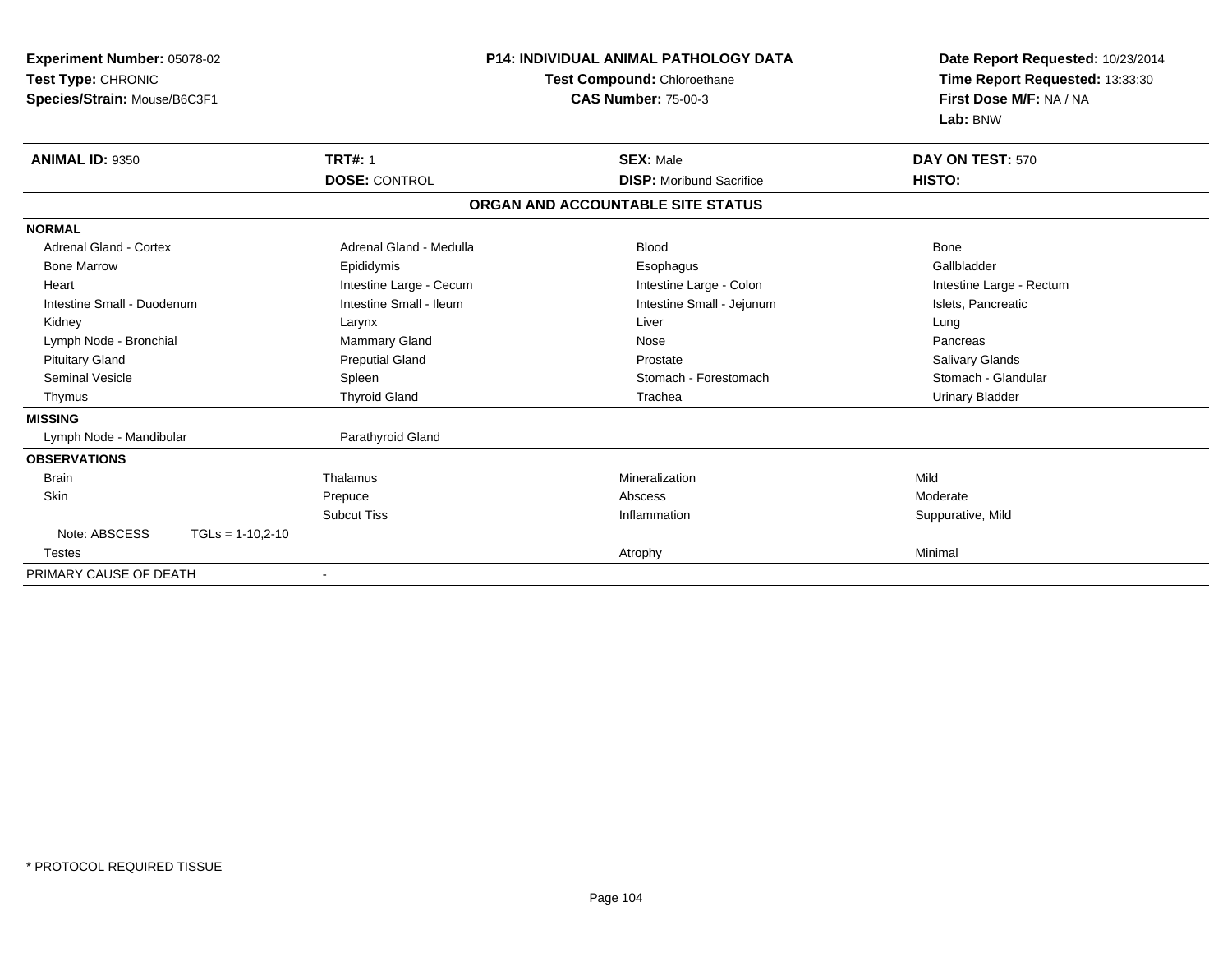| Experiment Number: 05078-02           | P14: INDIVIDUAL ANIMAL PATHOLOGY DATA<br>Test Compound: Chloroethane |                                   | Date Report Requested: 10/23/2014<br>Time Report Requested: 13:33:30 |
|---------------------------------------|----------------------------------------------------------------------|-----------------------------------|----------------------------------------------------------------------|
| Test Type: CHRONIC                    |                                                                      |                                   |                                                                      |
| Species/Strain: Mouse/B6C3F1          |                                                                      | <b>CAS Number: 75-00-3</b>        | First Dose M/F: NA / NA                                              |
|                                       |                                                                      |                                   | Lab: BNW                                                             |
| <b>ANIMAL ID: 8051</b>                | <b>TRT#: 4</b>                                                       | <b>SEX: Female</b>                | DAY ON TEST: 685                                                     |
|                                       | DOSE: 15000 PPM                                                      | <b>DISP:</b> Moribund Sacrifice   | HISTO:                                                               |
|                                       |                                                                      | ORGAN AND ACCOUNTABLE SITE STATUS |                                                                      |
| <b>NORMAL</b>                         |                                                                      |                                   |                                                                      |
| Adrenal Gland - Medulla               | <b>Blood</b>                                                         | <b>Bone</b>                       | <b>Bone Marrow</b>                                                   |
| Esophagus                             | Eye                                                                  | Intestine Large - Cecum           | Intestine Large - Colon                                              |
| Intestine Large - Rectum              | Intestine Small - Duodenum                                           | Intestine Small - Ileum           | Intestine Small - Jejunum                                            |
| Islets, Pancreatic                    | Larynx                                                               | Lymph Node - Mandibular           | Nose                                                                 |
| Pancreas                              | <b>Pituitary Gland</b>                                               | Salivary Glands                   | Stomach - Forestomach                                                |
| Stomach - Glandular                   | <b>Thyroid Gland</b>                                                 | Trachea                           |                                                                      |
| <b>MISSING</b>                        |                                                                      |                                   |                                                                      |
| Mammary Gland                         | Parathyroid Gland                                                    | Thymus                            |                                                                      |
| <b>OBSERVATIONS</b>                   |                                                                      |                                   |                                                                      |
| <b>Adrenal Gland</b>                  | Cortex                                                               | Carcinoma                         | Metastatic (Uterus)                                                  |
|                                       | Subcapsular                                                          | Hyperplasia                       | Mild                                                                 |
| <b>Brain</b>                          |                                                                      | Inflammation                      | Chronic, Minimal                                                     |
| Gallbladder                           |                                                                      | Inflammation                      | Suppurative, Moderate                                                |
| Heart                                 |                                                                      | Carcinoma                         | Metastatic (Uterus), Multiple (Uterus)                               |
|                                       | Endocardium                                                          | Thrombosis                        | Moderate                                                             |
| Kidney                                |                                                                      | Nephropathy                       | Mild                                                                 |
| Liver                                 |                                                                      | Hepatocellular Carcinoma          |                                                                      |
|                                       |                                                                      | Necrosis                          | Minimal                                                              |
| Note: HEPATOCLR CARC<br>$TGLs = 4-10$ |                                                                      |                                   |                                                                      |
| Lung                                  |                                                                      | Carcinoma                         | Metastatic (Uterus), Multiple (Uterus)                               |
|                                       | Interstitium                                                         | Inflammation                      | Chronic, Mild                                                        |
|                                       |                                                                      | Thrombosis                        | Moderate                                                             |
| Note: INFLAMMATION<br>$TGLs = 7-3$    |                                                                      |                                   |                                                                      |
| Lymph Node                            | <b>Bronchial</b>                                                     | Carcinoma                         | Metastatic (Uterus)                                                  |
|                                       | <b>Bronchial</b>                                                     | Hemorrhage                        | Mild                                                                 |
| Ovary                                 |                                                                      | Carcinoma                         | Metastatic (Uterus)                                                  |
| Note: CARCINOMA<br>$TGLs = 2-7$       |                                                                      |                                   |                                                                      |
| <b>Skin</b>                           | <b>Hair Follicle</b>                                                 | Atrophy                           | Mild                                                                 |
| Note: ATROPHY<br>$TGLs = 1-4$         |                                                                      |                                   |                                                                      |
| Spleen                                |                                                                      | Hematopoietic Cell Proliferation  | Mild                                                                 |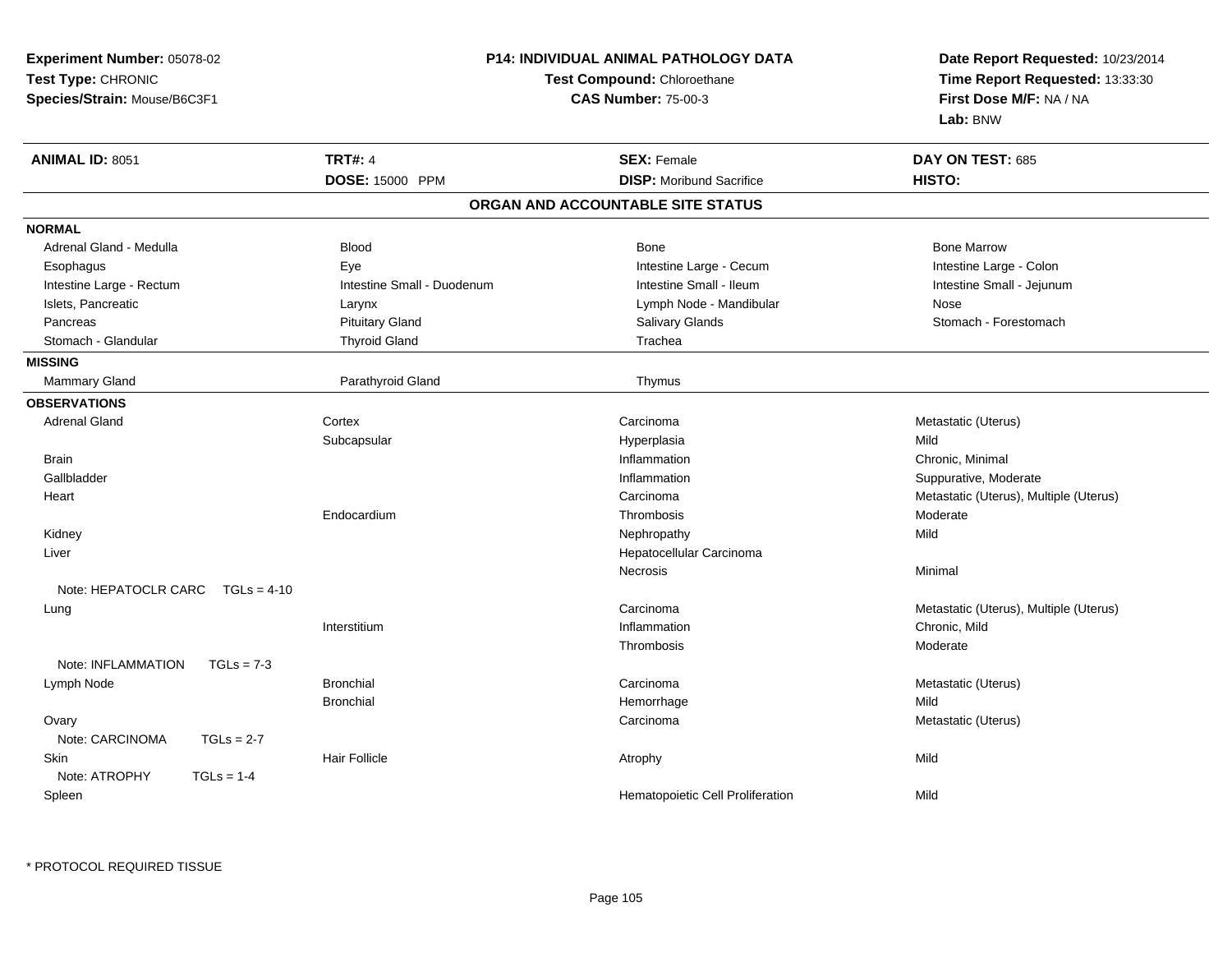| <b>Experiment Number: 05078-02</b><br>Test Type: CHRONIC<br>Species/Strain: Mouse/B6C3F1 | <b>P14: INDIVIDUAL ANIMAL PATHOLOGY DATA</b><br>Test Compound: Chloroethane<br><b>CAS Number: 75-00-3</b> |                                   | Date Report Requested: 10/23/2014<br>Time Report Requested: 13:33:30<br>First Dose M/F: NA / NA<br>Lab: BNW |
|------------------------------------------------------------------------------------------|-----------------------------------------------------------------------------------------------------------|-----------------------------------|-------------------------------------------------------------------------------------------------------------|
| <b>ANIMAL ID: 8051</b>                                                                   | <b>TRT#: 4</b>                                                                                            | <b>SEX: Female</b>                | <b>DAY ON TEST: 685</b>                                                                                     |
|                                                                                          | <b>DOSE: 15000 PPM</b>                                                                                    | <b>DISP:</b> Moribund Sacrifice   | HISTO:                                                                                                      |
|                                                                                          |                                                                                                           | ORGAN AND ACCOUNTABLE SITE STATUS |                                                                                                             |
| Note: HEMA CELL PROL $TGLs = 3-4$                                                        |                                                                                                           |                                   |                                                                                                             |
| <b>Urinary Bladder</b>                                                                   |                                                                                                           | Inflammation                      | Chronic, Minimal                                                                                            |
| Uterus                                                                                   |                                                                                                           | Carcinoma                         |                                                                                                             |
| Note: CARCINOMA<br>$TGLs = 9-11$                                                         |                                                                                                           |                                   |                                                                                                             |
| PRIMARY CAUSE OF DEATH                                                                   |                                                                                                           |                                   |                                                                                                             |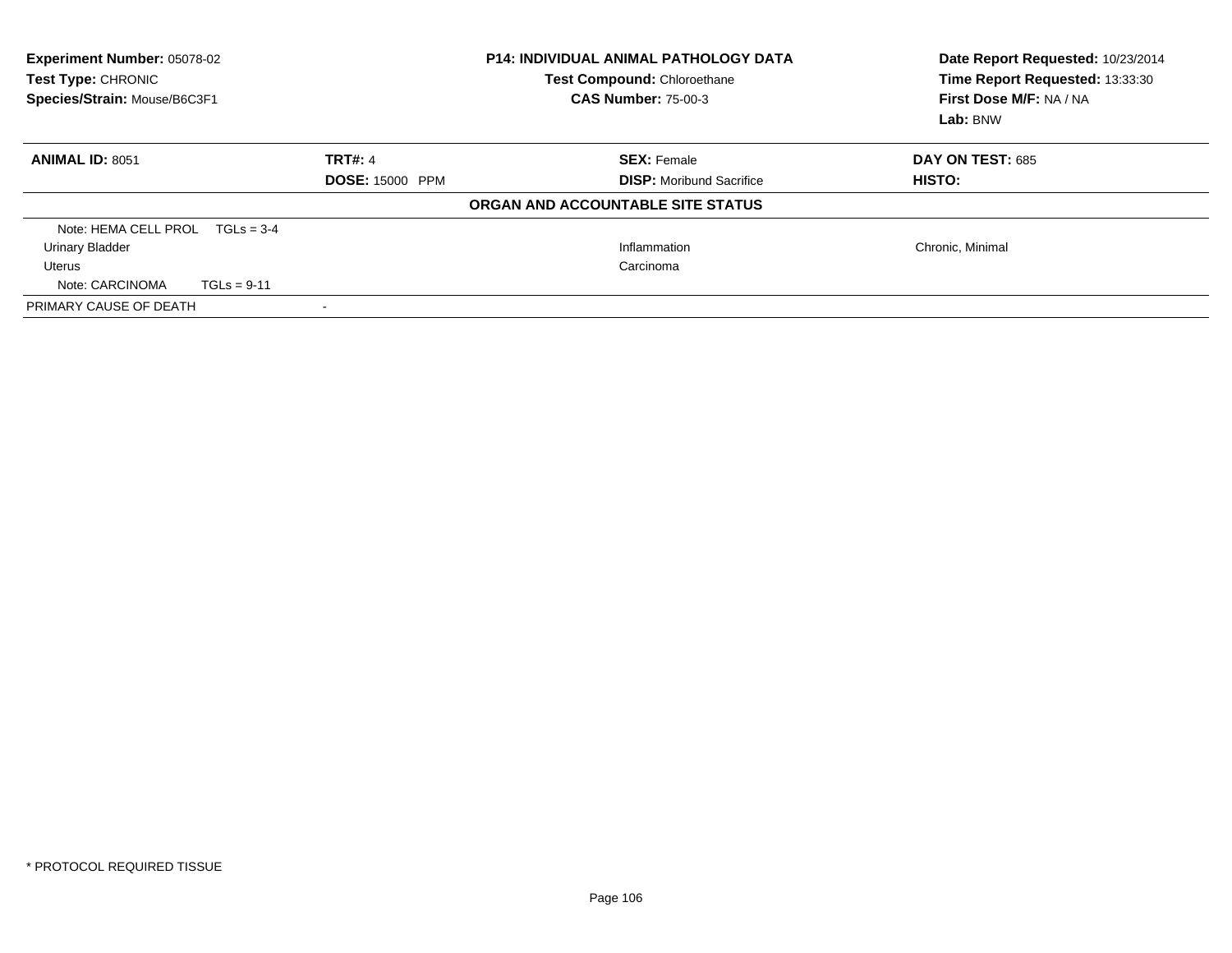**Experiment Number:** 05078-02**Test Type:** CHRONIC **Species/Strain:** Mouse/B6C3F1**P14: INDIVIDUAL ANIMAL PATHOLOGY DATATest Compound:** Chloroethane**CAS Number:** 75-00-3**Date Report Requested:** 10/23/2014**Time Report Requested:** 13:33:30**First Dose M/F:** NA / NA**Lab:** BNW**ANIMAL ID:** 8052**TRT#:** 4 **SEX:** Female **DAY ON TEST:** 700 **DOSE:** 15000 PPM**DISP:** Terminal Sacrifice **HISTO: ORGAN AND ACCOUNTABLE SITE STATUSNORMAL** Adrenal Gland - Medulla Blood Bone Bone MarrowBrain Esophagus Esophagus Gallbladder Gallbladder Gallbladder Heart Intestine Large - Cecum **Intestine Large - Colon** Intestine Large - Colon Intestine Large - Rectum Intestine Large - Rectum Intestine Small - Duodenum Intestine Small - Ileum **Intestine Small - Intestine Small - Jejunum** Intestine Islets, Pancreatic **Intestine Small - Islets**, Pancreatic Kidney Mammary Gland Larynx **Larynx** Charles Communication Charles Liver Charles Communication Charles Communication Charles Charles Charles Charles Charles Charles Charles Charles Charles Charles Charles Charles Charles Charles Charles Charle Nose Pancreas Parathyroid Gland Pituitary Gland**Thyroid Gland** Salivary Glands Stomach - Forestomach Stomach - Stomach - Stomach - Stomach - Stomach - Stomach - Thymus Thymus Trachea Urinary Bladder**OBSERVATIONS** Adrenal Glandd and the cortex contex of the context of the context of the context of the context of the context of the context of the context of the context of the context of the context of the context of the context of the context of **Cortex**  Fibrosis Minimal Subcapsular Hyperplasiaa Mild Lung Alveolar/Bronchiolar Carcinoma AlveolusInfiltration Cellular **Historyte**, Moderate Note: ALV BRON CARC TGLs = 5-10 Lymph NodeMandibular **Mandibular Mandibular Lymphoma Malignant Lymphocytic** Mesenteric Lymphoma Malignant Lymphocytic Note: LYMPH MAL LYMP TGLs = 4-12 Ovaryy contract to the contract of the contract of the contract of the contract of the contract of the contract of the contract of the contract of the contract of the contract of the contract of the contract of the contract of Carcinoma Metastatic (Uterus) CystNote:  $CYST$   $TGLs = 6-7$ **Skin** n and the Hair Follicle and the Moderate Atrophy Atrophy and the Moderate Moderate Moderate and the Moderate o Note: ATROPHY TGLs = 1-2 SpleenHematopoietic Cell Proliferation Mild Lymphoma Malignant LymphocyticNote: LYMPH MAL LYMP TGLs = 2-4**Stomach** h anns an Glandular, Mucosa anns an Dilatation anns an Dilatation anns an Mild Uteruss and the contract of the contract of the contract of the contract of the contract of the contract of the contract of the contract of the contract of the contract of the contract of the contract of the contract of the cont Note: CARCINOMA TGLs = 3-11PRIMARY CAUSE OF DEATH-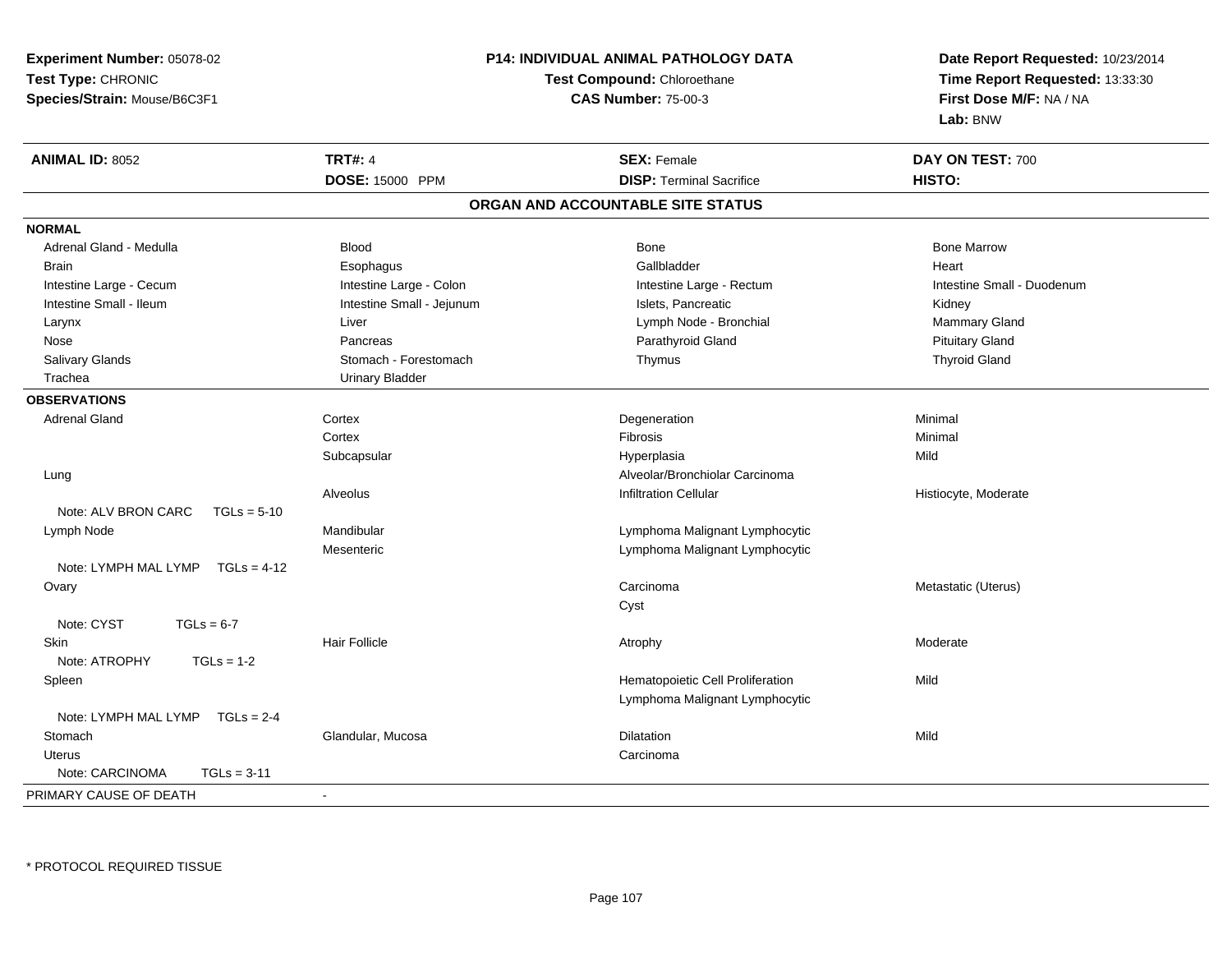| Experiment Number: 05078-02<br>Test Type: CHRONIC<br>Species/Strain: Mouse/B6C3F1 | <b>P14: INDIVIDUAL ANIMAL PATHOLOGY DATA</b><br>Test Compound: Chloroethane<br><b>CAS Number: 75-00-3</b> |                                   | Date Report Requested: 10/23/2014<br>Time Report Requested: 13:33:30<br>First Dose M/F: NA / NA<br>Lab: BNW |
|-----------------------------------------------------------------------------------|-----------------------------------------------------------------------------------------------------------|-----------------------------------|-------------------------------------------------------------------------------------------------------------|
| <b>ANIMAL ID: 8053</b>                                                            | <b>TRT#: 4</b>                                                                                            | <b>SEX: Female</b>                | DAY ON TEST: 689                                                                                            |
|                                                                                   | DOSE: 15000 PPM                                                                                           | <b>DISP:</b> Moribund Sacrifice   | HISTO:                                                                                                      |
|                                                                                   |                                                                                                           | ORGAN AND ACCOUNTABLE SITE STATUS |                                                                                                             |
| <b>NORMAL</b>                                                                     |                                                                                                           |                                   |                                                                                                             |
| <b>Adrenal Gland - Cortex</b>                                                     | Adrenal Gland - Medulla                                                                                   | <b>Blood</b>                      | Bone                                                                                                        |
| <b>Brain</b>                                                                      | Esophagus                                                                                                 | Heart                             | Intestine Large - Cecum                                                                                     |
| Intestine Large - Colon                                                           | Intestine Large - Rectum                                                                                  | Intestine Small - Ileum           | Intestine Small - Jejunum                                                                                   |
| Islets, Pancreatic                                                                | Kidney                                                                                                    | Larynx                            | Liver                                                                                                       |
| Lymph Node - Bronchial                                                            | Mammary Gland                                                                                             | Nose                              | Pancreas                                                                                                    |
| <b>Pituitary Gland</b>                                                            | Stomach - Forestomach                                                                                     | Stomach - Glandular               | <b>Thyroid Gland</b>                                                                                        |
| Trachea                                                                           |                                                                                                           |                                   |                                                                                                             |
| <b>MISSING</b>                                                                    |                                                                                                           |                                   |                                                                                                             |
| Parathyroid Gland                                                                 | Thymus                                                                                                    |                                   |                                                                                                             |
| <b>OBSERVATIONS</b>                                                               |                                                                                                           |                                   |                                                                                                             |
| <b>Adrenal Gland</b>                                                              | Subcapsular                                                                                               | Hyperplasia                       | Moderate                                                                                                    |
| <b>Bone Marrow</b>                                                                |                                                                                                           | Myelofibrosis                     | Minimal                                                                                                     |
| Gallbladder                                                                       |                                                                                                           | Carcinoma                         | Metastatic (Uterus)                                                                                         |
| <b>Intestine Small</b>                                                            | Duodenum                                                                                                  | Fibrosis                          | Minimal                                                                                                     |
| Note: DUODENUM TO LIVER ADHESION PRESENT, INACTIVE                                |                                                                                                           |                                   |                                                                                                             |
| Lung                                                                              |                                                                                                           | Carcinoma                         | Metastatic (Uterus), Multiple (Uterus)                                                                      |
|                                                                                   |                                                                                                           | Thrombosis                        |                                                                                                             |
| Lymph Node                                                                        | Mandibular                                                                                                | Erythrophagocytosis               | Minimal                                                                                                     |
| Note: MESENTERIC LYMPH NODE MISSING                                               |                                                                                                           |                                   |                                                                                                             |
| Ovary                                                                             |                                                                                                           | Carcinoma                         | Metastatic (Uterus)                                                                                         |
| Salivary Glands                                                                   |                                                                                                           | Inflammation                      | Chronic, Minimal                                                                                            |
| Skin                                                                              | <b>Hair Follicle</b>                                                                                      | Atrophy                           | Minimal                                                                                                     |
| Spleen                                                                            |                                                                                                           | Hematopoietic Cell Proliferation  | Mild                                                                                                        |
| Note: HEMA CELL PROL TGLs = 2-4                                                   |                                                                                                           |                                   |                                                                                                             |
| <b>Tissue NOS</b>                                                                 |                                                                                                           | Carcinoma                         | Metastatic (Uterus)                                                                                         |
| Note: TISSUE FRAGMENT ON SLIDE 6, ADJACENT TO ADRENAL                             |                                                                                                           |                                   |                                                                                                             |
| <b>Urinary Bladder</b>                                                            |                                                                                                           | Inflammation                      | Chronic, Mild                                                                                               |
| Uterus                                                                            |                                                                                                           | Carcinoma                         |                                                                                                             |
| Note: CARCINOMA<br>$TGLs = 1-11$                                                  |                                                                                                           |                                   |                                                                                                             |

PRIMARY CAUSE OF DEATH-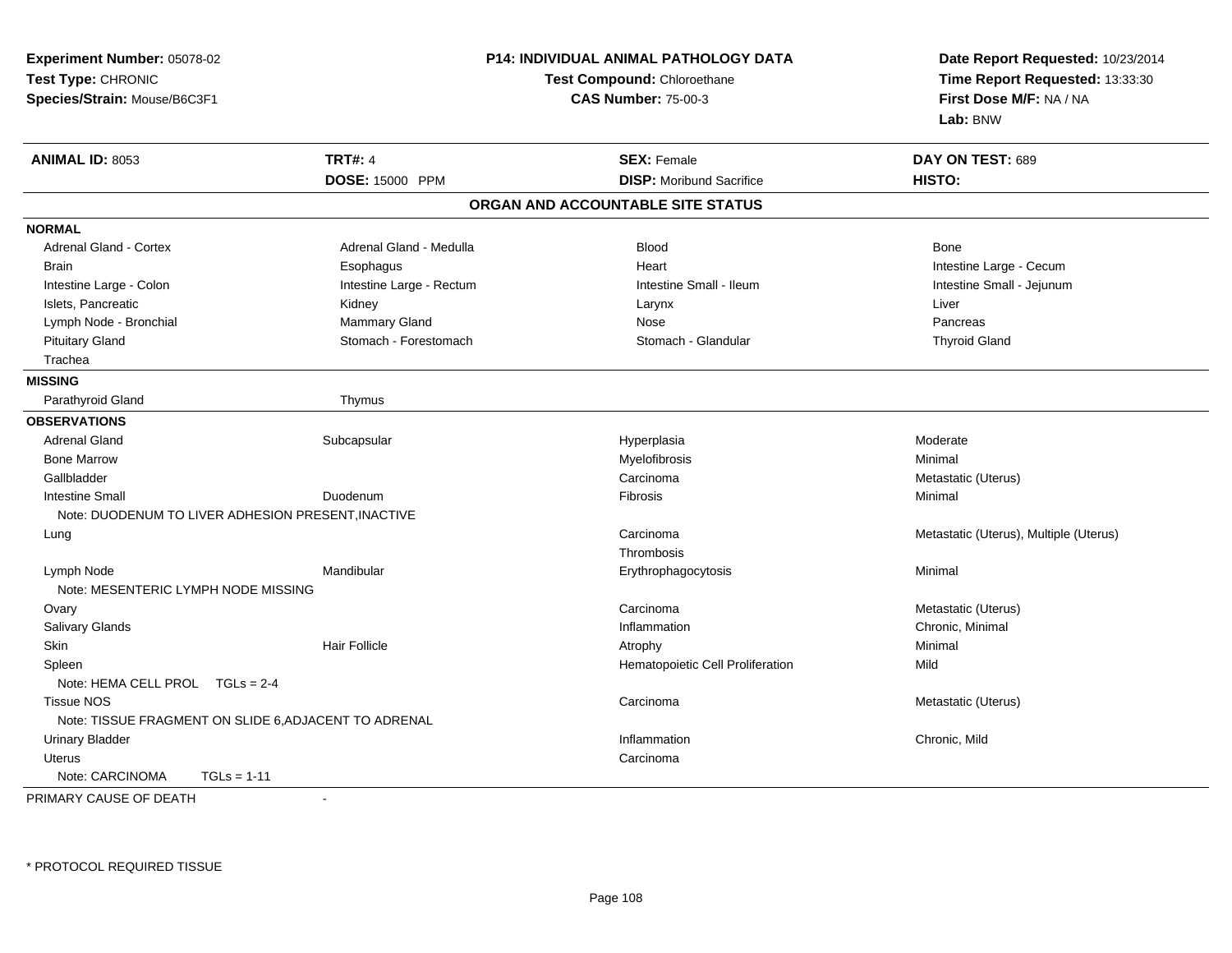| <b>CAS Number: 75-00-3</b>                            | Time Report Requested: 13:33:30<br>First Dose M/F: NA / NA<br>Lab: BNW |
|-------------------------------------------------------|------------------------------------------------------------------------|
| <b>SEX: Female</b><br><b>DISP:</b> Moribund Sacrifice | DAY ON TEST: 689<br>HISTO:                                             |
| ORGAN AND ACCOUNTABLE SITE STATUS                     |                                                                        |
|                                                       | <b>Test Compound: Chloroethane</b><br><b>DOSE: 15000 PPM</b>           |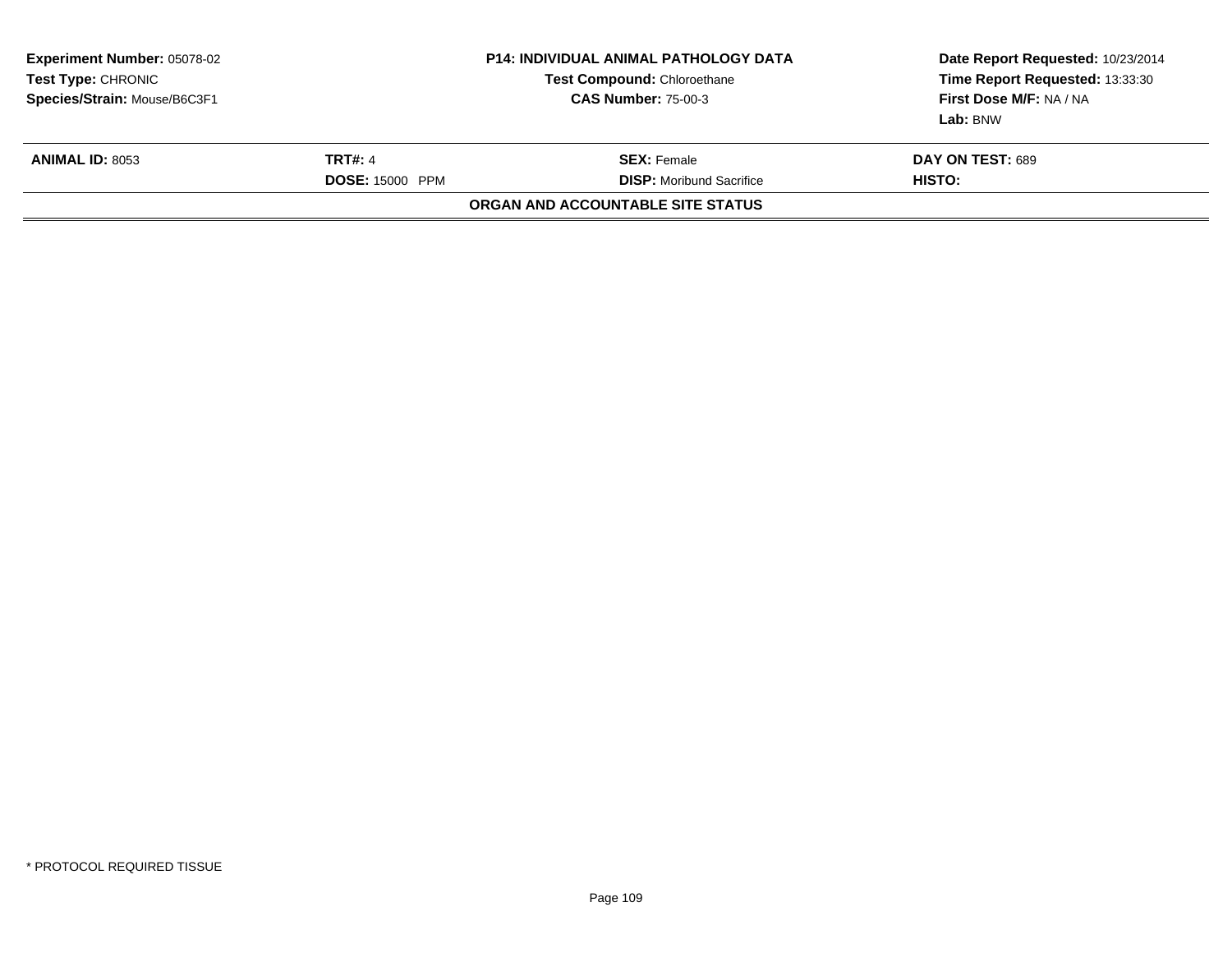**Experiment Number:** 05078-02**Test Type:** CHRONIC **Species/Strain:** Mouse/B6C3F1**P14: INDIVIDUAL ANIMAL PATHOLOGY DATATest Compound:** Chloroethane**CAS Number:** 75-00-3**Date Report Requested:** 10/23/2014**Time Report Requested:** 13:33:30**First Dose M/F:** NA / NA**Lab:** BNW**ANIMAL ID:** 8054**TRT#:** 4 **SEX:** Female **DAY ON TEST:** 645 **DOSE:** 15000 PPM**DISP:** Moribund Sacrifice **HISTO: ORGAN AND ACCOUNTABLE SITE STATUSNORMAL** Adrenal Gland - Medulla Blood Bone EsophagusGallbladder **Islets, Pancreatic Community Community** Islets, Pancreatic **Thyroid Gland MISSINGMammary Gland** Parathyroid Gland **Parathyroid Gland** Parathyroid Gland Thymus **OBSERVATIONS** Adrenal Glandd the cortex contex and the context of the cortext of the context of the context of  $\sim$  Degeneration  $\sim$  Minimal **Subcapsular**  Hyperplasiaa **Moderate**  Bone MarrowLymphoma Malignant Mixed<br>Lymphoma Malignant Mixed<br>Lymphoma Malignant Mixed **Brain** Lymphoma Malignant Mixed **Heart**  Lymphoma Malignant Mixed Lymphoma Malignant Mixed Intestine Largee Cecum Colon Lymphoma Malignant Mixed Rectum Lymphoma Malignant Mixed Intestine Small Duodenum Lymphoma Malignant Mixed Ileum Lymphoma Malignant Mixed Jejunum Lymphoma Malignant Mixed Kidney Renal Tubule Karyomegaly Minimal Lymphoma Malignant Mixed Lymphoma Malignant Mixed Larynx Lymphoma Malignant Mixed Liver Lymphoma Malignant Mixed Lung Lymph Node Bronchial Lymphoma Malignant Mixed Mandibular Lymphoma Malignant Mixed Lymphoma Malignant Mixed**Mesentery**  Lymphoma Malignant Mixed Nose**Ovary**  Lymphoma Malignant Mixed Lymphoma Malignant Mixed**Pancreas**  Lymphoma Malignant Mixed Pituitary Gland Salivary Glands Lymphoma Malignant Mixed Lymphoma Malignant MixedSkeletal Muscle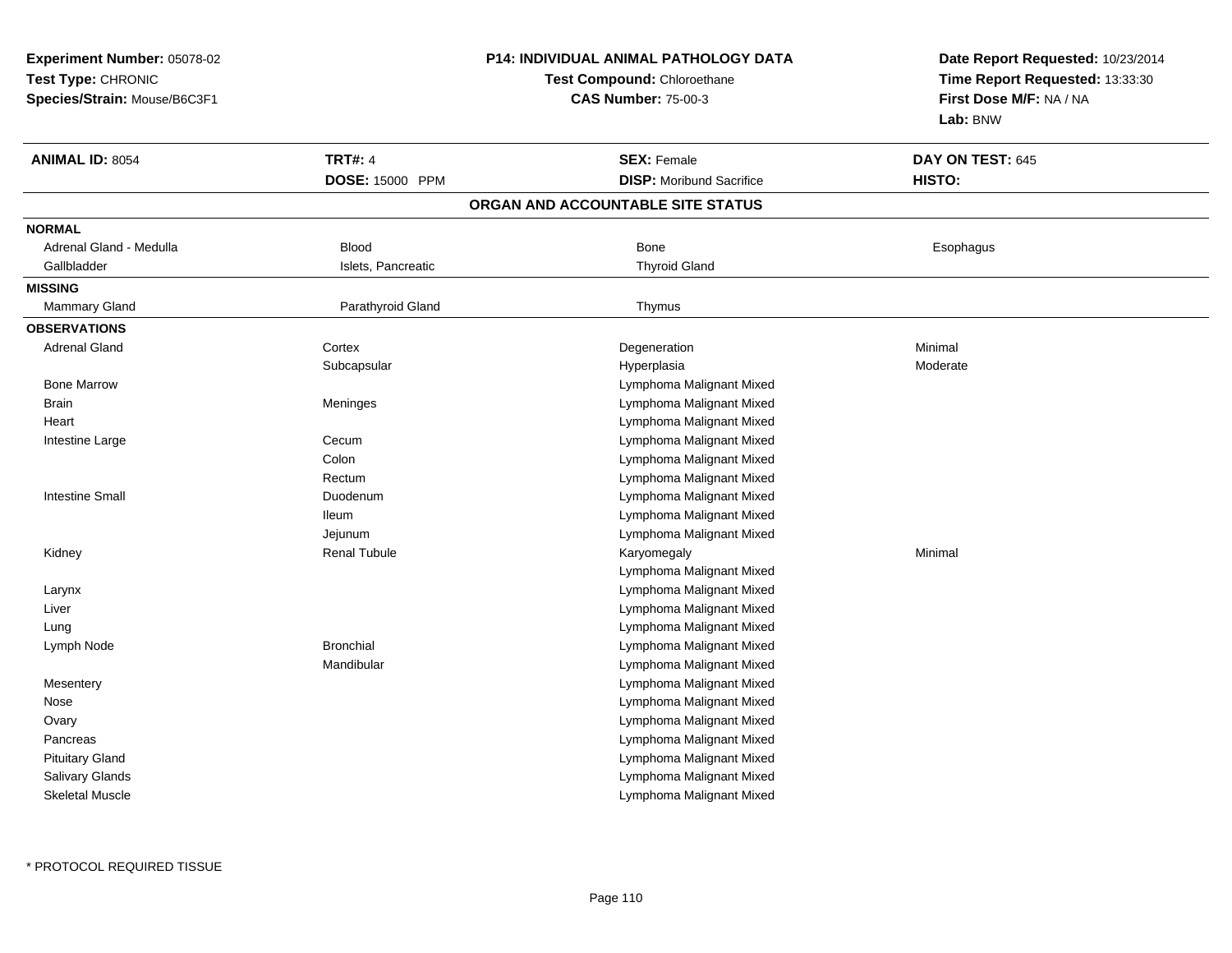| Experiment Number: 05078-02<br>Test Type: CHRONIC |                        | <b>P14: INDIVIDUAL ANIMAL PATHOLOGY DATA</b> | Date Report Requested: 10/23/2014 |
|---------------------------------------------------|------------------------|----------------------------------------------|-----------------------------------|
|                                                   |                        | Test Compound: Chloroethane                  | Time Report Requested: 13:33:30   |
| Species/Strain: Mouse/B6C3F1                      |                        | <b>CAS Number: 75-00-3</b>                   | First Dose M/F: NA / NA           |
|                                                   |                        |                                              | Lab: BNW                          |
| <b>ANIMAL ID: 8054</b>                            | <b>TRT#: 4</b>         | <b>SEX: Female</b>                           | DAY ON TEST: 645                  |
|                                                   | <b>DOSE: 15000 PPM</b> | <b>DISP:</b> Moribund Sacrifice              | HISTO:                            |
|                                                   |                        | ORGAN AND ACCOUNTABLE SITE STATUS            |                                   |
| Skin                                              |                        | Lymphoma Malignant Mixed                     |                                   |
| Spleen                                            |                        | Lymphoma Malignant Mixed                     |                                   |
| Note: LYMPH MAL MIXD                              | $TGLs = 1-4$           |                                              |                                   |
| Stomach                                           | Forestomach            | Lymphoma Malignant Mixed                     |                                   |
|                                                   | Glandular              | Lymphoma Malignant Mixed                     |                                   |
| <b>Tissue NOS</b>                                 |                        | Lymphoma Malignant Mixed                     |                                   |
| Note: LYMPHOMA INVOLVES MEDIASTINUM               |                        |                                              |                                   |
| Trachea                                           |                        | Lymphoma Malignant Mixed                     |                                   |
| Urinary Bladder                                   |                        | Lymphoma Malignant Mixed                     |                                   |
| <b>Uterus</b>                                     |                        | Lymphoma Malignant Mixed                     |                                   |
|                                                   | Endometrium            | Polyp Stromal                                |                                   |
| Note: LYMPH MAL MIXD                              | $TGLs = 2-10$          |                                              |                                   |
| PRIMARY CAUSE OF DEATH                            |                        |                                              |                                   |
|                                                   |                        |                                              |                                   |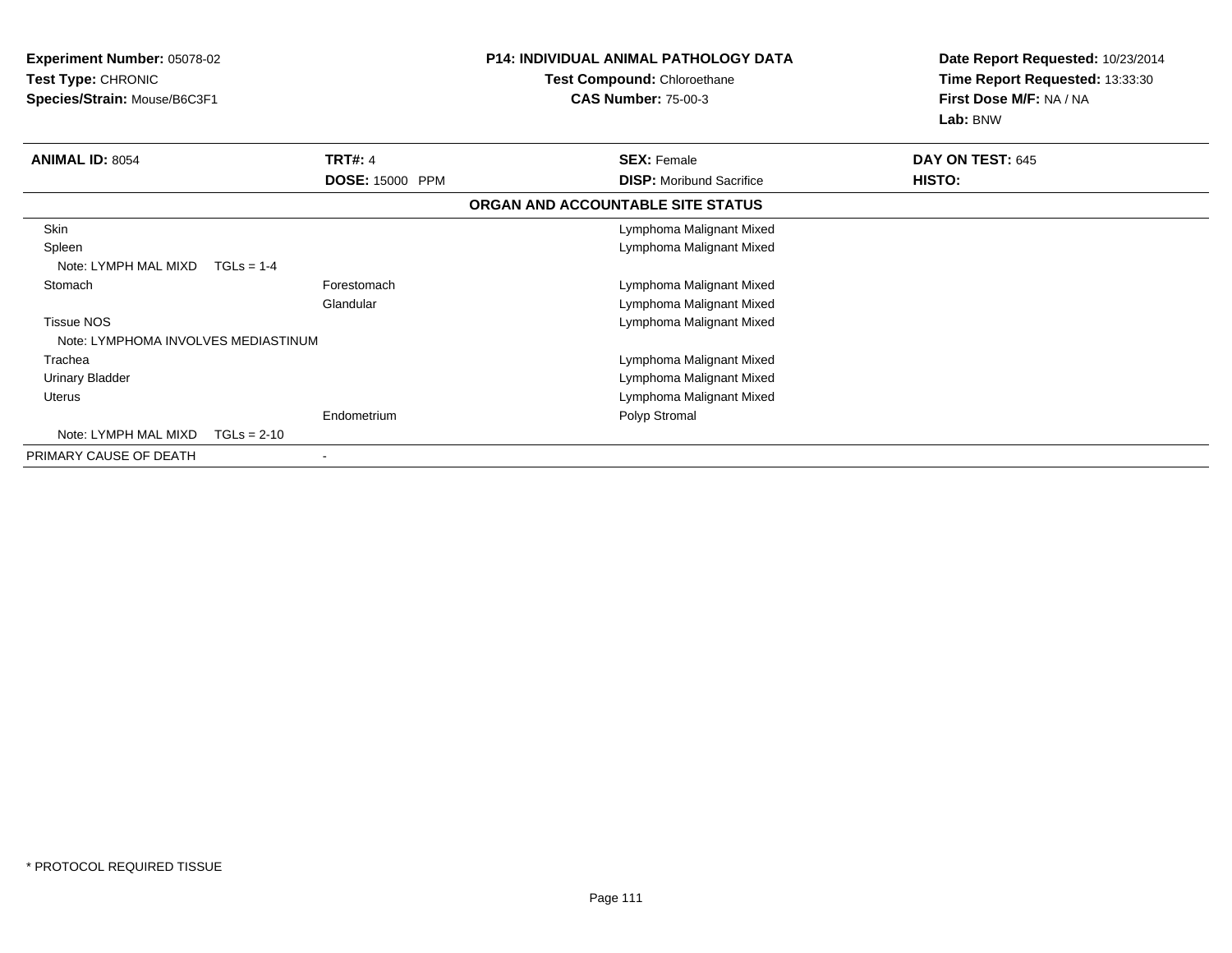| Experiment Number: 05078-02<br>Test Type: CHRONIC<br>Species/Strain: Mouse/B6C3F1 | P14: INDIVIDUAL ANIMAL PATHOLOGY DATA<br>Test Compound: Chloroethane<br><b>CAS Number: 75-00-3</b> |                                   | Date Report Requested: 10/23/2014<br>Time Report Requested: 13:33:30<br>First Dose M/F: NA / NA<br>Lab: BNW |
|-----------------------------------------------------------------------------------|----------------------------------------------------------------------------------------------------|-----------------------------------|-------------------------------------------------------------------------------------------------------------|
| <b>ANIMAL ID: 8055</b>                                                            | <b>TRT#: 4</b>                                                                                     | <b>SEX: Female</b>                | DAY ON TEST: 552                                                                                            |
|                                                                                   | DOSE: 15000 PPM                                                                                    | <b>DISP:</b> Moribund Sacrifice   | HISTO:                                                                                                      |
|                                                                                   |                                                                                                    | ORGAN AND ACCOUNTABLE SITE STATUS |                                                                                                             |
| <b>NORMAL</b>                                                                     |                                                                                                    |                                   |                                                                                                             |
| Adrenal Gland - Medulla                                                           | <b>Blood</b>                                                                                       | Bone                              | <b>Bone Marrow</b>                                                                                          |
| <b>Brain</b>                                                                      | Esophagus                                                                                          | Gallbladder                       | Intestine Large - Cecum                                                                                     |
| Intestine Large - Colon                                                           | Intestine Large - Rectum                                                                           | Intestine Small - Duodenum        | Intestine Small - Ileum                                                                                     |
| Intestine Small - Jejunum                                                         | Islets, Pancreatic                                                                                 | Larynx                            | Liver                                                                                                       |
| Lymph Node - Bronchial                                                            | Lymph Node - Mandibular                                                                            | <b>Mammary Gland</b>              | Ovary                                                                                                       |
| Pancreas                                                                          | <b>Pituitary Gland</b>                                                                             | Salivary Glands                   | <b>Skin</b>                                                                                                 |
| Spleen                                                                            | Stomach - Glandular                                                                                | Thymus                            | <b>Thyroid Gland</b>                                                                                        |
| Trachea                                                                           | <b>Urinary Bladder</b>                                                                             |                                   |                                                                                                             |
| <b>MISSING</b>                                                                    |                                                                                                    |                                   |                                                                                                             |
| Parathyroid Gland                                                                 |                                                                                                    |                                   |                                                                                                             |
| <b>OBSERVATIONS</b>                                                               |                                                                                                    |                                   |                                                                                                             |
| <b>Adrenal Gland</b>                                                              | Cortex                                                                                             | Degeneration                      | Mild                                                                                                        |
|                                                                                   | Cortex                                                                                             | Fibrosis                          | Minimal                                                                                                     |
|                                                                                   | Subcapsular                                                                                        | Hyperplasia                       | Mild                                                                                                        |
| Heart                                                                             | Valve                                                                                              | Degeneration                      | Mucoid, Mild                                                                                                |
| Kidney                                                                            | <b>Renal Tubule</b>                                                                                | Karyomegaly                       | Minimal                                                                                                     |
| Lung                                                                              |                                                                                                    | Carcinoma                         | Metastatic (Uterus)                                                                                         |
|                                                                                   | Alveolus                                                                                           | Erythrophagocytosis               | Moderate                                                                                                    |
|                                                                                   |                                                                                                    | Hemorrhage                        | Moderate                                                                                                    |
|                                                                                   | Alveolus                                                                                           | <b>Infiltration Cellular</b>      | Histiocyte, Moderate                                                                                        |
| Note: ERYTHROPHAGOCY                                                              | $TGLs = 1-3,2-3,4-3$                                                                               |                                   |                                                                                                             |
| Note: CARCINOMA<br>$TGLs = 3-10$                                                  |                                                                                                    |                                   |                                                                                                             |
| Nose                                                                              | <b>Respirat Epith</b>                                                                              | Metaplasia                        | Squamous, Mild                                                                                              |
| Stomach                                                                           | Forestomach                                                                                        | Hyperkeratosis                    | Mild                                                                                                        |
| <b>Uterus</b>                                                                     |                                                                                                    | Carcinoma                         |                                                                                                             |
| PRIMARY CAUSE OF DEATH                                                            | $\blacksquare$                                                                                     |                                   |                                                                                                             |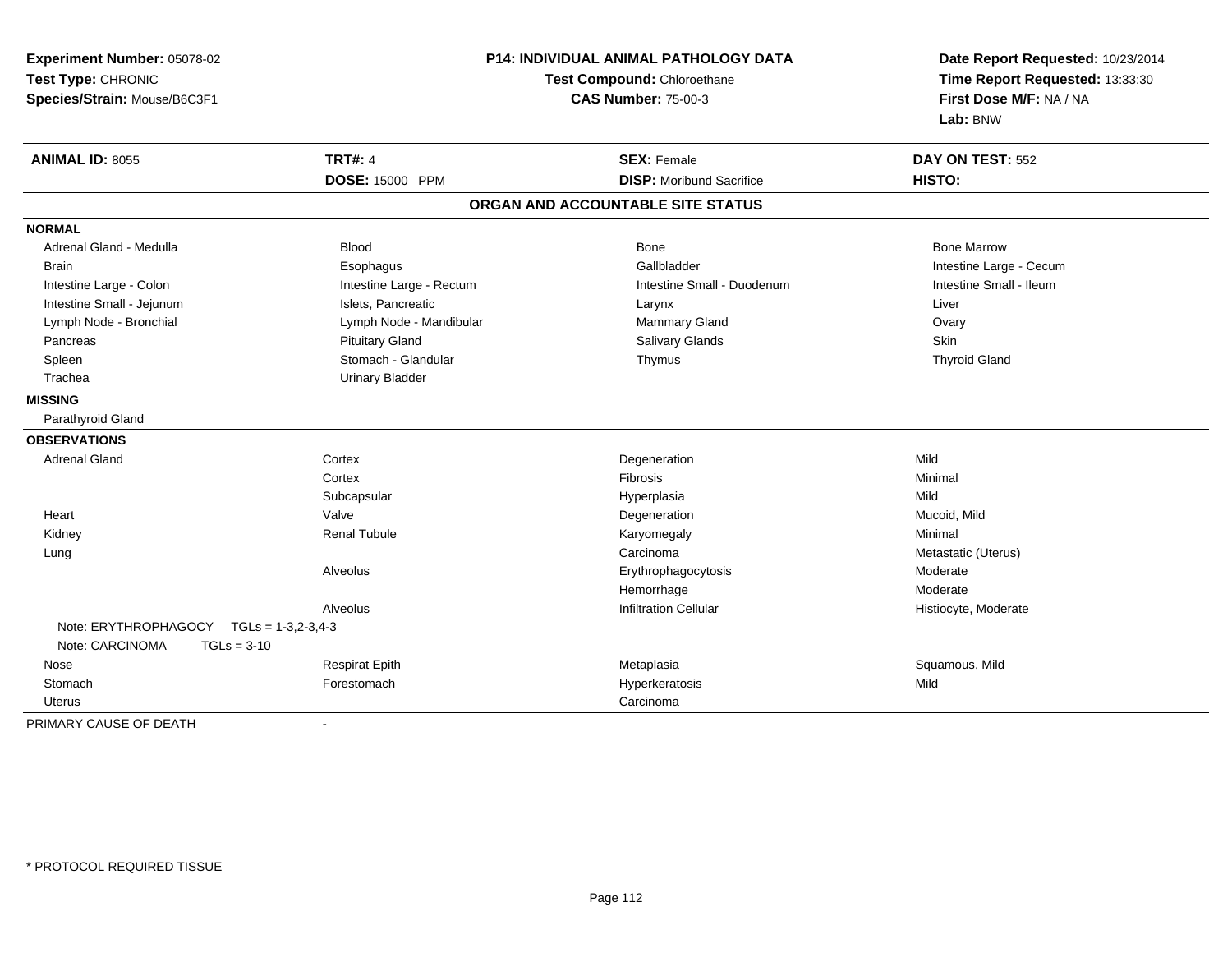| Experiment Number: 05078-02<br>Test Type: CHRONIC<br>Species/Strain: Mouse/B6C3F1 | <b>P14: INDIVIDUAL ANIMAL PATHOLOGY DATA</b><br>Test Compound: Chloroethane<br><b>CAS Number: 75-00-3</b> |                                   | Date Report Requested: 10/23/2014<br>Time Report Requested: 13:33:30<br>First Dose M/F: NA / NA<br>Lab: BNW |
|-----------------------------------------------------------------------------------|-----------------------------------------------------------------------------------------------------------|-----------------------------------|-------------------------------------------------------------------------------------------------------------|
| <b>ANIMAL ID: 8056</b>                                                            | <b>TRT#: 4</b>                                                                                            | <b>SEX: Female</b>                | DAY ON TEST: 626                                                                                            |
|                                                                                   | DOSE: 15000 PPM                                                                                           | <b>DISP:</b> Moribund Sacrifice   | <b>HISTO:</b>                                                                                               |
|                                                                                   |                                                                                                           | ORGAN AND ACCOUNTABLE SITE STATUS |                                                                                                             |
| <b>NORMAL</b>                                                                     |                                                                                                           |                                   |                                                                                                             |
| Adrenal Gland - Medulla                                                           | <b>Blood</b>                                                                                              | <b>Bone</b>                       | <b>Brain</b>                                                                                                |
| Esophagus                                                                         | Intestine Large - Cecum                                                                                   | Intestine Large - Colon           | Intestine Large - Rectum                                                                                    |
| Intestine Small - Duodenum                                                        | Intestine Small - Ileum                                                                                   | Intestine Small - Jejunum         | Islets, Pancreatic                                                                                          |
| Larynx                                                                            | Lymph Node - Bronchial                                                                                    | Lymph Node - Mandibular           | Nose                                                                                                        |
| Ovary                                                                             | Pancreas                                                                                                  | Salivary Glands                   | Skin                                                                                                        |
| Stomach - Forestomach                                                             | Stomach - Glandular                                                                                       | <b>Thyroid Gland</b>              | Trachea                                                                                                     |
| <b>Urinary Bladder</b>                                                            |                                                                                                           |                                   |                                                                                                             |
| <b>MISSING</b>                                                                    |                                                                                                           |                                   |                                                                                                             |
| <b>Mammary Gland</b>                                                              | Parathyroid Gland                                                                                         | Thymus                            |                                                                                                             |
| <b>INSUFFICIENT TISSUE</b>                                                        |                                                                                                           |                                   |                                                                                                             |
| Gallbladder                                                                       |                                                                                                           |                                   |                                                                                                             |
| <b>OBSERVATIONS</b>                                                               |                                                                                                           |                                   |                                                                                                             |
| <b>Adrenal Gland</b>                                                              | Cortex                                                                                                    | Degeneration                      | Minimal                                                                                                     |
|                                                                                   | Cortex                                                                                                    | Fibrosis                          | Minimal                                                                                                     |
|                                                                                   | Subcapsular                                                                                               | Hyperplasia                       | Mild                                                                                                        |
| <b>Bone Marrow</b>                                                                |                                                                                                           | Hyperplasia                       | Mild                                                                                                        |
|                                                                                   |                                                                                                           | Leukemia Granulocytic             |                                                                                                             |
| Heart                                                                             | Valve                                                                                                     | Degeneration                      | Mucoid, Mild                                                                                                |
| Kidney                                                                            | <b>Renal Tubule</b>                                                                                       | Karyomegaly                       | Minimal                                                                                                     |
|                                                                                   |                                                                                                           | Nephropathy                       | Moderate                                                                                                    |
|                                                                                   | <b>Renal Tubule</b>                                                                                       | Pigmentation                      | Bile, Mild                                                                                                  |
| Liver                                                                             |                                                                                                           | Hematopoietic Cell Proliferation  | Marked                                                                                                      |
|                                                                                   |                                                                                                           | Hepatocellular Carcinoma          |                                                                                                             |
|                                                                                   |                                                                                                           | Inclusion Body Intranuclear       | Mild                                                                                                        |
|                                                                                   |                                                                                                           | Leukemia Granulocytic             |                                                                                                             |
|                                                                                   |                                                                                                           | Necrosis                          | Marked                                                                                                      |
| Note: HEMA CELL PROL TGLs = 2-4                                                   |                                                                                                           |                                   |                                                                                                             |
| Note: PSEUDO-INCLUSION BODY.                                                      |                                                                                                           |                                   |                                                                                                             |
| Note: INCLISION BODY WOULD BE BETTER DESCRIBED AS                                 |                                                                                                           |                                   |                                                                                                             |

Note: HEPATOCLR CARC TGLs = 2-4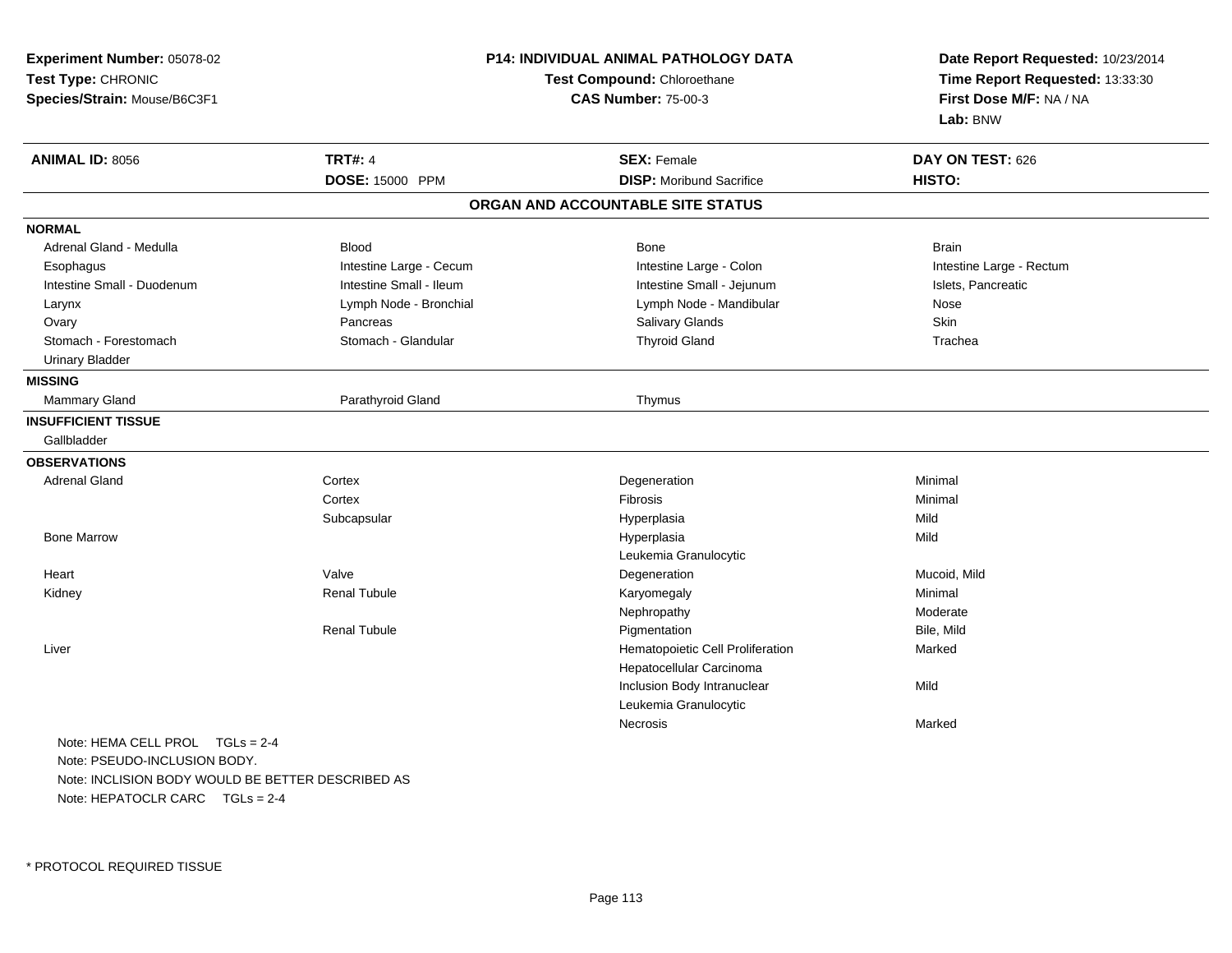| Experiment Number: 05078-02<br>Test Type: CHRONIC<br>Species/Strain: Mouse/B6C3F1 |                        | <b>P14: INDIVIDUAL ANIMAL PATHOLOGY DATA</b><br>Test Compound: Chloroethane<br><b>CAS Number: 75-00-3</b> | Date Report Requested: 10/23/2014<br>Time Report Requested: 13:33:30<br>First Dose M/F: NA / NA<br>Lab: BNW |
|-----------------------------------------------------------------------------------|------------------------|-----------------------------------------------------------------------------------------------------------|-------------------------------------------------------------------------------------------------------------|
| <b>ANIMAL ID: 8056</b>                                                            | <b>TRT#: 4</b>         | <b>SEX: Female</b>                                                                                        | DAY ON TEST: 626                                                                                            |
|                                                                                   | <b>DOSE: 15000 PPM</b> | <b>DISP:</b> Moribund Sacrifice                                                                           | HISTO:                                                                                                      |
|                                                                                   |                        | ORGAN AND ACCOUNTABLE SITE STATUS                                                                         |                                                                                                             |
| Lung                                                                              |                        | Inflammation                                                                                              | Acute, Mild                                                                                                 |
|                                                                                   |                        | Leukemia Granulocytic                                                                                     |                                                                                                             |
| <b>Pituitary Gland</b>                                                            | Pars Distalis          | Hyperplasia                                                                                               | Minimal                                                                                                     |
| Spleen                                                                            |                        | Hematopoietic Cell Proliferation                                                                          | Marked                                                                                                      |
|                                                                                   |                        | Leukemia Granulocytic                                                                                     |                                                                                                             |
| Note: HEMA CELL PROL<br>$TGLs = 1-4$                                              |                        |                                                                                                           |                                                                                                             |
| Uterus                                                                            |                        | Carcinoma                                                                                                 |                                                                                                             |
| Note: CARCINOMA<br>$TGLs = 3-8$                                                   |                        |                                                                                                           |                                                                                                             |
| PRIMARY CAUSE OF DEATH                                                            |                        |                                                                                                           |                                                                                                             |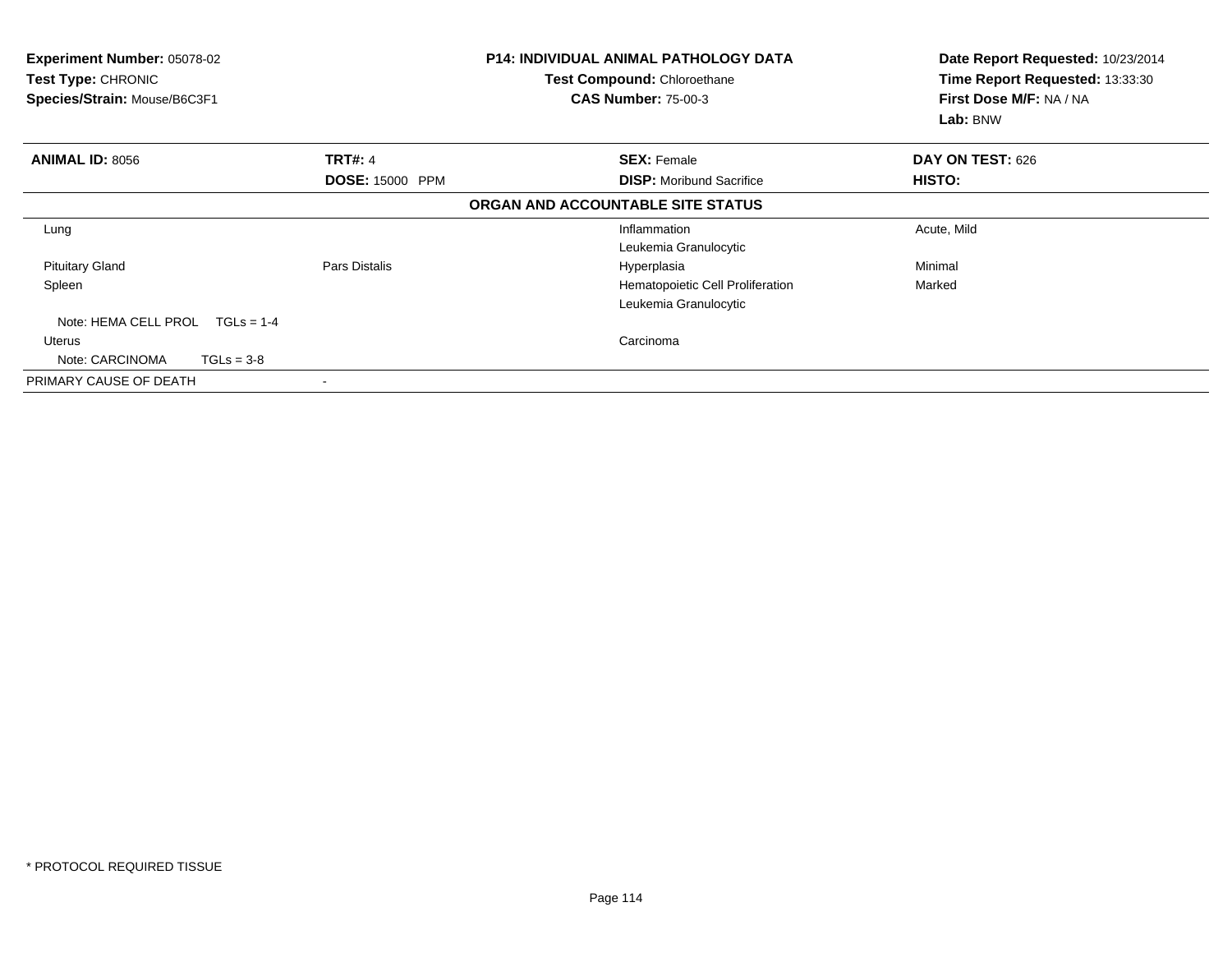| Experiment Number: 05078-02<br>Test Type: CHRONIC<br>Species/Strain: Mouse/B6C3F1 |                                             | <b>P14: INDIVIDUAL ANIMAL PATHOLOGY DATA</b><br>Test Compound: Chloroethane<br><b>CAS Number: 75-00-3</b> | Date Report Requested: 10/23/2014<br>Time Report Requested: 13:33:30<br>First Dose M/F: NA / NA<br>Lab: BNW |
|-----------------------------------------------------------------------------------|---------------------------------------------|-----------------------------------------------------------------------------------------------------------|-------------------------------------------------------------------------------------------------------------|
| <b>ANIMAL ID: 8057</b>                                                            | <b>TRT#: 4</b><br>DOSE: 15000 PPM           | <b>SEX: Female</b><br><b>DISP: Natural Death</b>                                                          | DAY ON TEST: 610<br>HISTO:                                                                                  |
|                                                                                   |                                             | ORGAN AND ACCOUNTABLE SITE STATUS                                                                         |                                                                                                             |
| <b>NORMAL</b>                                                                     |                                             |                                                                                                           |                                                                                                             |
| Adrenal Gland - Cortex                                                            | Adrenal Gland - Medulla                     | <b>Blood</b>                                                                                              | Bone                                                                                                        |
| <b>Bone Marrow</b>                                                                | <b>Brain</b>                                | Esophagus                                                                                                 | Gallbladder                                                                                                 |
| Heart                                                                             | Intestine Large - Cecum                     | Intestine Large - Colon                                                                                   | Intestine Large - Rectum                                                                                    |
| Intestine Small - Ileum                                                           | Intestine Small - Jejunum                   | Islets, Pancreatic                                                                                        | Larynx                                                                                                      |
| Liver                                                                             | Lymph Node - Mandibular                     | Mammary Gland                                                                                             | Nose                                                                                                        |
| Pancreas                                                                          | Parathyroid Gland                           | <b>Pituitary Gland</b>                                                                                    | Salivary Glands                                                                                             |
| <b>Skin</b>                                                                       | Spleen                                      | Stomach - Forestomach                                                                                     | Stomach - Glandular                                                                                         |
| <b>Thyroid Gland</b>                                                              | Trachea                                     |                                                                                                           |                                                                                                             |
| <b>MISSING</b>                                                                    |                                             |                                                                                                           |                                                                                                             |
| Intestine Small - Duodenum                                                        | Lymph Node - Bronchial                      | Thymus                                                                                                    |                                                                                                             |
| <b>OBSERVATIONS</b>                                                               |                                             |                                                                                                           |                                                                                                             |
| <b>Adrenal Gland</b>                                                              | Subcapsular                                 | Hyperplasia                                                                                               | Mild                                                                                                        |
| Kidney                                                                            |                                             | Nephropathy                                                                                               | Moderate                                                                                                    |
| Lung                                                                              |                                             | Inflammation                                                                                              | Acute, Mild                                                                                                 |
| Ovary                                                                             |                                             | Cyst                                                                                                      |                                                                                                             |
| Stomach                                                                           |                                             |                                                                                                           |                                                                                                             |
|                                                                                   | Note: NO LESION CORRESPONDING TO GROSS OBS. |                                                                                                           |                                                                                                             |
| <b>Urinary Bladder</b>                                                            |                                             | Carcinoma                                                                                                 | Metastatic (Uterus)                                                                                         |
| Note: CARCINOMA                                                                   | $TGLs = 1-8$                                |                                                                                                           |                                                                                                             |
| <b>Uterus</b>                                                                     |                                             | Carcinoma                                                                                                 |                                                                                                             |
| Note: CARCINOMA                                                                   | $TGLs = 2-10$                               |                                                                                                           |                                                                                                             |
| PRIMARY CAUSE OF DEATH                                                            | $\blacksquare$                              |                                                                                                           |                                                                                                             |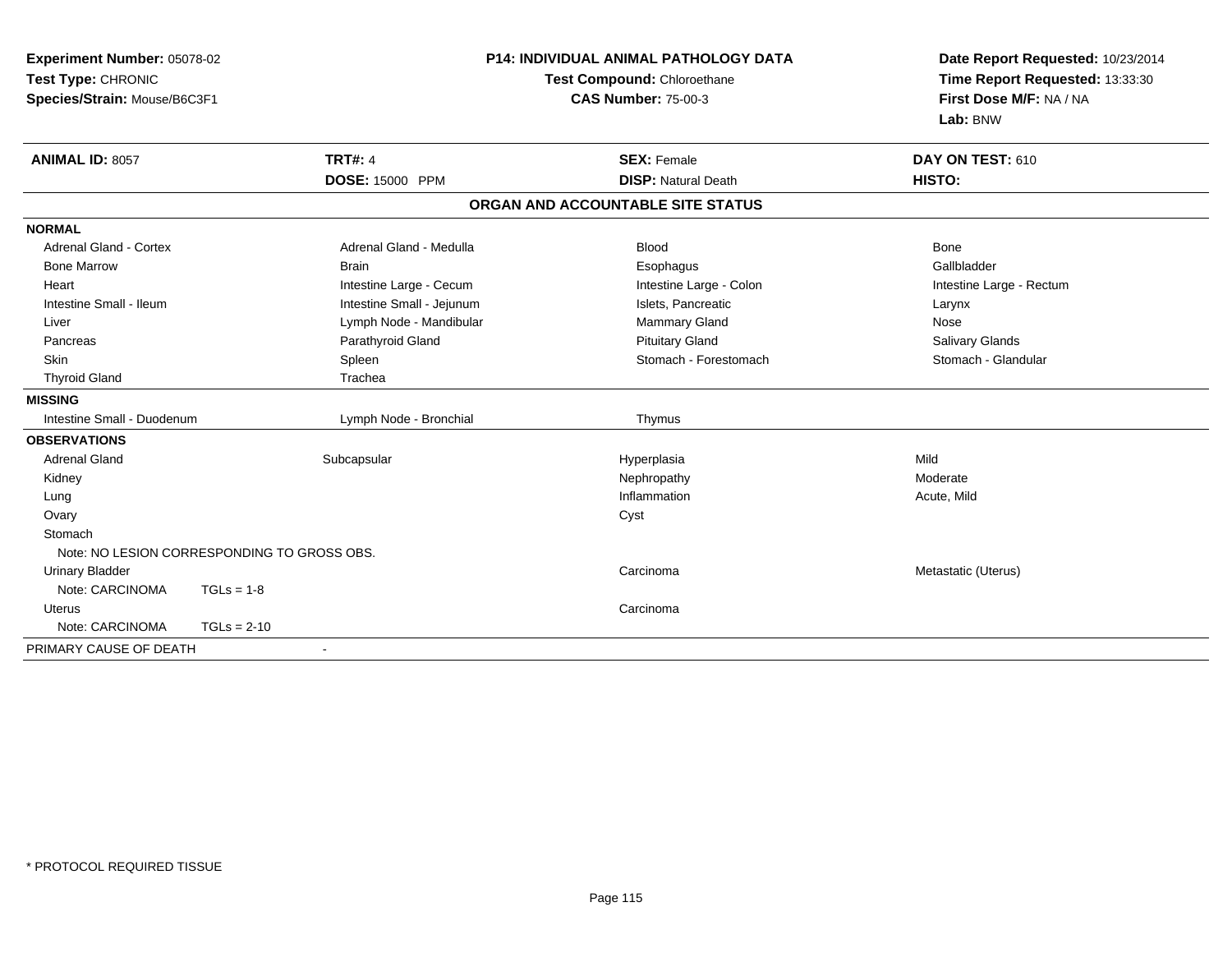| Experiment Number: 05078-02                        |              | <b>P14: INDIVIDUAL ANIMAL PATHOLOGY DATA</b> |                                   | Date Report Requested: 10/23/2014 |  |
|----------------------------------------------------|--------------|----------------------------------------------|-----------------------------------|-----------------------------------|--|
| Test Type: CHRONIC<br>Species/Strain: Mouse/B6C3F1 |              | Test Compound: Chloroethane                  |                                   | Time Report Requested: 13:33:30   |  |
|                                                    |              |                                              | <b>CAS Number: 75-00-3</b>        | First Dose M/F: NA / NA           |  |
|                                                    |              |                                              |                                   | Lab: BNW                          |  |
| <b>ANIMAL ID: 8058</b>                             |              | <b>TRT#: 4</b>                               | <b>SEX: Female</b>                | DAY ON TEST: 654                  |  |
|                                                    |              | DOSE: 15000 PPM                              | <b>DISP:</b> Moribund Sacrifice   | HISTO:                            |  |
|                                                    |              |                                              | ORGAN AND ACCOUNTABLE SITE STATUS |                                   |  |
| <b>NORMAL</b>                                      |              |                                              |                                   |                                   |  |
| Adrenal Gland - Medulla                            |              | <b>Blood</b>                                 | Bone                              | <b>Bone Marrow</b>                |  |
| Esophagus                                          |              | Gallbladder                                  | Heart                             | Intestine Large - Cecum           |  |
| Intestine Large - Colon                            |              | Intestine Large - Rectum                     | Intestine Small - Duodenum        | Intestine Small - Ileum           |  |
| Intestine Small - Jejunum                          |              | Islets, Pancreatic                           | Larynx                            | Liver                             |  |
| Mammary Gland                                      |              | Nose                                         | Pancreas                          | <b>Pituitary Gland</b>            |  |
| Salivary Glands                                    |              | Stomach - Forestomach                        | Stomach - Glandular               | <b>Thyroid Gland</b>              |  |
| Trachea                                            |              |                                              |                                   |                                   |  |
| <b>MISSING</b>                                     |              |                                              |                                   |                                   |  |
| Lymph Node - Mandibular                            |              | Parathyroid Gland                            | Thymus                            |                                   |  |
| <b>OBSERVATIONS</b>                                |              |                                              |                                   |                                   |  |
| <b>Adrenal Gland</b>                               |              | Cortex                                       | Degeneration                      | Mild                              |  |
|                                                    |              | Subcapsular                                  | Hyperplasia                       | Mild                              |  |
| <b>Brain</b>                                       |              | Thalamus                                     | Mineralization                    | Minimal                           |  |
| Kidney                                             |              |                                              | Nephropathy                       | Mild                              |  |
| Lung                                               |              |                                              | Carcinoma                         | Metastatic (Uterus)               |  |
|                                                    |              |                                              | Hemorrhage                        | Marked                            |  |
| Note: CARCINOMA                                    | $TGLs = 2-3$ |                                              |                                   |                                   |  |
| Lymph Node                                         |              | <b>Bronchial</b>                             | Carcinoma                         | Metastatic (Uterus)               |  |
| Mesentery                                          |              |                                              | Carcinoma                         | Metastatic (Uterus)               |  |
| Ovary                                              |              |                                              | Carcinoma                         | Metastatic (Uterus)               |  |
|                                                    |              |                                              | Cyst                              |                                   |  |
| Skin                                               |              | <b>Hair Follicle</b>                         | Atrophy                           | Moderate                          |  |
| Spleen                                             |              |                                              | Hematopoietic Cell Proliferation  | Moderate                          |  |
| <b>Urinary Bladder</b>                             |              |                                              | Carcinoma                         | Metastatic (Uterus)               |  |
| <b>Uterus</b>                                      |              |                                              | Carcinoma                         |                                   |  |
| Note: CARCINOMA                                    | $TGLs = 1-8$ |                                              |                                   |                                   |  |
| PRIMARY CAUSE OF DEATH                             |              |                                              |                                   |                                   |  |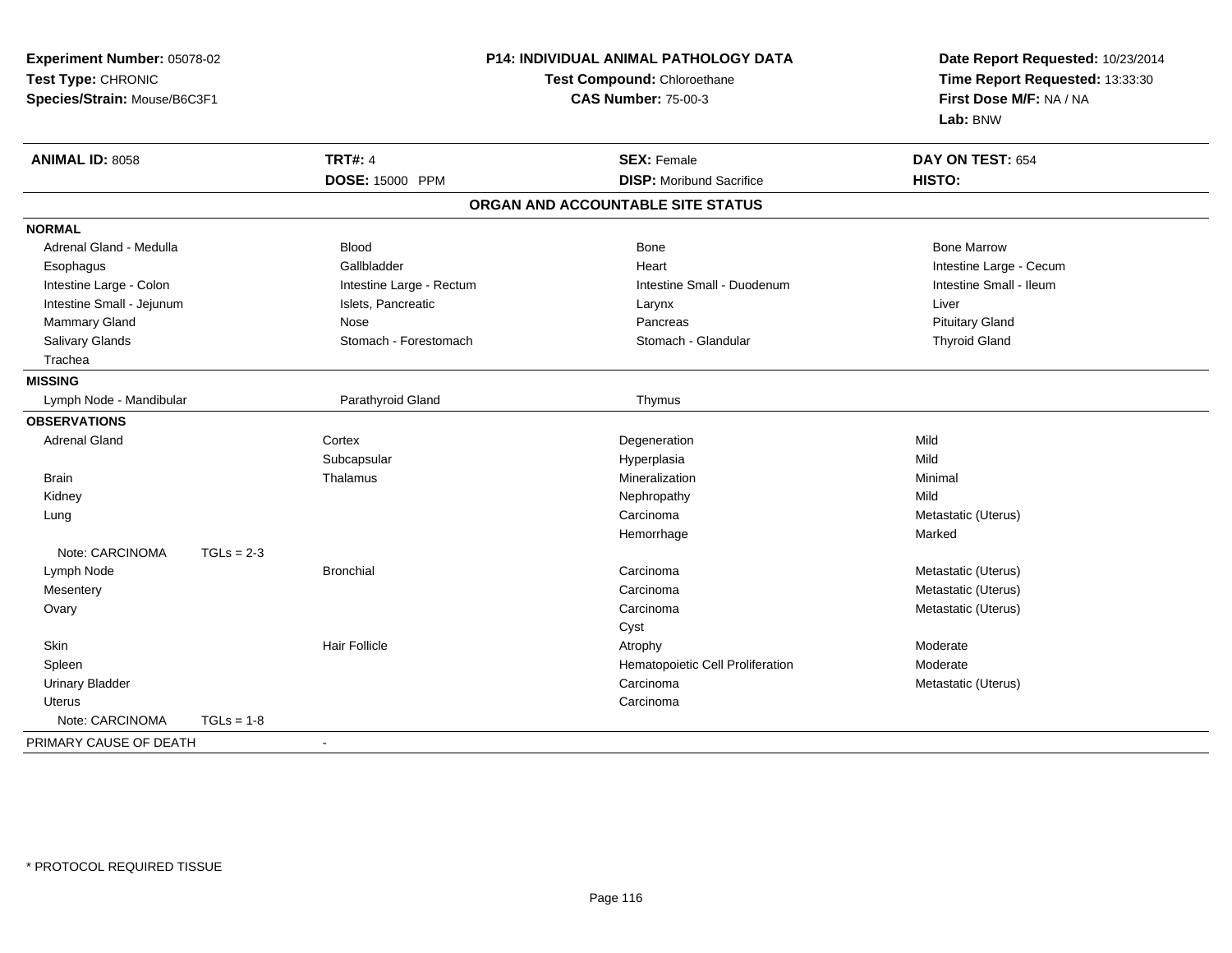| Experiment Number: 05078-02<br>Test Type: CHRONIC<br>Species/Strain: Mouse/B6C3F1 | <b>P14: INDIVIDUAL ANIMAL PATHOLOGY DATA</b><br>Test Compound: Chloroethane<br><b>CAS Number: 75-00-3</b> |                                   | Date Report Requested: 10/23/2014<br>Time Report Requested: 13:33:30<br>First Dose M/F: NA / NA<br>Lab: BNW |  |
|-----------------------------------------------------------------------------------|-----------------------------------------------------------------------------------------------------------|-----------------------------------|-------------------------------------------------------------------------------------------------------------|--|
| <b>ANIMAL ID: 8059</b>                                                            | <b>TRT#: 4</b>                                                                                            | <b>SEX: Female</b>                | DAY ON TEST: 667                                                                                            |  |
|                                                                                   | DOSE: 15000 PPM                                                                                           | <b>DISP: Natural Death</b>        | HISTO:                                                                                                      |  |
|                                                                                   |                                                                                                           | ORGAN AND ACCOUNTABLE SITE STATUS |                                                                                                             |  |
| <b>NORMAL</b>                                                                     |                                                                                                           |                                   |                                                                                                             |  |
| Adrenal Gland - Medulla                                                           | <b>Blood</b>                                                                                              | Bone                              | <b>Bone Marrow</b>                                                                                          |  |
| Esophagus                                                                         | Intestine Large - Cecum                                                                                   | Intestine Large - Rectum          | Intestine Small - Duodenum                                                                                  |  |
| Intestine Small - Ileum                                                           | Intestine Small - Jejunum                                                                                 | Islets, Pancreatic                | Larynx                                                                                                      |  |
| Lung                                                                              | Nose                                                                                                      | Pancreas                          | Parathyroid Gland                                                                                           |  |
| <b>Pituitary Gland</b>                                                            | Salivary Glands                                                                                           | Spleen                            | Stomach - Forestomach                                                                                       |  |
| Stomach - Glandular                                                               | <b>Thyroid Gland</b>                                                                                      | Trachea                           |                                                                                                             |  |
| <b>MISSING</b>                                                                    |                                                                                                           |                                   |                                                                                                             |  |
| Lymph Node - Mandibular                                                           | Mammary Gland                                                                                             | Thymus                            |                                                                                                             |  |
| <b>AUTO PRECLUDES DIAG.</b>                                                       |                                                                                                           |                                   |                                                                                                             |  |
| Gallbladder                                                                       |                                                                                                           |                                   |                                                                                                             |  |
| <b>OBSERVATIONS</b>                                                               |                                                                                                           |                                   |                                                                                                             |  |
| <b>Adrenal Gland</b>                                                              | Cortex                                                                                                    | Degeneration                      | Mild                                                                                                        |  |
|                                                                                   | Cortex                                                                                                    | Fibrosis                          | Minimal                                                                                                     |  |
|                                                                                   | Subcapsular                                                                                               | Hyperplasia                       | Mild                                                                                                        |  |
| Brain                                                                             | Thalamus                                                                                                  | Mineralization                    | Mild                                                                                                        |  |
| Heart                                                                             | Valve                                                                                                     | Degeneration                      | Mucoid, Minimal                                                                                             |  |
| Intestine Large                                                                   | Colon                                                                                                     | Carcinoma                         | Metastatic (Uterus)                                                                                         |  |
| Kidney                                                                            |                                                                                                           | Carcinoma                         | Metastatic (Uterus)                                                                                         |  |
|                                                                                   | <b>Renal Tubule</b>                                                                                       | Karyomegaly                       | Minimal                                                                                                     |  |
|                                                                                   |                                                                                                           | Nephropathy                       | Moderate                                                                                                    |  |
| Liver                                                                             |                                                                                                           | Infarct                           | Marked                                                                                                      |  |
| Note: INFARCT<br>$TGLs = 2-4$                                                     |                                                                                                           |                                   |                                                                                                             |  |
| Lymph Node                                                                        | <b>Bronchial</b>                                                                                          | <b>Infiltration Cellular</b>      | Histiocyte, Mild                                                                                            |  |
| Ovary                                                                             | Periovarn Tiss                                                                                            | Inflammation                      | Chronic, Mild                                                                                               |  |
| Skin                                                                              | <b>Hair Follicle</b>                                                                                      | Atrophy                           | Moderate                                                                                                    |  |
| <b>Urinary Bladder</b>                                                            |                                                                                                           | Carcinoma                         | Metastatic (Uterus)                                                                                         |  |
| <b>Uterus</b>                                                                     |                                                                                                           | Carcinoma                         |                                                                                                             |  |
| Note: CARCINOMA<br>$TGLs = 1-8$                                                   |                                                                                                           |                                   |                                                                                                             |  |
| PRIMARY CAUSE OF DEATH                                                            | $\sim$                                                                                                    |                                   |                                                                                                             |  |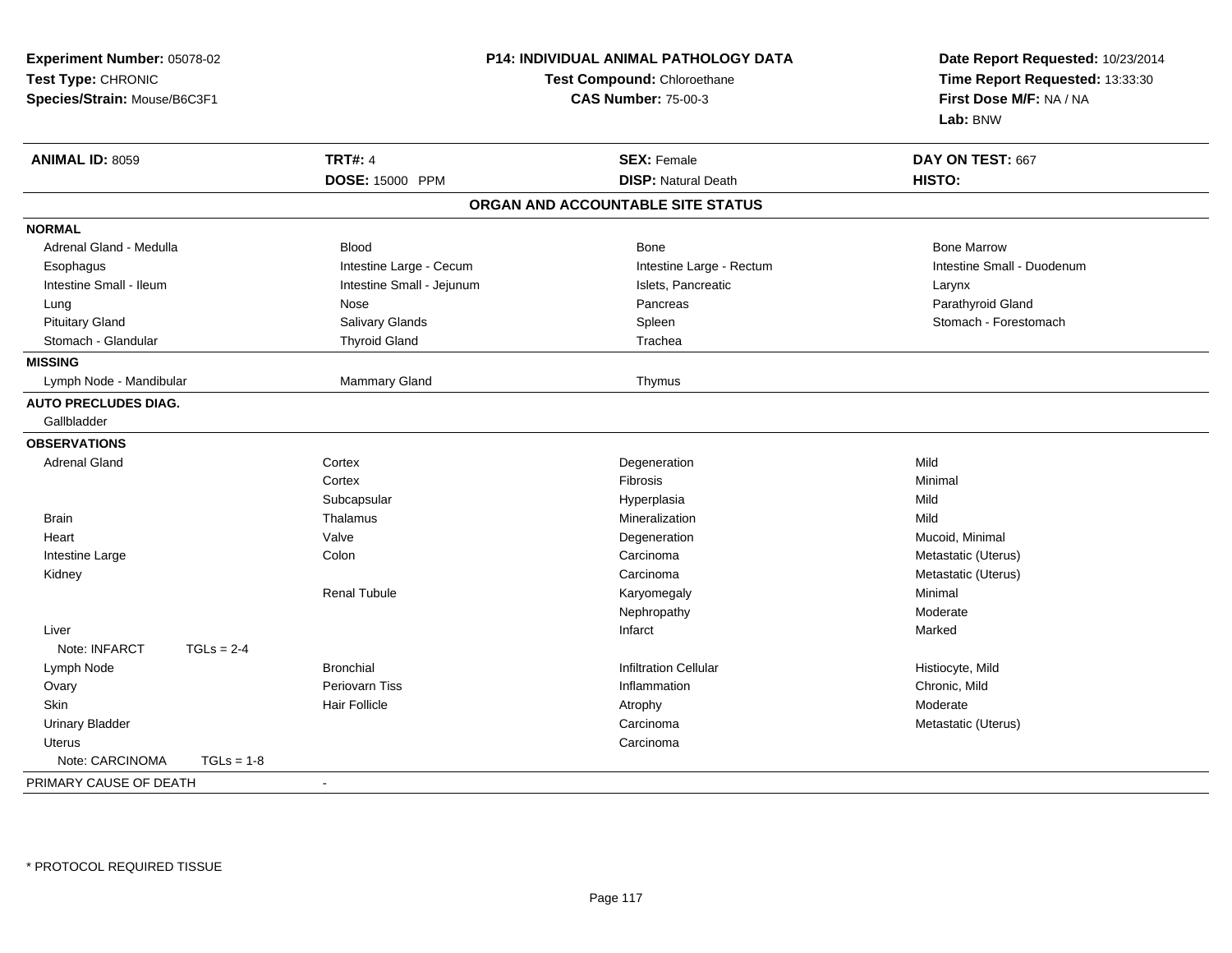| Experiment Number: 05078-02                        |                  |                                                                  | <b>P14: INDIVIDUAL ANIMAL PATHOLOGY DATA</b> | Date Report Requested: 10/23/2014 |  |
|----------------------------------------------------|------------------|------------------------------------------------------------------|----------------------------------------------|-----------------------------------|--|
| Test Type: CHRONIC<br>Species/Strain: Mouse/B6C3F1 |                  | <b>Test Compound: Chloroethane</b><br><b>CAS Number: 75-00-3</b> |                                              | Time Report Requested: 13:33:30   |  |
|                                                    |                  |                                                                  |                                              | First Dose M/F: NA / NA           |  |
|                                                    |                  |                                                                  |                                              | Lab: BNW                          |  |
| <b>ANIMAL ID: 8060</b>                             |                  | <b>TRT#: 4</b>                                                   | <b>SEX: Female</b>                           | DAY ON TEST: 510                  |  |
|                                                    |                  | DOSE: 15000 PPM                                                  | <b>DISP:</b> Moribund Sacrifice              | HISTO:                            |  |
|                                                    |                  |                                                                  | ORGAN AND ACCOUNTABLE SITE STATUS            |                                   |  |
| <b>NORMAL</b>                                      |                  |                                                                  |                                              |                                   |  |
| Adrenal Gland - Medulla                            |                  | <b>Blood</b>                                                     | <b>Bone</b>                                  | <b>Bone Marrow</b>                |  |
| <b>Brain</b>                                       |                  | Esophagus                                                        | Gallbladder                                  | Intestine Large - Cecum           |  |
| Intestine Large - Colon                            |                  | Intestine Large - Rectum                                         | Intestine Small - Duodenum                   | Intestine Small - Ileum           |  |
| Intestine Small - Jejunum                          |                  | Islets, Pancreatic                                               | Larynx                                       | <b>Mammary Gland</b>              |  |
| Nose                                               |                  | <b>Pituitary Gland</b>                                           | Salivary Glands                              | Stomach - Forestomach             |  |
| Stomach - Glandular                                |                  | <b>Thyroid Gland</b>                                             | Trachea                                      | <b>Urinary Bladder</b>            |  |
| <b>MISSING</b>                                     |                  |                                                                  |                                              |                                   |  |
| Parathyroid Gland                                  |                  |                                                                  |                                              |                                   |  |
| <b>OBSERVATIONS</b>                                |                  |                                                                  |                                              |                                   |  |
| <b>Adrenal Gland</b>                               |                  | Capsule                                                          | Carcinoma                                    | Metastatic (Uterus)               |  |
|                                                    |                  | Subcapsular                                                      | Hyperplasia                                  | Minimal                           |  |
|                                                    |                  | Cortex                                                           | Inflammation                                 | Suppurative, Moderate             |  |
| Heart                                              |                  | Valve                                                            | Degeneration                                 | Mucoid, Mild                      |  |
| Kidney                                             |                  |                                                                  | Carcinoma                                    | Metastatic (Uterus)               |  |
|                                                    |                  |                                                                  | Hydronephrosis                               | Moderate                          |  |
|                                                    |                  |                                                                  | Nephropathy                                  | Mild                              |  |
| Liver                                              |                  |                                                                  | Carcinoma                                    | Metastatic (Uterus)               |  |
| Lung                                               |                  | Alveolus                                                         | Adenomatosis                                 | Focal, Minimal                    |  |
|                                                    |                  |                                                                  | Carcinoma                                    | Metastatic (Uterus)               |  |
|                                                    |                  |                                                                  | Inflammation                                 | Acute, Mild                       |  |
| Lymph Node                                         |                  | <b>Bronchial</b>                                                 | Carcinoma                                    | Metastatic (Uterus)               |  |
|                                                    |                  | Mandibular                                                       | Inflammation                                 | Subacute, Mild                    |  |
| Note: CARCINOMA                                    | $TGLs = 8-11$    |                                                                  |                                              |                                   |  |
| Note: CARCINOMA                                    | $TGLs = 2-3$     |                                                                  |                                              |                                   |  |
|                                                    |                  | Note: UTERUS CARCINOMA METASTASIZE TO MESENTERIC LN.             |                                              |                                   |  |
| Ovary                                              |                  |                                                                  | Carcinoma                                    | Metastatic (Uterus)               |  |
| Note: CARCINOMA                                    | $TGLs = 6-7+7-7$ |                                                                  |                                              |                                   |  |
| Pancreas                                           |                  |                                                                  | Carcinoma                                    | Metastatic (Uterus)               |  |
| <b>Skin</b>                                        |                  | <b>Hair Follicle</b>                                             | Atrophy                                      | Moderate                          |  |
| Spleen                                             |                  |                                                                  | Hematopoietic Cell Proliferation             | Moderate                          |  |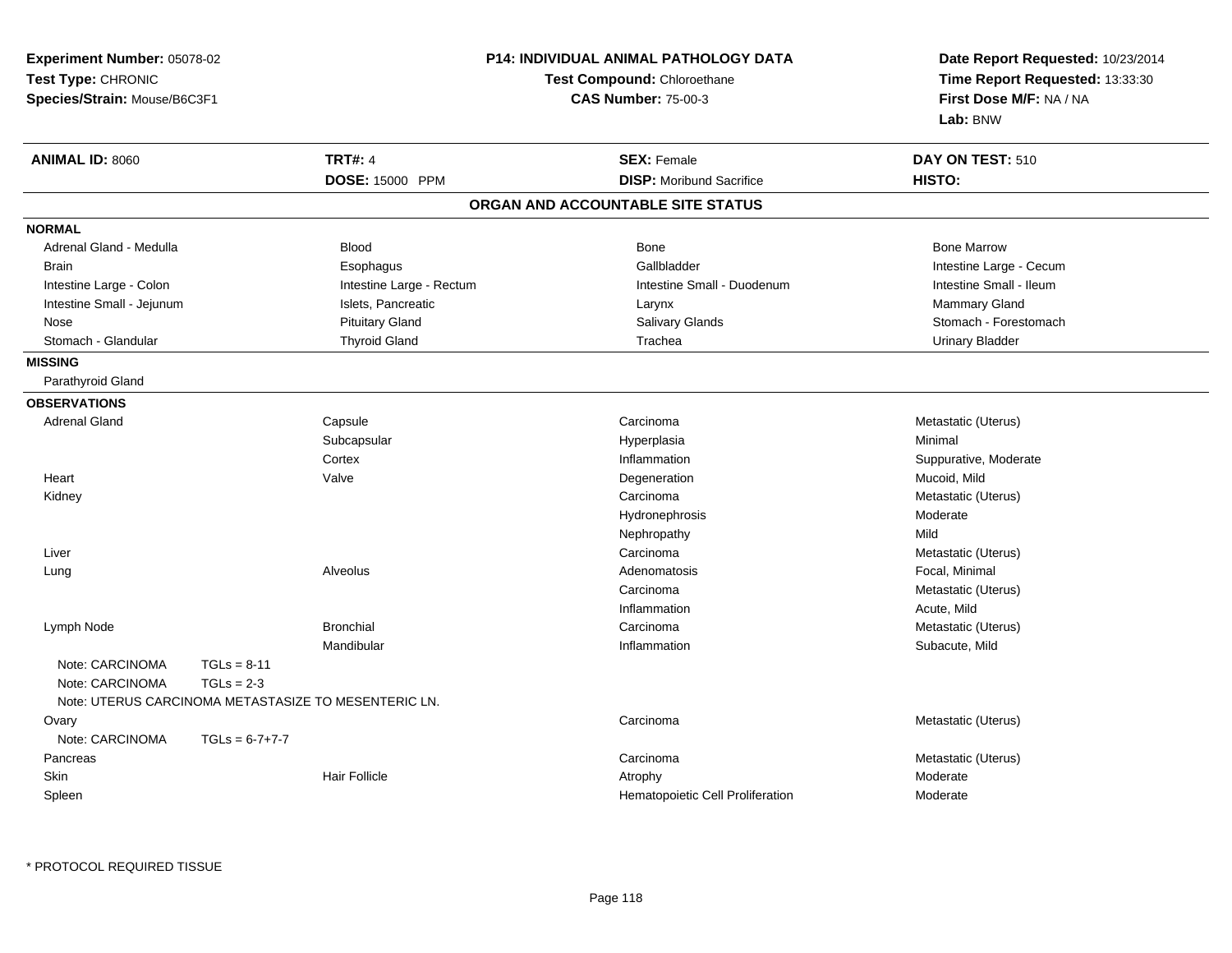| Experiment Number: 05078-02<br>Test Type: CHRONIC<br>Species/Strain: Mouse/B6C3F1 |                                                                           | <b>P14: INDIVIDUAL ANIMAL PATHOLOGY DATA</b><br>Test Compound: Chloroethane<br><b>CAS Number: 75-00-3</b> | Date Report Requested: 10/23/2014<br>Time Report Requested: 13:33:30<br>First Dose M/F: NA / NA<br>Lab: BNW |
|-----------------------------------------------------------------------------------|---------------------------------------------------------------------------|-----------------------------------------------------------------------------------------------------------|-------------------------------------------------------------------------------------------------------------|
| <b>ANIMAL ID: 8060</b>                                                            | <b>TRT#: 4</b>                                                            | <b>SEX: Female</b>                                                                                        | DAY ON TEST: 510                                                                                            |
|                                                                                   | <b>DOSE: 15000 PPM</b>                                                    | <b>DISP:</b> Moribund Sacrifice                                                                           | HISTO:                                                                                                      |
|                                                                                   |                                                                           | ORGAN AND ACCOUNTABLE SITE STATUS                                                                         |                                                                                                             |
| Note: HEMA CELL PROL TGLs = 4-4                                                   |                                                                           |                                                                                                           |                                                                                                             |
| Stomach                                                                           | Glandular                                                                 | Carcinoma                                                                                                 | Metastatic (Uterus)                                                                                         |
|                                                                                   | Note: 1991 CONVERSION DISCREPANCY, ORIGINAL DIAGNOSIS SITE NOT SPECIFIED. |                                                                                                           |                                                                                                             |
| Thymus                                                                            |                                                                           | Cyst                                                                                                      |                                                                                                             |
| Uterus                                                                            |                                                                           | Carcinoma                                                                                                 |                                                                                                             |
| Note: CARCINOMA                                                                   | $TGLs = 5-8$                                                              |                                                                                                           |                                                                                                             |
| PRIMARY CAUSE OF DEATH                                                            |                                                                           |                                                                                                           |                                                                                                             |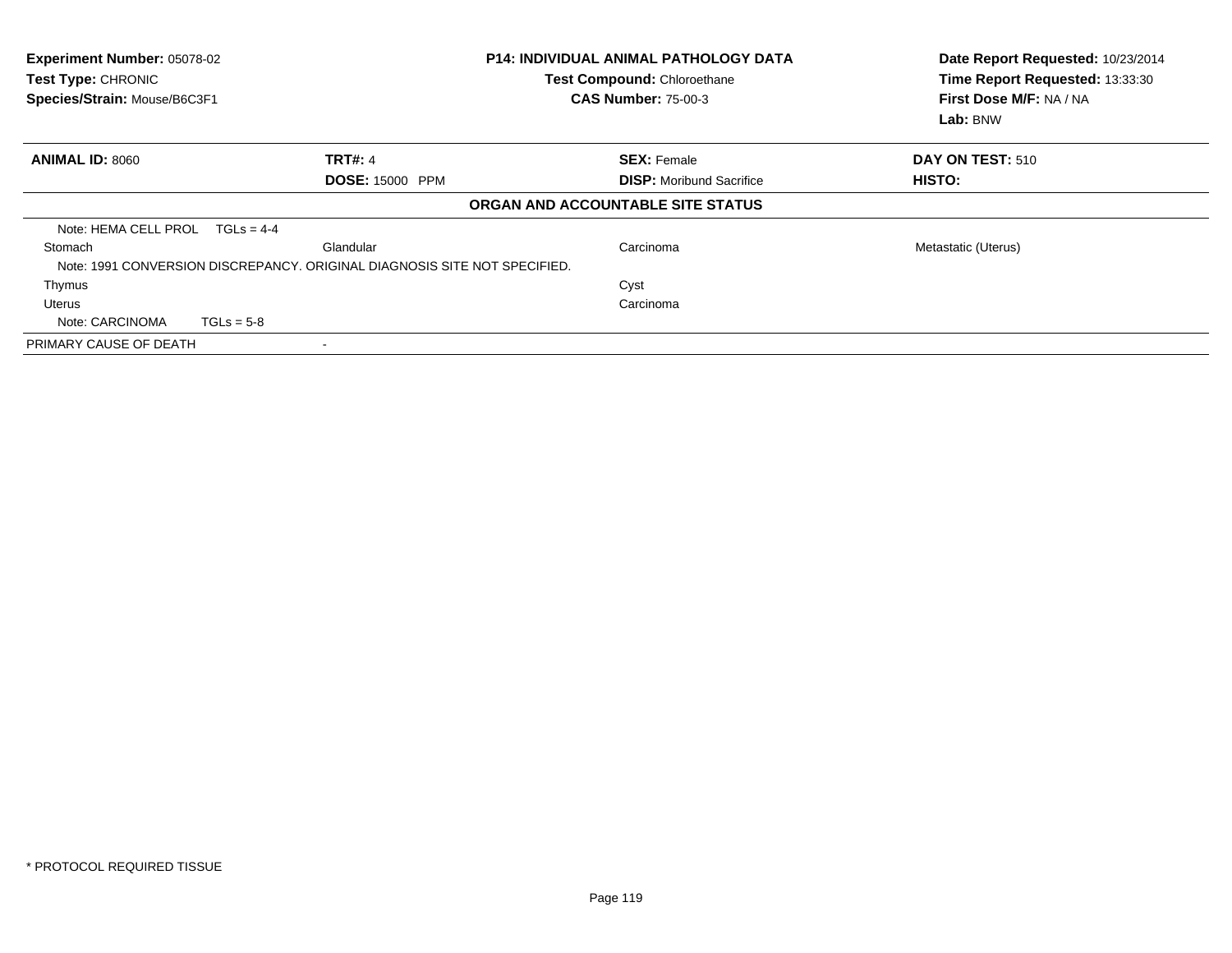| Experiment Number: 05078-02<br>Test Type: CHRONIC<br>Species/Strain: Mouse/B6C3F1 |               |                         | P14: INDIVIDUAL ANIMAL PATHOLOGY DATA<br>Test Compound: Chloroethane | Date Report Requested: 10/23/2014<br>Time Report Requested: 13:33:30 |
|-----------------------------------------------------------------------------------|---------------|-------------------------|----------------------------------------------------------------------|----------------------------------------------------------------------|
|                                                                                   |               |                         | <b>CAS Number: 75-00-3</b>                                           | First Dose M/F: NA / NA<br>Lab: BNW                                  |
| <b>ANIMAL ID: 8061</b>                                                            |               | <b>TRT#: 4</b>          | <b>SEX: Female</b>                                                   | DAY ON TEST: 643                                                     |
|                                                                                   |               | <b>DOSE: 15000 PPM</b>  | <b>DISP: Natural Death</b>                                           | HISTO:                                                               |
|                                                                                   |               |                         | ORGAN AND ACCOUNTABLE SITE STATUS                                    |                                                                      |
| <b>NORMAL</b>                                                                     |               |                         |                                                                      |                                                                      |
| <b>Bone</b>                                                                       |               | <b>Bone Marrow</b>      | <b>Brain</b>                                                         | Esophagus                                                            |
| Heart                                                                             |               | Intestine Large - Cecum | Intestine Large - Rectum                                             | Larynx                                                               |
| <b>Mammary Gland</b>                                                              |               | Nose                    | Salivary Glands                                                      | Skin                                                                 |
| <b>MISSING</b>                                                                    |               |                         |                                                                      |                                                                      |
| Parathyroid Gland                                                                 |               |                         |                                                                      |                                                                      |
| <b>AUTO PRECLUDES DIAG.</b>                                                       |               |                         |                                                                      |                                                                      |
| Adrenal Gland - Cortex                                                            |               | Adrenal Gland - Medulla | <b>Blood</b>                                                         | Gallbladder                                                          |
| Intestine Small - Duodenum                                                        |               | Intestine Small - Ileum | Intestine Small - Jejunum                                            | Islets, Pancreatic                                                   |
| Kidney                                                                            |               | Liver                   | Lymph Node - Bronchial                                               | Lymph Node - Mandibular                                              |
| Pancreas                                                                          |               | <b>Pituitary Gland</b>  | Spleen                                                               | Stomach - Forestomach                                                |
| Stomach - Glandular                                                               |               | Thymus                  | <b>Thyroid Gland</b>                                                 | Trachea                                                              |
| <b>Urinary Bladder</b>                                                            |               |                         |                                                                      |                                                                      |
| <b>OBSERVATIONS</b>                                                               |               |                         |                                                                      |                                                                      |
| Intestine Large                                                                   |               | Colon                   | Carcinoma                                                            | Metastatic (Uterus)                                                  |
| Note: CARCINOMA                                                                   | $TGLs = 2-10$ |                         |                                                                      |                                                                      |
| Lung                                                                              |               |                         | Carcinoma                                                            | Metastatic (Uterus)                                                  |
|                                                                                   |               |                         | Inflammation                                                         | Acute, Moderate                                                      |
| Ovary                                                                             |               |                         | Carcinoma                                                            | Metastatic (Uterus)                                                  |
| Note: CARCINOMA                                                                   | $TGLs = 1-7$  |                         |                                                                      |                                                                      |
| <b>Uterus</b>                                                                     |               |                         | Carcinoma                                                            |                                                                      |
| Note: CARCINOMA                                                                   | $TGLs = 3-11$ |                         |                                                                      |                                                                      |
| PRIMARY CAUSE OF DEATH                                                            |               | $\blacksquare$          |                                                                      |                                                                      |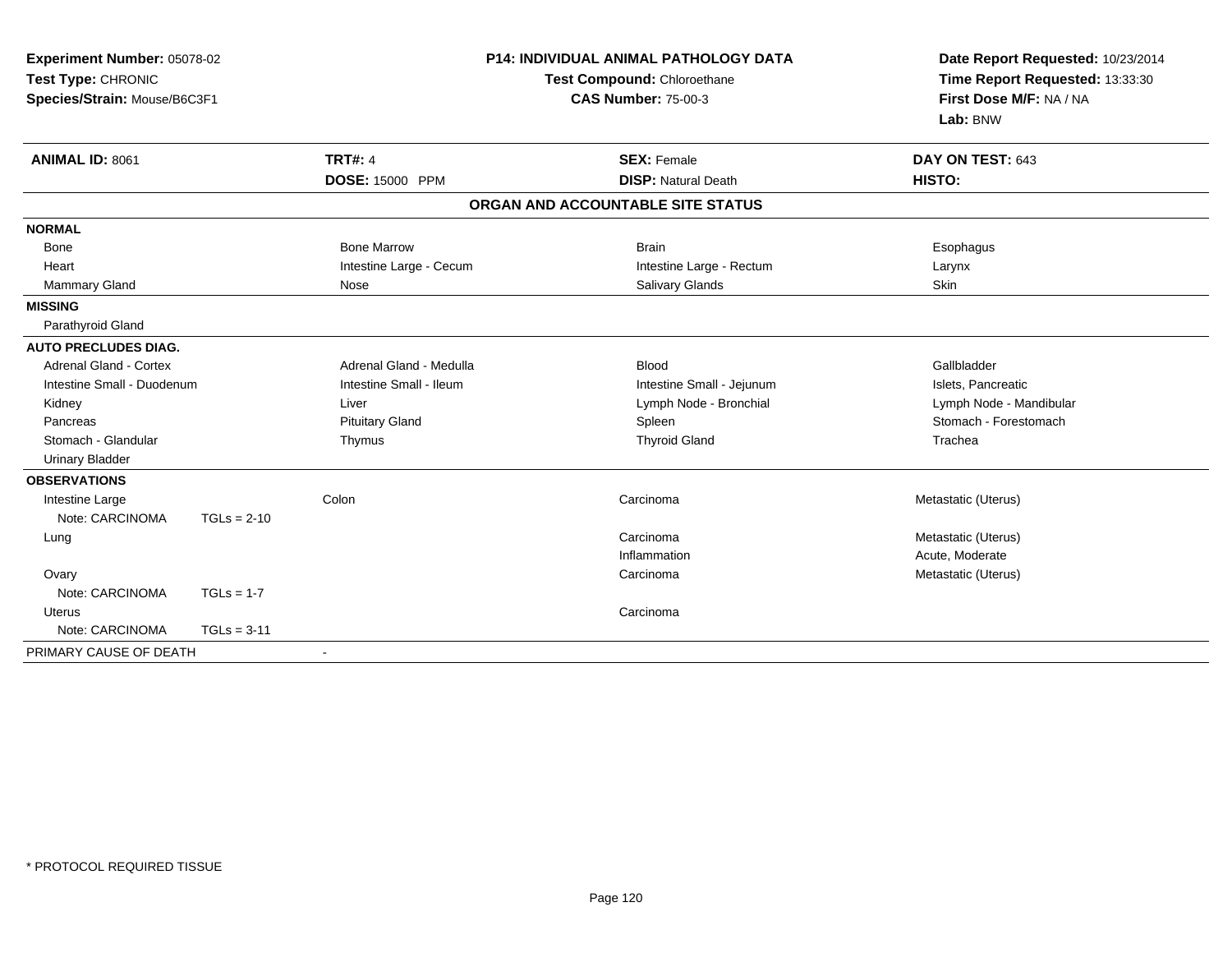| Experiment Number: 05078-02<br>Test Type: CHRONIC<br>Species/Strain: Mouse/B6C3F1 |                          | <b>P14: INDIVIDUAL ANIMAL PATHOLOGY DATA</b><br>Test Compound: Chloroethane<br><b>CAS Number: 75-00-3</b> | Date Report Requested: 10/23/2014<br>Time Report Requested: 13:33:30<br>First Dose M/F: NA / NA<br>Lab: BNW |
|-----------------------------------------------------------------------------------|--------------------------|-----------------------------------------------------------------------------------------------------------|-------------------------------------------------------------------------------------------------------------|
| ANIMAL ID: 8062                                                                   | <b>TRT#: 4</b>           | <b>SEX: Female</b>                                                                                        | DAY ON TEST: 583                                                                                            |
|                                                                                   | DOSE: 15000 PPM          | <b>DISP: Natural Death</b>                                                                                | HISTO:                                                                                                      |
|                                                                                   |                          | ORGAN AND ACCOUNTABLE SITE STATUS                                                                         |                                                                                                             |
| <b>NORMAL</b>                                                                     |                          |                                                                                                           |                                                                                                             |
| Adrenal Gland - Medulla                                                           | <b>Blood</b>             | <b>Bone</b>                                                                                               | <b>Bone Marrow</b>                                                                                          |
| Brain                                                                             | Esophagus                | Gallbladder                                                                                               | Intestine Large - Cecum                                                                                     |
| Intestine Large - Colon                                                           | Intestine Large - Rectum | Intestine Small - Duodenum                                                                                | Intestine Small - Ileum                                                                                     |
| Intestine Small - Jejunum                                                         | Islets, Pancreatic       | Kidney                                                                                                    | Larynx                                                                                                      |
| Liver                                                                             | Lung                     | Pancreas                                                                                                  | Parathyroid Gland                                                                                           |
| <b>Pituitary Gland</b>                                                            | Salivary Glands          | Skin                                                                                                      | Thymus                                                                                                      |
| <b>Thyroid Gland</b>                                                              | Trachea                  | <b>Urinary Bladder</b>                                                                                    |                                                                                                             |
| <b>MISSING</b>                                                                    |                          |                                                                                                           |                                                                                                             |
| Lymph Node - Mandibular                                                           |                          |                                                                                                           |                                                                                                             |
| <b>OBSERVATIONS</b>                                                               |                          |                                                                                                           |                                                                                                             |
| <b>Adrenal Gland</b>                                                              | Cortex                   | Degeneration                                                                                              | Minimal                                                                                                     |
|                                                                                   | Cortex                   | Fibrosis                                                                                                  | Minimal                                                                                                     |
|                                                                                   | Subcapsular              | Hyperplasia                                                                                               | Mild                                                                                                        |
|                                                                                   | Capsule                  | Lymphoma Malignant Undifferentiated Cell Type                                                             |                                                                                                             |
| Heart                                                                             | Coron Artery             | Inflammation                                                                                              | Chronic, Mild                                                                                               |
| Lymph Node                                                                        | <b>Bronchial</b>         | Lymphoma Malignant Undifferentiated Cell Type                                                             |                                                                                                             |
|                                                                                   | Mesenteric               | Lymphoma Malignant Undifferentiated Cell Type                                                             |                                                                                                             |
|                                                                                   | Renal                    | Lymphoma Malignant Undifferentiated Cell Type                                                             |                                                                                                             |
| Note: LYMPH MAL UNDF                                                              | $TGLs = 1-3$             |                                                                                                           |                                                                                                             |
| Note: LYMPH MAL UNDF                                                              | $TGLs = 3-11$            |                                                                                                           |                                                                                                             |
| Note: LYMPH MAL UNDF $TGLs = 2-10$                                                |                          |                                                                                                           |                                                                                                             |
| Mammary Gland                                                                     | Duct                     | Ectasia                                                                                                   | Mild                                                                                                        |
| Nose                                                                              | <b>Respirat Epith</b>    | Hyperplasia                                                                                               | Minimal                                                                                                     |
| Ovary                                                                             |                          | Cyst                                                                                                      |                                                                                                             |
| Spleen                                                                            |                          | Lymphoma Malignant Undifferentiated Cell Type                                                             |                                                                                                             |
| Note: LYMPH MAL UNDF $TGLs = 4-4$                                                 |                          |                                                                                                           |                                                                                                             |
| Stomach                                                                           | Forestomach              | Hyperkeratosis                                                                                            | Minimal                                                                                                     |
|                                                                                   | Glandular                | Necrosis                                                                                                  | Coagulative, Mild                                                                                           |
| Note: NECROSIS<br>$TGLs = 5-8$                                                    |                          |                                                                                                           |                                                                                                             |
| Uterus                                                                            |                          | Carcinoma                                                                                                 |                                                                                                             |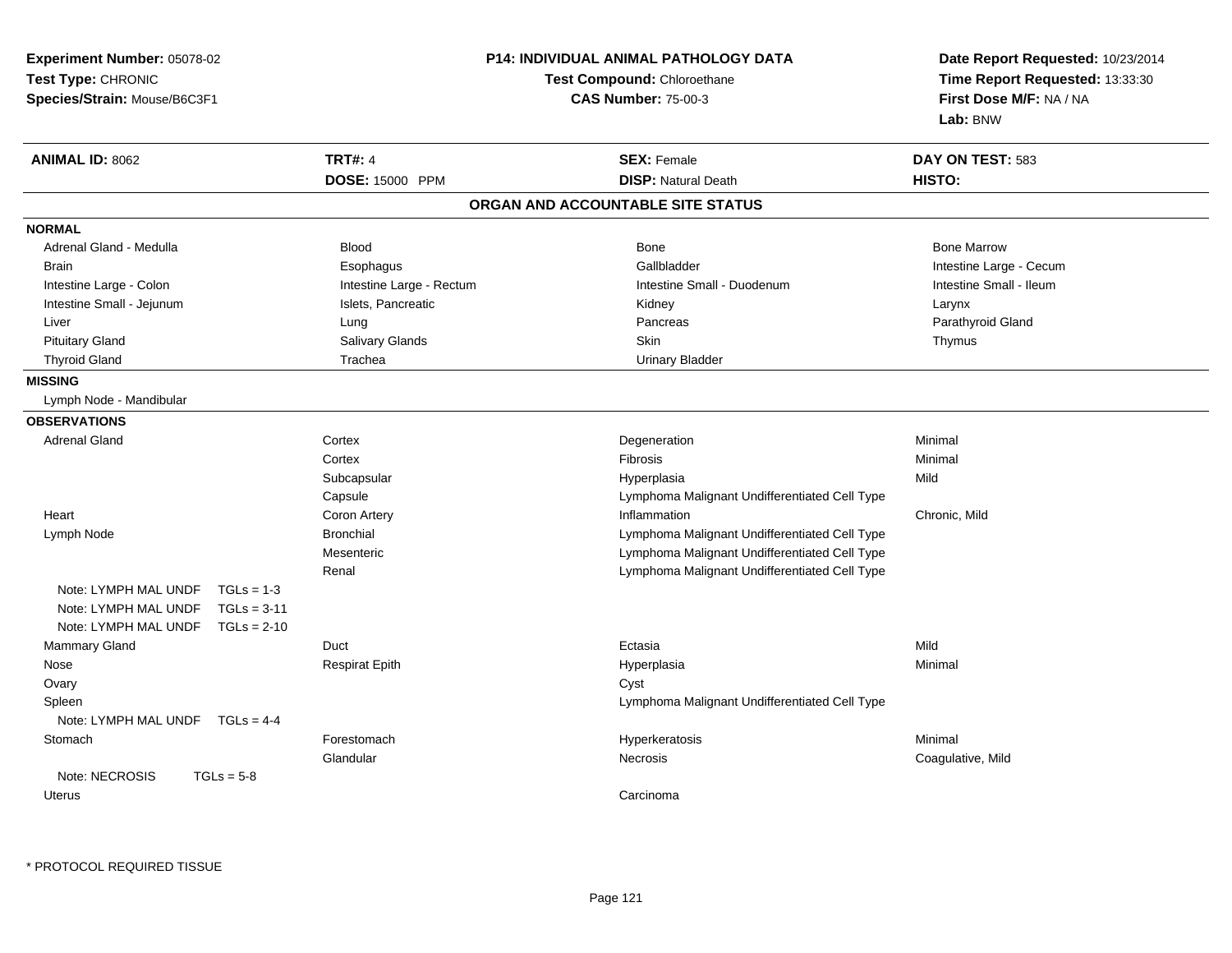| <b>Experiment Number: 05078-02</b><br>Test Type: CHRONIC<br>Species/Strain: Mouse/B6C3F1 |              | <b>P14: INDIVIDUAL ANIMAL PATHOLOGY DATA</b><br><b>Test Compound: Chloroethane</b><br><b>CAS Number: 75-00-3</b> |                                   | Date Report Requested: 10/23/2014<br>Time Report Requested: 13:33:30<br>First Dose M/F: NA / NA<br>Lab: BNW |
|------------------------------------------------------------------------------------------|--------------|------------------------------------------------------------------------------------------------------------------|-----------------------------------|-------------------------------------------------------------------------------------------------------------|
| <b>ANIMAL ID: 8062</b>                                                                   |              | <b>TRT#: 4</b>                                                                                                   | <b>SEX: Female</b>                | DAY ON TEST: 583                                                                                            |
|                                                                                          |              | <b>DOSE: 15000 PPM</b>                                                                                           | <b>DISP: Natural Death</b>        | HISTO:                                                                                                      |
|                                                                                          |              |                                                                                                                  | ORGAN AND ACCOUNTABLE SITE STATUS |                                                                                                             |
|                                                                                          |              | Endometrium                                                                                                      | Hyperplasia                       | Cystic, Mild                                                                                                |
| Note: HYPERPLASIA                                                                        | $TGLs = 6-8$ |                                                                                                                  |                                   |                                                                                                             |
| PRIMARY CAUSE OF DEATH                                                                   |              |                                                                                                                  |                                   |                                                                                                             |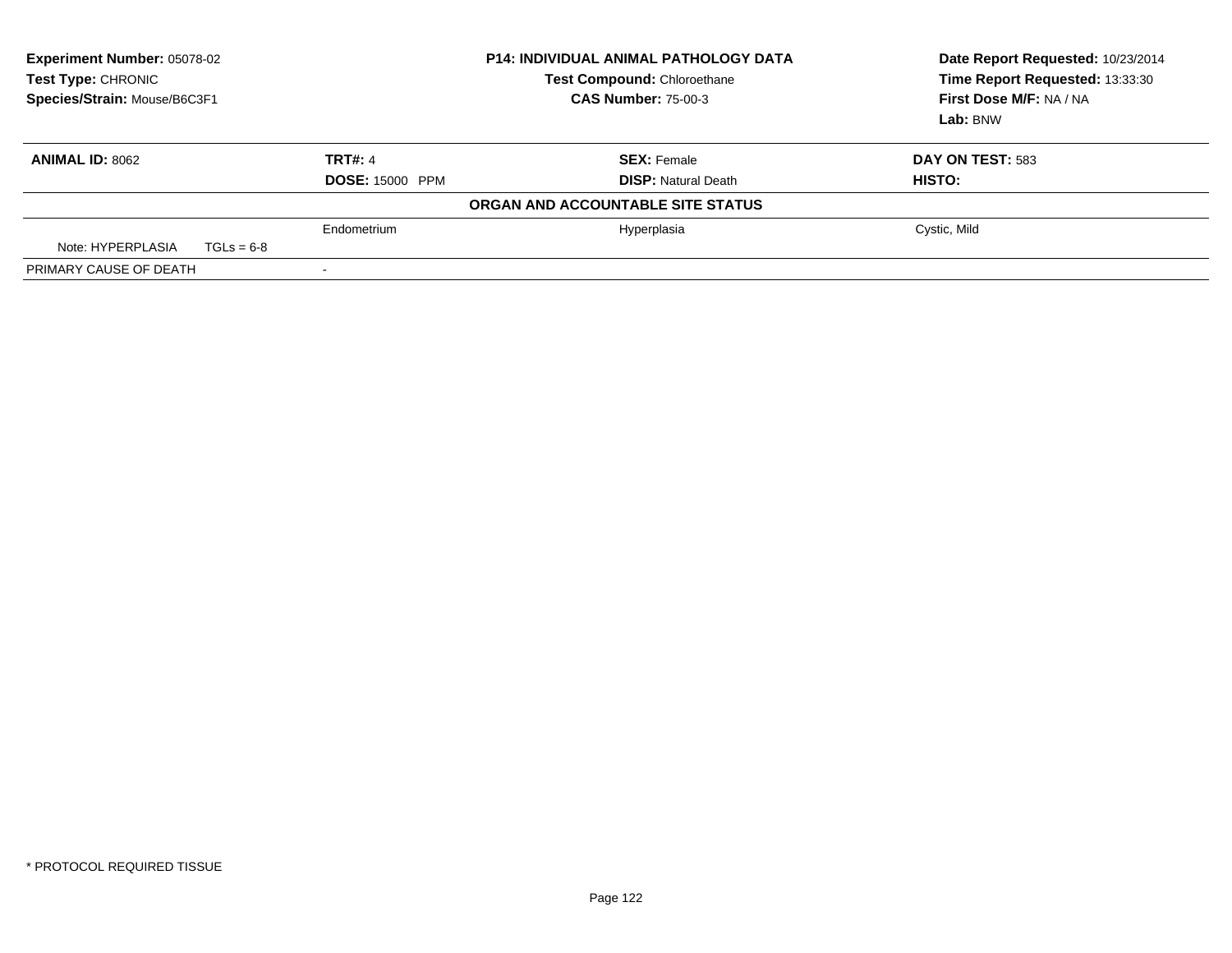| Experiment Number: 05078-02<br>Test Type: CHRONIC<br>Species/Strain: Mouse/B6C3F1 |                         | <b>P14: INDIVIDUAL ANIMAL PATHOLOGY DATA</b><br>Test Compound: Chloroethane<br><b>CAS Number: 75-00-3</b> | Date Report Requested: 10/23/2014<br>Time Report Requested: 13:33:30<br>First Dose M/F: NA / NA<br>Lab: BNW |
|-----------------------------------------------------------------------------------|-------------------------|-----------------------------------------------------------------------------------------------------------|-------------------------------------------------------------------------------------------------------------|
| <b>ANIMAL ID: 8063</b>                                                            | <b>TRT#: 4</b>          | <b>SEX: Female</b>                                                                                        | DAY ON TEST: 689                                                                                            |
|                                                                                   | DOSE: 15000 PPM         | <b>DISP:</b> Moribund Sacrifice                                                                           | HISTO:                                                                                                      |
|                                                                                   |                         | ORGAN AND ACCOUNTABLE SITE STATUS                                                                         |                                                                                                             |
| <b>NORMAL</b>                                                                     |                         |                                                                                                           |                                                                                                             |
| Adrenal Gland - Medulla                                                           | <b>Blood</b>            | Bone                                                                                                      | <b>Bone Marrow</b>                                                                                          |
| <b>Brain</b>                                                                      | Esophagus               | Gallbladder                                                                                               | Heart                                                                                                       |
| Intestine Large - Cecum                                                           | Intestine Large - Colon | Intestine Large - Rectum                                                                                  | Intestine Small - Duodenum                                                                                  |
| Intestine Small - Jejunum                                                         | Islets, Pancreatic      | Kidney                                                                                                    | Liver                                                                                                       |
| Nose                                                                              | <b>Pituitary Gland</b>  | Salivary Glands                                                                                           | Stomach - Forestomach                                                                                       |
| Stomach - Glandular                                                               | Thymus                  | Trachea                                                                                                   | <b>Urinary Bladder</b>                                                                                      |
| <b>MISSING</b>                                                                    |                         |                                                                                                           |                                                                                                             |
| Lymph Node - Mandibular                                                           | Parathyroid Gland       | <b>Thyroid Gland</b>                                                                                      |                                                                                                             |
| <b>OBSERVATIONS</b>                                                               |                         |                                                                                                           |                                                                                                             |
| <b>Adrenal Gland</b>                                                              | Capsule                 | Carcinoma                                                                                                 | Metastatic (Uterus)                                                                                         |
|                                                                                   | Cortex                  | Degeneration                                                                                              | Mild                                                                                                        |
|                                                                                   | Cortex                  | Fibrosis                                                                                                  | Minimal                                                                                                     |
|                                                                                   | Subcapsular             | Hyperplasia                                                                                               | Mild                                                                                                        |
| <b>Intestine Small</b>                                                            | <b>Ileum</b>            | Atrophy                                                                                                   | Moderate                                                                                                    |
| Larynx                                                                            | Epithelium              | Hyperplasia                                                                                               | Focal, Mild                                                                                                 |
| Lung                                                                              |                         | Carcinoma                                                                                                 | Metastatic (Uterus), Multiple (Uterus)                                                                      |
| Lymph Node                                                                        | <b>Bronchial</b>        | Carcinoma                                                                                                 | Metastatic (Uterus)                                                                                         |
| Mammary Gland                                                                     |                         | Adenoacanthoma                                                                                            |                                                                                                             |
| Ovary                                                                             |                         | Carcinoma                                                                                                 | Metastatic (Uterus)                                                                                         |
| Note: CARCINOMA<br>$TGLs = 2-10$                                                  |                         |                                                                                                           |                                                                                                             |
| Note: CARCINOMA<br>$TGLs = 2$                                                     |                         |                                                                                                           |                                                                                                             |
| Pancreas                                                                          |                         | Carcinoma                                                                                                 | Metastatic (Uterus)                                                                                         |
| Skin                                                                              | <b>Hair Follicle</b>    | Atrophy                                                                                                   | Mild                                                                                                        |
| Spleen                                                                            |                         | Hematopoietic Cell Proliferation                                                                          | Moderate                                                                                                    |
| Note: HEMA CELL PROL TGLs = 3-2                                                   |                         |                                                                                                           |                                                                                                             |
| <b>Tissue NOS</b>                                                                 |                         | Carcinoma                                                                                                 | Metastatic (Uterus)                                                                                         |
| Note: METASTASIS TO MEDIASTINUM                                                   |                         |                                                                                                           |                                                                                                             |
| Uterus                                                                            |                         | Carcinoma                                                                                                 |                                                                                                             |
| Note: CARCINOMA<br>$TGLs = 1-11$                                                  |                         |                                                                                                           |                                                                                                             |

PRIMARY CAUSE OF DEATH-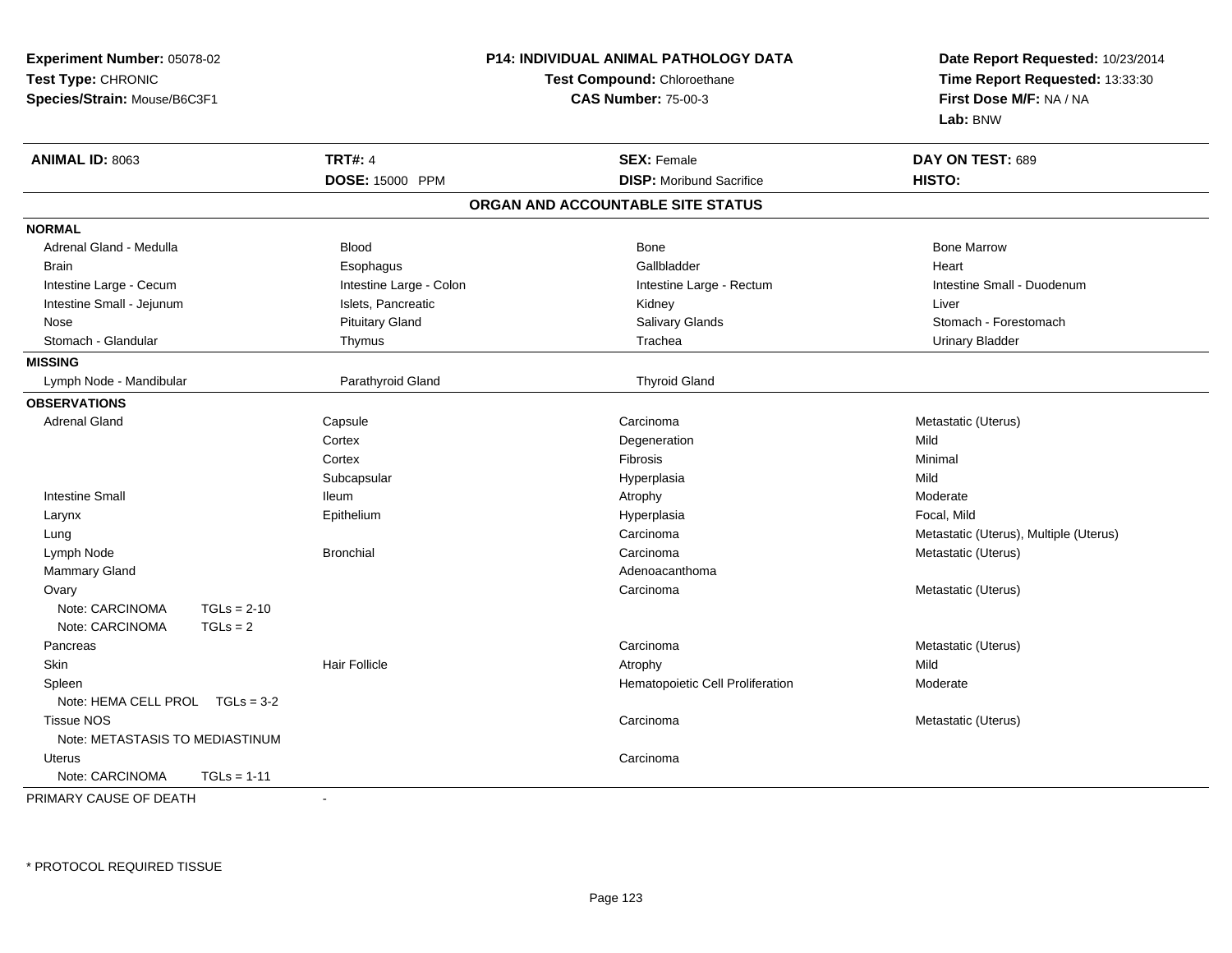| <b>Experiment Number: 05078-02</b><br>Test Type: CHRONIC<br>Species/Strain: Mouse/B6C3F1 |                                          | <b>P14: INDIVIDUAL ANIMAL PATHOLOGY DATA</b><br><b>Test Compound: Chloroethane</b><br><b>CAS Number: 75-00-3</b> | Date Report Requested: 10/23/2014<br>Time Report Requested: 13:33:31<br>First Dose M/F: NA / NA<br>Lab: BNW |
|------------------------------------------------------------------------------------------|------------------------------------------|------------------------------------------------------------------------------------------------------------------|-------------------------------------------------------------------------------------------------------------|
| <b>ANIMAL ID: 8063</b>                                                                   | <b>TRT#: 4</b><br><b>DOSE: 15000 PPM</b> | <b>SEX: Female</b><br><b>DISP:</b> Moribund Sacrifice                                                            | DAY ON TEST: 689<br>HISTO:                                                                                  |
|                                                                                          |                                          | ORGAN AND ACCOUNTABLE SITE STATUS                                                                                |                                                                                                             |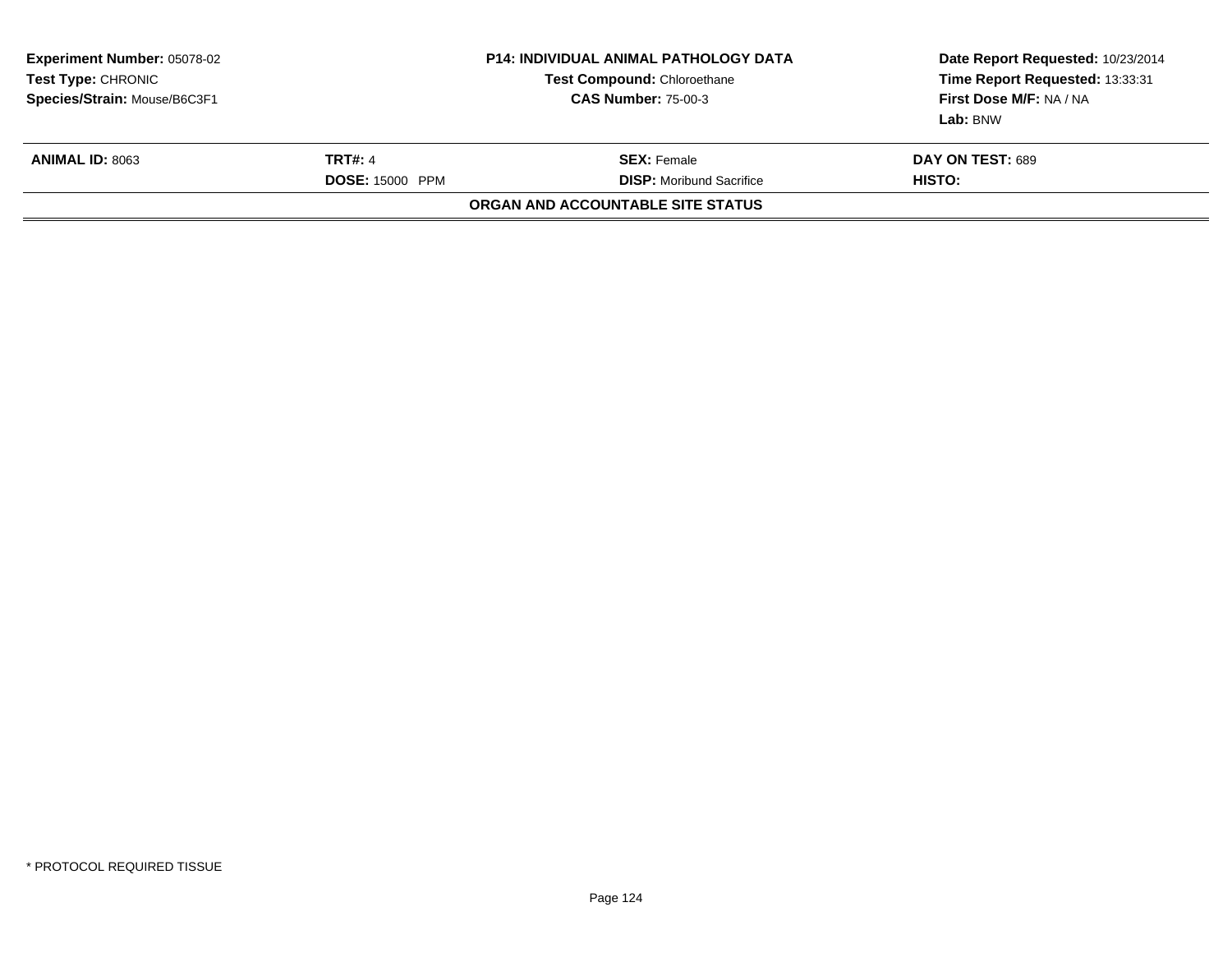| Experiment Number: 05078-02  |                  |                                                               | P14: INDIVIDUAL ANIMAL PATHOLOGY DATA | Date Report Requested: 10/23/2014   |
|------------------------------|------------------|---------------------------------------------------------------|---------------------------------------|-------------------------------------|
| Test Type: CHRONIC           |                  |                                                               | Test Compound: Chloroethane           | Time Report Requested: 13:33:31     |
| Species/Strain: Mouse/B6C3F1 |                  |                                                               | <b>CAS Number: 75-00-3</b>            | First Dose M/F: NA / NA             |
|                              |                  |                                                               |                                       | Lab: BNW                            |
| <b>ANIMAL ID: 8064</b>       |                  | <b>TRT#: 4</b>                                                | <b>SEX: Female</b>                    | DAY ON TEST: 668                    |
|                              |                  | DOSE: 15000 PPM                                               | <b>DISP:</b> Moribund Sacrifice       | HISTO:                              |
|                              |                  |                                                               | ORGAN AND ACCOUNTABLE SITE STATUS     |                                     |
| <b>NORMAL</b>                |                  |                                                               |                                       |                                     |
| <b>Blood</b>                 |                  | Bone                                                          | <b>Bone Marrow</b>                    | Esophagus                           |
| Heart                        |                  | Intestine Large - Cecum                                       | Intestine Large - Colon               | Intestine Large - Rectum            |
| Intestine Small - Duodenum   |                  | Intestine Small - Ileum                                       | Intestine Small - Jejunum             | Islets, Pancreatic                  |
| Larynx                       |                  | Liver                                                         | Lymph Node - Mandibular               | Nose                                |
| Pancreas                     |                  | Salivary Glands                                               | Stomach - Glandular                   | <b>Thyroid Gland</b>                |
| Trachea                      |                  |                                                               |                                       |                                     |
| <b>MISSING</b>               |                  |                                                               |                                       |                                     |
| <b>Mammary Gland</b>         |                  | Parathyroid Gland                                             | Thymus                                |                                     |
| <b>OBSERVATIONS</b>          |                  |                                                               |                                       |                                     |
| <b>Adrenal Gland</b>         |                  | Cortex                                                        | Carcinoma                             | Metastatic (Uterus)                 |
|                              |                  | Medulla                                                       | Carcinoma                             | Metastatic (Uterus)                 |
|                              |                  | Subcapsular                                                   | Hyperplasia                           | Minimal                             |
| Note: CARCINOMA              | $TGLs = 2-7$     |                                                               |                                       |                                     |
| <b>Brain</b>                 |                  | Thalamus                                                      | Mineralization                        | Mild                                |
| Gallbladder                  |                  |                                                               | Carcinoma                             | Metastatic (Uncertain Primary Site) |
| Kidney                       |                  |                                                               | Nephropathy                           | Mild                                |
|                              |                  | <b>Renal Tubule</b>                                           | Pigmentation                          | Bile, Moderate                      |
| Lung                         |                  |                                                               | Carcinoma                             | Metastatic (Uterus)                 |
| Lymph Node                   |                  | <b>Bronchial</b>                                              | Carcinoma                             | Metastatic (Uterus)                 |
|                              |                  | Note: UTERUS CARCINOMA METASTASIZE TO RENAL & MEDIASTINAL LN. |                                       |                                     |
| Note: CARCINOMA              | $TGLs = 3-3+4-5$ |                                                               |                                       |                                     |
| Ovary                        |                  |                                                               | Carcinoma                             | Metastatic (Uterus)                 |
| Note: CARCINOMA              | $TGLs = 1-7$     |                                                               |                                       |                                     |
| <b>Pituitary Gland</b>       |                  |                                                               | Cyst                                  |                                     |
| Skin                         |                  | <b>Hair Follicle</b>                                          | Atrophy                               | Moderate                            |
| Spleen                       |                  |                                                               | Carcinoma                             | Metastatic (Uterus)                 |
|                              |                  |                                                               | Hematopoietic Cell Proliferation      | Moderate                            |
| Stomach                      |                  | Forestomach                                                   | Hyperkeratosis                        | Mild                                |
| <b>Urinary Bladder</b>       |                  |                                                               | Inflammation                          | Chronic, Minimal                    |
| Uterus                       |                  |                                                               | Carcinoma                             |                                     |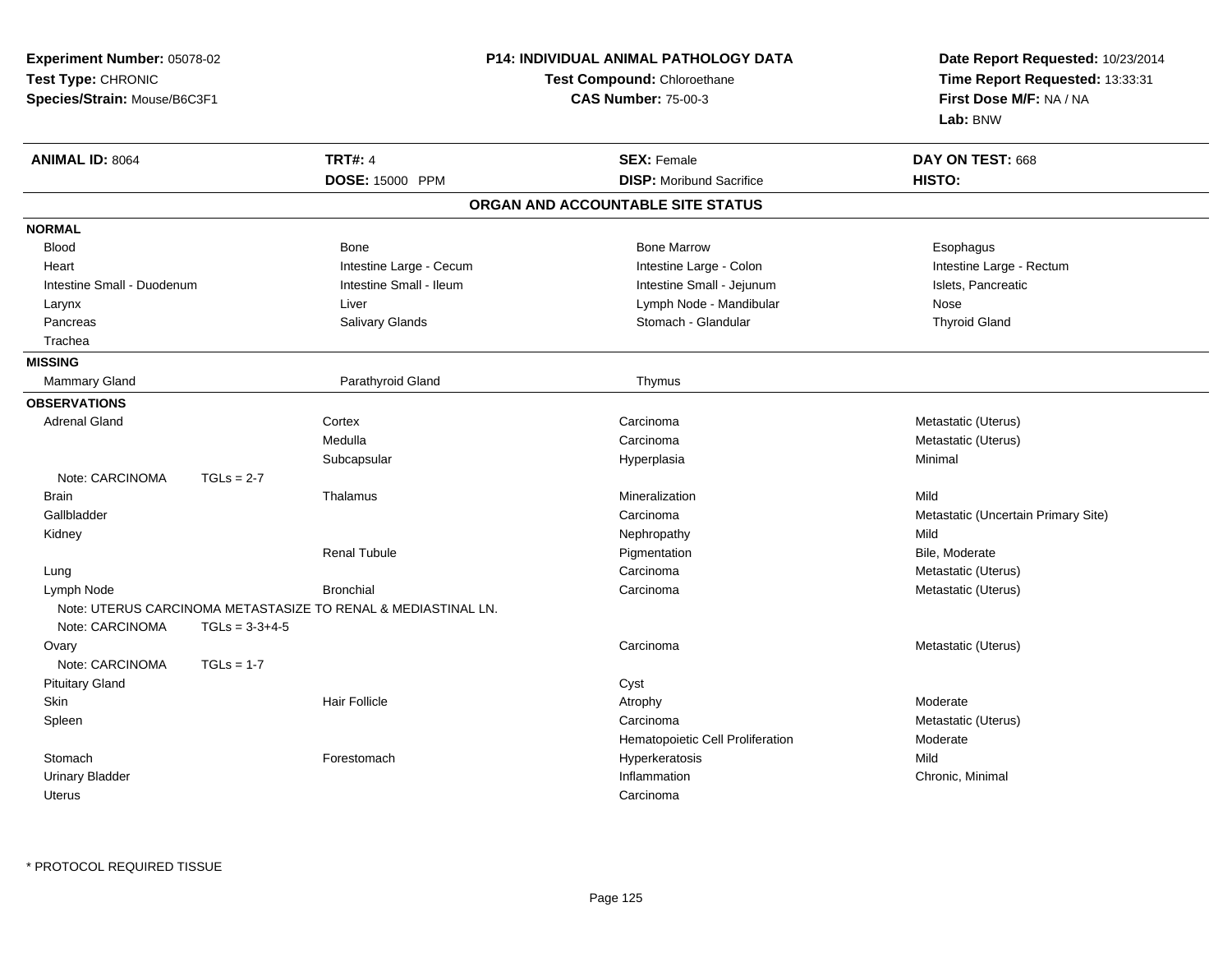| <b>Experiment Number: 05078-02</b><br>Test Type: CHRONIC<br>Species/Strain: Mouse/B6C3F1 |  |                          | <b>P14: INDIVIDUAL ANIMAL PATHOLOGY DATA</b><br>Test Compound: Chloroethane<br><b>CAS Number: 75-00-3</b> | Date Report Requested: 10/23/2014<br>Time Report Requested: 13:33:31<br>First Dose M/F: NA / NA<br><b>Lab:</b> BNW |  |
|------------------------------------------------------------------------------------------|--|--------------------------|-----------------------------------------------------------------------------------------------------------|--------------------------------------------------------------------------------------------------------------------|--|
| <b>ANIMAL ID: 8064</b>                                                                   |  | <b>TRT#: 4</b>           | <b>SEX:</b> Female                                                                                        | DAY ON TEST: 668                                                                                                   |  |
|                                                                                          |  | <b>DOSE: 15000 PPM</b>   | <b>DISP:</b> Moribund Sacrifice                                                                           | HISTO:                                                                                                             |  |
|                                                                                          |  |                          | ORGAN AND ACCOUNTABLE SITE STATUS                                                                         |                                                                                                                    |  |
| Note: CARCINOMA<br>$TGLs = 5-10$                                                         |  |                          |                                                                                                           |                                                                                                                    |  |
| PRIMARY CAUSE OF DEATH                                                                   |  | $\overline{\phantom{a}}$ |                                                                                                           |                                                                                                                    |  |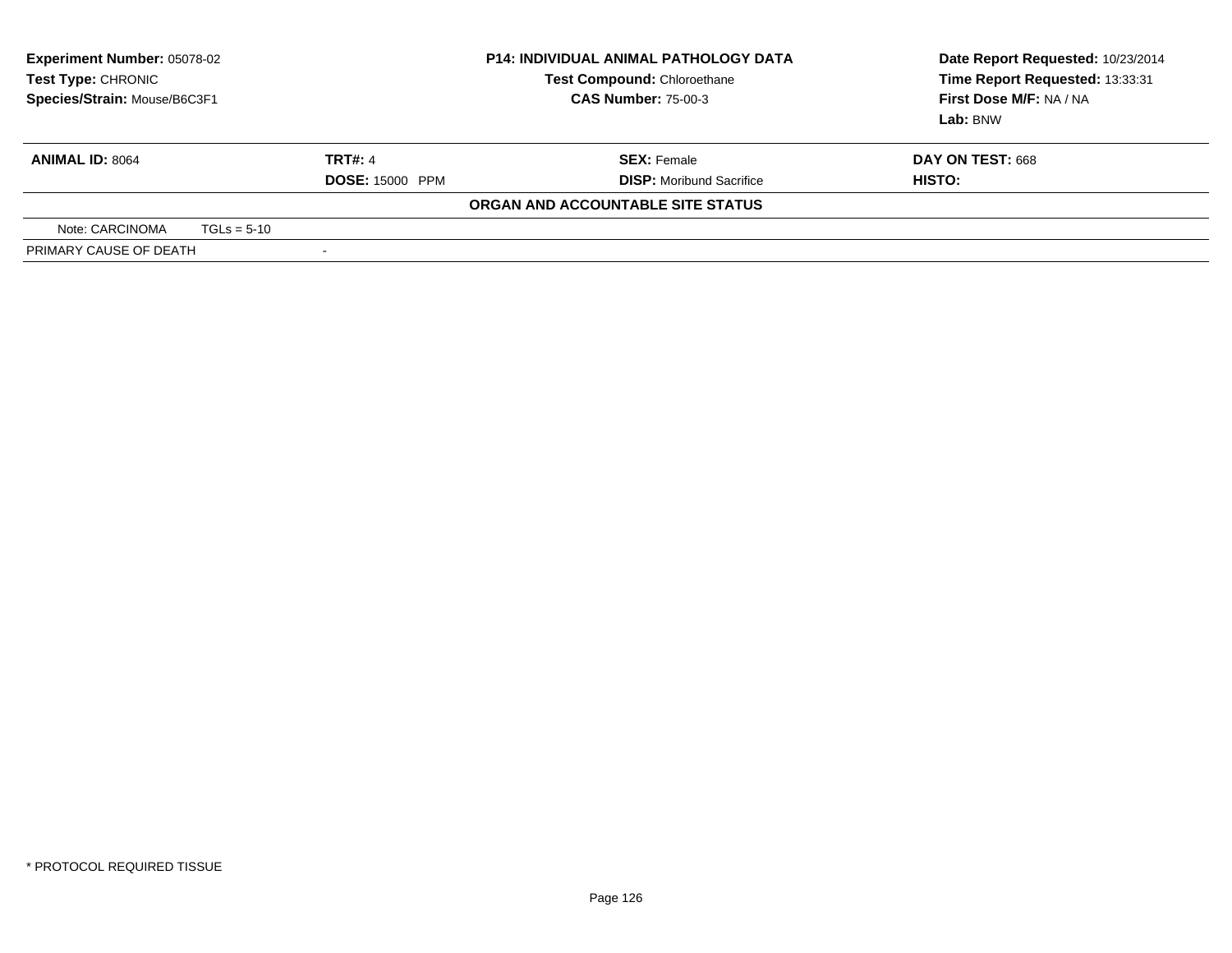| Experiment Number: 05078-02<br>Test Type: CHRONIC<br>Species/Strain: Mouse/B6C3F1 |               |                            | <b>P14: INDIVIDUAL ANIMAL PATHOLOGY DATA</b><br>Test Compound: Chloroethane<br><b>CAS Number: 75-00-3</b> |                         | Date Report Requested: 10/23/2014<br>Time Report Requested: 13:33:31<br>First Dose M/F: NA / NA<br>Lab: BNW |
|-----------------------------------------------------------------------------------|---------------|----------------------------|-----------------------------------------------------------------------------------------------------------|-------------------------|-------------------------------------------------------------------------------------------------------------|
| <b>ANIMAL ID: 8065</b>                                                            |               | <b>TRT#: 4</b>             | <b>SEX: Female</b>                                                                                        |                         | DAY ON TEST: 642                                                                                            |
|                                                                                   |               | <b>DOSE: 15000 PPM</b>     | <b>DISP: Natural Death</b>                                                                                |                         | HISTO:                                                                                                      |
|                                                                                   |               |                            | ORGAN AND ACCOUNTABLE SITE STATUS                                                                         |                         |                                                                                                             |
| <b>NORMAL</b>                                                                     |               |                            |                                                                                                           |                         |                                                                                                             |
| <b>Blood</b>                                                                      |               | Bone                       | <b>Bone Marrow</b>                                                                                        |                         | Esophagus                                                                                                   |
| Heart                                                                             |               | Islets, Pancreatic         | Larynx                                                                                                    |                         | Liver                                                                                                       |
| Lymph Node - Mandibular                                                           |               | Mammary Gland              | Nose                                                                                                      |                         | Pancreas                                                                                                    |
| Parathyroid Gland                                                                 |               | <b>Salivary Glands</b>     | Skin                                                                                                      |                         | Spleen                                                                                                      |
| <b>Thyroid Gland</b>                                                              |               | Trachea                    |                                                                                                           |                         |                                                                                                             |
| <b>MISSING</b>                                                                    |               |                            |                                                                                                           |                         |                                                                                                             |
| Gallbladder                                                                       |               | Thymus                     |                                                                                                           |                         |                                                                                                             |
| <b>AUTO PRECLUDES DIAG.</b>                                                       |               |                            |                                                                                                           |                         |                                                                                                             |
| <b>Adrenal Gland - Cortex</b>                                                     |               | Adrenal Gland - Medulla    |                                                                                                           | Intestine Large - Cecum | Intestine Large - Colon                                                                                     |
| Intestine Large - Rectum                                                          |               | Intestine Small - Duodenum |                                                                                                           | Intestine Small - Ileum | Intestine Small - Jejunum                                                                                   |
| Kidney                                                                            |               | <b>Pituitary Gland</b>     |                                                                                                           | Stomach - Forestomach   | Stomach - Glandular                                                                                         |
| <b>Urinary Bladder</b>                                                            |               |                            |                                                                                                           |                         |                                                                                                             |
| <b>OBSERVATIONS</b>                                                               |               |                            |                                                                                                           |                         |                                                                                                             |
| <b>Brain</b>                                                                      |               | Thalamus                   | Mineralization                                                                                            |                         | Mild                                                                                                        |
| Lung                                                                              |               | Interstitium               | Inflammation                                                                                              |                         | Subacute, Mild                                                                                              |
| Lymph Node                                                                        |               | <b>Bronchial</b>           | Carcinoma                                                                                                 |                         | Metastatic (Uterus)                                                                                         |
| Ovary                                                                             |               |                            | Carcinoma                                                                                                 |                         | Metastatic (Uterus)                                                                                         |
| Note: CARCINOMA                                                                   | $TGLs = 2-7$  |                            |                                                                                                           |                         |                                                                                                             |
| Uterus                                                                            |               |                            | Carcinoma                                                                                                 |                         |                                                                                                             |
| Note: CARCINOMA                                                                   | $TGLs = 1-10$ |                            |                                                                                                           |                         |                                                                                                             |
| PRIMARY CAUSE OF DEATH                                                            |               | $\sim$                     |                                                                                                           |                         |                                                                                                             |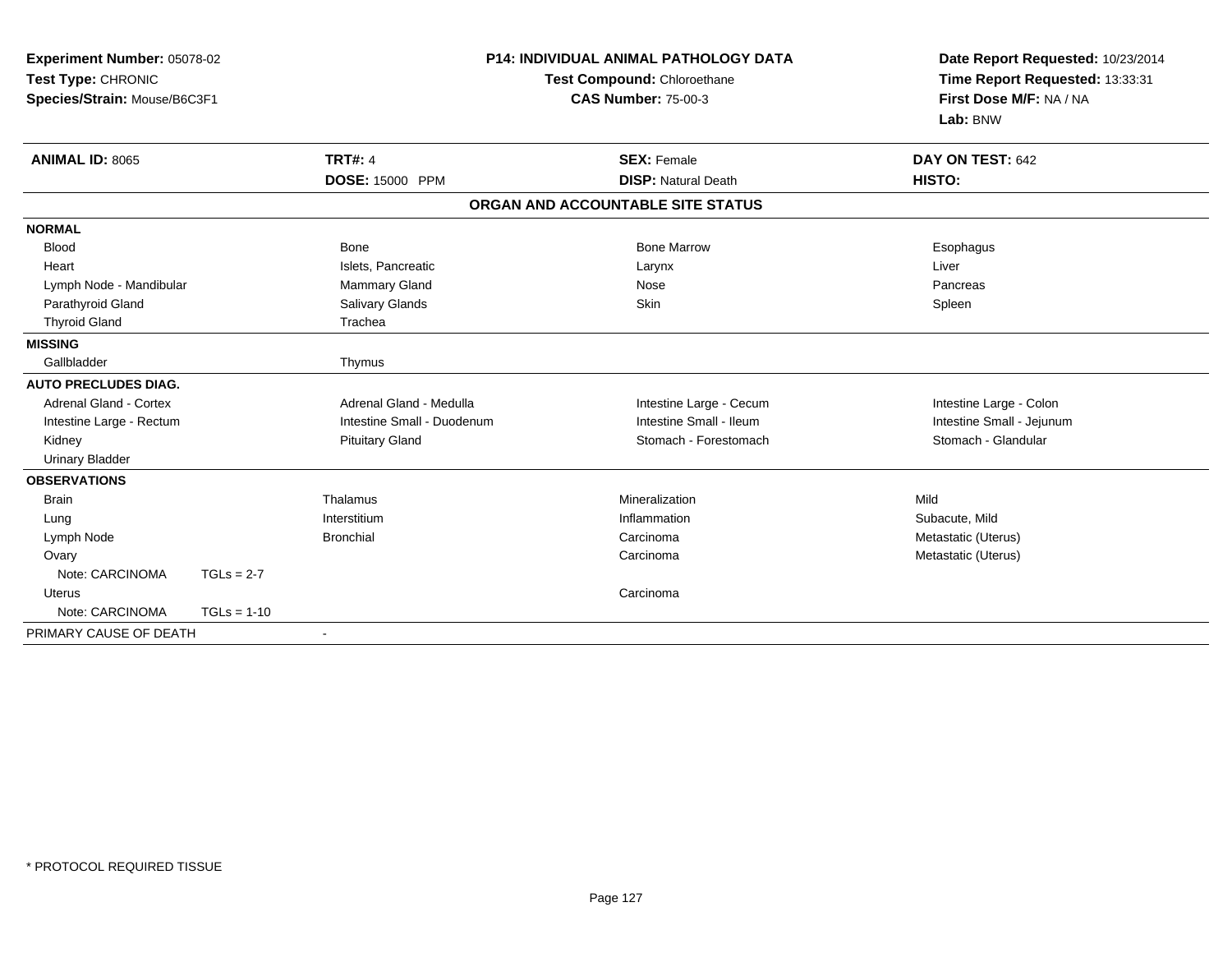| Experiment Number: 05078-02<br>Test Type: CHRONIC<br>Species/Strain: Mouse/B6C3F1 |                          | <b>P14: INDIVIDUAL ANIMAL PATHOLOGY DATA</b><br>Test Compound: Chloroethane<br><b>CAS Number: 75-00-3</b> |                                                                           |
|-----------------------------------------------------------------------------------|--------------------------|-----------------------------------------------------------------------------------------------------------|---------------------------------------------------------------------------|
| <b>ANIMAL ID: 8066</b>                                                            | <b>TRT#: 4</b>           | <b>SEX: Female</b>                                                                                        | DAY ON TEST: 651                                                          |
|                                                                                   | DOSE: 15000 PPM          | <b>DISP: Natural Death</b>                                                                                | HISTO:                                                                    |
|                                                                                   |                          | ORGAN AND ACCOUNTABLE SITE STATUS                                                                         |                                                                           |
| <b>NORMAL</b>                                                                     |                          |                                                                                                           |                                                                           |
| Adrenal Gland - Medulla                                                           | <b>Blood</b>             | Bone                                                                                                      | <b>Bone Marrow</b>                                                        |
| Esophagus                                                                         | Gallbladder              | Heart                                                                                                     | Intestine Large - Cecum                                                   |
| Intestine Large - Colon                                                           | Intestine Large - Rectum | Intestine Small - Duodenum                                                                                | Intestine Small - Ileum                                                   |
| Intestine Small - Jejunum                                                         | Islets, Pancreatic       | Kidney                                                                                                    | Larynx                                                                    |
| Nose                                                                              | Pancreas                 | <b>Pituitary Gland</b>                                                                                    | Salivary Glands                                                           |
| Spleen                                                                            | Stomach - Glandular      | Thymus                                                                                                    | <b>Thyroid Gland</b>                                                      |
| Trachea                                                                           | <b>Urinary Bladder</b>   |                                                                                                           |                                                                           |
| <b>MISSING</b>                                                                    |                          |                                                                                                           |                                                                           |
| Parathyroid Gland                                                                 |                          |                                                                                                           |                                                                           |
| <b>OBSERVATIONS</b>                                                               |                          |                                                                                                           |                                                                           |
| <b>Adrenal Gland</b>                                                              | Cortex                   | Degeneration                                                                                              | Minimal                                                                   |
|                                                                                   | Cortex                   | Fibrosis                                                                                                  | Minimal                                                                   |
|                                                                                   | Subcapsular              | Hyperplasia                                                                                               | Mild                                                                      |
| <b>Brain</b>                                                                      | Thalamus                 | Mineralization                                                                                            | Mild                                                                      |
| Liver                                                                             |                          | Lymphoma Malignant Histiocytic                                                                            |                                                                           |
| Note: LYMPH MAL HIST TGLs = 4-10                                                  |                          |                                                                                                           |                                                                           |
| Lung                                                                              |                          | Carcinoma                                                                                                 | Metastatic (Uncertain Primary Site), Multiple<br>(Uncertain Primary Site) |
| Note: CARCINOMA<br>$TGLs = 2-3$                                                   |                          |                                                                                                           |                                                                           |
| Lymph Node                                                                        | <b>Bronchial</b>         | Erythrophagocytosis                                                                                       | Minimal                                                                   |
|                                                                                   | Mandibular               | Erythrophagocytosis                                                                                       | Mild                                                                      |
| <b>Mammary Gland</b>                                                              | Duct                     | Ectasia                                                                                                   | Mild                                                                      |
| Mesentery                                                                         |                          | Carcinoma                                                                                                 | Metastatic (Uncertain Primary Site)                                       |
| Ovary                                                                             |                          | Cyst                                                                                                      |                                                                           |
| <b>Skin</b>                                                                       | Hair Follicle            | Atrophy                                                                                                   | Moderate                                                                  |
| Note: ATROPHY<br>$TGLs = 1-2$                                                     |                          |                                                                                                           |                                                                           |
| Stomach                                                                           | Forestomach              | Acanthosis                                                                                                | Mild                                                                      |
|                                                                                   | Forestomach              | Hyperkeratosis                                                                                            | Mild                                                                      |
| <b>Uterus</b>                                                                     |                          | Carcinoma                                                                                                 |                                                                           |
|                                                                                   |                          | Lymphoma Malignant Histiocytic                                                                            |                                                                           |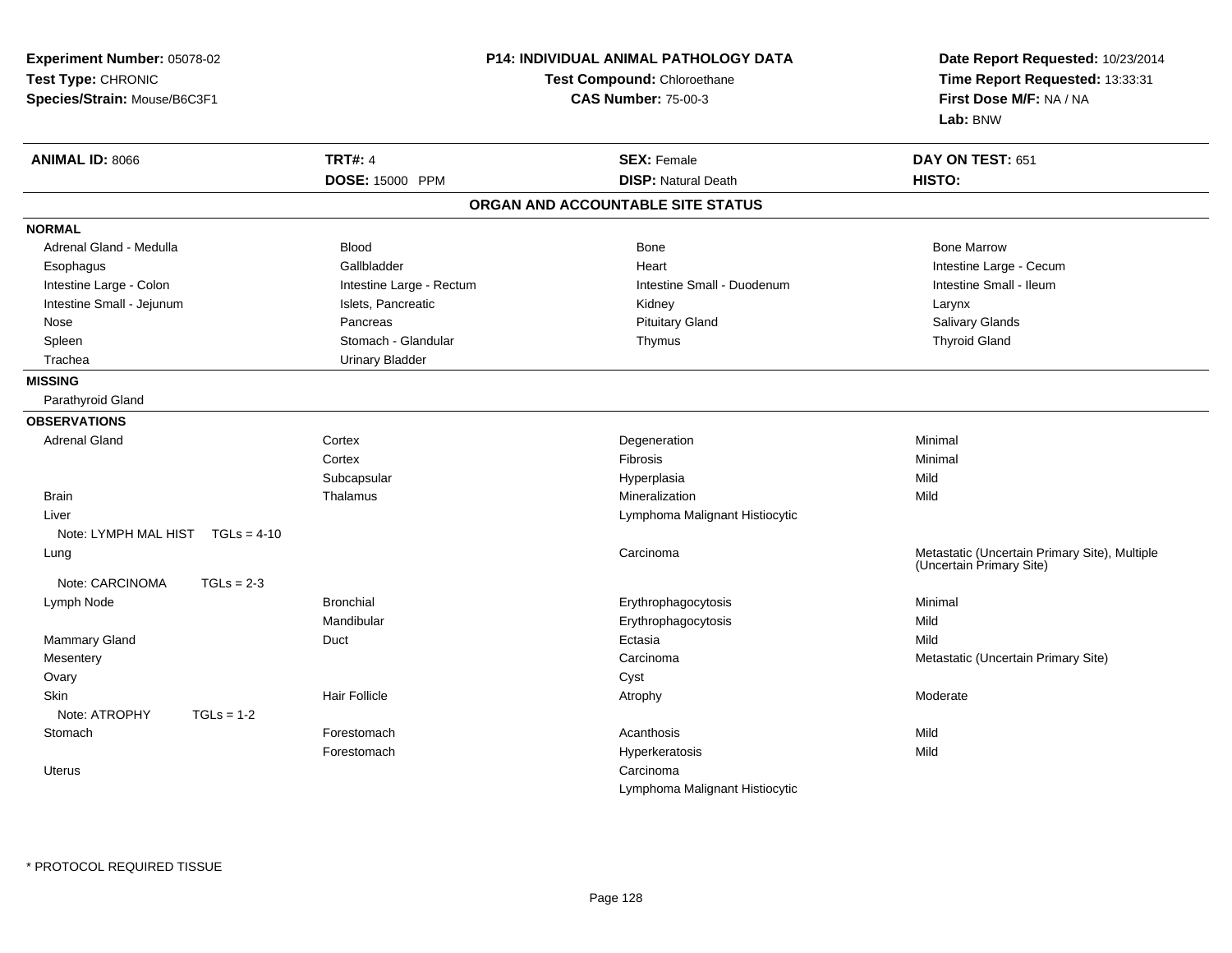| <b>Experiment Number: 05078-02</b><br>Test Type: CHRONIC<br>Species/Strain: Mouse/B6C3F1 |                          | <b>P14: INDIVIDUAL ANIMAL PATHOLOGY DATA</b><br>Test Compound: Chloroethane<br><b>CAS Number: 75-00-3</b> | Date Report Requested: 10/23/2014<br>Time Report Requested: 13:33:31<br>First Dose M/F: NA / NA<br><b>Lab:</b> BNW |
|------------------------------------------------------------------------------------------|--------------------------|-----------------------------------------------------------------------------------------------------------|--------------------------------------------------------------------------------------------------------------------|
| <b>ANIMAL ID: 8066</b>                                                                   | <b>TRT#: 4</b>           | <b>SEX:</b> Female                                                                                        | <b>DAY ON TEST: 651</b>                                                                                            |
|                                                                                          | <b>DOSE: 15000 PPM</b>   | <b>DISP:</b> Natural Death                                                                                | HISTO:                                                                                                             |
|                                                                                          |                          | ORGAN AND ACCOUNTABLE SITE STATUS                                                                         |                                                                                                                    |
| Note: LYMPH MAL HIST<br>$TGLs = 3-11$                                                    |                          |                                                                                                           |                                                                                                                    |
| PRIMARY CAUSE OF DEATH                                                                   | $\overline{\phantom{a}}$ |                                                                                                           |                                                                                                                    |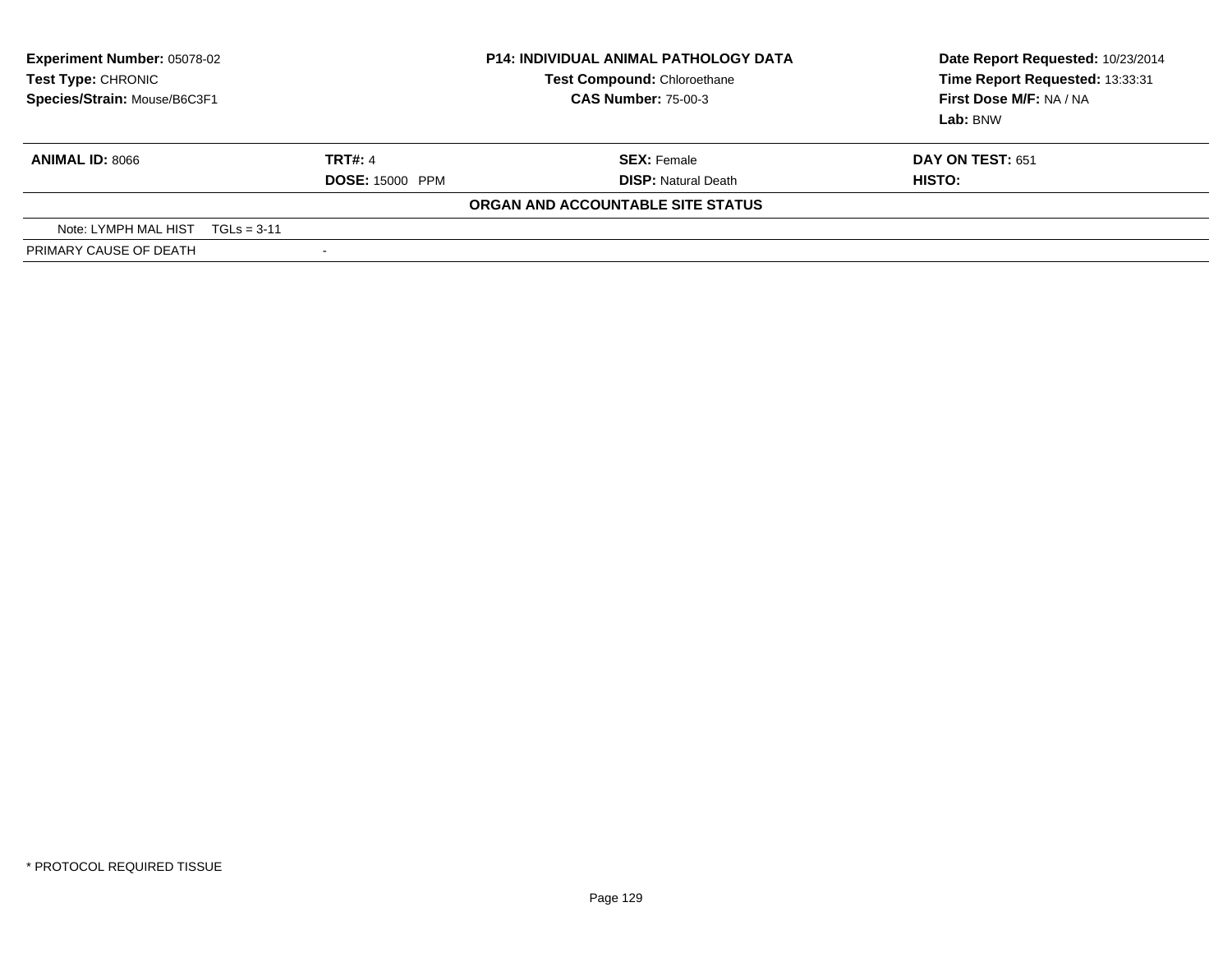| <b>Experiment Number: 05078-02</b> |                            | <b>P14: INDIVIDUAL ANIMAL PATHOLOGY DATA</b> | Date Report Requested: 10/23/2014      |
|------------------------------------|----------------------------|----------------------------------------------|----------------------------------------|
| Test Type: CHRONIC                 |                            | Test Compound: Chloroethane                  | Time Report Requested: 13:33:31        |
| Species/Strain: Mouse/B6C3F1       |                            | <b>CAS Number: 75-00-3</b>                   | First Dose M/F: NA / NA                |
|                                    |                            |                                              | Lab: BNW                               |
| ANIMAL ID: 8067                    | <b>TRT#: 4</b>             | <b>SEX: Female</b>                           | DAY ON TEST: 644                       |
|                                    | DOSE: 15000 PPM            | <b>DISP:</b> Moribund Sacrifice              | HISTO:                                 |
|                                    |                            | ORGAN AND ACCOUNTABLE SITE STATUS            |                                        |
| <b>NORMAL</b>                      |                            |                                              |                                        |
| Adrenal Gland - Medulla            | <b>Blood</b>               | <b>Bone</b>                                  | Esophagus                              |
| Gallbladder                        | Heart                      | Intestine Large - Cecum                      | Intestine Large - Colon                |
| Intestine Large - Rectum           | Intestine Small - Duodenum | Intestine Small - Ileum                      | Intestine Small - Jejunum              |
| Islets, Pancreatic                 | Kidney                     | Larynx                                       | Liver                                  |
| Lymph Node - Bronchial             | <b>Mammary Gland</b>       | Pancreas                                     | <b>Pituitary Gland</b>                 |
| <b>Skin</b>                        | Spleen                     | Stomach - Forestomach                        | Stomach - Glandular                    |
| Thymus                             | <b>Thyroid Gland</b>       | Trachea                                      | <b>Urinary Bladder</b>                 |
| <b>MISSING</b>                     |                            |                                              |                                        |
| Lymph Node - Mandibular            | Parathyroid Gland          |                                              |                                        |
| <b>OBSERVATIONS</b>                |                            |                                              |                                        |
| <b>Adrenal Gland</b>               | Cortex                     | Degeneration                                 | Minimal                                |
|                                    | Cortex                     | <b>Fibrosis</b>                              | Minimal                                |
|                                    | Subcapsular                | Hyperplasia                                  | Mild                                   |
| <b>Bone Marrow</b>                 |                            | Myelofibrosis                                | Mild                                   |
| <b>Brain</b>                       | Thalamus                   | Mineralization                               | Mild                                   |
| Lung                               |                            | Carcinoma                                    | Metastatic (Uterus), Multiple (Uterus) |
| Mesentery                          |                            | Carcinoma                                    | Metastatic (Uterus), Multiple (Uterus) |
| Nose                               | Mucosa                     | Adenocarcinoma                               |                                        |
| Ovary                              |                            | Carcinoma                                    | Metastatic (Uterus)                    |
|                                    |                            | Cyst                                         | Mild                                   |
| <b>Salivary Glands</b>             |                            | Inflammation                                 | Chronic, Mild                          |
| <b>Uterus</b>                      |                            | Carcinoma                                    |                                        |
| Note: CARCINOMA<br>$TGLs = 1-10$   |                            |                                              |                                        |
| PRIMARY CAUSE OF DEATH             | $\blacksquare$             |                                              |                                        |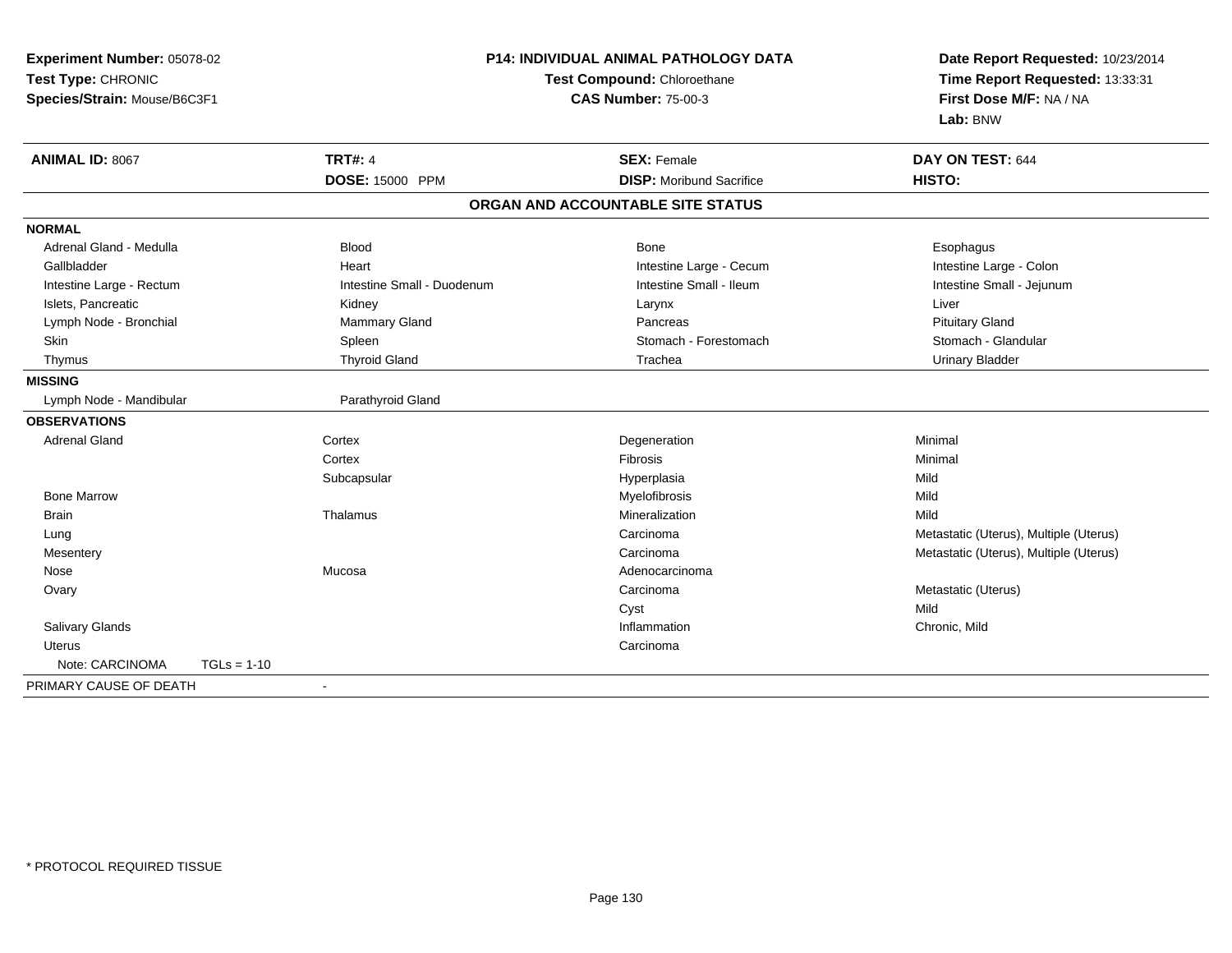| Experiment Number: 05078-02<br>Test Type: CHRONIC<br>Species/Strain: Mouse/B6C3F1 | <b>P14: INDIVIDUAL ANIMAL PATHOLOGY DATA</b><br>Test Compound: Chloroethane<br><b>CAS Number: 75-00-3</b> |                                   | Date Report Requested: 10/23/2014<br>Time Report Requested: 13:33:31<br>First Dose M/F: NA / NA<br>Lab: BNW |
|-----------------------------------------------------------------------------------|-----------------------------------------------------------------------------------------------------------|-----------------------------------|-------------------------------------------------------------------------------------------------------------|
| <b>ANIMAL ID: 8068</b>                                                            | <b>TRT#: 4</b>                                                                                            | <b>SEX: Female</b>                | DAY ON TEST: 551                                                                                            |
|                                                                                   | DOSE: 15000 PPM                                                                                           | <b>DISP:</b> Moribund Sacrifice   | HISTO:                                                                                                      |
|                                                                                   |                                                                                                           | ORGAN AND ACCOUNTABLE SITE STATUS |                                                                                                             |
| <b>NORMAL</b>                                                                     |                                                                                                           |                                   |                                                                                                             |
| Adrenal Gland - Medulla                                                           | <b>Blood</b>                                                                                              | <b>Bone</b>                       | <b>Bone Marrow</b>                                                                                          |
| <b>Brain</b>                                                                      | Esophagus                                                                                                 | Heart                             | Intestine Large - Cecum                                                                                     |
| Intestine Large - Colon                                                           | Intestine Large - Rectum                                                                                  | Intestine Small - Duodenum        | Intestine Small - Ileum                                                                                     |
| Intestine Small - Jejunum                                                         | Islets, Pancreatic                                                                                        | Kidney                            | Larynx                                                                                                      |
| Liver                                                                             | Lung                                                                                                      | Nose                              | Ovary                                                                                                       |
| Pancreas                                                                          | <b>Pituitary Gland</b>                                                                                    | Salivary Glands                   | Spleen                                                                                                      |
| Stomach - Glandular                                                               | Thymus                                                                                                    | <b>Thyroid Gland</b>              | Trachea                                                                                                     |
| <b>Urinary Bladder</b>                                                            |                                                                                                           |                                   |                                                                                                             |
| <b>MISSING</b>                                                                    |                                                                                                           |                                   |                                                                                                             |
| Lymph Node - Bronchial                                                            | Lymph Node - Mandibular                                                                                   | Mammary Gland                     | Parathyroid Gland                                                                                           |
| <b>AUTO PRECLUDES DIAG.</b>                                                       |                                                                                                           |                                   |                                                                                                             |
| Gallbladder                                                                       |                                                                                                           |                                   |                                                                                                             |
| <b>OBSERVATIONS</b>                                                               |                                                                                                           |                                   |                                                                                                             |
| <b>Adrenal Gland</b>                                                              | Cortex                                                                                                    | Degeneration                      | Mild                                                                                                        |
|                                                                                   | Cortex                                                                                                    | Fibrosis                          | Mild                                                                                                        |
|                                                                                   | Subcapsular                                                                                               | Hyperplasia                       | Mild                                                                                                        |
| <b>Skin</b>                                                                       | <b>Hair Follicle</b>                                                                                      | Atrophy                           | Mild                                                                                                        |
| Stomach                                                                           | Forestomach                                                                                               | Hyperkeratosis                    | Mild                                                                                                        |
| Note: HYPERKERATOSIS<br>$TGLs = 2-8,3-8$                                          |                                                                                                           |                                   |                                                                                                             |
| <b>Uterus</b>                                                                     | Endometrium                                                                                               | Hyperplasia                       | Cystic, Mild                                                                                                |
| Note: HYPERPLASIA<br>$TGLs = 1-8$                                                 |                                                                                                           |                                   |                                                                                                             |
| PRIMARY CAUSE OF DEATH                                                            | ٠                                                                                                         |                                   |                                                                                                             |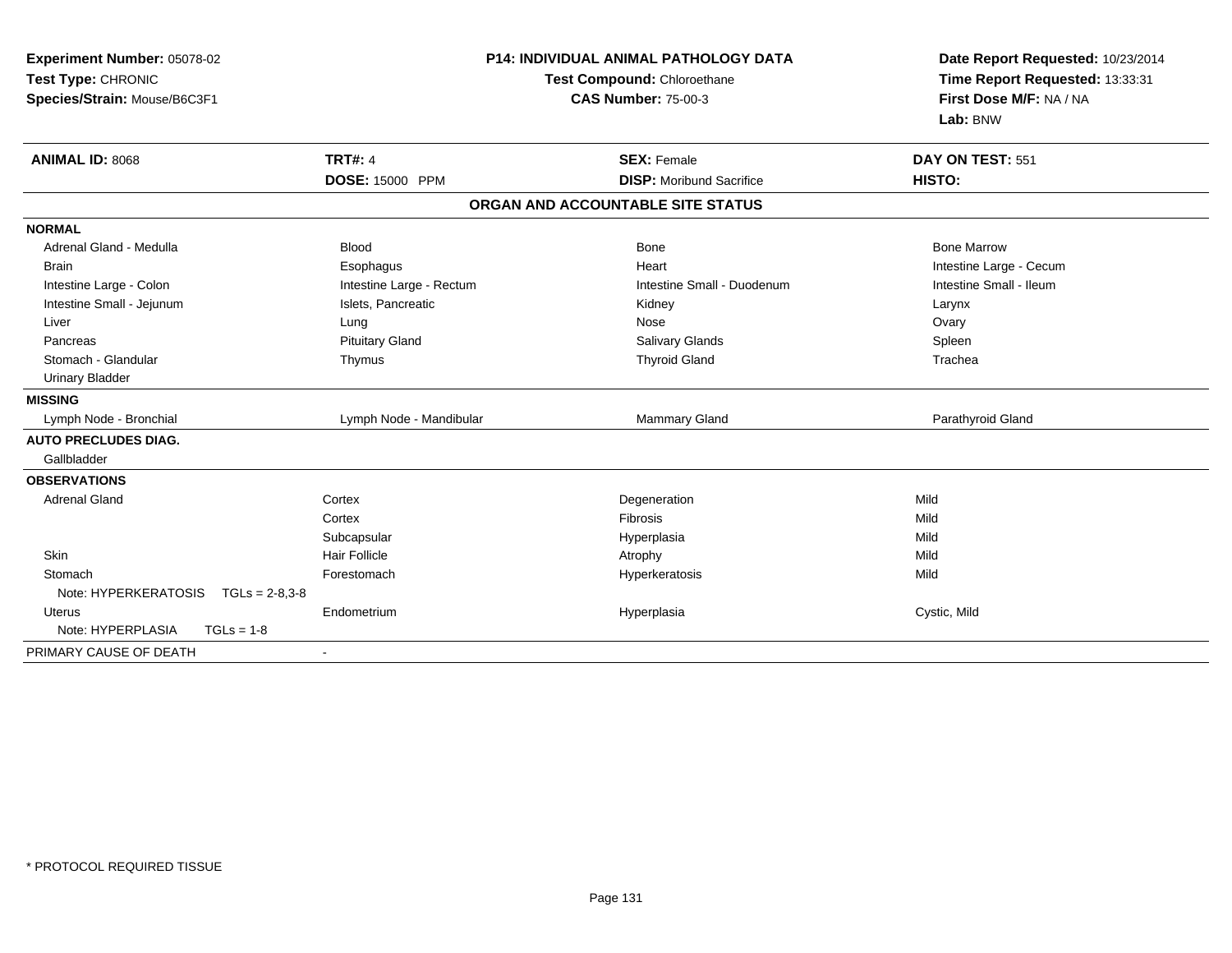| Experiment Number: 05078-02<br>Test Type: CHRONIC<br>Species/Strain: Mouse/B6C3F1 |                           | <b>P14: INDIVIDUAL ANIMAL PATHOLOGY DATA</b><br>Test Compound: Chloroethane<br><b>CAS Number: 75-00-3</b> | Date Report Requested: 10/23/2014<br>Time Report Requested: 13:33:31<br>First Dose M/F: NA / NA<br>Lab: BNW |
|-----------------------------------------------------------------------------------|---------------------------|-----------------------------------------------------------------------------------------------------------|-------------------------------------------------------------------------------------------------------------|
| <b>ANIMAL ID: 8069</b>                                                            | <b>TRT#: 4</b>            | <b>SEX: Female</b>                                                                                        | DAY ON TEST: 633                                                                                            |
|                                                                                   | DOSE: 15000 PPM           | <b>DISP:</b> Moribund Sacrifice                                                                           | HISTO:                                                                                                      |
|                                                                                   |                           | ORGAN AND ACCOUNTABLE SITE STATUS                                                                         |                                                                                                             |
| <b>NORMAL</b>                                                                     |                           |                                                                                                           |                                                                                                             |
| Adrenal Gland - Medulla                                                           | <b>Blood</b>              | Bone                                                                                                      | <b>Bone Marrow</b>                                                                                          |
| <b>Brain</b>                                                                      | Esophagus                 | Gallbladder                                                                                               | Heart                                                                                                       |
| Intestine Large - Cecum                                                           | Intestine Large - Colon   | Intestine Large - Rectum                                                                                  | Intestine Small - Duodenum                                                                                  |
| Intestine Small - Ileum                                                           | Intestine Small - Jejunum | Islets, Pancreatic                                                                                        | Larynx                                                                                                      |
| Mammary Gland                                                                     | Pancreas                  | <b>Pituitary Gland</b>                                                                                    | Salivary Glands                                                                                             |
| Skin                                                                              | Spleen                    | Stomach - Forestomach                                                                                     | Stomach - Glandular                                                                                         |
| <b>Thyroid Gland</b>                                                              | Trachea                   | <b>Urinary Bladder</b>                                                                                    |                                                                                                             |
| <b>MISSING</b>                                                                    |                           |                                                                                                           |                                                                                                             |
| Parathyroid Gland                                                                 | Thymus                    |                                                                                                           |                                                                                                             |
| <b>INSUFFICIENT TISSUE</b>                                                        |                           |                                                                                                           |                                                                                                             |
| Lymph Node - Mandibular                                                           |                           |                                                                                                           |                                                                                                             |
| <b>OBSERVATIONS</b>                                                               |                           |                                                                                                           |                                                                                                             |
| <b>Adrenal Gland</b>                                                              | Capsule                   | Carcinoma                                                                                                 | Metastatic (Uterus)                                                                                         |
|                                                                                   | Cortex                    | Degeneration                                                                                              | Mild                                                                                                        |
|                                                                                   | Cortex                    | <b>Fibrosis</b>                                                                                           | Minimal                                                                                                     |
|                                                                                   | Subcapsular               | Hyperplasia                                                                                               | Mild                                                                                                        |
| Kidney                                                                            |                           | Cyst                                                                                                      | Mild                                                                                                        |
|                                                                                   |                           | Nephropathy                                                                                               | Mild                                                                                                        |
| Liver                                                                             |                           | <b>Eosinophilic Focus</b>                                                                                 | Moderate                                                                                                    |
|                                                                                   |                           | Hepatocellular Carcinoma                                                                                  |                                                                                                             |
| Note: HEPATOCLR CARC<br>$TGLs = 1-10$                                             |                           |                                                                                                           |                                                                                                             |
| Lung                                                                              |                           | Carcinoma                                                                                                 | Metastatic (Uterus), Multiple (Uterus)                                                                      |
|                                                                                   | Glands                    | Ectasia                                                                                                   | Moderate                                                                                                    |
| Lymph Node                                                                        | <b>Bronchial</b>          | Carcinoma                                                                                                 | Metastatic (Uterus), Multiple (Uterus)                                                                      |
| Note: UTERUS CARCINOMA METASTASIZE TO MEDIASTINAL LN.                             |                           |                                                                                                           |                                                                                                             |
| Mesentery                                                                         |                           | Carcinoma                                                                                                 | Metastatic (Uterus), Multiple (Uterus)                                                                      |
| Nose                                                                              | Mucosa                    | Inflammation                                                                                              | Suppurative, Mild                                                                                           |
| Ovary                                                                             |                           | Carcinoma                                                                                                 | Metastatic (Uterus)                                                                                         |
| Note: ONE OVARY MISSING                                                           |                           |                                                                                                           |                                                                                                             |
| <b>Uterus</b>                                                                     |                           | Carcinoma                                                                                                 | Multiple                                                                                                    |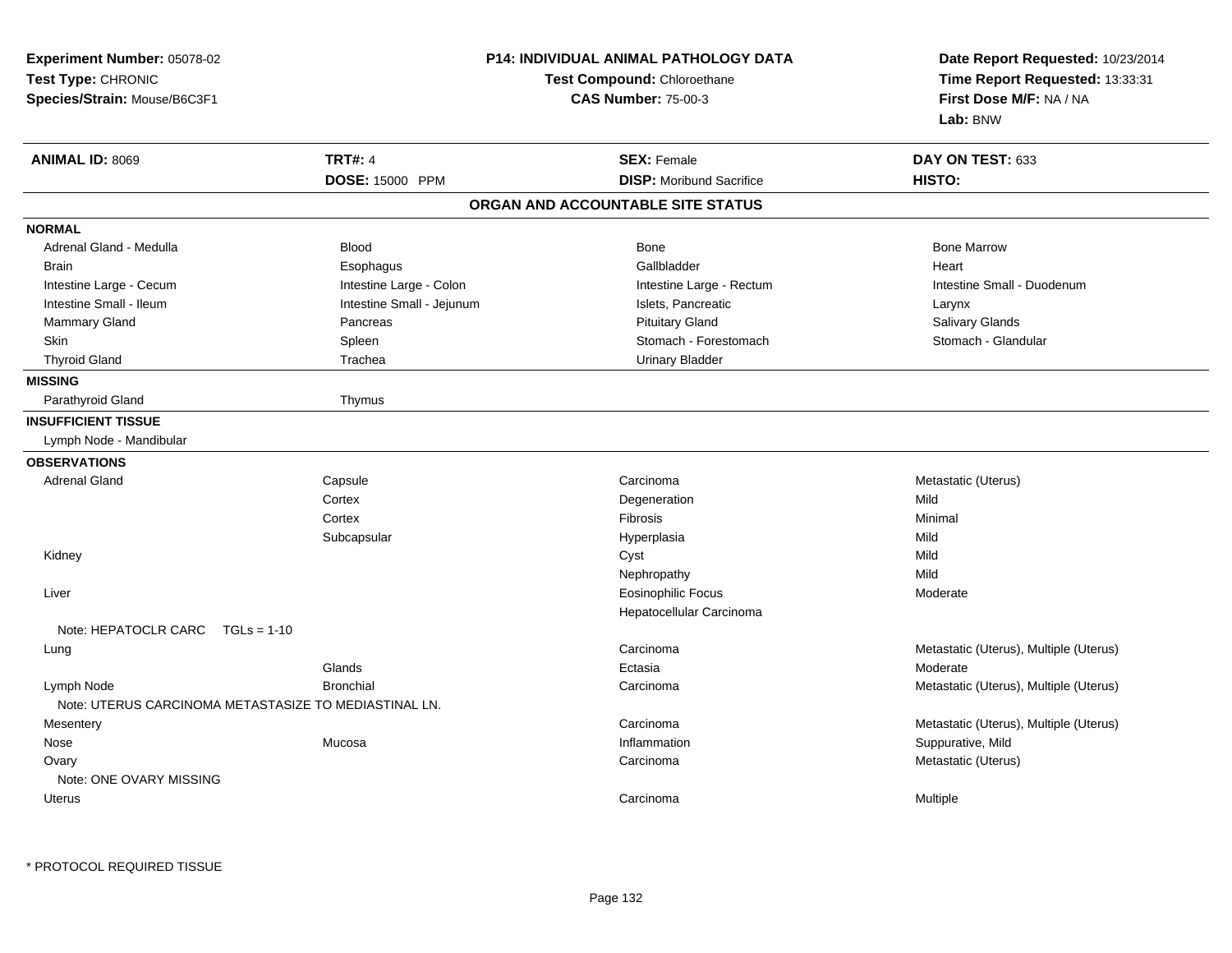| <b>Experiment Number: 05078-02</b><br>Test Type: CHRONIC<br>Species/Strain: Mouse/B6C3F1 |  |                          | <b>P14: INDIVIDUAL ANIMAL PATHOLOGY DATA</b><br>Test Compound: Chloroethane<br><b>CAS Number: 75-00-3</b> | Date Report Requested: 10/23/2014<br>Time Report Requested: 13:33:31<br>First Dose M/F: NA / NA<br><b>Lab:</b> BNW |
|------------------------------------------------------------------------------------------|--|--------------------------|-----------------------------------------------------------------------------------------------------------|--------------------------------------------------------------------------------------------------------------------|
| <b>ANIMAL ID: 8069</b>                                                                   |  | <b>TRT#: 4</b>           | <b>SEX:</b> Female                                                                                        | <b>DAY ON TEST: 633</b>                                                                                            |
|                                                                                          |  | <b>DOSE: 15000 PPM</b>   | <b>DISP:</b> Moribund Sacrifice                                                                           | HISTO:                                                                                                             |
|                                                                                          |  |                          | ORGAN AND ACCOUNTABLE SITE STATUS                                                                         |                                                                                                                    |
| Note: CARCINOMA<br>$TGLs = 2-11$                                                         |  |                          |                                                                                                           |                                                                                                                    |
| PRIMARY CAUSE OF DEATH                                                                   |  | $\overline{\phantom{a}}$ |                                                                                                           |                                                                                                                    |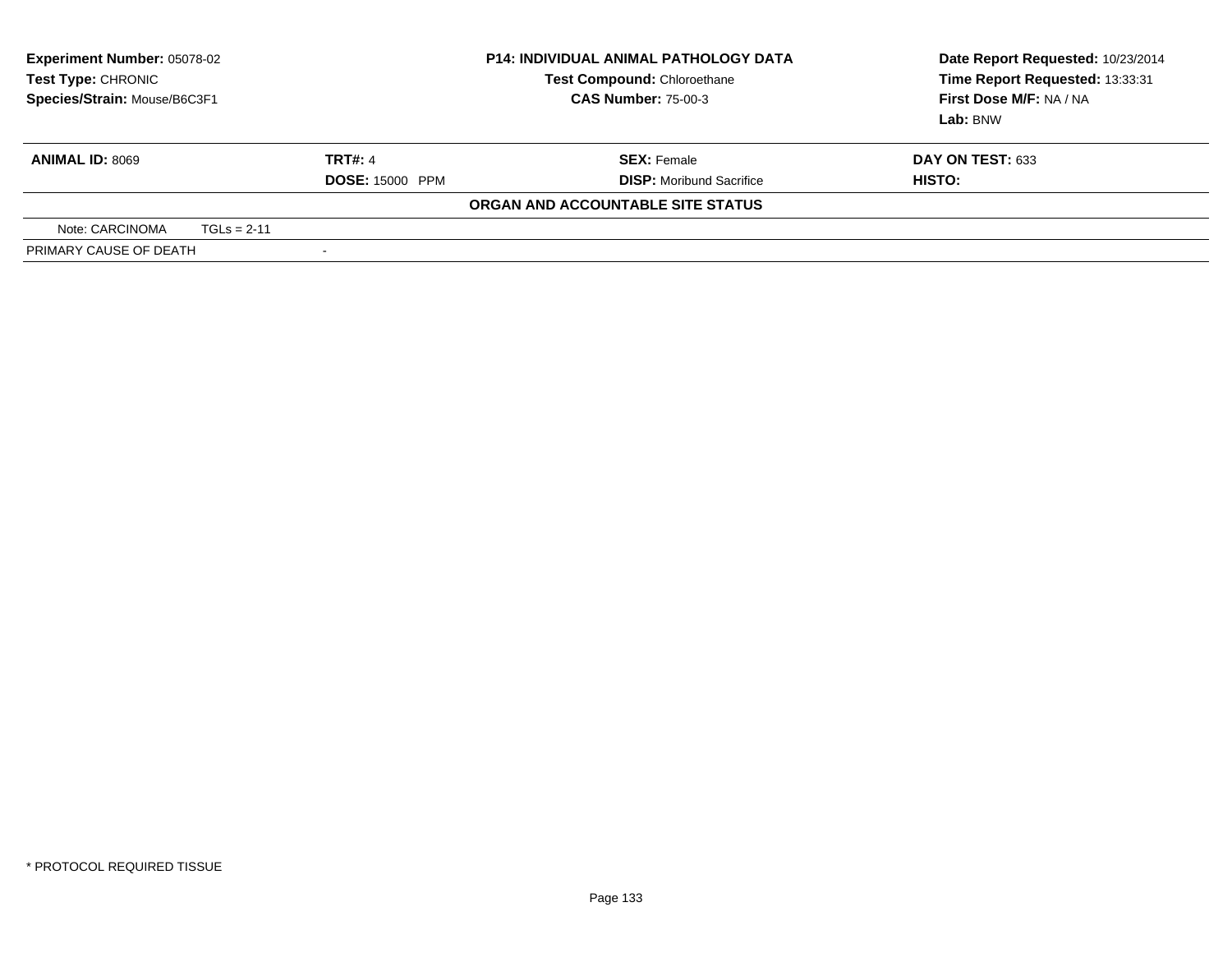| Experiment Number: 05078-02<br>Test Type: CHRONIC<br>Species/Strain: Mouse/B6C3F1 |                                                                           | P14: INDIVIDUAL ANIMAL PATHOLOGY DATA<br>Test Compound: Chloroethane<br><b>CAS Number: 75-00-3</b> | Date Report Requested: 10/23/2014<br>Time Report Requested: 13:33:31<br>First Dose M/F: NA / NA<br>Lab: BNW |
|-----------------------------------------------------------------------------------|---------------------------------------------------------------------------|----------------------------------------------------------------------------------------------------|-------------------------------------------------------------------------------------------------------------|
| ANIMAL ID: 8070                                                                   | <b>TRT#: 4</b>                                                            | <b>SEX: Female</b>                                                                                 | DAY ON TEST: 656                                                                                            |
|                                                                                   | DOSE: 15000 PPM                                                           | <b>DISP: Natural Death</b>                                                                         | HISTO:                                                                                                      |
|                                                                                   |                                                                           | ORGAN AND ACCOUNTABLE SITE STATUS                                                                  |                                                                                                             |
| <b>NORMAL</b>                                                                     |                                                                           |                                                                                                    |                                                                                                             |
| Adrenal Gland - Medulla                                                           | <b>Blood</b>                                                              | Bone                                                                                               | <b>Bone Marrow</b>                                                                                          |
| <b>Brain</b>                                                                      | Esophagus                                                                 | Heart                                                                                              | Intestine Large - Colon                                                                                     |
| Intestine Large - Rectum                                                          | Intestine Small - Duodenum                                                | Intestine Small - Ileum                                                                            | Parathyroid Gland                                                                                           |
| <b>Pituitary Gland</b>                                                            | Stomach - Forestomach                                                     | Stomach - Glandular                                                                                |                                                                                                             |
| <b>MISSING</b>                                                                    |                                                                           |                                                                                                    |                                                                                                             |
| Gallbladder                                                                       | <b>Mammary Gland</b>                                                      |                                                                                                    |                                                                                                             |
| <b>AUTO PRECLUDES DIAG.</b>                                                       |                                                                           |                                                                                                    |                                                                                                             |
| Intestine Small - Jejunum                                                         |                                                                           |                                                                                                    |                                                                                                             |
| <b>OBSERVATIONS</b>                                                               |                                                                           |                                                                                                    |                                                                                                             |
| <b>Adrenal Gland</b>                                                              | Cortex                                                                    | Degeneration                                                                                       | Mild                                                                                                        |
|                                                                                   | Cortex                                                                    | Fibrosis                                                                                           | Mild                                                                                                        |
|                                                                                   | Subcapsular                                                               | Hyperplasia                                                                                        | Mild                                                                                                        |
|                                                                                   | Cortex                                                                    | Lymphoma Malignant Mixed                                                                           |                                                                                                             |
|                                                                                   | Note: 1991 CONVERSION DISCREPANCY. ORIGINAL DIAGNOSIS SITE NOT SPECIFIED. |                                                                                                    |                                                                                                             |
| Intestine Large                                                                   | Cecum                                                                     | Lymphoma Malignant Mixed                                                                           |                                                                                                             |
| Note: LYMPH MAL MIXD $TGLs = 6-13$                                                |                                                                           |                                                                                                    |                                                                                                             |
| Islets, Pancreatic                                                                |                                                                           | Lymphoma Malignant Mixed                                                                           |                                                                                                             |
| Kidney                                                                            |                                                                           | Lymphoma Malignant Mixed                                                                           |                                                                                                             |
| Larynx                                                                            |                                                                           | Lymphoma Malignant Mixed                                                                           |                                                                                                             |
| Liver                                                                             |                                                                           | Hepatocellular Carcinoma                                                                           |                                                                                                             |
|                                                                                   |                                                                           | Lymphoma Malignant Mixed                                                                           |                                                                                                             |
|                                                                                   |                                                                           | Necrosis                                                                                           | Marked                                                                                                      |
| Note: HEPATOCLR CARC TGLs = 3-11                                                  |                                                                           |                                                                                                    |                                                                                                             |
| Lung                                                                              |                                                                           | Lymphoma Malignant Mixed                                                                           |                                                                                                             |
| Lymph Node                                                                        | <b>Bronchial</b>                                                          | Lymphoma Malignant Mixed                                                                           |                                                                                                             |
|                                                                                   | Mandibular                                                                | Lymphoma Malignant Mixed                                                                           |                                                                                                             |
|                                                                                   | Mesenteric                                                                | Lymphoma Malignant Mixed                                                                           |                                                                                                             |
|                                                                                   | Renal                                                                     | Lymphoma Malignant Mixed                                                                           |                                                                                                             |
| Note: LYMPH MAL MIXD                                                              | $TGLs = 2-12$                                                             |                                                                                                    |                                                                                                             |
| Note: LYMPH MAL MIXD                                                              | $TGLs = 4-12$                                                             |                                                                                                    |                                                                                                             |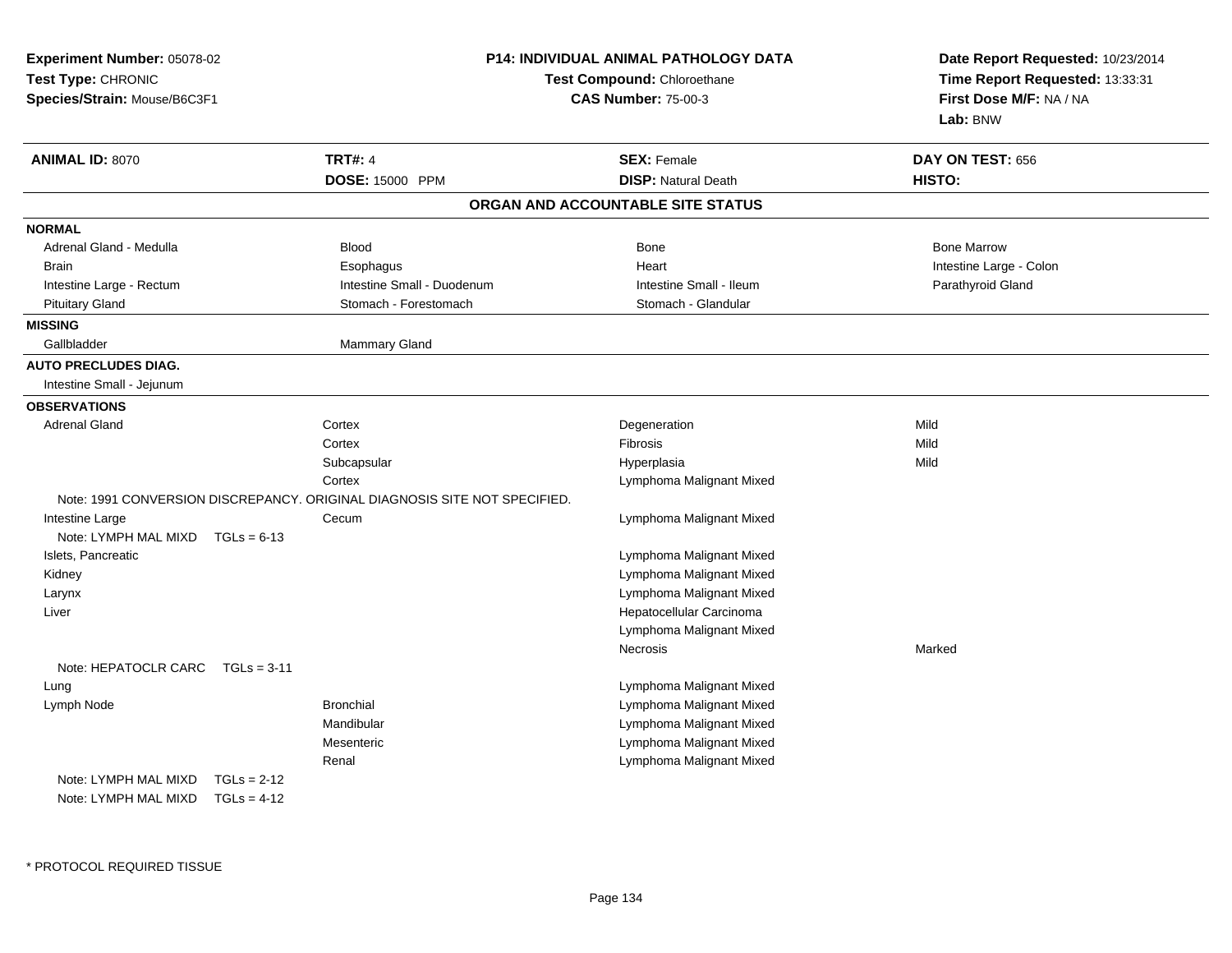| <b>Experiment Number: 05078-02</b><br>Test Type: CHRONIC<br>Species/Strain: Mouse/B6C3F1 |                        | <b>P14: INDIVIDUAL ANIMAL PATHOLOGY DATA</b><br>Test Compound: Chloroethane<br><b>CAS Number: 75-00-3</b> | Date Report Requested: 10/23/2014<br>Time Report Requested: 13:33:31<br>First Dose M/F: NA / NA<br>Lab: BNW |
|------------------------------------------------------------------------------------------|------------------------|-----------------------------------------------------------------------------------------------------------|-------------------------------------------------------------------------------------------------------------|
| <b>ANIMAL ID: 8070</b>                                                                   | <b>TRT#: 4</b>         | <b>SEX: Female</b>                                                                                        | DAY ON TEST: 656                                                                                            |
|                                                                                          | <b>DOSE: 15000 PPM</b> | <b>DISP: Natural Death</b>                                                                                | <b>HISTO:</b>                                                                                               |
|                                                                                          |                        | ORGAN AND ACCOUNTABLE SITE STATUS                                                                         |                                                                                                             |
| Nose                                                                                     |                        | Lymphoma Malignant Mixed                                                                                  |                                                                                                             |
| Ovary                                                                                    |                        | Lymphoma Malignant Mixed                                                                                  |                                                                                                             |
| Pancreas                                                                                 |                        | Lymphoma Malignant Mixed                                                                                  |                                                                                                             |
| Salivary Glands                                                                          |                        | Lymphoma Malignant Mixed                                                                                  |                                                                                                             |
| <b>Skin</b>                                                                              | <b>Hair Follicle</b>   | Atrophy                                                                                                   | Moderate                                                                                                    |
| Spleen                                                                                   |                        | Lymphoma Malignant Mixed                                                                                  |                                                                                                             |
| Note: LYMPH MAL MIXD                                                                     | $TGLs = 1-4$           |                                                                                                           |                                                                                                             |
| Thymus                                                                                   |                        | Lymphoma Malignant Mixed                                                                                  |                                                                                                             |
| <b>Thyroid Gland</b>                                                                     |                        | Lymphoma Malignant Mixed                                                                                  |                                                                                                             |
| Trachea                                                                                  |                        | Lymphoma Malignant Mixed                                                                                  |                                                                                                             |
| <b>Urinary Bladder</b>                                                                   |                        | Lymphoma Malignant Mixed                                                                                  |                                                                                                             |
| <b>Uterus</b>                                                                            |                        | Lymphoma Malignant Mixed                                                                                  |                                                                                                             |
| Note: LYMPH MAL MIXD                                                                     | $TGLs = 5-10$          |                                                                                                           |                                                                                                             |
| PRIMARY CAUSE OF DEATH                                                                   |                        |                                                                                                           |                                                                                                             |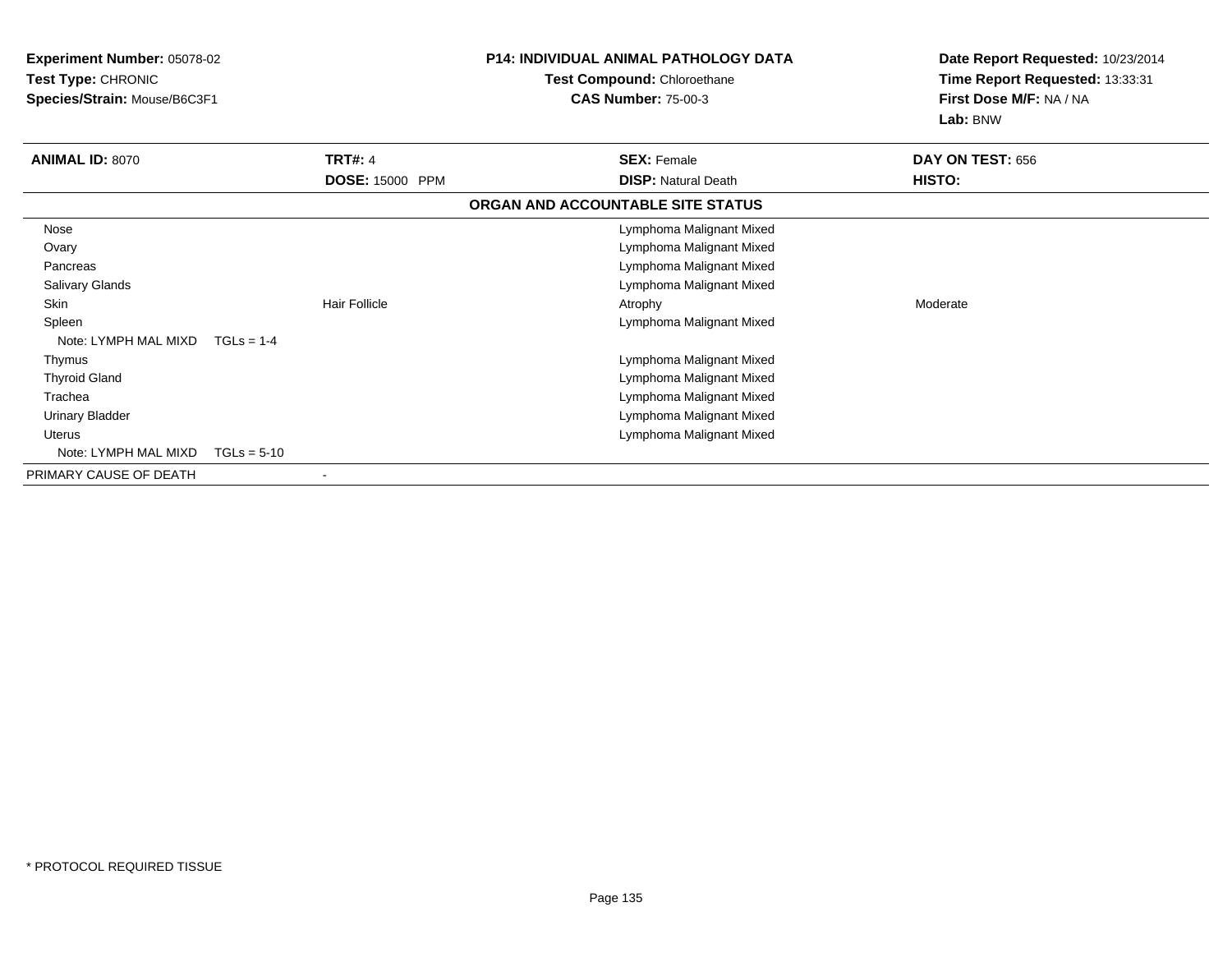| Experiment Number: 05078-02<br>Test Type: CHRONIC<br>Species/Strain: Mouse/B6C3F1 |                                                                           | <b>P14: INDIVIDUAL ANIMAL PATHOLOGY DATA</b><br>Test Compound: Chloroethane<br><b>CAS Number: 75-00-3</b> | Date Report Requested: 10/23/2014<br>Time Report Requested: 13:33:31<br>First Dose M/F: NA / NA<br>Lab: BNW |
|-----------------------------------------------------------------------------------|---------------------------------------------------------------------------|-----------------------------------------------------------------------------------------------------------|-------------------------------------------------------------------------------------------------------------|
| <b>ANIMAL ID: 8071</b>                                                            | <b>TRT#: 4</b><br>DOSE: 15000 PPM                                         | <b>SEX: Female</b><br><b>DISP:</b> Moribund Sacrifice                                                     | DAY ON TEST: 574<br>HISTO:                                                                                  |
|                                                                                   |                                                                           | ORGAN AND ACCOUNTABLE SITE STATUS                                                                         |                                                                                                             |
| <b>NORMAL</b>                                                                     |                                                                           |                                                                                                           |                                                                                                             |
| Adrenal Gland - Medulla                                                           | <b>Blood</b>                                                              | Bone                                                                                                      | <b>Bone Marrow</b>                                                                                          |
| <b>Brain</b>                                                                      | Esophagus                                                                 | Gallbladder                                                                                               | Heart                                                                                                       |
| Intestine Large - Cecum                                                           | Intestine Large - Colon                                                   | Intestine Large - Rectum                                                                                  | Intestine Small - Duodenum                                                                                  |
| Intestine Small - Ileum                                                           | Intestine Small - Jejunum                                                 | Islets, Pancreatic                                                                                        | Larynx                                                                                                      |
| Mammary Gland                                                                     | Nose                                                                      | Pancreas                                                                                                  | Parathyroid Gland                                                                                           |
| <b>Pituitary Gland</b>                                                            | Stomach - Glandular                                                       | Thymus                                                                                                    | <b>Thyroid Gland</b>                                                                                        |
| Trachea                                                                           |                                                                           |                                                                                                           |                                                                                                             |
| <b>MISSING</b>                                                                    |                                                                           |                                                                                                           |                                                                                                             |
| Lymph Node - Mandibular                                                           | Salivary Glands                                                           |                                                                                                           |                                                                                                             |
| <b>INSUFFICIENT TISSUE</b>                                                        |                                                                           |                                                                                                           |                                                                                                             |
| Lymph Node - Bronchial                                                            |                                                                           |                                                                                                           |                                                                                                             |
| <b>OBSERVATIONS</b>                                                               |                                                                           |                                                                                                           |                                                                                                             |
| <b>Adrenal Gland</b>                                                              | Cortex                                                                    | Carcinoma                                                                                                 | Metastatic (Uterus)                                                                                         |
|                                                                                   | Cortex                                                                    | Degeneration                                                                                              | Minimal                                                                                                     |
|                                                                                   | Subcapsular                                                               | Hyperplasia                                                                                               | Mild                                                                                                        |
|                                                                                   | Note: 1991 CONVERSION DISCREPANCY. ORIGINAL DIAGNOSIS SITE NOT SPECIFIED. |                                                                                                           |                                                                                                             |
| Kidney                                                                            |                                                                           | Carcinoma                                                                                                 | Metastatic (Uterus)                                                                                         |
|                                                                                   |                                                                           | Hydronephrosis                                                                                            | Moderate                                                                                                    |
|                                                                                   |                                                                           | Nephropathy                                                                                               | Mild                                                                                                        |
| Note: NEPHROPATHY<br>$TGLs = 2-5$                                                 |                                                                           |                                                                                                           |                                                                                                             |
| Note: CARCINOMA<br>$TGLs = 3-5$                                                   |                                                                           |                                                                                                           |                                                                                                             |
| Liver                                                                             |                                                                           | Necrosis                                                                                                  | Moderate                                                                                                    |
| Lung                                                                              |                                                                           | Carcinoma                                                                                                 | Metastatic (Uterus)                                                                                         |
|                                                                                   | Alveolus                                                                  | Erythrophagocytosis                                                                                       | Moderate                                                                                                    |
|                                                                                   |                                                                           | Hemorrhage                                                                                                | Mild                                                                                                        |
|                                                                                   | Alveolus                                                                  | <b>Infiltration Cellular</b>                                                                              | Histiocyte, Moderate                                                                                        |
|                                                                                   |                                                                           | Inflammation                                                                                              | Acute, Moderate                                                                                             |
| Note: HEMORRHAGE<br>$TGLs = 1-3$                                                  |                                                                           |                                                                                                           |                                                                                                             |
| Note: ERYTHROPHAGOCY<br>$TGLs = 1-3$                                              |                                                                           |                                                                                                           |                                                                                                             |
| Lymph Node                                                                        | Mesenteric                                                                | Carcinoma                                                                                                 | Metastatic (Uterus)                                                                                         |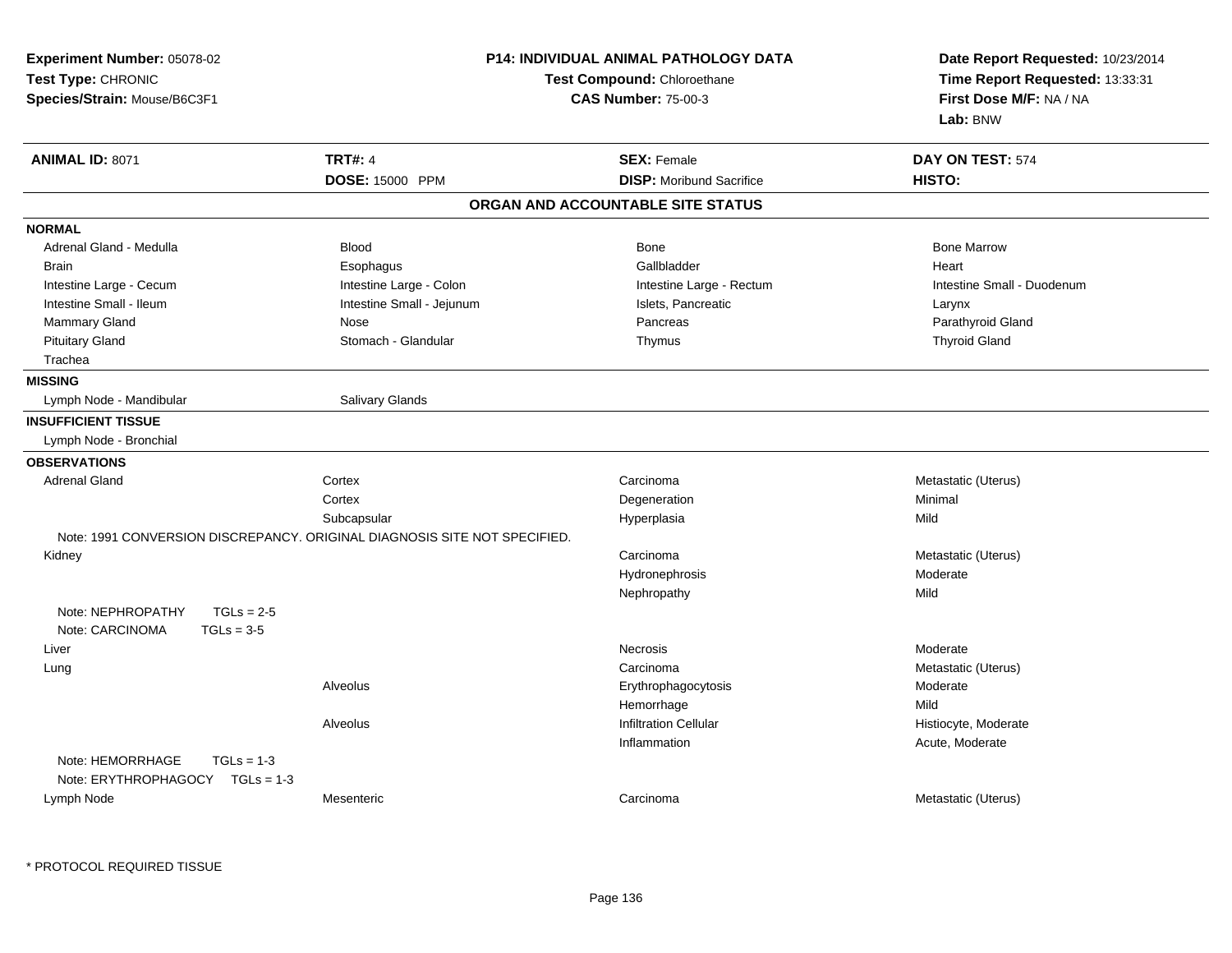| Experiment Number: 05078-02<br>Test Type: CHRONIC<br>Species/Strain: Mouse/B6C3F1 |               |                      | <b>P14: INDIVIDUAL ANIMAL PATHOLOGY DATA</b><br>Test Compound: Chloroethane<br><b>CAS Number: 75-00-3</b> | Date Report Requested: 10/23/2014<br>Time Report Requested: 13:33:31<br>First Dose M/F: NA / NA<br>Lab: BNW |
|-----------------------------------------------------------------------------------|---------------|----------------------|-----------------------------------------------------------------------------------------------------------|-------------------------------------------------------------------------------------------------------------|
| <b>ANIMAL ID: 8071</b>                                                            |               | <b>TRT#: 4</b>       | <b>SEX: Female</b>                                                                                        | DAY ON TEST: 574                                                                                            |
|                                                                                   |               | DOSE: 15000 PPM      | <b>DISP:</b> Moribund Sacrifice                                                                           | HISTO:                                                                                                      |
|                                                                                   |               |                      | ORGAN AND ACCOUNTABLE SITE STATUS                                                                         |                                                                                                             |
| Note: CARCINOMA                                                                   | $TGLs = 6-10$ |                      |                                                                                                           |                                                                                                             |
| Mesentery                                                                         |               |                      | Carcinoma                                                                                                 | Metastatic (Uterus)                                                                                         |
| Ovary                                                                             |               |                      | Carcinoma                                                                                                 | Metastatic (Uterus), Multiple (Uterus)                                                                      |
| Note: CARCINOMA                                                                   | $TGLs = 5-7$  |                      |                                                                                                           |                                                                                                             |
| Skin                                                                              |               | Epidermis            | Atrophy                                                                                                   | Marked                                                                                                      |
|                                                                                   |               | <b>Hair Follicle</b> | Atrophy                                                                                                   | Marked                                                                                                      |
| Spleen                                                                            |               |                      | Carcinoma                                                                                                 | Metastatic (Uterus)                                                                                         |
| Stomach                                                                           |               | Forestomach          | Hyperkeratosis                                                                                            | Moderate                                                                                                    |
| <b>Urinary Bladder</b>                                                            |               |                      | Carcinoma                                                                                                 | Metastatic (Uterus)                                                                                         |
| Uterus                                                                            |               |                      | Carcinoma                                                                                                 |                                                                                                             |
| Note: CARCINOMA                                                                   | $TGLs = 4-8$  |                      |                                                                                                           |                                                                                                             |
| PRIMARY CAUSE OF DEATH                                                            |               |                      |                                                                                                           |                                                                                                             |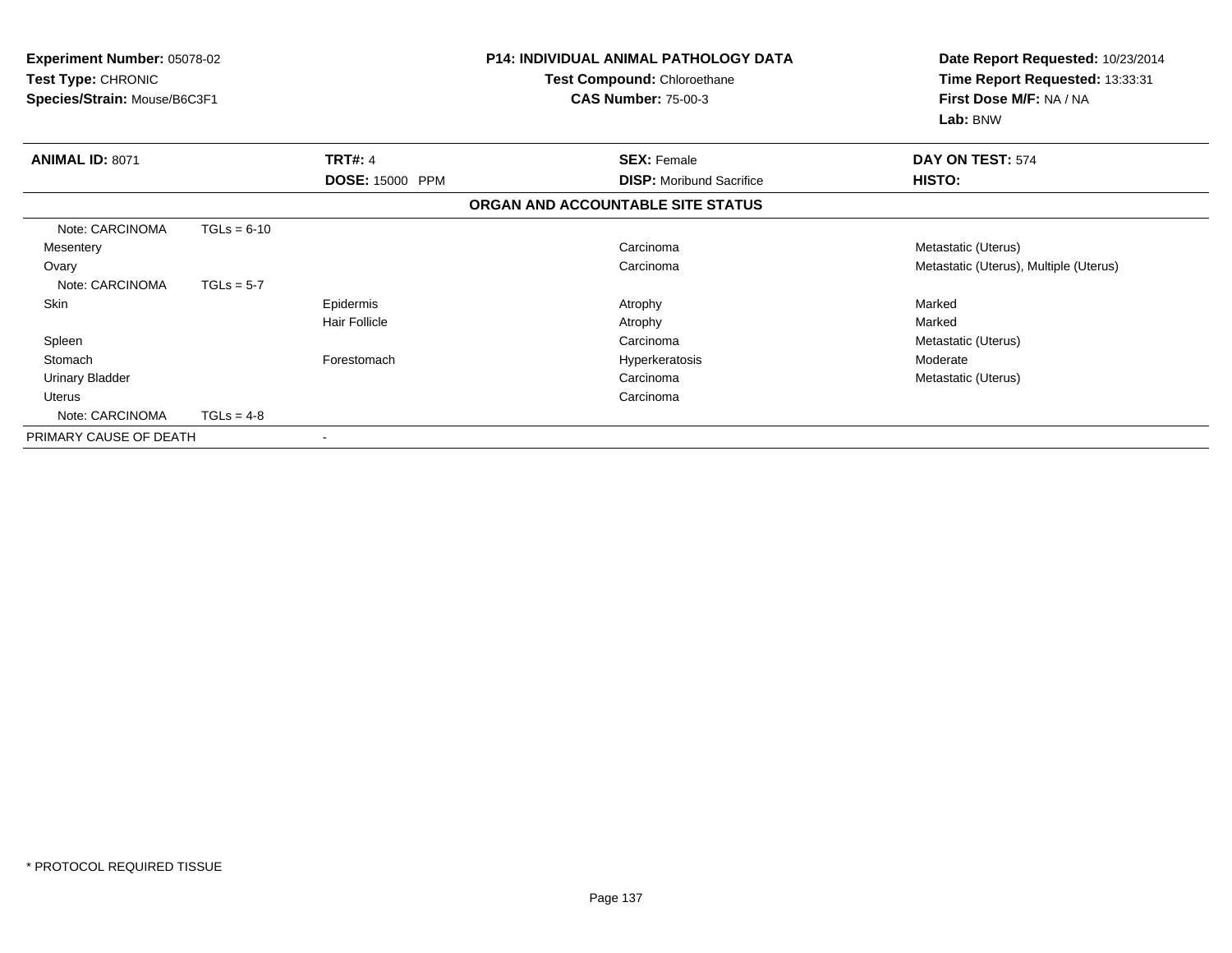| Experiment Number: 05078-02                        |               |                          | P14: INDIVIDUAL ANIMAL PATHOLOGY DATA | Date Report Requested: 10/23/2014 |  |
|----------------------------------------------------|---------------|--------------------------|---------------------------------------|-----------------------------------|--|
| Test Type: CHRONIC<br>Species/Strain: Mouse/B6C3F1 |               |                          | Test Compound: Chloroethane           | Time Report Requested: 13:33:31   |  |
|                                                    |               |                          | <b>CAS Number: 75-00-3</b>            | First Dose M/F: NA / NA           |  |
|                                                    |               |                          |                                       | Lab: BNW                          |  |
| <b>ANIMAL ID: 8072</b>                             |               | <b>TRT#: 4</b>           | <b>SEX: Female</b>                    | DAY ON TEST: 486                  |  |
|                                                    |               | DOSE: 15000 PPM          | <b>DISP:</b> Moribund Sacrifice       | <b>HISTO:</b>                     |  |
|                                                    |               |                          | ORGAN AND ACCOUNTABLE SITE STATUS     |                                   |  |
| <b>NORMAL</b>                                      |               |                          |                                       |                                   |  |
| <b>Blood</b>                                       |               | <b>Bone Marrow</b>       | Esophagus                             | Intestine Large - Cecum           |  |
| Intestine Large - Colon                            |               | Intestine Large - Rectum | Islets, Pancreatic                    | Parathyroid Gland                 |  |
| <b>Skin</b>                                        |               | <b>Thyroid Gland</b>     | Trachea                               |                                   |  |
| <b>MISSING</b>                                     |               |                          |                                       |                                   |  |
| Larynx                                             |               |                          |                                       |                                   |  |
| <b>OBSERVATIONS</b>                                |               |                          |                                       |                                   |  |
| <b>Adrenal Gland</b>                               |               | Subcapsular              | Hyperplasia                           | Mild                              |  |
|                                                    |               | Cortex                   | Lymphoma Malignant Lymphocytic        |                                   |  |
|                                                    |               | Medulla                  | Lymphoma Malignant Lymphocytic        |                                   |  |
| Note: ONE ADRENAL MISSING                          |               |                          |                                       |                                   |  |
| Bone                                               |               |                          | Lymphoma Malignant Lymphocytic        |                                   |  |
| <b>Brain</b>                                       |               | Thalamus                 | Mineralization                        | Mild                              |  |
| Gallbladder                                        |               |                          | Lymphoma Malignant Lymphocytic        |                                   |  |
| Heart                                              |               |                          | Lymphoma Malignant Lymphocytic        |                                   |  |
| <b>Intestine Small</b>                             |               | Duodenum                 | Lymphoma Malignant Lymphocytic        |                                   |  |
|                                                    |               | <b>Ileum</b>             | Lymphoma Malignant Lymphocytic        |                                   |  |
|                                                    |               | Jejunum                  | Lymphoma Malignant Lymphocytic        |                                   |  |
| Kidney                                             |               |                          | Lymphoma Malignant Lymphocytic        |                                   |  |
| Note: LYMPH MAL LYMP $TGLs = 9-5, 10-5$            |               |                          |                                       |                                   |  |
| Liver                                              |               |                          | Lymphoma Malignant Lymphocytic        |                                   |  |
| Lung                                               |               |                          | Lymphoma Malignant Lymphocytic        |                                   |  |
| Note: LYMPH MAL LYMP                               | $TGLs = 5-3$  |                          |                                       |                                   |  |
| Lymph Node                                         |               | <b>Bronchial</b>         | Lymphoma Malignant Lymphocytic        |                                   |  |
|                                                    |               | Mandibular               | Lymphoma Malignant Lymphocytic        |                                   |  |
|                                                    |               | Mesenteric               | Lymphoma Malignant Lymphocytic        |                                   |  |
|                                                    |               | Renal                    | Lymphoma Malignant Lymphocytic        |                                   |  |
| Note: LYMPH MAL LYMP                               | $TGLs = 4-11$ |                          |                                       |                                   |  |
| Note: LYMPH MAL LYMP                               | $TGLs = 3-10$ |                          |                                       |                                   |  |
| Note: LYMPH MAL LYMP                               | $TGLs = 1-3$  |                          |                                       |                                   |  |
| Note: LYMPH MAL LYMP                               | $TGLs = 2-3$  |                          |                                       |                                   |  |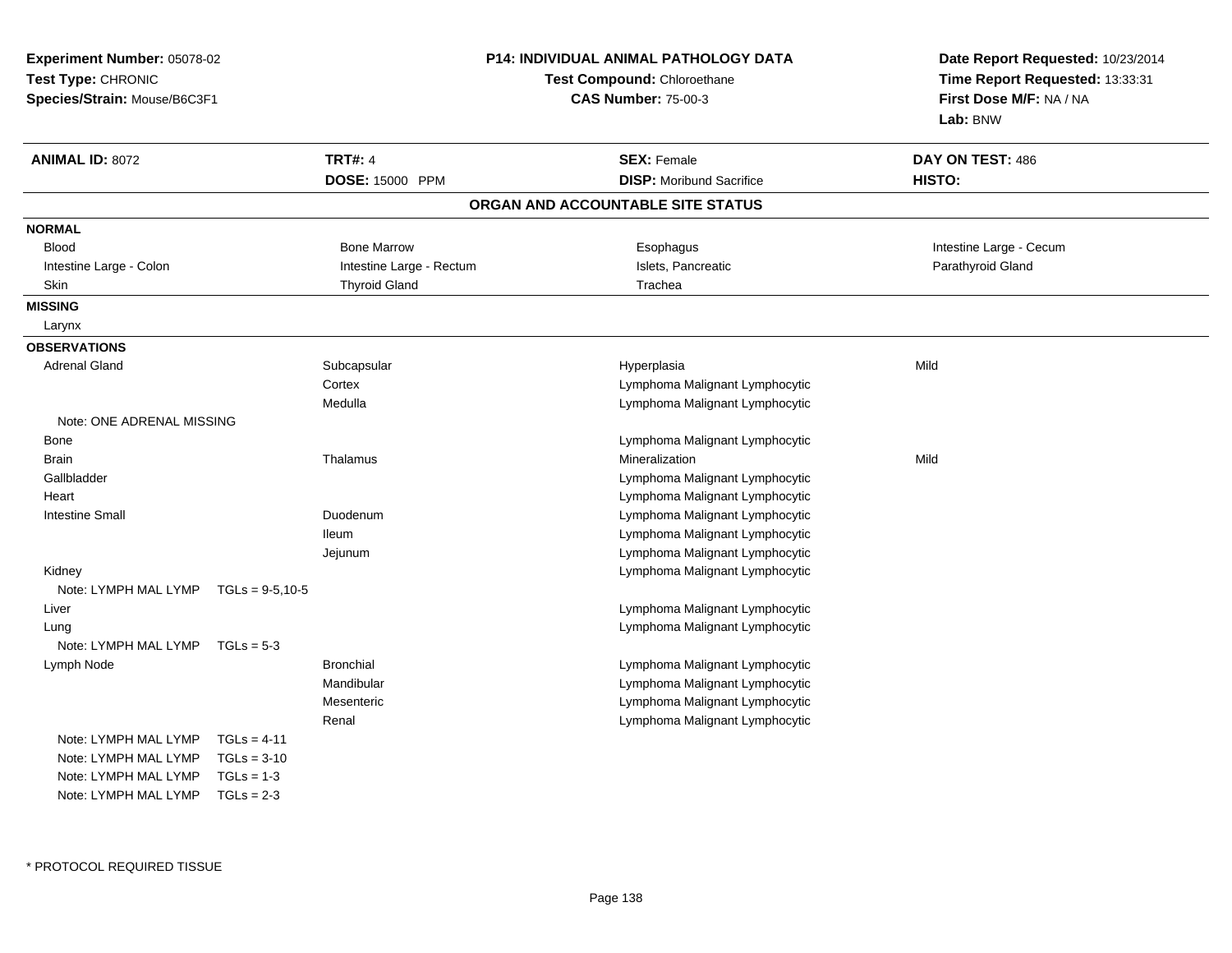**Experiment Number:** 05078-02**Test Type:** CHRONIC **Species/Strain:** Mouse/B6C3F1**P14: INDIVIDUAL ANIMAL PATHOLOGY DATATest Compound:** Chloroethane**CAS Number:** 75-00-3**Date Report Requested:** 10/23/2014**Time Report Requested:** 13:33:31**First Dose M/F:** NA / NA**Lab:** BNW**ANIMAL ID:** 8072**TRT#:** 4 **SEX:** Female **DAY ON TEST:** 486 **DOSE:** 15000 PPM**DISP:** Moribund Sacrifice **HISTO: ORGAN AND ACCOUNTABLE SITE STATUS** Mammary Gland Duct Ectasia Mild Inflammationn Mild Lymphoma Malignant Lymphocytic Nose Respirat Epith Hyperplasia Mild Submucosa Inflammation Chronic, Diffuse, Mild Respirat Epith Metaplasia Squamous, Mild **Ovary**  Lymphoma Malignant Lymphocytic Note: LYMPH MAL LYMP TGLs = 7-8 Pancreas Lymphoma Malignant Lymphocytic Pituitary Gland Lymphoma Malignant Lymphocytic Salivary Glands Lymphoma Malignant Lymphocytic Skeletal Muscle Lymphoma Malignant Lymphocytic Spleen Lymphoma Malignant Lymphocytic Note: LYMPH MAL LYMP TGLs = 6-4**Stomach**  Forestomach Lymphoma Malignant Lymphocytic Glandular Lymphoma Malignant Lymphocytics and the contract of the contract of the contract of the contract of the contract of the contract of the contract of the contract of the contract of the contract of the contract of the contract of the contract of the cont Thymus Urinary Bladder Lymphoma Malignant Lymphocytic Uterus Endometriumm and the Hyperplasia Cystic, Moderate Cystic, Moderate Cystic, Moderate Cystic, Moderate Cystic, Moderate Cystic, Moderate  $\sim$ Lymphoma Malignant LymphocyticNote: LYMPH MAL LYMP TGLs = 8-8PRIMARY CAUSE OF DEATH-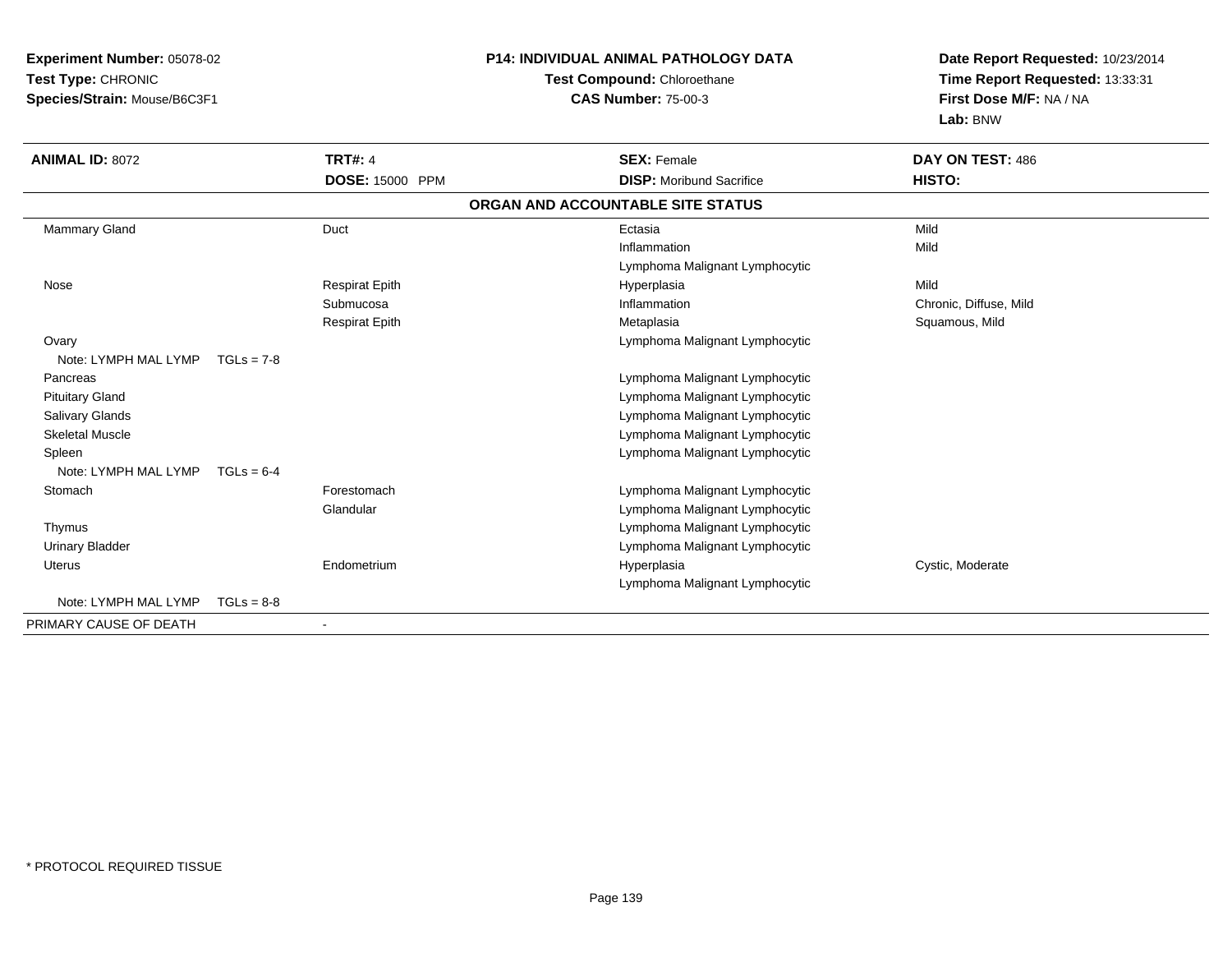| Experiment Number: 05078-02<br>Test Type: CHRONIC<br>Species/Strain: Mouse/B6C3F1 |                                                   |                           | P14: INDIVIDUAL ANIMAL PATHOLOGY DATA<br>Test Compound: Chloroethane<br><b>CAS Number: 75-00-3</b> | Date Report Requested: 10/23/2014<br>Time Report Requested: 13:33:31<br>First Dose M/F: NA / NA<br>Lab: BNW |  |
|-----------------------------------------------------------------------------------|---------------------------------------------------|---------------------------|----------------------------------------------------------------------------------------------------|-------------------------------------------------------------------------------------------------------------|--|
| ANIMAL ID: 8073                                                                   |                                                   | <b>TRT#: 4</b>            | <b>SEX: Female</b>                                                                                 | DAY ON TEST: 616                                                                                            |  |
|                                                                                   |                                                   | DOSE: 15000 PPM           | <b>DISP:</b> Moribund Sacrifice                                                                    | HISTO:                                                                                                      |  |
|                                                                                   |                                                   |                           | ORGAN AND ACCOUNTABLE SITE STATUS                                                                  |                                                                                                             |  |
| <b>NORMAL</b>                                                                     |                                                   |                           |                                                                                                    |                                                                                                             |  |
| Adrenal Gland - Medulla                                                           |                                                   | <b>Blood</b>              | Bone                                                                                               | <b>Bone Marrow</b>                                                                                          |  |
| <b>Brain</b>                                                                      |                                                   | Esophagus                 | Gallbladder                                                                                        | Heart                                                                                                       |  |
| Intestine Large - Cecum                                                           |                                                   | Intestine Large - Colon   | Intestine Large - Rectum                                                                           | Intestine Small - Duodenum                                                                                  |  |
| Intestine Small - Ileum                                                           |                                                   | Intestine Small - Jejunum | Islets, Pancreatic                                                                                 | Larynx                                                                                                      |  |
| Lung                                                                              |                                                   | Nose                      | Pancreas                                                                                           | <b>Salivary Glands</b>                                                                                      |  |
| Skin                                                                              |                                                   | Spleen                    | Stomach - Forestomach                                                                              | Stomach - Glandular                                                                                         |  |
| Thymus                                                                            |                                                   | <b>Thyroid Gland</b>      | <b>Urinary Bladder</b>                                                                             |                                                                                                             |  |
| <b>MISSING</b>                                                                    |                                                   |                           |                                                                                                    |                                                                                                             |  |
| Lymph Node - Bronchial                                                            |                                                   | Lymph Node - Mandibular   | Mammary Gland                                                                                      | Parathyroid Gland                                                                                           |  |
| <b>OBSERVATIONS</b>                                                               |                                                   |                           |                                                                                                    |                                                                                                             |  |
| <b>Adrenal Gland</b>                                                              |                                                   | Cortex                    | Hematopoietic Cell Proliferation                                                                   | Mild                                                                                                        |  |
|                                                                                   |                                                   | Subcapsular               | Hyperplasia                                                                                        | Mild                                                                                                        |  |
| Kidney                                                                            |                                                   |                           | Carcinoma                                                                                          | Metastatic (Uterus)                                                                                         |  |
| Note: CARCINOMA                                                                   | $TGLs = 2-11$                                     |                           |                                                                                                    |                                                                                                             |  |
|                                                                                   | Note: UTERUS AND KIDNEY (RT) ADHERED. ON SLIDE 11 |                           |                                                                                                    |                                                                                                             |  |
| Liver                                                                             |                                                   |                           | Focal Cellular Change                                                                              | Mild                                                                                                        |  |
| Ovary                                                                             |                                                   |                           | Carcinoma                                                                                          | Metastatic (Uterus)                                                                                         |  |
|                                                                                   |                                                   |                           | Cyst                                                                                               |                                                                                                             |  |
| Note: CYST                                                                        | $TGLs = 1-10$                                     |                           |                                                                                                    |                                                                                                             |  |
| <b>Pituitary Gland</b>                                                            |                                                   | <b>Pars Distalis</b>      | Cyst                                                                                               | Mild                                                                                                        |  |
| Trachea                                                                           |                                                   | Glands                    | Dilatation                                                                                         | Mild                                                                                                        |  |
| <b>Uterus</b>                                                                     |                                                   |                           | Carcinoma                                                                                          |                                                                                                             |  |
| PRIMARY CAUSE OF DEATH                                                            |                                                   |                           |                                                                                                    |                                                                                                             |  |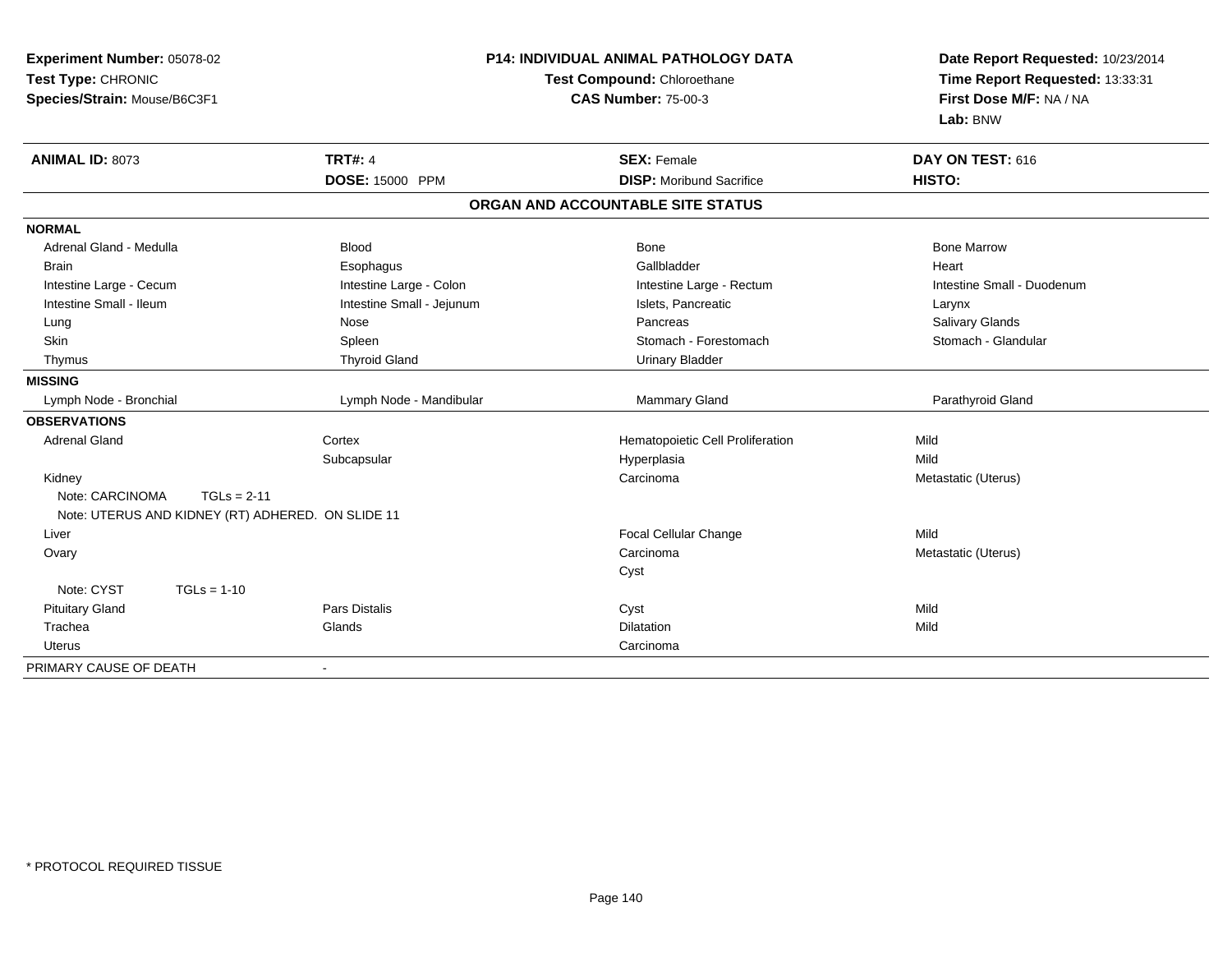| Experiment Number: 05078-02<br>Test Type: CHRONIC<br>Species/Strain: Mouse/B6C3F1 |                                                                           | <b>P14: INDIVIDUAL ANIMAL PATHOLOGY DATA</b><br>Test Compound: Chloroethane<br><b>CAS Number: 75-00-3</b> | Date Report Requested: 10/23/2014<br>Time Report Requested: 13:33:31<br>First Dose M/F: NA / NA<br>Lab: BNW |  |
|-----------------------------------------------------------------------------------|---------------------------------------------------------------------------|-----------------------------------------------------------------------------------------------------------|-------------------------------------------------------------------------------------------------------------|--|
| <b>ANIMAL ID: 8074</b>                                                            | <b>TRT#: 4</b>                                                            | <b>SEX: Female</b>                                                                                        | DAY ON TEST: 654                                                                                            |  |
|                                                                                   | DOSE: 15000 PPM                                                           | <b>DISP: Natural Death</b>                                                                                | HISTO:                                                                                                      |  |
|                                                                                   |                                                                           | ORGAN AND ACCOUNTABLE SITE STATUS                                                                         |                                                                                                             |  |
| <b>NORMAL</b>                                                                     |                                                                           |                                                                                                           |                                                                                                             |  |
| <b>Adrenal Gland - Cortex</b>                                                     | Adrenal Gland - Medulla                                                   | <b>Blood</b>                                                                                              | <b>Bone</b>                                                                                                 |  |
| <b>Bone Marrow</b>                                                                | <b>Brain</b>                                                              | Esophagus                                                                                                 | Heart                                                                                                       |  |
| Intestine Small - Duodenum                                                        | Islets, Pancreatic                                                        | Larynx                                                                                                    | Liver                                                                                                       |  |
| <b>Mammary Gland</b>                                                              | Nose                                                                      | Parathyroid Gland                                                                                         | <b>Pituitary Gland</b>                                                                                      |  |
| Salivary Glands                                                                   | <b>Skin</b>                                                               | Stomach - Glandular                                                                                       | <b>Thyroid Gland</b>                                                                                        |  |
| Trachea                                                                           | <b>Urinary Bladder</b>                                                    |                                                                                                           |                                                                                                             |  |
| <b>MISSING</b>                                                                    |                                                                           |                                                                                                           |                                                                                                             |  |
| Lymph Node - Mandibular                                                           |                                                                           |                                                                                                           |                                                                                                             |  |
| <b>AUTO PRECLUDES DIAG.</b>                                                       |                                                                           |                                                                                                           |                                                                                                             |  |
| Gallbladder                                                                       | Intestine Large - Cecum                                                   | Intestine Large - Colon                                                                                   | Intestine Large - Rectum                                                                                    |  |
| Intestine Small - Ileum                                                           | Intestine Small - Jejunum                                                 |                                                                                                           |                                                                                                             |  |
| <b>INSUFFICIENT TISSUE</b>                                                        |                                                                           |                                                                                                           |                                                                                                             |  |
| Thymus                                                                            |                                                                           |                                                                                                           |                                                                                                             |  |
| <b>OBSERVATIONS</b>                                                               |                                                                           |                                                                                                           |                                                                                                             |  |
| <b>Adrenal Gland</b>                                                              | Capsule                                                                   | Carcinoma                                                                                                 | Metastatic (Uterus)                                                                                         |  |
|                                                                                   | Subcapsular                                                               | Hyperplasia                                                                                               | Mild                                                                                                        |  |
| <b>Intestine Small</b>                                                            | lleum                                                                     | Carcinoma                                                                                                 | Metastatic (Uterus)                                                                                         |  |
|                                                                                   | Note: 1991 CONVERSION DISCREPANCY. ORIGINAL DIAGNOSIS SITE NOT SPECIFIED. |                                                                                                           |                                                                                                             |  |
| Kidney                                                                            |                                                                           | Carcinoma                                                                                                 | Metastatic (Uterus)                                                                                         |  |
| Lung                                                                              |                                                                           | Carcinoma                                                                                                 | Metastatic (Uterus)                                                                                         |  |
|                                                                                   |                                                                           | Inflammation                                                                                              | Acute, Moderate                                                                                             |  |
| Note: CARCINOMA<br>$TGLs = 2-3$                                                   |                                                                           |                                                                                                           |                                                                                                             |  |
| Lymph Node                                                                        | <b>Bronchial</b>                                                          | Carcinoma                                                                                                 | Metastatic (Uterus)                                                                                         |  |
| Ovary                                                                             |                                                                           | Carcinoma                                                                                                 | Metastatic (Uterus)                                                                                         |  |
| Pancreas                                                                          |                                                                           | Fibrosis                                                                                                  | Mild                                                                                                        |  |
|                                                                                   |                                                                           | Inflammation                                                                                              | Chronic, Mild                                                                                               |  |
| Spleen                                                                            |                                                                           | Hematopoietic Cell Proliferation                                                                          | Moderate                                                                                                    |  |
| Note: HEMA CELL PROL TGLs = 1-4                                                   |                                                                           |                                                                                                           |                                                                                                             |  |
| Stomach                                                                           | Forestomach                                                               | Hyperkeratosis                                                                                            | Moderate                                                                                                    |  |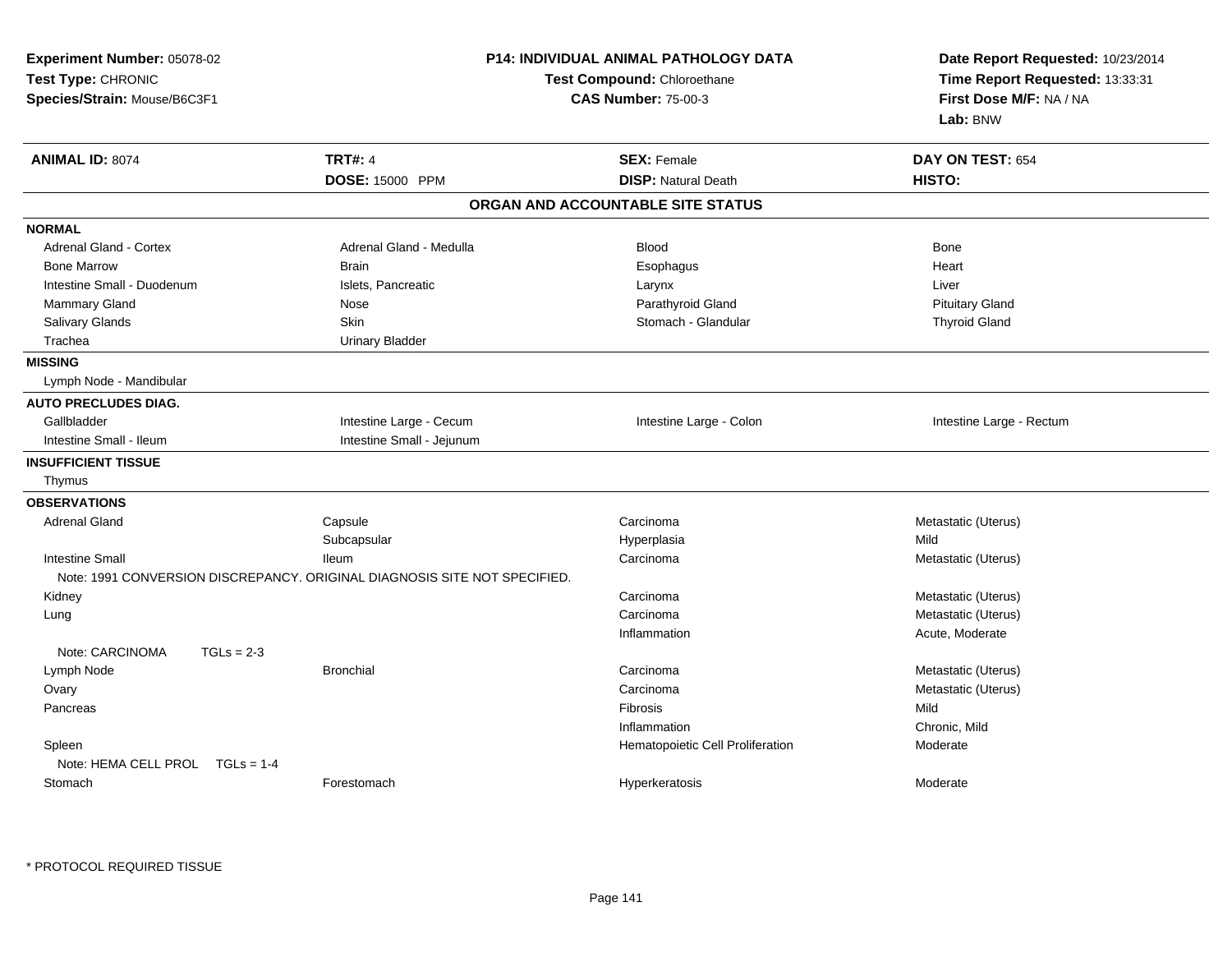| <b>Experiment Number: 05078-02</b><br>Test Type: CHRONIC<br>Species/Strain: Mouse/B6C3F1 |                          | <b>P14: INDIVIDUAL ANIMAL PATHOLOGY DATA</b><br><b>Test Compound: Chloroethane</b><br><b>CAS Number: 75-00-3</b> | Date Report Requested: 10/23/2014<br>Time Report Requested: 13:33:31<br>First Dose M/F: NA / NA<br>Lab: BNW |
|------------------------------------------------------------------------------------------|--------------------------|------------------------------------------------------------------------------------------------------------------|-------------------------------------------------------------------------------------------------------------|
| <b>ANIMAL ID: 8074</b>                                                                   | <b>TRT#: 4</b>           | <b>SEX: Female</b>                                                                                               | <b>DAY ON TEST: 654</b>                                                                                     |
|                                                                                          | <b>DOSE: 15000 PPM</b>   | <b>DISP: Natural Death</b>                                                                                       | HISTO:                                                                                                      |
|                                                                                          |                          | ORGAN AND ACCOUNTABLE SITE STATUS                                                                                |                                                                                                             |
| Uterus                                                                                   |                          | Carcinoma                                                                                                        |                                                                                                             |
| PRIMARY CAUSE OF DEATH                                                                   | $\overline{\phantom{a}}$ |                                                                                                                  |                                                                                                             |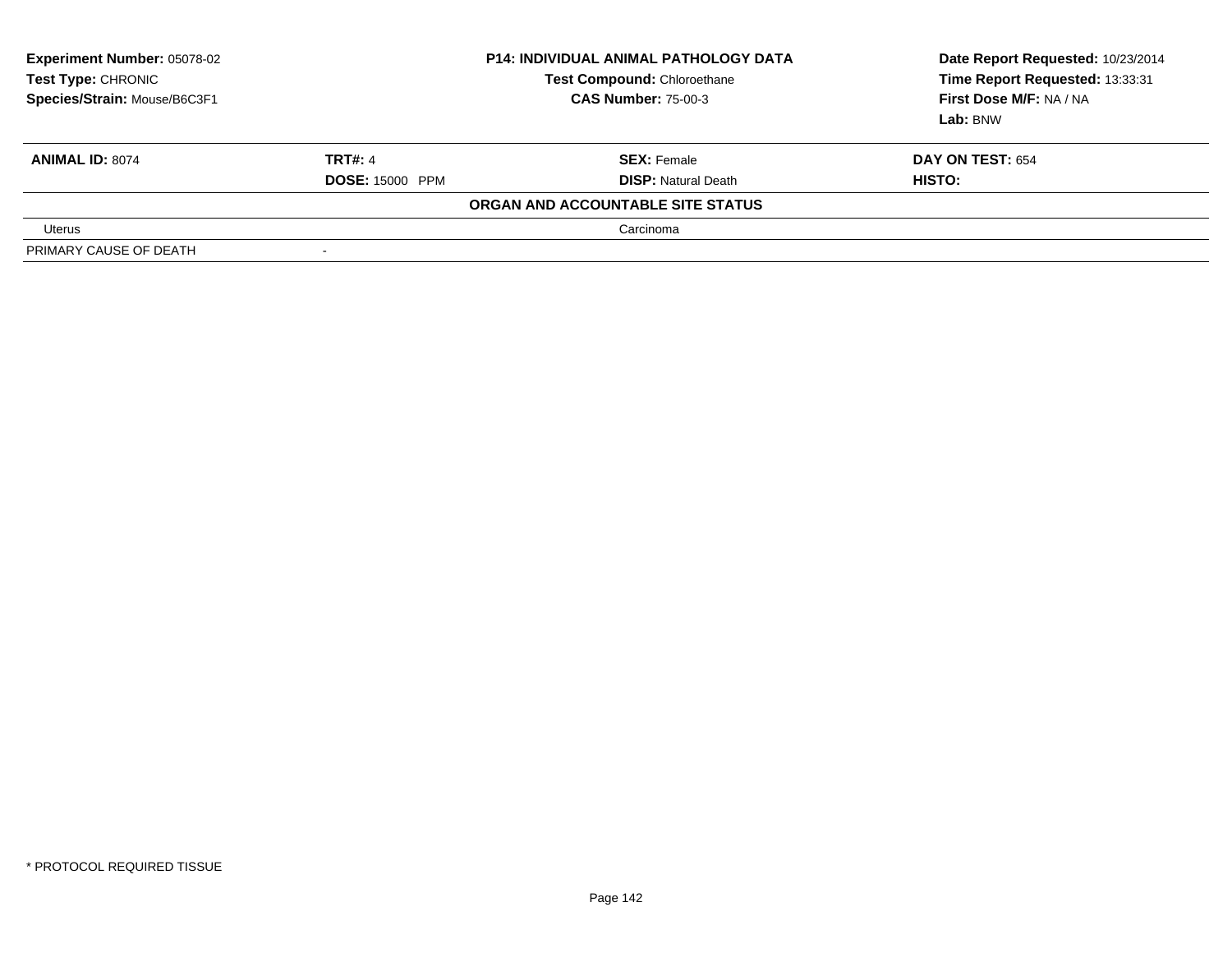| Experiment Number: 05078-02<br>Test Type: CHRONIC<br>Species/Strain: Mouse/B6C3F1 |                                             |                            | <b>P14: INDIVIDUAL ANIMAL PATHOLOGY DATA</b><br>Test Compound: Chloroethane<br><b>CAS Number: 75-00-3</b> | Date Report Requested: 10/23/2014<br>Time Report Requested: 13:33:31<br>First Dose M/F: NA / NA<br>Lab: BNW |
|-----------------------------------------------------------------------------------|---------------------------------------------|----------------------------|-----------------------------------------------------------------------------------------------------------|-------------------------------------------------------------------------------------------------------------|
| <b>ANIMAL ID: 8075</b>                                                            |                                             | <b>TRT#: 4</b>             | <b>SEX: Female</b>                                                                                        | DAY ON TEST: 626                                                                                            |
|                                                                                   |                                             | DOSE: 15000 PPM            | <b>DISP: Moribund Sacrifice</b>                                                                           | HISTO:                                                                                                      |
|                                                                                   |                                             |                            | ORGAN AND ACCOUNTABLE SITE STATUS                                                                         |                                                                                                             |
| <b>NORMAL</b>                                                                     |                                             |                            |                                                                                                           |                                                                                                             |
| Adrenal Gland - Medulla                                                           |                                             | <b>Blood</b>               | Bone                                                                                                      | <b>Bone Marrow</b>                                                                                          |
| Brain                                                                             |                                             | Esophagus                  | Heart                                                                                                     | Intestine Large - Colon                                                                                     |
| Intestine Large - Rectum                                                          |                                             | Intestine Small - Duodenum | Intestine Small - Ileum                                                                                   | Intestine Small - Jejunum                                                                                   |
| Larynx                                                                            |                                             | Mammary Gland              | Nose                                                                                                      | Parathyroid Gland                                                                                           |
| <b>Pituitary Gland</b>                                                            |                                             | Stomach - Forestomach      | Stomach - Glandular                                                                                       | <b>Thyroid Gland</b>                                                                                        |
| Trachea                                                                           |                                             | <b>Urinary Bladder</b>     |                                                                                                           |                                                                                                             |
| <b>MISSING</b>                                                                    |                                             |                            |                                                                                                           |                                                                                                             |
| Intestine Large - Cecum                                                           |                                             | Lymph Node - Bronchial     | Lymph Node - Mandibular                                                                                   | <b>Salivary Glands</b>                                                                                      |
| Thymus                                                                            |                                             |                            |                                                                                                           |                                                                                                             |
| <b>AUTO PRECLUDES DIAG.</b>                                                       |                                             |                            |                                                                                                           |                                                                                                             |
| Gallbladder                                                                       |                                             |                            |                                                                                                           |                                                                                                             |
| <b>OBSERVATIONS</b>                                                               |                                             |                            |                                                                                                           |                                                                                                             |
| <b>Adrenal Gland</b>                                                              |                                             | Cortex                     | Degeneration                                                                                              | Mild                                                                                                        |
|                                                                                   |                                             | Cortex                     | Fibrosis                                                                                                  | Minimal                                                                                                     |
|                                                                                   |                                             | Subcapsular                | Hyperplasia                                                                                               | Moderate                                                                                                    |
| Islets, Pancreatic                                                                |                                             |                            | Atrophy                                                                                                   | Moderate                                                                                                    |
| Kidney                                                                            |                                             | <b>Renal Tubule</b>        | Mineralization                                                                                            | Moderate                                                                                                    |
| Liver                                                                             |                                             |                            | Necrosis                                                                                                  | Moderate                                                                                                    |
| Note: NECROSIS                                                                    | $TGLs = 4-4$                                |                            |                                                                                                           |                                                                                                             |
| Lung                                                                              |                                             |                            | Carcinoma                                                                                                 | Metastatic (Uterus), Multiple (Uterus)                                                                      |
| Note: CARCINOMA                                                                   | $TGLs = 5-3,6-3$                            |                            |                                                                                                           |                                                                                                             |
| Lymph Node                                                                        |                                             |                            | Carcinoma                                                                                                 | Metastatic (Uterus)                                                                                         |
|                                                                                   |                                             | <b>Sinus</b>               | Ectasia                                                                                                   | Marked                                                                                                      |
| Note: CARCINOMA                                                                   | $TGLs = 3-12$                               |                            |                                                                                                           |                                                                                                             |
| Note: ECTASIA                                                                     | $TGLS = 3-12$                               |                            |                                                                                                           |                                                                                                             |
| Note: AB                                                                          |                                             |                            |                                                                                                           |                                                                                                             |
|                                                                                   | Note: ABDOMINAL MASS. SPECIFIC SITE UNKNOWN |                            |                                                                                                           |                                                                                                             |
| Mesentery                                                                         |                                             |                            | Carcinoma                                                                                                 | Metastatic (Uterus)                                                                                         |
| Ovary                                                                             |                                             |                            | Carcinoma                                                                                                 | Metastatic (Uterus)                                                                                         |
| Pancreas                                                                          |                                             |                            | Carcinoma                                                                                                 | Metastatic (Uterus)                                                                                         |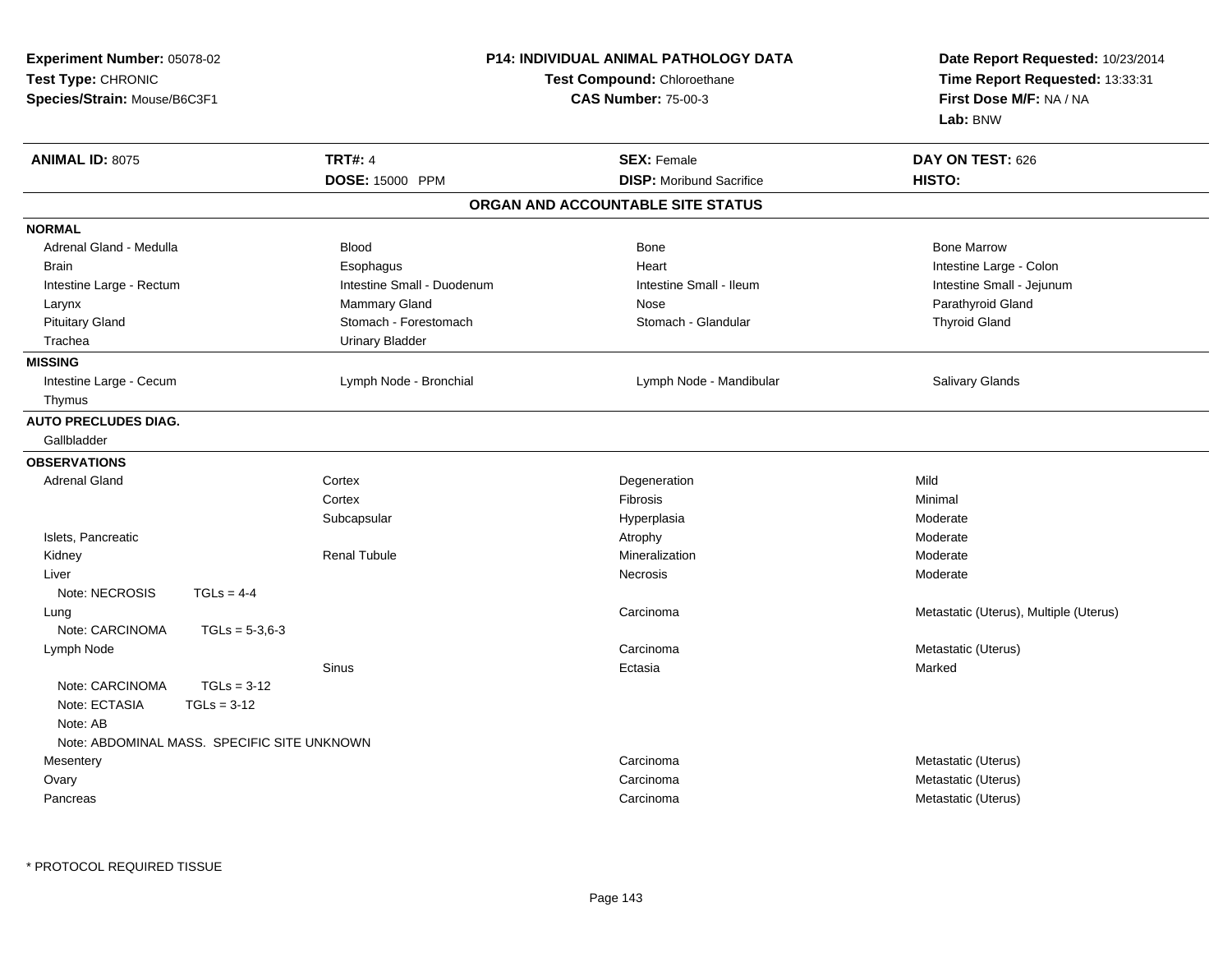| Experiment Number: 05078-02<br>Test Type: CHRONIC<br>Species/Strain: Mouse/B6C3F1 |               |                        | <b>P14: INDIVIDUAL ANIMAL PATHOLOGY DATA</b><br><b>Test Compound: Chloroethane</b><br><b>CAS Number: 75-00-3</b> | Date Report Requested: 10/23/2014<br>Time Report Requested: 13:33:31<br>First Dose M/F: NA / NA<br>Lab: BNW |
|-----------------------------------------------------------------------------------|---------------|------------------------|------------------------------------------------------------------------------------------------------------------|-------------------------------------------------------------------------------------------------------------|
| <b>ANIMAL ID: 8075</b>                                                            |               | <b>TRT#: 4</b>         | <b>SEX: Female</b>                                                                                               | DAY ON TEST: 626                                                                                            |
|                                                                                   |               | <b>DOSE: 15000 PPM</b> | <b>DISP:</b> Moribund Sacrifice                                                                                  | HISTO:                                                                                                      |
|                                                                                   |               |                        | ORGAN AND ACCOUNTABLE SITE STATUS                                                                                |                                                                                                             |
|                                                                                   |               |                        | Inflammation                                                                                                     | Chronic, Mild                                                                                               |
| <b>Skin</b>                                                                       |               | <b>Hair Follicle</b>   | Atrophy                                                                                                          | Mild                                                                                                        |
|                                                                                   |               | <b>Subcut Tiss</b>     | <b>Infiltration Cellular</b>                                                                                     | Histiocyte, Minimal                                                                                         |
| Note: ATROPHY                                                                     | $TGLs = 1-2$  |                        |                                                                                                                  |                                                                                                             |
| Spleen                                                                            |               |                        | Hematopoietic Cell Proliferation                                                                                 | Mild                                                                                                        |
| Uterus                                                                            |               |                        | Carcinoma                                                                                                        |                                                                                                             |
| Note: CARCINOMA                                                                   | $TGLs = 2-10$ |                        |                                                                                                                  |                                                                                                             |
| PRIMARY CAUSE OF DEATH                                                            |               |                        |                                                                                                                  |                                                                                                             |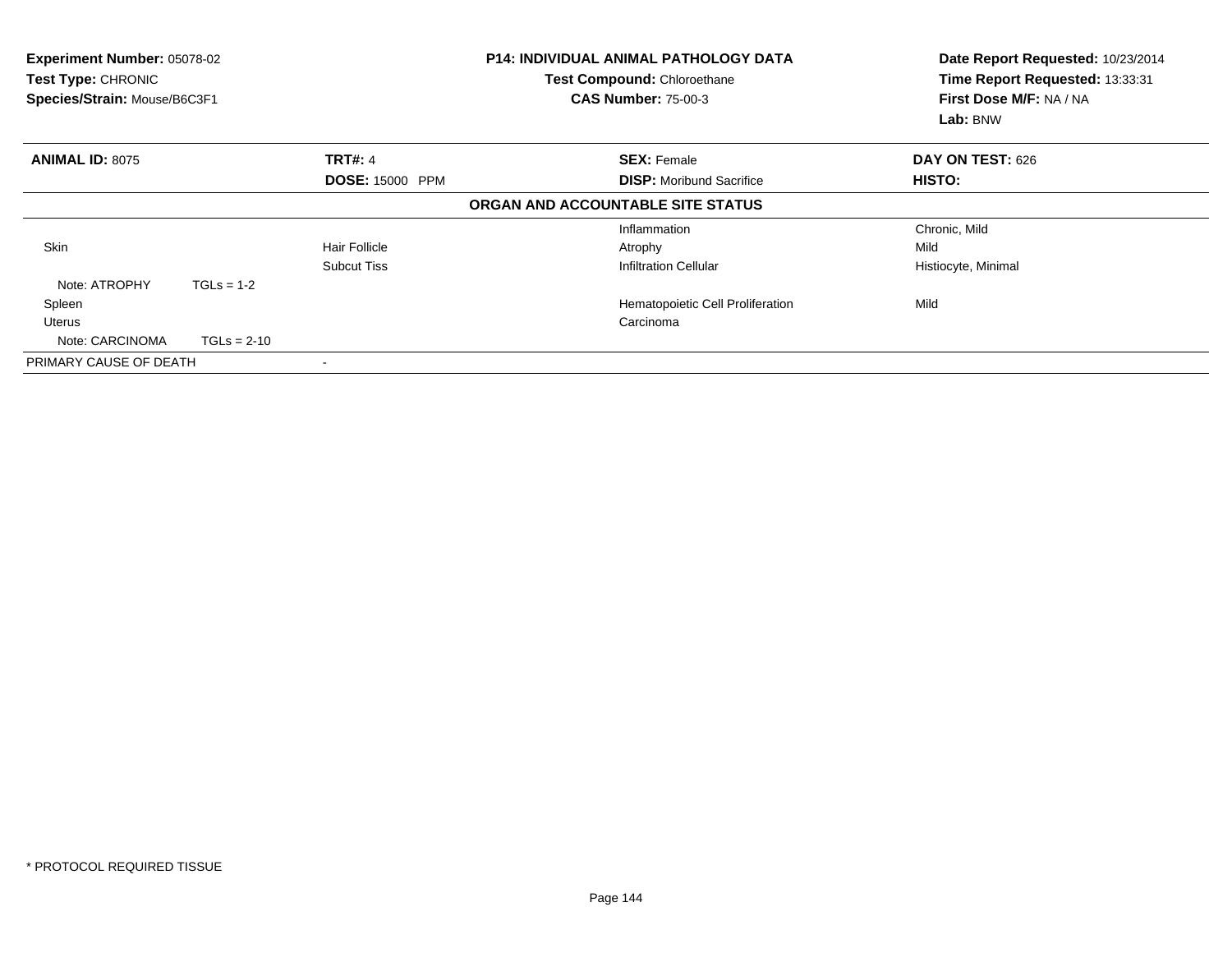| Experiment Number: 05078-02             |                            | P14: INDIVIDUAL ANIMAL PATHOLOGY DATA | Date Report Requested: 10/23/2014      |  |
|-----------------------------------------|----------------------------|---------------------------------------|----------------------------------------|--|
| Test Type: CHRONIC                      |                            | Test Compound: Chloroethane           | Time Report Requested: 13:33:31        |  |
| Species/Strain: Mouse/B6C3F1            | <b>CAS Number: 75-00-3</b> |                                       | First Dose M/F: NA / NA                |  |
|                                         |                            |                                       | Lab: BNW                               |  |
| <b>ANIMAL ID: 8076</b>                  | <b>TRT#: 4</b>             | <b>SEX: Female</b>                    | DAY ON TEST: 590                       |  |
|                                         | DOSE: 15000 PPM            | <b>DISP: Natural Death</b>            | HISTO:                                 |  |
|                                         |                            | ORGAN AND ACCOUNTABLE SITE STATUS     |                                        |  |
| <b>NORMAL</b>                           |                            |                                       |                                        |  |
| Adrenal Gland - Medulla                 | <b>Blood</b>               | Bone                                  | <b>Bone Marrow</b>                     |  |
| <b>Brain</b>                            | Esophagus                  | Heart                                 | Islets, Pancreatic                     |  |
| Larynx                                  | Mammary Gland              | <b>Pituitary Gland</b>                | Salivary Glands                        |  |
| Skin                                    | Spleen                     | Stomach - Forestomach                 | Stomach - Glandular                    |  |
| Thymus                                  | <b>Thyroid Gland</b>       | Trachea                               | <b>Urinary Bladder</b>                 |  |
| <b>MISSING</b>                          |                            |                                       |                                        |  |
| Intestine Large - Cecum                 | Lymph Node - Bronchial     | Lymph Node - Mandibular               | Parathyroid Gland                      |  |
| <b>AUTO PRECLUDES DIAG.</b>             |                            |                                       |                                        |  |
| Gallbladder                             | Intestine Large - Colon    | Intestine Large - Rectum              | Intestine Small - Duodenum             |  |
| Intestine Small - Ileum                 | Intestine Small - Jejunum  |                                       |                                        |  |
| <b>OBSERVATIONS</b>                     |                            |                                       |                                        |  |
| <b>Adrenal Gland</b>                    | Cortex                     | Degeneration                          | Mild                                   |  |
|                                         | Cortex                     | Fibrosis                              | Minimal                                |  |
|                                         | Subcapsular                | Hyperplasia                           | Mild                                   |  |
| <b>Harderian Gland</b>                  |                            | Adenocarcinoma                        |                                        |  |
| Note: ADENOCARC<br>$TGLs = 6-10$        |                            |                                       |                                        |  |
| Kidney                                  |                            | Nephropathy                           | Moderate                               |  |
| Liver                                   |                            | Hepatocellular Adenoma                |                                        |  |
| Note: HEPATOCLR ADEN TGLs = 4-4         |                            |                                       |                                        |  |
| Lung                                    |                            | Carcinoma                             | Metastatic (Uterus), Multiple (Uterus) |  |
| Lymph Node                              | Renal                      | Carcinoma                             | Metastatic (Uterus)                    |  |
| Nose                                    | Mucosa                     | Hyperplasia                           | Mild                                   |  |
|                                         | Nasolacrim Dct             | Hyperplasia                           | Mild                                   |  |
| Ovary                                   |                            | Carcinoma                             | Metastatic (Uterus)                    |  |
| Pancreas                                |                            | Carcinoma                             | Metastatic (Uterus)                    |  |
| Uterus                                  |                            | Carcinoma                             |                                        |  |
| Note: CARCINOMA<br>$TGLs = 1-8,2-8,3-8$ |                            |                                       |                                        |  |
| PRIMARY CAUSE OF DEATH                  | $\overline{\phantom{a}}$   |                                       |                                        |  |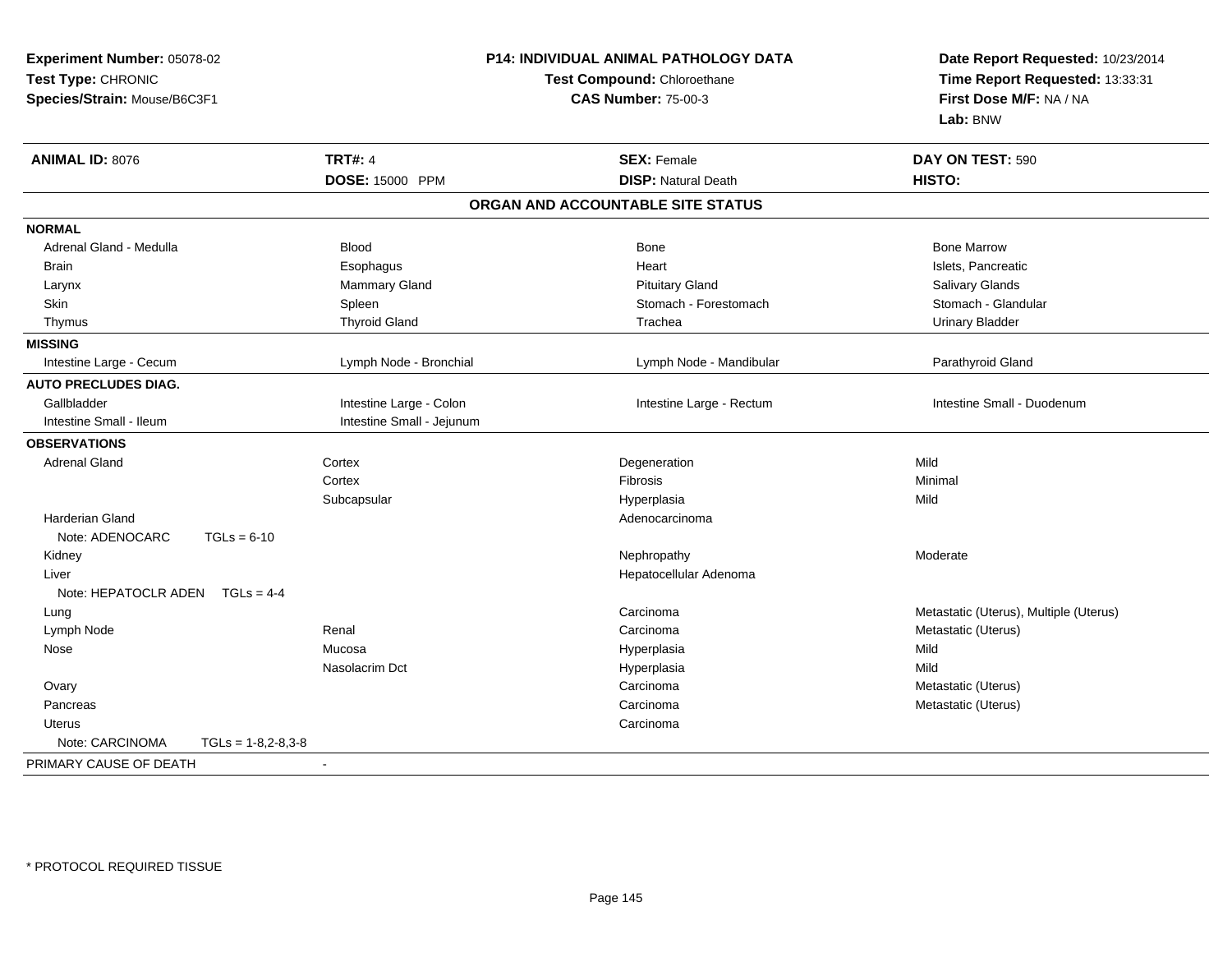| Experiment Number: 05078-02  |                                                     | <b>P14: INDIVIDUAL ANIMAL PATHOLOGY DATA</b> |                                 |  |
|------------------------------|-----------------------------------------------------|----------------------------------------------|---------------------------------|--|
| Test Type: CHRONIC           |                                                     | Test Compound: Chloroethane                  | Time Report Requested: 13:33:31 |  |
| Species/Strain: Mouse/B6C3F1 |                                                     | <b>CAS Number: 75-00-3</b>                   | First Dose M/F: NA / NA         |  |
|                              |                                                     |                                              | Lab: BNW                        |  |
| <b>ANIMAL ID: 8077</b>       | <b>TRT#: 4</b>                                      | <b>SEX: Female</b>                           | DAY ON TEST: 653                |  |
|                              | DOSE: 15000 PPM                                     | <b>DISP: Natural Death</b>                   | HISTO:                          |  |
|                              |                                                     | ORGAN AND ACCOUNTABLE SITE STATUS            |                                 |  |
| <b>NORMAL</b>                |                                                     |                                              |                                 |  |
| Adrenal Gland - Cortex       | <b>Blood</b>                                        | <b>Bone</b>                                  | Esophagus                       |  |
| Gallbladder                  | Heart                                               | Intestine Large - Cecum                      | Intestine Large - Colon         |  |
| Intestine Large - Rectum     | Intestine Small - Duodenum                          | Intestine Small - Ileum                      | Intestine Small - Jejunum       |  |
| Islets, Pancreatic           | Larynx                                              | Mammary Gland                                | Nose                            |  |
| Pancreas                     | Salivary Glands                                     | Skin                                         | Spleen                          |  |
| Stomach - Forestomach        | Stomach - Glandular                                 | Thymus                                       | <b>Thyroid Gland</b>            |  |
| Trachea                      |                                                     |                                              |                                 |  |
| <b>MISSING</b>               |                                                     |                                              |                                 |  |
| Lymph Node - Bronchial       | Parathyroid Gland                                   |                                              |                                 |  |
| <b>OBSERVATIONS</b>          |                                                     |                                              |                                 |  |
| <b>Adrenal Gland</b>         | Medulla                                             | Cyst                                         | Moderate                        |  |
|                              | Subcapsular                                         | Hyperplasia                                  | Mild                            |  |
| Note: CYST<br>$TGLs = 2-7$   |                                                     |                                              |                                 |  |
| <b>Bone Marrow</b>           |                                                     | Myelofibrosis                                | Mild                            |  |
| Brain                        | Thalamus                                            | Mineralization                               | Mild                            |  |
| Kidney                       |                                                     | Carcinoma                                    | Metastatic (Uterus)             |  |
|                              |                                                     | Hydronephrosis                               | Moderate                        |  |
|                              |                                                     | Nephropathy                                  | Moderate                        |  |
|                              | Note: HYDRONEPHROSIS AND NEPHROPATHY ARE UNILATERAL |                                              |                                 |  |
| Note: CARCINOMA              | $TGLs = 1-5$                                        |                                              |                                 |  |
| Liver                        |                                                     | <b>Eosinophilic Focus</b>                    | Minimal                         |  |
|                              |                                                     | Focal Cellular Change                        | Minimal                         |  |
| Lung                         | Alveolus                                            | Edema                                        | Moderate                        |  |
| Lymph Node                   | Mandibular                                          | <b>Infiltration Cellular</b>                 | Histiocyte, Mild                |  |
| Ovary                        | Corpus Luteum                                       | Cyst                                         |                                 |  |
| <b>Pituitary Gland</b>       | Pars Distalis                                       | Adenoma                                      |                                 |  |
| <b>Urinary Bladder</b>       |                                                     | Inflammation                                 | Chronic, Mild                   |  |
| <b>Uterus</b>                |                                                     | Carcinoma                                    |                                 |  |
| Note: CARCINOMA              | $TGLs = 3-8$                                        |                                              |                                 |  |
| PRIMARY CAUSE OF DEATH       | $\blacksquare$                                      |                                              |                                 |  |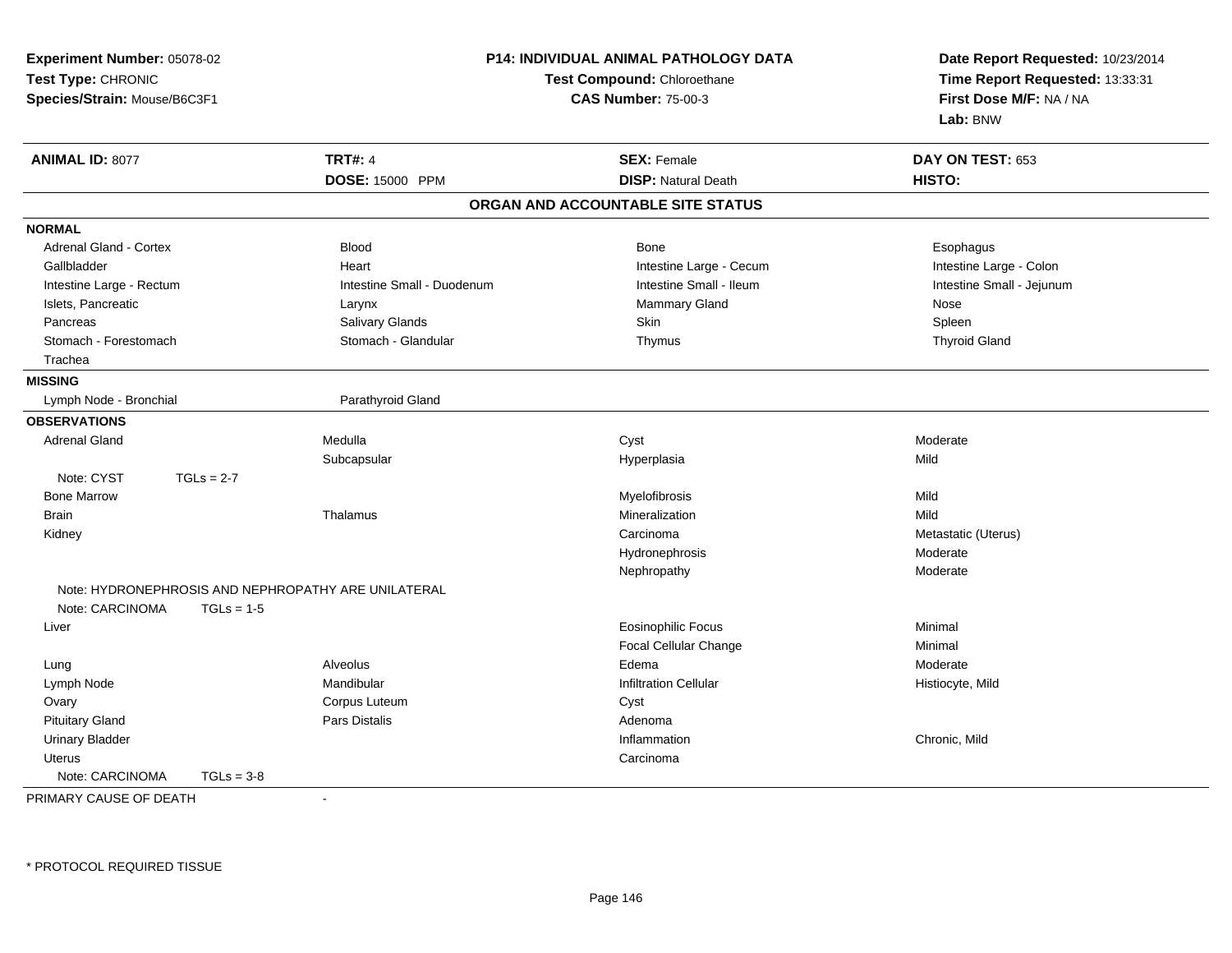| <b>Experiment Number: 05078-02</b><br>Test Type: CHRONIC<br>Species/Strain: Mouse/B6C3F1 |                                          | P14: INDIVIDUAL ANIMAL PATHOLOGY DATA<br><b>Test Compound: Chloroethane</b><br><b>CAS Number: 75-00-3</b> | Date Report Requested: 10/23/2014<br>Time Report Requested: 13:33:31<br>First Dose M/F: NA / NA<br>Lab: BNW |
|------------------------------------------------------------------------------------------|------------------------------------------|-----------------------------------------------------------------------------------------------------------|-------------------------------------------------------------------------------------------------------------|
| <b>ANIMAL ID: 8077</b>                                                                   | <b>TRT#: 4</b><br><b>DOSE: 15000 PPM</b> | <b>SEX: Female</b><br><b>DISP:</b> Natural Death                                                          | <b>DAY ON TEST: 653</b><br><b>HISTO:</b>                                                                    |
|                                                                                          |                                          | ORGAN AND ACCOUNTABLE SITE STATUS                                                                         |                                                                                                             |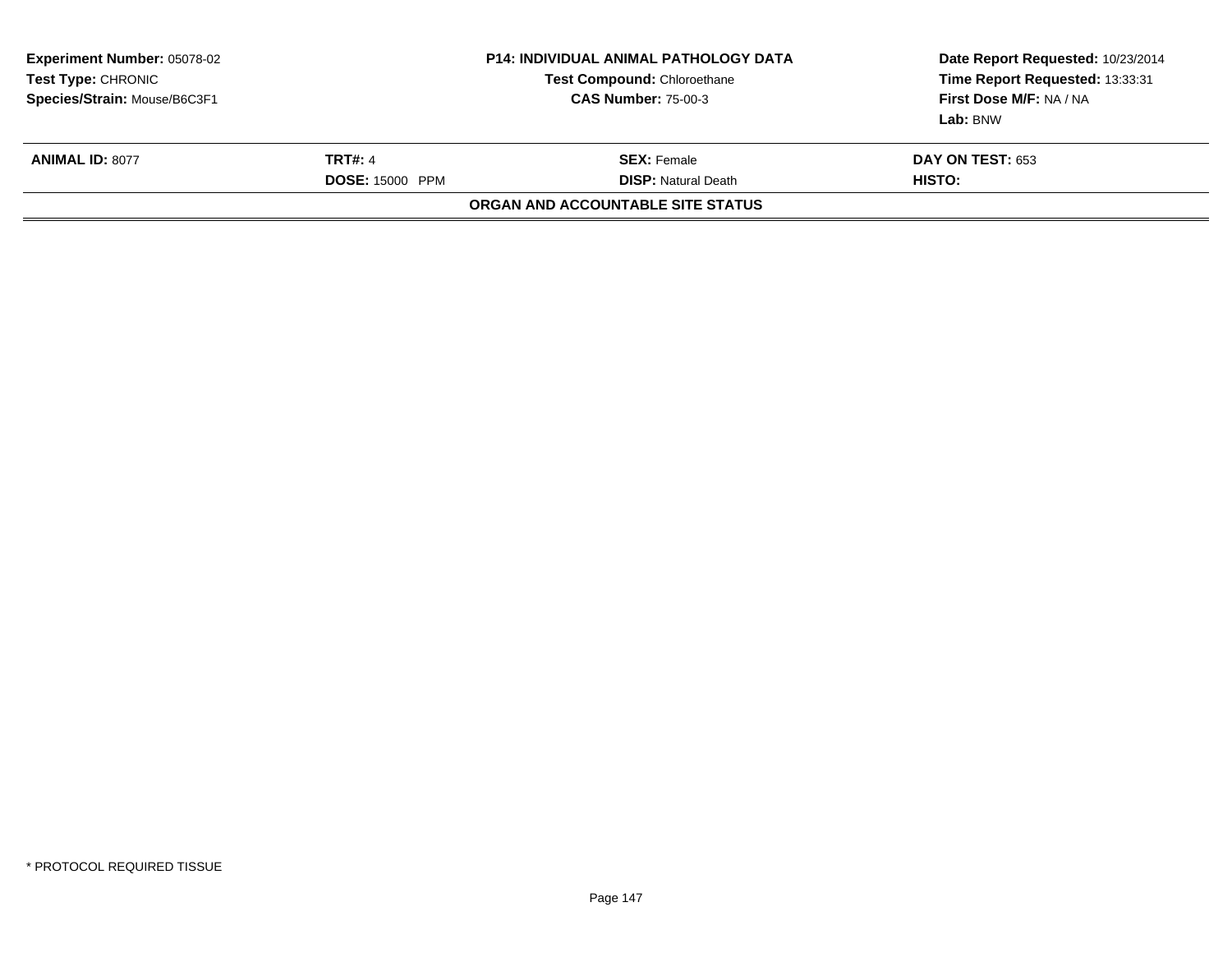| Experiment Number: 05078-02<br>Test Type: CHRONIC<br>Species/Strain: Mouse/B6C3F1 |                    |                                                           | P14: INDIVIDUAL ANIMAL PATHOLOGY DATA<br>Test Compound: Chloroethane<br><b>CAS Number: 75-00-3</b> | Date Report Requested: 10/23/2014<br>Time Report Requested: 13:33:31<br>First Dose M/F: NA / NA<br>Lab: BNW |
|-----------------------------------------------------------------------------------|--------------------|-----------------------------------------------------------|----------------------------------------------------------------------------------------------------|-------------------------------------------------------------------------------------------------------------|
| <b>ANIMAL ID: 8078</b>                                                            |                    | <b>TRT#: 4</b>                                            | <b>SEX: Female</b>                                                                                 | DAY ON TEST: 629                                                                                            |
|                                                                                   |                    | DOSE: 15000 PPM                                           | <b>DISP: Natural Death</b>                                                                         | HISTO:                                                                                                      |
|                                                                                   |                    |                                                           | ORGAN AND ACCOUNTABLE SITE STATUS                                                                  |                                                                                                             |
| <b>NORMAL</b>                                                                     |                    |                                                           |                                                                                                    |                                                                                                             |
| Adrenal Gland - Medulla                                                           |                    | <b>Blood</b>                                              | <b>Bone</b>                                                                                        | <b>Bone Marrow</b>                                                                                          |
| <b>Brain</b>                                                                      |                    | Esophagus                                                 | Heart                                                                                              | Intestine Large - Cecum                                                                                     |
| Intestine Large - Colon                                                           |                    | Intestine Large - Rectum                                  | Intestine Small - Duodenum                                                                         | Intestine Small - Ileum                                                                                     |
| Intestine Small - Jejunum                                                         |                    | Islets, Pancreatic                                        | Larynx                                                                                             | Liver                                                                                                       |
| Mammary Gland                                                                     |                    | Pancreas                                                  | Parathyroid Gland                                                                                  | Salivary Glands                                                                                             |
| Spleen                                                                            |                    | Stomach - Glandular                                       | <b>Thyroid Gland</b>                                                                               | Trachea                                                                                                     |
| <b>MISSING</b>                                                                    |                    |                                                           |                                                                                                    |                                                                                                             |
| Gallbladder                                                                       |                    | Lymph Node - Mandibular                                   |                                                                                                    |                                                                                                             |
| <b>INSUFFICIENT TISSUE</b>                                                        |                    |                                                           |                                                                                                    |                                                                                                             |
| Thymus                                                                            |                    |                                                           |                                                                                                    |                                                                                                             |
| <b>OBSERVATIONS</b>                                                               |                    |                                                           |                                                                                                    |                                                                                                             |
| <b>Adrenal Gland</b>                                                              |                    | Cortex                                                    | Carcinoma                                                                                          | Metastatic (Uterus)                                                                                         |
| Kidney                                                                            |                    |                                                           | Nephropathy                                                                                        | Moderate                                                                                                    |
| Lung                                                                              |                    |                                                           | Carcinoma                                                                                          | Metastatic (Uterus), Multiple (Uterus)                                                                      |
|                                                                                   |                    |                                                           | Hemorrhage                                                                                         | Mild                                                                                                        |
|                                                                                   |                    | Alveolus                                                  | Infiltration Cellular                                                                              | Histiocyte, Moderate                                                                                        |
|                                                                                   |                    |                                                           | Inflammation                                                                                       | Acute, Mild                                                                                                 |
| Note: CARCINOMA                                                                   | $TGLs = 4-3,5-3$   |                                                           |                                                                                                    |                                                                                                             |
| Lymph Node                                                                        |                    | <b>Bronchial</b>                                          | Carcinoma                                                                                          | Metastatic (Uterus)                                                                                         |
|                                                                                   |                    | Note: UTERUS CARCINOMA METASTASIZE TO THE MEDIASTINAL LN. |                                                                                                    |                                                                                                             |
| Mesentery                                                                         |                    |                                                           | Carcinoma                                                                                          | Metastatic (Uterus)                                                                                         |
| Nose                                                                              |                    | Glands                                                    | <b>Dilatation</b>                                                                                  | Mild                                                                                                        |
| Ovary                                                                             |                    |                                                           | Adenocarcinoma                                                                                     |                                                                                                             |
|                                                                                   |                    |                                                           | Carcinoma                                                                                          | Metastatic (Uterus)                                                                                         |
| Note: CARCINOMA                                                                   | $TGLs = 1-10,2-10$ |                                                           |                                                                                                    |                                                                                                             |
| <b>Pituitary Gland</b>                                                            |                    | Pars Distalis                                             | Hyperplasia                                                                                        | Moderate                                                                                                    |
| Skin                                                                              |                    | <b>Hair Follicle</b>                                      | Atrophy                                                                                            | Moderate                                                                                                    |
| Stomach                                                                           |                    | Forestomach                                               | Hyperkeratosis                                                                                     | Moderate                                                                                                    |
|                                                                                   |                    | Forestomach                                               | Squamous Cell Papilloma                                                                            |                                                                                                             |
| Note: PAPILLOMA SQUA $TGLs = 6-8$                                                 |                    |                                                           |                                                                                                    |                                                                                                             |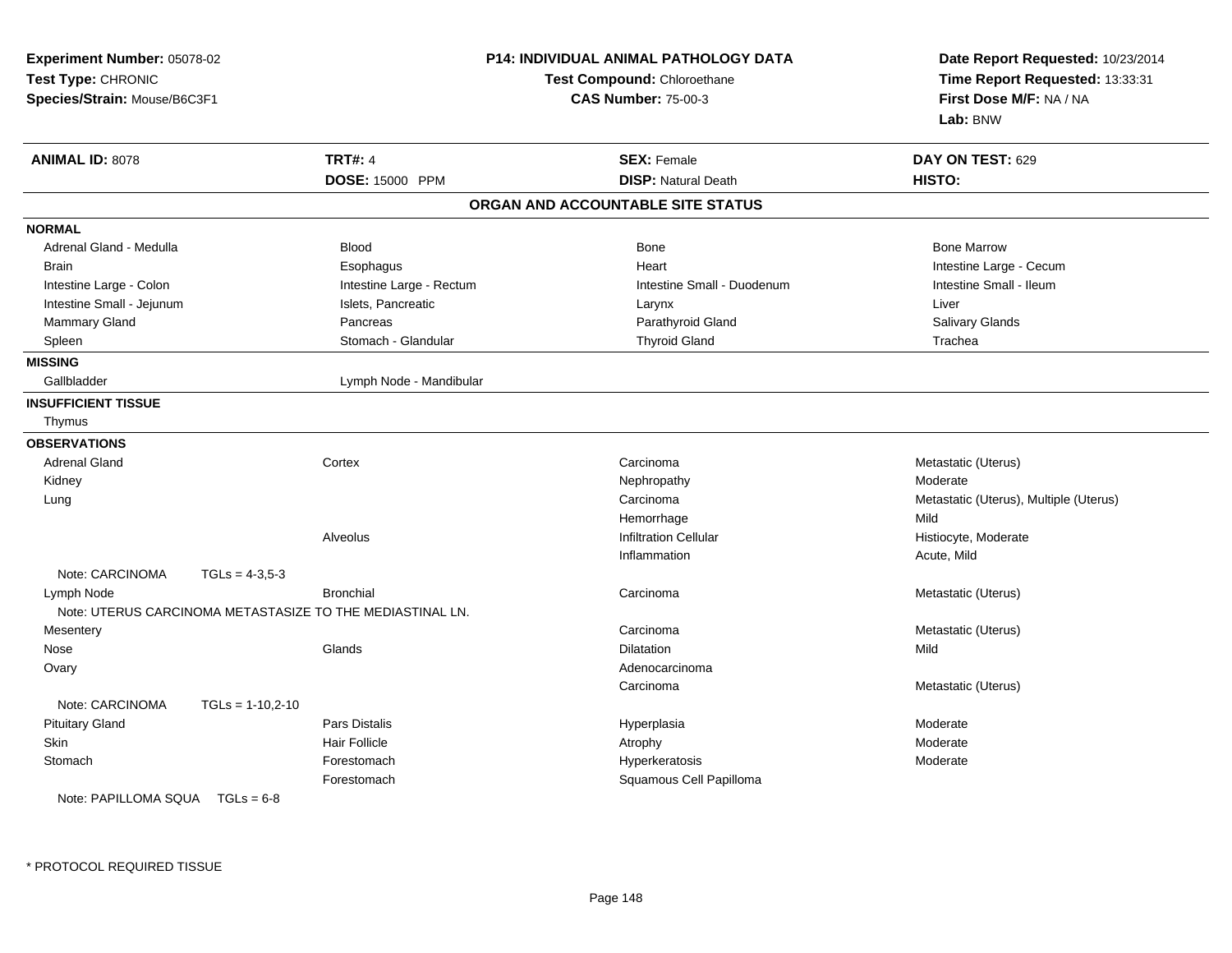| <b>Experiment Number: 05078-02</b><br>Test Type: CHRONIC<br>Species/Strain: Mouse/B6C3F1 | <b>P14: INDIVIDUAL ANIMAL PATHOLOGY DATA</b><br><b>Test Compound: Chloroethane</b><br><b>CAS Number: 75-00-3</b> |                                   | Date Report Requested: 10/23/2014<br>Time Report Requested: 13:33:31<br>First Dose M/F: NA / NA<br>Lab: BNW |
|------------------------------------------------------------------------------------------|------------------------------------------------------------------------------------------------------------------|-----------------------------------|-------------------------------------------------------------------------------------------------------------|
| <b>ANIMAL ID: 8078</b>                                                                   | <b>TRT#: 4</b>                                                                                                   | <b>SEX: Female</b>                | DAY ON TEST: 629                                                                                            |
|                                                                                          | <b>DOSE: 15000 PPM</b>                                                                                           | <b>DISP: Natural Death</b>        | <b>HISTO:</b>                                                                                               |
|                                                                                          |                                                                                                                  | ORGAN AND ACCOUNTABLE SITE STATUS |                                                                                                             |
| <b>Urinary Bladder</b>                                                                   |                                                                                                                  | Carcinoma                         | Metastatic (Uterus)                                                                                         |
|                                                                                          |                                                                                                                  | Inflammation                      | Chronic, Minimal                                                                                            |
| Uterus                                                                                   |                                                                                                                  | Carcinoma                         |                                                                                                             |
| PRIMARY CAUSE OF DEATH                                                                   | $\,$                                                                                                             |                                   |                                                                                                             |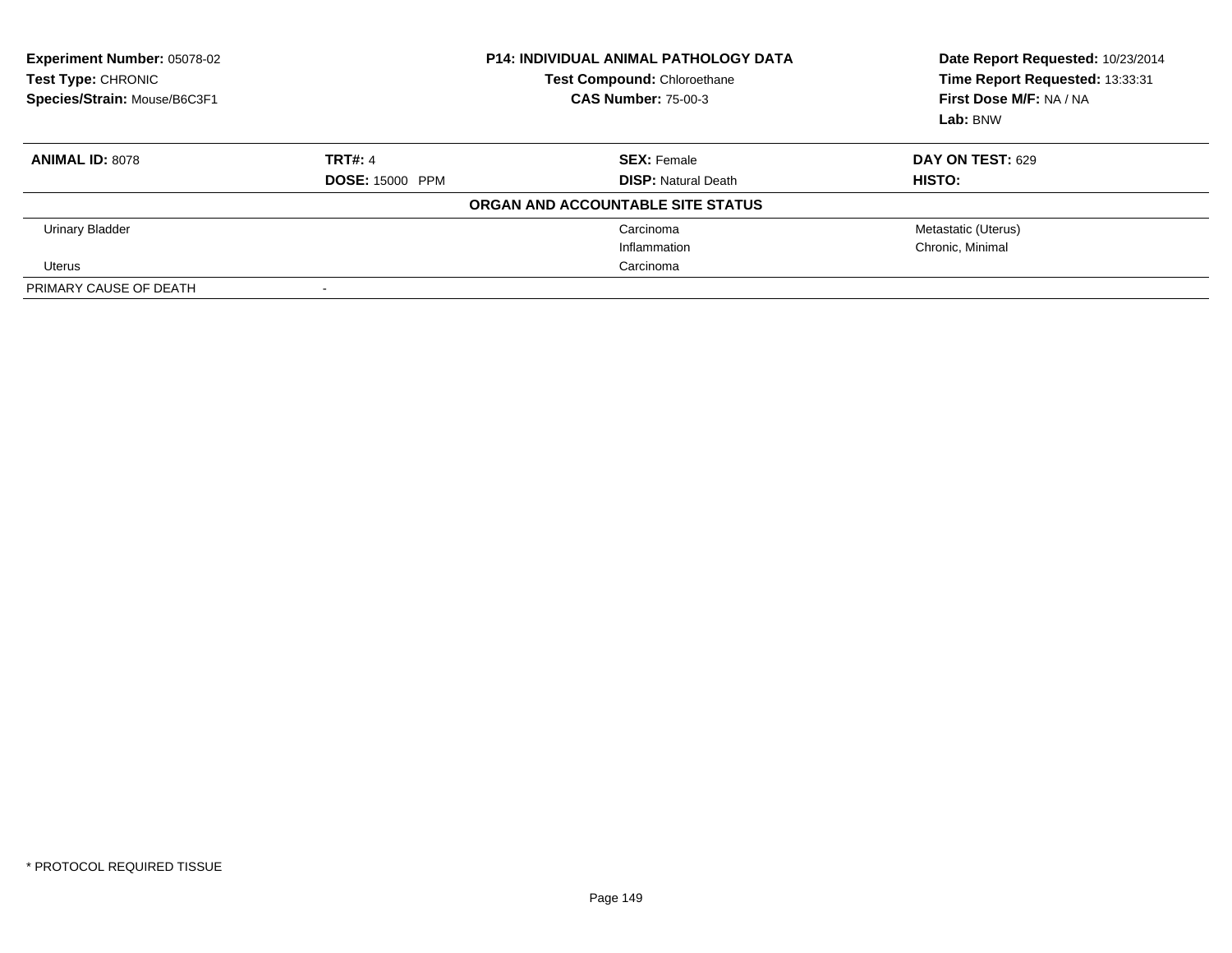| Experiment Number: 05078-02<br>Test Type: CHRONIC<br>Species/Strain: Mouse/B6C3F1 |               |                            | <b>P14: INDIVIDUAL ANIMAL PATHOLOGY DATA</b><br>Test Compound: Chloroethane<br><b>CAS Number: 75-00-3</b> | Date Report Requested: 10/23/2014<br>Time Report Requested: 13:33:31<br>First Dose M/F: NA / NA<br>Lab: BNW |
|-----------------------------------------------------------------------------------|---------------|----------------------------|-----------------------------------------------------------------------------------------------------------|-------------------------------------------------------------------------------------------------------------|
| ANIMAL ID: 8079                                                                   |               | <b>TRT#: 4</b>             | <b>SEX: Female</b>                                                                                        | DAY ON TEST: 559                                                                                            |
|                                                                                   |               | DOSE: 15000 PPM            | <b>DISP: Natural Death</b>                                                                                | HISTO:                                                                                                      |
|                                                                                   |               |                            | ORGAN AND ACCOUNTABLE SITE STATUS                                                                         |                                                                                                             |
| <b>NORMAL</b>                                                                     |               |                            |                                                                                                           |                                                                                                             |
| Adrenal Gland - Medulla                                                           |               | <b>Blood</b>               | Bone                                                                                                      | <b>Bone Marrow</b>                                                                                          |
| Brain                                                                             |               | Esophagus                  | Heart                                                                                                     | Larynx                                                                                                      |
| Lymph Node - Bronchial                                                            |               | Lymph Node - Mandibular    | <b>Mammary Gland</b>                                                                                      | Nose                                                                                                        |
| <b>Pituitary Gland</b>                                                            |               | Salivary Glands            | Skin                                                                                                      | Stomach - Forestomach                                                                                       |
| Stomach - Glandular                                                               |               | <b>Thyroid Gland</b>       | Trachea                                                                                                   | <b>Urinary Bladder</b>                                                                                      |
| <b>MISSING</b>                                                                    |               |                            |                                                                                                           |                                                                                                             |
| Parathyroid Gland                                                                 |               |                            |                                                                                                           |                                                                                                             |
| <b>AUTO PRECLUDES DIAG.</b>                                                       |               |                            |                                                                                                           |                                                                                                             |
| Intestine Large - Rectum                                                          |               | Intestine Small - Duodenum | Intestine Small - Ileum                                                                                   | Intestine Small - Jejunum                                                                                   |
| <b>OBSERVATIONS</b>                                                               |               |                            |                                                                                                           |                                                                                                             |
| <b>Adrenal Gland</b>                                                              |               | Cortex                     | Hematopoietic Cell Proliferation                                                                          | Mild                                                                                                        |
|                                                                                   |               | Subcapsular                | Hyperplasia                                                                                               | Moderate                                                                                                    |
|                                                                                   |               | Capsule                    | Inflammation                                                                                              | Necrotizing, Marked                                                                                         |
| Gallbladder                                                                       |               | Wall                       | Necrosis                                                                                                  | Marked                                                                                                      |
| Intestine Large                                                                   |               | Cecum                      | Inflammation                                                                                              | Necrotizing, Marked                                                                                         |
|                                                                                   |               | Colon                      | Inflammation                                                                                              | Necrotizing, Marked                                                                                         |
| Islets, Pancreatic                                                                |               |                            | Atrophy                                                                                                   | Moderate                                                                                                    |
| Kidney                                                                            |               |                            | Hematopoietic Cell Proliferation                                                                          | Mild                                                                                                        |
| Liver                                                                             |               |                            | Hematopoietic Cell Proliferation                                                                          | Minimal                                                                                                     |
| Lung                                                                              |               |                            | Inflammation                                                                                              | Acute, Moderate                                                                                             |
| Ovary                                                                             |               |                            | Carcinoma                                                                                                 | Metastatic (Uterus)                                                                                         |
|                                                                                   |               |                            | Inflammation                                                                                              | Chronic, Marked                                                                                             |
| Note: CARCINOMA                                                                   | $TGLs = 1-10$ |                            |                                                                                                           |                                                                                                             |
| Pancreas                                                                          |               |                            | Atrophy                                                                                                   | Moderate                                                                                                    |
|                                                                                   |               |                            | Inflammation                                                                                              | Necrotizing, Marked                                                                                         |
| Spleen                                                                            |               |                            | Hematopoietic Cell Proliferation                                                                          | Mild                                                                                                        |
| Thymus                                                                            |               |                            | <b>Infiltration Cellular</b>                                                                              | Marked                                                                                                      |
| Uterus                                                                            |               |                            | Carcinoma                                                                                                 |                                                                                                             |
|                                                                                   |               | Endometrium                | Inflammation                                                                                              | Suppurative, Mild                                                                                           |
| Note: CARCINOMA                                                                   | $TGLs = 2-8$  |                            |                                                                                                           |                                                                                                             |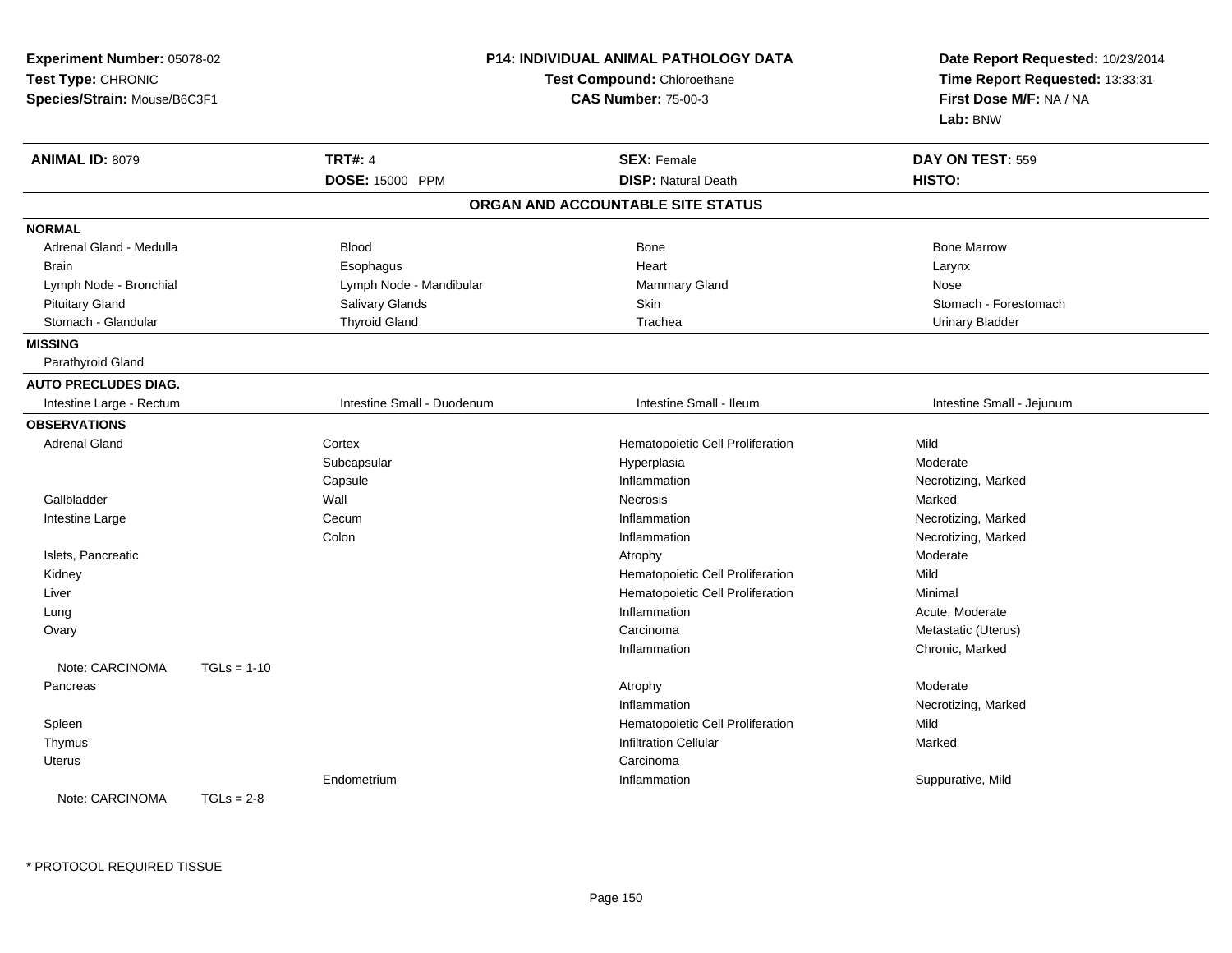| <b>Experiment Number: 05078-02</b><br>Test Type: CHRONIC<br>Species/Strain: Mouse/B6C3F1 |                        | <b>P14: INDIVIDUAL ANIMAL PATHOLOGY DATA</b><br>Test Compound: Chloroethane<br><b>CAS Number: 75-00-3</b> | Date Report Requested: 10/23/2014<br>Time Report Requested: 13:33:31<br>First Dose M/F: NA / NA<br>Lab: BNW |
|------------------------------------------------------------------------------------------|------------------------|-----------------------------------------------------------------------------------------------------------|-------------------------------------------------------------------------------------------------------------|
| <b>ANIMAL ID: 8079</b>                                                                   | <b>TRT#: 4</b>         | <b>SEX:</b> Female                                                                                        | <b>DAY ON TEST: 559</b>                                                                                     |
|                                                                                          | <b>DOSE: 15000 PPM</b> | <b>DISP: Natural Death</b>                                                                                | HISTO:                                                                                                      |
|                                                                                          |                        | ORGAN AND ACCOUNTABLE SITE STATUS                                                                         |                                                                                                             |
| PRIMARY CAUSE OF DEATH                                                                   | $\,$                   |                                                                                                           |                                                                                                             |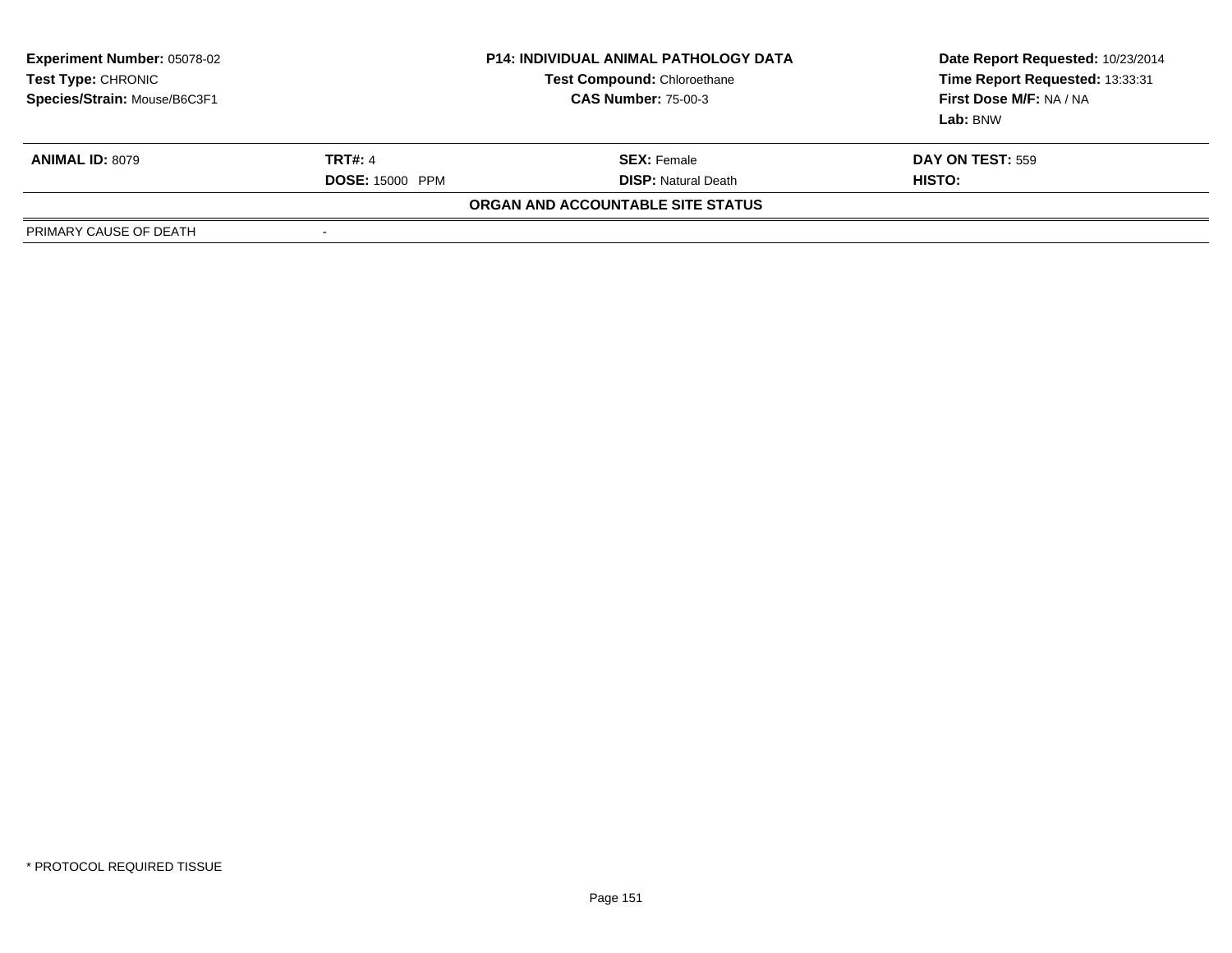| Experiment Number: 05078-02<br>Test Type: CHRONIC<br>Species/Strain: Mouse/B6C3F1 |                          | <b>P14: INDIVIDUAL ANIMAL PATHOLOGY DATA</b><br>Test Compound: Chloroethane<br><b>CAS Number: 75-00-3</b> | Date Report Requested: 10/23/2014<br>Time Report Requested: 13:33:31<br>First Dose M/F: NA / NA<br>Lab: BNW |
|-----------------------------------------------------------------------------------|--------------------------|-----------------------------------------------------------------------------------------------------------|-------------------------------------------------------------------------------------------------------------|
| <b>ANIMAL ID: 8080</b>                                                            | <b>TRT#: 4</b>           | <b>SEX: Female</b>                                                                                        | DAY ON TEST: 668                                                                                            |
|                                                                                   | DOSE: 15000 PPM          | <b>DISP:</b> Moribund Sacrifice                                                                           | HISTO:                                                                                                      |
|                                                                                   |                          | ORGAN AND ACCOUNTABLE SITE STATUS                                                                         |                                                                                                             |
| <b>NORMAL</b>                                                                     |                          |                                                                                                           |                                                                                                             |
| Adrenal Gland - Medulla                                                           | <b>Blood</b>             | Bone                                                                                                      | <b>Bone Marrow</b>                                                                                          |
| <b>Brain</b>                                                                      | Esophagus                | Gallbladder                                                                                               | Intestine Large - Cecum                                                                                     |
| Intestine Large - Colon                                                           | Intestine Large - Rectum | Intestine Small - Duodenum                                                                                | Intestine Small - Ileum                                                                                     |
| Intestine Small - Jejunum                                                         | Islets, Pancreatic       | Kidney                                                                                                    | Larynx                                                                                                      |
| Lymph Node - Bronchial                                                            | <b>Nose</b>              | Pancreas                                                                                                  | <b>Pituitary Gland</b>                                                                                      |
| Salivary Glands                                                                   | Skin                     | Stomach - Forestomach                                                                                     | Stomach - Glandular                                                                                         |
| <b>Thyroid Gland</b>                                                              | Trachea                  | <b>Urinary Bladder</b>                                                                                    |                                                                                                             |
| <b>MISSING</b>                                                                    |                          |                                                                                                           |                                                                                                             |
| Mammary Gland                                                                     | Parathyroid Gland        | Thymus                                                                                                    |                                                                                                             |
| <b>OBSERVATIONS</b>                                                               |                          |                                                                                                           |                                                                                                             |
| <b>Adrenal Gland</b>                                                              | Cortex                   | Degeneration                                                                                              | Mild                                                                                                        |
|                                                                                   | Cortex                   | Fibrosis                                                                                                  | Mild                                                                                                        |
|                                                                                   | Subcapsular              | Hyperplasia                                                                                               | Minimal                                                                                                     |
| Heart                                                                             |                          | Carcinoma                                                                                                 | Metastatic (Uterus)                                                                                         |
| Liver                                                                             |                          | Hepatocellular Carcinoma                                                                                  | Multiple                                                                                                    |
| Note: HEPATOCLR CARC $TGLs = 2-10.3-11$                                           |                          |                                                                                                           |                                                                                                             |
| Lung                                                                              |                          | Alveolar/Bronchiolar Adenoma                                                                              |                                                                                                             |
|                                                                                   |                          | Carcinoma                                                                                                 | Metastatic (Uterus), Multiple (Uterus)                                                                      |
|                                                                                   | Alveolar Epith           | Hyperplasia                                                                                               | Diffuse, Moderate                                                                                           |
|                                                                                   | Alveolus                 | <b>Infiltration Cellular</b>                                                                              | Histiocyte, Moderate                                                                                        |
|                                                                                   |                          | Inflammation                                                                                              | Subacute, Moderate                                                                                          |
| Note: CARCINOMA<br>$TGLs = 4-3$                                                   |                          |                                                                                                           |                                                                                                             |
| Lymph Node                                                                        | Mandibular               | <b>Infiltration Cellular</b>                                                                              | Histiocyte, Minimal                                                                                         |
| Ovary                                                                             |                          | Cyst                                                                                                      | Marked                                                                                                      |
| Note: CYST<br>$TGLs = 1-7$                                                        |                          |                                                                                                           |                                                                                                             |
| Spleen                                                                            |                          | Hematopoietic Cell Proliferation                                                                          | Mild                                                                                                        |
| <b>Uterus</b>                                                                     |                          | Carcinoma                                                                                                 |                                                                                                             |
|                                                                                   | Lymphatic                | Ectasia                                                                                                   | Moderate                                                                                                    |
| Note: CARCINOMA<br>$TGLs = 5-12$                                                  |                          |                                                                                                           |                                                                                                             |

PRIMARY CAUSE OF DEATH-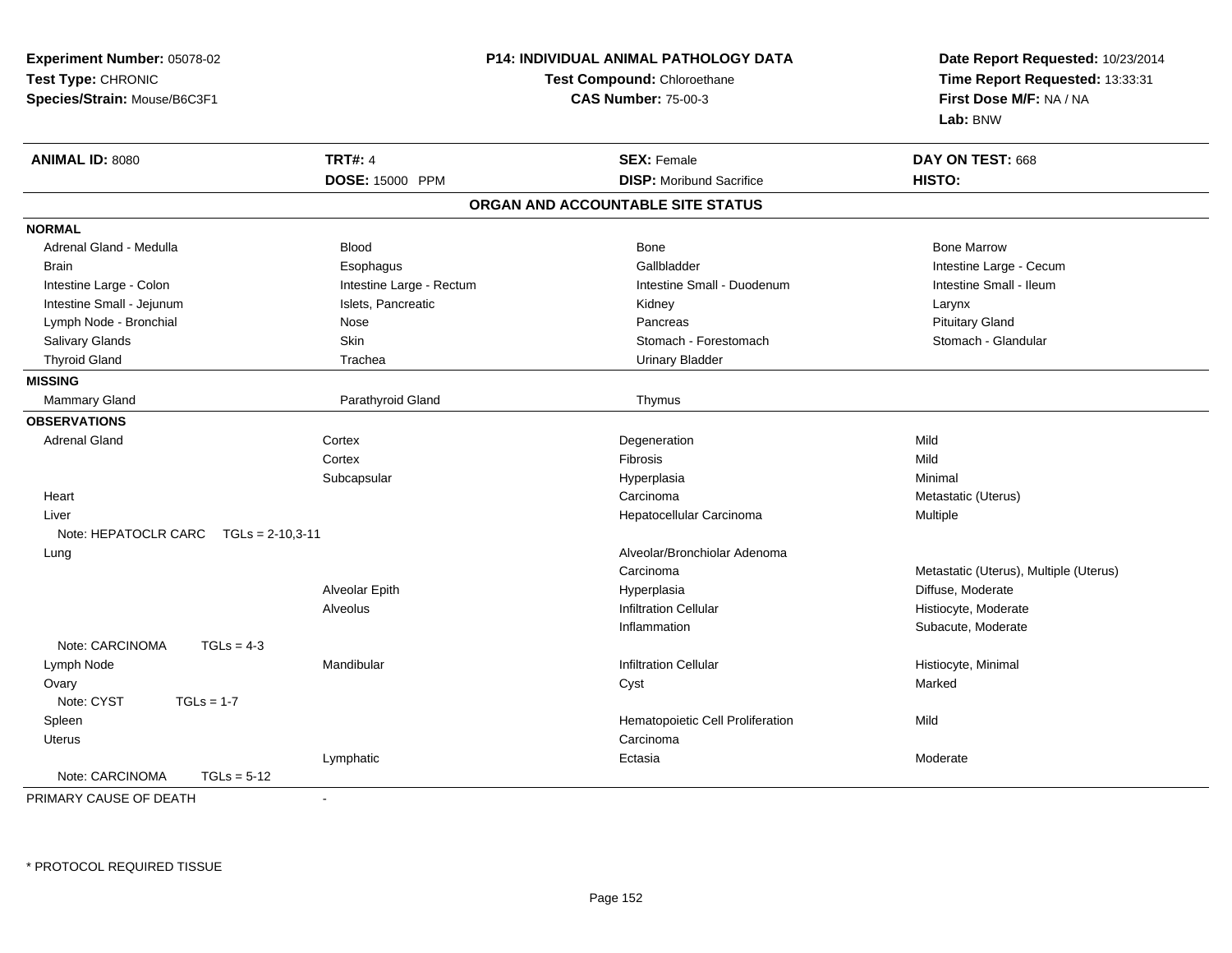| <b>P14: INDIVIDUAL ANIMAL PATHOLOGY DATA</b><br><b>Test Compound: Chloroethane</b><br><b>CAS Number: 75-00-3</b> |                                                       | Date Report Requested: 10/23/2014<br>Time Report Requested: 13:33:31<br>First Dose M/F: NA / NA<br>Lab: BNW |
|------------------------------------------------------------------------------------------------------------------|-------------------------------------------------------|-------------------------------------------------------------------------------------------------------------|
|                                                                                                                  | <b>SEX: Female</b><br><b>DISP:</b> Moribund Sacrifice | <b>DAY ON TEST: 668</b><br>HISTO:                                                                           |
|                                                                                                                  |                                                       |                                                                                                             |
|                                                                                                                  | <b>TRT#: 4</b><br><b>DOSE: 15000 PPM</b>              | ORGAN AND ACCOUNTABLE SITE STATUS                                                                           |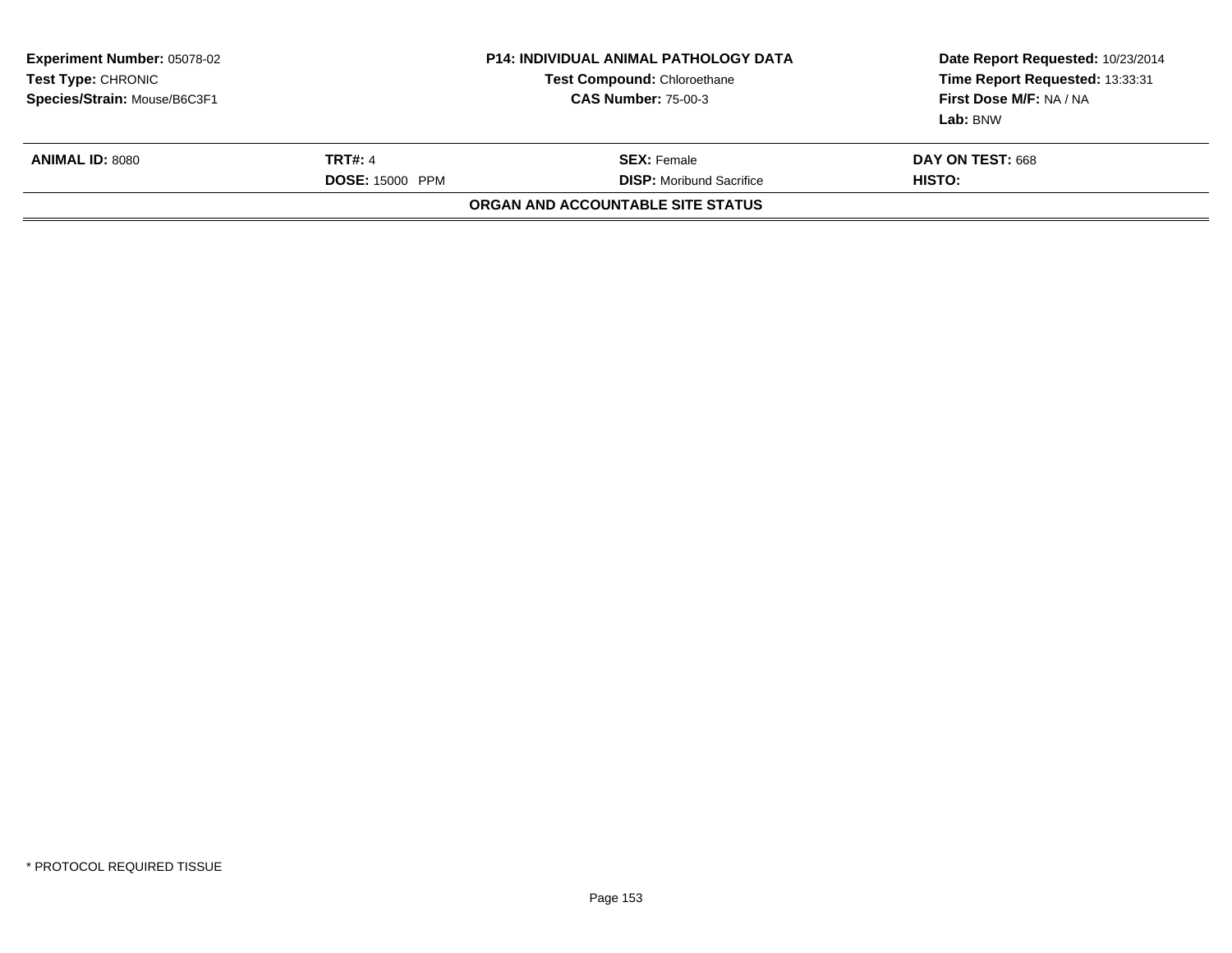| Experiment Number: 05078-02<br>Test Type: CHRONIC<br>Species/Strain: Mouse/B6C3F1 |                           | P14: INDIVIDUAL ANIMAL PATHOLOGY DATA<br>Test Compound: Chloroethane<br><b>CAS Number: 75-00-3</b> | Date Report Requested: 10/23/2014<br>Time Report Requested: 13:33:31<br>First Dose M/F: NA / NA<br>Lab: BNW |
|-----------------------------------------------------------------------------------|---------------------------|----------------------------------------------------------------------------------------------------|-------------------------------------------------------------------------------------------------------------|
| ANIMAL ID: 8081                                                                   | <b>TRT#: 4</b>            | <b>SEX: Female</b>                                                                                 | DAY ON TEST: 533                                                                                            |
|                                                                                   | DOSE: 15000 PPM           | <b>DISP: Natural Death</b>                                                                         | HISTO:                                                                                                      |
|                                                                                   |                           | ORGAN AND ACCOUNTABLE SITE STATUS                                                                  |                                                                                                             |
| <b>NORMAL</b>                                                                     |                           |                                                                                                    |                                                                                                             |
| Adrenal Gland - Medulla                                                           | <b>Blood</b>              | Bone                                                                                               | <b>Bone Marrow</b>                                                                                          |
| Brain                                                                             | Esophagus                 | Heart                                                                                              | Islets, Pancreatic                                                                                          |
| Kidney                                                                            | Larynx                    | Liver                                                                                              | Lung                                                                                                        |
| <b>Mammary Gland</b>                                                              | Nose                      | <b>Pituitary Gland</b>                                                                             | Salivary Glands                                                                                             |
| Stomach - Glandular                                                               | Thymus                    | <b>Thyroid Gland</b>                                                                               | <b>Tissue NOS</b>                                                                                           |
| Trachea                                                                           | Ureter                    |                                                                                                    |                                                                                                             |
| <b>MISSING</b>                                                                    |                           |                                                                                                    |                                                                                                             |
| Gallbladder                                                                       | Lymph Node - Bronchial    | Lymph Node - Mandibular                                                                            | Ovary                                                                                                       |
| Parathyroid Gland                                                                 |                           |                                                                                                    |                                                                                                             |
| <b>AUTO PRECLUDES DIAG.</b>                                                       |                           |                                                                                                    |                                                                                                             |
| Intestine Large - Cecum                                                           | Intestine Large - Colon   | Intestine Large - Rectum                                                                           | Intestine Small - Duodenum                                                                                  |
| Intestine Small - Ileum                                                           | Intestine Small - Jejunum |                                                                                                    |                                                                                                             |
| <b>OBSERVATIONS</b>                                                               |                           |                                                                                                    |                                                                                                             |
| <b>Adrenal Gland</b>                                                              | Cortex                    | Hemorrhage                                                                                         | Acute, Marked                                                                                               |
|                                                                                   | Subcapsular               | Hyperplasia                                                                                        | Mild                                                                                                        |
| Pancreas                                                                          |                           | Inflammation                                                                                       | Necrotizing, Marked                                                                                         |
| Skin                                                                              | <b>Hair Follicle</b>      | Atrophy                                                                                            | Mild                                                                                                        |
| Note: ATROPHY<br>$TGLs = 4-2$                                                     |                           |                                                                                                    |                                                                                                             |
| Spleen                                                                            |                           | Hematopoietic Cell Proliferation                                                                   | Moderate                                                                                                    |
| Note: HEMA CELL PROL TGLs = 1-4                                                   |                           |                                                                                                    |                                                                                                             |
| Stomach                                                                           | Forestomach               | Hemorrhage                                                                                         | Acute, Mild                                                                                                 |
| <b>Urinary Bladder</b>                                                            |                           | Inflammation                                                                                       | Necrotizing, Moderate                                                                                       |
| <b>Uterus</b>                                                                     | Endometrium               | Hyperplasia                                                                                        | Cystic, Moderate                                                                                            |
|                                                                                   |                           | Inflammation                                                                                       | Necrotizing, Marked                                                                                         |
| Note: INFLAMMATION<br>$TGLs = 2-10,3-10$                                          |                           |                                                                                                    |                                                                                                             |
| PRIMARY CAUSE OF DEATH                                                            | $\blacksquare$            |                                                                                                    |                                                                                                             |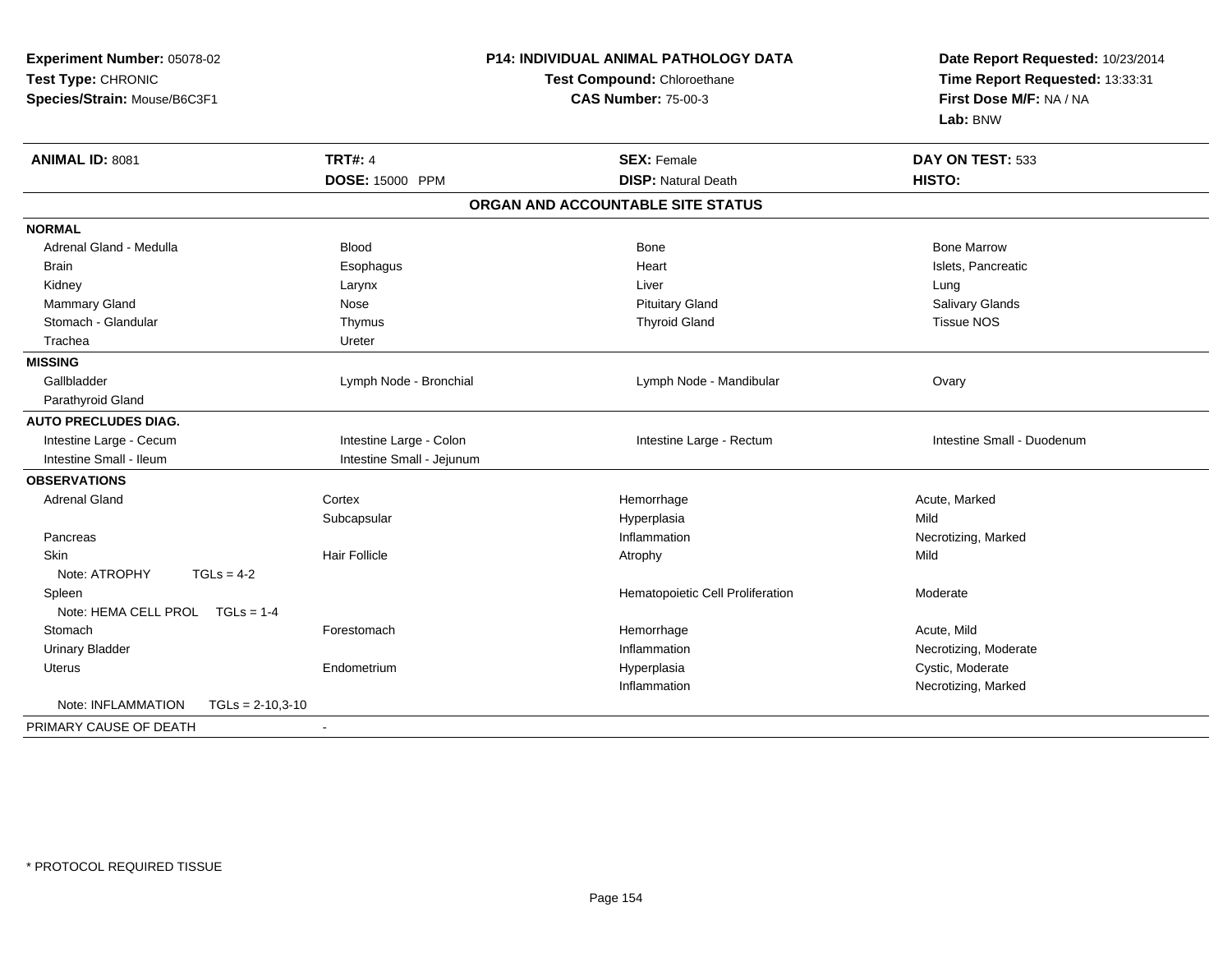| Experiment Number: 05078-02<br>Test Type: CHRONIC<br>Species/Strain: Mouse/B6C3F1 |               |                                                                  | <b>P14: INDIVIDUAL ANIMAL PATHOLOGY DATA</b><br>Test Compound: Chloroethane<br><b>CAS Number: 75-00-3</b> | Date Report Requested: 10/23/2014<br>Time Report Requested: 13:33:31<br>First Dose M/F: NA / NA<br>Lab: BNW |
|-----------------------------------------------------------------------------------|---------------|------------------------------------------------------------------|-----------------------------------------------------------------------------------------------------------|-------------------------------------------------------------------------------------------------------------|
| <b>ANIMAL ID: 8082</b>                                                            |               | <b>TRT#: 4</b>                                                   | <b>SEX: Female</b>                                                                                        | DAY ON TEST: 574                                                                                            |
|                                                                                   |               | DOSE: 15000 PPM                                                  | <b>DISP: Natural Death</b>                                                                                | HISTO:                                                                                                      |
|                                                                                   |               |                                                                  | ORGAN AND ACCOUNTABLE SITE STATUS                                                                         |                                                                                                             |
| <b>NORMAL</b>                                                                     |               |                                                                  |                                                                                                           |                                                                                                             |
| <b>Adrenal Gland - Cortex</b>                                                     |               | Adrenal Gland - Medulla                                          | <b>Blood</b>                                                                                              | Bone                                                                                                        |
| <b>Bone Marrow</b>                                                                |               | <b>Brain</b>                                                     | Esophagus                                                                                                 | Islets, Pancreatic                                                                                          |
| Larynx                                                                            |               | Liver                                                            | <b>Mammary Gland</b>                                                                                      | Nose                                                                                                        |
| Salivary Glands                                                                   |               | Stomach - Forestomach                                            | Stomach - Glandular                                                                                       | <b>Thyroid Gland</b>                                                                                        |
| Trachea                                                                           |               |                                                                  |                                                                                                           |                                                                                                             |
| <b>MISSING</b>                                                                    |               |                                                                  |                                                                                                           |                                                                                                             |
| Parathyroid Gland                                                                 |               | Thymus                                                           |                                                                                                           |                                                                                                             |
| <b>AUTO PRECLUDES DIAG.</b>                                                       |               |                                                                  |                                                                                                           |                                                                                                             |
| Gallbladder                                                                       |               | Intestine Large - Cecum                                          | Intestine Large - Colon                                                                                   | Intestine Large - Rectum                                                                                    |
| Intestine Small - Duodenum                                                        |               | Intestine Small - Ileum                                          | Intestine Small - Jejunum                                                                                 | <b>Urinary Bladder</b>                                                                                      |
| <b>INSUFFICIENT TISSUE</b>                                                        |               |                                                                  |                                                                                                           |                                                                                                             |
| <b>Pituitary Gland</b>                                                            |               |                                                                  |                                                                                                           |                                                                                                             |
| <b>OBSERVATIONS</b>                                                               |               |                                                                  |                                                                                                           |                                                                                                             |
| <b>Adrenal Gland</b>                                                              |               | Subcapsular                                                      | Hyperplasia                                                                                               | Mild                                                                                                        |
| Heart                                                                             |               |                                                                  | Carcinoma                                                                                                 | Metastatic (Uterus)                                                                                         |
| Kidney                                                                            |               |                                                                  | Carcinoma                                                                                                 | Metastatic (Uterus)                                                                                         |
| Note: CARCINOMA                                                                   | $TGLs = 5-5$  |                                                                  |                                                                                                           |                                                                                                             |
| Lung                                                                              |               |                                                                  | Carcinoma                                                                                                 | Metastatic (Uterus)                                                                                         |
| Note: CARCINOMA                                                                   | $TGLs = 1-3$  |                                                                  |                                                                                                           |                                                                                                             |
| Lymph Node                                                                        |               | <b>Bronchial</b>                                                 | Carcinoma                                                                                                 | Metastatic (Uterus)                                                                                         |
|                                                                                   |               | Mandibular                                                       | <b>Infiltration Cellular</b>                                                                              | Histiocyte, Mild                                                                                            |
| Note: CARCINOMA                                                                   | $TGLs = 6-11$ | Note: UTERUS CARCINOMA METASTASIZE TO THE RENAL & MEDIASTINAL LN |                                                                                                           |                                                                                                             |
| Ovary                                                                             |               |                                                                  | Carcinoma                                                                                                 | Metastatic (Uterus)                                                                                         |
| Note: CARCINOMA                                                                   | $TGLs = 7-7$  |                                                                  |                                                                                                           |                                                                                                             |
| Pancreas                                                                          |               |                                                                  | Carcinoma                                                                                                 | Metastatic (Uterus)                                                                                         |
| Skin                                                                              |               | <b>Hair Follicle</b>                                             | Atrophy                                                                                                   | Mild                                                                                                        |
| Spleen                                                                            |               |                                                                  | Carcinoma                                                                                                 | Metastatic (Uterus)                                                                                         |
| <b>Uterus</b>                                                                     |               |                                                                  | Carcinoma                                                                                                 |                                                                                                             |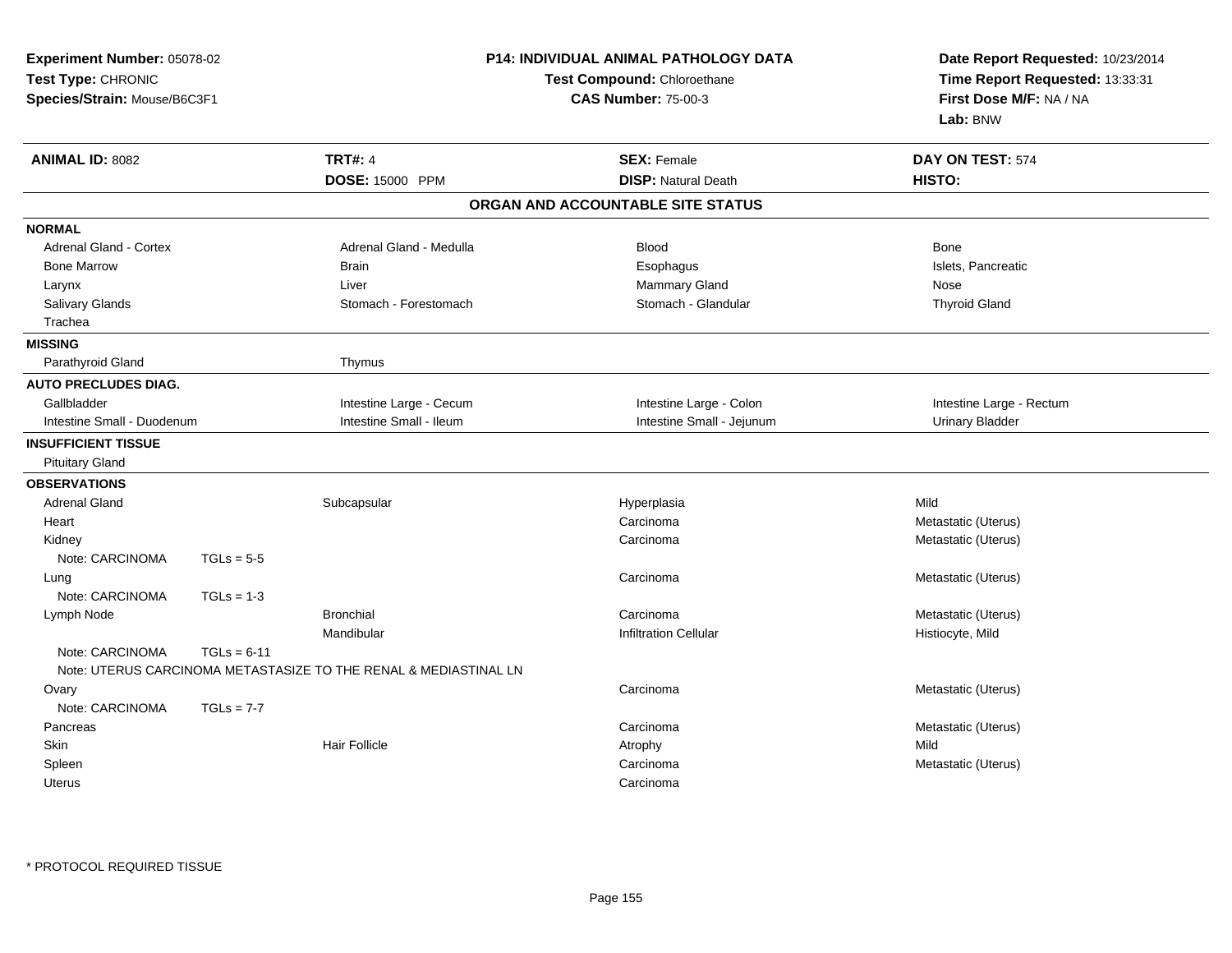| <b>Experiment Number: 05078-02</b><br><b>P14: INDIVIDUAL ANIMAL PATHOLOGY DATA</b><br>Test Compound: Chloroethane<br>Test Type: CHRONIC<br>Species/Strain: Mouse/B6C3F1<br><b>CAS Number: 75-00-3</b> |               |                          | Date Report Requested: 10/23/2014<br>Time Report Requested: 13:33:31<br>First Dose M/F: NA / NA<br><b>Lab:</b> BNW |                  |
|-------------------------------------------------------------------------------------------------------------------------------------------------------------------------------------------------------|---------------|--------------------------|--------------------------------------------------------------------------------------------------------------------|------------------|
| <b>ANIMAL ID: 8082</b>                                                                                                                                                                                |               | <b>TRT#: 4</b>           | <b>SEX:</b> Female                                                                                                 | DAY ON TEST: 574 |
|                                                                                                                                                                                                       |               | <b>DOSE: 15000 PPM</b>   | <b>DISP:</b> Natural Death                                                                                         | HISTO:           |
|                                                                                                                                                                                                       |               |                          | ORGAN AND ACCOUNTABLE SITE STATUS                                                                                  |                  |
| Note: CARCINOMA                                                                                                                                                                                       | $TGLs = 2-10$ |                          |                                                                                                                    |                  |
| PRIMARY CAUSE OF DEATH                                                                                                                                                                                |               | $\overline{\phantom{a}}$ |                                                                                                                    |                  |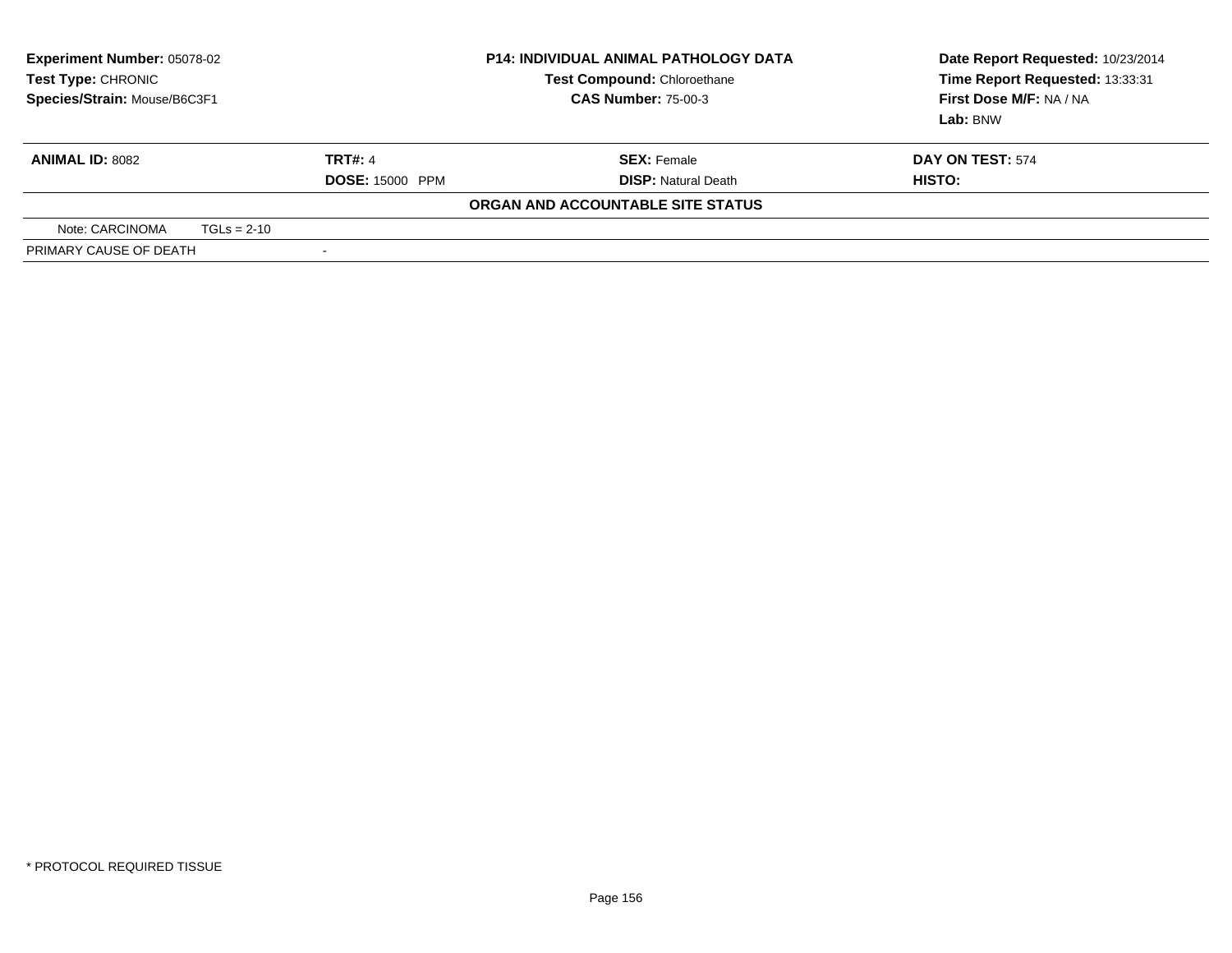| Experiment Number: 05078-02<br>Test Type: CHRONIC<br>Species/Strain: Mouse/B6C3F1 |                                                            | P14: INDIVIDUAL ANIMAL PATHOLOGY DATA<br>Test Compound: Chloroethane<br><b>CAS Number: 75-00-3</b> | Date Report Requested: 10/23/2014<br>Time Report Requested: 13:33:31<br>First Dose M/F: NA / NA<br>Lab: BNW |
|-----------------------------------------------------------------------------------|------------------------------------------------------------|----------------------------------------------------------------------------------------------------|-------------------------------------------------------------------------------------------------------------|
| <b>ANIMAL ID: 8083</b>                                                            | <b>TRT#: 4</b>                                             | <b>SEX: Female</b>                                                                                 | DAY ON TEST: 661                                                                                            |
|                                                                                   | DOSE: 15000 PPM                                            | <b>DISP:</b> Moribund Sacrifice                                                                    | HISTO:                                                                                                      |
|                                                                                   |                                                            | ORGAN AND ACCOUNTABLE SITE STATUS                                                                  |                                                                                                             |
| <b>NORMAL</b>                                                                     |                                                            |                                                                                                    |                                                                                                             |
| <b>Adrenal Gland - Cortex</b>                                                     | Adrenal Gland - Medulla                                    | <b>Blood</b>                                                                                       | Bone                                                                                                        |
| <b>Bone Marrow</b>                                                                | <b>Brain</b>                                               | Esophagus                                                                                          | Gallbladder                                                                                                 |
| Heart                                                                             | Intestine Large - Cecum                                    | Intestine Large - Colon                                                                            | Intestine Large - Rectum                                                                                    |
| Intestine Small - Duodenum                                                        | Intestine Small - Ileum                                    | Intestine Small - Jejunum                                                                          | Islets, Pancreatic                                                                                          |
| Larynx                                                                            | Liver                                                      | Lymph Node - Mandibular                                                                            | Mammary Gland                                                                                               |
| Nose                                                                              | Pancreas                                                   | <b>Pituitary Gland</b>                                                                             | Salivary Glands                                                                                             |
| Stomach - Forestomach                                                             | Stomach - Glandular                                        | <b>Thyroid Gland</b>                                                                               | Trachea                                                                                                     |
| <b>MISSING</b>                                                                    |                                                            |                                                                                                    |                                                                                                             |
| Parathyroid Gland                                                                 | <b>Urinary Bladder</b>                                     |                                                                                                    |                                                                                                             |
| <b>INSUFFICIENT TISSUE</b>                                                        |                                                            |                                                                                                    |                                                                                                             |
| Thymus                                                                            |                                                            |                                                                                                    |                                                                                                             |
| <b>OBSERVATIONS</b>                                                               |                                                            |                                                                                                    |                                                                                                             |
| <b>Adrenal Gland</b>                                                              | Subcapsular                                                | Hyperplasia                                                                                        | Mild                                                                                                        |
| Kidney                                                                            |                                                            | Carcinoma                                                                                          | Metastatic (Uterus)                                                                                         |
|                                                                                   | Note: RESMBLES ADRENAL CORTICAL CARCINOMA                  |                                                                                                    |                                                                                                             |
| Lung                                                                              |                                                            | Carcinoma                                                                                          | Metastatic (Uterus), Multiple (Uterus)                                                                      |
|                                                                                   |                                                            | Hemorrhage                                                                                         | Moderate                                                                                                    |
| Note: CARCINOMA                                                                   | Note: RESEMBLES ADRENAL CORTICAL CARCINOMA<br>$TGLs = 3-3$ |                                                                                                    |                                                                                                             |
| Lymph Node                                                                        | <b>Bronchial</b>                                           | Carcinoma                                                                                          | Metastatic (Uterus)                                                                                         |
|                                                                                   | Note: BRONCHIAL L N RESEMBLES ADRENAL CORTICAL CARCINOMA   |                                                                                                    |                                                                                                             |
| Mesentery                                                                         |                                                            | Carcinoma                                                                                          | Metastatic (Uterus)                                                                                         |
| Ovary                                                                             |                                                            | Carcinoma                                                                                          | Metastatic (Uterus)                                                                                         |
| Note: CARCINOMA                                                                   | $TGLs = 2-7$                                               |                                                                                                    |                                                                                                             |
| Skin                                                                              | <b>Hair Follicle</b>                                       | Atrophy                                                                                            | Mild                                                                                                        |
| Spleen                                                                            |                                                            | Hematopoietic Cell Proliferation                                                                   | Moderate                                                                                                    |
| <b>Uterus</b>                                                                     |                                                            | Carcinoma                                                                                          |                                                                                                             |
| Note: CARCINOMA                                                                   | $TGLs = 1-10$                                              |                                                                                                    |                                                                                                             |
| PRIMARY CAUSE OF DEATH                                                            |                                                            |                                                                                                    |                                                                                                             |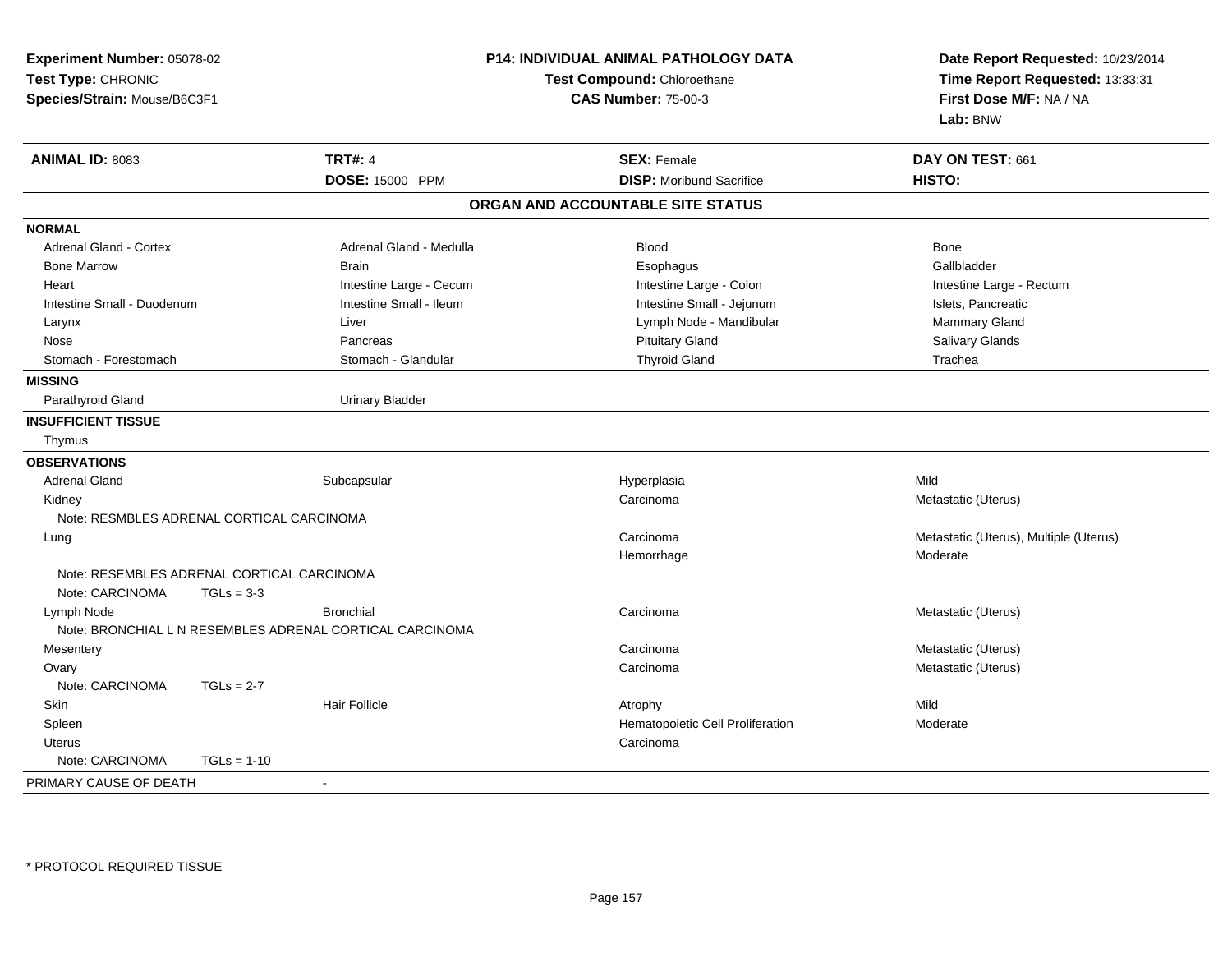| Experiment Number: 05078-02<br>Test Type: CHRONIC<br>Species/Strain: Mouse/B6C3F1 |                  | P14: INDIVIDUAL ANIMAL PATHOLOGY DATA | Date Report Requested: 10/23/2014<br>Time Report Requested: 13:33:31<br>First Dose M/F: NA / NA<br>Lab: BNW |  |
|-----------------------------------------------------------------------------------|------------------|---------------------------------------|-------------------------------------------------------------------------------------------------------------|--|
|                                                                                   |                  | Test Compound: Chloroethane           |                                                                                                             |  |
|                                                                                   |                  | <b>CAS Number: 75-00-3</b>            |                                                                                                             |  |
| <b>ANIMAL ID: 8084</b>                                                            | <b>TRT#: 4</b>   | <b>SEX: Female</b>                    | DAY ON TEST: 611                                                                                            |  |
|                                                                                   | DOSE: 15000 PPM  | <b>DISP:</b> Moribund Sacrifice       | HISTO:                                                                                                      |  |
|                                                                                   |                  | ORGAN AND ACCOUNTABLE SITE STATUS     |                                                                                                             |  |
| <b>NORMAL</b>                                                                     |                  |                                       |                                                                                                             |  |
| Adrenal Gland - Medulla                                                           | <b>Blood</b>     | <b>Bone</b>                           | <b>Bone Marrow</b>                                                                                          |  |
| <b>Brain</b>                                                                      | Esophagus        | Heart                                 | Intestine Small - Ileum                                                                                     |  |
| Islets, Pancreatic                                                                | Larynx           | Nose                                  | Parathyroid Gland                                                                                           |  |
| <b>Pituitary Gland</b>                                                            | Salivary Glands  | <b>Thyroid Gland</b>                  | Trachea                                                                                                     |  |
| <b>MISSING</b>                                                                    |                  |                                       |                                                                                                             |  |
| <b>Mammary Gland</b>                                                              | Thymus           |                                       |                                                                                                             |  |
| <b>OBSERVATIONS</b>                                                               |                  |                                       |                                                                                                             |  |
| <b>Adrenal Gland</b>                                                              | Cortex           | Degeneration                          | Minimal                                                                                                     |  |
|                                                                                   | Cortex           | Fibrosis                              | Minimal                                                                                                     |  |
|                                                                                   | Subcapsular      | Hyperplasia                           | Mild                                                                                                        |  |
|                                                                                   | Capsule          | Lymphoma Malignant Histiocytic        |                                                                                                             |  |
| Gallbladder                                                                       |                  | Lymphoma Malignant Histiocytic        |                                                                                                             |  |
| Intestine Large                                                                   | Cecum            | Inflammation                          | Acute, Mild                                                                                                 |  |
|                                                                                   | Colon            | Lymphoma Malignant Histiocytic        |                                                                                                             |  |
|                                                                                   | Rectum           | Lymphoma Malignant Histiocytic        |                                                                                                             |  |
| <b>Intestine Small</b>                                                            | Duodenum         | Lymphoma Malignant Histiocytic        |                                                                                                             |  |
|                                                                                   | Jejunum          | Lymphoma Malignant Histiocytic        |                                                                                                             |  |
| Kidney                                                                            |                  | Lymphoma Malignant Histiocytic        |                                                                                                             |  |
| Note: LYMPH MAL HIST $TGLs = 5-5$                                                 |                  |                                       |                                                                                                             |  |
| Liver                                                                             |                  | Lymphoma Malignant Histiocytic        |                                                                                                             |  |
|                                                                                   |                  | Necrosis                              | Mild                                                                                                        |  |
| Lung                                                                              | Alveolus         | Adenomatosis                          | Focal, Mild                                                                                                 |  |
|                                                                                   |                  | Lymphoma Malignant Histiocytic        |                                                                                                             |  |
| Lymph Node                                                                        | <b>Bronchial</b> | Lymphoma Malignant Histiocytic        |                                                                                                             |  |
|                                                                                   | Mandibular       | Lymphoma Malignant Histiocytic        |                                                                                                             |  |
|                                                                                   | Mesenteric       | Lymphoma Malignant Histiocytic        |                                                                                                             |  |
| Note: LYMPH MAL HIST TGLs = 2-11                                                  |                  |                                       |                                                                                                             |  |
| Mesentery                                                                         |                  | Lymphoma Malignant Histiocytic        |                                                                                                             |  |
| Note: LYMPH MAL HIST $TGLs = 6-10$                                                |                  |                                       |                                                                                                             |  |
| Ovary                                                                             |                  | Lymphoma Malignant Histiocytic        |                                                                                                             |  |
|                                                                                   |                  |                                       |                                                                                                             |  |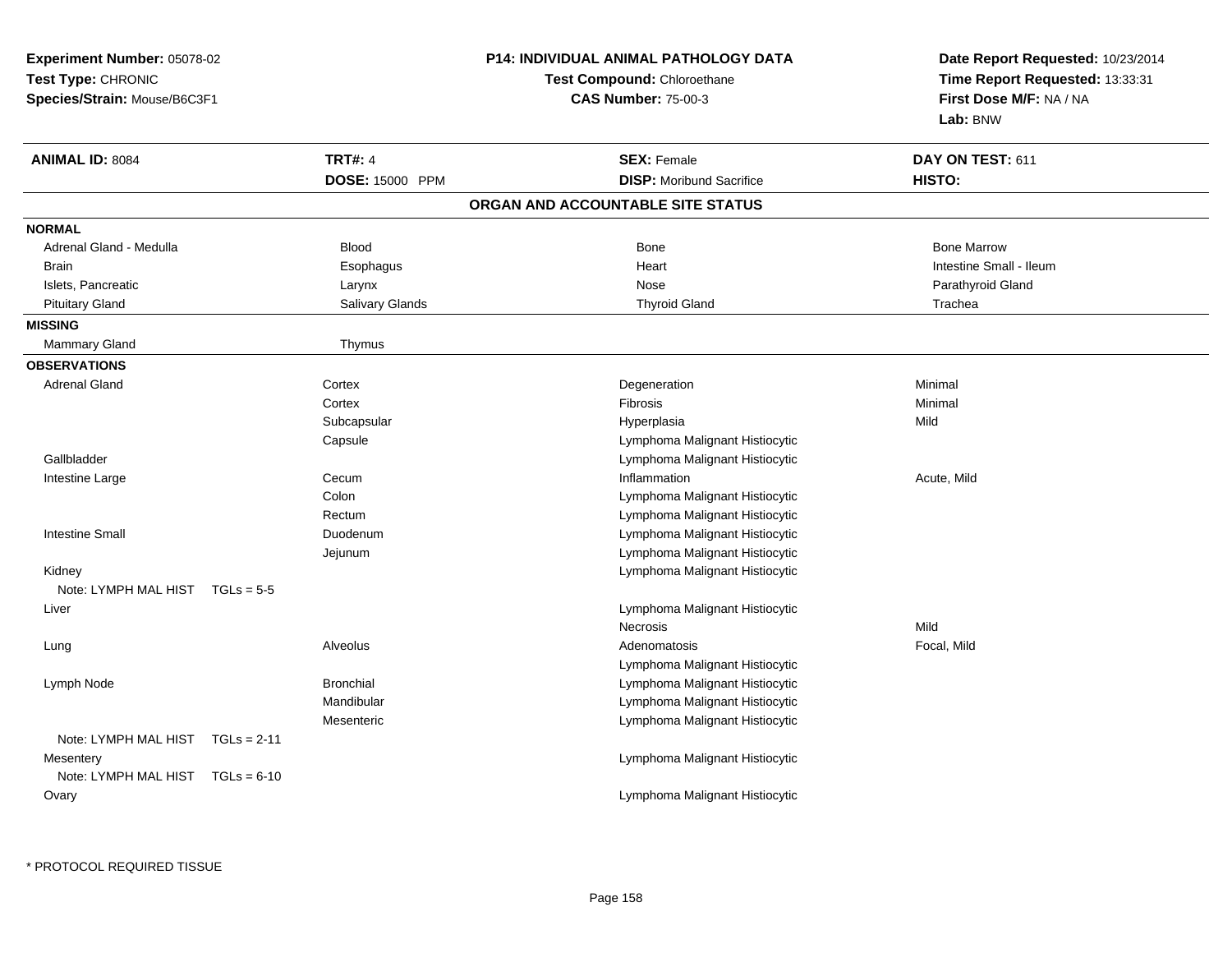| <b>Experiment Number: 05078-02</b><br>Test Type: CHRONIC<br>Species/Strain: Mouse/B6C3F1 |                      | <b>P14: INDIVIDUAL ANIMAL PATHOLOGY DATA</b><br>Test Compound: Chloroethane<br><b>CAS Number: 75-00-3</b> | Date Report Requested: 10/23/2014<br>Time Report Requested: 13:33:31<br>First Dose M/F: NA / NA<br>Lab: BNW |  |
|------------------------------------------------------------------------------------------|----------------------|-----------------------------------------------------------------------------------------------------------|-------------------------------------------------------------------------------------------------------------|--|
| <b>ANIMAL ID: 8084</b>                                                                   | <b>TRT#: 4</b>       | <b>SEX: Female</b>                                                                                        | DAY ON TEST: 611                                                                                            |  |
|                                                                                          | DOSE: 15000 PPM      | <b>DISP:</b> Moribund Sacrifice                                                                           | HISTO:                                                                                                      |  |
|                                                                                          |                      | ORGAN AND ACCOUNTABLE SITE STATUS                                                                         |                                                                                                             |  |
| Pancreas                                                                                 |                      | Lymphoma Malignant Histiocytic                                                                            |                                                                                                             |  |
| Skin                                                                                     | <b>Hair Follicle</b> | Atrophy                                                                                                   | Moderate                                                                                                    |  |
|                                                                                          | <b>Subcut Tiss</b>   | Lymphoma Malignant Histiocytic                                                                            |                                                                                                             |  |
| Note: ATROPHY<br>$TGLs = 4-2$                                                            |                      |                                                                                                           |                                                                                                             |  |
| Note: LYMPH MAL HIST $TGLs = 7-2$                                                        |                      |                                                                                                           |                                                                                                             |  |
| Spleen                                                                                   |                      | Lymphoma Malignant Histiocytic                                                                            |                                                                                                             |  |
| Stomach                                                                                  | Forestomach          | Lymphoma Malignant Histiocytic                                                                            |                                                                                                             |  |
|                                                                                          | Glandular            | Lymphoma Malignant Histiocytic                                                                            |                                                                                                             |  |
| <b>Urinary Bladder</b>                                                                   |                      | Lymphoma Malignant Histiocytic                                                                            |                                                                                                             |  |
| <b>Uterus</b>                                                                            | Endometrium          | Hyperplasia                                                                                               | Cystic, Moderate                                                                                            |  |
|                                                                                          |                      | Lymphoma Malignant Histiocytic                                                                            |                                                                                                             |  |
| Note: LYMPH MAL HIST<br>$TGLs = 1-8.3-8$                                                 |                      |                                                                                                           |                                                                                                             |  |
| PRIMARY CAUSE OF DEATH                                                                   |                      |                                                                                                           |                                                                                                             |  |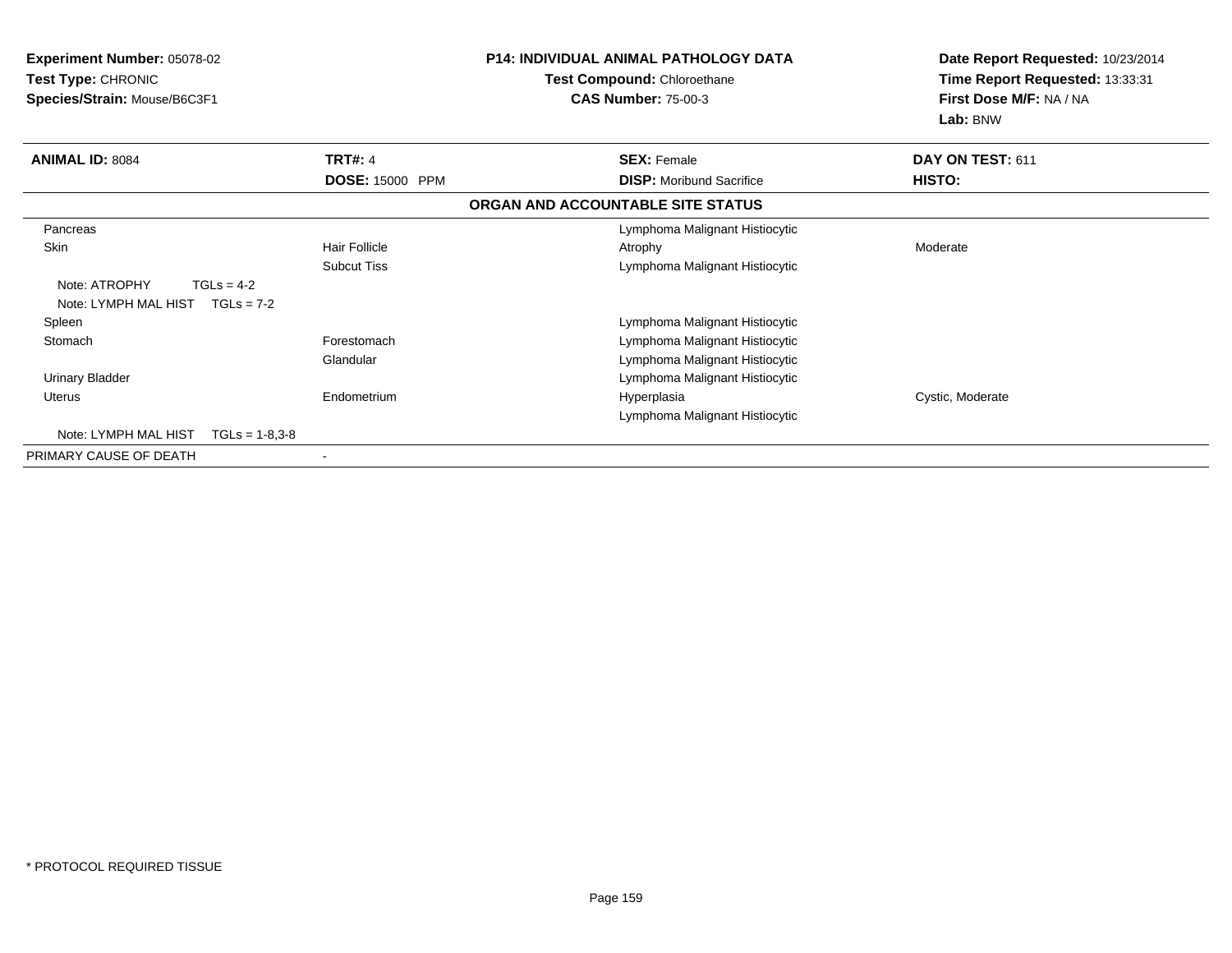| Experiment Number: 05078-02<br>Test Type: CHRONIC<br>Species/Strain: Mouse/B6C3F1 |                                                      | <b>P14: INDIVIDUAL ANIMAL PATHOLOGY DATA</b><br>Test Compound: Chloroethane<br><b>CAS Number: 75-00-3</b> | Date Report Requested: 10/23/2014<br>Time Report Requested: 13:33:31<br>First Dose M/F: NA / NA<br>Lab: BNW |
|-----------------------------------------------------------------------------------|------------------------------------------------------|-----------------------------------------------------------------------------------------------------------|-------------------------------------------------------------------------------------------------------------|
| <b>ANIMAL ID: 8085</b>                                                            | <b>TRT#: 4</b>                                       | <b>SEX: Female</b>                                                                                        | DAY ON TEST: 608                                                                                            |
|                                                                                   | DOSE: 15000 PPM                                      | <b>DISP: Natural Death</b>                                                                                | HISTO:                                                                                                      |
|                                                                                   |                                                      | ORGAN AND ACCOUNTABLE SITE STATUS                                                                         |                                                                                                             |
| <b>NORMAL</b>                                                                     |                                                      |                                                                                                           |                                                                                                             |
| <b>Adrenal Gland - Cortex</b>                                                     | Adrenal Gland - Medulla                              | Blood                                                                                                     | Bone                                                                                                        |
| <b>Bone Marrow</b>                                                                | <b>Brain</b>                                         | Esophagus                                                                                                 | Gallbladder                                                                                                 |
| Intestine Large - Colon                                                           | Intestine Large - Rectum                             | Islets, Pancreatic                                                                                        | Kidney                                                                                                      |
| Larynx                                                                            | Liver                                                | Mammary Gland                                                                                             | Mesentery                                                                                                   |
| Nose                                                                              | <b>Pituitary Gland</b>                               | Skin                                                                                                      | Spleen                                                                                                      |
| Stomach - Forestomach                                                             | Stomach - Glandular                                  | Thymus                                                                                                    | <b>Thyroid Gland</b>                                                                                        |
| Trachea                                                                           |                                                      |                                                                                                           |                                                                                                             |
| <b>MISSING</b>                                                                    |                                                      |                                                                                                           |                                                                                                             |
| Lymph Node - Mandibular                                                           | Parathyroid Gland                                    | Salivary Glands                                                                                           | <b>Urinary Bladder</b>                                                                                      |
| <b>AUTO PRECLUDES DIAG.</b>                                                       |                                                      |                                                                                                           |                                                                                                             |
| Intestine Large - Cecum                                                           | Intestine Small - Duodenum                           | Intestine Small - Ileum                                                                                   | Intestine Small - Jejunum                                                                                   |
| <b>OBSERVATIONS</b>                                                               |                                                      |                                                                                                           |                                                                                                             |
| Heart                                                                             |                                                      | Carcinoma                                                                                                 | Metastatic (Uterus)                                                                                         |
| Lung                                                                              |                                                      | Carcinoma                                                                                                 | Metastatic (Uterus)                                                                                         |
|                                                                                   |                                                      | Inflammation                                                                                              | Acute, Mild                                                                                                 |
| Note: CARCINOMA                                                                   | $TGLs = 3-3$                                         |                                                                                                           |                                                                                                             |
| Lymph Node                                                                        | <b>Bronchial</b>                                     | Carcinoma                                                                                                 | Metastatic (Uterus)                                                                                         |
|                                                                                   | Note: UTERUS CARCINOMA METASTASIZE TO MESENTERIC LN. |                                                                                                           |                                                                                                             |
| Note: CARCINOMA                                                                   | $TGLs = 1-10$                                        |                                                                                                           |                                                                                                             |
| Ovary                                                                             |                                                      | Carcinoma                                                                                                 | Metastatic (Uterus)                                                                                         |
| Pancreas                                                                          |                                                      | Carcinoma                                                                                                 | Metastatic (Uterus)                                                                                         |
| Uterus                                                                            |                                                      | Carcinoma                                                                                                 |                                                                                                             |
| Note: CARCINOMA                                                                   | $TGLs = 2-8$                                         |                                                                                                           |                                                                                                             |
| PRIMARY CAUSE OF DEATH                                                            | $\sim$                                               |                                                                                                           |                                                                                                             |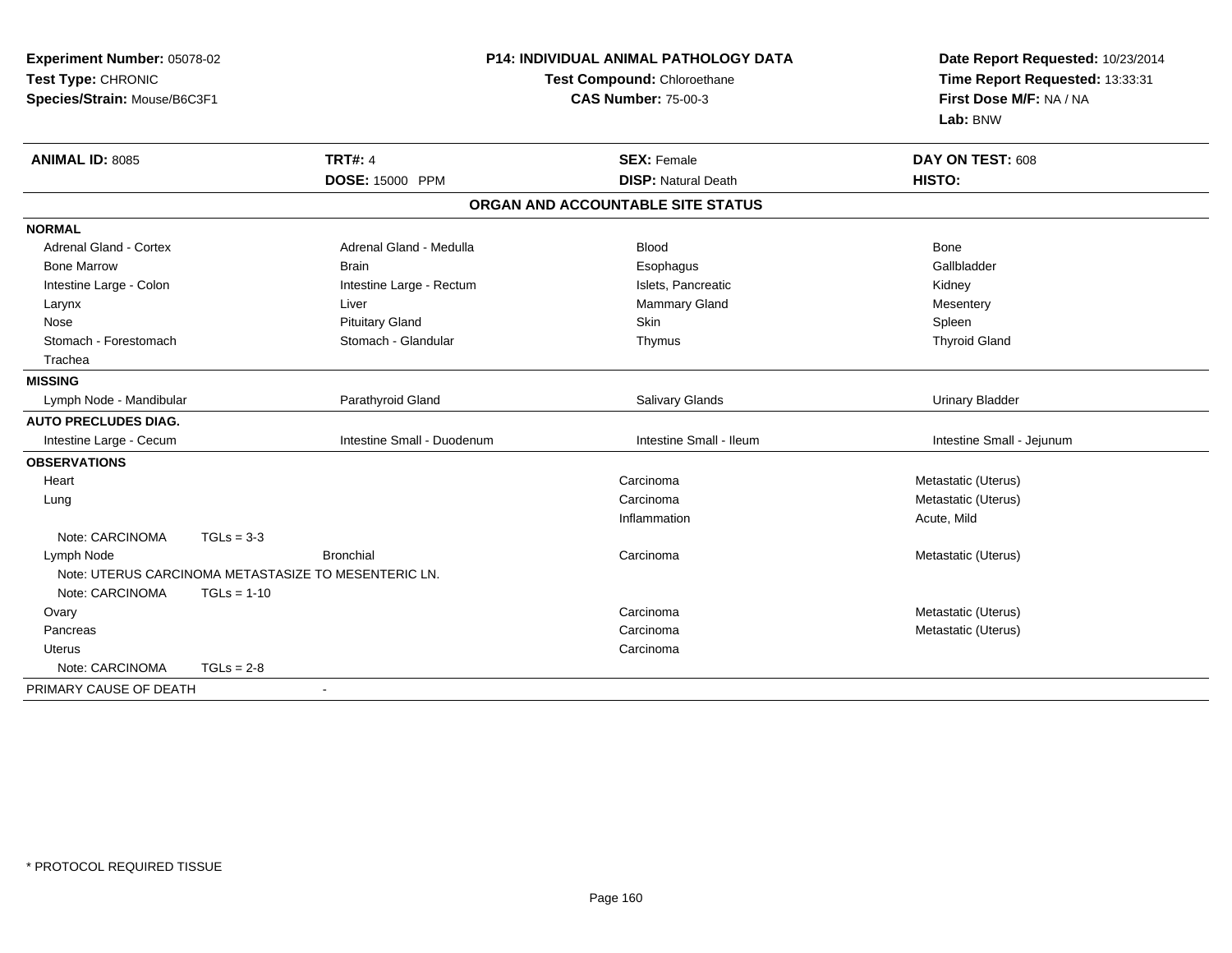| Experiment Number: 05078-02<br>Test Type: CHRONIC<br>Species/Strain: Mouse/B6C3F1 | P14: INDIVIDUAL ANIMAL PATHOLOGY DATA<br>Test Compound: Chloroethane<br><b>CAS Number: 75-00-3</b> |                                   | Date Report Requested: 10/23/2014<br>Time Report Requested: 13:33:31<br>First Dose M/F: NA / NA<br>Lab: BNW |  |
|-----------------------------------------------------------------------------------|----------------------------------------------------------------------------------------------------|-----------------------------------|-------------------------------------------------------------------------------------------------------------|--|
| <b>ANIMAL ID: 8086</b>                                                            | <b>TRT#: 4</b>                                                                                     | <b>SEX: Female</b>                | DAY ON TEST: 652                                                                                            |  |
|                                                                                   | <b>DOSE: 15000 PPM</b>                                                                             | <b>DISP:</b> Moribund Sacrifice   | HISTO:                                                                                                      |  |
|                                                                                   |                                                                                                    | ORGAN AND ACCOUNTABLE SITE STATUS |                                                                                                             |  |
| <b>NORMAL</b>                                                                     |                                                                                                    |                                   |                                                                                                             |  |
| Adrenal Gland - Medulla                                                           | <b>Blood</b>                                                                                       | <b>Bone</b>                       | <b>Bone Marrow</b>                                                                                          |  |
| <b>Brain</b>                                                                      | Esophagus                                                                                          | Intestine Large - Cecum           | Intestine Large - Colon                                                                                     |  |
| Intestine Large - Rectum                                                          | Intestine Small - Duodenum                                                                         | Intestine Small - Ileum           | Intestine Small - Jejunum                                                                                   |  |
| Islets, Pancreatic                                                                | Larynx                                                                                             | Lymph Node - Bronchial            | Lymph Node - Mandibular                                                                                     |  |
| Mammary Gland                                                                     | Nose                                                                                               | Ovary                             | Pancreas                                                                                                    |  |
| Parathyroid Gland                                                                 | <b>Pituitary Gland</b>                                                                             | Salivary Glands                   | <b>Skin</b>                                                                                                 |  |
| Spleen                                                                            | Stomach - Forestomach                                                                              | Stomach - Glandular               | <b>Thyroid Gland</b>                                                                                        |  |
| Trachea                                                                           |                                                                                                    |                                   |                                                                                                             |  |
| <b>MISSING</b>                                                                    |                                                                                                    |                                   |                                                                                                             |  |
| Gallbladder                                                                       |                                                                                                    |                                   |                                                                                                             |  |
| <b>INSUFFICIENT TISSUE</b>                                                        |                                                                                                    |                                   |                                                                                                             |  |
| Thymus                                                                            |                                                                                                    |                                   |                                                                                                             |  |
| <b>OBSERVATIONS</b>                                                               |                                                                                                    |                                   |                                                                                                             |  |
| <b>Adrenal Gland</b>                                                              | Cortex                                                                                             | Cyst                              | Mild                                                                                                        |  |
|                                                                                   | Cortex                                                                                             | Degeneration                      | Minimal                                                                                                     |  |
|                                                                                   | Cortex                                                                                             | Fibrosis                          | Minimal                                                                                                     |  |
|                                                                                   | Subcapsular                                                                                        | Hyperplasia                       | Mild                                                                                                        |  |
| Heart                                                                             | Myocardium                                                                                         | Fibrosis                          | Mild                                                                                                        |  |
| Kidney                                                                            |                                                                                                    | Hydronephrosis                    | Mild                                                                                                        |  |
|                                                                                   |                                                                                                    | Nephropathy                       | Mild                                                                                                        |  |
| Liver                                                                             |                                                                                                    | Hepatocellular Carcinoma          |                                                                                                             |  |
| Note: HEPATOCLR CARC TGLs = 2-10                                                  |                                                                                                    |                                   |                                                                                                             |  |
| Lung                                                                              |                                                                                                    | Alveolar/Bronchiolar Adenoma      |                                                                                                             |  |
|                                                                                   |                                                                                                    | Inflammation                      | Acute, Mild                                                                                                 |  |
| <b>Urinary Bladder</b>                                                            |                                                                                                    | Edema                             | Marked                                                                                                      |  |
| <b>Uterus</b>                                                                     |                                                                                                    | Carcinoma                         |                                                                                                             |  |
| Note: CARCINOMA<br>$TGLs = 1-11$                                                  |                                                                                                    |                                   |                                                                                                             |  |
| PRIMARY CAUSE OF DEATH                                                            | $\overline{a}$                                                                                     |                                   |                                                                                                             |  |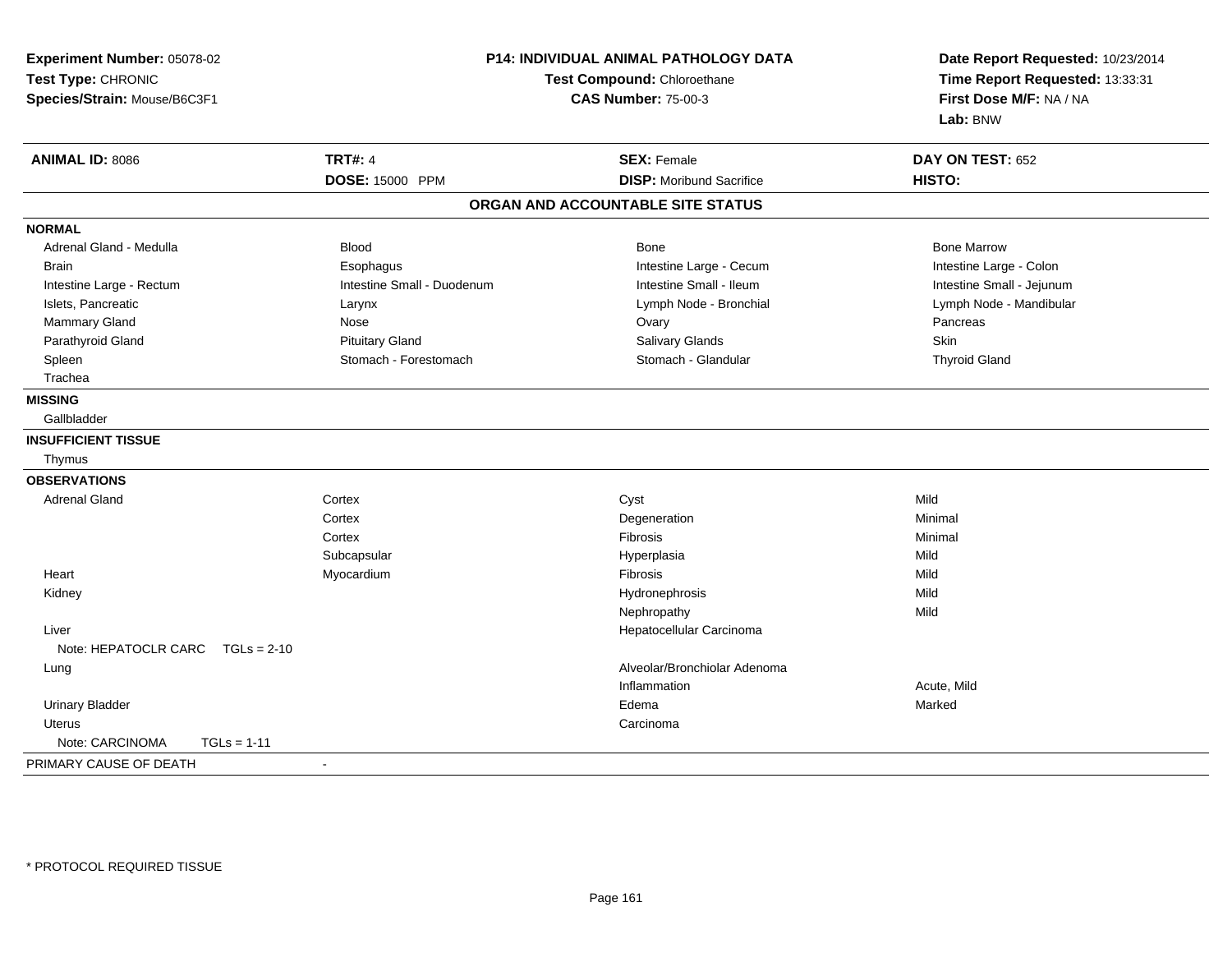| Experiment Number: 05078-02        |                             | P14: INDIVIDUAL ANIMAL PATHOLOGY DATA | Date Report Requested: 10/23/2014 |  |
|------------------------------------|-----------------------------|---------------------------------------|-----------------------------------|--|
| Test Type: CHRONIC                 | Test Compound: Chloroethane |                                       | Time Report Requested: 13:33:31   |  |
| Species/Strain: Mouse/B6C3F1       |                             | <b>CAS Number: 75-00-3</b>            | First Dose M/F: NA / NA           |  |
|                                    |                             |                                       | Lab: BNW                          |  |
| <b>ANIMAL ID: 8087</b>             | <b>TRT#: 4</b>              | <b>SEX: Female</b>                    | DAY ON TEST: 700                  |  |
|                                    | <b>DOSE: 15000 PPM</b>      | <b>DISP: Terminal Sacrifice</b>       | HISTO:                            |  |
|                                    |                             | ORGAN AND ACCOUNTABLE SITE STATUS     |                                   |  |
| <b>NORMAL</b>                      |                             |                                       |                                   |  |
| Adrenal Gland - Medulla            | <b>Blood</b>                | <b>Bone</b>                           | <b>Brain</b>                      |  |
| Esophagus                          | Gallbladder                 | Heart                                 | Intestine Large - Cecum           |  |
| Intestine Large - Colon            | Intestine Large - Rectum    | Intestine Small - Duodenum            | Intestine Small - Ileum           |  |
| Intestine Small - Jejunum          | Islets, Pancreatic          | Larynx                                | Liver                             |  |
| Lung                               | Lymph Node - Bronchial      | Lymph Node - Mandibular               | <b>Mammary Gland</b>              |  |
| Nose                               | Pancreas                    | Parathyroid Gland                     | <b>Pituitary Gland</b>            |  |
| Salivary Glands                    | Skin                        | Stomach - Forestomach                 | Stomach - Glandular               |  |
| Thymus                             | <b>Thyroid Gland</b>        | Trachea                               | <b>Urinary Bladder</b>            |  |
| <b>OBSERVATIONS</b>                |                             |                                       |                                   |  |
| <b>Adrenal Gland</b>               | Cortex                      | Degeneration                          | Minimal                           |  |
|                                    | Cortex                      | <b>Fibrosis</b>                       | Minimal                           |  |
|                                    | Subcapsular                 | Hyperplasia                           | Mild                              |  |
| <b>Bone Marrow</b>                 |                             | Myelofibrosis                         | Mild                              |  |
| Kidney                             |                             | Nephropathy                           | Mild                              |  |
| Ovary                              |                             | Cyst                                  | Mild                              |  |
| Note: CYST<br>$TGLs = 2-10$        |                             |                                       |                                   |  |
| Spleen                             |                             | Hyperplasia                           | Lymphoid, Mild                    |  |
| Note: HYPERPLASIA<br>$TGLs = 1-11$ |                             |                                       |                                   |  |
| Uterus                             |                             | Carcinoma                             |                                   |  |
| Note: CARCINOMA<br>$TGLs = 3-8$    |                             |                                       |                                   |  |
| PRIMARY CAUSE OF DEATH             | $\blacksquare$              |                                       |                                   |  |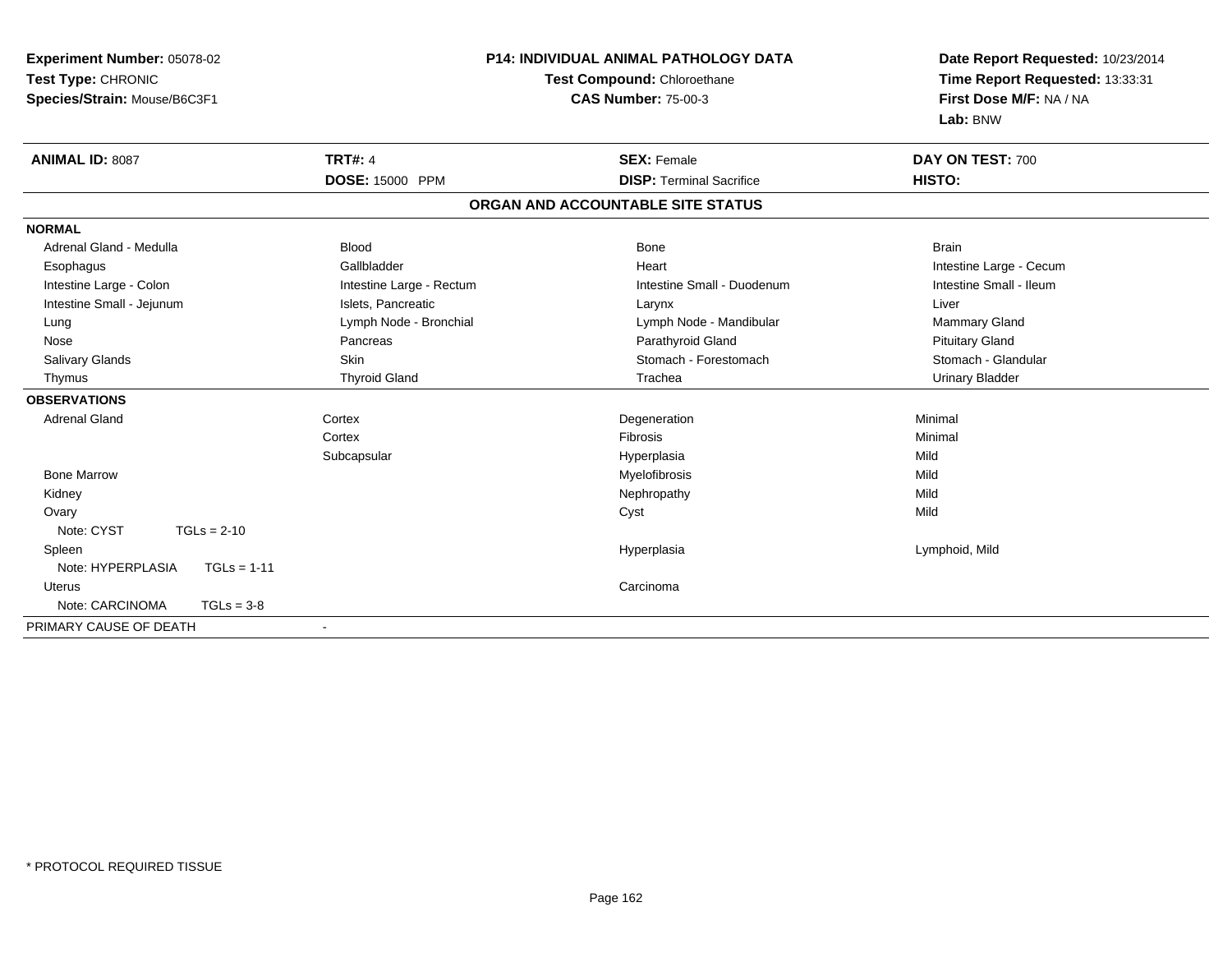| Experiment Number: 05078-02<br>Test Type: CHRONIC<br>Species/Strain: Mouse/B6C3F1 |                       | <b>P14: INDIVIDUAL ANIMAL PATHOLOGY DATA</b><br>Test Compound: Chloroethane<br><b>CAS Number: 75-00-3</b> |                                   | Date Report Requested: 10/23/2014<br>Time Report Requested: 13:33:31<br>First Dose M/F: NA / NA<br>Lab: BNW |  |
|-----------------------------------------------------------------------------------|-----------------------|-----------------------------------------------------------------------------------------------------------|-----------------------------------|-------------------------------------------------------------------------------------------------------------|--|
| <b>ANIMAL ID: 8088</b>                                                            |                       | <b>TRT#: 4</b>                                                                                            | <b>SEX: Female</b>                | DAY ON TEST: 574                                                                                            |  |
|                                                                                   |                       | DOSE: 15000 PPM                                                                                           | <b>DISP:</b> Moribund Sacrifice   | HISTO:                                                                                                      |  |
|                                                                                   |                       |                                                                                                           | ORGAN AND ACCOUNTABLE SITE STATUS |                                                                                                             |  |
| <b>NORMAL</b>                                                                     |                       |                                                                                                           |                                   |                                                                                                             |  |
| <b>Adrenal Gland - Cortex</b>                                                     |                       | Adrenal Gland - Medulla                                                                                   | <b>Blood</b>                      | <b>Bone</b>                                                                                                 |  |
| <b>Bone Marrow</b>                                                                |                       | Esophagus                                                                                                 | Gallbladder                       | Heart                                                                                                       |  |
| Intestine Large - Cecum                                                           |                       | Intestine Large - Colon                                                                                   | Intestine Large - Rectum          | Intestine Small - Duodenum                                                                                  |  |
| Intestine Small - Ileum                                                           |                       | Intestine Small - Jejunum                                                                                 | Islets. Pancreatic                | Larynx                                                                                                      |  |
| Liver                                                                             |                       | Lymph Node - Bronchial                                                                                    | Lymph Node - Mandibular           | Mammary Gland                                                                                               |  |
| Nose                                                                              |                       | Pancreas                                                                                                  | Parathyroid Gland                 | <b>Pituitary Gland</b>                                                                                      |  |
| Salivary Glands                                                                   |                       | Skin                                                                                                      | Stomach - Forestomach             | Stomach - Glandular                                                                                         |  |
| <b>Thyroid Gland</b>                                                              |                       | Trachea                                                                                                   | <b>Urinary Bladder</b>            |                                                                                                             |  |
| <b>MISSING</b>                                                                    |                       |                                                                                                           |                                   |                                                                                                             |  |
| Thymus                                                                            |                       |                                                                                                           |                                   |                                                                                                             |  |
| <b>OBSERVATIONS</b>                                                               |                       |                                                                                                           |                                   |                                                                                                             |  |
| <b>Adrenal Gland</b>                                                              |                       | Cortex                                                                                                    | Degeneration                      | Mild                                                                                                        |  |
|                                                                                   |                       | Cortex                                                                                                    | <b>Fibrosis</b>                   | Minimal                                                                                                     |  |
|                                                                                   |                       | Subcapsular                                                                                               | Hyperplasia                       | Moderate                                                                                                    |  |
| <b>Brain</b>                                                                      |                       | Thalamus                                                                                                  | Mineralization                    | Mild                                                                                                        |  |
| Kidney                                                                            |                       |                                                                                                           | Nephropathy                       | Mild                                                                                                        |  |
| Lung                                                                              |                       | <b>Bronchiole</b>                                                                                         | Hyperplasia                       | Multifocal, Mild                                                                                            |  |
| Lymph Node                                                                        |                       | Renal                                                                                                     | Carcinoma                         | Metastatic (Uterus)                                                                                         |  |
|                                                                                   |                       | <b>Bronchial</b>                                                                                          | <b>Infiltration Cellular</b>      | Histiocyte, Mild                                                                                            |  |
| Ovary                                                                             |                       |                                                                                                           | Cyst                              |                                                                                                             |  |
| Note: CYST                                                                        | $TGLs = 1,2,3,4-7+10$ |                                                                                                           |                                   |                                                                                                             |  |
| Spleen                                                                            |                       |                                                                                                           | Hematopoietic Cell Proliferation  | Mild                                                                                                        |  |
| Uterus                                                                            |                       |                                                                                                           | Carcinoma                         |                                                                                                             |  |
| PRIMARY CAUSE OF DEATH                                                            |                       | $\blacksquare$                                                                                            |                                   |                                                                                                             |  |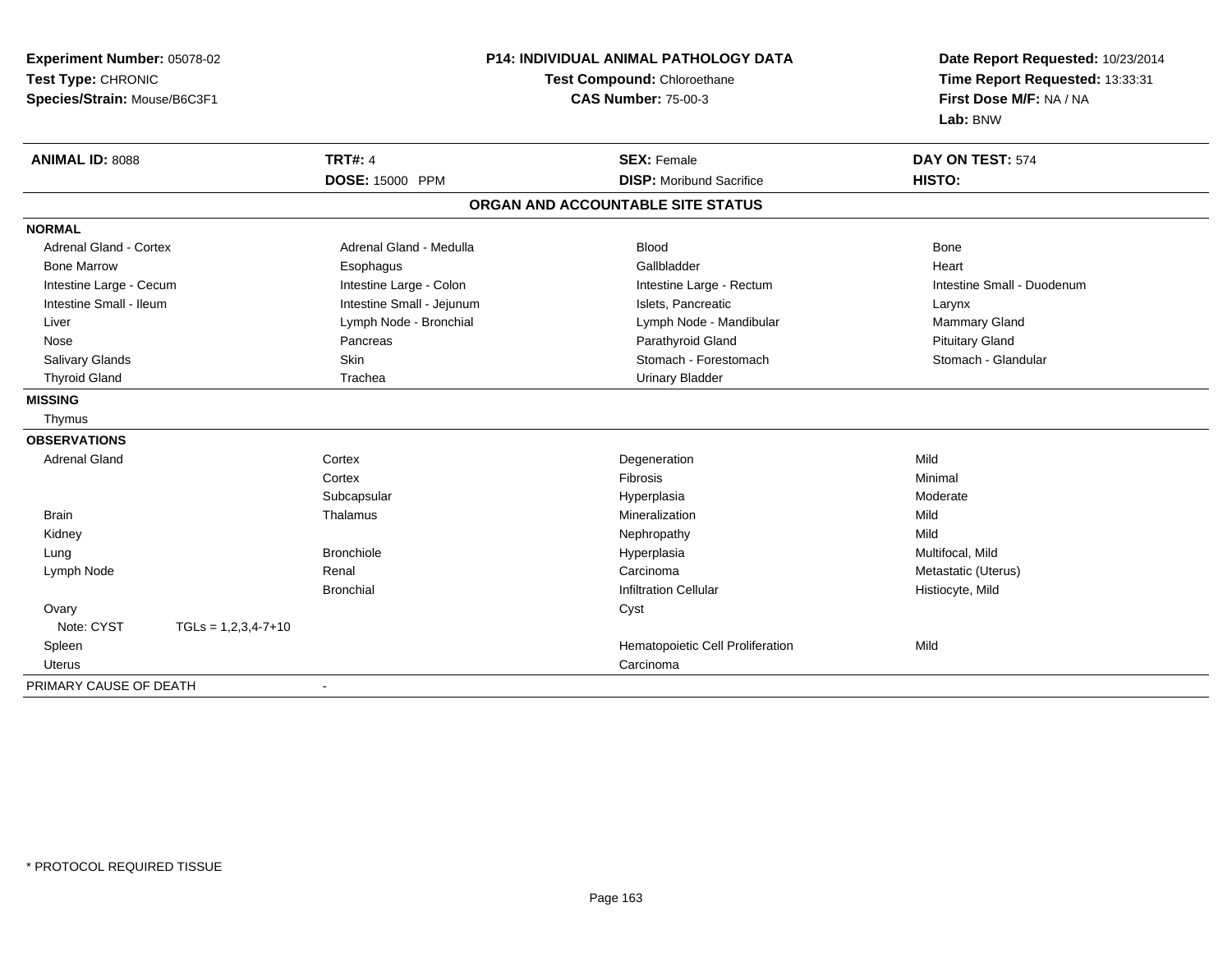| Experiment Number: 05078-02<br>Test Type: CHRONIC<br>Species/Strain: Mouse/B6C3F1 |                         | P14: INDIVIDUAL ANIMAL PATHOLOGY DATA<br>Test Compound: Chloroethane<br><b>CAS Number: 75-00-3</b> | Date Report Requested: 10/23/2014<br>Time Report Requested: 13:33:31<br>First Dose M/F: NA / NA<br>Lab: BNW |  |
|-----------------------------------------------------------------------------------|-------------------------|----------------------------------------------------------------------------------------------------|-------------------------------------------------------------------------------------------------------------|--|
| <b>ANIMAL ID: 8089</b>                                                            | <b>TRT#: 4</b>          | <b>SEX: Female</b>                                                                                 | DAY ON TEST: 669                                                                                            |  |
|                                                                                   | DOSE: 15000 PPM         | <b>DISP: Natural Death</b>                                                                         | HISTO:                                                                                                      |  |
|                                                                                   |                         | ORGAN AND ACCOUNTABLE SITE STATUS                                                                  |                                                                                                             |  |
| <b>NORMAL</b>                                                                     |                         |                                                                                                    |                                                                                                             |  |
| Adrenal Gland - Medulla                                                           | <b>Blood</b>            | Bone                                                                                               | <b>Brain</b>                                                                                                |  |
| Esophagus                                                                         | Intestine Large - Cecum | Intestine Large - Colon                                                                            | Intestine Large - Rectum                                                                                    |  |
| Intestine Small - Duodenum                                                        | Intestine Small - Ileum | Intestine Small - Jejunum                                                                          | Islets, Pancreatic                                                                                          |  |
| Larynx                                                                            | Lymph Node - Bronchial  | Mammary Gland                                                                                      | Nose                                                                                                        |  |
| Parathyroid Gland                                                                 | <b>Pituitary Gland</b>  | Salivary Glands                                                                                    | Skin                                                                                                        |  |
| Stomach - Forestomach                                                             | Thymus                  | Trachea                                                                                            |                                                                                                             |  |
| <b>MISSING</b>                                                                    |                         |                                                                                                    |                                                                                                             |  |
| Lymph Node - Mandibular                                                           |                         |                                                                                                    |                                                                                                             |  |
| <b>AUTO PRECLUDES DIAG.</b>                                                       |                         |                                                                                                    |                                                                                                             |  |
| Gallbladder                                                                       | Kidney                  | Stomach - Glandular                                                                                | <b>Urinary Bladder</b>                                                                                      |  |
| <b>OBSERVATIONS</b>                                                               |                         |                                                                                                    |                                                                                                             |  |
| <b>Adrenal Gland</b>                                                              | Cortex                  | Congestion                                                                                         | Mild                                                                                                        |  |
|                                                                                   | Subcapsular             | Hyperplasia                                                                                        | Mild                                                                                                        |  |
| <b>Bone Marrow</b>                                                                |                         | Myelofibrosis                                                                                      | Mild                                                                                                        |  |
| Heart                                                                             | Valve                   | Degeneration                                                                                       | Mucoid, Mild                                                                                                |  |
|                                                                                   | Myocardium              | Fibrosis                                                                                           | Minimal                                                                                                     |  |
| Liver                                                                             |                         | <b>Necrosis</b>                                                                                    | Moderate                                                                                                    |  |
| Lung                                                                              |                         | Carcinoma                                                                                          | Metastatic (Uterus)                                                                                         |  |
|                                                                                   |                         | Inflammation                                                                                       | Acute, Mild                                                                                                 |  |
| Ovary                                                                             |                         | Cyst                                                                                               |                                                                                                             |  |
| Note: CYST<br>$TGLs = 2-7$                                                        |                         |                                                                                                    |                                                                                                             |  |
| Pancreas                                                                          |                         | Karyomegaly                                                                                        | Moderate                                                                                                    |  |
| Spleen                                                                            |                         | Carcinoma                                                                                          | Metastatic (Uterus)                                                                                         |  |
| <b>Thyroid Gland</b>                                                              | <b>Follicular Cel</b>   | Adenoma                                                                                            |                                                                                                             |  |
| <b>Uterus</b>                                                                     |                         | Carcinoma                                                                                          |                                                                                                             |  |
| Note: CARCINOMA<br>$TGLs = 1-10$                                                  |                         |                                                                                                    |                                                                                                             |  |
| PRIMARY CAUSE OF DEATH                                                            | $\sim$                  |                                                                                                    |                                                                                                             |  |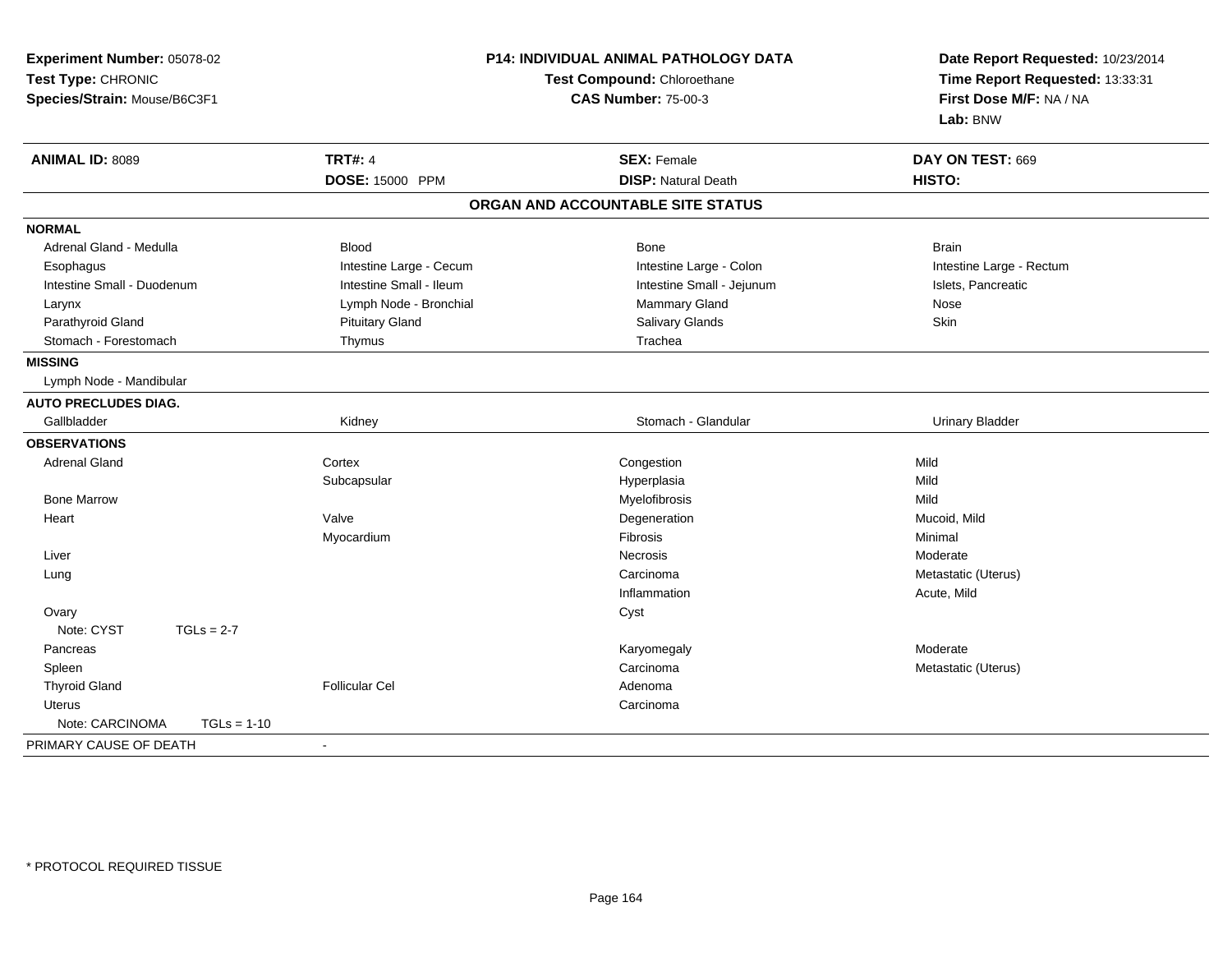| Experiment Number: 05078-02<br>Test Type: CHRONIC<br>Species/Strain: Mouse/B6C3F1 |                          | P14: INDIVIDUAL ANIMAL PATHOLOGY DATA<br>Test Compound: Chloroethane<br><b>CAS Number: 75-00-3</b> | Date Report Requested: 10/23/2014<br>Time Report Requested: 13:33:31<br>First Dose M/F: NA / NA<br>Lab: BNW |  |
|-----------------------------------------------------------------------------------|--------------------------|----------------------------------------------------------------------------------------------------|-------------------------------------------------------------------------------------------------------------|--|
| <b>ANIMAL ID: 8090</b>                                                            | <b>TRT#: 4</b>           | <b>SEX: Female</b>                                                                                 | DAY ON TEST: 594                                                                                            |  |
|                                                                                   | DOSE: 15000 PPM          | <b>DISP:</b> Moribund Sacrifice                                                                    | HISTO:                                                                                                      |  |
|                                                                                   |                          | ORGAN AND ACCOUNTABLE SITE STATUS                                                                  |                                                                                                             |  |
| <b>NORMAL</b>                                                                     |                          |                                                                                                    |                                                                                                             |  |
| Adrenal Gland - Medulla                                                           | <b>Blood</b>             | Bone                                                                                               | <b>Bone Marrow</b>                                                                                          |  |
| Brain                                                                             | Esophagus                | Gallbladder                                                                                        | Intestine Large - Cecum                                                                                     |  |
| Intestine Large - Colon                                                           | Intestine Large - Rectum | Intestine Small - Duodenum                                                                         | Intestine Small - Ileum                                                                                     |  |
| Intestine Small - Jejunum                                                         | Islets, Pancreatic       | Larynx                                                                                             | Liver                                                                                                       |  |
| Lung                                                                              | Mammary Gland            | Nose                                                                                               | Ovary                                                                                                       |  |
| Pancreas                                                                          | <b>Pituitary Gland</b>   | Salivary Glands                                                                                    | Skin                                                                                                        |  |
| Spleen                                                                            | Stomach - Glandular      | Thymus                                                                                             | <b>Thyroid Gland</b>                                                                                        |  |
| Trachea                                                                           | <b>Urinary Bladder</b>   |                                                                                                    |                                                                                                             |  |
| <b>MISSING</b>                                                                    |                          |                                                                                                    |                                                                                                             |  |
| Lymph Node - Mandibular                                                           | Parathyroid Gland        |                                                                                                    |                                                                                                             |  |
| <b>OBSERVATIONS</b>                                                               |                          |                                                                                                    |                                                                                                             |  |
| <b>Adrenal Gland</b>                                                              | Cortex                   | Degeneration                                                                                       | Mild                                                                                                        |  |
|                                                                                   | Cortex                   | Fibrosis                                                                                           | Mild                                                                                                        |  |
|                                                                                   | Subcapsular              | Hyperplasia                                                                                        | Mild                                                                                                        |  |
| Heart                                                                             | Myocardium               | Mineralization                                                                                     | Mild                                                                                                        |  |
|                                                                                   | Myocardium               | <b>Necrosis</b>                                                                                    | Moderate                                                                                                    |  |
| Kidney                                                                            |                          | Hydronephrosis                                                                                     | Mild                                                                                                        |  |
|                                                                                   |                          | Nephropathy                                                                                        | Mild                                                                                                        |  |
| Note: HYDRONEPHROSIS<br>$TGLs = 3-5$                                              |                          |                                                                                                    |                                                                                                             |  |
| Lymph Node                                                                        | <b>Bronchial</b>         | Carcinoma                                                                                          | Metastatic (Uterus)                                                                                         |  |
|                                                                                   | <b>Bronchial</b>         | Hyperplasia                                                                                        | Lymphoid, Mild                                                                                              |  |
| Stomach                                                                           | Forestomach              | Squamous Cell Papilloma                                                                            |                                                                                                             |  |
| Note: PAPILLOMA SQUA TGLs = 4-8                                                   |                          |                                                                                                    |                                                                                                             |  |
| Uterus                                                                            |                          | Carcinoma                                                                                          |                                                                                                             |  |
| Note: CARCINOMA<br>$TGLs = 1-10,2-10$                                             |                          |                                                                                                    |                                                                                                             |  |
| PRIMARY CAUSE OF DEATH                                                            | $\blacksquare$           |                                                                                                    |                                                                                                             |  |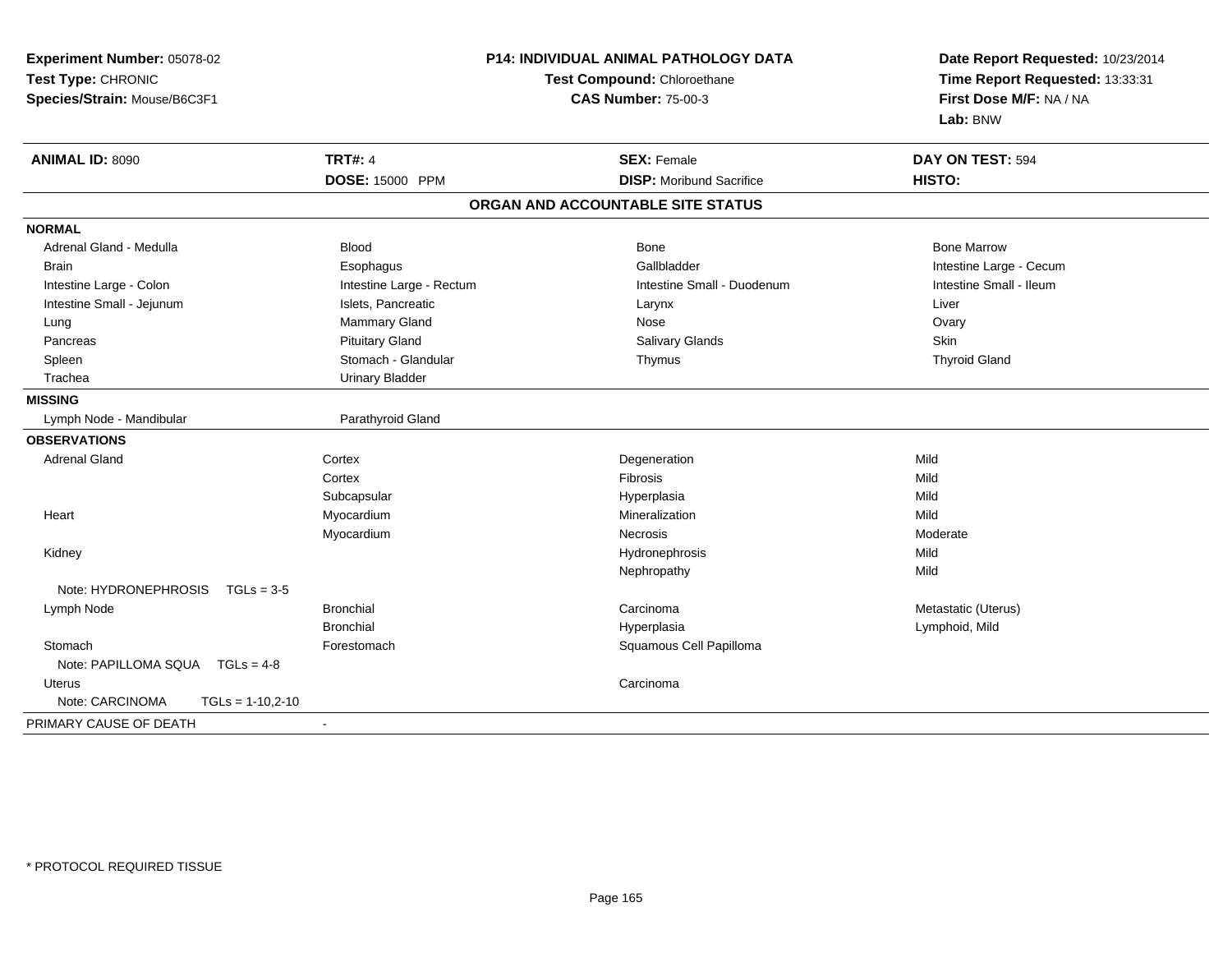| <b>Experiment Number: 05078-02</b>                 |               | <b>P14: INDIVIDUAL ANIMAL PATHOLOGY DATA</b> |                                                                  | Date Report Requested: 10/23/2014<br>Time Report Requested: 13:33:31 |
|----------------------------------------------------|---------------|----------------------------------------------|------------------------------------------------------------------|----------------------------------------------------------------------|
| Test Type: CHRONIC<br>Species/Strain: Mouse/B6C3F1 |               |                                              | <b>Test Compound: Chloroethane</b><br><b>CAS Number: 75-00-3</b> |                                                                      |
| <b>ANIMAL ID: 8091</b>                             |               | <b>TRT#: 4</b>                               | <b>SEX: Female</b>                                               | DAY ON TEST: 570                                                     |
|                                                    |               | DOSE: 15000 PPM                              | <b>DISP:</b> Moribund Sacrifice                                  | HISTO:                                                               |
|                                                    |               |                                              | ORGAN AND ACCOUNTABLE SITE STATUS                                |                                                                      |
| <b>NORMAL</b>                                      |               |                                              |                                                                  |                                                                      |
| <b>Blood</b>                                       |               | Bone                                         | <b>Bone Marrow</b>                                               | Brain                                                                |
| Esophagus                                          |               | Heart                                        | Intestine Large - Cecum                                          | Intestine Large - Colon                                              |
| Intestine Large - Rectum                           |               | Intestine Small - Duodenum                   | Intestine Small - Ileum                                          | Intestine Small - Jejunum                                            |
| Islets, Pancreatic                                 |               | Larynx                                       | <b>Mammary Gland</b>                                             | Nose                                                                 |
| Parathyroid Gland                                  |               | <b>Pituitary Gland</b>                       | Stomach - Forestomach                                            | Thymus                                                               |
| <b>Thyroid Gland</b>                               |               | Trachea                                      | <b>Urinary Bladder</b>                                           |                                                                      |
| <b>MISSING</b>                                     |               |                                              |                                                                  |                                                                      |
| Gallbladder                                        |               |                                              |                                                                  |                                                                      |
| <b>OBSERVATIONS</b>                                |               |                                              |                                                                  |                                                                      |
| <b>Adrenal Gland</b>                               |               | Cortex                                       | Lymphoma Malignant Undifferentiated Cell Type                    |                                                                      |
|                                                    |               | Medulla                                      | Lymphoma Malignant Undifferentiated Cell Type                    |                                                                      |
| Kidney                                             |               |                                              | Lymphoma Malignant Undifferentiated Cell Type                    |                                                                      |
| Note: LYMPH MAL UNDF $TGLs = 10-5$                 |               |                                              |                                                                  |                                                                      |
| Liver                                              |               |                                              | Lymphoma Malignant Undifferentiated Cell Type                    |                                                                      |
| Note: LYMPH MAL UNDF TGLs = 11-4                   |               |                                              |                                                                  |                                                                      |
| Lung                                               |               |                                              | Lymphoma Malignant Undifferentiated Cell Type                    |                                                                      |
| Note: LYMPH MAL UNDF TGLs = 12-3                   |               |                                              |                                                                  |                                                                      |
| Lymph Node                                         |               | <b>Bronchial</b>                             | Lymphoma Malignant Undifferentiated Cell Type                    |                                                                      |
|                                                    |               | Mandibular                                   | Lymphoma Malignant Undifferentiated Cell Type                    |                                                                      |
|                                                    |               | Mediastinal                                  | Lymphoma Malignant Undifferentiated Cell Type                    |                                                                      |
|                                                    |               | Mesenteric                                   | Lymphoma Malignant Undifferentiated Cell Type                    |                                                                      |
|                                                    |               | Renal                                        | Lymphoma Malignant Undifferentiated Cell Type                    |                                                                      |
| Note: LYMPH MAL UNDF                               | $TGLs = 1-7$  |                                              |                                                                  |                                                                      |
| Note: LYMPH MAL UNDF                               | $TGLs = 3-11$ |                                              |                                                                  |                                                                      |
| Note: LYMPH MAL UNDF                               | $TGLs = 2-3$  |                                              |                                                                  |                                                                      |
| Note: LYMPH MAL UNDF TGLs = 4-10                   |               |                                              |                                                                  |                                                                      |
| Ovary                                              |               |                                              | Lymphoma Malignant Undifferentiated Cell Type                    |                                                                      |
| Note: LYMPH MAL UNDF $TGLs = 8-8.9-8$              |               |                                              |                                                                  |                                                                      |
| Pancreas                                           |               |                                              | Lymphoma Malignant Undifferentiated Cell Type                    |                                                                      |
| <b>Salivary Glands</b>                             |               |                                              | Lymphoma Malignant Undifferentiated Cell Type                    |                                                                      |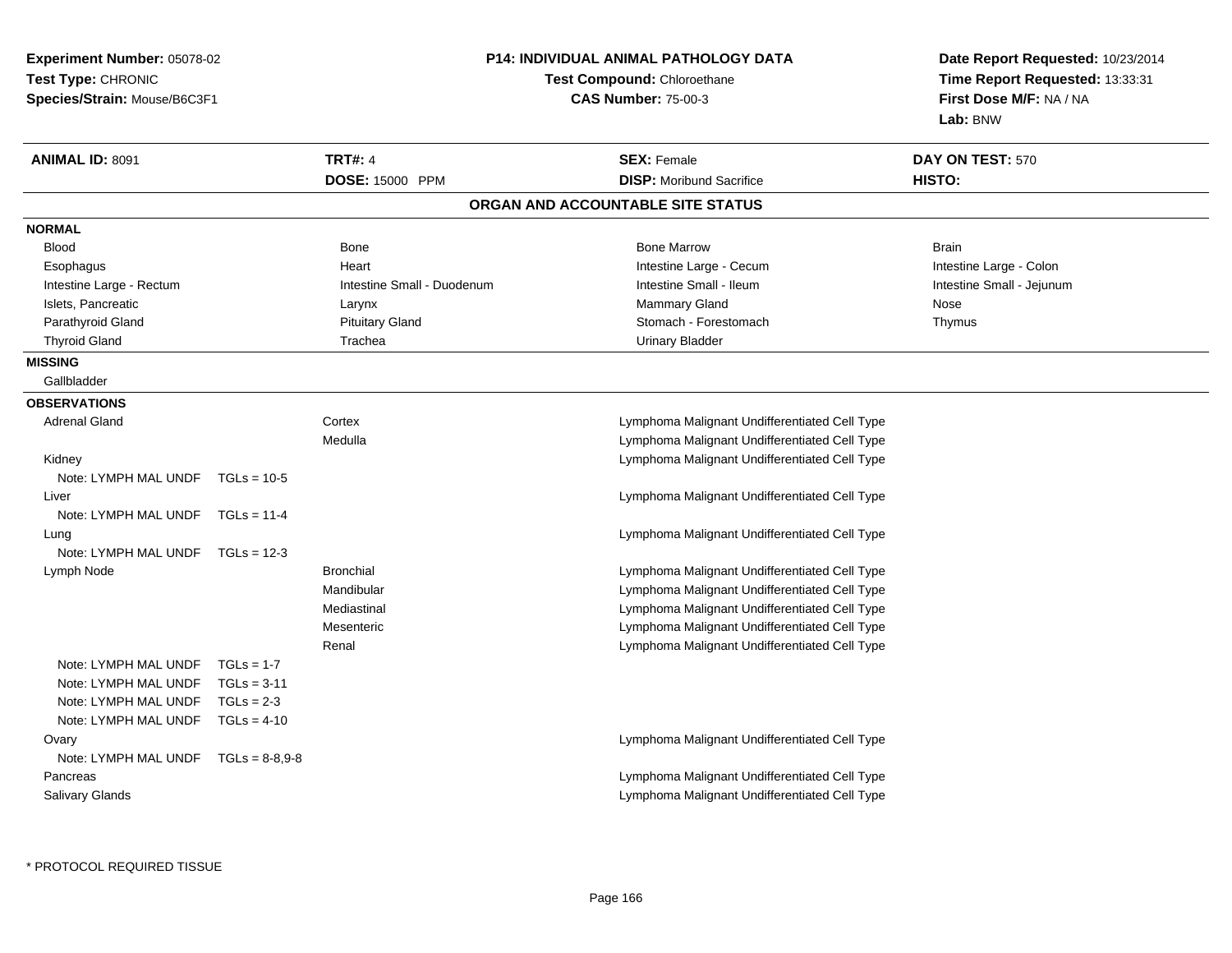| <b>Experiment Number: 05078-02</b><br>Test Type: CHRONIC<br>Species/Strain: Mouse/B6C3F1 |                        | <b>P14: INDIVIDUAL ANIMAL PATHOLOGY DATA</b><br>Test Compound: Chloroethane<br><b>CAS Number: 75-00-3</b> | Date Report Requested: 10/23/2014<br>Time Report Requested: 13:33:31<br>First Dose M/F: NA / NA<br>Lab: BNW |  |
|------------------------------------------------------------------------------------------|------------------------|-----------------------------------------------------------------------------------------------------------|-------------------------------------------------------------------------------------------------------------|--|
| <b>ANIMAL ID: 8091</b>                                                                   | <b>TRT#: 4</b>         | <b>SEX: Female</b>                                                                                        | DAY ON TEST: 570                                                                                            |  |
|                                                                                          | <b>DOSE: 15000 PPM</b> | <b>DISP:</b> Moribund Sacrifice                                                                           | HISTO:                                                                                                      |  |
|                                                                                          |                        | ORGAN AND ACCOUNTABLE SITE STATUS                                                                         |                                                                                                             |  |
| Skin                                                                                     | <b>Subcut Tiss</b>     | Lymphoma Malignant Undifferentiated Cell Type                                                             |                                                                                                             |  |
| Spleen                                                                                   |                        | Lymphoma Malignant Undifferentiated Cell Type                                                             |                                                                                                             |  |
| Note: LYMPH MAL UNDF                                                                     | $TGLs = 6-4.7-4$       |                                                                                                           |                                                                                                             |  |
| Stomach                                                                                  | Glandular              | Metaplasia                                                                                                | Squamous, Focal, Mild                                                                                       |  |
| Uterus                                                                                   |                        | Carcinoma                                                                                                 |                                                                                                             |  |
|                                                                                          |                        | Lymphoma Malignant Undifferentiated Cell Type                                                             |                                                                                                             |  |
| Note: LYMPH MAL UNDF                                                                     | $TGLs = 13-8$          |                                                                                                           |                                                                                                             |  |
| PRIMARY CAUSE OF DEATH                                                                   |                        |                                                                                                           |                                                                                                             |  |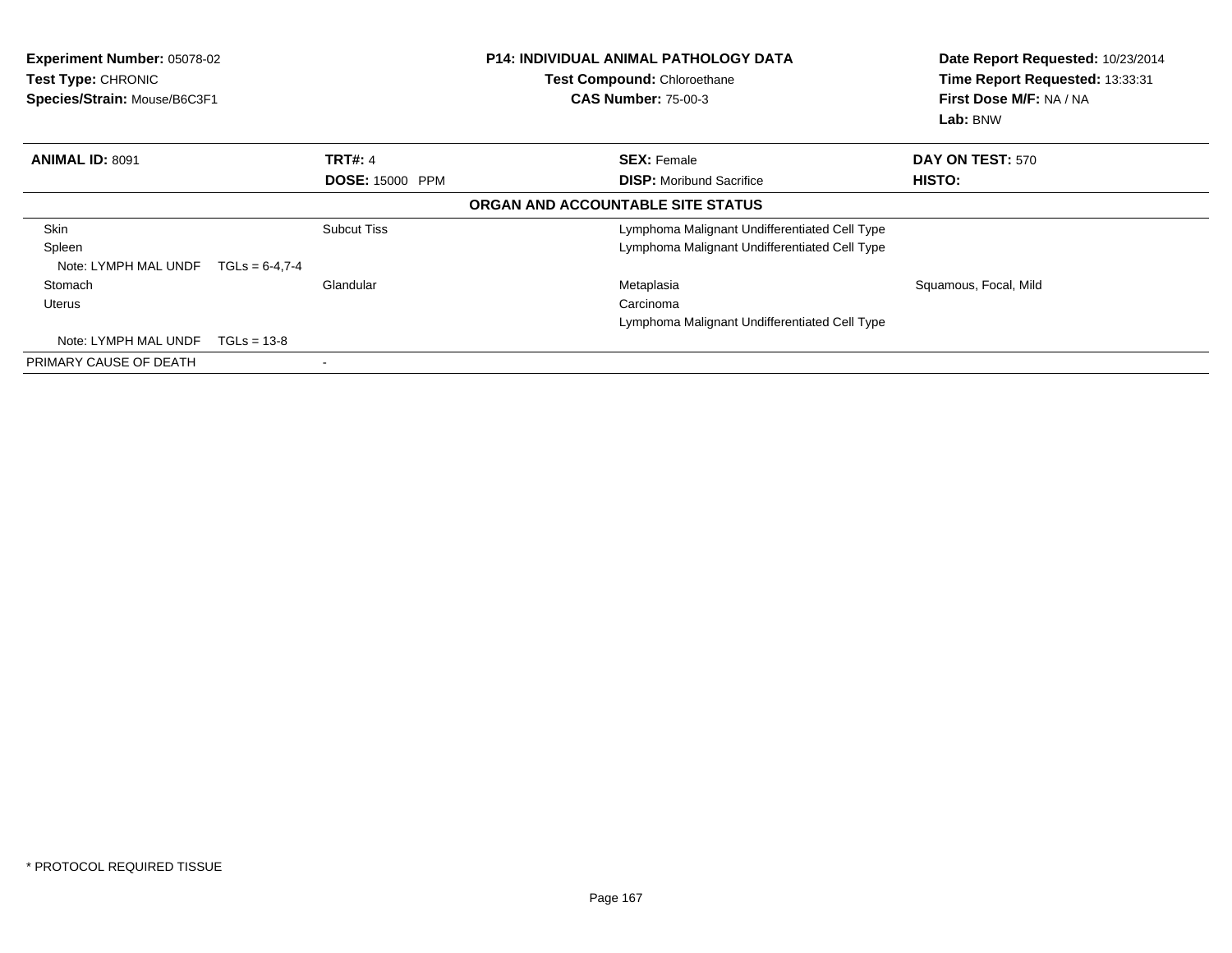| Experiment Number: 05078-02<br>Test Type: CHRONIC<br>Species/Strain: Mouse/B6C3F1 |                   |                           | <b>P14: INDIVIDUAL ANIMAL PATHOLOGY DATA</b><br>Test Compound: Chloroethane<br><b>CAS Number: 75-00-3</b> |           | Date Report Requested: 10/23/2014<br>Time Report Requested: 13:33:31<br>First Dose M/F: NA / NA<br>Lab: BNW |
|-----------------------------------------------------------------------------------|-------------------|---------------------------|-----------------------------------------------------------------------------------------------------------|-----------|-------------------------------------------------------------------------------------------------------------|
| <b>ANIMAL ID: 8092</b>                                                            |                   | <b>TRT#: 4</b>            | <b>SEX: Female</b>                                                                                        |           | DAY ON TEST: 535                                                                                            |
|                                                                                   |                   | DOSE: 15000 PPM           | <b>DISP:</b> Moribund Sacrifice                                                                           | HISTO:    |                                                                                                             |
|                                                                                   |                   |                           | ORGAN AND ACCOUNTABLE SITE STATUS                                                                         |           |                                                                                                             |
| <b>NORMAL</b>                                                                     |                   |                           |                                                                                                           |           |                                                                                                             |
| <b>Blood</b>                                                                      |                   | Bone                      | <b>Brain</b>                                                                                              | Esophagus |                                                                                                             |
| Heart                                                                             |                   | Intestine Large - Colon   | Intestine Large - Rectum                                                                                  |           | Intestine Small - Duodenum                                                                                  |
| Intestine Small - Ileum                                                           |                   | Intestine Small - Jejunum | Islets, Pancreatic                                                                                        | Kidney    |                                                                                                             |
| Larynx                                                                            |                   | Mammary Gland             | <b>Nose</b>                                                                                               | Pancreas  |                                                                                                             |
| <b>Pituitary Gland</b>                                                            |                   | Skin                      | Stomach - Forestomach                                                                                     |           | Stomach - Glandular                                                                                         |
| <b>Thyroid Gland</b>                                                              |                   | Trachea                   | <b>Urinary Bladder</b>                                                                                    |           |                                                                                                             |
| <b>MISSING</b>                                                                    |                   |                           |                                                                                                           |           |                                                                                                             |
| Intestine Large - Cecum                                                           |                   | Parathyroid Gland         |                                                                                                           |           |                                                                                                             |
| <b>INSUFFICIENT TISSUE</b>                                                        |                   |                           |                                                                                                           |           |                                                                                                             |
| Thymus                                                                            |                   |                           |                                                                                                           |           |                                                                                                             |
| <b>OBSERVATIONS</b>                                                               |                   |                           |                                                                                                           |           |                                                                                                             |
| <b>Adrenal Gland</b>                                                              |                   | Cortex                    | Degeneration                                                                                              | Mild      |                                                                                                             |
|                                                                                   |                   | Cortex                    | Fibrosis                                                                                                  | Mild      |                                                                                                             |
|                                                                                   |                   | Subcapsular               | Hyperplasia                                                                                               | Mild      |                                                                                                             |
|                                                                                   |                   | Capsule                   | Lymphoma Malignant Mixed                                                                                  |           |                                                                                                             |
|                                                                                   |                   | Medulla                   | Lymphoma Malignant Mixed                                                                                  |           |                                                                                                             |
| <b>Bone Marrow</b>                                                                |                   |                           | Hyperplasia                                                                                               | Moderate  |                                                                                                             |
| Gallbladder                                                                       |                   |                           | Lymphoma Malignant Mixed                                                                                  |           |                                                                                                             |
| Liver                                                                             |                   |                           | Lymphoma Malignant Mixed                                                                                  |           |                                                                                                             |
| Note: LYMPH MAL MIXD                                                              | $TGLs = 7-4$      |                           |                                                                                                           |           |                                                                                                             |
| Lung                                                                              |                   |                           | Lymphoma Malignant Mixed                                                                                  |           |                                                                                                             |
| Note: LYMPH MAL MIXD                                                              | $TGLs = 3-3+11-3$ |                           |                                                                                                           |           |                                                                                                             |
| Lymph Node                                                                        |                   | <b>Bronchial</b>          | Lymphoma Malignant Mixed                                                                                  |           |                                                                                                             |
|                                                                                   |                   | <b>Iliac</b>              | Lymphoma Malignant Mixed                                                                                  |           |                                                                                                             |
|                                                                                   |                   | Mandibular                | Lymphoma Malignant Mixed                                                                                  |           |                                                                                                             |
|                                                                                   |                   | Mediastinal               | Lymphoma Malignant Mixed                                                                                  |           |                                                                                                             |
|                                                                                   |                   | Mesenteric                | Lymphoma Malignant Mixed                                                                                  |           |                                                                                                             |
|                                                                                   |                   | Renal                     | Lymphoma Malignant Mixed                                                                                  |           |                                                                                                             |
| Note: LYMPH MAL MIXD                                                              | $TGLs = 2-3$      |                           |                                                                                                           |           |                                                                                                             |
| Note: LYMPH MAL MIXD                                                              | $TGLs = 1-7$      |                           |                                                                                                           |           |                                                                                                             |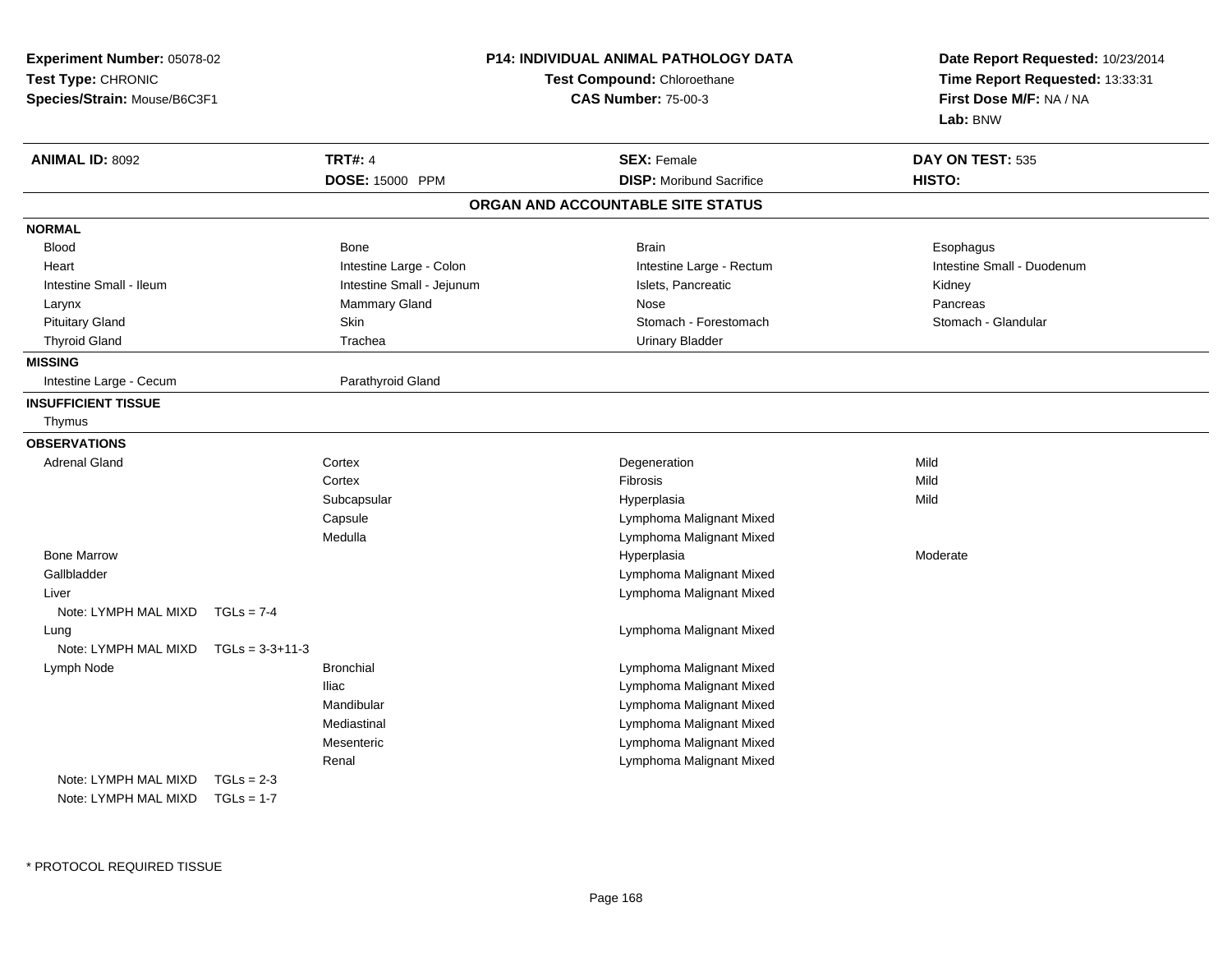|                        | Test Compound: Chloroethane<br><b>CAS Number: 75-00-3</b>                        | Date Report Requested: 10/23/2014<br>Time Report Requested: 13:33:31<br>First Dose M/F: NA / NA<br>Lab: BNW   |  |
|------------------------|----------------------------------------------------------------------------------|---------------------------------------------------------------------------------------------------------------|--|
| <b>TRT#: 4</b>         | <b>SEX: Female</b>                                                               | DAY ON TEST: 535                                                                                              |  |
| <b>DOSE: 15000 PPM</b> | <b>DISP:</b> Moribund Sacrifice                                                  | HISTO:                                                                                                        |  |
|                        |                                                                                  |                                                                                                               |  |
|                        |                                                                                  |                                                                                                               |  |
| <b>Bilateral</b>       | Lymphoma Malignant Mixed<br>Lymphoma Malignant Mixed<br>Lymphoma Malignant Mixed |                                                                                                               |  |
| Endometrium            | Carcinoma<br>Fibrosarcoma<br>Inflammation                                        | Suppurative, Moderate                                                                                         |  |
|                        |                                                                                  |                                                                                                               |  |
|                        | $\blacksquare$                                                                   | <b>P14: INDIVIDUAL ANIMAL PATHOLOGY DATA</b><br>ORGAN AND ACCOUNTABLE SITE STATUS<br>Lymphoma Malignant Mixed |  |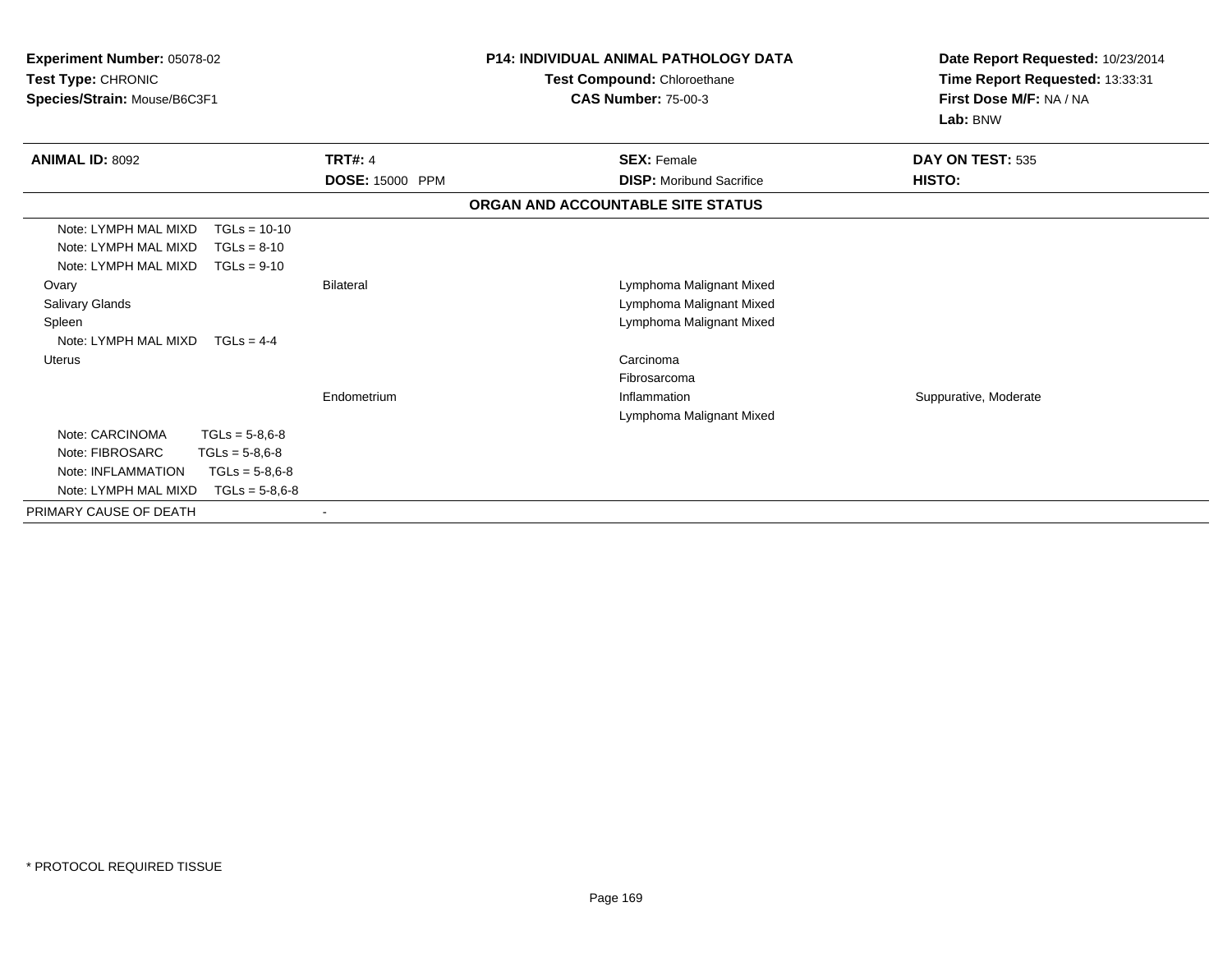| Experiment Number: 05078-02<br>Test Type: CHRONIC<br>Species/Strain: Mouse/B6C3F1 |               | <b>P14: INDIVIDUAL ANIMAL PATHOLOGY DATA</b><br>Test Compound: Chloroethane<br><b>CAS Number: 75-00-3</b> |                                   | Date Report Requested: 10/23/2014<br>Time Report Requested: 13:33:31<br>First Dose M/F: NA / NA<br>Lab: BNW |  |
|-----------------------------------------------------------------------------------|---------------|-----------------------------------------------------------------------------------------------------------|-----------------------------------|-------------------------------------------------------------------------------------------------------------|--|
| ANIMAL ID: 8093                                                                   |               | <b>TRT#: 4</b>                                                                                            | <b>SEX: Female</b>                | DAY ON TEST: 618                                                                                            |  |
|                                                                                   |               | <b>DOSE: 15000 PPM</b>                                                                                    | <b>DISP:</b> Moribund Sacrifice   | HISTO:                                                                                                      |  |
|                                                                                   |               |                                                                                                           | ORGAN AND ACCOUNTABLE SITE STATUS |                                                                                                             |  |
| <b>NORMAL</b>                                                                     |               |                                                                                                           |                                   |                                                                                                             |  |
| <b>Adrenal Gland - Cortex</b>                                                     |               | Adrenal Gland - Medulla                                                                                   | <b>Blood</b>                      | Bone                                                                                                        |  |
| <b>Brain</b>                                                                      |               | Esophagus                                                                                                 | Heart                             | Intestine Large - Cecum                                                                                     |  |
| Intestine Large - Colon                                                           |               | Intestine Large - Rectum                                                                                  | Intestine Small - Duodenum        | Intestine Small - Ileum                                                                                     |  |
| Intestine Small - Jejunum                                                         |               | Islets, Pancreatic                                                                                        | Larynx                            | Liver                                                                                                       |  |
| Mammary Gland                                                                     |               | Ovary                                                                                                     | Pancreas                          | Salivary Glands                                                                                             |  |
| Skin                                                                              |               | Spleen                                                                                                    | Stomach - Forestomach             | Stomach - Glandular                                                                                         |  |
| Thymus                                                                            |               | Trachea                                                                                                   | <b>Urinary Bladder</b>            |                                                                                                             |  |
| <b>MISSING</b>                                                                    |               |                                                                                                           |                                   |                                                                                                             |  |
| Gallbladder                                                                       |               | Lymph Node - Mandibular                                                                                   | Parathyroid Gland                 | <b>Pituitary Gland</b>                                                                                      |  |
| <b>OBSERVATIONS</b>                                                               |               |                                                                                                           |                                   |                                                                                                             |  |
| <b>Adrenal Gland</b>                                                              |               | Subcapsular                                                                                               | Hyperplasia                       | Mild                                                                                                        |  |
| <b>Bone Marrow</b>                                                                |               |                                                                                                           | Myelofibrosis                     | Mild                                                                                                        |  |
| Kidney                                                                            |               |                                                                                                           | Hydronephrosis                    | Mild                                                                                                        |  |
|                                                                                   |               |                                                                                                           | Nephropathy                       | Mild                                                                                                        |  |
| Lung                                                                              |               |                                                                                                           | Carcinoma                         | Metastatic (Uterus)                                                                                         |  |
| Lymph Node                                                                        |               | <b>Bronchial</b>                                                                                          | Hyperplasia                       | Lymphoid, Mild                                                                                              |  |
| Nose                                                                              |               | Nasolacrim Dct                                                                                            | Inflammation                      | Suppurative, Mild                                                                                           |  |
| <b>Thyroid Gland</b>                                                              |               | <b>Follicular Cel</b>                                                                                     | Adenoma                           |                                                                                                             |  |
| <b>Uterus</b>                                                                     |               |                                                                                                           | Carcinoma                         |                                                                                                             |  |
| Note: CARCINOMA                                                                   | $TGLs = 1-10$ |                                                                                                           |                                   |                                                                                                             |  |
| PRIMARY CAUSE OF DEATH                                                            |               | ٠                                                                                                         |                                   |                                                                                                             |  |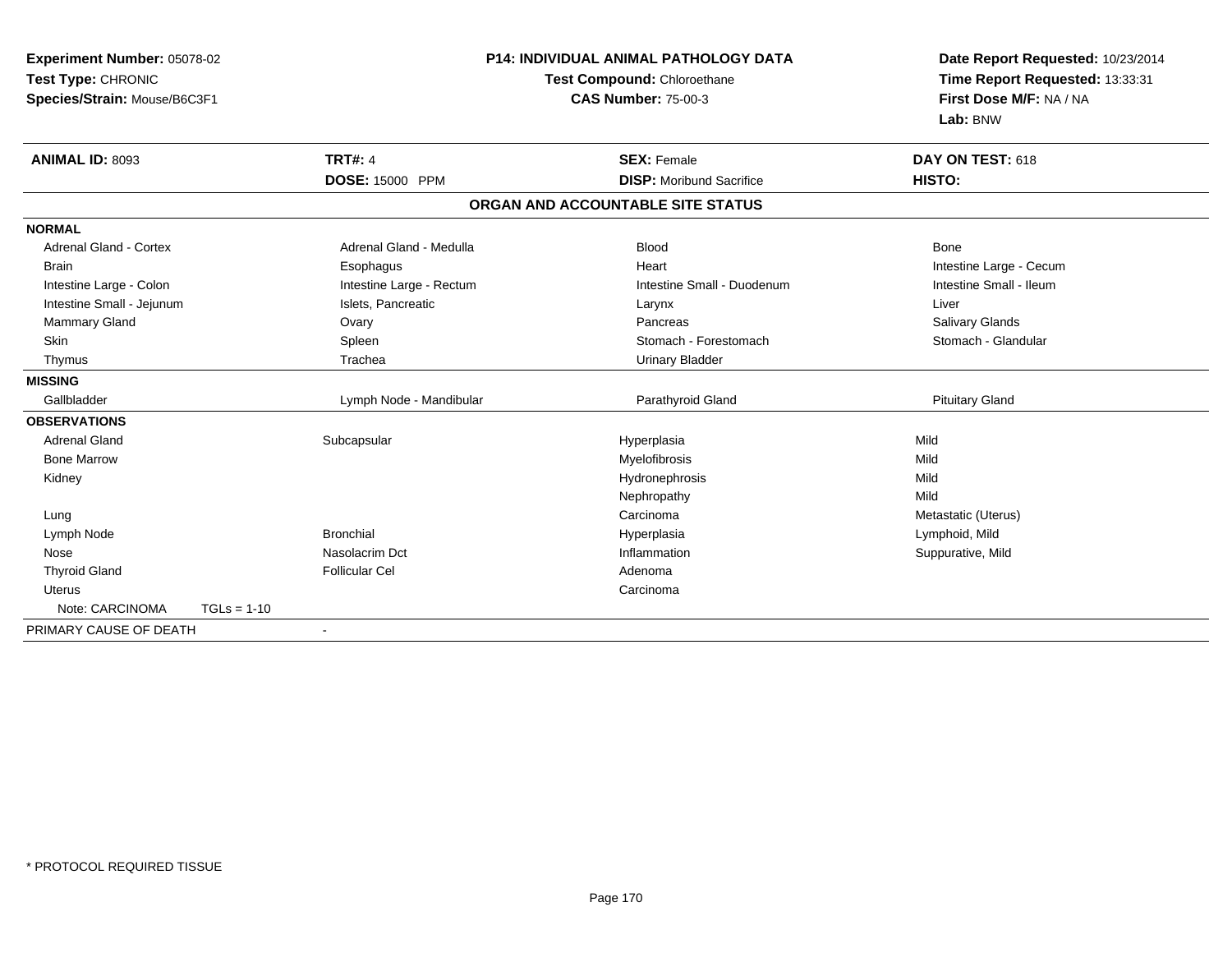| <b>TRT#: 4</b><br><b>ANIMAL ID: 8094</b><br><b>SEX: Female</b><br>DAY ON TEST: 622<br>DOSE: 15000 PPM<br><b>DISP:</b> Moribund Sacrifice<br><b>HISTO:</b><br>ORGAN AND ACCOUNTABLE SITE STATUS<br><b>NORMAL</b><br>Adrenal Gland - Medulla<br><b>Blood</b><br>Bone<br><b>Bone Marrow</b><br>Esophagus<br>Heart<br>Intestine Large - Cecum<br><b>Brain</b><br>Intestine Small - Ileum<br>Intestine Large - Colon<br>Intestine Large - Rectum<br>Intestine Small - Duodenum<br>Intestine Small - Jejunum<br><b>Mammary Gland</b><br>Nose<br>Larynx<br><b>Pituitary Gland</b><br><b>Salivary Glands</b><br>Skin<br>Parathyroid Gland<br>Stomach - Forestomach<br>Stomach - Glandular<br><b>Thyroid Gland</b><br>Thymus<br>Trachea<br><b>Urinary Bladder</b><br><b>MISSING</b><br>Lymph Node - Bronchial<br>Gallbladder<br><b>OBSERVATIONS</b><br><b>Adrenal Gland</b><br><b>Accessory Adrenal Cortical Nodule</b><br>Cortex<br>Cortex<br>Degeneration<br>Mild<br>Cortex<br>Fibrosis<br>Mild<br>Subcapsular<br>Mild<br>Hyperplasia<br>Cortex<br>Inflammation<br>Chronic, Mild<br>Islets, Pancreatic<br>Mild<br>Atrophy<br>Mild<br>Kidney<br>Nephropathy<br>Note: DILATATION<br>$TGLs = 1-5$<br>Hepatocellular Carcinoma<br>Multiple<br>Liver<br>Inclusion Body Intranuclear<br>Mild<br>Note: INCLUSION BODY WOULD BE BETTER DESCRIBED AS<br>Note: PSEUDO-INCLUSION BODY.<br>Note: HEPATOCLR CARC $TGLs = 4-4$ | Date Report Requested: 10/23/2014<br>Time Report Requested: 13:33:31<br>First Dose M/F: NA / NA<br>Lab: BNW |  | <b>P14: INDIVIDUAL ANIMAL PATHOLOGY DATA</b><br>Test Compound: Chloroethane<br><b>CAS Number: 75-00-3</b> | Experiment Number: 05078-02<br>Test Type: CHRONIC<br>Species/Strain: Mouse/B6C3F1 |  |
|-----------------------------------------------------------------------------------------------------------------------------------------------------------------------------------------------------------------------------------------------------------------------------------------------------------------------------------------------------------------------------------------------------------------------------------------------------------------------------------------------------------------------------------------------------------------------------------------------------------------------------------------------------------------------------------------------------------------------------------------------------------------------------------------------------------------------------------------------------------------------------------------------------------------------------------------------------------------------------------------------------------------------------------------------------------------------------------------------------------------------------------------------------------------------------------------------------------------------------------------------------------------------------------------------------------------------------------------------------------------------------------------------------------|-------------------------------------------------------------------------------------------------------------|--|-----------------------------------------------------------------------------------------------------------|-----------------------------------------------------------------------------------|--|
|                                                                                                                                                                                                                                                                                                                                                                                                                                                                                                                                                                                                                                                                                                                                                                                                                                                                                                                                                                                                                                                                                                                                                                                                                                                                                                                                                                                                           |                                                                                                             |  |                                                                                                           |                                                                                   |  |
|                                                                                                                                                                                                                                                                                                                                                                                                                                                                                                                                                                                                                                                                                                                                                                                                                                                                                                                                                                                                                                                                                                                                                                                                                                                                                                                                                                                                           |                                                                                                             |  |                                                                                                           |                                                                                   |  |
|                                                                                                                                                                                                                                                                                                                                                                                                                                                                                                                                                                                                                                                                                                                                                                                                                                                                                                                                                                                                                                                                                                                                                                                                                                                                                                                                                                                                           |                                                                                                             |  |                                                                                                           |                                                                                   |  |
|                                                                                                                                                                                                                                                                                                                                                                                                                                                                                                                                                                                                                                                                                                                                                                                                                                                                                                                                                                                                                                                                                                                                                                                                                                                                                                                                                                                                           |                                                                                                             |  |                                                                                                           |                                                                                   |  |
|                                                                                                                                                                                                                                                                                                                                                                                                                                                                                                                                                                                                                                                                                                                                                                                                                                                                                                                                                                                                                                                                                                                                                                                                                                                                                                                                                                                                           |                                                                                                             |  |                                                                                                           |                                                                                   |  |
|                                                                                                                                                                                                                                                                                                                                                                                                                                                                                                                                                                                                                                                                                                                                                                                                                                                                                                                                                                                                                                                                                                                                                                                                                                                                                                                                                                                                           |                                                                                                             |  |                                                                                                           |                                                                                   |  |
|                                                                                                                                                                                                                                                                                                                                                                                                                                                                                                                                                                                                                                                                                                                                                                                                                                                                                                                                                                                                                                                                                                                                                                                                                                                                                                                                                                                                           |                                                                                                             |  |                                                                                                           |                                                                                   |  |
|                                                                                                                                                                                                                                                                                                                                                                                                                                                                                                                                                                                                                                                                                                                                                                                                                                                                                                                                                                                                                                                                                                                                                                                                                                                                                                                                                                                                           |                                                                                                             |  |                                                                                                           |                                                                                   |  |
|                                                                                                                                                                                                                                                                                                                                                                                                                                                                                                                                                                                                                                                                                                                                                                                                                                                                                                                                                                                                                                                                                                                                                                                                                                                                                                                                                                                                           |                                                                                                             |  |                                                                                                           |                                                                                   |  |
|                                                                                                                                                                                                                                                                                                                                                                                                                                                                                                                                                                                                                                                                                                                                                                                                                                                                                                                                                                                                                                                                                                                                                                                                                                                                                                                                                                                                           |                                                                                                             |  |                                                                                                           |                                                                                   |  |
|                                                                                                                                                                                                                                                                                                                                                                                                                                                                                                                                                                                                                                                                                                                                                                                                                                                                                                                                                                                                                                                                                                                                                                                                                                                                                                                                                                                                           |                                                                                                             |  |                                                                                                           |                                                                                   |  |
|                                                                                                                                                                                                                                                                                                                                                                                                                                                                                                                                                                                                                                                                                                                                                                                                                                                                                                                                                                                                                                                                                                                                                                                                                                                                                                                                                                                                           |                                                                                                             |  |                                                                                                           |                                                                                   |  |
|                                                                                                                                                                                                                                                                                                                                                                                                                                                                                                                                                                                                                                                                                                                                                                                                                                                                                                                                                                                                                                                                                                                                                                                                                                                                                                                                                                                                           |                                                                                                             |  |                                                                                                           |                                                                                   |  |
|                                                                                                                                                                                                                                                                                                                                                                                                                                                                                                                                                                                                                                                                                                                                                                                                                                                                                                                                                                                                                                                                                                                                                                                                                                                                                                                                                                                                           |                                                                                                             |  |                                                                                                           |                                                                                   |  |
|                                                                                                                                                                                                                                                                                                                                                                                                                                                                                                                                                                                                                                                                                                                                                                                                                                                                                                                                                                                                                                                                                                                                                                                                                                                                                                                                                                                                           |                                                                                                             |  |                                                                                                           |                                                                                   |  |
|                                                                                                                                                                                                                                                                                                                                                                                                                                                                                                                                                                                                                                                                                                                                                                                                                                                                                                                                                                                                                                                                                                                                                                                                                                                                                                                                                                                                           |                                                                                                             |  |                                                                                                           |                                                                                   |  |
|                                                                                                                                                                                                                                                                                                                                                                                                                                                                                                                                                                                                                                                                                                                                                                                                                                                                                                                                                                                                                                                                                                                                                                                                                                                                                                                                                                                                           |                                                                                                             |  |                                                                                                           |                                                                                   |  |
|                                                                                                                                                                                                                                                                                                                                                                                                                                                                                                                                                                                                                                                                                                                                                                                                                                                                                                                                                                                                                                                                                                                                                                                                                                                                                                                                                                                                           |                                                                                                             |  |                                                                                                           |                                                                                   |  |
|                                                                                                                                                                                                                                                                                                                                                                                                                                                                                                                                                                                                                                                                                                                                                                                                                                                                                                                                                                                                                                                                                                                                                                                                                                                                                                                                                                                                           |                                                                                                             |  |                                                                                                           |                                                                                   |  |
|                                                                                                                                                                                                                                                                                                                                                                                                                                                                                                                                                                                                                                                                                                                                                                                                                                                                                                                                                                                                                                                                                                                                                                                                                                                                                                                                                                                                           |                                                                                                             |  |                                                                                                           |                                                                                   |  |
|                                                                                                                                                                                                                                                                                                                                                                                                                                                                                                                                                                                                                                                                                                                                                                                                                                                                                                                                                                                                                                                                                                                                                                                                                                                                                                                                                                                                           |                                                                                                             |  |                                                                                                           |                                                                                   |  |
|                                                                                                                                                                                                                                                                                                                                                                                                                                                                                                                                                                                                                                                                                                                                                                                                                                                                                                                                                                                                                                                                                                                                                                                                                                                                                                                                                                                                           |                                                                                                             |  |                                                                                                           |                                                                                   |  |
|                                                                                                                                                                                                                                                                                                                                                                                                                                                                                                                                                                                                                                                                                                                                                                                                                                                                                                                                                                                                                                                                                                                                                                                                                                                                                                                                                                                                           |                                                                                                             |  |                                                                                                           |                                                                                   |  |
|                                                                                                                                                                                                                                                                                                                                                                                                                                                                                                                                                                                                                                                                                                                                                                                                                                                                                                                                                                                                                                                                                                                                                                                                                                                                                                                                                                                                           |                                                                                                             |  |                                                                                                           |                                                                                   |  |
|                                                                                                                                                                                                                                                                                                                                                                                                                                                                                                                                                                                                                                                                                                                                                                                                                                                                                                                                                                                                                                                                                                                                                                                                                                                                                                                                                                                                           |                                                                                                             |  |                                                                                                           |                                                                                   |  |
|                                                                                                                                                                                                                                                                                                                                                                                                                                                                                                                                                                                                                                                                                                                                                                                                                                                                                                                                                                                                                                                                                                                                                                                                                                                                                                                                                                                                           |                                                                                                             |  | Alveolar/Bronchiolar Carcinoma                                                                            | Lung                                                                              |  |
| Infiltration Cellular<br>Alveolus<br>Histiocyte, Mild<br>Note: INFILTRAT CELL $TGLs = 3-3$                                                                                                                                                                                                                                                                                                                                                                                                                                                                                                                                                                                                                                                                                                                                                                                                                                                                                                                                                                                                                                                                                                                                                                                                                                                                                                                |                                                                                                             |  |                                                                                                           |                                                                                   |  |
| Mandibular<br>Inflammation<br>Chronic, Mild<br>Lymph Node                                                                                                                                                                                                                                                                                                                                                                                                                                                                                                                                                                                                                                                                                                                                                                                                                                                                                                                                                                                                                                                                                                                                                                                                                                                                                                                                                 |                                                                                                             |  |                                                                                                           |                                                                                   |  |
| Ovary<br>Cyst<br>Marked                                                                                                                                                                                                                                                                                                                                                                                                                                                                                                                                                                                                                                                                                                                                                                                                                                                                                                                                                                                                                                                                                                                                                                                                                                                                                                                                                                                   |                                                                                                             |  |                                                                                                           |                                                                                   |  |
| Mild<br>Pancreas<br>Karyomegaly                                                                                                                                                                                                                                                                                                                                                                                                                                                                                                                                                                                                                                                                                                                                                                                                                                                                                                                                                                                                                                                                                                                                                                                                                                                                                                                                                                           |                                                                                                             |  |                                                                                                           |                                                                                   |  |
| Hematopoietic Cell Proliferation<br>Mild<br>Spleen                                                                                                                                                                                                                                                                                                                                                                                                                                                                                                                                                                                                                                                                                                                                                                                                                                                                                                                                                                                                                                                                                                                                                                                                                                                                                                                                                        |                                                                                                             |  |                                                                                                           |                                                                                   |  |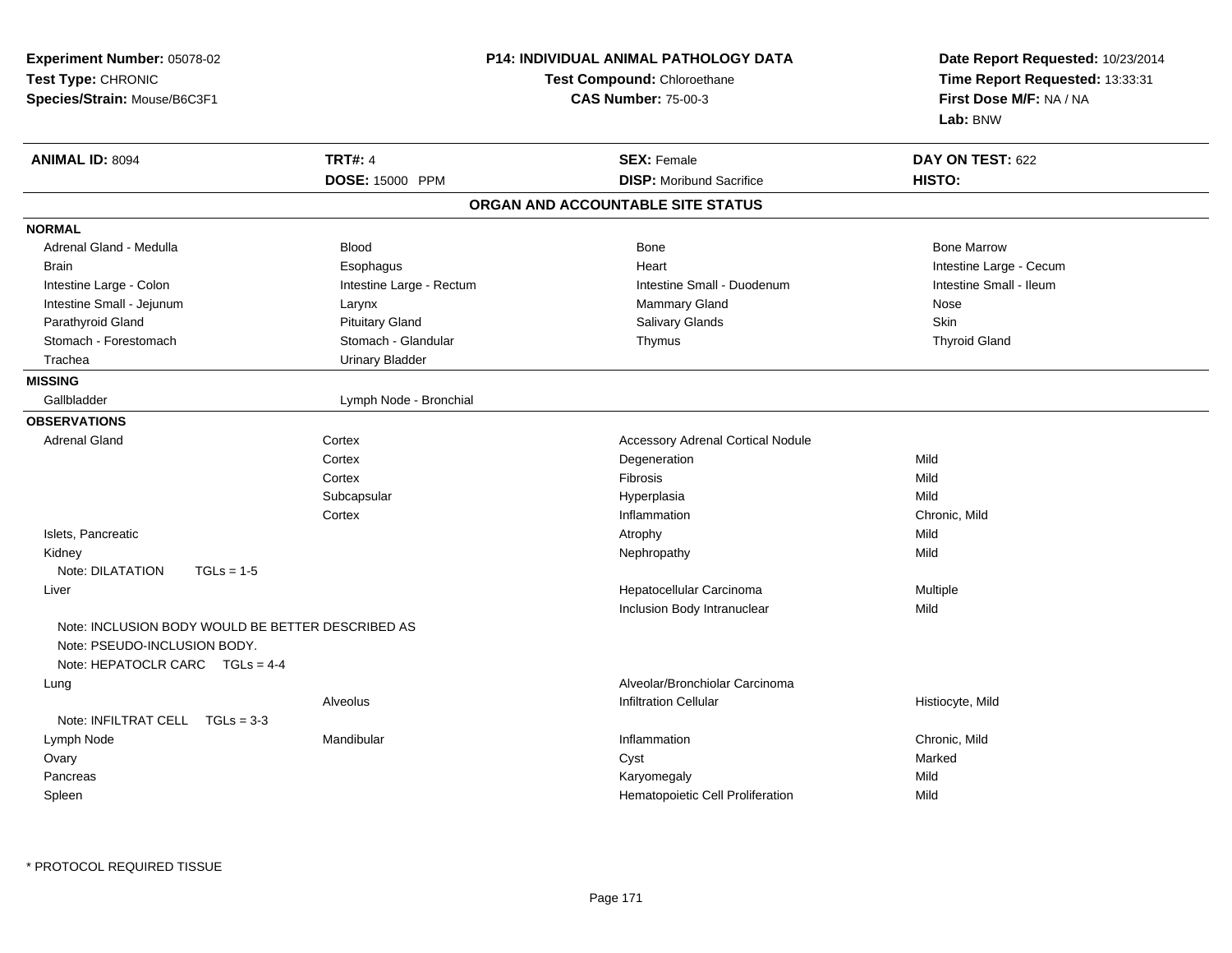| Experiment Number: 05078-02<br>Test Type: CHRONIC<br>Species/Strain: Mouse/B6C3F1 |                         | <b>P14: INDIVIDUAL ANIMAL PATHOLOGY DATA</b><br>Test Compound: Chloroethane<br><b>CAS Number: 75-00-3</b> | Date Report Requested: 10/23/2014<br>Time Report Requested: 13:33:31<br>First Dose M/F: NA / NA<br>Lab: BNW |
|-----------------------------------------------------------------------------------|-------------------------|-----------------------------------------------------------------------------------------------------------|-------------------------------------------------------------------------------------------------------------|
| <b>ANIMAL ID: 8094</b>                                                            | <b>TRT#: 4</b>          | <b>SEX: Female</b>                                                                                        | <b>DAY ON TEST: 622</b>                                                                                     |
|                                                                                   | <b>DOSE: 15000 PPM</b>  | <b>DISP:</b> Moribund Sacrifice                                                                           | HISTO:                                                                                                      |
|                                                                                   |                         | ORGAN AND ACCOUNTABLE SITE STATUS                                                                         |                                                                                                             |
| Ureter                                                                            |                         | Carcinoma                                                                                                 | Metastatic (Uterus)                                                                                         |
|                                                                                   | <b>Transit Epithe</b>   | <b>Necrosis</b>                                                                                           | Marked                                                                                                      |
| <b>Uterus</b>                                                                     |                         | Carcinoma                                                                                                 |                                                                                                             |
| Note: CARCINOMA                                                                   | $TGLs = 2-10.6-10.7-10$ |                                                                                                           |                                                                                                             |
| PRIMARY CAUSE OF DEATH                                                            |                         |                                                                                                           |                                                                                                             |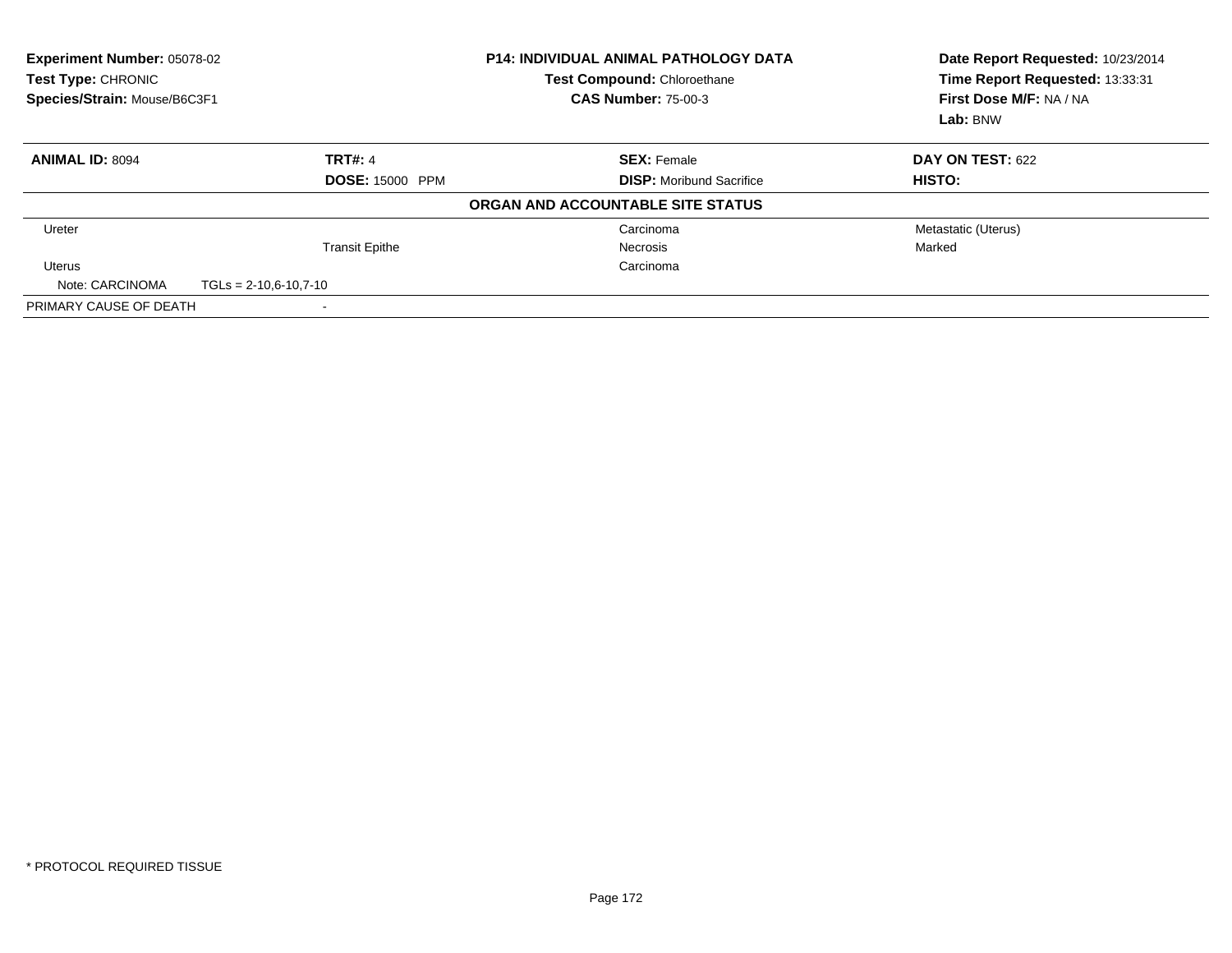| Experiment Number: 05078-02<br>Test Type: CHRONIC<br>Species/Strain: Mouse/B6C3F1                                                      |                            | <b>P14: INDIVIDUAL ANIMAL PATHOLOGY DATA</b><br>Test Compound: Chloroethane<br><b>CAS Number: 75-00-3</b> |                                        |  |
|----------------------------------------------------------------------------------------------------------------------------------------|----------------------------|-----------------------------------------------------------------------------------------------------------|----------------------------------------|--|
| <b>ANIMAL ID: 8095</b>                                                                                                                 | <b>TRT#: 4</b>             | <b>SEX: Female</b>                                                                                        | DAY ON TEST: 636                       |  |
|                                                                                                                                        | <b>DOSE: 15000 PPM</b>     | <b>DISP:</b> Moribund Sacrifice                                                                           | HISTO:                                 |  |
|                                                                                                                                        |                            | ORGAN AND ACCOUNTABLE SITE STATUS                                                                         |                                        |  |
| <b>NORMAL</b>                                                                                                                          |                            |                                                                                                           |                                        |  |
| Adrenal Gland - Cortex                                                                                                                 | <b>Blood</b>               | Bone                                                                                                      | <b>Bone Marrow</b>                     |  |
| <b>Brain</b>                                                                                                                           | Esophagus                  | Heart                                                                                                     | Intestine Large - Cecum                |  |
| Intestine Large - Rectum                                                                                                               | Islets, Pancreatic         | Larynx                                                                                                    | Mesentery                              |  |
| Salivary Glands                                                                                                                        | Stomach - Forestomach      | Stomach - Glandular                                                                                       | <b>Thyroid Gland</b>                   |  |
| Trachea                                                                                                                                |                            |                                                                                                           |                                        |  |
| <b>MISSING</b>                                                                                                                         |                            |                                                                                                           |                                        |  |
| Intestine Large - Colon                                                                                                                | Intestine Small - Duodenum | Ovary                                                                                                     | Parathyroid Gland                      |  |
| Thymus                                                                                                                                 |                            |                                                                                                           |                                        |  |
| <b>AUTO PRECLUDES DIAG.</b>                                                                                                            |                            |                                                                                                           |                                        |  |
| Adrenal Gland - Medulla                                                                                                                | Gallbladder                | Intestine Small - Ileum                                                                                   | Intestine Small - Jejunum              |  |
| Liver                                                                                                                                  | <b>Urinary Bladder</b>     |                                                                                                           |                                        |  |
| <b>INSUFFICIENT TISSUE</b>                                                                                                             |                            |                                                                                                           |                                        |  |
| <b>Pituitary Gland</b>                                                                                                                 |                            |                                                                                                           |                                        |  |
| <b>OBSERVATIONS</b>                                                                                                                    |                            |                                                                                                           |                                        |  |
| <b>Adrenal Gland</b>                                                                                                                   | Subcapsular                | Hyperplasia                                                                                               | Mild                                   |  |
| Kidney                                                                                                                                 |                            | Nephropathy                                                                                               | Mild                                   |  |
| Lung                                                                                                                                   |                            | Carcinoma                                                                                                 | Metastatic (Uterus), Multiple (Uterus) |  |
|                                                                                                                                        |                            | Inflammation                                                                                              | Acute, Moderate                        |  |
| Lymph Node                                                                                                                             | <b>Bronchial</b>           | Carcinoma                                                                                                 | Metastatic (Uterus)                    |  |
|                                                                                                                                        | Mandibular                 | <b>Infiltration Cellular</b>                                                                              | Histiocyte, Minimal                    |  |
| Note: CARCINOMA<br>$TGLs = 3-3,3-11$<br>Note: UTERUS CARCINOMA METASTASIZE TO RENAL, MEDIASTINAL,<br>Note: AND MESENTERIC LYMPH NODES. |                            |                                                                                                           |                                        |  |
| Mammary Gland                                                                                                                          |                            | Inflammation                                                                                              | Mild                                   |  |
| Nose                                                                                                                                   | Glands                     | Dilatation                                                                                                | Moderate                               |  |
| Pancreas                                                                                                                               |                            | Carcinoma                                                                                                 | Metastatic (Uterus)                    |  |
| Skin                                                                                                                                   | <b>Hair Follicle</b>       | Atrophy                                                                                                   | Marked                                 |  |
|                                                                                                                                        | <b>Subcut Tiss</b>         | Edema                                                                                                     | Moderate                               |  |
|                                                                                                                                        | <b>Subcut Tiss</b>         | Inflammation                                                                                              | Chronic, Mild                          |  |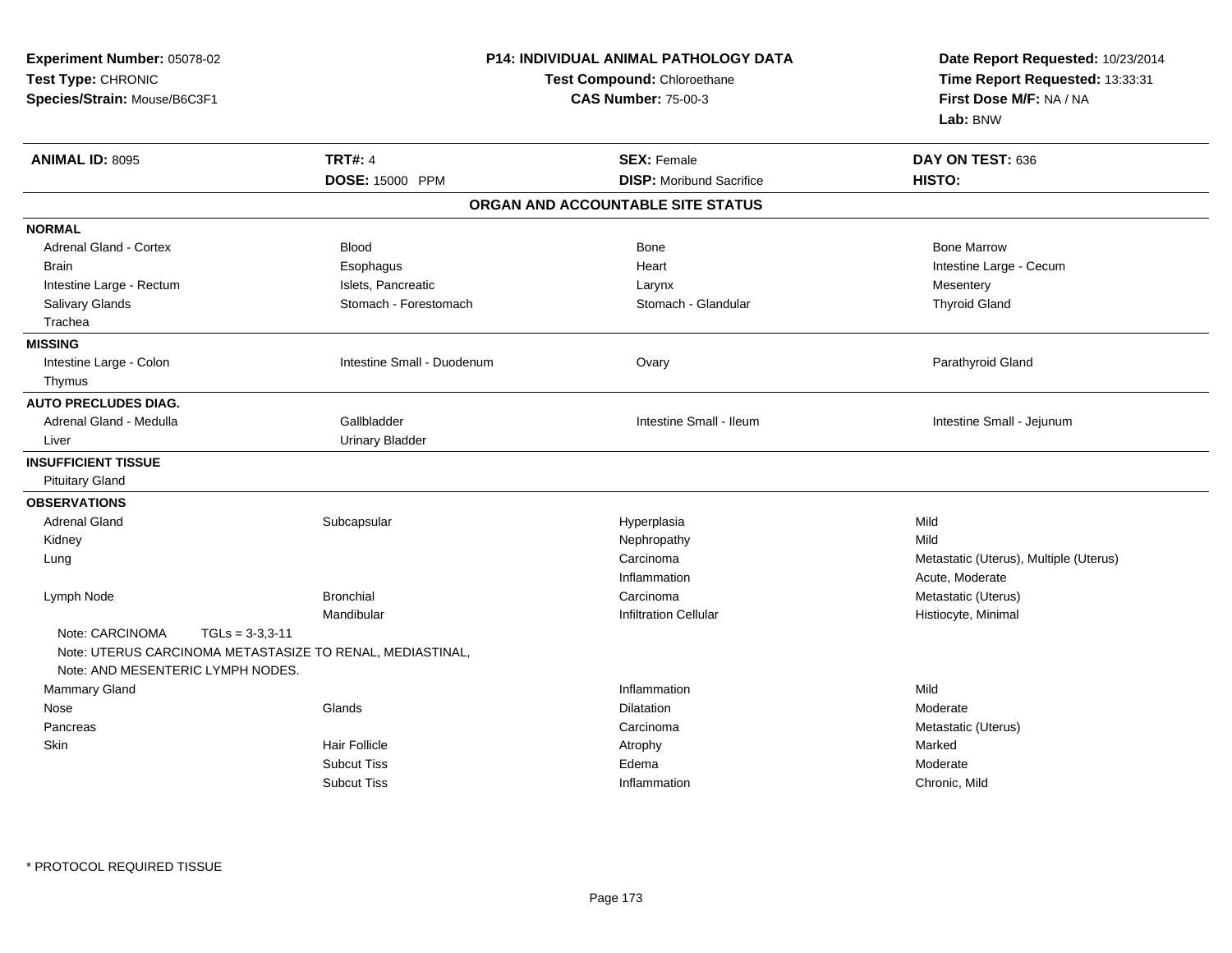| Experiment Number: 05078-02<br>Test Type: CHRONIC<br>Species/Strain: Mouse/B6C3F1 |                        |                          | <b>P14: INDIVIDUAL ANIMAL PATHOLOGY DATA</b><br>Test Compound: Chloroethane<br><b>CAS Number: 75-00-3</b> | Date Report Requested: 10/23/2014<br>Time Report Requested: 13:33:31<br>First Dose M/F: NA / NA<br>Lab: BNW |  |
|-----------------------------------------------------------------------------------|------------------------|--------------------------|-----------------------------------------------------------------------------------------------------------|-------------------------------------------------------------------------------------------------------------|--|
| <b>ANIMAL ID: 8095</b>                                                            |                        | TRT#: 4                  | <b>SEX: Female</b>                                                                                        | DAY ON TEST: 636                                                                                            |  |
|                                                                                   | <b>DOSE: 15000 PPM</b> |                          | <b>DISP:</b> Moribund Sacrifice                                                                           | <b>HISTO:</b>                                                                                               |  |
|                                                                                   |                        |                          | ORGAN AND ACCOUNTABLE SITE STATUS                                                                         |                                                                                                             |  |
| Note: EDEMA                                                                       | $TGLs = 4-2$           |                          |                                                                                                           |                                                                                                             |  |
| Spleen                                                                            |                        |                          | Carcinoma                                                                                                 | Metastatic (Uterus)                                                                                         |  |
| Note: CARCINOMA                                                                   | $TGLs = 2-10$          |                          |                                                                                                           |                                                                                                             |  |
| Uterus                                                                            |                        |                          | Carcinoma                                                                                                 |                                                                                                             |  |
| Note: CARCINOMA                                                                   | $TGLs = 1-11$          |                          |                                                                                                           |                                                                                                             |  |
| PRIMARY CAUSE OF DEATH                                                            |                        | $\overline{\phantom{a}}$ |                                                                                                           |                                                                                                             |  |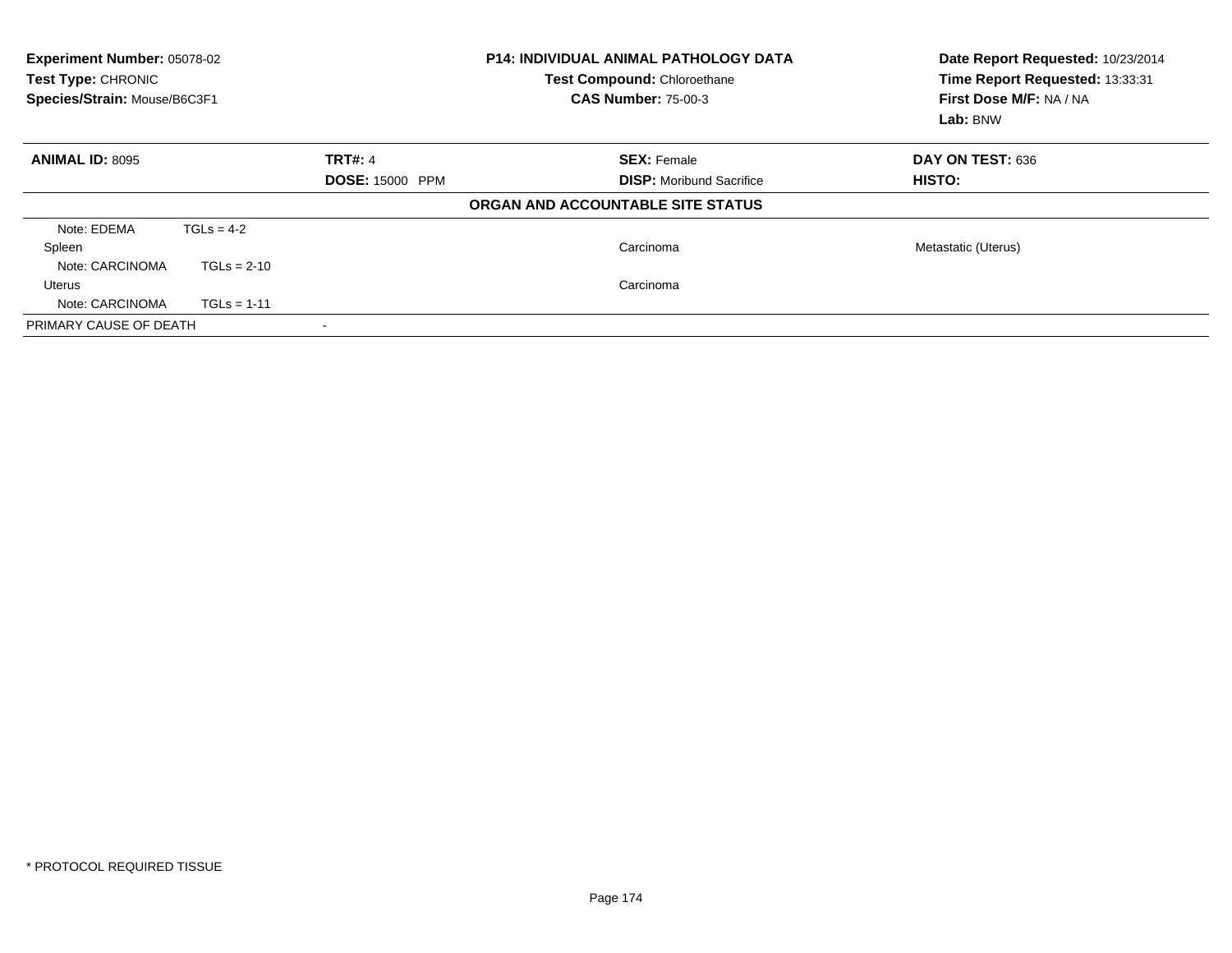| Experiment Number: 05078-02<br>Test Type: CHRONIC<br>Species/Strain: Mouse/B6C3F1 | P14: INDIVIDUAL ANIMAL PATHOLOGY DATA<br>Test Compound: Chloroethane<br><b>CAS Number: 75-00-3</b> |                                   | Date Report Requested: 10/23/2014<br>Time Report Requested: 13:33:31<br>First Dose M/F: NA / NA<br>Lab: BNW |
|-----------------------------------------------------------------------------------|----------------------------------------------------------------------------------------------------|-----------------------------------|-------------------------------------------------------------------------------------------------------------|
| <b>ANIMAL ID: 8096</b>                                                            | <b>TRT#: 4</b>                                                                                     | <b>SEX: Female</b>                | DAY ON TEST: 325                                                                                            |
|                                                                                   | DOSE: 15000 PPM                                                                                    | <b>DISP:</b> Moribund Sacrifice   | HISTO:                                                                                                      |
|                                                                                   |                                                                                                    | ORGAN AND ACCOUNTABLE SITE STATUS |                                                                                                             |
| <b>NORMAL</b>                                                                     |                                                                                                    |                                   |                                                                                                             |
| <b>Adrenal Gland - Cortex</b>                                                     | <b>Blood</b>                                                                                       | <b>Bone</b>                       | <b>Bone Marrow</b>                                                                                          |
| <b>Brain</b>                                                                      | Esophagus                                                                                          | Gallbladder                       | Intestine Large - Cecum                                                                                     |
| Intestine Large - Colon                                                           | Intestine Large - Rectum                                                                           | Intestine Small - Duodenum        | Intestine Small - Ileum                                                                                     |
| Intestine Small - Jejunum                                                         | Islets, Pancreatic                                                                                 | Kidney                            | Larynx                                                                                                      |
| Liver                                                                             | Lymph Node - Bronchial                                                                             | Nose                              | Ovary                                                                                                       |
| Pancreas                                                                          | Parathyroid Gland                                                                                  | <b>Salivary Glands</b>            | Skin                                                                                                        |
| Spleen                                                                            | Stomach - Forestomach                                                                              | Stomach - Glandular               | Thymus                                                                                                      |
| <b>Thyroid Gland</b>                                                              | Trachea                                                                                            | <b>Urinary Bladder</b>            |                                                                                                             |
| <b>MISSING</b>                                                                    |                                                                                                    |                                   |                                                                                                             |
| Lymph Node - Mandibular                                                           | Mammary Gland                                                                                      |                                   |                                                                                                             |
| <b>OBSERVATIONS</b>                                                               |                                                                                                    |                                   |                                                                                                             |
| <b>Adrenal Gland</b>                                                              | Medulla                                                                                            | Cyst                              | Mild                                                                                                        |
|                                                                                   | Subcapsular                                                                                        | Hyperplasia                       | Moderate                                                                                                    |
| Heart                                                                             | Valve                                                                                              | Degeneration                      | Mucoid, Minimal                                                                                             |
| Lung                                                                              |                                                                                                    | Metaplasia                        | Osseous, Minimal                                                                                            |
| <b>Pituitary Gland</b>                                                            | <b>Pars Distalis</b>                                                                               | Hyperplasia                       | Mild                                                                                                        |
| <b>Uterus</b>                                                                     | Endometrium                                                                                        | Hyperplasia                       | Cystic, Minimal                                                                                             |
| PRIMARY CAUSE OF DEATH                                                            | $\blacksquare$                                                                                     |                                   |                                                                                                             |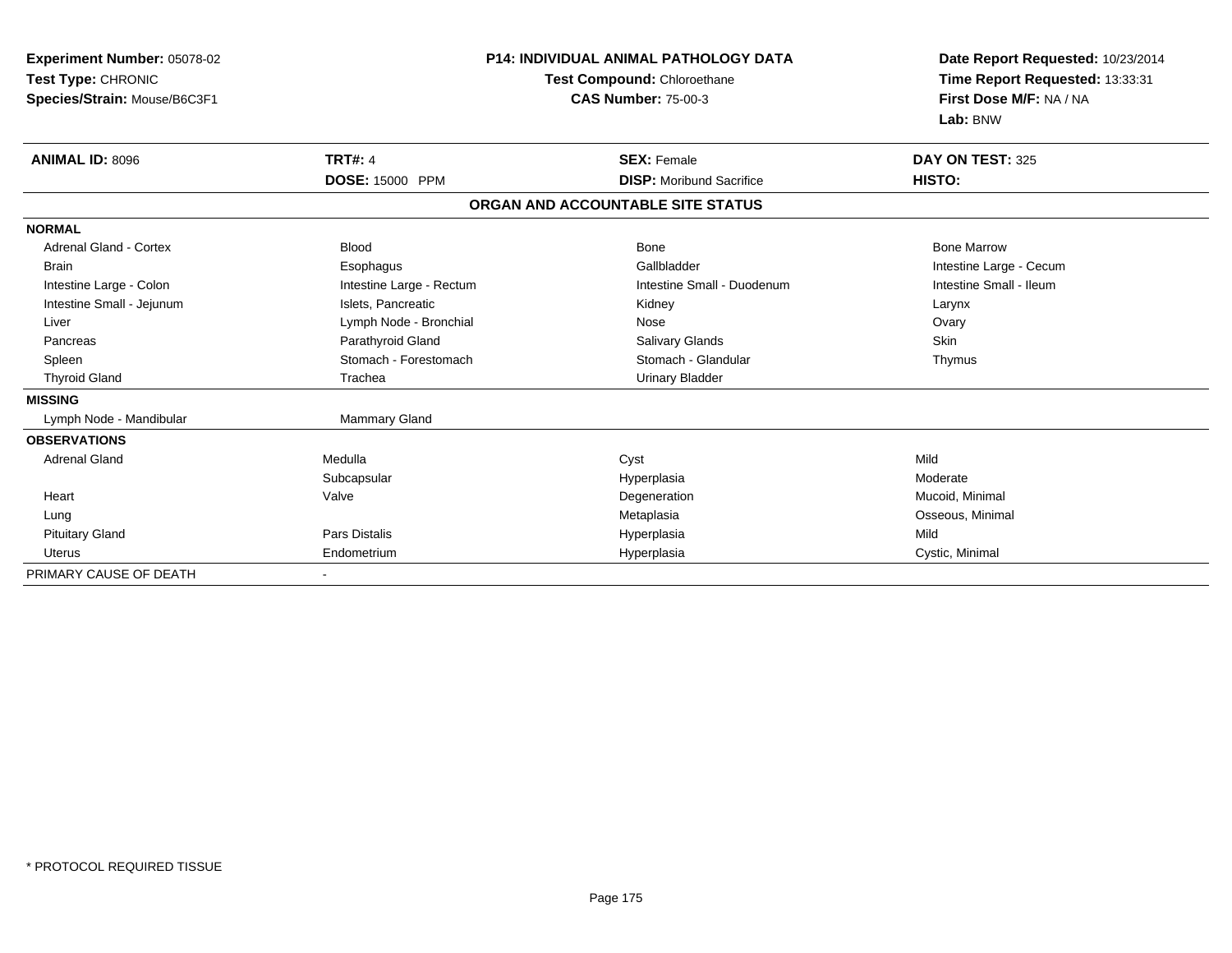| Experiment Number: 05078-02         |                          | <b>P14: INDIVIDUAL ANIMAL PATHOLOGY DATA</b> | Date Report Requested: 10/23/2014 |  |
|-------------------------------------|--------------------------|----------------------------------------------|-----------------------------------|--|
| Test Type: CHRONIC                  |                          | Test Compound: Chloroethane                  | Time Report Requested: 13:33:31   |  |
| Species/Strain: Mouse/B6C3F1        |                          | <b>CAS Number: 75-00-3</b>                   | First Dose M/F: NA / NA           |  |
|                                     |                          |                                              | Lab: BNW                          |  |
| ANIMAL ID: 8097                     | <b>TRT#: 4</b>           | <b>SEX: Female</b>                           | DAY ON TEST: 582                  |  |
|                                     | DOSE: 15000 PPM          | <b>DISP: Natural Death</b>                   | HISTO:                            |  |
|                                     |                          | ORGAN AND ACCOUNTABLE SITE STATUS            |                                   |  |
| <b>NORMAL</b>                       |                          |                                              |                                   |  |
| <b>Blood</b>                        | Bone                     | <b>Bone Marrow</b>                           | <b>Brain</b>                      |  |
| Esophagus                           | Gallbladder              | Heart                                        | Intestine Large - Cecum           |  |
| Intestine Large - Colon             | Intestine Large - Rectum | Intestine Small - Duodenum                   | Intestine Small - Ileum           |  |
| Intestine Small - Jejunum           | Islets, Pancreatic       | Kidney                                       | Larynx                            |  |
| Lung                                | Mammary Gland            | Nose                                         | Ovary                             |  |
| <b>Pituitary Gland</b>              | Salivary Glands          | Skin                                         | Stomach - Glandular               |  |
| Thymus                              | <b>Thyroid Gland</b>     | Trachea                                      |                                   |  |
| <b>MISSING</b>                      |                          |                                              |                                   |  |
| Lymph Node - Bronchial              | Lymph Node - Mandibular  | Parathyroid Gland                            |                                   |  |
| <b>OBSERVATIONS</b>                 |                          |                                              |                                   |  |
| <b>Adrenal Gland</b>                | Cortex                   | Hematopoietic Cell Proliferation             | Mild                              |  |
|                                     | Subcapsular              | Hyperplasia                                  | Moderate                          |  |
|                                     | Subcapsular              | Lymphoma Malignant                           |                                   |  |
|                                     | Medulla                  | Pheochromocytoma Nos                         |                                   |  |
| Note: PHEOCHROM NOS<br>$TGLs = 5-7$ |                          |                                              |                                   |  |
| Liver                               |                          | Hematopoietic Cell Proliferation             | Minimal                           |  |
| Lymph Node                          | Mesenteric               | Lymphoma Malignant                           |                                   |  |
| Note: LYMPH MAL<br>$TGLs = 4-10$    |                          |                                              |                                   |  |
| Pancreas                            |                          | Fibrosis                                     | Mild                              |  |
| Spleen                              |                          | Lymphoma Malignant                           |                                   |  |
| Note: LYMPH MAL<br>$TGLs = 1-4$     |                          |                                              |                                   |  |
| Stomach                             | Forestomach              | Hyperkeratosis                               | Mild                              |  |
| Urinary Bladder                     |                          | Carcinoma                                    | Metastatic (Uterus)               |  |
| Uterus                              |                          | Carcinoma                                    |                                   |  |
| Note: CARCINOMA<br>$TGLs = 2-11$    |                          |                                              |                                   |  |
| PRIMARY CAUSE OF DEATH              |                          |                                              |                                   |  |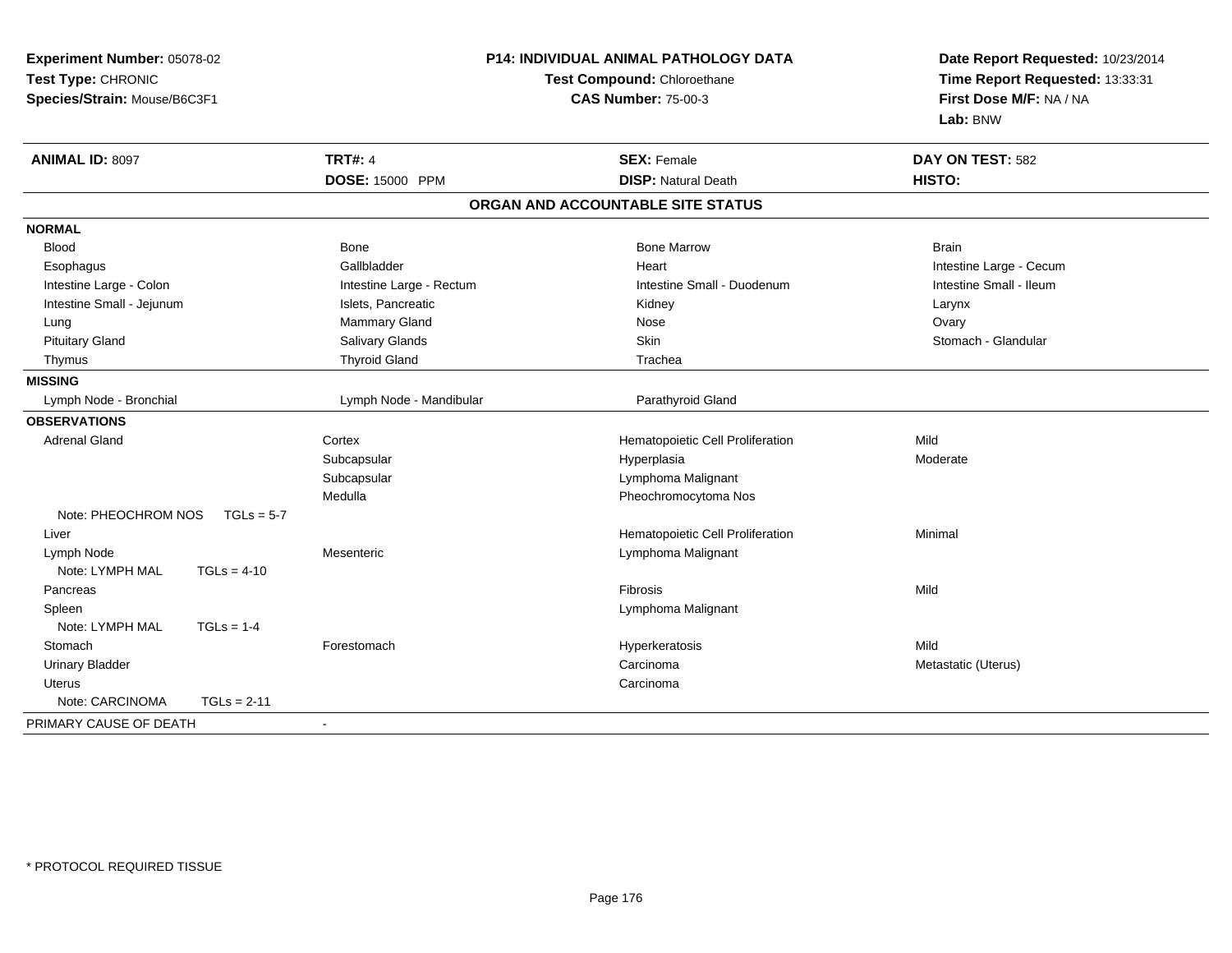| Experiment Number: 05078-02<br>Test Type: CHRONIC<br>Species/Strain: Mouse/B6C3F1 |                  |                            | <b>P14: INDIVIDUAL ANIMAL PATHOLOGY DATA</b><br>Test Compound: Chloroethane<br><b>CAS Number: 75-00-3</b> |                                   | Date Report Requested: 10/23/2014<br>Time Report Requested: 13:33:31<br>First Dose M/F: NA / NA<br>Lab: BNW |  |
|-----------------------------------------------------------------------------------|------------------|----------------------------|-----------------------------------------------------------------------------------------------------------|-----------------------------------|-------------------------------------------------------------------------------------------------------------|--|
| ANIMAL ID: 8098                                                                   |                  | <b>TRT#: 4</b>             |                                                                                                           | <b>SEX: Female</b>                | DAY ON TEST: 469                                                                                            |  |
|                                                                                   |                  | DOSE: 15000 PPM            |                                                                                                           | <b>DISP:</b> Moribund Sacrifice   | HISTO:                                                                                                      |  |
|                                                                                   |                  |                            |                                                                                                           | ORGAN AND ACCOUNTABLE SITE STATUS |                                                                                                             |  |
| <b>NORMAL</b>                                                                     |                  |                            |                                                                                                           |                                   |                                                                                                             |  |
| <b>Adrenal Gland - Cortex</b>                                                     |                  | Adrenal Gland - Medulla    |                                                                                                           | <b>Blood</b>                      | Bone                                                                                                        |  |
| <b>Bone Marrow</b>                                                                |                  | Esophagus                  |                                                                                                           | Gallbladder                       | Intestine Large - Colon                                                                                     |  |
| Intestine Large - Rectum                                                          |                  | Intestine Small - Duodenum |                                                                                                           | Intestine Small - Ileum           | Intestine Small - Jejunum                                                                                   |  |
| Islets, Pancreatic                                                                |                  | Larynx                     |                                                                                                           | Liver                             | Lung                                                                                                        |  |
| Lymph Node - Bronchial                                                            |                  | Mammary Gland              |                                                                                                           | Nose                              | Ovary                                                                                                       |  |
| Pancreas                                                                          |                  | <b>Pituitary Gland</b>     |                                                                                                           | Skin                              | Spleen                                                                                                      |  |
| Stomach - Forestomach                                                             |                  | Stomach - Glandular        |                                                                                                           | <b>Thyroid Gland</b>              | Trachea                                                                                                     |  |
| <b>Urinary Bladder</b>                                                            |                  |                            |                                                                                                           |                                   |                                                                                                             |  |
| <b>MISSING</b>                                                                    |                  |                            |                                                                                                           |                                   |                                                                                                             |  |
| Intestine Large - Cecum                                                           |                  | Lymph Node - Mandibular    |                                                                                                           | Parathyroid Gland                 |                                                                                                             |  |
| <b>INSUFFICIENT TISSUE</b>                                                        |                  |                            |                                                                                                           |                                   |                                                                                                             |  |
| Thymus                                                                            |                  |                            |                                                                                                           |                                   |                                                                                                             |  |
| <b>OBSERVATIONS</b>                                                               |                  |                            |                                                                                                           |                                   |                                                                                                             |  |
| <b>Adrenal Gland</b>                                                              |                  | Subcapsular                |                                                                                                           | Hyperplasia                       | Mild                                                                                                        |  |
| <b>Brain</b>                                                                      |                  | Thalamus                   |                                                                                                           | Mineralization                    | Mild                                                                                                        |  |
| Heart                                                                             |                  | Valve                      |                                                                                                           | Degeneration                      | Mucoid, Minimal                                                                                             |  |
| Kidney                                                                            |                  | <b>Renal Tubule</b>        |                                                                                                           | Karyomegaly                       | Minimal                                                                                                     |  |
| <b>Salivary Glands</b>                                                            |                  |                            |                                                                                                           | Inflammation                      | Chronic, Mild                                                                                               |  |
| <b>Uterus</b>                                                                     |                  |                            |                                                                                                           | Carcinoma                         |                                                                                                             |  |
| Note: CARCINOMA                                                                   | $TGLs = 1-8.2-8$ |                            |                                                                                                           |                                   |                                                                                                             |  |
| PRIMARY CAUSE OF DEATH                                                            |                  | $\blacksquare$             |                                                                                                           |                                   |                                                                                                             |  |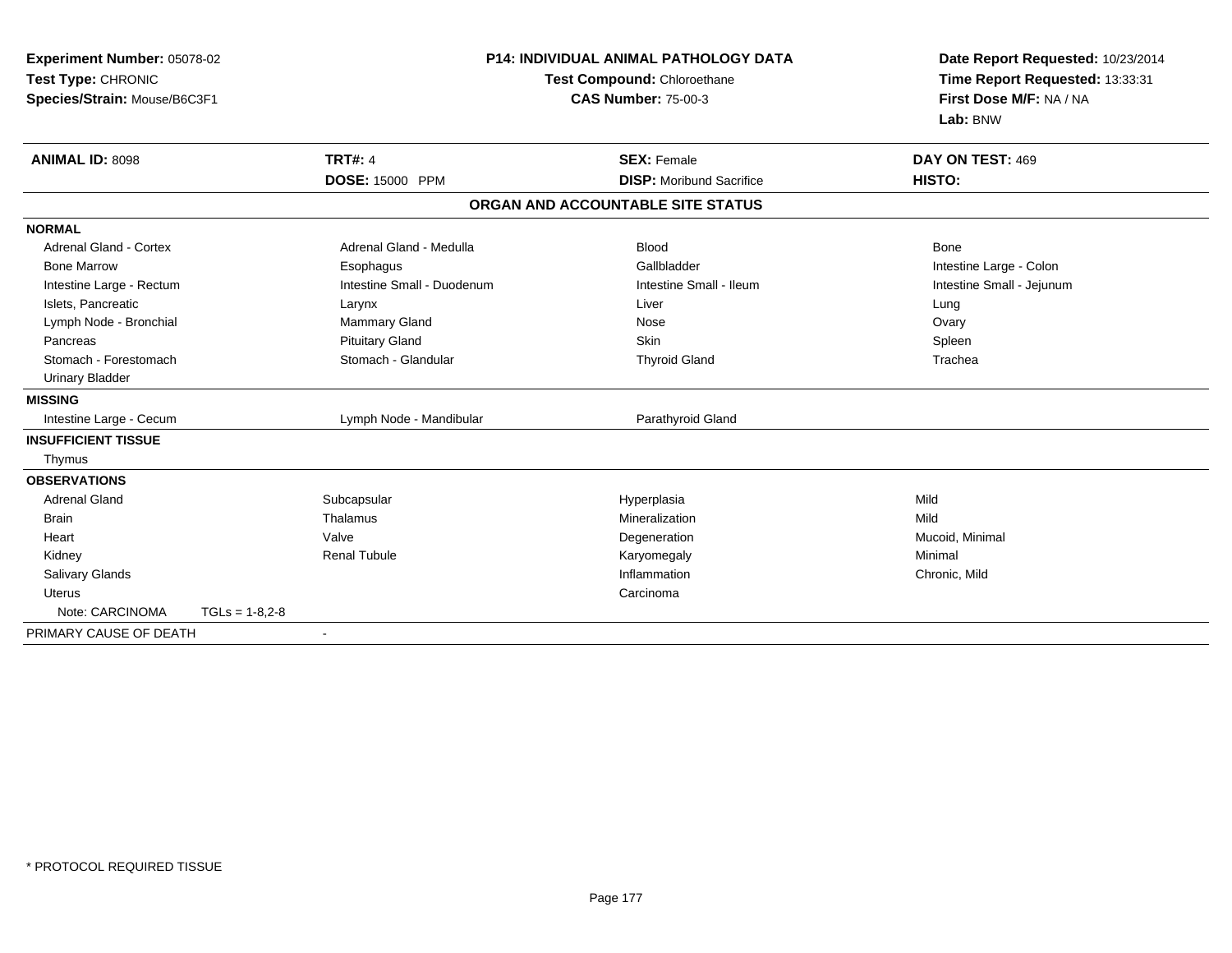| <b>Experiment Number: 05078-02</b><br>Test Type: CHRONIC |               |                           | <b>P14: INDIVIDUAL ANIMAL PATHOLOGY DATA</b><br>Test Compound: Chloroethane | Date Report Requested: 10/23/2014<br>Time Report Requested: 13:33:31 |
|----------------------------------------------------------|---------------|---------------------------|-----------------------------------------------------------------------------|----------------------------------------------------------------------|
| Species/Strain: Mouse/B6C3F1                             |               |                           | <b>CAS Number: 75-00-3</b>                                                  | First Dose M/F: NA / NA                                              |
|                                                          |               |                           |                                                                             | Lab: BNW                                                             |
| <b>ANIMAL ID: 8099</b>                                   |               | <b>TRT#: 4</b>            | <b>SEX: Female</b>                                                          | DAY ON TEST: 581                                                     |
|                                                          |               | DOSE: 15000 PPM           | <b>DISP:</b> Moribund Sacrifice                                             | HISTO:                                                               |
|                                                          |               |                           | ORGAN AND ACCOUNTABLE SITE STATUS                                           |                                                                      |
| <b>NORMAL</b>                                            |               |                           |                                                                             |                                                                      |
| Adrenal Gland - Medulla                                  |               | <b>Blood</b>              | Bone                                                                        | <b>Bone Marrow</b>                                                   |
| Brain                                                    |               | Esophagus                 | Gallbladder                                                                 | Heart                                                                |
| Intestine Large - Cecum                                  |               | Intestine Large - Colon   | Intestine Large - Rectum                                                    | Intestine Small - Duodenum                                           |
| Intestine Small - Ileum                                  |               | Intestine Small - Jejunum | Islets, Pancreatic                                                          | Larynx                                                               |
| Liver                                                    |               | Lymph Node - Bronchial    | Nose                                                                        | Ovary                                                                |
| Pancreas                                                 |               | Salivary Glands           | Skin                                                                        | Stomach - Forestomach                                                |
| Stomach - Glandular                                      |               | <b>Thyroid Gland</b>      | Trachea                                                                     | <b>Urinary Bladder</b>                                               |
| <b>MISSING</b>                                           |               |                           |                                                                             |                                                                      |
| Lymph Node - Mandibular                                  |               | Mammary Gland             | Parathyroid Gland                                                           | Thymus                                                               |
| <b>OBSERVATIONS</b>                                      |               |                           |                                                                             |                                                                      |
| <b>Adrenal Gland</b>                                     |               | Cortex                    | Degeneration                                                                | Mild                                                                 |
|                                                          |               | Subcapsular               | Hyperplasia                                                                 | Mild                                                                 |
|                                                          |               | Medulla                   | Pheochromocytoma Nos                                                        |                                                                      |
| Harderian Gland                                          |               |                           | Adenocarcinoma                                                              |                                                                      |
| Note: ADENOCARC                                          | $TGLs = 1-10$ |                           |                                                                             |                                                                      |
| Kidney                                                   |               | Glomerulus                | Amyloid Deposition                                                          | Moderate                                                             |
| Lung                                                     |               | Pleura                    | Inflammation                                                                | Chronic, Mild                                                        |
|                                                          |               |                           | Inflammation                                                                | Chronic, Multifocal, Mild                                            |
| <b>Pituitary Gland</b>                                   |               | Pars Distalis             | Hyperplasia                                                                 | Mild                                                                 |
| Spleen                                                   |               |                           | Hyperplasia                                                                 | Lymphoid, Mild                                                       |
| Note: HYPERPLASIA                                        | $TGLs = 2-4$  |                           |                                                                             |                                                                      |
| <b>Uterus</b>                                            |               |                           | Carcinoma                                                                   |                                                                      |
| Note: CARCINOMA                                          | $TGLs = 3-11$ |                           |                                                                             |                                                                      |
| PRIMARY CAUSE OF DEATH                                   |               | $\blacksquare$            |                                                                             |                                                                      |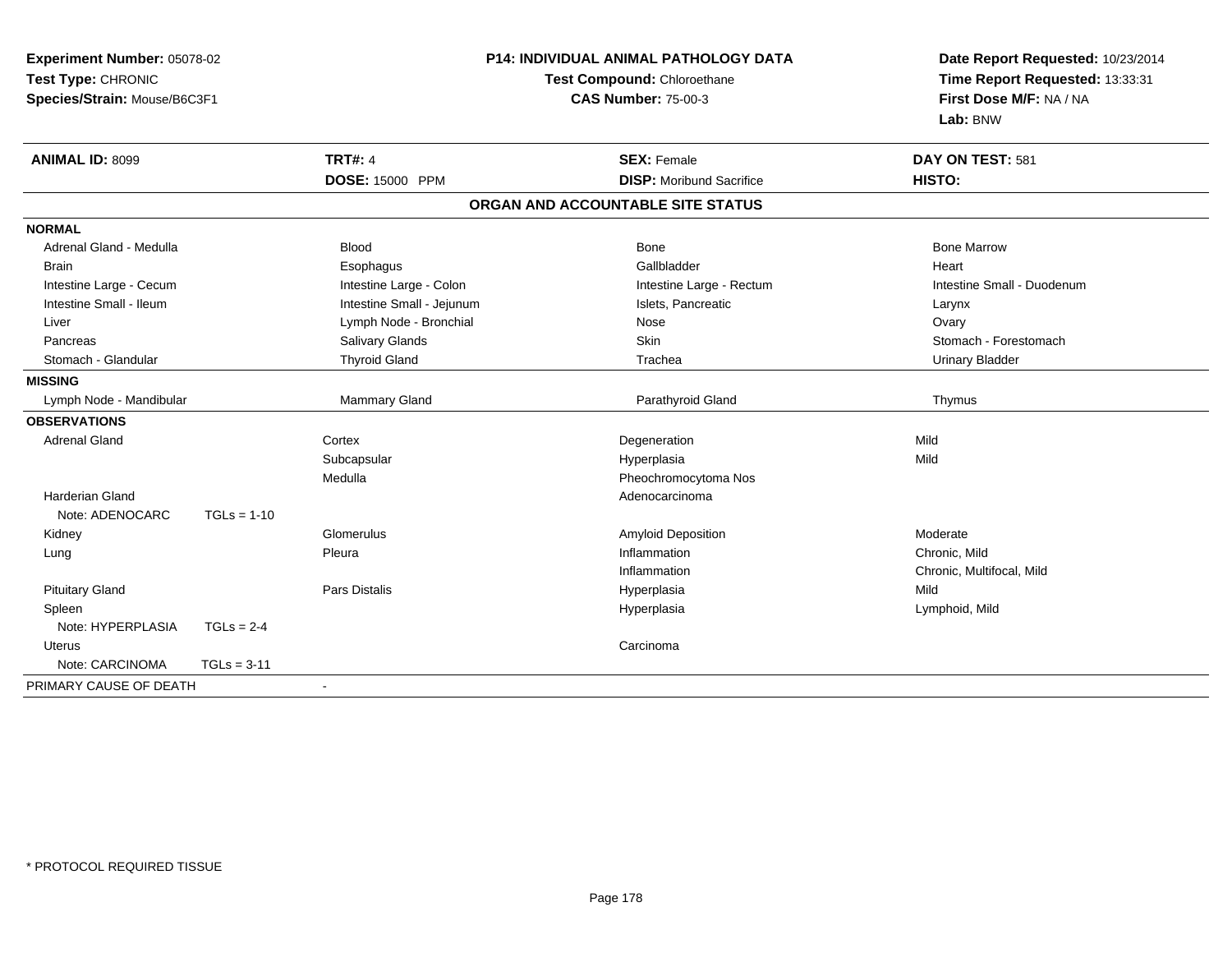| Experiment Number: 05078-02<br>Test Type: CHRONIC<br>Species/Strain: Mouse/B6C3F1 |                         | <b>P14: INDIVIDUAL ANIMAL PATHOLOGY DATA</b><br>Test Compound: Chloroethane<br><b>CAS Number: 75-00-3</b> | Date Report Requested: 10/23/2014<br>Time Report Requested: 13:33:31<br>First Dose M/F: NA / NA |
|-----------------------------------------------------------------------------------|-------------------------|-----------------------------------------------------------------------------------------------------------|-------------------------------------------------------------------------------------------------|
|                                                                                   |                         |                                                                                                           | Lab: BNW                                                                                        |
| <b>ANIMAL ID: 8100</b>                                                            | <b>TRT#: 4</b>          | <b>SEX: Female</b>                                                                                        | DAY ON TEST: 596                                                                                |
|                                                                                   | DOSE: 15000 PPM         | <b>DISP: Natural Death</b>                                                                                | HISTO:                                                                                          |
|                                                                                   |                         | ORGAN AND ACCOUNTABLE SITE STATUS                                                                         |                                                                                                 |
| <b>NORMAL</b>                                                                     |                         |                                                                                                           |                                                                                                 |
| Adrenal Gland - Cortex                                                            | Adrenal Gland - Medulla | <b>Blood</b>                                                                                              | Bone                                                                                            |
| <b>Bone Marrow</b>                                                                | <b>Brain</b>            | Esophagus                                                                                                 | Gallbladder                                                                                     |
| Heart                                                                             | Intestine Large - Cecum | Intestine Large - Colon                                                                                   | Intestine Large - Rectum                                                                        |
| Intestine Small - Duodenum                                                        | Intestine Small - Ileum | Intestine Small - Jejunum                                                                                 | Islets, Pancreatic                                                                              |
| Larynx                                                                            | Liver                   | Mammary Gland                                                                                             | Nose                                                                                            |
| Pancreas                                                                          | <b>Pituitary Gland</b>  | Salivary Glands                                                                                           | Skin                                                                                            |
| Stomach - Forestomach                                                             | Stomach - Glandular     | <b>Thyroid Gland</b>                                                                                      | Trachea                                                                                         |
| <b>MISSING</b>                                                                    |                         |                                                                                                           |                                                                                                 |
| Lymph Node - Bronchial                                                            | Lymph Node - Mandibular | Parathyroid Gland                                                                                         | Thymus                                                                                          |
| <b>OBSERVATIONS</b>                                                               |                         |                                                                                                           |                                                                                                 |
| <b>Adrenal Gland</b>                                                              | Subcapsular             | Hyperplasia                                                                                               | Mild                                                                                            |
| Kidney                                                                            |                         | Nephropathy                                                                                               | Moderate                                                                                        |
| Note: NEPHROPATHY<br>$TGLs = 5-5,6-5$                                             |                         |                                                                                                           |                                                                                                 |
| Lung                                                                              |                         | Carcinoma                                                                                                 | Metastatic (Uterus)                                                                             |
| Note: CARCINOMA<br>$TGLs = 7-3$                                                   |                         |                                                                                                           |                                                                                                 |
| Ovary                                                                             |                         | Carcinoma                                                                                                 | Metastatic (Uterus)                                                                             |
| Note: CARCINOMA<br>$TGLs = 2-10,4-10$                                             |                         |                                                                                                           |                                                                                                 |
| Spleen                                                                            |                         | Hematopoietic Cell Proliferation                                                                          | Moderate                                                                                        |
| Note: HEMA CELL PROL<br>$TGLs = 1-4$                                              |                         |                                                                                                           |                                                                                                 |
| <b>Urinary Bladder</b>                                                            |                         | Carcinoma                                                                                                 | Metastatic (Uterus)                                                                             |
| <b>Uterus</b>                                                                     |                         | Carcinoma                                                                                                 |                                                                                                 |
| Note: CARCINOMA<br>$TGLs = 8-10$                                                  |                         |                                                                                                           |                                                                                                 |
| PRIMARY CAUSE OF DEATH                                                            |                         |                                                                                                           |                                                                                                 |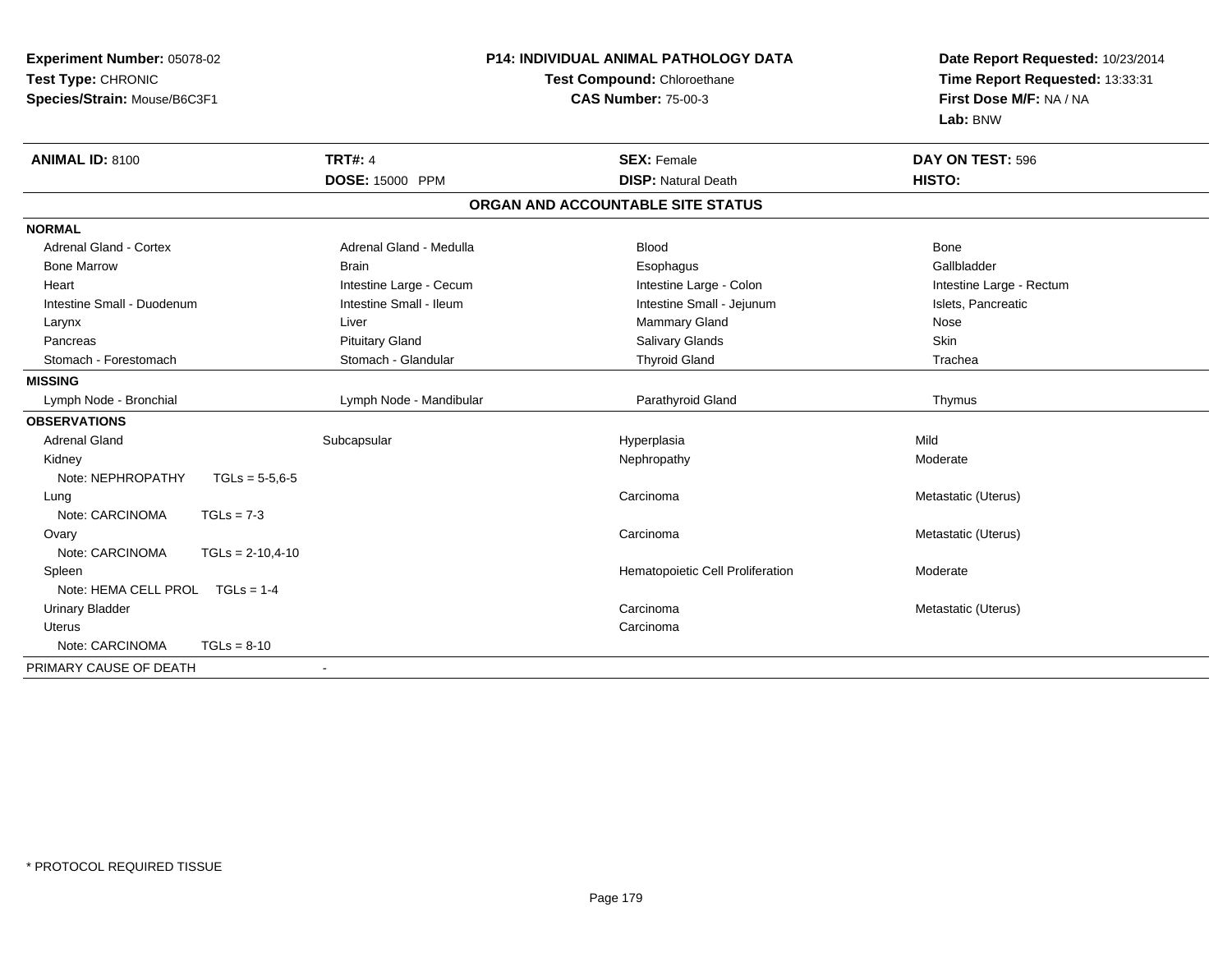| Experiment Number: 05078-02   | P14: INDIVIDUAL ANIMAL PATHOLOGY DATA |                                   | Date Report Requested: 10/23/2014 |
|-------------------------------|---------------------------------------|-----------------------------------|-----------------------------------|
| Test Type: CHRONIC            |                                       | Test Compound: Chloroethane       | Time Report Requested: 13:33:31   |
| Species/Strain: Mouse/B6C3F1  |                                       | <b>CAS Number: 75-00-3</b>        | First Dose M/F: NA / NA           |
|                               |                                       |                                   | Lab: BNW                          |
| ANIMAL ID: 9351               | <b>TRT#: 3</b>                        | <b>SEX: Female</b>                | DAY ON TEST: 701                  |
|                               | <b>DOSE: CONTROL</b>                  | <b>DISP: Terminal Sacrifice</b>   | HISTO:                            |
|                               |                                       | ORGAN AND ACCOUNTABLE SITE STATUS |                                   |
| <b>NORMAL</b>                 |                                       |                                   |                                   |
| Adrenal Gland - Medulla       | <b>Blood</b>                          | <b>Bone</b>                       | Esophagus                         |
| Gallbladder                   | Heart                                 | Intestine Large - Colon           | Intestine Large - Rectum          |
| Intestine Small - Duodenum    | Intestine Small - Ileum               | Intestine Small - Jejunum         | Islets, Pancreatic                |
| Kidney                        | Larynx                                | Liver                             | Lymph Node - Bronchial            |
| Lymph Node - Mandibular       | Mammary Gland                         | Nose                              | Ovary                             |
| Pancreas                      | Parathyroid Gland                     | <b>Salivary Glands</b>            | Spleen                            |
| Stomach - Forestomach         | Stomach - Glandular                   | Thymus                            | <b>Thyroid Gland</b>              |
| Trachea                       |                                       |                                   |                                   |
| <b>MISSING</b>                |                                       |                                   |                                   |
| Intestine Large - Cecum       |                                       |                                   |                                   |
| <b>OBSERVATIONS</b>           |                                       |                                   |                                   |
| <b>Adrenal Gland</b>          | Cortex                                | Degeneration                      | Mild                              |
|                               | Cortex                                | Fibrosis                          | Mild                              |
|                               | Subcapsular                           | Hyperplasia                       | Moderate                          |
| <b>Bone Marrow</b>            |                                       | Myelofibrosis                     | Mild                              |
| <b>Brain</b>                  | Thalamus                              | Mineralization                    | Mild                              |
| Lung                          |                                       | Inflammation                      | Chronic, Multifocal, Mild         |
| <b>Pituitary Gland</b>        | <b>Pars Distalis</b>                  | Adenoma                           |                                   |
| Skin                          | <b>Hair Follicle</b>                  | Atrophy                           | Mild                              |
| Note: ATROPHY<br>$TGLs = 1-2$ |                                       |                                   |                                   |
| <b>Urinary Bladder</b>        |                                       | Inflammation                      | Chronic, Mild                     |
| <b>Uterus</b>                 | Endometrium                           | Hyperplasia                       | Cystic, Mild                      |
| PRIMARY CAUSE OF DEATH        |                                       |                                   |                                   |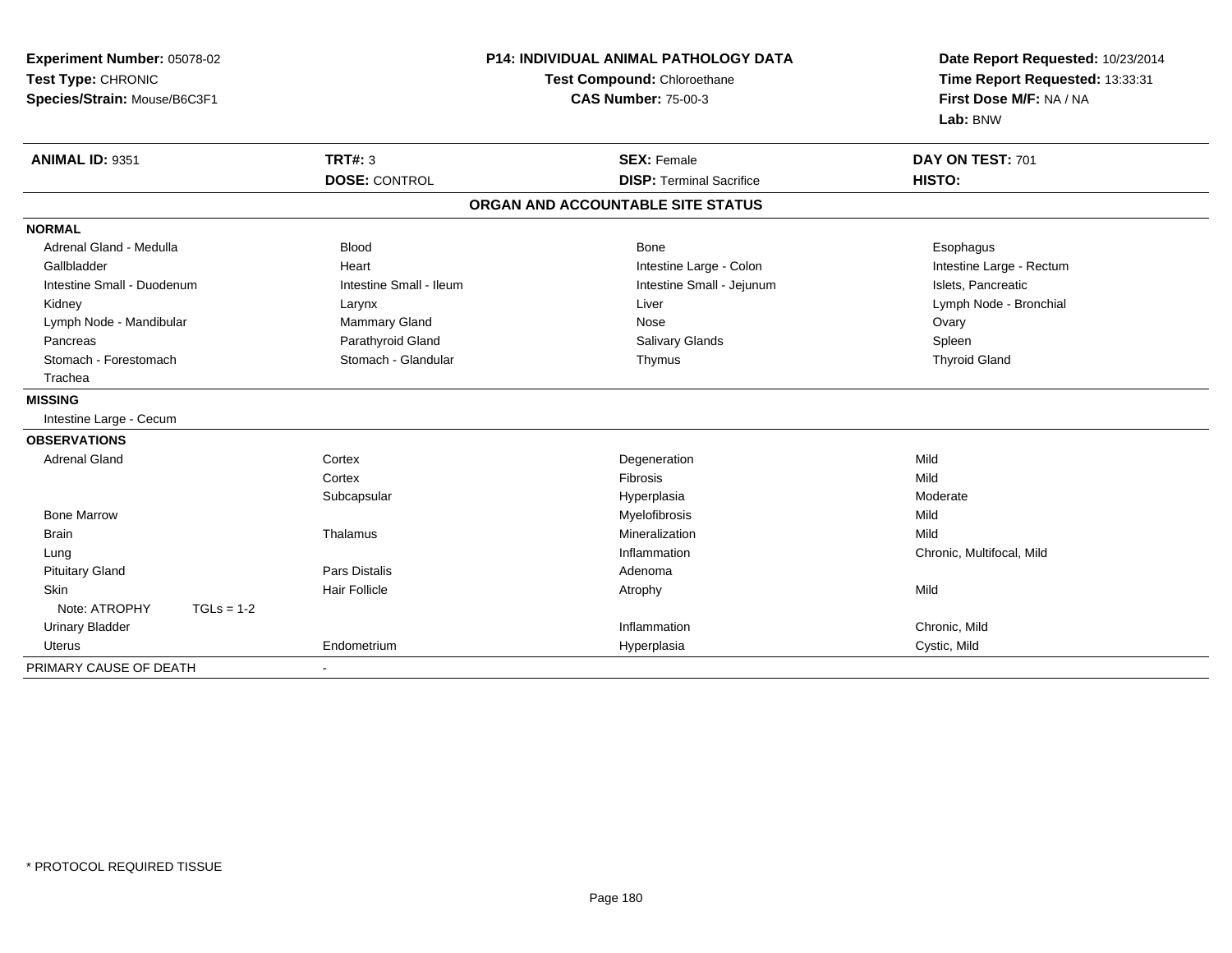| Experiment Number: 05078-02         | <b>P14: INDIVIDUAL ANIMAL PATHOLOGY DATA</b><br>Test Compound: Chloroethane |                                   | Date Report Requested: 10/23/2014<br>Time Report Requested: 13:33:31 |
|-------------------------------------|-----------------------------------------------------------------------------|-----------------------------------|----------------------------------------------------------------------|
| Test Type: CHRONIC                  |                                                                             |                                   |                                                                      |
| Species/Strain: Mouse/B6C3F1        |                                                                             | <b>CAS Number: 75-00-3</b>        | First Dose M/F: NA / NA                                              |
|                                     |                                                                             |                                   | Lab: BNW                                                             |
| <b>ANIMAL ID: 9352</b>              | <b>TRT#: 3</b>                                                              | <b>SEX: Female</b>                | DAY ON TEST: 701                                                     |
|                                     | <b>DOSE: CONTROL</b>                                                        | <b>DISP: Terminal Sacrifice</b>   | HISTO:                                                               |
|                                     |                                                                             | ORGAN AND ACCOUNTABLE SITE STATUS |                                                                      |
| <b>NORMAL</b>                       |                                                                             |                                   |                                                                      |
| Adrenal Gland - Medulla             | <b>Blood</b>                                                                | Bone                              | <b>Brain</b>                                                         |
| Esophagus                           | Gallbladder                                                                 | Heart                             | Intestine Large - Colon                                              |
| Intestine Large - Rectum            | Intestine Small - Duodenum                                                  | Intestine Small - Ileum           | Intestine Small - Jejunum                                            |
| Larynx                              | Liver                                                                       | Lung                              | Mammary Gland                                                        |
| Nose                                | Ovary                                                                       | Parathyroid Gland                 | Stomach - Forestomach                                                |
| Stomach - Glandular                 | Thymus                                                                      | <b>Thyroid Gland</b>              | Trachea                                                              |
| <b>Urinary Bladder</b>              |                                                                             |                                   |                                                                      |
| <b>MISSING</b>                      |                                                                             |                                   |                                                                      |
| Intestine Large - Cecum             |                                                                             |                                   |                                                                      |
| <b>OBSERVATIONS</b>                 |                                                                             |                                   |                                                                      |
| <b>Adrenal Gland</b>                | Cortex                                                                      | Degeneration                      | Minimal                                                              |
|                                     | Cortex                                                                      | Fibrosis                          | Minimal                                                              |
|                                     | Subcapsular                                                                 | Hyperplasia                       | Moderate                                                             |
| <b>Bone Marrow</b>                  |                                                                             | Myelofibrosis                     | Minimal                                                              |
| Islets, Pancreatic                  |                                                                             | Inflammation                      | Chronic, Moderate                                                    |
| Kidney                              |                                                                             | Inflammation                      | Chronic, Mild                                                        |
| Lymph Node                          | Mandibular                                                                  | Hyperplasia                       | Lymphoid, Mild                                                       |
|                                     | <b>Bronchial</b>                                                            | <b>Infiltration Cellular</b>      | Histiocyte, Mild                                                     |
| Pancreas                            |                                                                             | Inflammation                      | Chronic, Mild                                                        |
| <b>Pituitary Gland</b>              | Pars Distalis                                                               | Adenoma                           |                                                                      |
| Salivary Glands                     |                                                                             | Inflammation                      | Chronic, Mild                                                        |
| <b>Skin</b>                         | <b>Subcut Tiss</b>                                                          | Hemangiosarcoma                   |                                                                      |
| Note: HEMANGIOSARC<br>$TGLs = 3-10$ |                                                                             |                                   |                                                                      |
| Spleen                              |                                                                             | Hyperplasia                       | Lymphoid, Mild                                                       |
| <b>Uterus</b>                       | Endometrium                                                                 | Hyperplasia                       | Cystic, Mild                                                         |
| Note: HYPERPLASIA<br>$TGLs = 2-8$   |                                                                             |                                   |                                                                      |
| PRIMARY CAUSE OF DEATH              | $\blacksquare$                                                              |                                   |                                                                      |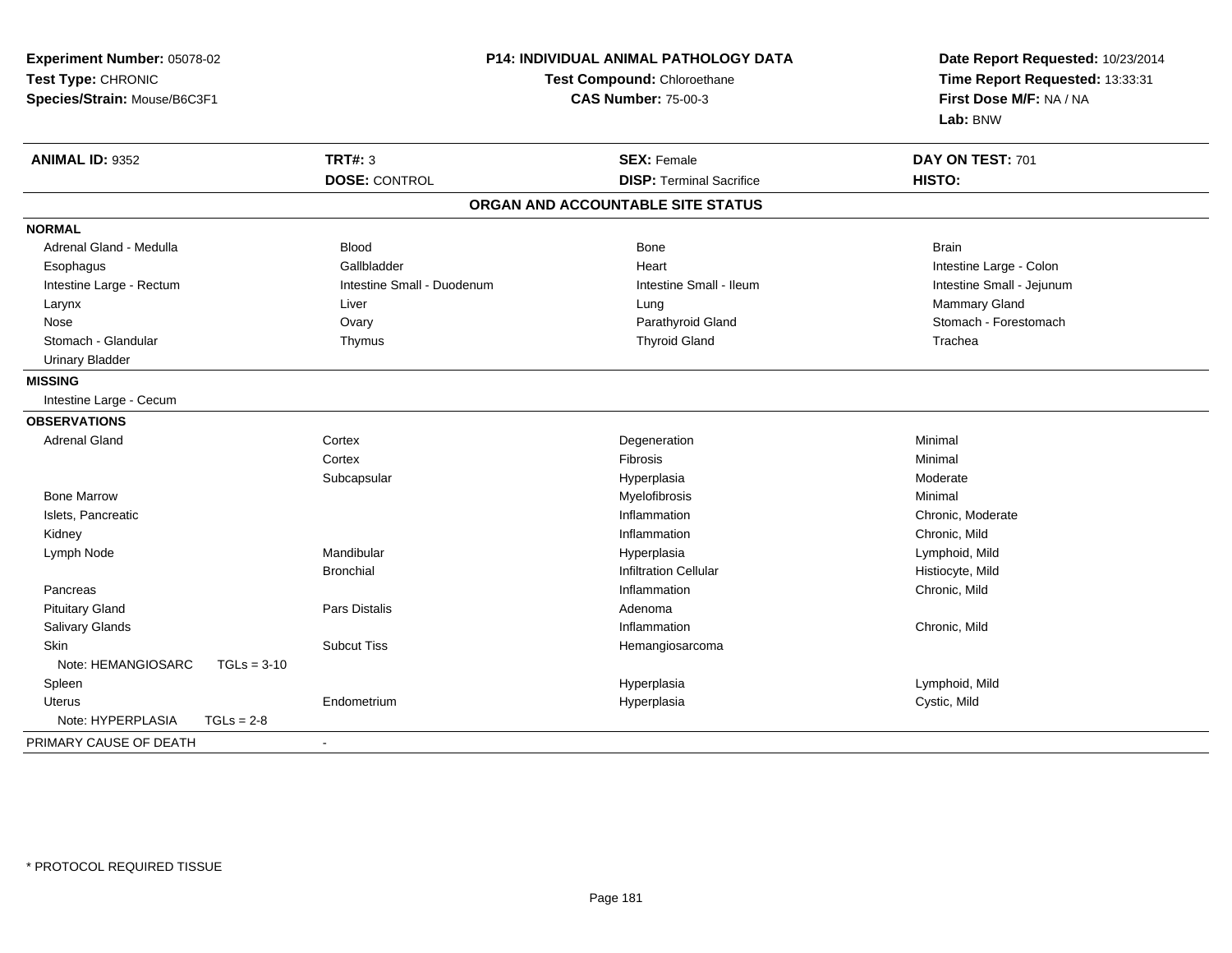| Experiment Number: 05078-02  |                  |                             | P14: INDIVIDUAL ANIMAL PATHOLOGY DATA | Date Report Requested: 10/23/2014 |
|------------------------------|------------------|-----------------------------|---------------------------------------|-----------------------------------|
| Test Type: CHRONIC           |                  | Test Compound: Chloroethane |                                       | Time Report Requested: 13:33:31   |
| Species/Strain: Mouse/B6C3F1 |                  |                             | <b>CAS Number: 75-00-3</b>            | First Dose M/F: NA / NA           |
|                              |                  |                             |                                       | Lab: BNW                          |
| ANIMAL ID: 9353              |                  | <b>TRT#: 3</b>              | <b>SEX: Female</b>                    | DAY ON TEST: 692                  |
|                              |                  | <b>DOSE: CONTROL</b>        | <b>DISP: Moribund Sacrifice</b>       | HISTO:                            |
|                              |                  |                             | ORGAN AND ACCOUNTABLE SITE STATUS     |                                   |
| <b>NORMAL</b>                |                  |                             |                                       |                                   |
| Adrenal Gland - Medulla      |                  | <b>Blood</b>                | <b>Bone</b>                           | <b>Brain</b>                      |
| Esophagus                    |                  | Heart                       | Intestine Large - Cecum               | Intestine Large - Colon           |
| Intestine Large - Rectum     |                  | Intestine Small - Duodenum  | Intestine Small - Ileum               | Intestine Small - Jejunum         |
| Islets, Pancreatic           |                  | Larynx                      | Nose                                  | Salivary Glands                   |
| Skin                         |                  | Stomach - Forestomach       | Stomach - Glandular                   | Thymus                            |
| Trachea                      |                  | <b>Urinary Bladder</b>      |                                       |                                   |
| <b>MISSING</b>               |                  |                             |                                       |                                   |
| Lymph Node - Mandibular      |                  | Mammary Gland               | Parathyroid Gland                     |                                   |
| <b>OBSERVATIONS</b>          |                  |                             |                                       |                                   |
| <b>Adrenal Gland</b>         |                  | Cortex                      | Degeneration                          | Minimal                           |
|                              |                  | Cortex                      | Fibrosis                              | Minimal                           |
|                              |                  | Subcapsular                 | Hyperplasia                           | Mild                              |
|                              |                  | Capsule                     | Lymphoma Malignant Mixed              |                                   |
| <b>Bone Marrow</b>           |                  |                             | Myelofibrosis                         | Mild                              |
| Gallbladder                  |                  |                             | Lymphoma Malignant Mixed              |                                   |
| Kidney                       |                  |                             | Lymphoma Malignant Mixed              |                                   |
| Liver                        |                  |                             | Lymphoma Malignant Mixed              |                                   |
| Note: LYMPH MAL MIXD         | $TGLS = 4-4.5-4$ |                             |                                       |                                   |
| Lung                         |                  |                             | Lymphoma Malignant Mixed              |                                   |
| Lymph Node                   |                  | <b>Bronchial</b>            | Lymphoma Malignant Mixed              |                                   |
|                              |                  | Mediastinal                 | Lymphoma Malignant Mixed              |                                   |
|                              |                  | Mesenteric                  | Lymphoma Malignant Mixed              |                                   |
|                              |                  | Renal                       | Lymphoma Malignant Mixed              |                                   |
| Note: LYMPH MAL MIXD         | $TGLs = 4-11$    |                             |                                       |                                   |
| Note: LYMPH MAL MIXD         | $TGLs = 2-3$     |                             |                                       |                                   |
| Note: LYMPH MAL MIXD         | $TGLs = 3-5+10$  |                             |                                       |                                   |
| Ovary                        |                  |                             | Lymphoma Malignant Mixed              |                                   |
| Pancreas                     |                  |                             | Lymphoma Malignant Mixed              |                                   |
| <b>Pituitary Gland</b>       |                  | Pars Distalis               | Hyperplasia                           | Focal, Mild                       |
| Spleen                       |                  |                             | Lymphoma Malignant Mixed              |                                   |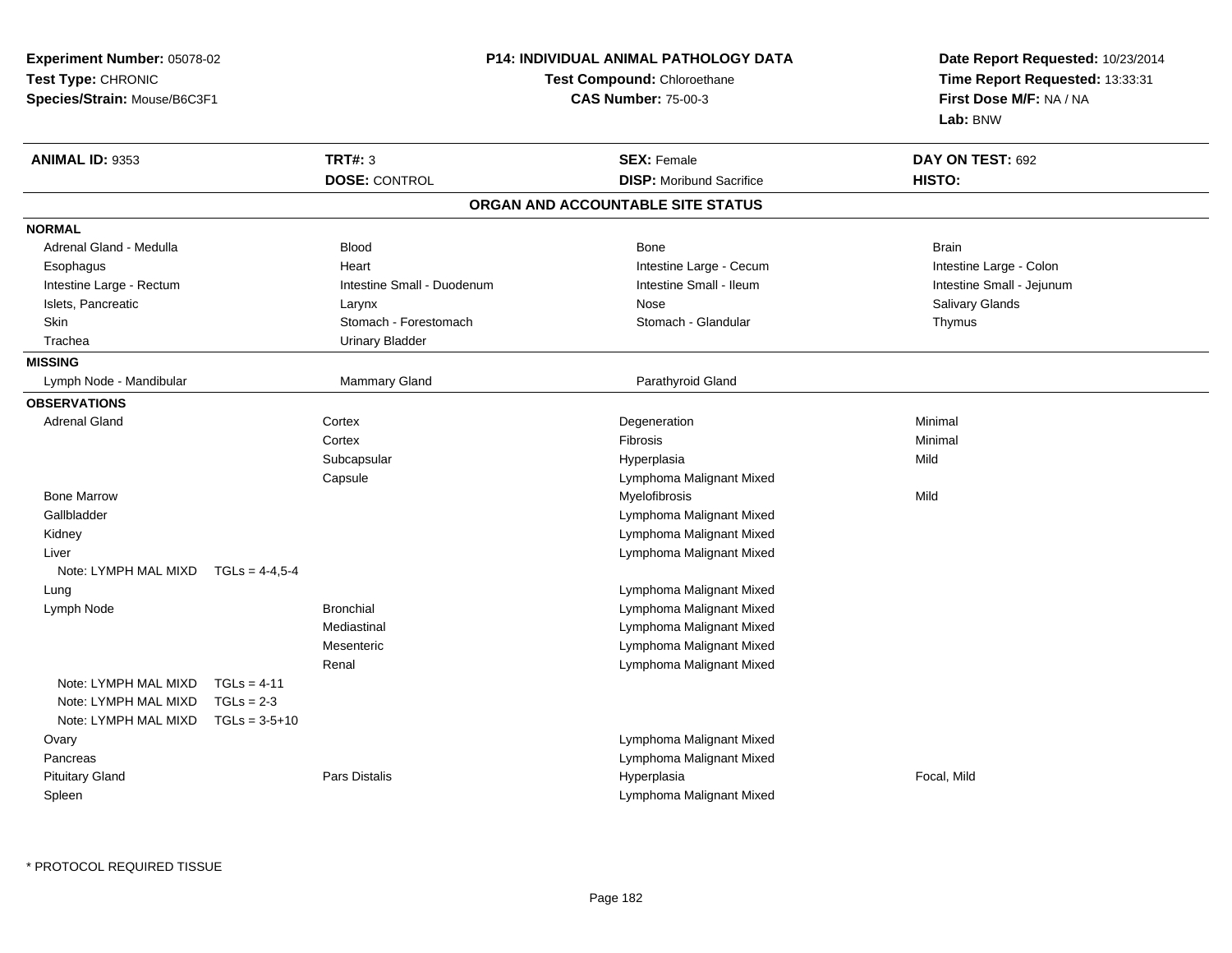| Experiment Number: 05078-02<br>Test Type: CHRONIC<br>Species/Strain: Mouse/B6C3F1 |               |                          | <b>P14: INDIVIDUAL ANIMAL PATHOLOGY DATA</b><br>Test Compound: Chloroethane<br><b>CAS Number: 75-00-3</b> | Date Report Requested: 10/23/2014<br>Time Report Requested: 13:33:31<br>First Dose M/F: NA / NA<br>Lab: BNW |
|-----------------------------------------------------------------------------------|---------------|--------------------------|-----------------------------------------------------------------------------------------------------------|-------------------------------------------------------------------------------------------------------------|
| <b>ANIMAL ID: 9353</b>                                                            |               | TRT#: 3                  | <b>SEX: Female</b>                                                                                        | <b>DAY ON TEST: 692</b>                                                                                     |
|                                                                                   |               | <b>DOSE: CONTROL</b>     | <b>DISP:</b> Moribund Sacrifice                                                                           | HISTO:                                                                                                      |
|                                                                                   |               |                          | ORGAN AND ACCOUNTABLE SITE STATUS                                                                         |                                                                                                             |
| Note: LYMPH MAL MIXD                                                              | $TGLs = 1-4$  |                          |                                                                                                           |                                                                                                             |
| <b>Thyroid Gland</b>                                                              |               | Follicular Cel           | Hyperplasia                                                                                               | Focal, Mild                                                                                                 |
| <b>Tissue NOS</b>                                                                 |               |                          | Lymphoma Malignant Mixed                                                                                  |                                                                                                             |
| Note: LYMPH MAL MIXD                                                              | $TGLs = 6-12$ |                          |                                                                                                           |                                                                                                             |
| Uterus                                                                            |               | Endometrium              | Hyperplasia                                                                                               | Cystic, Mild                                                                                                |
| PRIMARY CAUSE OF DEATH                                                            |               | $\overline{\phantom{a}}$ |                                                                                                           |                                                                                                             |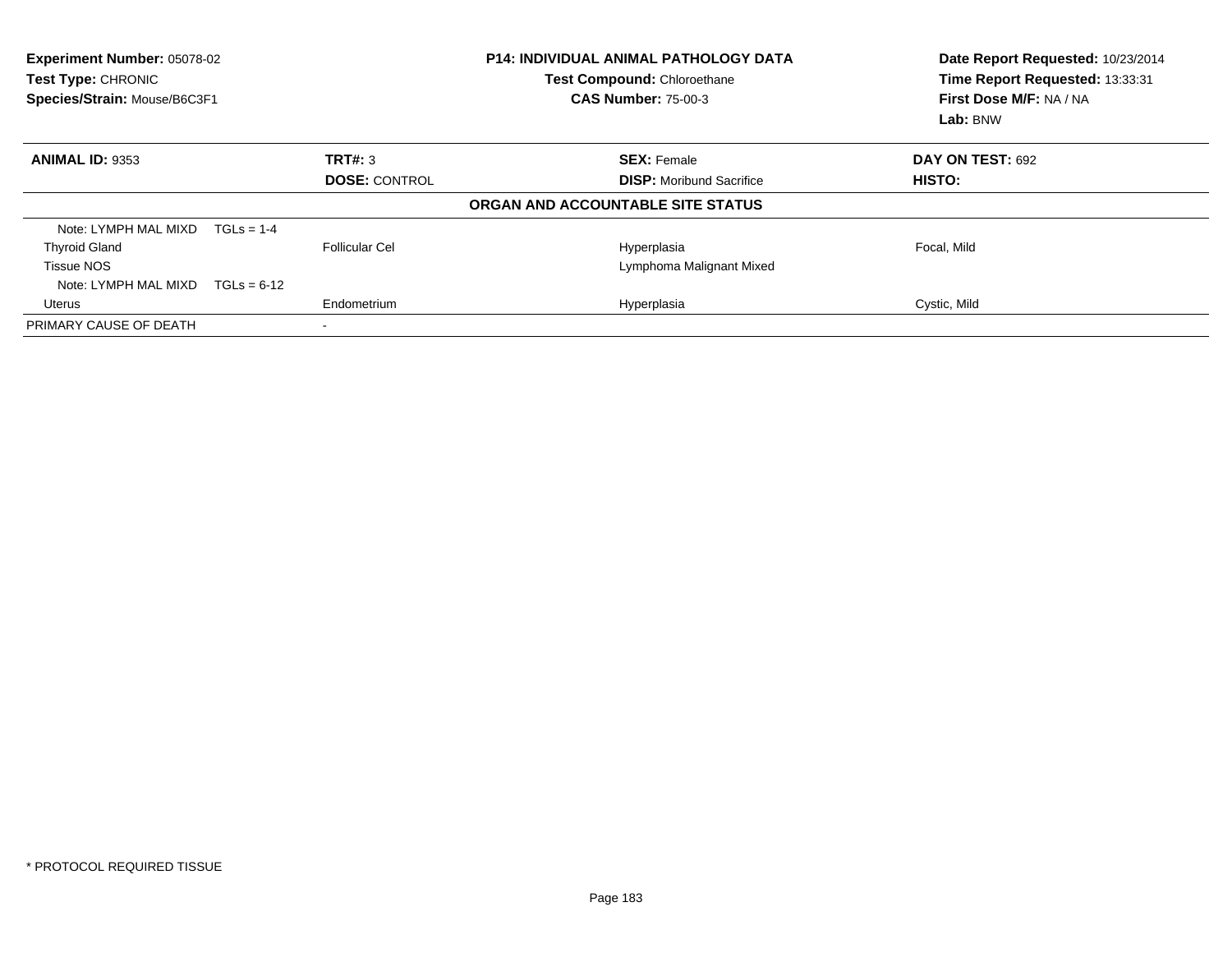| Experiment Number: 05078-02<br>Test Type: CHRONIC<br>Species/Strain: Mouse/B6C3F1 |                         | <b>P14: INDIVIDUAL ANIMAL PATHOLOGY DATA</b><br>Test Compound: Chloroethane<br><b>CAS Number: 75-00-3</b> | Date Report Requested: 10/23/2014<br>Time Report Requested: 13:33:31<br>First Dose M/F: NA / NA<br>Lab: BNW |
|-----------------------------------------------------------------------------------|-------------------------|-----------------------------------------------------------------------------------------------------------|-------------------------------------------------------------------------------------------------------------|
| <b>ANIMAL ID: 9354</b>                                                            | <b>TRT#: 3</b>          | <b>SEX: Female</b>                                                                                        | DAY ON TEST: 701                                                                                            |
|                                                                                   | <b>DOSE: CONTROL</b>    | <b>DISP: Terminal Sacrifice</b>                                                                           | HISTO:                                                                                                      |
|                                                                                   |                         | ORGAN AND ACCOUNTABLE SITE STATUS                                                                         |                                                                                                             |
| <b>NORMAL</b>                                                                     |                         |                                                                                                           |                                                                                                             |
| Adrenal Gland - Medulla                                                           | <b>Blood</b>            | Bone                                                                                                      | Esophagus                                                                                                   |
| Gallbladder                                                                       | Heart                   | Intestine Large - Colon                                                                                   | Intestine Large - Rectum                                                                                    |
| Intestine Small - Duodenum                                                        | Intestine Small - Ileum | Intestine Small - Jejunum                                                                                 | Islets, Pancreatic                                                                                          |
| Larynx                                                                            | Liver                   | Lung                                                                                                      | Lymph Node - Mandibular                                                                                     |
| <b>Mammary Gland</b>                                                              | Nose                    | Pancreas                                                                                                  | Parathyroid Gland                                                                                           |
| Salivary Glands                                                                   | Spleen                  | Stomach - Forestomach                                                                                     | Stomach - Glandular                                                                                         |
| Thymus                                                                            | <b>Thyroid Gland</b>    | Trachea                                                                                                   | <b>Urinary Bladder</b>                                                                                      |
| <b>MISSING</b>                                                                    |                         |                                                                                                           |                                                                                                             |
| Intestine Large - Cecum                                                           | Lymph Node - Bronchial  |                                                                                                           |                                                                                                             |
| <b>OBSERVATIONS</b>                                                               |                         |                                                                                                           |                                                                                                             |
| <b>Adrenal Gland</b>                                                              | Cortex                  | Degeneration                                                                                              | Mild                                                                                                        |
|                                                                                   | Cortex                  | <b>Fibrosis</b>                                                                                           | Minimal                                                                                                     |
|                                                                                   | Subcapsular             | Hyperplasia                                                                                               | Mild                                                                                                        |
| <b>Bone Marrow</b>                                                                |                         | Myelofibrosis                                                                                             | Moderate                                                                                                    |
| <b>Brain</b>                                                                      | Thalamus                | Mineralization                                                                                            | Mild                                                                                                        |
| Kidney                                                                            |                         | Nephropathy                                                                                               | Minimal                                                                                                     |
| Ovary                                                                             |                         | Cyst                                                                                                      | Mild                                                                                                        |
| Note: CYST<br>$TGLs = 1-7$                                                        |                         |                                                                                                           |                                                                                                             |
| <b>Pituitary Gland</b>                                                            | <b>Pars Distalis</b>    | Hyperplasia                                                                                               | Focal, Minimal                                                                                              |
| Skin                                                                              | <b>Hair Follicle</b>    | Atrophy                                                                                                   | Mild                                                                                                        |
| <b>Uterus</b>                                                                     | Endometrium             | Hyperplasia                                                                                               | Cystic, Mild                                                                                                |
| PRIMARY CAUSE OF DEATH                                                            | $\blacksquare$          |                                                                                                           |                                                                                                             |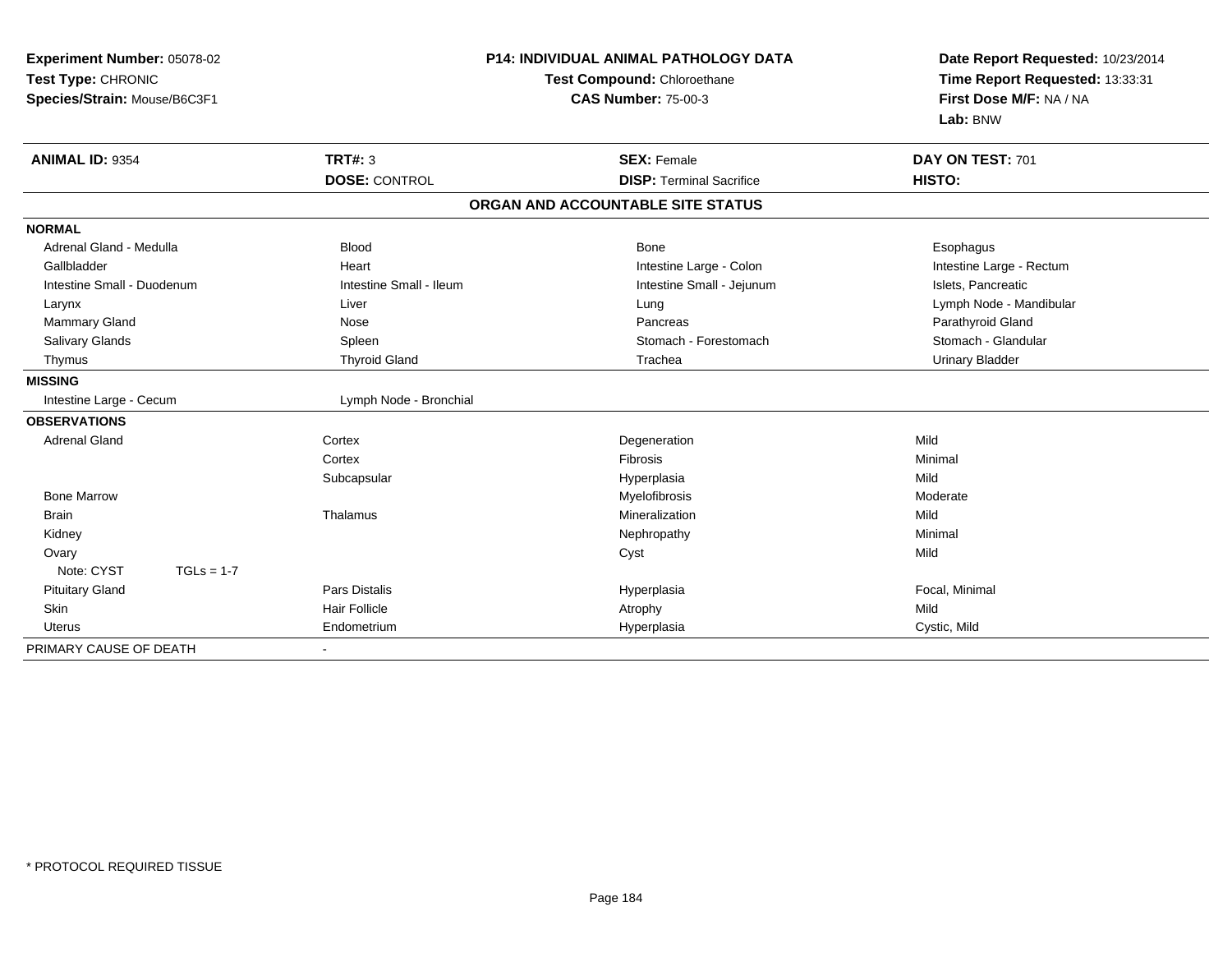| Experiment Number: 05078-02<br>Test Type: CHRONIC<br>Species/Strain: Mouse/B6C3F1                                            |                         | P14: INDIVIDUAL ANIMAL PATHOLOGY DATA<br>Test Compound: Chloroethane<br><b>CAS Number: 75-00-3</b> | Date Report Requested: 10/23/2014<br>Time Report Requested: 13:33:31<br>First Dose M/F: NA / NA<br>Lab: BNW |
|------------------------------------------------------------------------------------------------------------------------------|-------------------------|----------------------------------------------------------------------------------------------------|-------------------------------------------------------------------------------------------------------------|
| <b>ANIMAL ID: 9355</b>                                                                                                       | <b>TRT#: 3</b>          | <b>SEX: Female</b>                                                                                 | DAY ON TEST: 132                                                                                            |
|                                                                                                                              | <b>DOSE: CONTROL</b>    | <b>DISP:</b> Moribund Sacrifice                                                                    | HISTO:                                                                                                      |
|                                                                                                                              |                         | ORGAN AND ACCOUNTABLE SITE STATUS                                                                  |                                                                                                             |
| <b>NORMAL</b>                                                                                                                |                         |                                                                                                    |                                                                                                             |
| <b>Adrenal Gland - Cortex</b>                                                                                                | Adrenal Gland - Medulla | <b>Blood</b>                                                                                       | Bone                                                                                                        |
| <b>Bone Marrow</b>                                                                                                           | <b>Brain</b>            | Esophagus                                                                                          | Gallbladder                                                                                                 |
| Heart                                                                                                                        | Intestine Large - Cecum | Intestine Large - Colon                                                                            | Intestine Small - Duodenum                                                                                  |
| Islets, Pancreatic                                                                                                           | Kidney                  | Larynx                                                                                             | Liver                                                                                                       |
| Lymph Node - Mandibular                                                                                                      | Nose                    | Pancreas                                                                                           | Parathyroid Gland                                                                                           |
| <b>Pituitary Gland</b>                                                                                                       | Salivary Glands         | Stomach - Forestomach                                                                              | Stomach - Glandular                                                                                         |
| <b>Thyroid Gland</b>                                                                                                         | Trachea                 | <b>Urinary Bladder</b>                                                                             | <b>Uterus</b>                                                                                               |
| <b>MISSING</b>                                                                                                               |                         |                                                                                                    |                                                                                                             |
| Intestine Large - Rectum                                                                                                     | Intestine Small - Ileum | Intestine Small - Jejunum                                                                          | Thymus                                                                                                      |
| <b>OBSERVATIONS</b><br>Lung                                                                                                  |                         | Adenoacanthoma                                                                                     | Metastatic (Mammary Gland), Multiple (Mammary<br>Gland)                                                     |
| Note: ADENOACANTHOMA<br>$TGLs = 7-3$<br>Note: ADENOACANTHOMA   TGLs = 5-3<br>Note: ADENOACANTHOMA $TGLs = 8-3$<br>Lymph Node | <b>Bronchial</b>        | Adenoacanthoma                                                                                     | Metastatic (Mammary Gland)                                                                                  |
| Note: MAMMARY GL ADENOCANTHOMA METASTASIZE TO MEDIASTINAL LN                                                                 |                         |                                                                                                    |                                                                                                             |
| <b>Mammary Gland</b><br>Note: ADENOACANTHOMA   TGLs = 3-8<br>[Adenoacanthoma TGLS = 2-8]                                     |                         | Adenoacanthoma                                                                                     |                                                                                                             |
| Ovary                                                                                                                        |                         | Cyst                                                                                               | Mild                                                                                                        |
| Note: CYST<br>$TGLs = 10-6$                                                                                                  |                         |                                                                                                    |                                                                                                             |
| <b>Skeletal Muscle</b><br>Note: ADENOACANTHOMA $TGLs = 6-9$                                                                  |                         | Adenoacanthoma                                                                                     | Metastatic (Mammary Gland)                                                                                  |
| Skin                                                                                                                         | <b>Hair Follicle</b>    | Atrophy                                                                                            | Mild                                                                                                        |
| Note: ATROPHY<br>$TGLs = 1-2$                                                                                                |                         |                                                                                                    |                                                                                                             |
| Spleen                                                                                                                       |                         | Hematopoietic Cell Proliferation                                                                   | Mild                                                                                                        |
| Note: HEMA CELL PROL TGLs = 9-4                                                                                              |                         |                                                                                                    |                                                                                                             |
| <b>Tissue NOS</b><br>Note: ADENOACANTHOMA $TGLs = 4-9$                                                                       |                         | Adenoacanthoma                                                                                     | Metastatic (Mammary Gland)                                                                                  |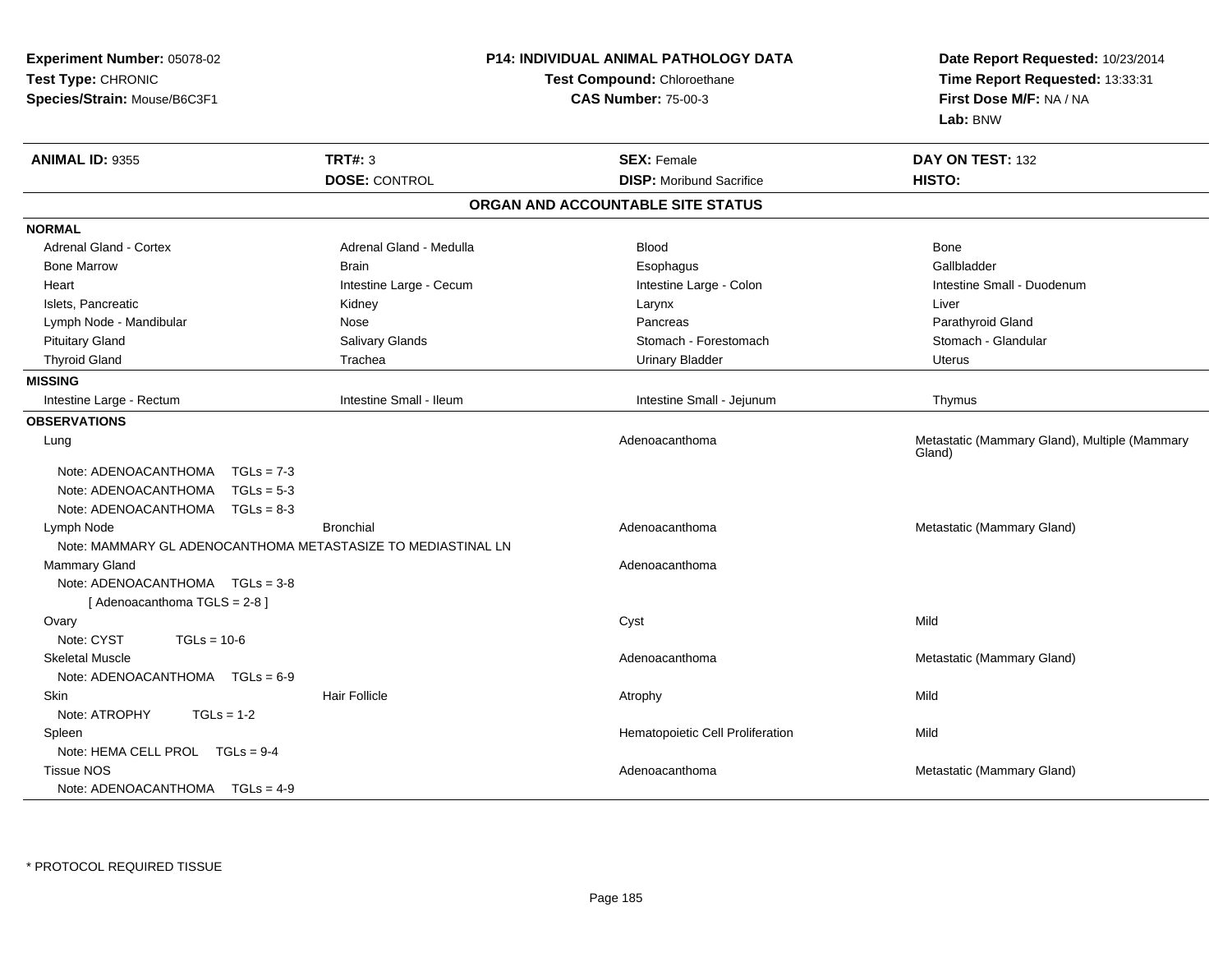| <b>Experiment Number: 05078-02</b><br>Test Type: CHRONIC<br>Species/Strain: Mouse/B6C3F1 |                      | <b>P14: INDIVIDUAL ANIMAL PATHOLOGY DATA</b><br><b>Test Compound: Chloroethane</b><br><b>CAS Number: 75-00-3</b> | Date Report Requested: 10/23/2014<br>Time Report Requested: 13:33:31<br>First Dose M/F: NA / NA<br>Lab: BNW |
|------------------------------------------------------------------------------------------|----------------------|------------------------------------------------------------------------------------------------------------------|-------------------------------------------------------------------------------------------------------------|
| <b>ANIMAL ID: 9355</b>                                                                   | TRT#: 3              | <b>SEX:</b> Female                                                                                               | DAY ON TEST: 132                                                                                            |
|                                                                                          | <b>DOSE: CONTROL</b> | <b>DISP:</b> Moribund Sacrifice                                                                                  | HISTO:                                                                                                      |
|                                                                                          |                      | ORGAN AND ACCOUNTABLE SITE STATUS                                                                                |                                                                                                             |
| PRIMARY CAUSE OF DEATH                                                                   | -                    |                                                                                                                  |                                                                                                             |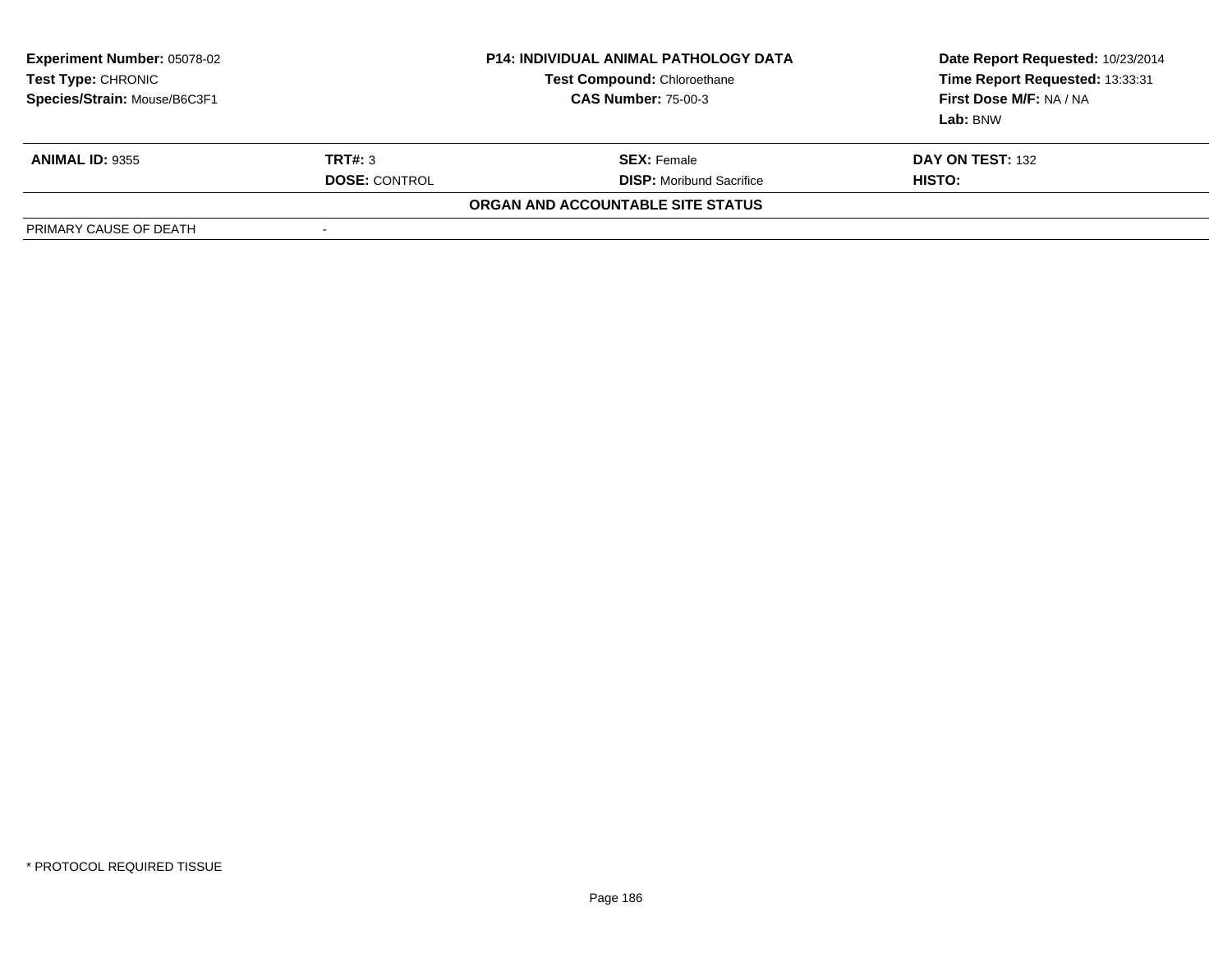| Experiment Number: 05078-02<br>Test Type: CHRONIC<br>Species/Strain: Mouse/B6C3F1 | P14: INDIVIDUAL ANIMAL PATHOLOGY DATA<br>Test Compound: Chloroethane<br><b>CAS Number: 75-00-3</b> |                                   | Date Report Requested: 10/23/2014<br>Time Report Requested: 13:33:31<br>First Dose M/F: NA / NA<br>Lab: BNW |
|-----------------------------------------------------------------------------------|----------------------------------------------------------------------------------------------------|-----------------------------------|-------------------------------------------------------------------------------------------------------------|
| <b>ANIMAL ID: 9356</b>                                                            | <b>TRT#: 3</b>                                                                                     | <b>SEX: Female</b>                | DAY ON TEST: 701                                                                                            |
|                                                                                   | <b>DOSE: CONTROL</b>                                                                               | <b>DISP: Terminal Sacrifice</b>   | HISTO:                                                                                                      |
|                                                                                   |                                                                                                    | ORGAN AND ACCOUNTABLE SITE STATUS |                                                                                                             |
| <b>NORMAL</b>                                                                     |                                                                                                    |                                   |                                                                                                             |
| Adrenal Gland - Medulla                                                           | <b>Blood</b>                                                                                       | Bone                              | <b>Brain</b>                                                                                                |
| Ear                                                                               | Esophagus                                                                                          | Intestine Large - Cecum           | Intestine Large - Colon                                                                                     |
| Intestine Large - Rectum                                                          | Intestine Small - Duodenum                                                                         | Intestine Small - Ileum           | Intestine Small - Jejunum                                                                                   |
| Islets, Pancreatic                                                                | Kidney                                                                                             | Larynx                            | Liver                                                                                                       |
| Lymph Node - Bronchial                                                            | Mammary Gland                                                                                      | Nose                              | Pancreas                                                                                                    |
| Parathyroid Gland                                                                 | Skin                                                                                               | Spleen                            | Stomach - Forestomach                                                                                       |
| Stomach - Glandular                                                               | Thymus                                                                                             | <b>Thyroid Gland</b>              | Trachea                                                                                                     |
| <b>Uterus</b>                                                                     |                                                                                                    |                                   |                                                                                                             |
| <b>MISSING</b>                                                                    |                                                                                                    |                                   |                                                                                                             |
| Lymph Node - Mandibular                                                           |                                                                                                    |                                   |                                                                                                             |
| <b>OBSERVATIONS</b>                                                               |                                                                                                    |                                   |                                                                                                             |
| <b>Adrenal Gland</b>                                                              | Cortex                                                                                             | Degeneration                      | Mild                                                                                                        |
|                                                                                   | Cortex                                                                                             | Fibrosis                          | Minimal                                                                                                     |
|                                                                                   | Subcapsular                                                                                        | Hyperplasia                       | Mild                                                                                                        |
| <b>Bone Marrow</b>                                                                |                                                                                                    | Myelofibrosis                     | Mild                                                                                                        |
| Gallbladder                                                                       |                                                                                                    | Inflammation                      | Chronic, Mild                                                                                               |
| Heart                                                                             | Valve                                                                                              | Degeneration                      | Mucoid, Mild                                                                                                |
| Lung                                                                              |                                                                                                    | Alveolar/Bronchiolar Carcinoma    |                                                                                                             |
| Note: ALV BRON CARC<br>$TGLs = 2-3$                                               |                                                                                                    |                                   |                                                                                                             |
| Ovary                                                                             | Periovarn Tiss                                                                                     | Inflammation                      | Chronic, Mild                                                                                               |
| <b>Pituitary Gland</b>                                                            | <b>Pars Distalis</b>                                                                               | Hyperplasia                       | Mild                                                                                                        |
| Salivary Glands                                                                   |                                                                                                    | Inflammation                      | Chronic, Mild                                                                                               |
| <b>Urinary Bladder</b>                                                            |                                                                                                    | Inflammation                      | Chronic, Mild                                                                                               |
| PRIMARY CAUSE OF DEATH                                                            | $\blacksquare$                                                                                     |                                   |                                                                                                             |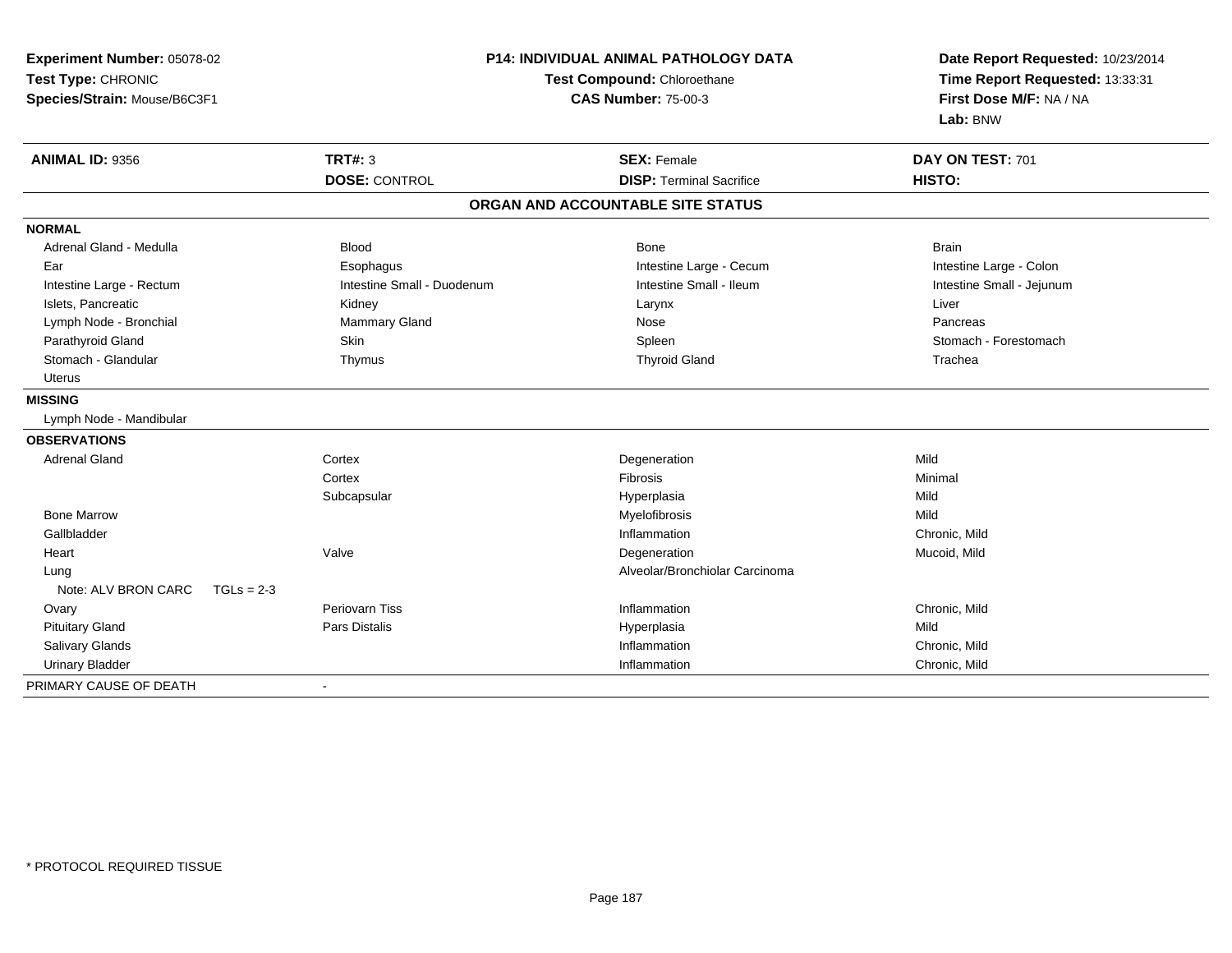| Experiment Number: 05078-02<br>Test Type: CHRONIC<br>Species/Strain: Mouse/B6C3F1 |                          | <b>P14: INDIVIDUAL ANIMAL PATHOLOGY DATA</b><br>Test Compound: Chloroethane<br><b>CAS Number: 75-00-3</b> | Date Report Requested: 10/23/2014<br>Time Report Requested: 13:33:31<br>First Dose M/F: NA / NA<br>Lab: BNW |
|-----------------------------------------------------------------------------------|--------------------------|-----------------------------------------------------------------------------------------------------------|-------------------------------------------------------------------------------------------------------------|
| ANIMAL ID: 9357                                                                   | TRT#: 3                  | <b>SEX: Female</b>                                                                                        | DAY ON TEST: 696                                                                                            |
|                                                                                   | <b>DOSE: CONTROL</b>     | <b>DISP:</b> Moribund Sacrifice                                                                           | HISTO:                                                                                                      |
|                                                                                   |                          | ORGAN AND ACCOUNTABLE SITE STATUS                                                                         |                                                                                                             |
| <b>NORMAL</b>                                                                     |                          |                                                                                                           |                                                                                                             |
| Adrenal Gland - Medulla                                                           | <b>Blood</b>             | <b>Bone</b>                                                                                               | <b>Brain</b>                                                                                                |
| Esophagus                                                                         | Gallbladder              | Heart                                                                                                     | Intestine Large - Cecum                                                                                     |
| Intestine Large - Colon                                                           | Intestine Large - Rectum | Intestine Small - Duodenum                                                                                | Intestine Small - Ileum                                                                                     |
| Intestine Small - Jejunum                                                         | Islets, Pancreatic       | Larynx                                                                                                    | Liver                                                                                                       |
| Lung                                                                              | Lymph Node - Bronchial   | Lymph Node - Mandibular                                                                                   | Nose                                                                                                        |
| Ovary                                                                             | Pancreas                 | <b>Pituitary Gland</b>                                                                                    | Salivary Glands                                                                                             |
| Stomach - Forestomach                                                             | Stomach - Glandular      | <b>Thyroid Gland</b>                                                                                      | Trachea                                                                                                     |
| <b>MISSING</b>                                                                    |                          |                                                                                                           |                                                                                                             |
| Parathyroid Gland                                                                 | Thymus                   |                                                                                                           |                                                                                                             |
| <b>OBSERVATIONS</b>                                                               |                          |                                                                                                           |                                                                                                             |
| <b>Adrenal Gland</b>                                                              | Cortex                   | Degeneration                                                                                              | Minimal                                                                                                     |
|                                                                                   | Cortex                   | Fibrosis                                                                                                  | Minimal                                                                                                     |
|                                                                                   | Subcapsular              | Hyperplasia                                                                                               | Mild                                                                                                        |
| <b>Bone Marrow</b>                                                                |                          | Myelofibrosis                                                                                             | Minimal                                                                                                     |
| Kidney                                                                            |                          | Hypoplasia                                                                                                | Marked                                                                                                      |
| Note: HYPOPLASIA<br>$TGLs = 2-5$                                                  |                          |                                                                                                           |                                                                                                             |
| Mammary Gland                                                                     | Duct                     | Ectasia                                                                                                   | Moderate                                                                                                    |
| <b>Skin</b>                                                                       |                          | Sarcoma                                                                                                   |                                                                                                             |
| Note: SARCOMA<br>$TGLs = 1-2$                                                     |                          |                                                                                                           |                                                                                                             |
| Spleen                                                                            |                          | Hematopoietic Cell Proliferation                                                                          | Mild                                                                                                        |
| <b>Urinary Bladder</b>                                                            |                          | Inflammation                                                                                              | Chronic, Mild                                                                                               |
| <b>Uterus</b>                                                                     | Endometrium              | Hyperplasia                                                                                               | Cystic, Mild                                                                                                |
| PRIMARY CAUSE OF DEATH                                                            | $\blacksquare$           |                                                                                                           |                                                                                                             |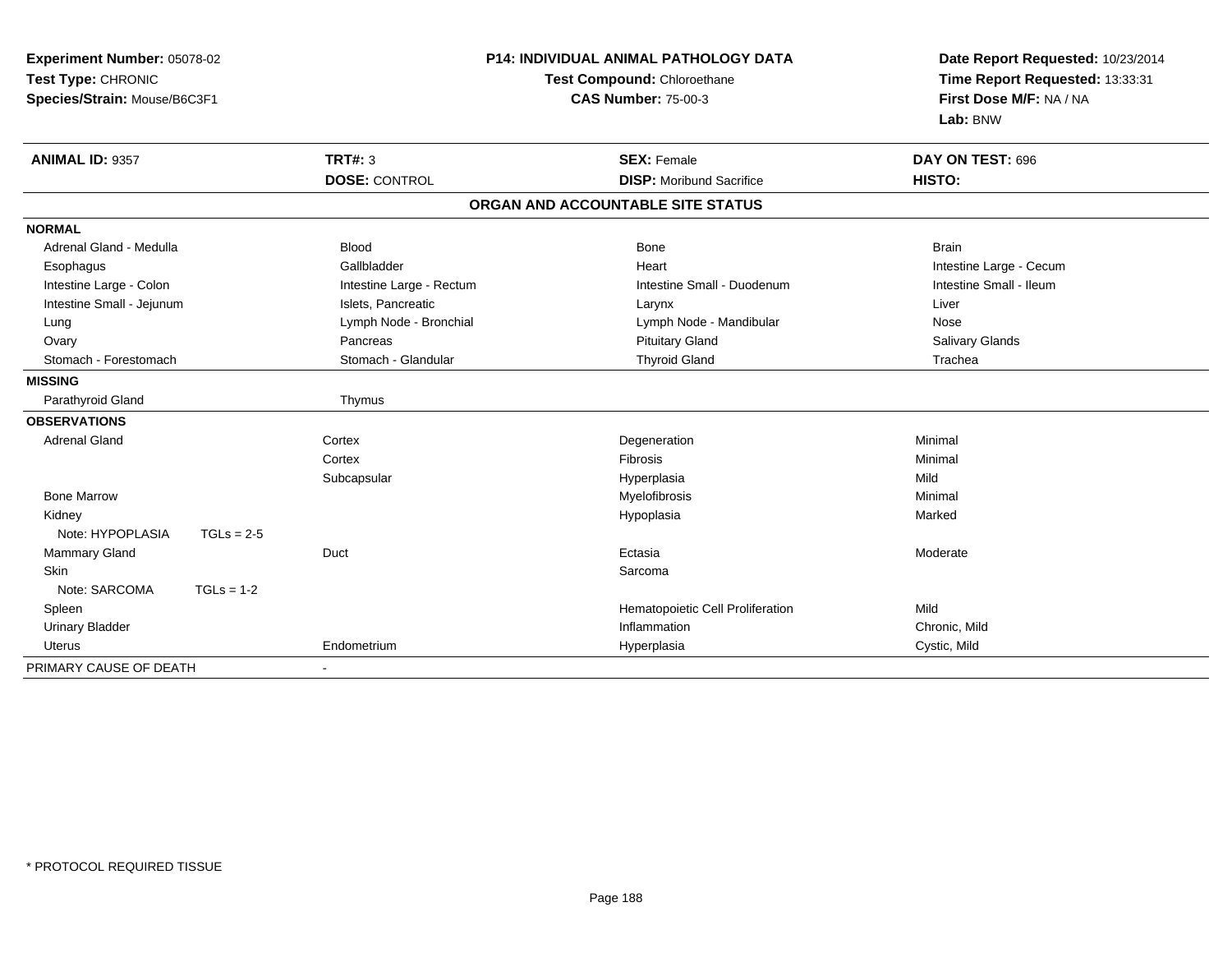| Experiment Number: 05078-02<br>Test Type: CHRONIC<br>Species/Strain: Mouse/B6C3F1 |                         | <b>P14: INDIVIDUAL ANIMAL PATHOLOGY DATA</b><br>Test Compound: Chloroethane<br><b>CAS Number: 75-00-3</b> | Date Report Requested: 10/23/2014<br>Time Report Requested: 13:33:31<br>First Dose M/F: NA / NA<br>Lab: BNW |
|-----------------------------------------------------------------------------------|-------------------------|-----------------------------------------------------------------------------------------------------------|-------------------------------------------------------------------------------------------------------------|
| <b>ANIMAL ID: 9358</b>                                                            | <b>TRT#: 3</b>          | <b>SEX: Female</b>                                                                                        | DAY ON TEST: 701                                                                                            |
|                                                                                   | <b>DOSE: CONTROL</b>    | <b>DISP: Terminal Sacrifice</b>                                                                           | HISTO:                                                                                                      |
|                                                                                   |                         | ORGAN AND ACCOUNTABLE SITE STATUS                                                                         |                                                                                                             |
| <b>NORMAL</b>                                                                     |                         |                                                                                                           |                                                                                                             |
| Adrenal Gland - Medulla                                                           | Blood                   | Bone                                                                                                      | <b>Brain</b>                                                                                                |
| Esophagus                                                                         | Gallbladder             | Intestine Large - Colon                                                                                   | Intestine Large - Rectum                                                                                    |
| Intestine Small - Duodenum                                                        | Intestine Small - Ileum | Intestine Small - Jejunum                                                                                 | Islets, Pancreatic                                                                                          |
| Larynx                                                                            | Liver                   | Lung                                                                                                      | Lymph Node - Bronchial                                                                                      |
| Mammary Gland                                                                     | Nose                    | Pancreas                                                                                                  | Parathyroid Gland                                                                                           |
| Salivary Glands                                                                   | Skin                    | Spleen                                                                                                    | Stomach - Forestomach                                                                                       |
| Thymus                                                                            | <b>Thyroid Gland</b>    | Trachea                                                                                                   | <b>Urinary Bladder</b>                                                                                      |
| <b>MISSING</b>                                                                    |                         |                                                                                                           |                                                                                                             |
| Intestine Large - Cecum                                                           |                         |                                                                                                           |                                                                                                             |
| <b>OBSERVATIONS</b>                                                               |                         |                                                                                                           |                                                                                                             |
| <b>Adrenal Gland</b>                                                              | Cortex                  | Degeneration                                                                                              | Mild                                                                                                        |
|                                                                                   | Cortex                  | <b>Fibrosis</b>                                                                                           | Mild                                                                                                        |
|                                                                                   | Subcapsular             | Hyperplasia                                                                                               | Mild                                                                                                        |
| <b>Bone Marrow</b>                                                                |                         | Myelofibrosis                                                                                             | Moderate                                                                                                    |
| Heart                                                                             | Valve                   | Degeneration                                                                                              | Mucoid, Mild                                                                                                |
| Kidney                                                                            |                         | Inflammation                                                                                              | Chronic, Mild                                                                                               |
|                                                                                   |                         | Nephropathy                                                                                               | Minimal                                                                                                     |
| Lymph Node                                                                        | Mandibular              | <b>Infiltration Cellular</b>                                                                              | Histiocyte, Mild                                                                                            |
| Ovary                                                                             |                         | Cyst                                                                                                      | Mild                                                                                                        |
| Note: CYST<br>$TGLs = 1-7$                                                        |                         |                                                                                                           |                                                                                                             |
| <b>Pituitary Gland</b>                                                            | Pars Distalis           | Hemorrhage                                                                                                | Mild                                                                                                        |
|                                                                                   | Pars Distalis           | Hyperplasia                                                                                               | Mild                                                                                                        |
| Stomach                                                                           | Glandular               | Cyst                                                                                                      | Minimal                                                                                                     |
| <b>Uterus</b>                                                                     | Endometrium             | Hyperplasia                                                                                               | Cystic, Mild                                                                                                |
| PRIMARY CAUSE OF DEATH                                                            |                         |                                                                                                           |                                                                                                             |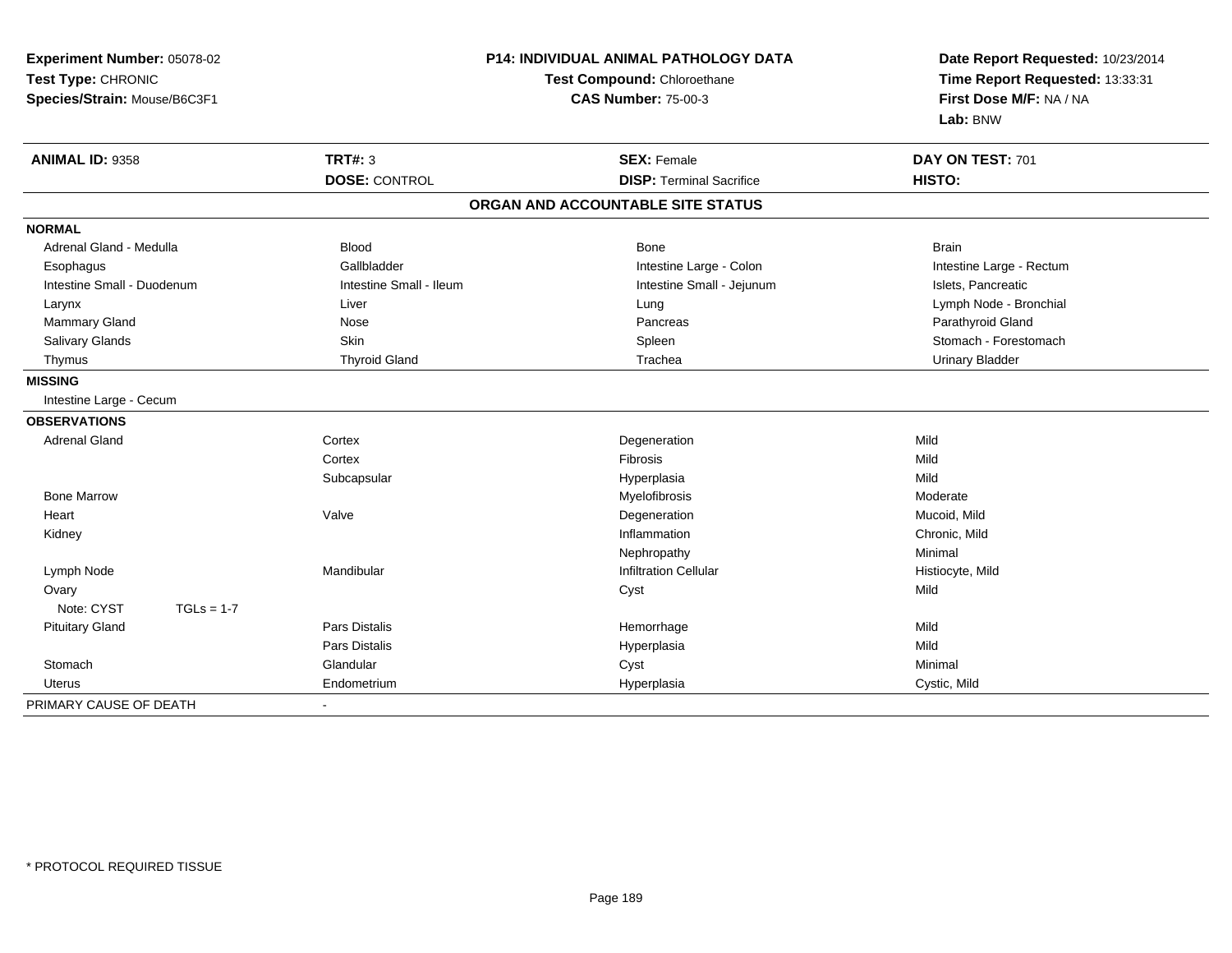| Experiment Number: 05078-02<br>Test Type: CHRONIC | <b>P14: INDIVIDUAL ANIMAL PATHOLOGY DATA</b><br><b>Test Compound: Chloroethane</b> |                                   | Date Report Requested: 10/23/2014<br>Time Report Requested: 13:33:31 |
|---------------------------------------------------|------------------------------------------------------------------------------------|-----------------------------------|----------------------------------------------------------------------|
| Species/Strain: Mouse/B6C3F1                      |                                                                                    | <b>CAS Number: 75-00-3</b>        | First Dose M/F: NA / NA<br>Lab: BNW                                  |
| ANIMAL ID: 9359                                   | <b>TRT#: 3</b>                                                                     | <b>SEX: Female</b>                | DAY ON TEST: 701                                                     |
|                                                   | <b>DOSE: CONTROL</b>                                                               | <b>DISP: Terminal Sacrifice</b>   | HISTO:                                                               |
|                                                   |                                                                                    | ORGAN AND ACCOUNTABLE SITE STATUS |                                                                      |
| <b>NORMAL</b>                                     |                                                                                    |                                   |                                                                      |
| Adrenal Gland - Medulla                           | <b>Blood</b>                                                                       | <b>Bone</b>                       | Esophagus                                                            |
| Gallbladder                                       | Intestine Large - Colon                                                            | Intestine Large - Rectum          | Intestine Small - Duodenum                                           |
| Intestine Small - Ileum                           | Intestine Small - Jejunum                                                          | Islets, Pancreatic                | Kidney                                                               |
| Larynx                                            | Liver                                                                              | Lung                              | Lymph Node - Bronchial                                               |
| Mammary Gland                                     | Nose                                                                               | Pancreas                          | Parathyroid Gland                                                    |
| <b>Pituitary Gland</b>                            | <b>Salivary Glands</b>                                                             | <b>Skin</b>                       | Spleen                                                               |
| Stomach - Forestomach                             | Stomach - Glandular                                                                | Thymus                            | <b>Thyroid Gland</b>                                                 |
| Trachea                                           | <b>Urinary Bladder</b>                                                             |                                   |                                                                      |
| <b>MISSING</b>                                    |                                                                                    |                                   |                                                                      |
| Intestine Large - Cecum                           |                                                                                    |                                   |                                                                      |
| <b>OBSERVATIONS</b>                               |                                                                                    |                                   |                                                                      |
| <b>Adrenal Gland</b>                              | Cortex                                                                             | Degeneration                      | Minimal                                                              |
|                                                   | Cortex                                                                             | Fibrosis                          | Minimal                                                              |
|                                                   | Subcapsular                                                                        | Hyperplasia                       | Mild                                                                 |
| <b>Bone Marrow</b>                                |                                                                                    | Myelofibrosis                     | Mild                                                                 |
| Brain                                             | Thalamus                                                                           | Mineralization                    | Mild                                                                 |
| Heart                                             | Coron Artery                                                                       | Inflammation                      | Chronic, Moderate                                                    |
| Lymph Node                                        | Mesenteric                                                                         | Edema                             | Acute, Moderate                                                      |
|                                                   | Mesenteric                                                                         | Hemorrhage                        | Acute, Moderate                                                      |
|                                                   | Mandibular                                                                         | Hyperplasia                       | Lymphoid, Moderate                                                   |
|                                                   | Mesenteric                                                                         | <b>Infiltration Cellular</b>      | Histiocyte, Minimal                                                  |
| Note: EDEMA<br>$TGLs = 2-10$                      |                                                                                    |                                   |                                                                      |
| Note: HEMORRHAGE<br>$TGLs = 2-10$                 |                                                                                    |                                   |                                                                      |
| Note: HYPERPLASIA<br>$TGLs = 1-7$                 |                                                                                    |                                   |                                                                      |
| Ovary                                             |                                                                                    | Cyst                              | Mild                                                                 |
| Note: CYST<br>$TGLs = 3-7$                        |                                                                                    |                                   |                                                                      |
| Uterus                                            | Endometrium                                                                        | Hyperplasia                       | Cystic, Minimal                                                      |
| PRIMARY CAUSE OF DEATH                            | $\overline{\phantom{a}}$                                                           |                                   |                                                                      |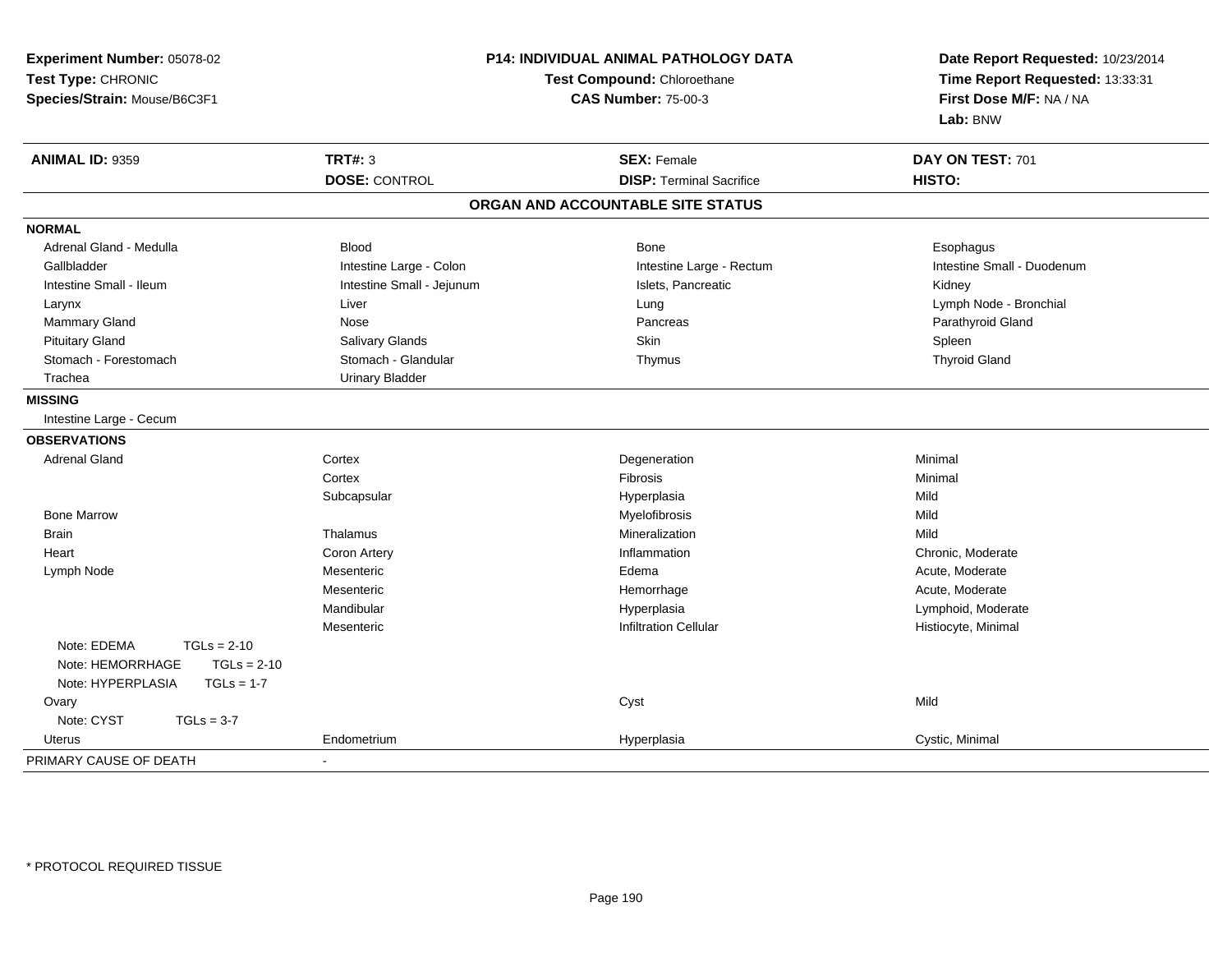| Experiment Number: 05078-02<br>Test Type: CHRONIC<br>Species/Strain: Mouse/B6C3F1 |                          | <b>P14: INDIVIDUAL ANIMAL PATHOLOGY DATA</b><br>Test Compound: Chloroethane<br><b>CAS Number: 75-00-3</b> | Date Report Requested: 10/23/2014<br>Time Report Requested: 13:33:31<br>First Dose M/F: NA / NA<br>Lab: BNW |
|-----------------------------------------------------------------------------------|--------------------------|-----------------------------------------------------------------------------------------------------------|-------------------------------------------------------------------------------------------------------------|
| ANIMAL ID: 9360                                                                   | <b>TRT#: 3</b>           | <b>SEX: Female</b>                                                                                        | DAY ON TEST: 701                                                                                            |
|                                                                                   | <b>DOSE: CONTROL</b>     | <b>DISP: Terminal Sacrifice</b>                                                                           | HISTO:                                                                                                      |
|                                                                                   |                          | ORGAN AND ACCOUNTABLE SITE STATUS                                                                         |                                                                                                             |
| <b>NORMAL</b>                                                                     |                          |                                                                                                           |                                                                                                             |
| Adrenal Gland - Medulla                                                           | <b>Blood</b>             | <b>Bone</b>                                                                                               | <b>Bone Marrow</b>                                                                                          |
| Esophagus                                                                         | Gallbladder              | Heart                                                                                                     | Intestine Large - Cecum                                                                                     |
| Intestine Large - Colon                                                           | Intestine Large - Rectum | Intestine Small - Duodenum                                                                                | Intestine Small - Ileum                                                                                     |
| Intestine Small - Jejunum                                                         | Islets, Pancreatic       | Larynx                                                                                                    | Liver                                                                                                       |
| Lymph Node - Bronchial                                                            | Nose                     | Ovary                                                                                                     | Pancreas                                                                                                    |
| Salivary Glands                                                                   | Spleen                   | Stomach - Forestomach                                                                                     | Stomach - Glandular                                                                                         |
| Thymus                                                                            | <b>Thyroid Gland</b>     | Trachea                                                                                                   | <b>Urinary Bladder</b>                                                                                      |
| <b>Uterus</b>                                                                     |                          |                                                                                                           |                                                                                                             |
| <b>MISSING</b>                                                                    |                          |                                                                                                           |                                                                                                             |
| Mammary Gland                                                                     | Parathyroid Gland        |                                                                                                           |                                                                                                             |
| <b>OBSERVATIONS</b>                                                               |                          |                                                                                                           |                                                                                                             |
| <b>Adrenal Gland</b>                                                              | Cortex                   | Degeneration                                                                                              | Minimal                                                                                                     |
|                                                                                   | Cortex                   | <b>Fibrosis</b>                                                                                           | Minimal                                                                                                     |
|                                                                                   | Subcapsular              | Hyperplasia                                                                                               | Mild                                                                                                        |
| <b>Brain</b>                                                                      | Thalamus                 | Mineralization                                                                                            | Mild                                                                                                        |
| <b>Harderian Gland</b>                                                            |                          | Adenoma                                                                                                   |                                                                                                             |
| Kidney                                                                            |                          | Inflammation                                                                                              | Chronic, Mild                                                                                               |
| Lung                                                                              |                          | Inflammation                                                                                              | Chronic, Multifocal, Mild                                                                                   |
| Lymph Node                                                                        | Mandibular               | <b>Infiltration Cellular</b>                                                                              | Histiocyte, Minimal                                                                                         |
| <b>Pituitary Gland</b>                                                            | <b>Pars Distalis</b>     | Adenoma                                                                                                   |                                                                                                             |
| <b>Skin</b>                                                                       | <b>Hair Follicle</b>     | Atrophy                                                                                                   | Mild                                                                                                        |
| Note: ATROPHY<br>$TGLs = 1-10$                                                    |                          |                                                                                                           |                                                                                                             |
| PRIMARY CAUSE OF DEATH                                                            |                          |                                                                                                           |                                                                                                             |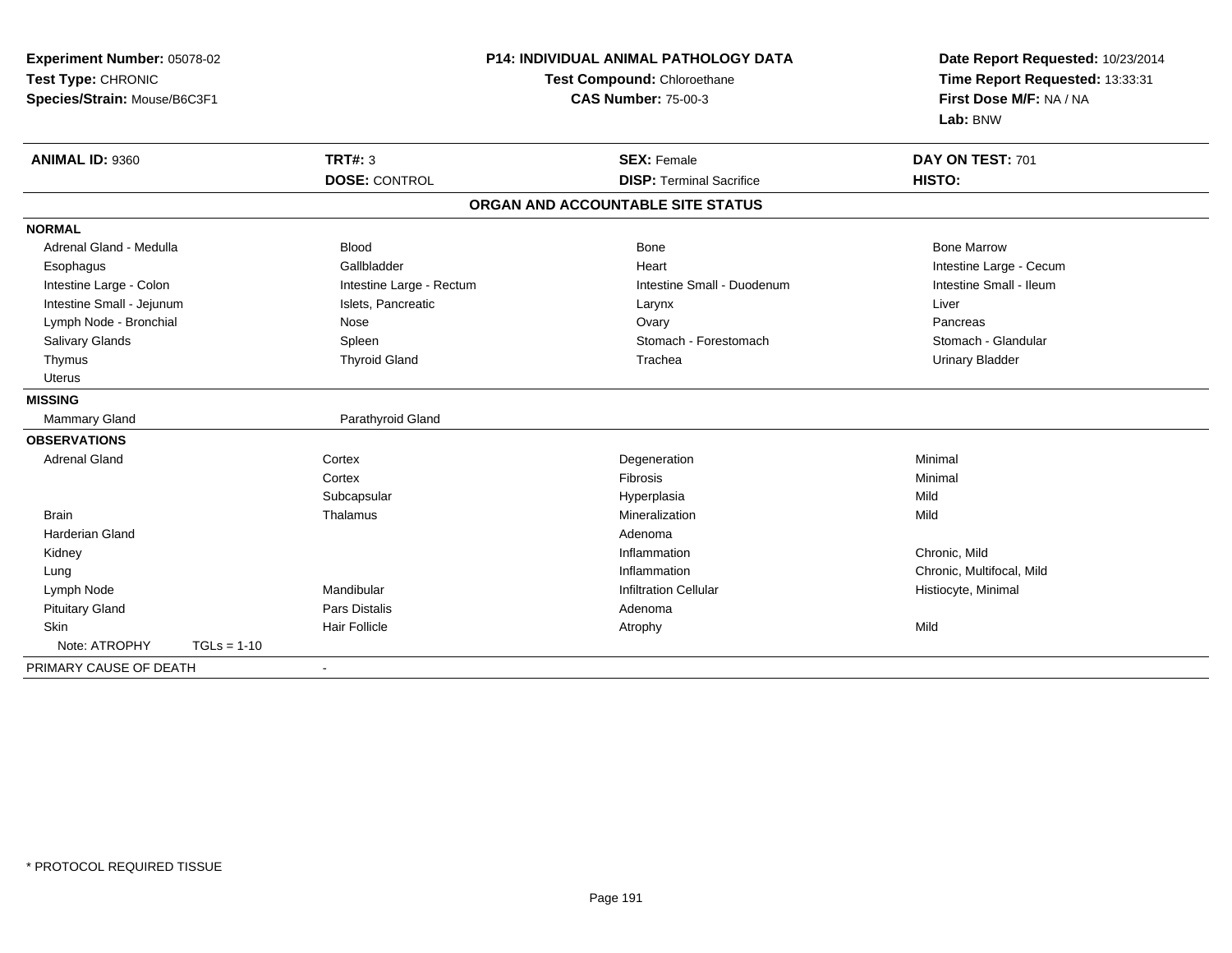| Experiment Number: 05078-02<br>Test Type: CHRONIC<br>Species/Strain: Mouse/B6C3F1 |                                        | <b>P14: INDIVIDUAL ANIMAL PATHOLOGY DATA</b><br>Test Compound: Chloroethane<br><b>CAS Number: 75-00-3</b> | Date Report Requested: 10/23/2014<br>Time Report Requested: 13:33:31<br>First Dose M/F: NA / NA<br>Lab: BNW |
|-----------------------------------------------------------------------------------|----------------------------------------|-----------------------------------------------------------------------------------------------------------|-------------------------------------------------------------------------------------------------------------|
| ANIMAL ID: 9361                                                                   | <b>TRT#: 3</b><br><b>DOSE: CONTROL</b> | <b>SEX: Female</b><br><b>DISP: Terminal Sacrifice</b>                                                     | DAY ON TEST: 701<br>HISTO:                                                                                  |
|                                                                                   |                                        |                                                                                                           |                                                                                                             |
|                                                                                   |                                        | ORGAN AND ACCOUNTABLE SITE STATUS                                                                         |                                                                                                             |
| <b>NORMAL</b>                                                                     |                                        |                                                                                                           |                                                                                                             |
| Adrenal Gland - Medulla                                                           | <b>Blood</b>                           | <b>Bone</b>                                                                                               | <b>Brain</b>                                                                                                |
| Esophagus                                                                         | Gallbladder                            | Heart                                                                                                     | Intestine Large - Cecum                                                                                     |
| Intestine Large - Colon                                                           | Intestine Large - Rectum               | Intestine Small - Duodenum                                                                                | Intestine Small - Ileum                                                                                     |
| Intestine Small - Jejunum                                                         | Islets, Pancreatic                     | Kidney                                                                                                    | Larynx                                                                                                      |
| Liver                                                                             | Lung                                   | Lymph Node - Bronchial                                                                                    | Lymph Node - Mandibular                                                                                     |
| <b>Mammary Gland</b>                                                              | Nose                                   | Ovary                                                                                                     | Pancreas                                                                                                    |
| <b>Pituitary Gland</b>                                                            | Salivary Glands                        | Spleen                                                                                                    | Stomach - Forestomach                                                                                       |
| Stomach - Glandular                                                               | Thymus                                 | <b>Thyroid Gland</b>                                                                                      | <b>Urinary Bladder</b>                                                                                      |
| <b>MISSING</b>                                                                    |                                        |                                                                                                           |                                                                                                             |
| Parathyroid Gland                                                                 |                                        |                                                                                                           |                                                                                                             |
| <b>OBSERVATIONS</b>                                                               |                                        |                                                                                                           |                                                                                                             |
| <b>Adrenal Gland</b>                                                              | Cortex                                 | Degeneration                                                                                              | Mild                                                                                                        |
|                                                                                   | Cortex                                 | <b>Fibrosis</b>                                                                                           | Minimal                                                                                                     |
|                                                                                   | Subcapsular                            | Hyperplasia                                                                                               | Mild                                                                                                        |
| <b>Bone Marrow</b>                                                                |                                        | Myelofibrosis                                                                                             | Mild                                                                                                        |
| Skin                                                                              | <b>Hair Follicle</b>                   | Atrophy                                                                                                   | Moderate                                                                                                    |
| Trachea                                                                           | Glands                                 | Dilatation                                                                                                | Mild                                                                                                        |
| <b>Uterus</b>                                                                     | Endometrium                            | Hyperplasia                                                                                               | Cystic, Mild                                                                                                |
| PRIMARY CAUSE OF DEATH                                                            |                                        |                                                                                                           |                                                                                                             |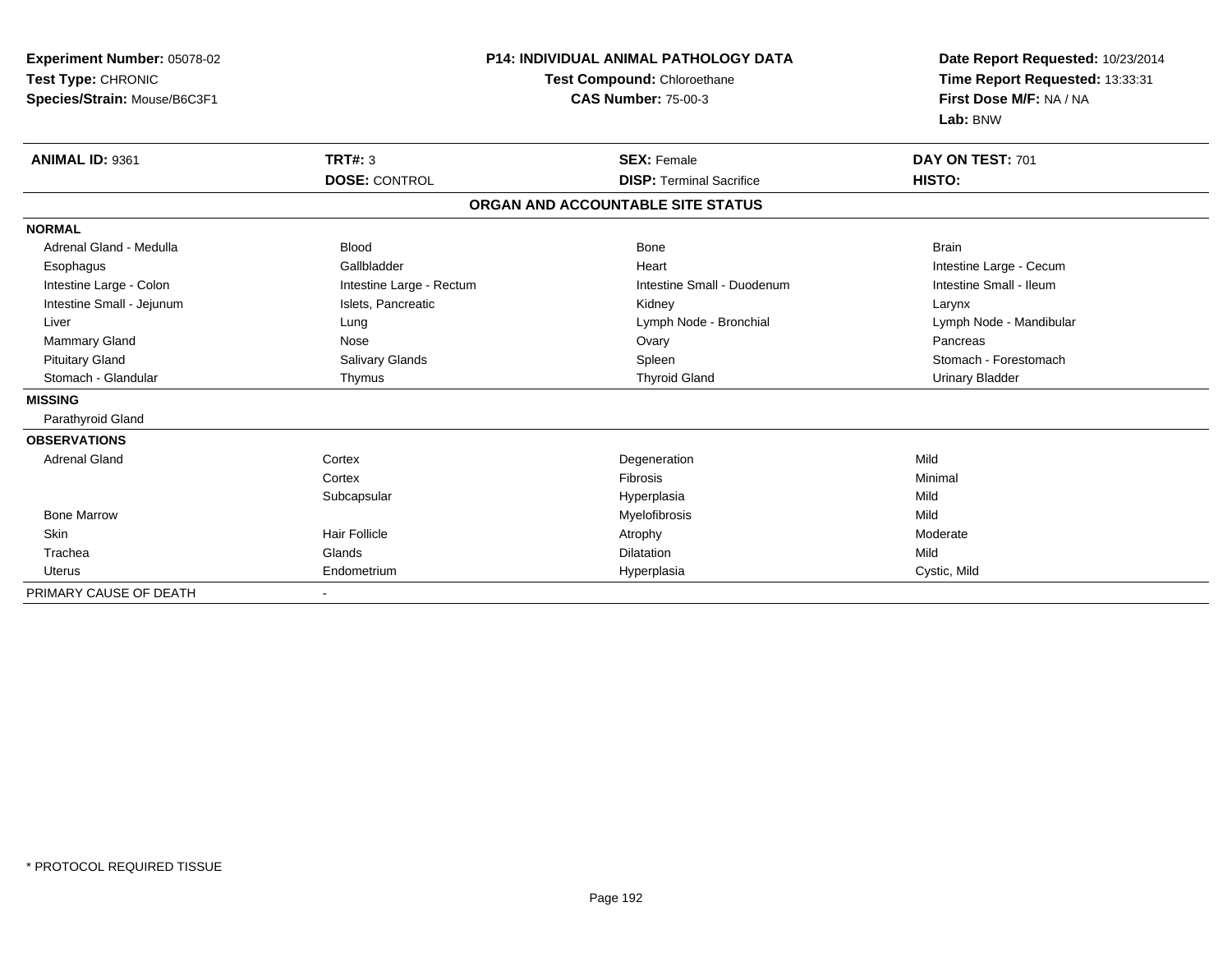| Experiment Number: 05078-02<br>Test Type: CHRONIC<br>Species/Strain: Mouse/B6C3F1 |                           | <b>P14: INDIVIDUAL ANIMAL PATHOLOGY DATA</b><br><b>Test Compound: Chloroethane</b><br><b>CAS Number: 75-00-3</b> | Date Report Requested: 10/23/2014<br>Time Report Requested: 13:33:31<br>First Dose M/F: NA / NA<br>Lab: BNW |
|-----------------------------------------------------------------------------------|---------------------------|------------------------------------------------------------------------------------------------------------------|-------------------------------------------------------------------------------------------------------------|
| <b>ANIMAL ID: 9362</b>                                                            | <b>TRT#: 3</b>            | <b>SEX: Female</b>                                                                                               | DAY ON TEST: 665                                                                                            |
|                                                                                   | <b>DOSE: CONTROL</b>      | <b>DISP: Natural Death</b>                                                                                       | HISTO:                                                                                                      |
|                                                                                   |                           | ORGAN AND ACCOUNTABLE SITE STATUS                                                                                |                                                                                                             |
| <b>NORMAL</b>                                                                     |                           |                                                                                                                  |                                                                                                             |
| Adrenal Gland - Cortex                                                            | <b>Blood</b>              | Esophagus                                                                                                        | Heart                                                                                                       |
| Intestine Large - Colon                                                           | Intestine Large - Rectum  | Intestine Small - Ileum                                                                                          | Intestine Small - Jejunum                                                                                   |
| Islets, Pancreatic                                                                | Larynx                    | Nose                                                                                                             | <b>Pituitary Gland</b>                                                                                      |
| <b>Thyroid Gland</b>                                                              | Trachea                   |                                                                                                                  |                                                                                                             |
| <b>MISSING</b>                                                                    |                           |                                                                                                                  |                                                                                                             |
| Intestine Large - Cecum                                                           | Parathyroid Gland         |                                                                                                                  |                                                                                                             |
| <b>AUTO PRECLUDES DIAG.</b>                                                       |                           |                                                                                                                  |                                                                                                             |
| Intestine Small - Duodenum                                                        |                           |                                                                                                                  |                                                                                                             |
| <b>OBSERVATIONS</b>                                                               |                           |                                                                                                                  |                                                                                                             |
| <b>Adrenal Gland</b>                                                              | Subcapsular               | Hyperplasia                                                                                                      | Mild                                                                                                        |
|                                                                                   | Medulla                   | Lymphoma Malignant Undifferentiated Cell Type                                                                    |                                                                                                             |
| Bone                                                                              |                           | Lymphoma Malignant Undifferentiated Cell Type                                                                    |                                                                                                             |
| <b>Bone Marrow</b>                                                                |                           | Lymphoma Malignant Undifferentiated Cell Type                                                                    |                                                                                                             |
| Brain                                                                             | Cerebrum                  | <b>Infiltration Cellular</b>                                                                                     | Histiocyte, Minimal                                                                                         |
| Gallbladder                                                                       |                           | Lymphoma Malignant Undifferentiated Cell Type                                                                    |                                                                                                             |
| Kidney                                                                            |                           | Lymphoma Malignant Undifferentiated Cell Type                                                                    |                                                                                                             |
| Liver                                                                             |                           | Lymphoma Malignant Undifferentiated Cell Type                                                                    |                                                                                                             |
| Note: LYMPH MAL UNDF $TGLs = 4-4$                                                 |                           |                                                                                                                  |                                                                                                             |
| Lung                                                                              |                           | Lymphoma Malignant Undifferentiated Cell Type                                                                    |                                                                                                             |
| Lymph Node                                                                        | <b>Bronchial</b>          | Lymphoma Malignant Undifferentiated Cell Type                                                                    |                                                                                                             |
|                                                                                   | Mandibular<br>Mediastinal | Lymphoma Malignant Undifferentiated Cell Type<br>Lymphoma Malignant Undifferentiated Cell Type                   |                                                                                                             |
| Note: LYMPH MAL UNDF $TGLs = 3-3$                                                 |                           |                                                                                                                  |                                                                                                             |
| Mammary Gland                                                                     |                           | Lymphoma Malignant Undifferentiated Cell Type                                                                    |                                                                                                             |
| Ovary                                                                             |                           | Lymphoma Malignant Undifferentiated Cell Type                                                                    |                                                                                                             |
| Note: LYMPH MAL UNDF TGLs = 2-10                                                  |                           |                                                                                                                  |                                                                                                             |
| Pancreas                                                                          |                           | Lymphoma Malignant Undifferentiated Cell Type                                                                    |                                                                                                             |
| Salivary Glands                                                                   |                           | Lymphoma Malignant Undifferentiated Cell Type                                                                    |                                                                                                             |
| Skin                                                                              | <b>Subcut Tiss</b>        | Lymphoma Malignant Undifferentiated Cell Type                                                                    |                                                                                                             |
| Spleen                                                                            |                           | Lymphoma Malignant Undifferentiated Cell Type                                                                    |                                                                                                             |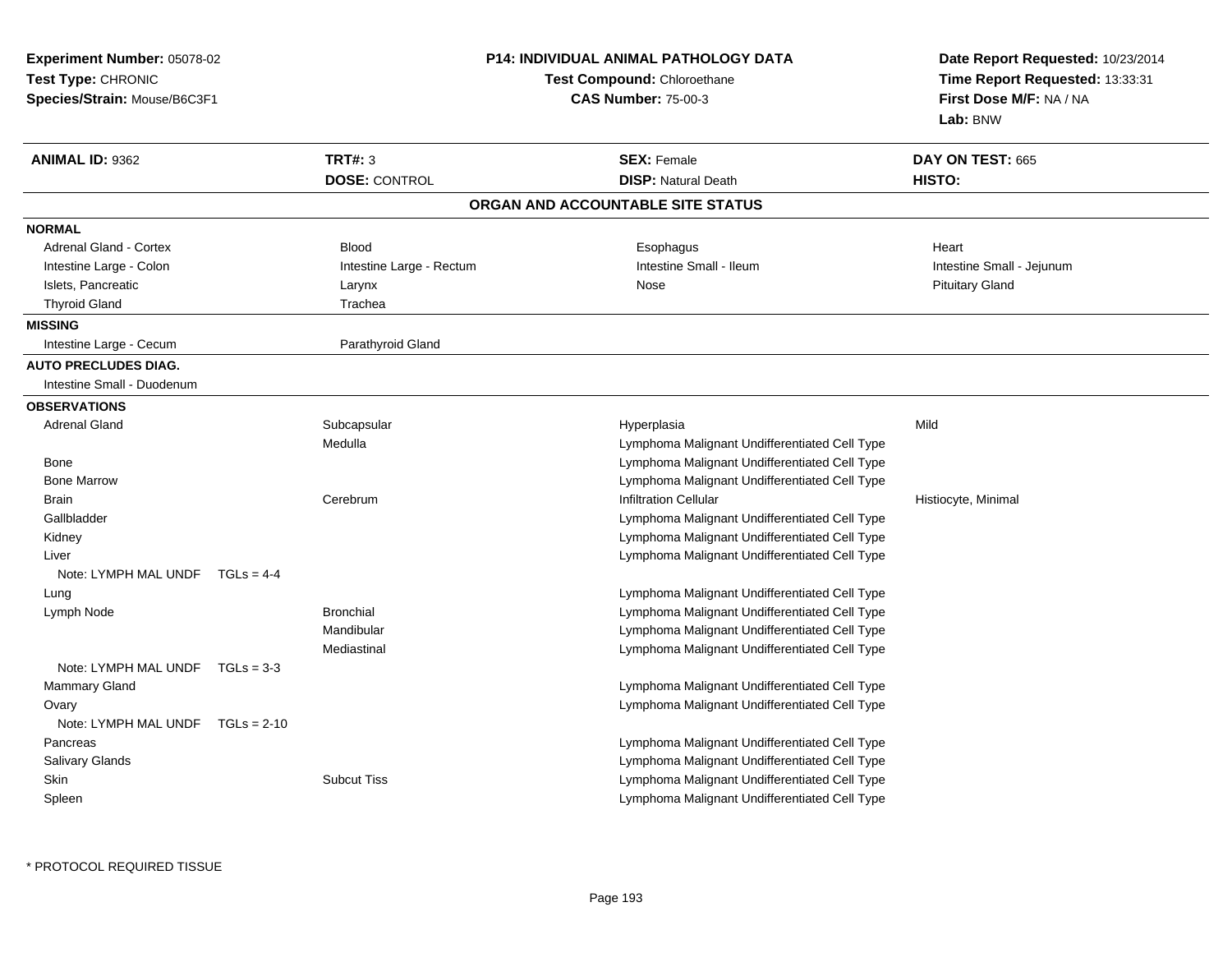| <b>Experiment Number: 05078-02</b><br>Test Type: CHRONIC<br>Species/Strain: Mouse/B6C3F1 |                      | <b>P14: INDIVIDUAL ANIMAL PATHOLOGY DATA</b><br>Test Compound: Chloroethane<br><b>CAS Number: 75-00-3</b> | Date Report Requested: 10/23/2014<br>Time Report Requested: 13:33:31<br>First Dose M/F: NA / NA<br>Lab: BNW |
|------------------------------------------------------------------------------------------|----------------------|-----------------------------------------------------------------------------------------------------------|-------------------------------------------------------------------------------------------------------------|
| <b>ANIMAL ID: 9362</b>                                                                   | TRT#: 3              | <b>SEX: Female</b>                                                                                        | <b>DAY ON TEST: 665</b>                                                                                     |
|                                                                                          | <b>DOSE: CONTROL</b> | <b>DISP:</b> Natural Death                                                                                | HISTO:                                                                                                      |
|                                                                                          |                      | ORGAN AND ACCOUNTABLE SITE STATUS                                                                         |                                                                                                             |
| Note: LYMPH MAL UNDF                                                                     | $TGLs = 1-4$         |                                                                                                           |                                                                                                             |
| Stomach                                                                                  | Forestomach          | Lymphoma Malignant Undifferentiated Cell Type                                                             |                                                                                                             |
|                                                                                          | Glandular            | Lymphoma Malignant Undifferentiated Cell Type                                                             |                                                                                                             |
| Thymus                                                                                   |                      | Lymphoma Malignant Undifferentiated Cell Type                                                             |                                                                                                             |
| <b>Urinary Bladder</b>                                                                   |                      | Lymphoma Malignant Undifferentiated Cell Type                                                             |                                                                                                             |
| Uterus                                                                                   |                      | Lymphoma Malignant Undifferentiated Cell Type                                                             |                                                                                                             |
| PRIMARY CAUSE OF DEATH                                                                   |                      |                                                                                                           |                                                                                                             |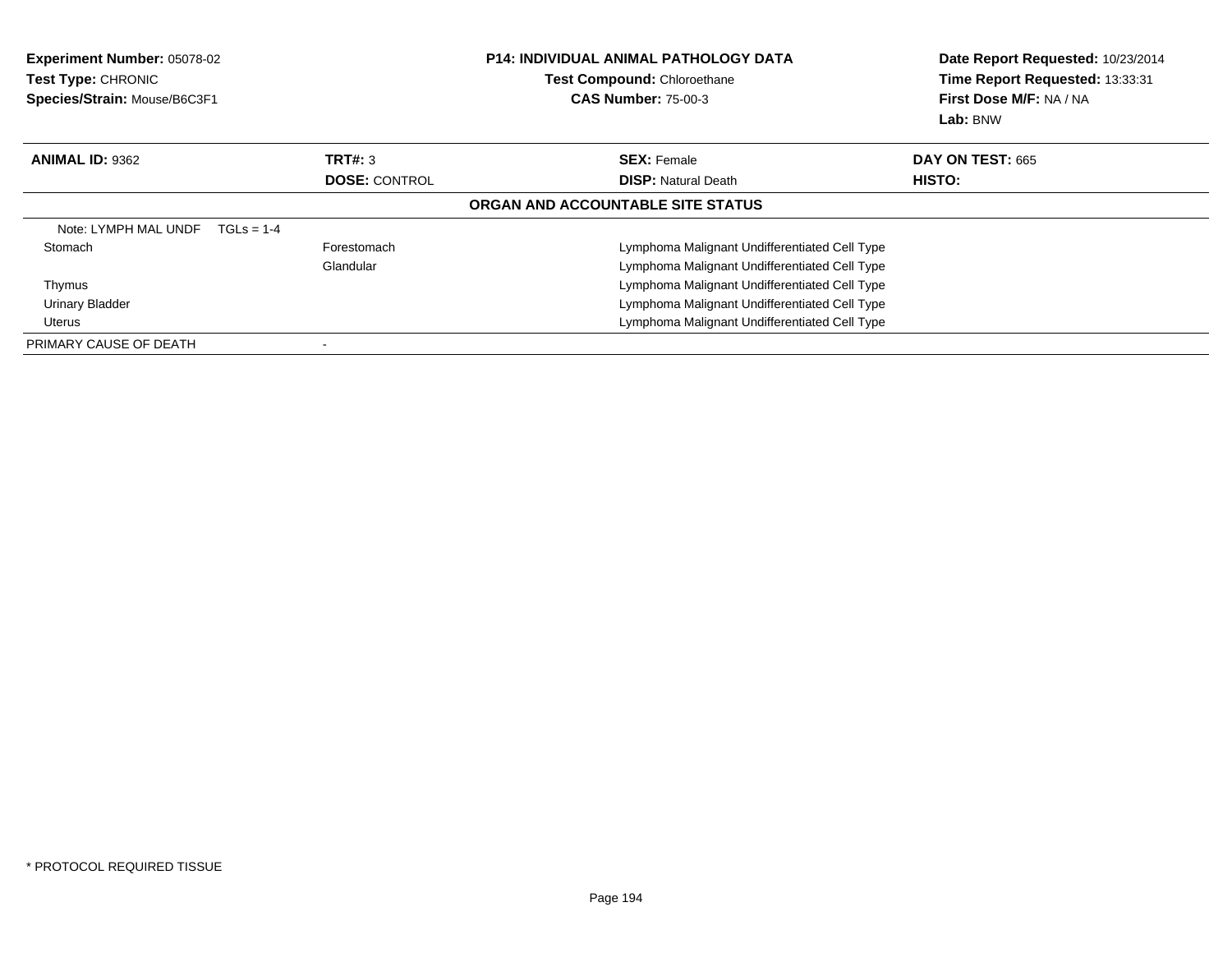| Experiment Number: 05078-02      |                            | <b>P14: INDIVIDUAL ANIMAL PATHOLOGY DATA</b> | Date Report Requested: 10/23/2014 |  |
|----------------------------------|----------------------------|----------------------------------------------|-----------------------------------|--|
| Test Type: CHRONIC               |                            | <b>Test Compound: Chloroethane</b>           | Time Report Requested: 13:33:31   |  |
| Species/Strain: Mouse/B6C3F1     |                            | <b>CAS Number: 75-00-3</b>                   | First Dose M/F: NA / NA           |  |
|                                  |                            |                                              | Lab: BNW                          |  |
| ANIMAL ID: 9363                  | <b>TRT#: 3</b>             | <b>SEX: Female</b>                           | DAY ON TEST: 701                  |  |
|                                  | <b>DOSE: CONTROL</b>       | <b>DISP: Terminal Sacrifice</b>              | HISTO:                            |  |
|                                  |                            | ORGAN AND ACCOUNTABLE SITE STATUS            |                                   |  |
| <b>NORMAL</b>                    |                            |                                              |                                   |  |
| Adrenal Gland - Cortex           | Adrenal Gland - Medulla    | <b>Blood</b>                                 | <b>Bone</b>                       |  |
| Esophagus                        | Gallbladder                | Intestine Large - Cecum                      | Intestine Large - Colon           |  |
| Intestine Large - Rectum         | Intestine Small - Duodenum | Intestine Small - Ileum                      | Intestine Small - Jejunum         |  |
| Islets, Pancreatic               | Larynx                     | Lymph Node - Bronchial                       | Lymph Node - Mandibular           |  |
| Nose                             | Pancreas                   | Parathyroid Gland                            | <b>Pituitary Gland</b>            |  |
| Spleen                           | Stomach - Forestomach      | Stomach - Glandular                          | Thymus                            |  |
| <b>Thyroid Gland</b>             | Trachea                    |                                              |                                   |  |
| <b>OBSERVATIONS</b>              |                            |                                              |                                   |  |
| <b>Adrenal Gland</b>             | Subcapsular                | Hyperplasia                                  | Mild                              |  |
| <b>Bone Marrow</b>               |                            | Myelofibrosis                                | Mild                              |  |
| <b>Brain</b>                     | Thalamus                   | Mineralization                               | Mild                              |  |
| Harderian Gland                  |                            | Adenoma                                      |                                   |  |
| Heart                            | Valve                      | Degeneration                                 | Mucoid, Minimal                   |  |
| Kidney                           |                            | Nephropathy                                  | Mild                              |  |
| Liver                            |                            | Hematopoietic Cell Proliferation             | Mild                              |  |
| Lung                             |                            | Inflammation                                 | Chronic, Multifocal, Moderate     |  |
| Lymph Node                       |                            | <b>Infiltration Cellular</b>                 | Histiocyte, Minimal               |  |
| <b>Mammary Gland</b>             |                            | Adenocarcinoma                               |                                   |  |
| Note: ADENOCARC<br>$TGLs = 2-11$ |                            |                                              |                                   |  |
| Ovary                            |                            | Cyst                                         | Mild                              |  |
| Note: CYST<br>$TGLs = 3-7$       |                            |                                              |                                   |  |
| Salivary Glands                  |                            | Inflammation                                 | Chronic, Mild                     |  |
| <b>Skin</b>                      | <b>Hair Follicle</b>       | Atrophy                                      | Mild                              |  |
| Note: ATROPHY<br>$TGLs = 1-10$   |                            |                                              |                                   |  |
| <b>Urinary Bladder</b>           |                            | Inflammation                                 | Chronic, Mild                     |  |
| <b>Uterus</b>                    | Endometrium                | Hyperplasia                                  | Cystic, Minimal                   |  |
| PRIMARY CAUSE OF DEATH           | $\blacksquare$             |                                              |                                   |  |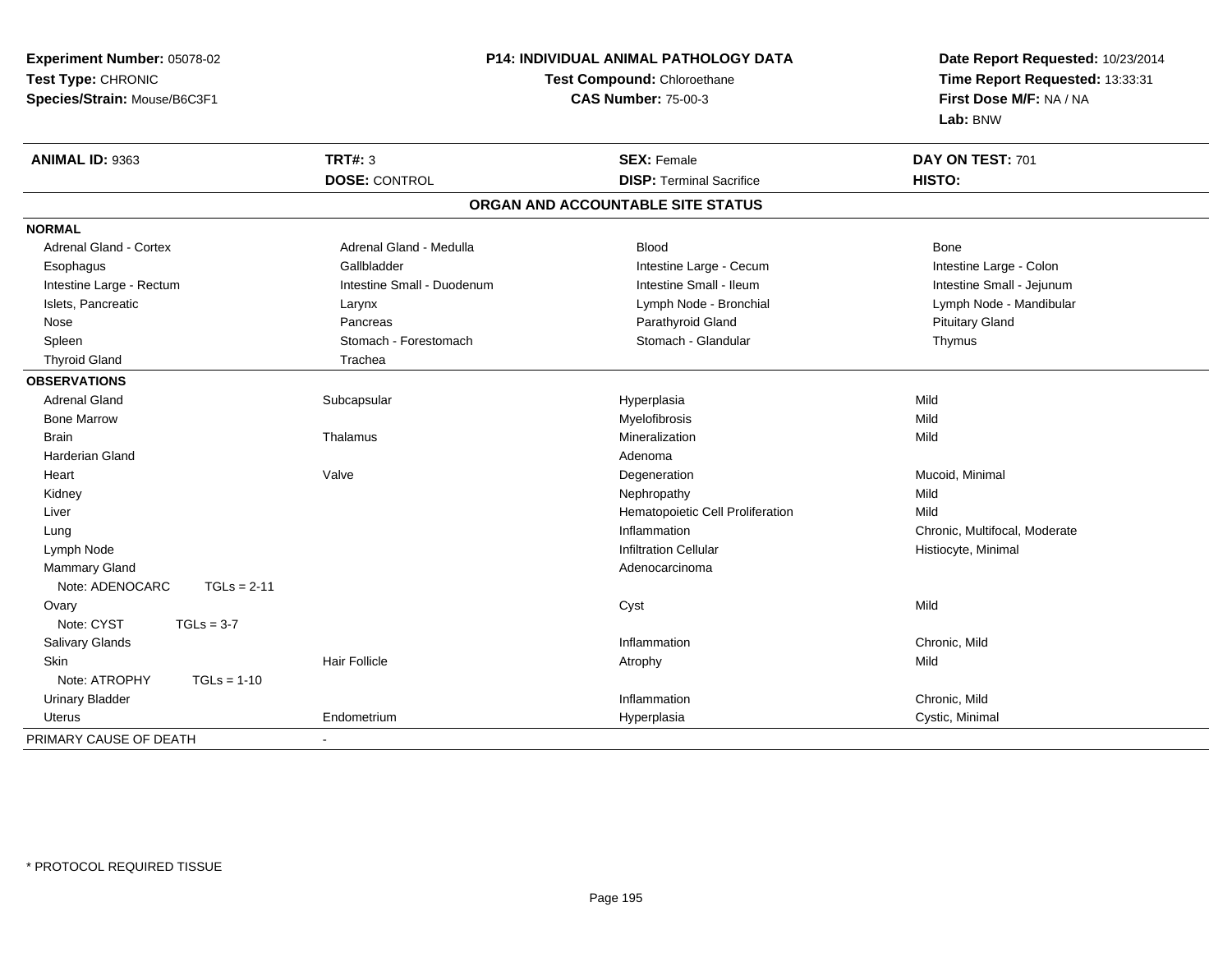| Experiment Number: 05078-02<br>Test Type: CHRONIC<br>Species/Strain: Mouse/B6C3F1 | <b>P14: INDIVIDUAL ANIMAL PATHOLOGY DATA</b><br>Test Compound: Chloroethane<br><b>CAS Number: 75-00-3</b> |                                                       | Date Report Requested: 10/23/2014<br>Time Report Requested: 13:33:31<br>First Dose M/F: NA / NA<br>Lab: BNW |  |
|-----------------------------------------------------------------------------------|-----------------------------------------------------------------------------------------------------------|-------------------------------------------------------|-------------------------------------------------------------------------------------------------------------|--|
| <b>ANIMAL ID: 9364</b>                                                            | TRT#: 3<br><b>DOSE: CONTROL</b>                                                                           | <b>SEX: Female</b><br><b>DISP: Terminal Sacrifice</b> | DAY ON TEST: 701<br>HISTO:                                                                                  |  |
|                                                                                   |                                                                                                           | ORGAN AND ACCOUNTABLE SITE STATUS                     |                                                                                                             |  |
| <b>NORMAL</b>                                                                     |                                                                                                           |                                                       |                                                                                                             |  |
| Adrenal Gland - Medulla                                                           | <b>Blood</b>                                                                                              | Bone                                                  | <b>Brain</b>                                                                                                |  |
| Esophagus                                                                         | Gallbladder                                                                                               | Heart                                                 | Intestine Large - Cecum                                                                                     |  |
| Intestine Large - Colon                                                           | Intestine Large - Rectum                                                                                  | Intestine Small - Duodenum                            | Intestine Small - Ileum                                                                                     |  |
| Intestine Small - Jejunum                                                         | Islets, Pancreatic                                                                                        | Larynx                                                | Liver                                                                                                       |  |
| Lymph Node - Bronchial                                                            | Lymph Node - Mandibular                                                                                   | Mammary Gland                                         | Nose                                                                                                        |  |
| Pancreas                                                                          | <b>Pituitary Gland</b>                                                                                    | Salivary Glands                                       | Spleen                                                                                                      |  |
| Stomach - Glandular                                                               | Thymus                                                                                                    | <b>Thyroid Gland</b>                                  | Trachea                                                                                                     |  |
| <b>MISSING</b>                                                                    |                                                                                                           |                                                       |                                                                                                             |  |
| Parathyroid Gland                                                                 | Stomach - Forestomach                                                                                     |                                                       |                                                                                                             |  |
| <b>OBSERVATIONS</b>                                                               |                                                                                                           |                                                       |                                                                                                             |  |
| <b>Adrenal Gland</b>                                                              | Cortex                                                                                                    | Degeneration                                          | Minimal                                                                                                     |  |
|                                                                                   | Cortex                                                                                                    | Fibrosis                                              | Minimal                                                                                                     |  |
|                                                                                   | Subcapsular                                                                                               | Hyperplasia                                           | Mild                                                                                                        |  |
| <b>Bone Marrow</b>                                                                |                                                                                                           | Myelofibrosis                                         | Moderate                                                                                                    |  |
| Kidney                                                                            |                                                                                                           | Inflammation                                          | Chronic, Mild                                                                                               |  |
| Lung                                                                              |                                                                                                           | Inflammation                                          | Chronic, Multifocal, Mild                                                                                   |  |
| Ovary                                                                             |                                                                                                           | Atrophy                                               | Mild                                                                                                        |  |
| Note: ATROPHY<br>$TGLs = 1-7$                                                     |                                                                                                           |                                                       |                                                                                                             |  |
| <b>Skin</b>                                                                       | <b>Hair Follicle</b>                                                                                      | Atrophy                                               | Mild                                                                                                        |  |
| <b>Urinary Bladder</b>                                                            |                                                                                                           | Inflammation                                          | Chronic, Minimal                                                                                            |  |
| Uterus                                                                            | Endometrium                                                                                               | Hyperplasia                                           | Cystic, Mild                                                                                                |  |
| PRIMARY CAUSE OF DEATH                                                            |                                                                                                           |                                                       |                                                                                                             |  |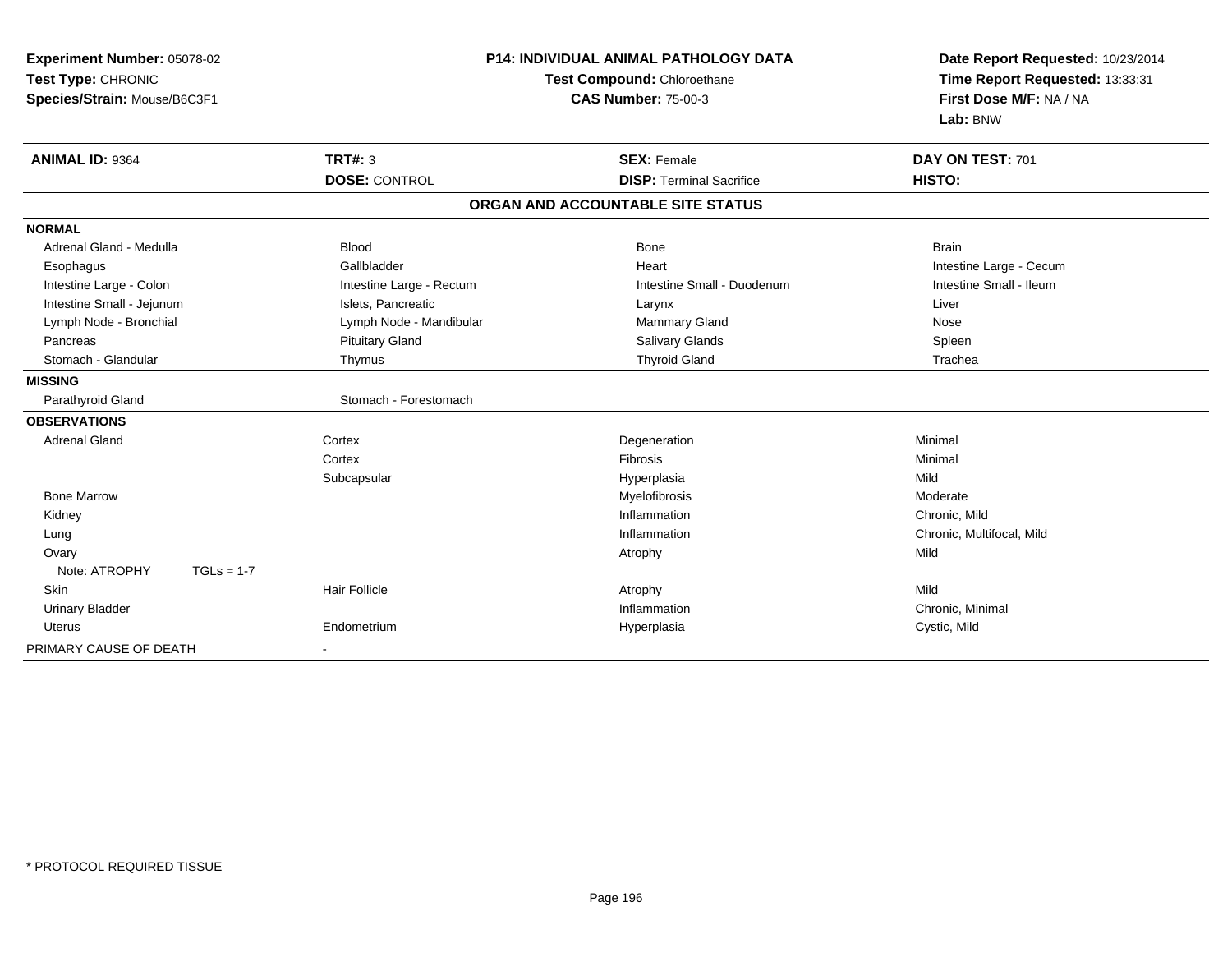| Experiment Number: 05078-02<br>Test Type: CHRONIC<br>Species/Strain: Mouse/B6C3F1 | P14: INDIVIDUAL ANIMAL PATHOLOGY DATA<br>Test Compound: Chloroethane<br><b>CAS Number: 75-00-3</b> |                                   | Date Report Requested: 10/23/2014<br>Time Report Requested: 13:33:31<br>First Dose M/F: NA / NA<br>Lab: BNW |
|-----------------------------------------------------------------------------------|----------------------------------------------------------------------------------------------------|-----------------------------------|-------------------------------------------------------------------------------------------------------------|
| ANIMAL ID: 9365                                                                   | <b>TRT#: 3</b>                                                                                     | <b>SEX: Female</b>                | DAY ON TEST: 701                                                                                            |
|                                                                                   | <b>DOSE: CONTROL</b>                                                                               | <b>DISP: Terminal Sacrifice</b>   | HISTO:                                                                                                      |
|                                                                                   |                                                                                                    | ORGAN AND ACCOUNTABLE SITE STATUS |                                                                                                             |
| <b>NORMAL</b>                                                                     |                                                                                                    |                                   |                                                                                                             |
| Adrenal Gland - Medulla                                                           | <b>Blood</b>                                                                                       | Bone                              | <b>Brain</b>                                                                                                |
| Esophagus                                                                         | Gallbladder                                                                                        | Intestine Large - Cecum           | Intestine Large - Colon                                                                                     |
| Intestine Large - Rectum                                                          | Intestine Small - Duodenum                                                                         | Intestine Small - Ileum           | Intestine Small - Jejunum                                                                                   |
| Islets, Pancreatic                                                                | Kidney                                                                                             | Larynx                            | Liver                                                                                                       |
| Mammary Gland                                                                     | Nose                                                                                               | Pancreas                          | <b>Pituitary Gland</b>                                                                                      |
| Salivary Glands                                                                   | Spleen                                                                                             | Stomach - Forestomach             | Stomach - Glandular                                                                                         |
| Thymus                                                                            | <b>Thyroid Gland</b>                                                                               | Trachea                           |                                                                                                             |
| <b>MISSING</b>                                                                    |                                                                                                    |                                   |                                                                                                             |
| Lymph Node - Bronchial                                                            | Parathyroid Gland                                                                                  |                                   |                                                                                                             |
| <b>OBSERVATIONS</b>                                                               |                                                                                                    |                                   |                                                                                                             |
| <b>Adrenal Gland</b>                                                              | Cortex                                                                                             | Degeneration                      | Minimal                                                                                                     |
|                                                                                   | Cortex                                                                                             | Fibrosis                          | Minimal                                                                                                     |
|                                                                                   | Subcapsular                                                                                        | Hyperplasia                       | Moderate                                                                                                    |
| <b>Bone Marrow</b>                                                                |                                                                                                    | Myelofibrosis                     | Moderate                                                                                                    |
| Heart                                                                             | Valve                                                                                              | Degeneration                      | Mucoid, Minimal                                                                                             |
| Lung                                                                              |                                                                                                    | Inflammation                      | Chronic, Multifocal, Mild                                                                                   |
| Lymph Node                                                                        | Mandibular                                                                                         | Hyperplasia                       | Lymphoid, Mild                                                                                              |
| Ovary                                                                             |                                                                                                    | Cyst                              | Mild                                                                                                        |
| Note: CYST<br>$TGLs = 1-7$                                                        |                                                                                                    |                                   |                                                                                                             |
| Skin                                                                              | Epidermis                                                                                          | Atrophy                           | Moderate                                                                                                    |
|                                                                                   | <b>Hair Follicle</b>                                                                               | Atrophy                           | Moderate                                                                                                    |
| <b>Urinary Bladder</b>                                                            |                                                                                                    | Inflammation                      | Chronic, Minimal                                                                                            |
| Uterus                                                                            | Endometrium                                                                                        | Hyperplasia                       | Cystic, Mild                                                                                                |
| PRIMARY CAUSE OF DEATH                                                            |                                                                                                    |                                   |                                                                                                             |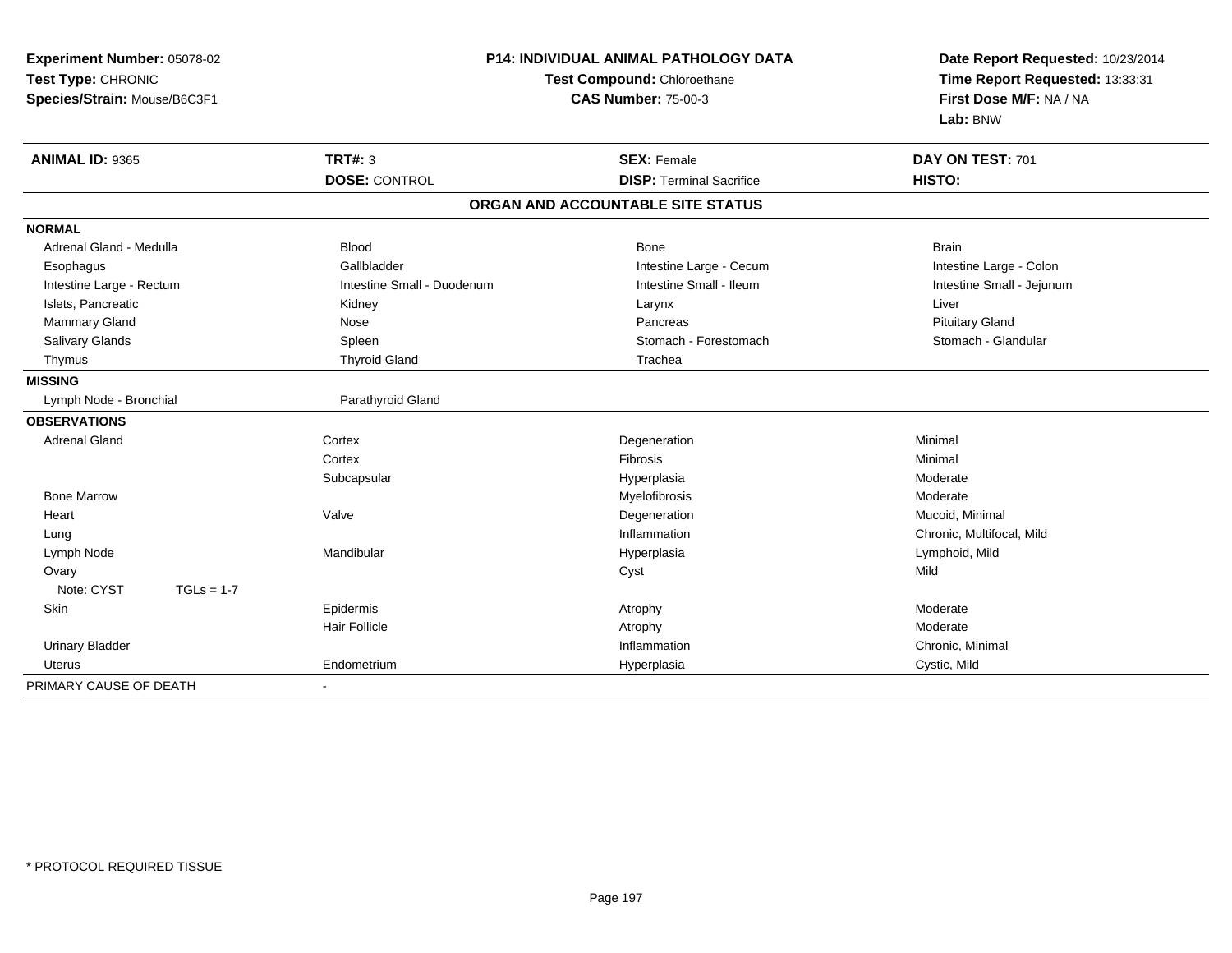| Experiment Number: 05078-02<br>Test Type: CHRONIC<br>Species/Strain: Mouse/B6C3F1 |              |                          | P14: INDIVIDUAL ANIMAL PATHOLOGY DATA<br>Test Compound: Chloroethane<br><b>CAS Number: 75-00-3</b> | Date Report Requested: 10/23/2014<br>Time Report Requested: 13:33:31<br>First Dose M/F: NA / NA<br>Lab: BNW |
|-----------------------------------------------------------------------------------|--------------|--------------------------|----------------------------------------------------------------------------------------------------|-------------------------------------------------------------------------------------------------------------|
| ANIMAL ID: 9366                                                                   |              | <b>TRT#: 3</b>           | <b>SEX: Female</b>                                                                                 | DAY ON TEST: 701                                                                                            |
|                                                                                   |              | <b>DOSE: CONTROL</b>     | <b>DISP: Terminal Sacrifice</b>                                                                    | HISTO:                                                                                                      |
|                                                                                   |              |                          | ORGAN AND ACCOUNTABLE SITE STATUS                                                                  |                                                                                                             |
| <b>NORMAL</b>                                                                     |              |                          |                                                                                                    |                                                                                                             |
| Adrenal Gland - Medulla                                                           |              | Blood                    | <b>Bone</b>                                                                                        | <b>Brain</b>                                                                                                |
| Esophagus                                                                         |              | Gallbladder              | Heart                                                                                              | Intestine Large - Cecum                                                                                     |
| Intestine Large - Colon                                                           |              | Intestine Large - Rectum | Intestine Small - Duodenum                                                                         | Intestine Small - Ileum                                                                                     |
| Intestine Small - Jejunum                                                         |              | Islets, Pancreatic       | Larynx                                                                                             | Liver                                                                                                       |
| <b>Mammary Gland</b>                                                              |              | Nose                     | Pancreas                                                                                           | Parathyroid Gland                                                                                           |
| Spleen                                                                            |              | Stomach - Forestomach    | Stomach - Glandular                                                                                | Thymus                                                                                                      |
| <b>Thyroid Gland</b>                                                              |              | Trachea                  | <b>Urinary Bladder</b>                                                                             |                                                                                                             |
| <b>MISSING</b>                                                                    |              |                          |                                                                                                    |                                                                                                             |
| Lymph Node - Bronchial                                                            |              |                          |                                                                                                    |                                                                                                             |
| <b>OBSERVATIONS</b>                                                               |              |                          |                                                                                                    |                                                                                                             |
| <b>Adrenal Gland</b>                                                              |              | Cortex                   | Degeneration                                                                                       | Mild                                                                                                        |
|                                                                                   |              | Cortex                   | Fibrosis                                                                                           | Minimal                                                                                                     |
|                                                                                   |              | Subcapsular              | Hyperplasia                                                                                        | Mild                                                                                                        |
| <b>Bone Marrow</b>                                                                |              |                          | Myelofibrosis                                                                                      | Minimal                                                                                                     |
| Kidney                                                                            |              |                          | Inflammation                                                                                       | Chronic, Mild                                                                                               |
| Lung                                                                              |              |                          | Alveolar/Bronchiolar Adenoma                                                                       |                                                                                                             |
|                                                                                   |              |                          | Inflammation                                                                                       | Chronic, Multifocal, Mild                                                                                   |
| Lymph Node                                                                        |              | Mandibular               | Ectasia                                                                                            | Minimal                                                                                                     |
| Ovary                                                                             |              |                          | Cyst                                                                                               | Mild                                                                                                        |
| <b>Pituitary Gland</b>                                                            |              | <b>Pars Distalis</b>     | Hyperplasia                                                                                        | Moderate                                                                                                    |
| Salivary Glands                                                                   |              |                          | Inflammation                                                                                       | Chronic, Mild                                                                                               |
| Skin                                                                              |              | <b>Hair Follicle</b>     | Atrophy                                                                                            | Moderate                                                                                                    |
| Note: ATROPHY                                                                     | $TGLs = 1-2$ |                          |                                                                                                    |                                                                                                             |
| Uterus                                                                            |              | Endometrium              | Hyperplasia                                                                                        | Cystic, Mild                                                                                                |
| PRIMARY CAUSE OF DEATH                                                            |              |                          |                                                                                                    |                                                                                                             |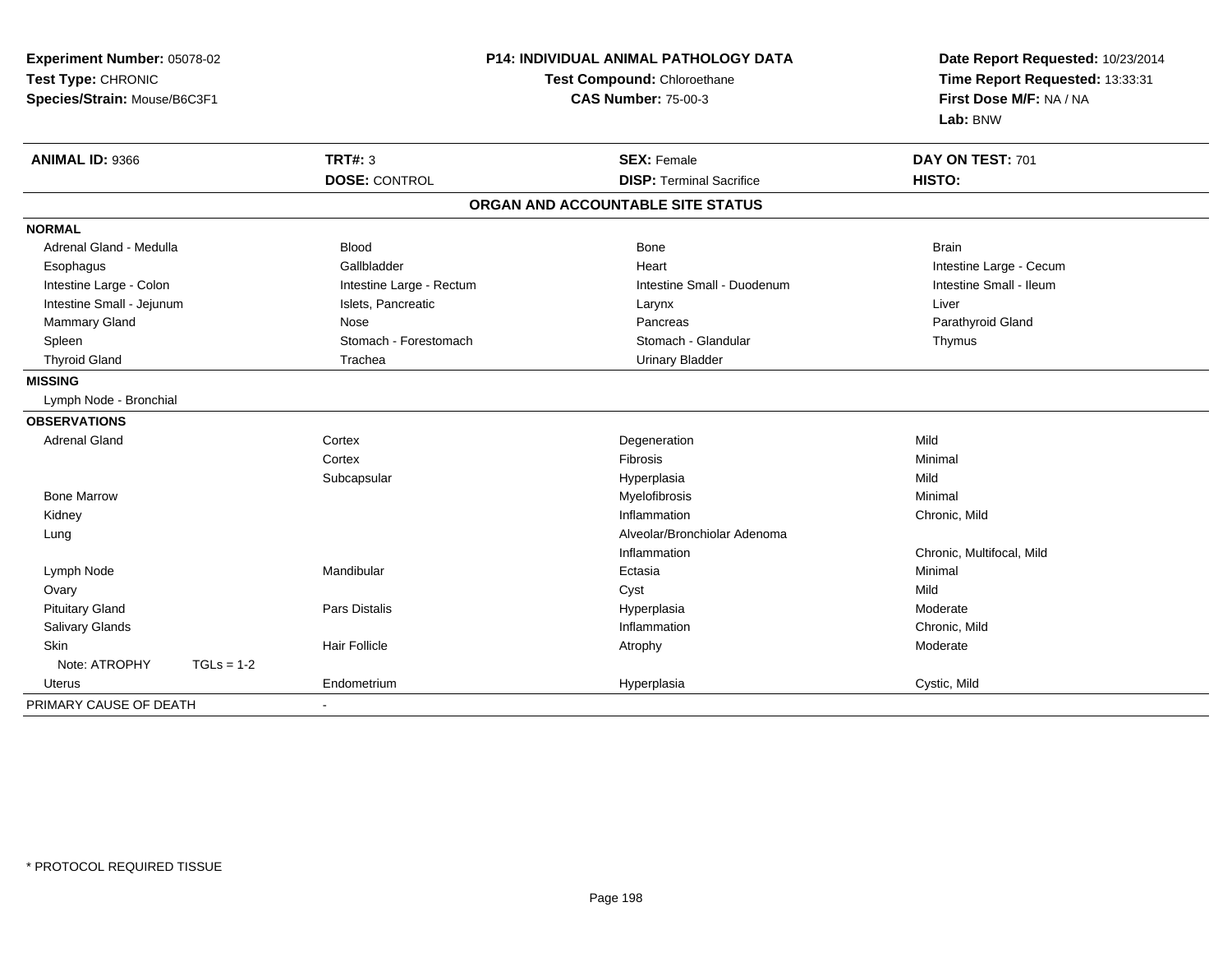| Experiment Number: 05078-02<br>Test Type: CHRONIC<br>Species/Strain: Mouse/B6C3F1 | <b>P14: INDIVIDUAL ANIMAL PATHOLOGY DATA</b><br>Test Compound: Chloroethane<br><b>CAS Number: 75-00-3</b> |                                   | Date Report Requested: 10/23/2014<br>Time Report Requested: 13:33:31<br>First Dose M/F: NA / NA<br>Lab: BNW |  |
|-----------------------------------------------------------------------------------|-----------------------------------------------------------------------------------------------------------|-----------------------------------|-------------------------------------------------------------------------------------------------------------|--|
| <b>ANIMAL ID: 9367</b>                                                            | <b>TRT#: 3</b>                                                                                            | <b>SEX: Female</b>                | DAY ON TEST: 701                                                                                            |  |
|                                                                                   | <b>DOSE: CONTROL</b>                                                                                      | <b>DISP: Terminal Sacrifice</b>   | HISTO:                                                                                                      |  |
|                                                                                   |                                                                                                           | ORGAN AND ACCOUNTABLE SITE STATUS |                                                                                                             |  |
| <b>NORMAL</b>                                                                     |                                                                                                           |                                   |                                                                                                             |  |
| Adrenal Gland - Medulla                                                           | <b>Blood</b>                                                                                              | <b>Bone</b>                       | <b>Brain</b>                                                                                                |  |
| Esophagus                                                                         | Gallbladder                                                                                               | Heart                             | Intestine Large - Cecum                                                                                     |  |
| Intestine Large - Colon                                                           | Intestine Large - Rectum                                                                                  | Intestine Small - Duodenum        | Intestine Small - Ileum                                                                                     |  |
| Intestine Small - Jejunum                                                         | Islets, Pancreatic                                                                                        | Kidney                            | Larynx                                                                                                      |  |
| Liver                                                                             | Mammary Gland                                                                                             | Nose                              | Pancreas                                                                                                    |  |
| Parathyroid Gland                                                                 | Salivary Glands                                                                                           | <b>Skin</b>                       | Spleen                                                                                                      |  |
| Stomach - Forestomach                                                             | Stomach - Glandular                                                                                       | Thymus                            | <b>Thyroid Gland</b>                                                                                        |  |
| Trachea                                                                           |                                                                                                           |                                   |                                                                                                             |  |
| <b>MISSING</b>                                                                    |                                                                                                           |                                   |                                                                                                             |  |
| Lymph Node - Bronchial                                                            | Lymph Node - Mandibular                                                                                   |                                   |                                                                                                             |  |
| <b>OBSERVATIONS</b>                                                               |                                                                                                           |                                   |                                                                                                             |  |
| <b>Adrenal Gland</b>                                                              | Cortex                                                                                                    | Degeneration                      | Mild                                                                                                        |  |
|                                                                                   | Cortex                                                                                                    | Fibrosis                          | Minimal                                                                                                     |  |
|                                                                                   | Subcapsular                                                                                               | Hyperplasia                       | Mild                                                                                                        |  |
| <b>Bone Marrow</b>                                                                |                                                                                                           | Myelofibrosis                     | Mild                                                                                                        |  |
| Lung                                                                              | Glands                                                                                                    | Ectasia                           | Mild                                                                                                        |  |
| Ovary                                                                             |                                                                                                           | Cyst                              | Mild                                                                                                        |  |
| <b>Pituitary Gland</b>                                                            | <b>Pars Distalis</b>                                                                                      | Hyperplasia                       | Moderate                                                                                                    |  |
| <b>Urinary Bladder</b>                                                            |                                                                                                           | Inflammation                      | Chronic, Mild                                                                                               |  |
| <b>Uterus</b>                                                                     | Endometrium                                                                                               | Hyperplasia                       | Cystic, Mild                                                                                                |  |
| PRIMARY CAUSE OF DEATH                                                            |                                                                                                           |                                   |                                                                                                             |  |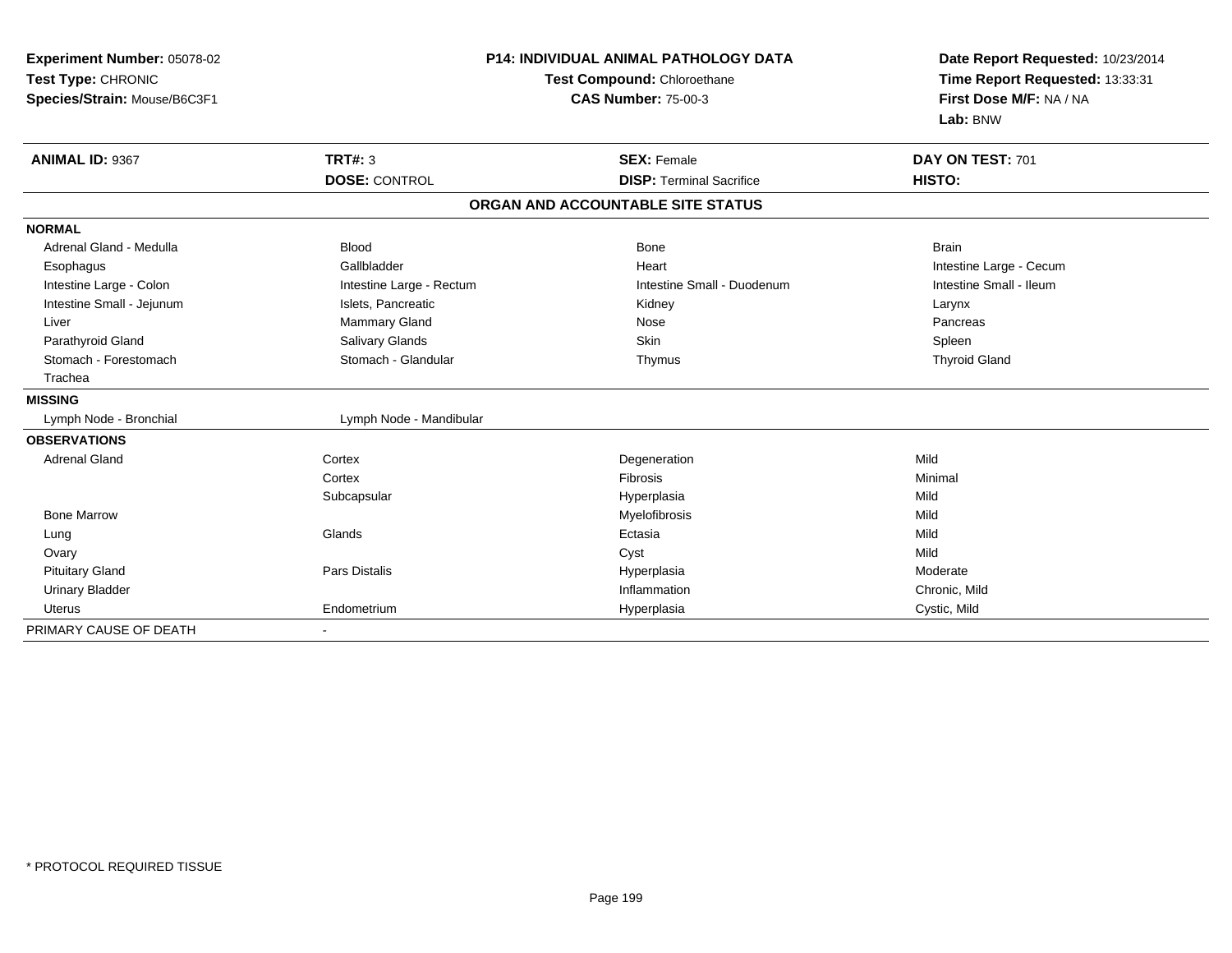| <b>Experiment Number: 05078-02</b><br>Test Type: CHRONIC<br>Species/Strain: Mouse/B6C3F1 |                          | <b>P14: INDIVIDUAL ANIMAL PATHOLOGY DATA</b><br>Test Compound: Chloroethane<br><b>CAS Number: 75-00-3</b> | Date Report Requested: 10/23/2014<br>Time Report Requested: 13:33:31<br>First Dose M/F: NA / NA<br>Lab: BNW |
|------------------------------------------------------------------------------------------|--------------------------|-----------------------------------------------------------------------------------------------------------|-------------------------------------------------------------------------------------------------------------|
| <b>ANIMAL ID: 9368</b>                                                                   | <b>TRT#: 3</b>           | <b>SEX: Female</b>                                                                                        | DAY ON TEST: 701                                                                                            |
|                                                                                          | <b>DOSE: CONTROL</b>     | <b>DISP: Terminal Sacrifice</b>                                                                           | HISTO:                                                                                                      |
|                                                                                          |                          | ORGAN AND ACCOUNTABLE SITE STATUS                                                                         |                                                                                                             |
| <b>NORMAL</b>                                                                            |                          |                                                                                                           |                                                                                                             |
| Adrenal Gland - Medulla                                                                  | <b>Blood</b>             | <b>Bone</b>                                                                                               | <b>Brain</b>                                                                                                |
| Esophagus                                                                                | Gallbladder              | Heart                                                                                                     | Intestine Large - Cecum                                                                                     |
| Intestine Large - Colon                                                                  | Intestine Large - Rectum | Intestine Small - Duodenum                                                                                | Intestine Small - Ileum                                                                                     |
| Intestine Small - Jejunum                                                                | Islets, Pancreatic       | Kidney                                                                                                    | Larynx                                                                                                      |
| Liver                                                                                    | Lymph Node - Mandibular  | <b>Mammary Gland</b>                                                                                      | Nose                                                                                                        |
| Ovary                                                                                    | Pancreas                 | Parathyroid Gland                                                                                         | <b>Pituitary Gland</b>                                                                                      |
| <b>Skin</b>                                                                              | Stomach - Forestomach    | Stomach - Glandular                                                                                       | Thymus                                                                                                      |
| <b>Thyroid Gland</b>                                                                     | Trachea                  | <b>Urinary Bladder</b>                                                                                    |                                                                                                             |
| <b>MISSING</b>                                                                           |                          |                                                                                                           |                                                                                                             |
| Lymph Node - Bronchial                                                                   |                          |                                                                                                           |                                                                                                             |
| <b>OBSERVATIONS</b>                                                                      |                          |                                                                                                           |                                                                                                             |
| <b>Adrenal Gland</b>                                                                     | Cortex                   | Degeneration                                                                                              | Minimal                                                                                                     |
|                                                                                          | Cortex                   | Fibrosis                                                                                                  | Minimal                                                                                                     |
|                                                                                          | Subcapsular              | Hyperplasia                                                                                               | Moderate                                                                                                    |
| <b>Bone Marrow</b>                                                                       |                          | Myelofibrosis                                                                                             | Moderate                                                                                                    |
| Lung                                                                                     |                          | Inflammation                                                                                              | Chronic, Multifocal, Mild                                                                                   |
| Salivary Glands                                                                          |                          | Inflammation                                                                                              | Chronic, Mild                                                                                               |
| Spleen                                                                                   |                          | Hyperplasia                                                                                               | Lymphoid, Mild                                                                                              |
| <b>Uterus</b>                                                                            | Endometrium              | Hyperplasia                                                                                               | Cystic, Moderate                                                                                            |
| Note: HYPERPLASIA                                                                        | $TGLs = 1-10$            |                                                                                                           |                                                                                                             |
| PRIMARY CAUSE OF DEATH                                                                   |                          |                                                                                                           |                                                                                                             |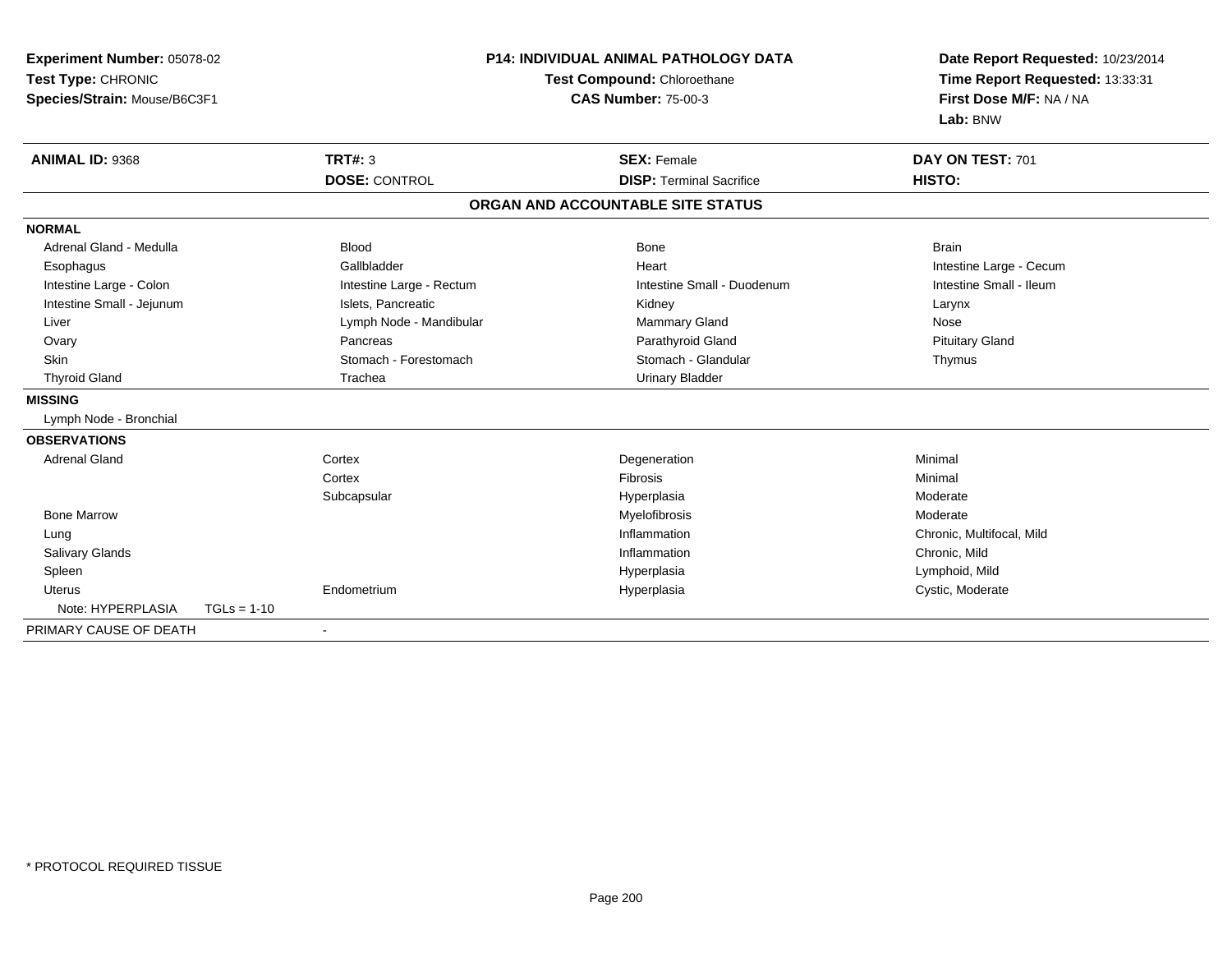| Experiment Number: 05078-02<br>Test Type: CHRONIC<br>Species/Strain: Mouse/B6C3F1 | <b>P14: INDIVIDUAL ANIMAL PATHOLOGY DATA</b><br>Test Compound: Chloroethane<br><b>CAS Number: 75-00-3</b> |                                   | Date Report Requested: 10/23/2014<br>Time Report Requested: 13:33:31<br>First Dose M/F: NA / NA<br>Lab: BNW |
|-----------------------------------------------------------------------------------|-----------------------------------------------------------------------------------------------------------|-----------------------------------|-------------------------------------------------------------------------------------------------------------|
| <b>ANIMAL ID: 9369</b>                                                            | <b>TRT#: 3</b>                                                                                            | <b>SEX: Female</b>                | DAY ON TEST: 701                                                                                            |
|                                                                                   | <b>DOSE: CONTROL</b>                                                                                      | <b>DISP: Terminal Sacrifice</b>   | HISTO:                                                                                                      |
|                                                                                   |                                                                                                           | ORGAN AND ACCOUNTABLE SITE STATUS |                                                                                                             |
| <b>NORMAL</b>                                                                     |                                                                                                           |                                   |                                                                                                             |
| Adrenal Gland - Medulla                                                           | <b>Blood</b>                                                                                              | <b>Bone</b>                       | <b>Bone Marrow</b>                                                                                          |
| <b>Brain</b>                                                                      | Esophagus                                                                                                 | Gallbladder                       | Heart                                                                                                       |
| Intestine Large - Cecum                                                           | Intestine Large - Colon                                                                                   | Intestine Large - Rectum          | Intestine Small - Duodenum                                                                                  |
| Intestine Small - Ileum                                                           | Intestine Small - Jejunum                                                                                 | Islets, Pancreatic                | Larynx                                                                                                      |
| Liver                                                                             | Lymph Node - Bronchial                                                                                    | Mammary Gland                     | Nose                                                                                                        |
| Ovary                                                                             | Pancreas                                                                                                  | <b>Pituitary Gland</b>            | Salivary Glands                                                                                             |
| Skin                                                                              | Spleen                                                                                                    | Stomach - Forestomach             | Thymus                                                                                                      |
| <b>Thyroid Gland</b>                                                              | Trachea                                                                                                   | <b>Urinary Bladder</b>            |                                                                                                             |
| <b>MISSING</b>                                                                    |                                                                                                           |                                   |                                                                                                             |
| Parathyroid Gland                                                                 |                                                                                                           |                                   |                                                                                                             |
| <b>OBSERVATIONS</b>                                                               |                                                                                                           |                                   |                                                                                                             |
| <b>Adrenal Gland</b>                                                              | Cortex                                                                                                    | Degeneration                      | Mild                                                                                                        |
|                                                                                   | Cortex                                                                                                    | <b>Fibrosis</b>                   | Mild                                                                                                        |
|                                                                                   | Subcapsular                                                                                               | Hyperplasia                       | Moderate                                                                                                    |
| Kidney                                                                            |                                                                                                           | Inflammation                      | Chronic, Mild                                                                                               |
| Lung                                                                              |                                                                                                           | Inflammation                      | Chronic, Multifocal, Mild                                                                                   |
| Lymph Node                                                                        | Mandibular                                                                                                | <b>Infiltration Cellular</b>      | Histiocyte, Minimal                                                                                         |
| Stomach                                                                           | Glandular                                                                                                 | Metaplasia                        | Squamous, Focal, Mild                                                                                       |
| <b>Uterus</b>                                                                     | Endometrium                                                                                               | Hyperplasia                       | Cystic, Mild                                                                                                |
| PRIMARY CAUSE OF DEATH                                                            |                                                                                                           |                                   |                                                                                                             |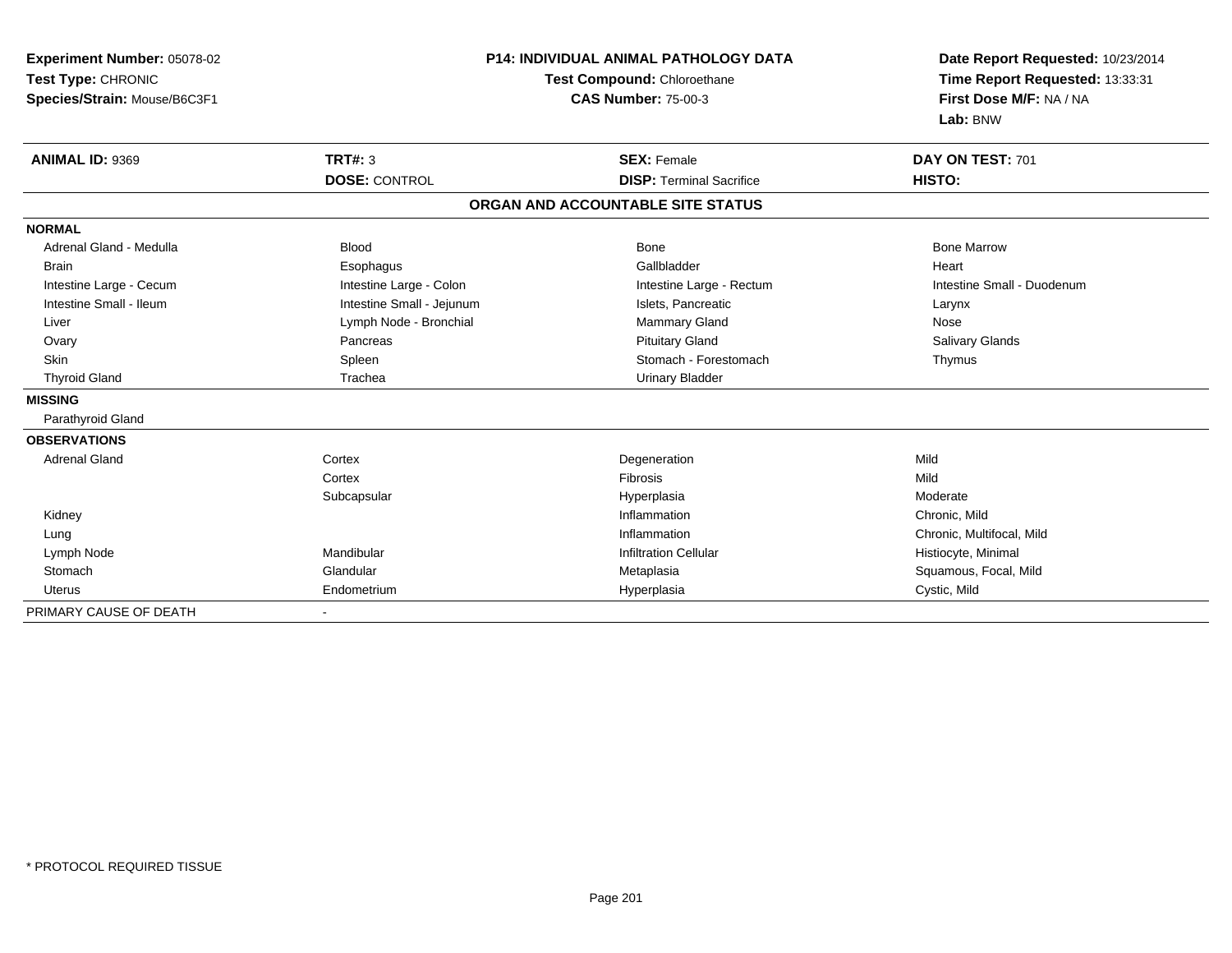| Experiment Number: 05078-02<br>Test Type: CHRONIC<br>Species/Strain: Mouse/B6C3F1 |                          | <b>P14: INDIVIDUAL ANIMAL PATHOLOGY DATA</b><br>Test Compound: Chloroethane<br><b>CAS Number: 75-00-3</b> | Date Report Requested: 10/23/2014<br>Time Report Requested: 13:33:31<br>First Dose M/F: NA / NA<br>Lab: BNW |
|-----------------------------------------------------------------------------------|--------------------------|-----------------------------------------------------------------------------------------------------------|-------------------------------------------------------------------------------------------------------------|
| ANIMAL ID: 9370                                                                   | <b>TRT#: 3</b>           | <b>SEX: Female</b>                                                                                        | DAY ON TEST: 701                                                                                            |
|                                                                                   | <b>DOSE: CONTROL</b>     | <b>DISP: Terminal Sacrifice</b>                                                                           | HISTO:                                                                                                      |
|                                                                                   |                          | ORGAN AND ACCOUNTABLE SITE STATUS                                                                         |                                                                                                             |
| <b>NORMAL</b>                                                                     |                          |                                                                                                           |                                                                                                             |
| Adrenal Gland - Medulla                                                           | <b>Blood</b>             | <b>Bone</b>                                                                                               | <b>Brain</b>                                                                                                |
| Esophagus                                                                         | Gallbladder              | Heart                                                                                                     | Intestine Large - Cecum                                                                                     |
| Intestine Large - Colon                                                           | Intestine Large - Rectum | Intestine Small - Duodenum                                                                                | Intestine Small - Ileum                                                                                     |
| Intestine Small - Jejunum                                                         | Islets, Pancreatic       | Larynx                                                                                                    | Liver                                                                                                       |
| Lymph Node - Mandibular                                                           | Nose                     | Ovary                                                                                                     | Pancreas                                                                                                    |
| Parathyroid Gland                                                                 | <b>Salivary Glands</b>   | Skin                                                                                                      | Spleen                                                                                                      |
| Stomach - Forestomach                                                             | Stomach - Glandular      | Thymus                                                                                                    | <b>Thyroid Gland</b>                                                                                        |
| Trachea                                                                           | <b>Urinary Bladder</b>   |                                                                                                           |                                                                                                             |
| <b>MISSING</b>                                                                    |                          |                                                                                                           |                                                                                                             |
| Lymph Node - Bronchial                                                            | <b>Mammary Gland</b>     |                                                                                                           |                                                                                                             |
| <b>OBSERVATIONS</b>                                                               |                          |                                                                                                           |                                                                                                             |
| <b>Adrenal Gland</b>                                                              | Cortex                   | Degeneration                                                                                              | Mild                                                                                                        |
|                                                                                   | Cortex                   | <b>Fibrosis</b>                                                                                           | Mild                                                                                                        |
|                                                                                   | Subcapsular              | Hyperplasia                                                                                               | Mild                                                                                                        |
| Note: ONE ADRENAL MISSING                                                         |                          |                                                                                                           |                                                                                                             |
| <b>Bone Marrow</b>                                                                |                          | Myelofibrosis                                                                                             | Moderate                                                                                                    |
| Kidney                                                                            |                          | Inflammation                                                                                              | Chronic, Mild                                                                                               |
| Lung                                                                              |                          | Inflammation                                                                                              | Chronic, Multifocal, Minimal                                                                                |
| <b>Pituitary Gland</b>                                                            | Pars Distalis            | Adenoma                                                                                                   |                                                                                                             |
| Uterus                                                                            | Endometrium              | Hyperplasia                                                                                               | Cystic, Mild                                                                                                |
| PRIMARY CAUSE OF DEATH                                                            |                          |                                                                                                           |                                                                                                             |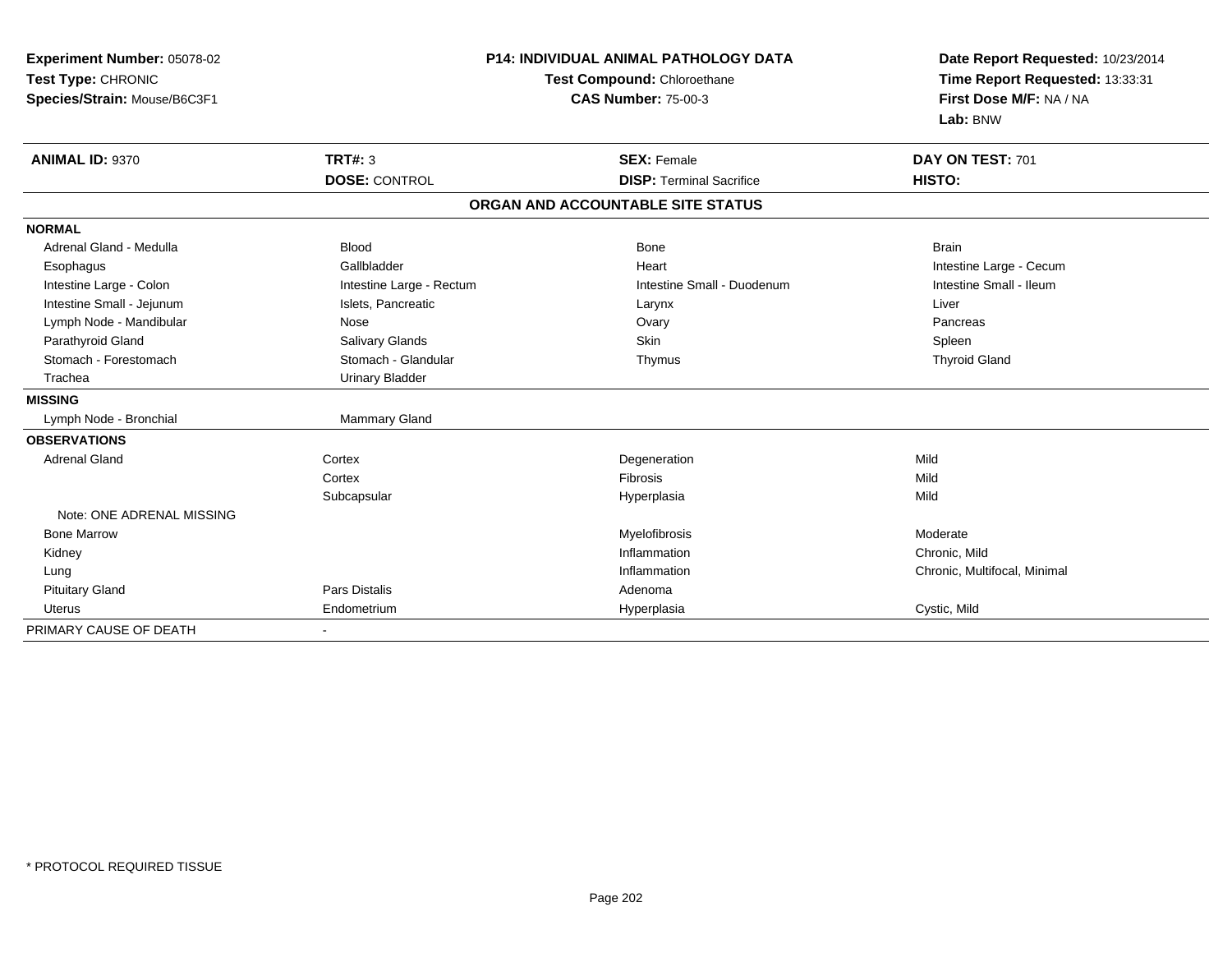| Experiment Number: 05078-02<br>Test Type: CHRONIC<br>Species/Strain: Mouse/B6C3F1 | P14: INDIVIDUAL ANIMAL PATHOLOGY DATA<br>Test Compound: Chloroethane<br><b>CAS Number: 75-00-3</b> |                                   | Date Report Requested: 10/23/2014<br>Time Report Requested: 13:33:31<br>First Dose M/F: NA / NA<br>Lab: BNW |
|-----------------------------------------------------------------------------------|----------------------------------------------------------------------------------------------------|-----------------------------------|-------------------------------------------------------------------------------------------------------------|
| ANIMAL ID: 9371                                                                   | <b>TRT#: 3</b>                                                                                     | <b>SEX: Female</b>                | DAY ON TEST: 701                                                                                            |
|                                                                                   | <b>DOSE: CONTROL</b>                                                                               | <b>DISP: Terminal Sacrifice</b>   | HISTO:                                                                                                      |
|                                                                                   |                                                                                                    | ORGAN AND ACCOUNTABLE SITE STATUS |                                                                                                             |
| <b>NORMAL</b>                                                                     |                                                                                                    |                                   |                                                                                                             |
| Adrenal Gland - Medulla                                                           | <b>Blood</b>                                                                                       | <b>Bone</b>                       | <b>Brain</b>                                                                                                |
| Esophagus                                                                         | Eye                                                                                                | Gallbladder                       | Heart                                                                                                       |
| Intestine Large - Cecum                                                           | Intestine Large - Colon                                                                            | Intestine Large - Rectum          | Intestine Small - Duodenum                                                                                  |
| Intestine Small - Ileum                                                           | Intestine Small - Jejunum                                                                          | Islets, Pancreatic                | Kidney                                                                                                      |
| Larynx                                                                            | Liver                                                                                              | Lymph Node - Bronchial            | Nose                                                                                                        |
| Pancreas                                                                          | Parathyroid Gland                                                                                  | <b>Pituitary Gland</b>            | Spleen                                                                                                      |
| Stomach - Forestomach                                                             | Stomach - Glandular                                                                                | Thymus                            | <b>Thyroid Gland</b>                                                                                        |
| Trachea                                                                           |                                                                                                    |                                   |                                                                                                             |
| <b>MISSING</b>                                                                    |                                                                                                    |                                   |                                                                                                             |
| Mammary Gland                                                                     |                                                                                                    |                                   |                                                                                                             |
| <b>OBSERVATIONS</b>                                                               |                                                                                                    |                                   |                                                                                                             |
| <b>Adrenal Gland</b>                                                              | Cortex                                                                                             | Degeneration                      | Minimal                                                                                                     |
|                                                                                   | Cortex                                                                                             | Fibrosis                          | Minimal                                                                                                     |
|                                                                                   | Subcapsular                                                                                        | Hyperplasia                       | Mild                                                                                                        |
| <b>Bone Marrow</b>                                                                |                                                                                                    | Myelofibrosis                     | Mild                                                                                                        |
| Lung                                                                              |                                                                                                    | Inflammation                      | Chronic, Multifocal, Mild                                                                                   |
| Lymph Node                                                                        | Mandibular                                                                                         | <b>Infiltration Cellular</b>      | Histiocyte, Mild                                                                                            |
| Ovary                                                                             |                                                                                                    | Cyst                              | Mild                                                                                                        |
| Note: CYST<br>$TGLs = 4-7$                                                        |                                                                                                    |                                   |                                                                                                             |
| Salivary Glands                                                                   |                                                                                                    | Inflammation                      | Chronic, Mild                                                                                               |
| <b>Skin</b>                                                                       | Hair Follicle                                                                                      | Atrophy                           | Moderate                                                                                                    |
| Note: ATROPHY<br>$TGLs = 2-11$                                                    |                                                                                                    |                                   |                                                                                                             |
| [Atrophy TGLS = $1-11$ ]                                                          |                                                                                                    |                                   |                                                                                                             |
| Tooth                                                                             | <b>Peridont Tiss</b>                                                                               | Abscess                           | Moderate                                                                                                    |
| <b>Urinary Bladder</b>                                                            |                                                                                                    | Inflammation                      | Chronic, Mild                                                                                               |
| <b>Uterus</b>                                                                     | Endometrium                                                                                        | Hyperplasia                       | Cystic, Moderate                                                                                            |
| Note: HYPERPLASIA<br>$TGLs = 3-10$                                                |                                                                                                    |                                   |                                                                                                             |
| PRIMARY CAUSE OF DEATH                                                            | $\blacksquare$                                                                                     |                                   |                                                                                                             |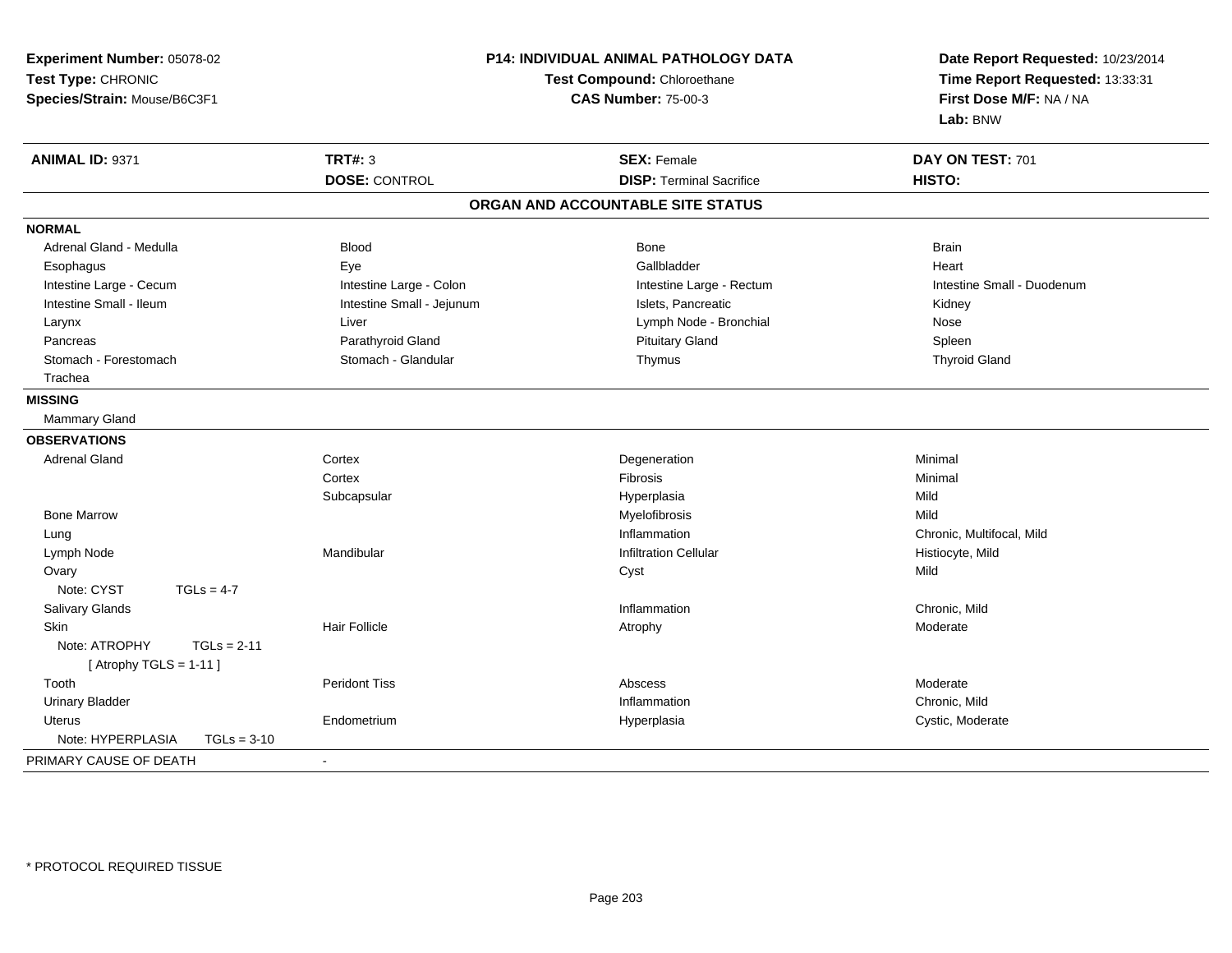| Experiment Number: 05078-02<br>Test Type: CHRONIC<br>Species/Strain: Mouse/B6C3F1 |                           | <b>P14: INDIVIDUAL ANIMAL PATHOLOGY DATA</b><br>Test Compound: Chloroethane<br><b>CAS Number: 75-00-3</b> | Date Report Requested: 10/23/2014<br>Time Report Requested: 13:33:31<br>First Dose M/F: NA / NA<br>Lab: BNW |
|-----------------------------------------------------------------------------------|---------------------------|-----------------------------------------------------------------------------------------------------------|-------------------------------------------------------------------------------------------------------------|
| <b>ANIMAL ID: 9372</b>                                                            | <b>TRT#: 3</b>            | <b>SEX: Female</b>                                                                                        | DAY ON TEST: 701                                                                                            |
|                                                                                   | <b>DOSE: CONTROL</b>      | <b>DISP: Terminal Sacrifice</b>                                                                           | HISTO:                                                                                                      |
|                                                                                   |                           | ORGAN AND ACCOUNTABLE SITE STATUS                                                                         |                                                                                                             |
| <b>NORMAL</b>                                                                     |                           |                                                                                                           |                                                                                                             |
| Adrenal Gland - Medulla                                                           | <b>Blood</b>              | Bone                                                                                                      | <b>Bone Marrow</b>                                                                                          |
| <b>Brain</b>                                                                      | Esophagus                 | Gallbladder                                                                                               | Heart                                                                                                       |
| Intestine Large - Cecum                                                           | Intestine Large - Colon   | Intestine Large - Rectum                                                                                  | Intestine Small - Duodenum                                                                                  |
| Intestine Small - Ileum                                                           | Intestine Small - Jejunum | Islets, Pancreatic                                                                                        | Larynx                                                                                                      |
| Liver                                                                             | Nose                      | Ovary                                                                                                     | Parathyroid Gland                                                                                           |
| <b>Pituitary Gland</b>                                                            | Skin                      | Stomach - Forestomach                                                                                     | Stomach - Glandular                                                                                         |
| Thymus                                                                            | <b>Thyroid Gland</b>      | Trachea                                                                                                   | <b>Urinary Bladder</b>                                                                                      |
| <b>MISSING</b>                                                                    |                           |                                                                                                           |                                                                                                             |
| Lymph Node - Bronchial                                                            | Lymph Node - Mandibular   | Mammary Gland                                                                                             | Pancreas                                                                                                    |
| <b>OBSERVATIONS</b>                                                               |                           |                                                                                                           |                                                                                                             |
| <b>Adrenal Gland</b>                                                              | Cortex                    | Degeneration                                                                                              | Minimal                                                                                                     |
|                                                                                   | Cortex                    | Fibrosis                                                                                                  | Minimal                                                                                                     |
|                                                                                   | Subcapsular               | Hyperplasia                                                                                               | Mild                                                                                                        |
| Kidney                                                                            |                           | Nephropathy                                                                                               | Mild                                                                                                        |
| Lung                                                                              |                           | Inflammation                                                                                              | Chronic, Multifocal, Mild                                                                                   |
|                                                                                   | Vein                      | Metaplasia                                                                                                | Osseous, Focal, Mild                                                                                        |
| Salivary Glands                                                                   |                           | Inflammation                                                                                              | Chronic, Minimal                                                                                            |
| Spleen                                                                            |                           | Hematopoietic Cell Proliferation                                                                          | Minimal                                                                                                     |
| <b>Uterus</b>                                                                     | Endometrium               | Hyperplasia                                                                                               | Cystic, Mild                                                                                                |
| PRIMARY CAUSE OF DEATH                                                            |                           |                                                                                                           |                                                                                                             |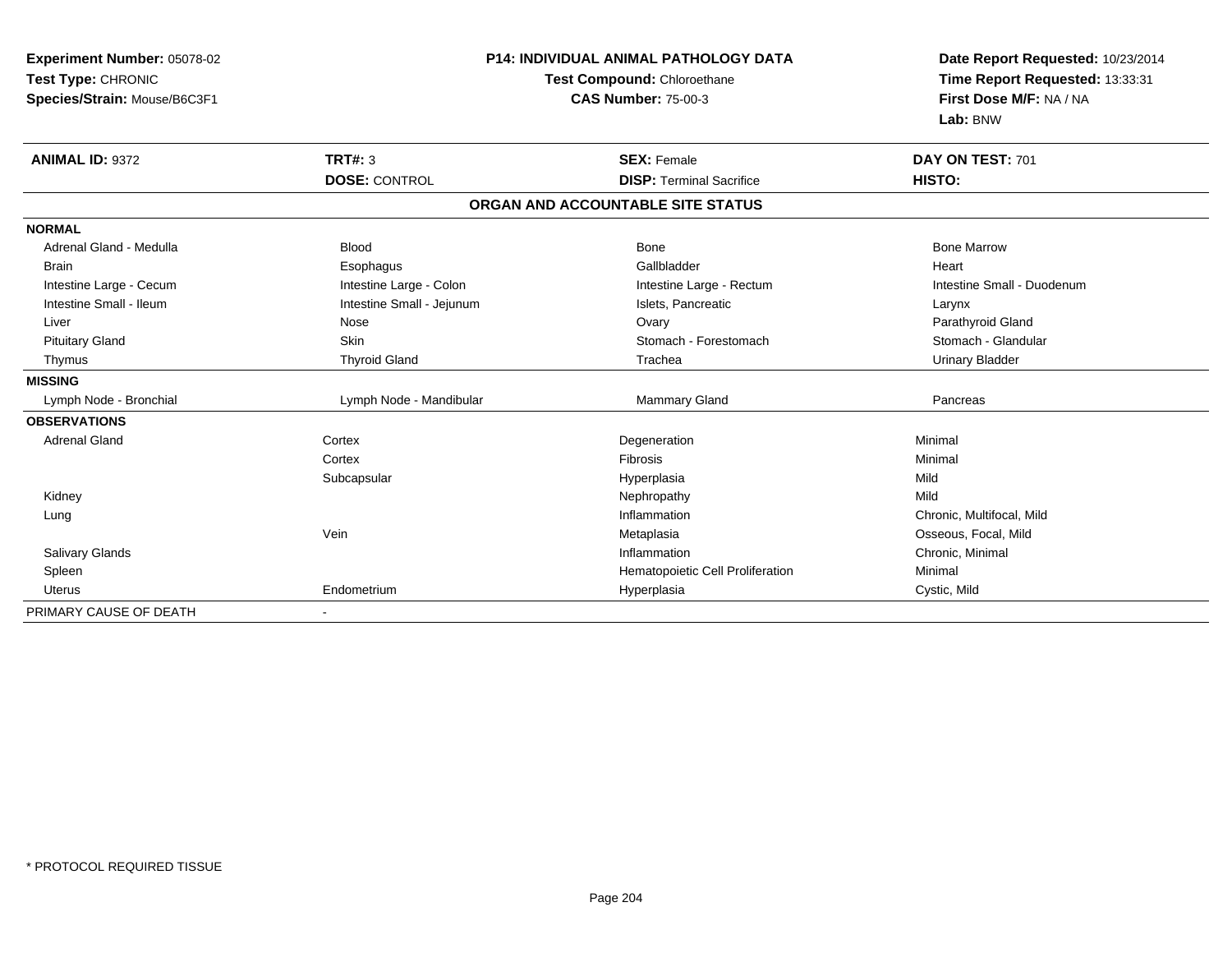| <b>Experiment Number: 05078-02</b><br>Test Type: CHRONIC<br>Species/Strain: Mouse/B6C3F1 |              |                           | <b>P14: INDIVIDUAL ANIMAL PATHOLOGY DATA</b><br><b>Test Compound: Chloroethane</b><br><b>CAS Number: 75-00-3</b> |                                   | Date Report Requested: 10/23/2014<br>Time Report Requested: 13:33:31<br>First Dose M/F: NA / NA<br>Lab: BNW |  |
|------------------------------------------------------------------------------------------|--------------|---------------------------|------------------------------------------------------------------------------------------------------------------|-----------------------------------|-------------------------------------------------------------------------------------------------------------|--|
| ANIMAL ID: 9373                                                                          |              | <b>TRT#: 3</b>            |                                                                                                                  | <b>SEX: Female</b>                | DAY ON TEST: 329                                                                                            |  |
|                                                                                          |              | <b>DOSE: CONTROL</b>      |                                                                                                                  | <b>DISP: Accidentally Killed</b>  | HISTO:                                                                                                      |  |
|                                                                                          |              |                           |                                                                                                                  | ORGAN AND ACCOUNTABLE SITE STATUS |                                                                                                             |  |
| <b>NORMAL</b>                                                                            |              |                           |                                                                                                                  |                                   |                                                                                                             |  |
| <b>Adrenal Gland - Cortex</b>                                                            |              | Adrenal Gland - Medulla   |                                                                                                                  | <b>Blood</b>                      | Bone                                                                                                        |  |
| <b>Bone Marrow</b>                                                                       |              | Esophagus                 |                                                                                                                  | Gallbladder                       | Heart                                                                                                       |  |
| Intestine Large - Cecum                                                                  |              | Intestine Large - Colon   |                                                                                                                  | Intestine Large - Rectum          | Intestine Small - Duodenum                                                                                  |  |
| Intestine Small - Ileum                                                                  |              | Intestine Small - Jejunum |                                                                                                                  | Islets, Pancreatic                | Kidney                                                                                                      |  |
| Larynx                                                                                   |              | Lung                      |                                                                                                                  | Lymph Node - Bronchial            | Lymph Node - Mandibular                                                                                     |  |
| Mammary Gland                                                                            |              | Nose                      |                                                                                                                  | Ovary                             | Pancreas                                                                                                    |  |
| <b>Pituitary Gland</b>                                                                   |              | Salivary Glands           |                                                                                                                  | <b>Skin</b>                       | Spleen                                                                                                      |  |
| Stomach - Forestomach                                                                    |              | Stomach - Glandular       |                                                                                                                  | Thymus                            | <b>Thyroid Gland</b>                                                                                        |  |
| Trachea                                                                                  |              | <b>Urinary Bladder</b>    |                                                                                                                  |                                   |                                                                                                             |  |
| <b>MISSING</b>                                                                           |              |                           |                                                                                                                  |                                   |                                                                                                             |  |
| Parathyroid Gland                                                                        |              |                           |                                                                                                                  |                                   |                                                                                                             |  |
| <b>OBSERVATIONS</b>                                                                      |              |                           |                                                                                                                  |                                   |                                                                                                             |  |
| <b>Adrenal Gland</b>                                                                     |              | Subcapsular               |                                                                                                                  | Hyperplasia                       | Mild                                                                                                        |  |
| <b>Brain</b>                                                                             |              |                           |                                                                                                                  | Hemorrhage                        | Acute, Moderate                                                                                             |  |
| Liver                                                                                    |              |                           |                                                                                                                  | Hematopoietic Cell Proliferation  | Minimal                                                                                                     |  |
| Uterus                                                                                   |              | Endometrium               |                                                                                                                  | Hyperplasia                       | Cystic, Mild                                                                                                |  |
| Note: HYPERPLASIA                                                                        | $TGLs = 1-8$ |                           |                                                                                                                  |                                   |                                                                                                             |  |
| PRIMARY CAUSE OF DEATH                                                                   |              | $\blacksquare$            |                                                                                                                  |                                   |                                                                                                             |  |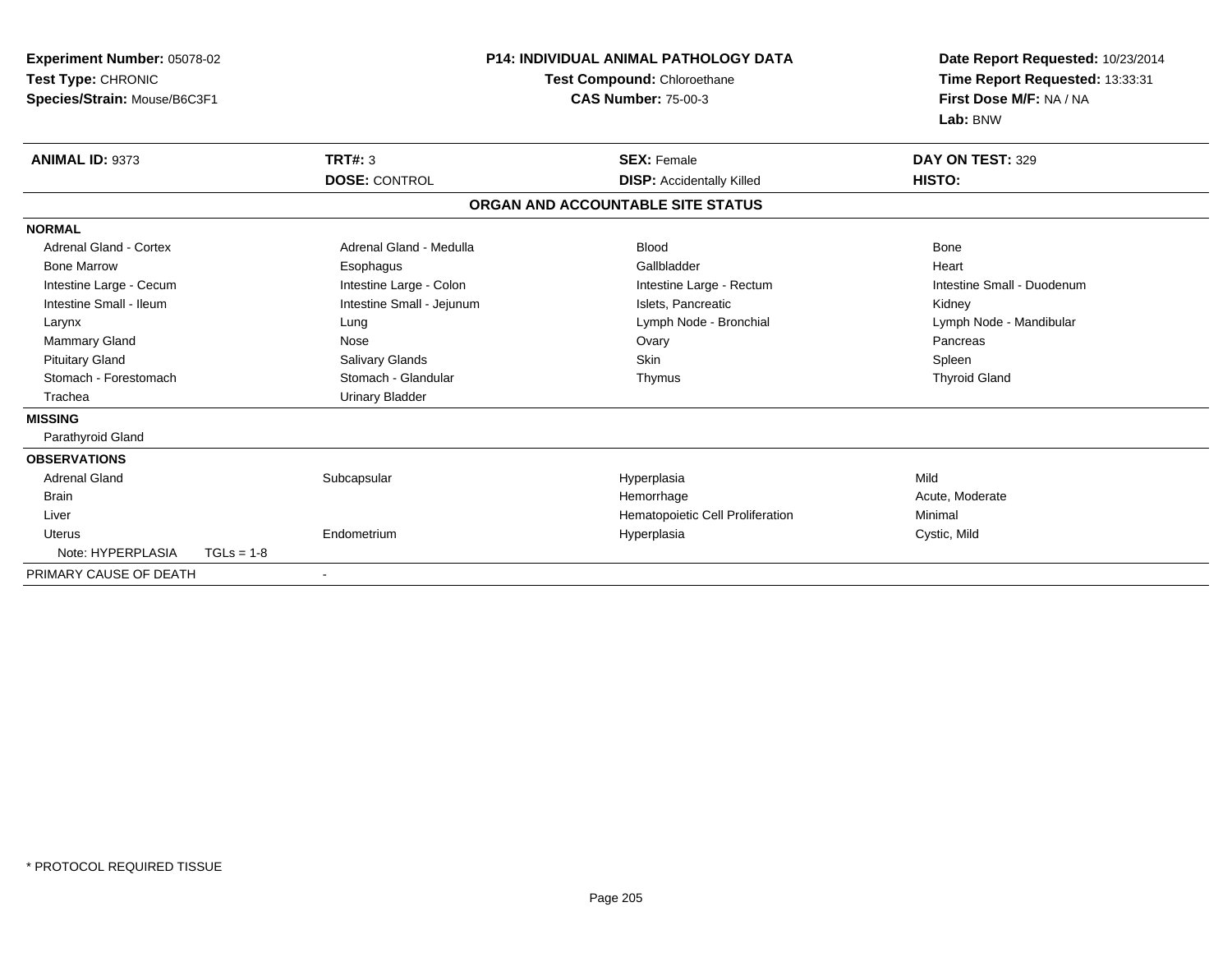| Experiment Number: 05078-02<br>Test Type: CHRONIC<br>Species/Strain: Mouse/B6C3F1 |               |                            | <b>P14: INDIVIDUAL ANIMAL PATHOLOGY DATA</b><br>Test Compound: Chloroethane<br><b>CAS Number: 75-00-3</b> | Date Report Requested: 10/23/2014<br>Time Report Requested: 13:33:31<br>First Dose M/F: NA / NA<br>Lab: BNW |
|-----------------------------------------------------------------------------------|---------------|----------------------------|-----------------------------------------------------------------------------------------------------------|-------------------------------------------------------------------------------------------------------------|
| <b>ANIMAL ID: 9374</b>                                                            |               | <b>TRT#: 3</b>             | <b>SEX: Female</b>                                                                                        | DAY ON TEST: 701                                                                                            |
|                                                                                   |               | <b>DOSE: CONTROL</b>       | <b>DISP: Terminal Sacrifice</b>                                                                           | HISTO:                                                                                                      |
|                                                                                   |               |                            | ORGAN AND ACCOUNTABLE SITE STATUS                                                                         |                                                                                                             |
| <b>NORMAL</b>                                                                     |               |                            |                                                                                                           |                                                                                                             |
| <b>Blood</b>                                                                      |               | <b>Bone</b>                | <b>Brain</b>                                                                                              | Esophagus                                                                                                   |
| Gallbladder                                                                       |               | Heart                      | Intestine Large - Cecum                                                                                   | Intestine Large - Colon                                                                                     |
| Intestine Large - Rectum                                                          |               | Intestine Small - Duodenum | Intestine Small - Ileum                                                                                   | Intestine Small - Jejunum                                                                                   |
| Islets, Pancreatic                                                                |               | Larynx                     | Lung                                                                                                      | Lymph Node - Bronchial                                                                                      |
| Lymph Node - Mandibular                                                           |               | Mammary Gland              | Nose                                                                                                      | Ovary                                                                                                       |
| Pancreas                                                                          |               | Parathyroid Gland          | <b>Salivary Glands</b>                                                                                    | Skin                                                                                                        |
| Spleen                                                                            |               | Stomach - Forestomach      | Stomach - Glandular                                                                                       | Thymus                                                                                                      |
| <b>Thyroid Gland</b>                                                              |               | Trachea                    | <b>Urinary Bladder</b>                                                                                    |                                                                                                             |
| <b>OBSERVATIONS</b>                                                               |               |                            |                                                                                                           |                                                                                                             |
| <b>Adrenal Gland</b>                                                              |               | Cortex                     | Atrophy                                                                                                   | Marked                                                                                                      |
|                                                                                   |               | Medulla                    | Pheochromocytoma Nos                                                                                      |                                                                                                             |
| Note: PHEOCHROM NOS                                                               | $TGLs = 2-7$  |                            |                                                                                                           |                                                                                                             |
| <b>Bone Marrow</b>                                                                |               |                            | Myelofibrosis                                                                                             | Mild                                                                                                        |
| Kidney                                                                            |               |                            | Nephropathy                                                                                               | Minimal                                                                                                     |
| Liver                                                                             |               |                            | Hepatocellular Carcinoma                                                                                  |                                                                                                             |
| Note: HEPATOCLR CARC                                                              | $TGLs = 1-10$ |                            |                                                                                                           |                                                                                                             |
| <b>Pituitary Gland</b>                                                            |               | <b>Pars Distalis</b>       | Adenoma                                                                                                   |                                                                                                             |
| <b>Uterus</b>                                                                     |               | Endometrium                | Hyperplasia                                                                                               | Cystic, Mild                                                                                                |
| PRIMARY CAUSE OF DEATH                                                            |               |                            |                                                                                                           |                                                                                                             |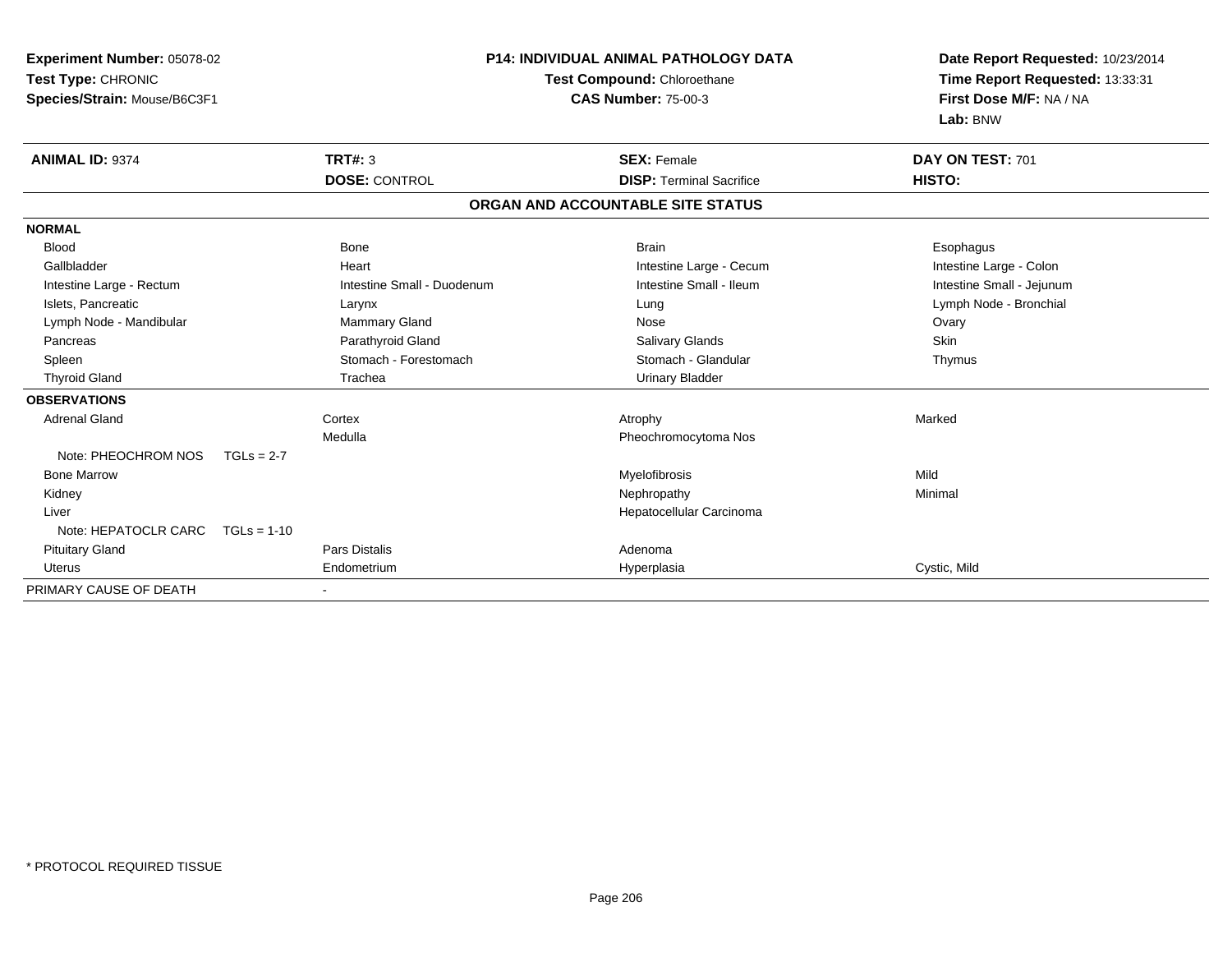| Experiment Number: 05078-02<br>Test Type: CHRONIC<br>Species/Strain: Mouse/B6C3F1 | <b>P14: INDIVIDUAL ANIMAL PATHOLOGY DATA</b><br>Test Compound: Chloroethane<br><b>CAS Number: 75-00-3</b> |                                   | Date Report Requested: 10/23/2014<br>Time Report Requested: 13:33:31<br>First Dose M/F: NA / NA<br>Lab: BNW |  |
|-----------------------------------------------------------------------------------|-----------------------------------------------------------------------------------------------------------|-----------------------------------|-------------------------------------------------------------------------------------------------------------|--|
| <b>ANIMAL ID: 9375</b>                                                            | <b>TRT#: 3</b>                                                                                            | <b>SEX: Female</b>                | DAY ON TEST: 500                                                                                            |  |
|                                                                                   | <b>DOSE: CONTROL</b>                                                                                      | <b>DISP:</b> Moribund Sacrifice   | HISTO:                                                                                                      |  |
|                                                                                   |                                                                                                           | ORGAN AND ACCOUNTABLE SITE STATUS |                                                                                                             |  |
| <b>NORMAL</b>                                                                     |                                                                                                           |                                   |                                                                                                             |  |
| Adrenal Gland - Medulla                                                           | <b>Blood</b>                                                                                              | Bone                              | <b>Bone Marrow</b>                                                                                          |  |
| Esophagus                                                                         | Gallbladder                                                                                               | Intestine Large - Cecum           | Intestine Large - Colon                                                                                     |  |
| Intestine Large - Rectum                                                          | Intestine Small - Duodenum                                                                                | Intestine Small - Ileum           | Intestine Small - Jejunum                                                                                   |  |
| Islets, Pancreatic                                                                | Larynx                                                                                                    | Nose                              | Pancreas                                                                                                    |  |
| Parathyroid Gland                                                                 | <b>Pituitary Gland</b>                                                                                    | <b>Salivary Glands</b>            | Skin                                                                                                        |  |
| Stomach - Forestomach                                                             | Stomach - Glandular                                                                                       | Thymus                            | <b>Thyroid Gland</b>                                                                                        |  |
| Trachea                                                                           |                                                                                                           |                                   |                                                                                                             |  |
| <b>MISSING</b>                                                                    |                                                                                                           |                                   |                                                                                                             |  |
| <b>Urinary Bladder</b>                                                            |                                                                                                           |                                   |                                                                                                             |  |
| <b>OBSERVATIONS</b>                                                               |                                                                                                           |                                   |                                                                                                             |  |
| <b>Adrenal Gland</b>                                                              | Cortex                                                                                                    | Degeneration                      | Mild                                                                                                        |  |
|                                                                                   | Cortex                                                                                                    | Fibrosis                          | Mild                                                                                                        |  |
|                                                                                   | Subcapsular                                                                                               | Hyperplasia                       | Mild                                                                                                        |  |
|                                                                                   | Capsule                                                                                                   | Inflammation                      | Necrotizing, Marked                                                                                         |  |
| <b>Brain</b>                                                                      | Thalamus                                                                                                  | Mineralization                    | Mild                                                                                                        |  |
| Heart                                                                             | Valve                                                                                                     | Degeneration                      | Mucoid, Mild                                                                                                |  |
| Kidney                                                                            | Capsule                                                                                                   | Inflammation                      | Suppurative, Mild                                                                                           |  |
|                                                                                   |                                                                                                           | Nephropathy                       | Mild                                                                                                        |  |
| Liver                                                                             |                                                                                                           | Hematopoietic Cell Proliferation  | Mild                                                                                                        |  |
| Lung                                                                              | Glands                                                                                                    | Ectasia                           | Mild                                                                                                        |  |
|                                                                                   |                                                                                                           | Inflammation                      | Acute, Moderate                                                                                             |  |
| Lymph Node                                                                        | <b>Bronchial</b>                                                                                          | Hyperplasia                       | Lymphoid, Moderate                                                                                          |  |
|                                                                                   | Mandibular                                                                                                | <b>Infiltration Cellular</b>      | Histiocyte, Mild                                                                                            |  |
| Mammary Gland                                                                     | Duct                                                                                                      | Ectasia                           | Moderate                                                                                                    |  |
|                                                                                   |                                                                                                           | Inflammation                      | Mild                                                                                                        |  |
| Ovary                                                                             |                                                                                                           | Necrosis                          | Liquifactive, Marked                                                                                        |  |
| Note: ENTIRE ORGAN DESTROYED BY NECROSIS<br>Note: NECROSIS<br>$TGLs = 1-10$       |                                                                                                           |                                   |                                                                                                             |  |
| Spleen<br>Note: HEMA CELL PROL TGLs = 2-4                                         |                                                                                                           | Hematopoietic Cell Proliferation  | Moderate                                                                                                    |  |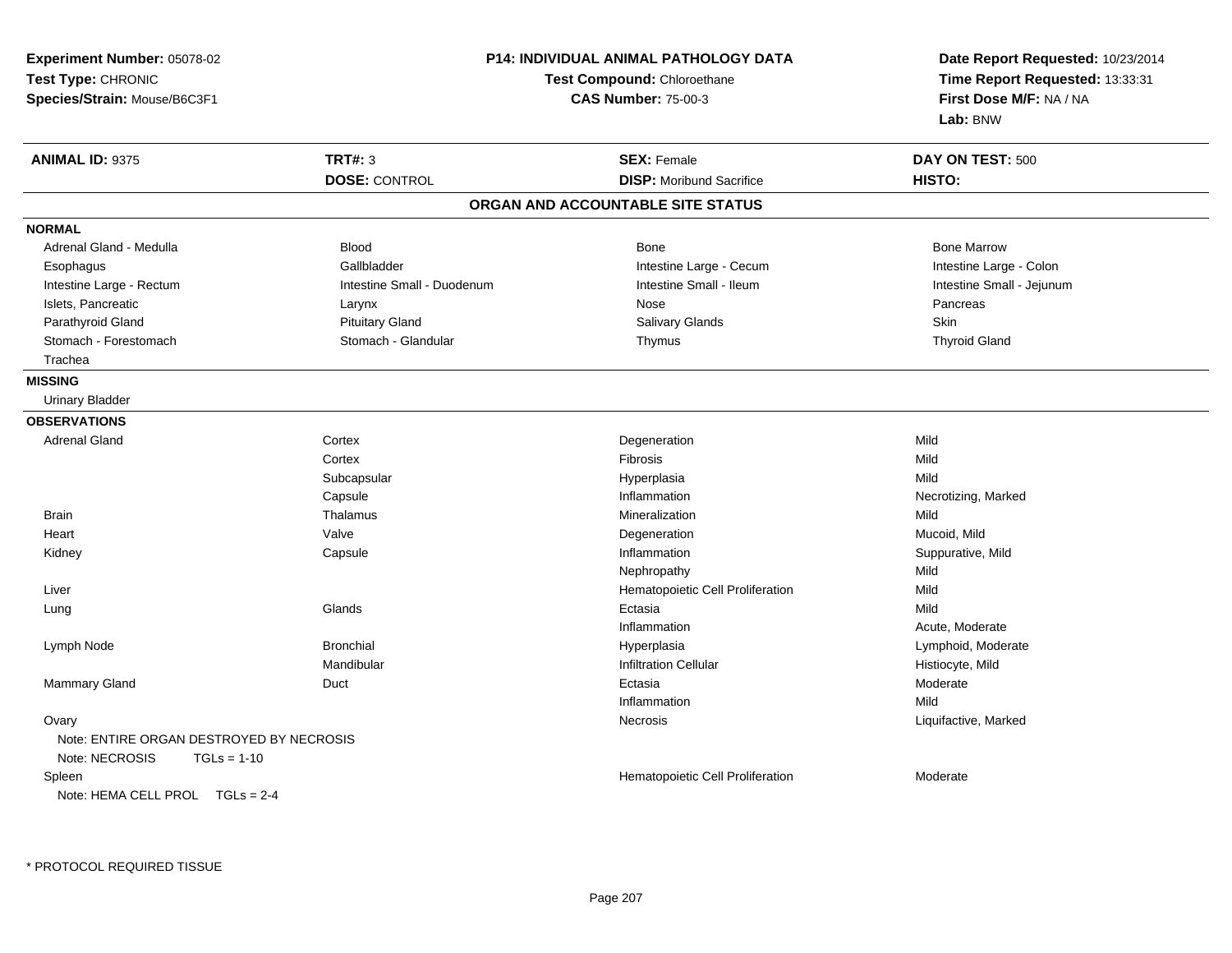| <b>Experiment Number: 05078-02</b><br>Test Type: CHRONIC<br>Species/Strain: Mouse/B6C3F1 |                          | <b>P14: INDIVIDUAL ANIMAL PATHOLOGY DATA</b><br>Test Compound: Chloroethane<br><b>CAS Number: 75-00-3</b> | Date Report Requested: 10/23/2014<br>Time Report Requested: 13:33:31<br>First Dose M/F: NA / NA<br>Lab: BNW |  |
|------------------------------------------------------------------------------------------|--------------------------|-----------------------------------------------------------------------------------------------------------|-------------------------------------------------------------------------------------------------------------|--|
| <b>ANIMAL ID: 9375</b>                                                                   | TRT#: 3                  | <b>SEX: Female</b>                                                                                        | DAY ON TEST: 500                                                                                            |  |
|                                                                                          | <b>DOSE: CONTROL</b>     | <b>DISP:</b> Moribund Sacrifice                                                                           | HISTO:                                                                                                      |  |
|                                                                                          |                          | ORGAN AND ACCOUNTABLE SITE STATUS                                                                         |                                                                                                             |  |
| <b>Uterus</b>                                                                            |                          | Carcinoma                                                                                                 |                                                                                                             |  |
|                                                                                          | Endometrium              | Hyperplasia                                                                                               | Cystic, Mild                                                                                                |  |
| Note: CARCINOMA<br>$TGLs = 4-10$<br>Note: YOKE SAC TUMOR                                 |                          |                                                                                                           |                                                                                                             |  |
| PRIMARY CAUSE OF DEATH                                                                   | $\overline{\phantom{a}}$ |                                                                                                           |                                                                                                             |  |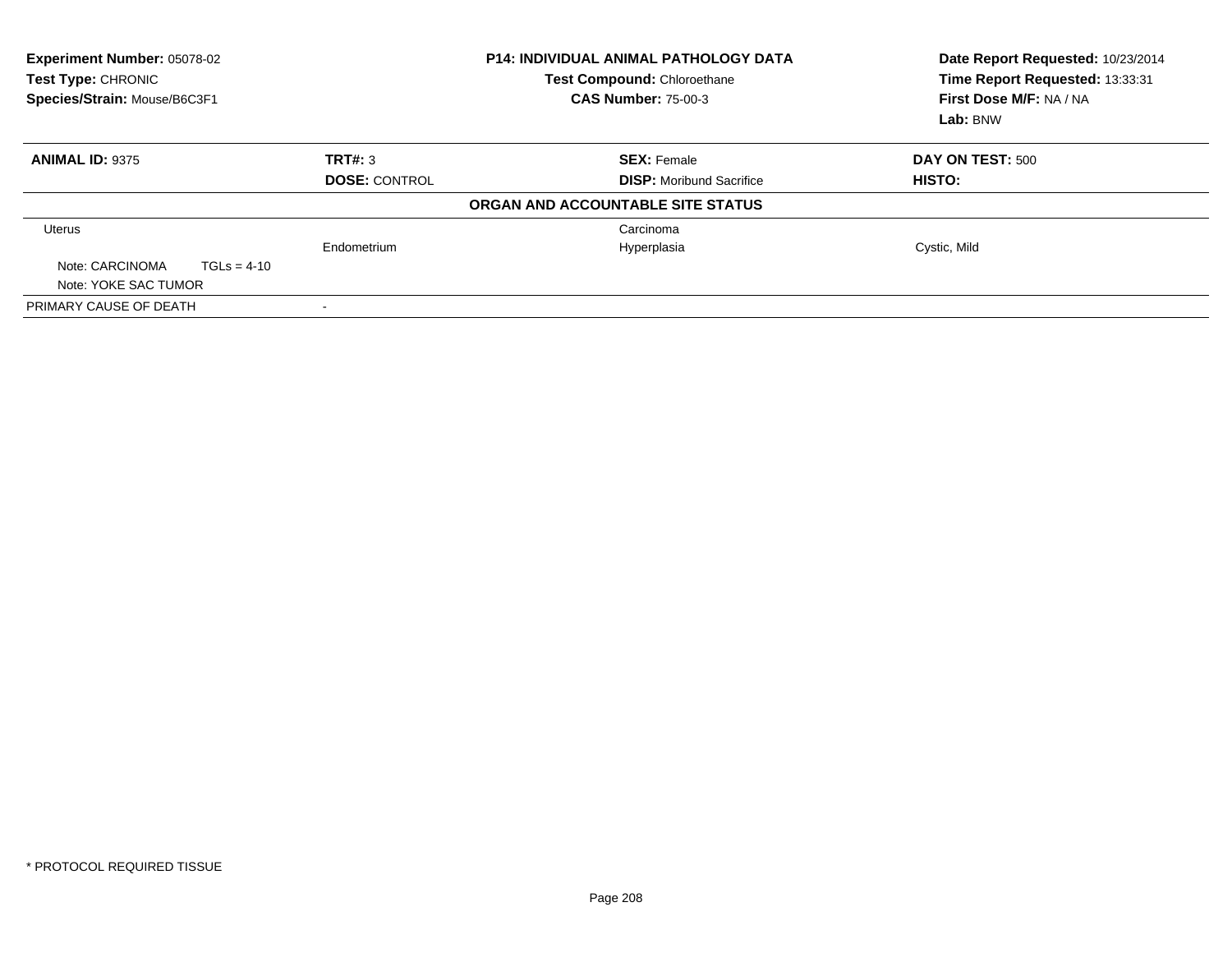| Experiment Number: 05078-02  |                            | <b>P14: INDIVIDUAL ANIMAL PATHOLOGY DATA</b> | Date Report Requested: 10/23/2014 |  |
|------------------------------|----------------------------|----------------------------------------------|-----------------------------------|--|
| Test Type: CHRONIC           |                            | Test Compound: Chloroethane                  | Time Report Requested: 13:33:31   |  |
| Species/Strain: Mouse/B6C3F1 | <b>CAS Number: 75-00-3</b> |                                              | First Dose M/F: NA / NA           |  |
|                              |                            |                                              | Lab: BNW                          |  |
| ANIMAL ID: 9376              | <b>TRT#: 3</b>             | <b>SEX: Female</b>                           | DAY ON TEST: 657                  |  |
|                              | <b>DOSE: CONTROL</b>       | <b>DISP:</b> Accidentally Killed             | HISTO:                            |  |
|                              |                            | ORGAN AND ACCOUNTABLE SITE STATUS            |                                   |  |
| <b>NORMAL</b>                |                            |                                              |                                   |  |
| Adrenal Gland - Medulla      | <b>Blood</b>               | <b>Bone</b>                                  | <b>Brain</b>                      |  |
| Esophagus                    | Heart                      | Intestine Large - Cecum                      | Intestine Large - Colon           |  |
| Intestine Large - Rectum     | Intestine Small - Duodenum | Intestine Small - Ileum                      | Intestine Small - Jejunum         |  |
| Islets, Pancreatic           | Kidney                     | Larynx                                       | Liver                             |  |
| Lymph Node - Mandibular      | Mammary Gland              | Nose                                         | Pancreas                          |  |
| <b>Skin</b>                  | Spleen                     | Stomach - Forestomach                        | Stomach - Glandular               |  |
| <b>Thyroid Gland</b>         |                            |                                              |                                   |  |
| <b>MISSING</b>               |                            |                                              |                                   |  |
| Gallbladder                  | Lymph Node - Bronchial     | Parathyroid Gland                            | Thymus                            |  |
| <b>OBSERVATIONS</b>          |                            |                                              |                                   |  |
| <b>Adrenal Gland</b>         | Cortex                     | Degeneration                                 | Minimal                           |  |
|                              | Cortex                     | Fibrosis                                     | Minimal                           |  |
|                              | Subcapsular                | Hyperplasia                                  | Moderate                          |  |
| <b>Bone Marrow</b>           |                            | Myelofibrosis                                | Mild                              |  |
| Lung                         |                            | Inflammation                                 | Chronic, Multifocal, Mild         |  |
| Lymph Node                   | Mediastinal                | Hyperplasia                                  | Lymphoid, Chronic, Mild           |  |
| Ovary                        | Periovarn Tiss             | Inflammation                                 | Chronic, Mild                     |  |
| <b>Pituitary Gland</b>       | Pars Distalis              | Adenoma                                      |                                   |  |
| Salivary Glands              |                            | Inflammation                                 | Chronic, Mild                     |  |
| Trachea                      | Submucosa                  | Inflammation                                 | Chronic, Mild                     |  |
| <b>Urinary Bladder</b>       |                            | Inflammation                                 | Chronic, Mild                     |  |
| Uterus                       | Endometrium                | Hyperplasia                                  | Cystic, Mild                      |  |
|                              | Endometrium                | Inflammation                                 | Suppurative, Moderate             |  |
| PRIMARY CAUSE OF DEATH       |                            |                                              |                                   |  |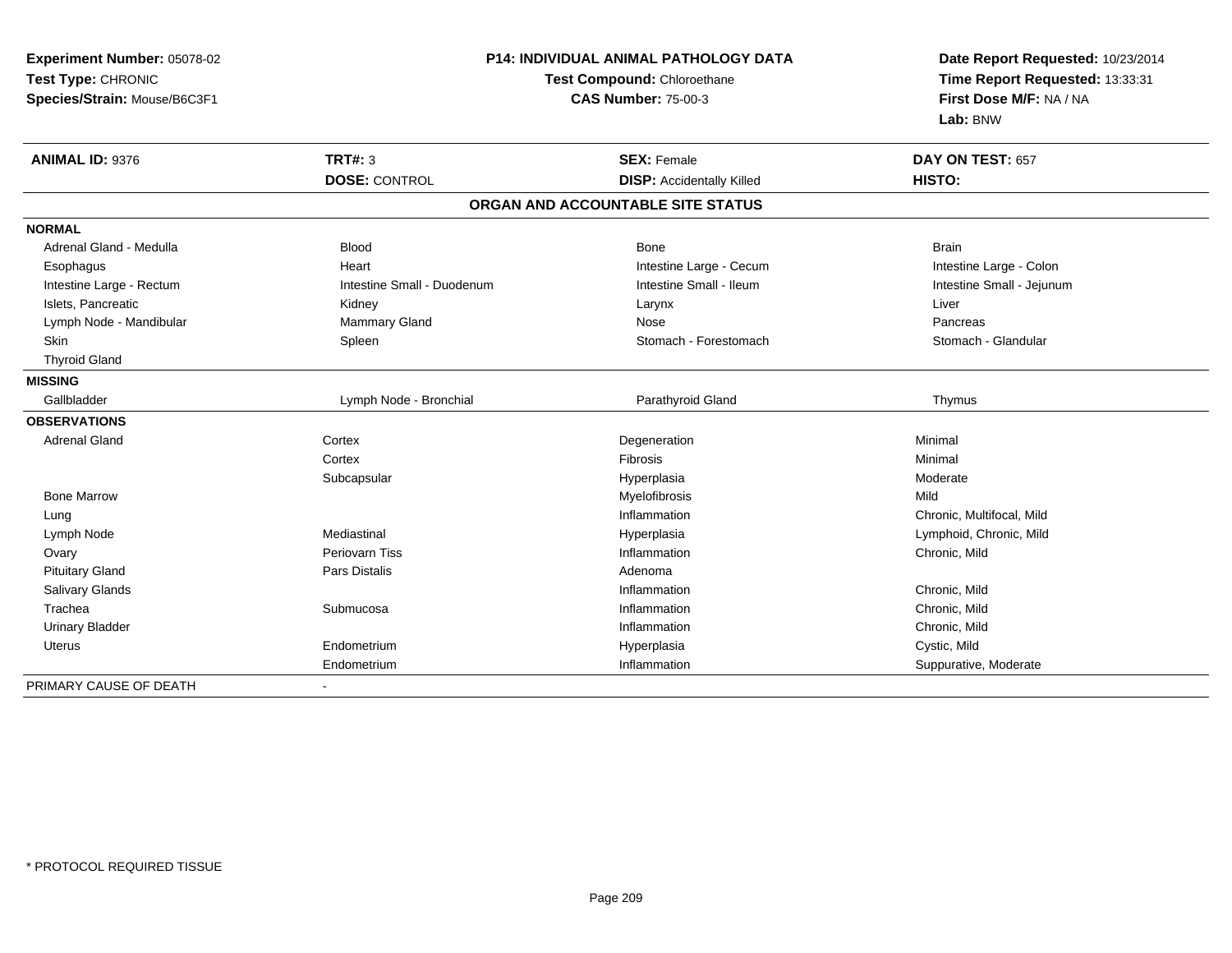| Experiment Number: 05078-02  |                            | <b>P14: INDIVIDUAL ANIMAL PATHOLOGY DATA</b> | Date Report Requested: 10/23/2014 |
|------------------------------|----------------------------|----------------------------------------------|-----------------------------------|
| Test Type: CHRONIC           |                            | Test Compound: Chloroethane                  | Time Report Requested: 13:33:31   |
| Species/Strain: Mouse/B6C3F1 | <b>CAS Number: 75-00-3</b> |                                              | First Dose M/F: NA / NA           |
|                              |                            |                                              | Lab: BNW                          |
| <b>ANIMAL ID: 9377</b>       | TRT#: 3                    | <b>SEX: Female</b>                           | DAY ON TEST: 701                  |
|                              | <b>DOSE: CONTROL</b>       | <b>DISP: Terminal Sacrifice</b>              | HISTO:                            |
|                              |                            | ORGAN AND ACCOUNTABLE SITE STATUS            |                                   |
| <b>NORMAL</b>                |                            |                                              |                                   |
| Adrenal Gland - Medulla      | <b>Blood</b>               | Bone                                         | <b>Brain</b>                      |
| Esophagus                    | Heart                      | Intestine Large - Cecum                      | Intestine Large - Colon           |
| Intestine Large - Rectum     | Intestine Small - Duodenum | Intestine Small - Ileum                      | Intestine Small - Jejunum         |
| Islets, Pancreatic           | Kidney                     | Larynx                                       | Lymph Node - Bronchial            |
| Lymph Node - Mandibular      | Mammary Gland              | Nose                                         | Ovary                             |
| Pancreas                     | Parathyroid Gland          | Skin                                         | Spleen                            |
| Stomach - Forestomach        | Stomach - Glandular        | Thymus                                       | <b>Thyroid Gland</b>              |
| Trachea                      |                            |                                              |                                   |
| <b>OBSERVATIONS</b>          |                            |                                              |                                   |
| Adrenal Gland                | Cortex                     | Degeneration                                 | Minimal                           |
|                              | Cortex                     | Fibrosis                                     | Minimal                           |
|                              | Subcapsular                | Hyperplasia                                  | Mild                              |
| <b>Bone Marrow</b>           |                            | Myelofibrosis                                | Mild                              |
| Gallbladder                  |                            | Inflammation                                 | Chronic, Minimal                  |
| Liver                        |                            | Hematopoietic Cell Proliferation             | Minimal                           |
| Lung                         |                            | Inflammation                                 | Chronic, Multifocal, Mild         |
| <b>Pituitary Gland</b>       | Pars Distalis              | Hyperplasia                                  | Mild                              |
| Salivary Glands              |                            | Inflammation                                 | Chronic, Mild                     |
| <b>Urinary Bladder</b>       |                            | Inflammation                                 | Chronic, Mild                     |
| <b>Uterus</b>                | Endometrium                | Hyperplasia                                  | Cystic, Mild                      |
| PRIMARY CAUSE OF DEATH       | $\sim$                     |                                              |                                   |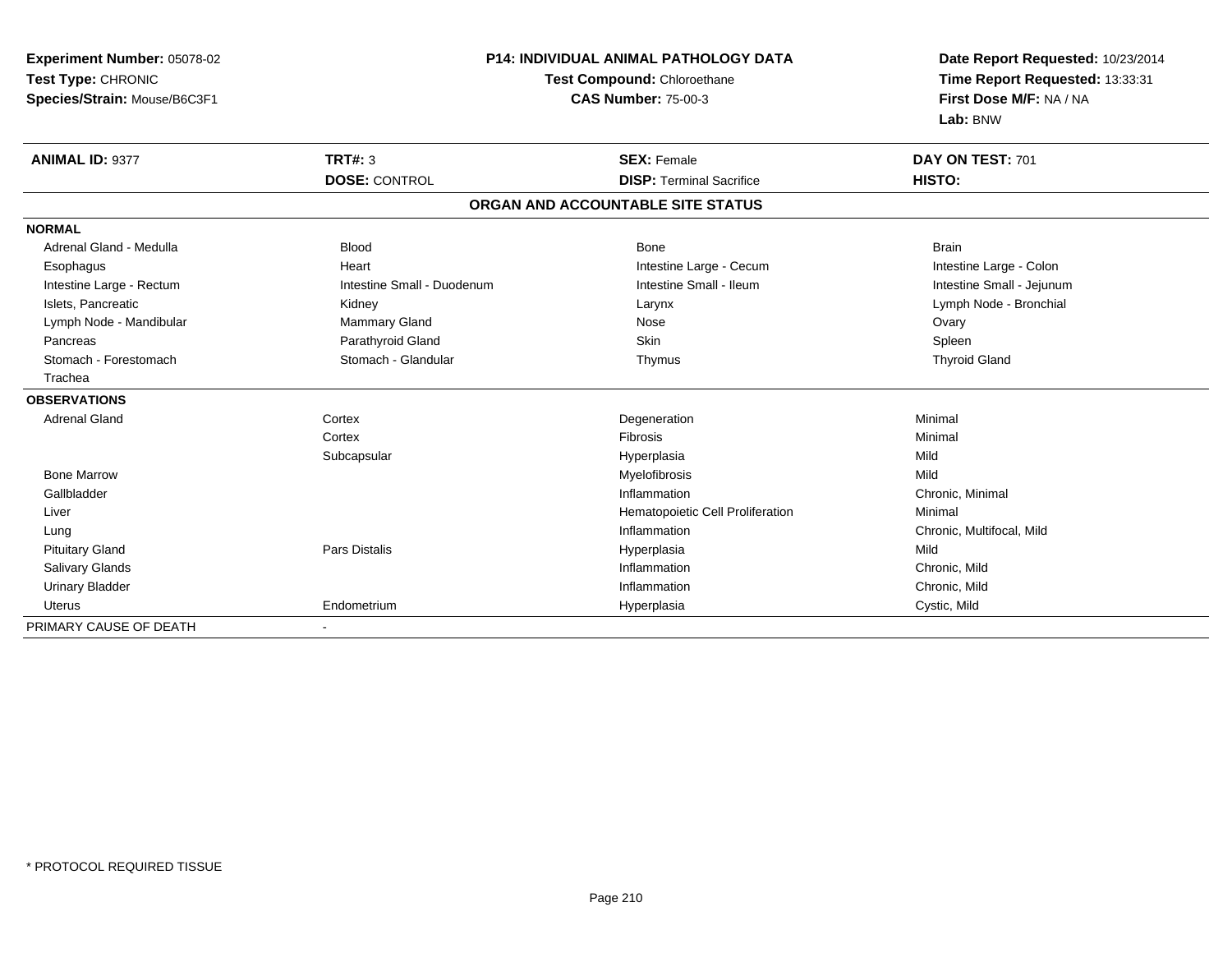| Experiment Number: 05078-02<br>Test Type: CHRONIC<br>Species/Strain: Mouse/B6C3F1<br>ANIMAL ID: 9378 |              |                            | <b>P14: INDIVIDUAL ANIMAL PATHOLOGY DATA</b><br>Test Compound: Chloroethane<br><b>CAS Number: 75-00-3</b> | Date Report Requested: 10/23/2014<br>Time Report Requested: 13:33:31<br>First Dose M/F: NA / NA<br>Lab: BNW |  |
|------------------------------------------------------------------------------------------------------|--------------|----------------------------|-----------------------------------------------------------------------------------------------------------|-------------------------------------------------------------------------------------------------------------|--|
|                                                                                                      |              | <b>TRT#: 3</b>             | <b>SEX: Female</b>                                                                                        | DAY ON TEST: 166                                                                                            |  |
|                                                                                                      |              | <b>DOSE: CONTROL</b>       | <b>DISP: Natural Death</b>                                                                                | HISTO:                                                                                                      |  |
|                                                                                                      |              |                            | ORGAN AND ACCOUNTABLE SITE STATUS                                                                         |                                                                                                             |  |
| <b>NORMAL</b>                                                                                        |              |                            |                                                                                                           |                                                                                                             |  |
| <b>Adrenal Gland - Cortex</b>                                                                        |              | Adrenal Gland - Medulla    | <b>Blood</b>                                                                                              | Bone                                                                                                        |  |
| <b>Bone Marrow</b>                                                                                   |              | <b>Brain</b>               | Heart                                                                                                     | Intestine Large - Cecum                                                                                     |  |
| Intestine Large - Colon                                                                              |              | Islets, Pancreatic         | Liver                                                                                                     | Lung                                                                                                        |  |
| Nose                                                                                                 |              | Ovary                      | Pancreas                                                                                                  | <b>Pituitary Gland</b>                                                                                      |  |
| Salivary Glands                                                                                      |              | Stomach - Glandular        |                                                                                                           |                                                                                                             |  |
| <b>MISSING</b>                                                                                       |              |                            |                                                                                                           |                                                                                                             |  |
| Intestine Large - Rectum                                                                             |              | Intestine Small - Duodenum | Intestine Small - Ileum                                                                                   | Intestine Small - Jejunum                                                                                   |  |
| Lymph Node - Bronchial                                                                               |              | Lymph Node - Mandibular    | Mammary Gland                                                                                             | Parathyroid Gland                                                                                           |  |
| Thymus                                                                                               |              | <b>Thyroid Gland</b>       |                                                                                                           |                                                                                                             |  |
| <b>AUTO PRECLUDES DIAG.</b><br>Gallbladder                                                           |              |                            |                                                                                                           |                                                                                                             |  |
| <b>INSUFFICIENT TISSUE</b>                                                                           |              |                            |                                                                                                           |                                                                                                             |  |
| Larynx                                                                                               |              | Skin                       | Trachea                                                                                                   |                                                                                                             |  |
| <b>OBSERVATIONS</b>                                                                                  |              |                            |                                                                                                           |                                                                                                             |  |
| <b>Adrenal Gland</b>                                                                                 |              | Subcapsular                | Hyperplasia                                                                                               | Mild                                                                                                        |  |
| Esophagus                                                                                            |              |                            | Hyperkeratosis                                                                                            | Moderate                                                                                                    |  |
| Kidney                                                                                               |              |                            | Inflammation                                                                                              | Suppurative, Moderate                                                                                       |  |
| Note: INFLAMMATION                                                                                   | $TGLs = 3-5$ |                            |                                                                                                           |                                                                                                             |  |
| Spleen                                                                                               |              |                            | Atrophy                                                                                                   | Moderate                                                                                                    |  |
| Stomach                                                                                              |              | Forestomach                | Hyperkeratosis                                                                                            | Moderate                                                                                                    |  |
| <b>Urinary Bladder</b>                                                                               |              |                            | Inflammation                                                                                              | Chronic, Mild                                                                                               |  |
| <b>Uterus</b>                                                                                        |              | Endometrium                | Inflammation                                                                                              | Chronic, Minimal                                                                                            |  |
| Note: INFLAMMATION                                                                                   | $TGLs = 4-8$ |                            |                                                                                                           |                                                                                                             |  |
| PRIMARY CAUSE OF DEATH                                                                               |              |                            |                                                                                                           |                                                                                                             |  |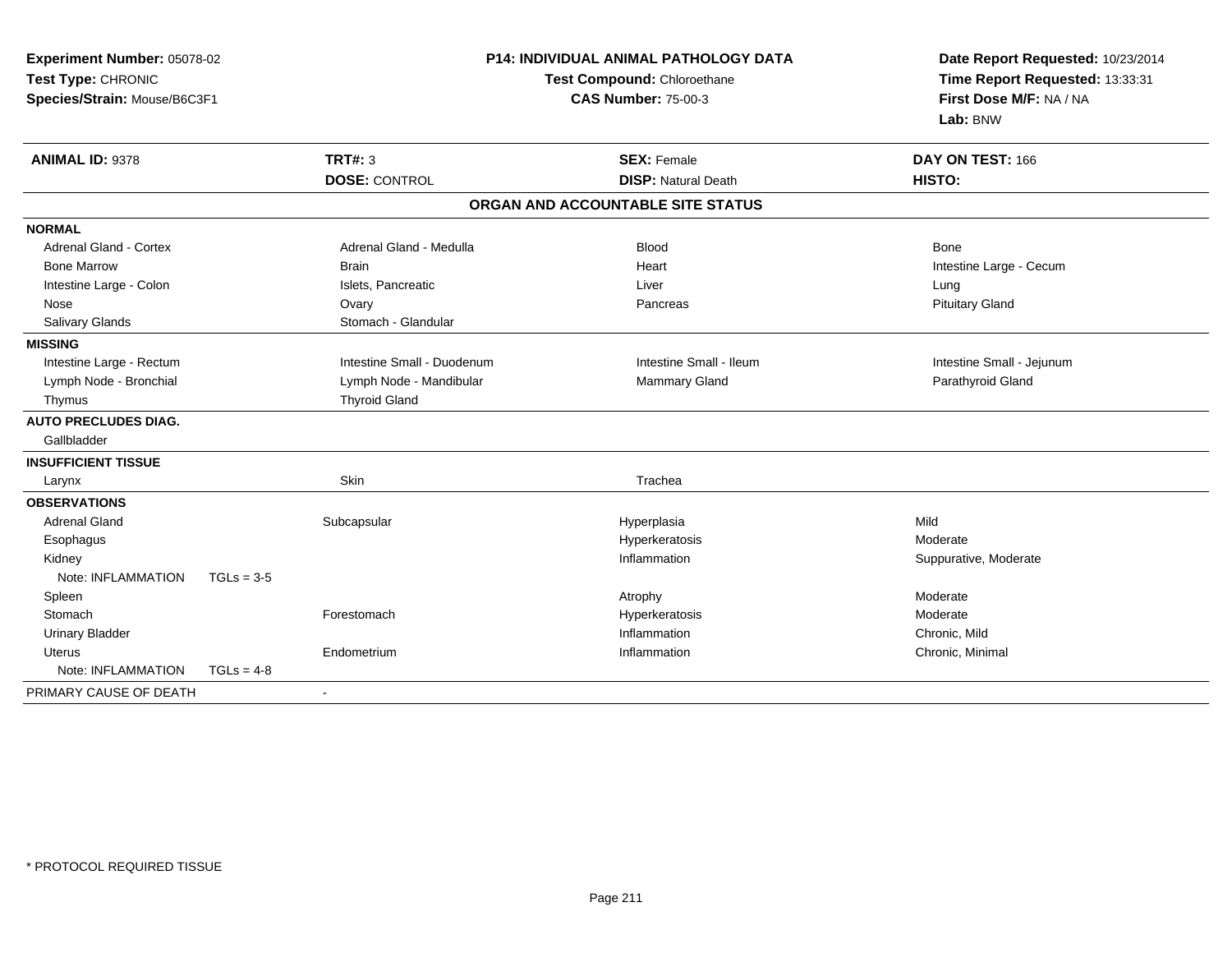| Experiment Number: 05078-02<br>Test Type: CHRONIC<br>Species/Strain: Mouse/B6C3F1 |                          | P14: INDIVIDUAL ANIMAL PATHOLOGY DATA<br>Test Compound: Chloroethane<br><b>CAS Number: 75-00-3</b> | Date Report Requested: 10/23/2014<br>Time Report Requested: 13:33:31<br>First Dose M/F: NA / NA<br>Lab: BNW |
|-----------------------------------------------------------------------------------|--------------------------|----------------------------------------------------------------------------------------------------|-------------------------------------------------------------------------------------------------------------|
| <b>ANIMAL ID: 9379</b>                                                            | TRT#: 3                  | <b>SEX: Female</b>                                                                                 | DAY ON TEST: 701                                                                                            |
|                                                                                   | <b>DOSE: CONTROL</b>     | <b>DISP: Terminal Sacrifice</b>                                                                    | HISTO:                                                                                                      |
|                                                                                   |                          | ORGAN AND ACCOUNTABLE SITE STATUS                                                                  |                                                                                                             |
| <b>NORMAL</b>                                                                     |                          |                                                                                                    |                                                                                                             |
| Adrenal Gland - Medulla                                                           | <b>Blood</b>             | Bone                                                                                               | <b>Brain</b>                                                                                                |
| Esophagus                                                                         | Gallbladder              | Heart                                                                                              | Intestine Large - Cecum                                                                                     |
| Intestine Large - Colon                                                           | Intestine Large - Rectum | Intestine Small - Duodenum                                                                         | Intestine Small - Ileum                                                                                     |
| Intestine Small - Jejunum                                                         | Islets, Pancreatic       | Larynx                                                                                             | Lymph Node - Bronchial                                                                                      |
| Lymph Node - Mandibular                                                           | Nose                     | Ovary                                                                                              | Pancreas                                                                                                    |
| Parathyroid Gland                                                                 | Skin                     | Spleen                                                                                             | Stomach - Forestomach                                                                                       |
| Stomach - Glandular                                                               | Thymus                   | <b>Thyroid Gland</b>                                                                               | Trachea                                                                                                     |
| <b>OBSERVATIONS</b>                                                               |                          |                                                                                                    |                                                                                                             |
| <b>Adrenal Gland</b>                                                              | Cortex                   | Degeneration                                                                                       | Mild                                                                                                        |
|                                                                                   | Cortex                   | Fibrosis                                                                                           | Minimal                                                                                                     |
|                                                                                   | Subcapsular              | Hyperplasia                                                                                        | Mild                                                                                                        |
| <b>Bone Marrow</b>                                                                |                          | Myelofibrosis                                                                                      | Mild                                                                                                        |
| Kidney                                                                            |                          | Nephropathy                                                                                        | Minimal                                                                                                     |
| Liver                                                                             |                          | Hematopoietic Cell Proliferation                                                                   | Mild                                                                                                        |
|                                                                                   |                          | Hepatocellular Carcinoma                                                                           |                                                                                                             |
| Note: HEMA CELL PROL TGLs = 2-4                                                   |                          |                                                                                                    |                                                                                                             |
| Lung                                                                              |                          | Inflammation                                                                                       | Chronic, Multifocal, Mild                                                                                   |
| <b>Mammary Gland</b>                                                              |                          | Adenocarcinoma                                                                                     |                                                                                                             |
| [ Adenocarcinoma TGLS = 1-10 ]                                                    |                          |                                                                                                    |                                                                                                             |
| <b>Pituitary Gland</b>                                                            | <b>Pars Distalis</b>     | Hyperplasia                                                                                        | Mild                                                                                                        |
| Salivary Glands                                                                   |                          | Inflammation                                                                                       | Chronic, Mild                                                                                               |
| <b>Urinary Bladder</b>                                                            |                          | Inflammation                                                                                       | Chronic, Mild                                                                                               |
| <b>Uterus</b>                                                                     | Endometrium              | Hyperplasia                                                                                        | Mild                                                                                                        |
| PRIMARY CAUSE OF DEATH                                                            | $\blacksquare$           |                                                                                                    |                                                                                                             |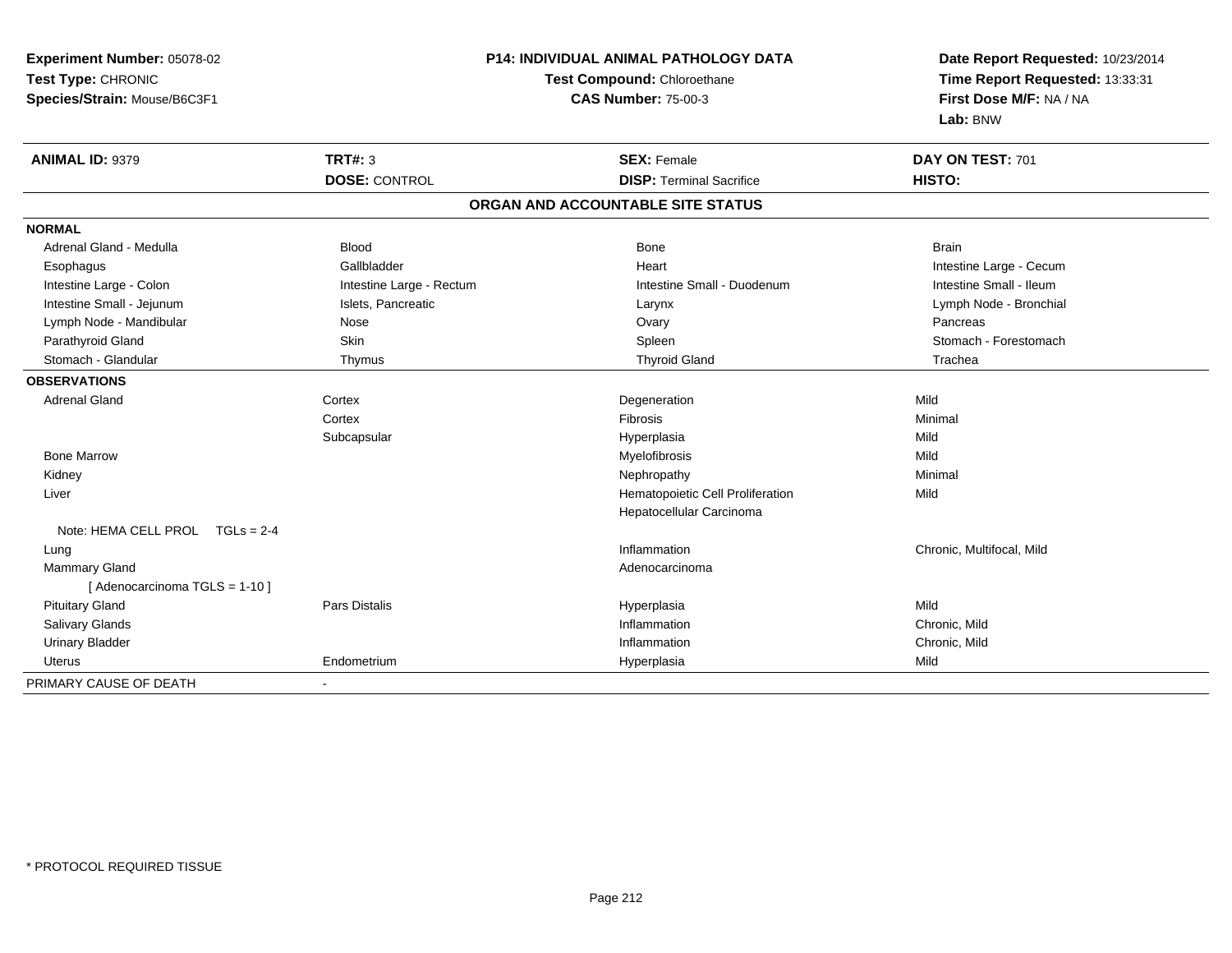| Experiment Number: 05078-02<br>Test Type: CHRONIC | <b>P14: INDIVIDUAL ANIMAL PATHOLOGY DATA</b><br>Test Compound: Chloroethane |                                   | Date Report Requested: 10/23/2014<br>Time Report Requested: 13:33:31<br>First Dose M/F: NA / NA |  |
|---------------------------------------------------|-----------------------------------------------------------------------------|-----------------------------------|-------------------------------------------------------------------------------------------------|--|
| Species/Strain: Mouse/B6C3F1                      |                                                                             | <b>CAS Number: 75-00-3</b>        | Lab: BNW                                                                                        |  |
| ANIMAL ID: 9380                                   | TRT#: 3                                                                     | <b>SEX: Female</b>                | DAY ON TEST: 671                                                                                |  |
|                                                   | <b>DOSE: CONTROL</b>                                                        | <b>DISP: Natural Death</b>        | HISTO:                                                                                          |  |
|                                                   |                                                                             | ORGAN AND ACCOUNTABLE SITE STATUS |                                                                                                 |  |
| <b>NORMAL</b>                                     |                                                                             |                                   |                                                                                                 |  |
| <b>Adrenal Gland - Cortex</b>                     | Adrenal Gland - Medulla                                                     | <b>Blood</b>                      | Bone                                                                                            |  |
| <b>Bone Marrow</b>                                | Esophagus                                                                   | Heart                             | Intestine Large - Cecum                                                                         |  |
| Intestine Large - Colon                           | Intestine Large - Rectum                                                    | Islets, Pancreatic                | Kidney                                                                                          |  |
| Larynx                                            | Liver                                                                       | Lymph Node - Bronchial            | Lymph Node - Mandibular                                                                         |  |
| Ovary                                             | Pancreas                                                                    | <b>Pituitary Gland</b>            | Salivary Glands                                                                                 |  |
| <b>Skin</b>                                       | Stomach - Forestomach                                                       | Stomach - Glandular               | Thymus                                                                                          |  |
| <b>Thyroid Gland</b>                              | Trachea                                                                     | Uterus                            |                                                                                                 |  |
| <b>MISSING</b>                                    |                                                                             |                                   |                                                                                                 |  |
| Mammary Gland                                     | Parathyroid Gland                                                           | <b>Urinary Bladder</b>            |                                                                                                 |  |
| <b>AUTO PRECLUDES DIAG.</b>                       |                                                                             |                                   |                                                                                                 |  |
| Gallbladder                                       | Intestine Small - Duodenum                                                  | Intestine Small - Ileum           | Intestine Small - Jejunum                                                                       |  |
| <b>OBSERVATIONS</b>                               |                                                                             |                                   |                                                                                                 |  |
| <b>Brain</b>                                      | Thalamus                                                                    | Mineralization                    | Mild                                                                                            |  |
| Ear                                               | Pinna                                                                       | Fibrosarcoma                      |                                                                                                 |  |
| Note: FIBROSARC<br>$TGLs = 1-10$                  |                                                                             |                                   |                                                                                                 |  |
| Lung                                              |                                                                             | Inflammation                      | Chronic, Multifocal, Mild                                                                       |  |
| Nose                                              | <b>Respirat Epith</b>                                                       | Hyperplasia                       | Moderate                                                                                        |  |
|                                                   | Mucosa                                                                      | Inflammation                      | Suppurative, Mild                                                                               |  |
|                                                   | <b>Respirat Epith</b>                                                       | Metaplasia                        | Squamous, Mild                                                                                  |  |
| Spleen                                            |                                                                             | Hematopoietic Cell Proliferation  | Moderate                                                                                        |  |
| Note: HEMA CELL PROL<br>$TGLs = 2-4$              |                                                                             |                                   |                                                                                                 |  |
| PRIMARY CAUSE OF DEATH                            | $\blacksquare$                                                              |                                   |                                                                                                 |  |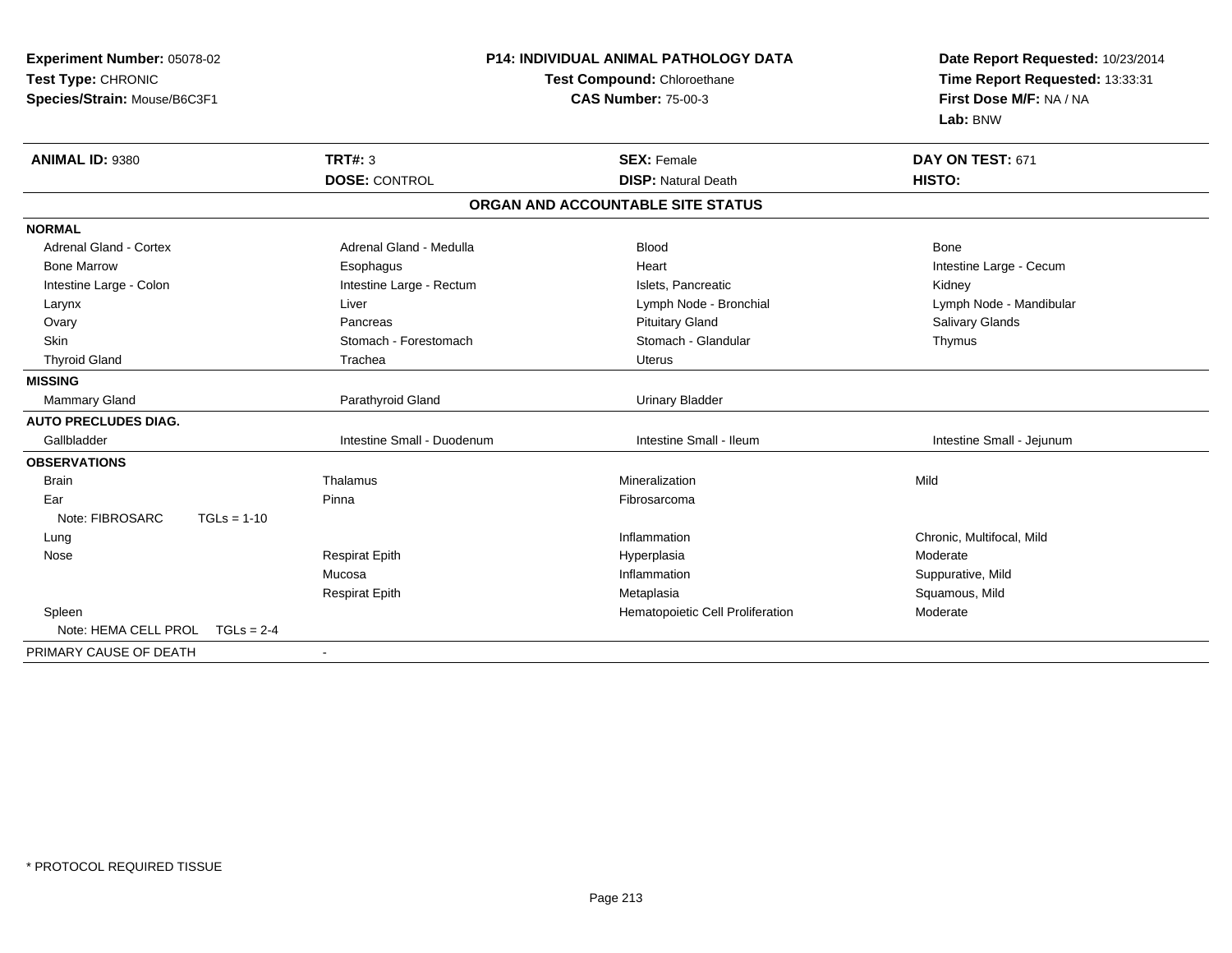| Experiment Number: 05078-02<br>Test Type: CHRONIC |                            | <b>P14: INDIVIDUAL ANIMAL PATHOLOGY DATA</b><br>Test Compound: Chloroethane | Date Report Requested: 10/23/2014<br>Time Report Requested: 13:33:31 |
|---------------------------------------------------|----------------------------|-----------------------------------------------------------------------------|----------------------------------------------------------------------|
| Species/Strain: Mouse/B6C3F1                      |                            | <b>CAS Number: 75-00-3</b>                                                  | First Dose M/F: NA / NA<br>Lab: BNW                                  |
| ANIMAL ID: 9381                                   | TRT#: 3                    | <b>SEX: Female</b>                                                          | DAY ON TEST: 701                                                     |
|                                                   | <b>DOSE: CONTROL</b>       | <b>DISP: Terminal Sacrifice</b>                                             | HISTO:                                                               |
|                                                   |                            | ORGAN AND ACCOUNTABLE SITE STATUS                                           |                                                                      |
| <b>NORMAL</b>                                     |                            |                                                                             |                                                                      |
| Adrenal Gland - Medulla                           | <b>Blood</b>               | <b>Bone</b>                                                                 | <b>Brain</b>                                                         |
| Esophagus                                         | Heart                      | Intestine Large - Cecum                                                     | Intestine Large - Colon                                              |
| Intestine Large - Rectum                          | Intestine Small - Duodenum | Intestine Small - Ileum                                                     | Intestine Small - Jejunum                                            |
| Islets, Pancreatic                                | Kidney                     | Larynx                                                                      | Lymph Node - Bronchial                                               |
| Mammary Gland                                     | Nose                       | Pancreas                                                                    | Parathyroid Gland                                                    |
| <b>Pituitary Gland</b>                            | <b>Salivary Glands</b>     | Skin                                                                        | Spleen                                                               |
| Stomach - Forestomach                             | Stomach - Glandular        | Thymus                                                                      | <b>Thyroid Gland</b>                                                 |
| Trachea                                           | <b>Urinary Bladder</b>     |                                                                             |                                                                      |
| <b>AUTO PRECLUDES DIAG.</b>                       |                            |                                                                             |                                                                      |
| Gallbladder                                       |                            |                                                                             |                                                                      |
| <b>OBSERVATIONS</b>                               |                            |                                                                             |                                                                      |
| <b>Adrenal Gland</b>                              | Cortex                     | Degeneration                                                                | Mild                                                                 |
|                                                   | Cortex                     | <b>Fibrosis</b>                                                             | Mild                                                                 |
|                                                   | Subcapsular                | Hyperplasia                                                                 | Mild                                                                 |
| <b>Bone Marrow</b>                                |                            | Myelofibrosis                                                               | Moderate                                                             |
| Liver                                             |                            | Hepatocellular Carcinoma                                                    |                                                                      |
| Note: HEPATOCLR CARC<br>$TGLs = 3-4$              |                            |                                                                             |                                                                      |
| Lung                                              |                            | Inflammation                                                                | Chronic, Multifocal, Mild                                            |
| Lymph Node                                        | Mandibular                 | <b>Infiltration Cellular</b>                                                | Histiocyte, Mild                                                     |
| Ovary                                             |                            | Inflammation                                                                | Chronic, Mild                                                        |
| <b>Uterus</b>                                     | Endometrium                | Hyperplasia                                                                 | Cystic, Mild                                                         |
| PRIMARY CAUSE OF DEATH                            | $\blacksquare$             |                                                                             |                                                                      |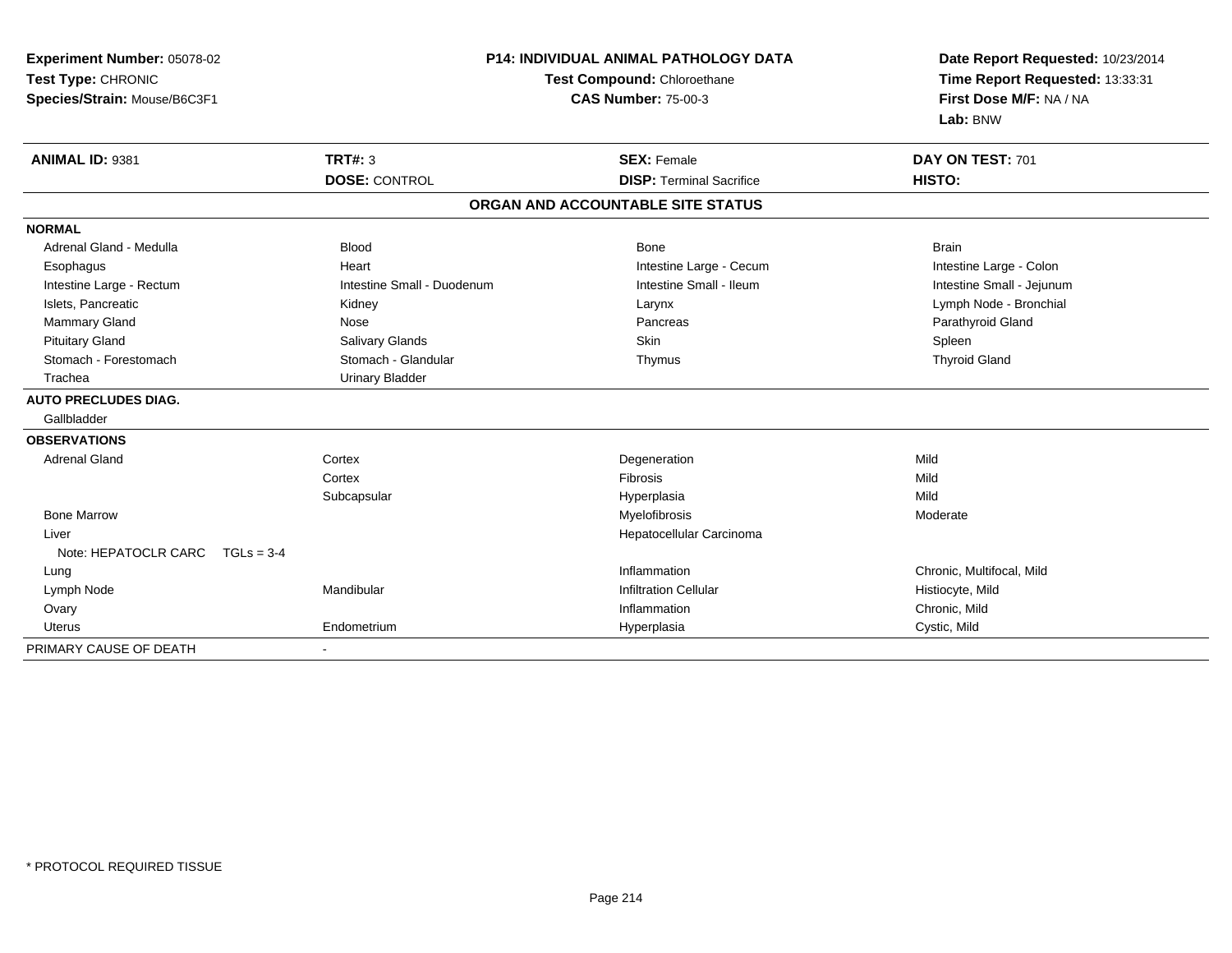| Experiment Number: 05078-02<br>Test Type: CHRONIC<br>Species/Strain: Mouse/B6C3F1 |                          | <b>P14: INDIVIDUAL ANIMAL PATHOLOGY DATA</b><br>Test Compound: Chloroethane<br><b>CAS Number: 75-00-3</b> | Date Report Requested: 10/23/2014<br>Time Report Requested: 13:33:31<br>First Dose M/F: NA / NA<br>Lab: BNW |  |
|-----------------------------------------------------------------------------------|--------------------------|-----------------------------------------------------------------------------------------------------------|-------------------------------------------------------------------------------------------------------------|--|
| <b>ANIMAL ID: 9382</b>                                                            | <b>TRT#: 3</b>           | <b>SEX: Female</b>                                                                                        | DAY ON TEST: 701                                                                                            |  |
|                                                                                   | <b>DOSE: CONTROL</b>     | <b>DISP: Terminal Sacrifice</b>                                                                           | HISTO:                                                                                                      |  |
|                                                                                   |                          | ORGAN AND ACCOUNTABLE SITE STATUS                                                                         |                                                                                                             |  |
| <b>NORMAL</b>                                                                     |                          |                                                                                                           |                                                                                                             |  |
| Adrenal Gland - Medulla                                                           | <b>Blood</b>             | <b>Bone</b>                                                                                               | <b>Bone Marrow</b>                                                                                          |  |
| <b>Brain</b>                                                                      | Esophagus                | Heart                                                                                                     | Intestine Large - Cecum                                                                                     |  |
| Intestine Large - Colon                                                           | Intestine Large - Rectum | Intestine Small - Duodenum                                                                                | Intestine Small - Ileum                                                                                     |  |
| Intestine Small - Jejunum                                                         | Islets, Pancreatic       | Liver                                                                                                     | Lung                                                                                                        |  |
| Lymph Node - Bronchial                                                            | Mammary Gland            | Nose                                                                                                      | Pancreas                                                                                                    |  |
| Parathyroid Gland                                                                 | Salivary Glands          | Spleen                                                                                                    | Stomach - Forestomach                                                                                       |  |
| Stomach - Glandular                                                               | Thymus                   | <b>Thyroid Gland</b>                                                                                      | Trachea                                                                                                     |  |
| <b>Urinary Bladder</b>                                                            |                          |                                                                                                           |                                                                                                             |  |
| <b>MISSING</b>                                                                    |                          |                                                                                                           |                                                                                                             |  |
| Gallbladder                                                                       | Larynx                   |                                                                                                           |                                                                                                             |  |
| <b>OBSERVATIONS</b>                                                               |                          |                                                                                                           |                                                                                                             |  |
| <b>Adrenal Gland</b>                                                              | Cortex                   | Degeneration                                                                                              | Minimal                                                                                                     |  |
|                                                                                   | Cortex                   | <b>Fibrosis</b>                                                                                           | Minimal                                                                                                     |  |
|                                                                                   | Subcapsular              | Hyperplasia                                                                                               | Mild                                                                                                        |  |
| Kidney                                                                            |                          | Nephropathy                                                                                               | Minimal                                                                                                     |  |
| Lymph Node                                                                        | Mandibular               | <b>Infiltration Cellular</b>                                                                              | Histiocyte, Minimal                                                                                         |  |
| Ovary                                                                             |                          | Cyst                                                                                                      | Marked                                                                                                      |  |
| Note: CYST<br>$TGLs = 1-7$                                                        |                          |                                                                                                           |                                                                                                             |  |
| <b>Pituitary Gland</b>                                                            | <b>Pars Distalis</b>     | Hyperplasia                                                                                               | Mild                                                                                                        |  |
| Skin                                                                              | <b>Hair Follicle</b>     | Atrophy                                                                                                   | Mild                                                                                                        |  |
| <b>Uterus</b>                                                                     | Endometrium              | Hyperplasia                                                                                               | Cystic, Mild                                                                                                |  |
| PRIMARY CAUSE OF DEATH                                                            | $\blacksquare$           |                                                                                                           |                                                                                                             |  |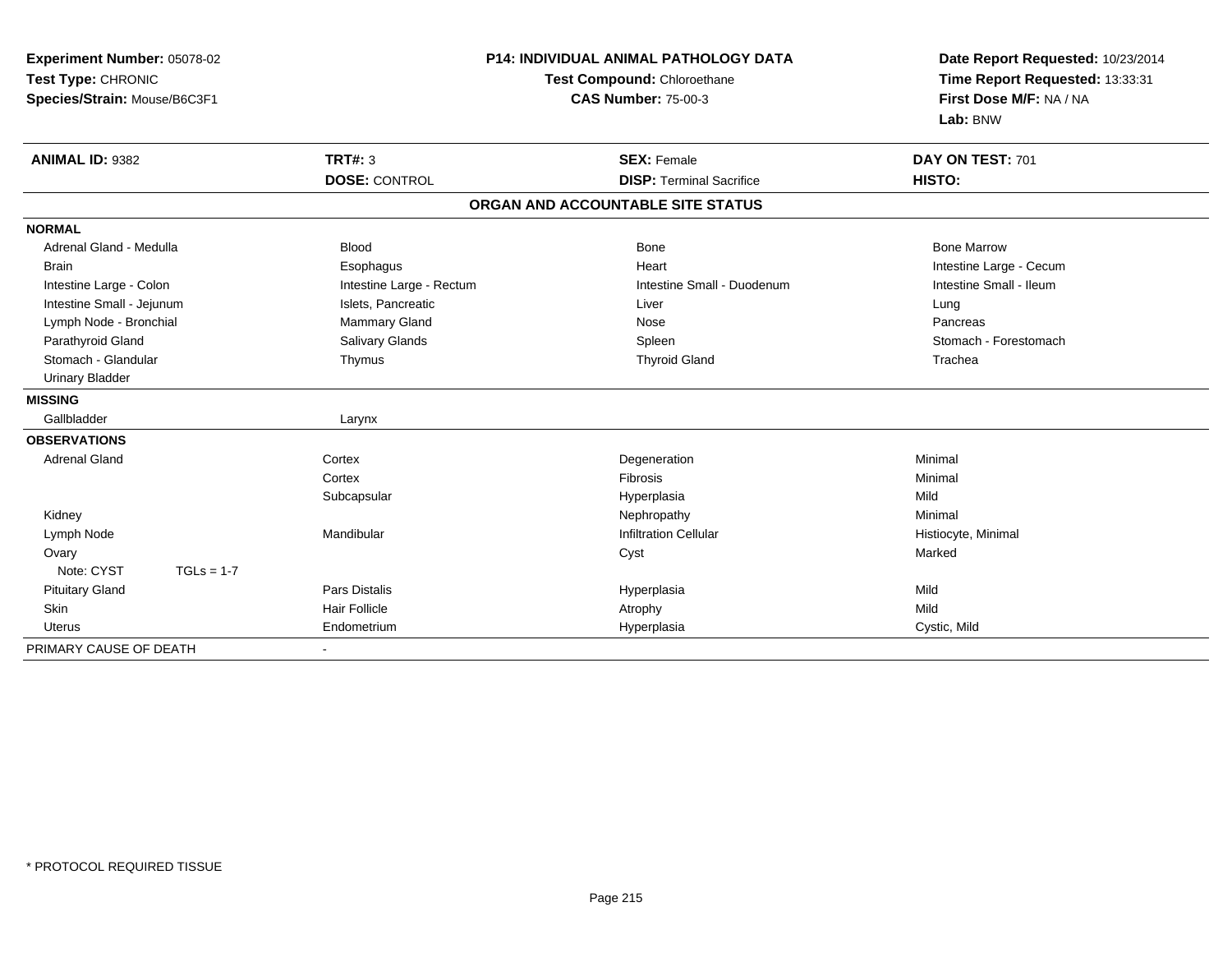| Experiment Number: 05078-02<br>Test Type: CHRONIC<br>Species/Strain: Mouse/B6C3F1 |                            | <b>P14: INDIVIDUAL ANIMAL PATHOLOGY DATA</b><br>Test Compound: Chloroethane<br><b>CAS Number: 75-00-3</b> | Date Report Requested: 10/23/2014<br>Time Report Requested: 13:33:31<br>First Dose M/F: NA / NA<br>Lab: BNW |
|-----------------------------------------------------------------------------------|----------------------------|-----------------------------------------------------------------------------------------------------------|-------------------------------------------------------------------------------------------------------------|
| ANIMAL ID: 9383                                                                   | <b>TRT#: 3</b>             | <b>SEX: Female</b>                                                                                        | DAY ON TEST: 682                                                                                            |
|                                                                                   | <b>DOSE: CONTROL</b>       | <b>DISP:</b> Moribund Sacrifice                                                                           | HISTO:                                                                                                      |
|                                                                                   |                            | ORGAN AND ACCOUNTABLE SITE STATUS                                                                         |                                                                                                             |
| <b>NORMAL</b>                                                                     |                            |                                                                                                           |                                                                                                             |
| Adrenal Gland - Medulla                                                           | <b>Blood</b>               | Bone                                                                                                      | <b>Brain</b>                                                                                                |
| Esophagus                                                                         | Heart                      | Intestine Large - Cecum                                                                                   | Intestine Large - Colon                                                                                     |
| Intestine Large - Rectum                                                          | Intestine Small - Duodenum | Intestine Small - Ileum                                                                                   | Intestine Small - Jejunum                                                                                   |
| Islets, Pancreatic                                                                | Kidney                     | Larynx                                                                                                    | Liver                                                                                                       |
| Lymph Node - Bronchial                                                            | Mammary Gland              | Nose                                                                                                      | <b>Pituitary Gland</b>                                                                                      |
| Skin                                                                              | Spleen                     | Stomach - Forestomach                                                                                     | Stomach - Glandular                                                                                         |
| Thymus                                                                            | Trachea                    |                                                                                                           |                                                                                                             |
| <b>MISSING</b>                                                                    |                            |                                                                                                           |                                                                                                             |
| Parathyroid Gland                                                                 |                            |                                                                                                           |                                                                                                             |
| <b>AUTO PRECLUDES DIAG.</b>                                                       |                            |                                                                                                           |                                                                                                             |
| Gallbladder                                                                       |                            |                                                                                                           |                                                                                                             |
| <b>OBSERVATIONS</b>                                                               |                            |                                                                                                           |                                                                                                             |
| <b>Adrenal Gland</b>                                                              | Cortex                     | Degeneration                                                                                              | Minimal                                                                                                     |
|                                                                                   | Cortex                     | Fibrosis                                                                                                  | Minimal                                                                                                     |
|                                                                                   | Subcapsular                | Hyperplasia                                                                                               | Minimal                                                                                                     |
| <b>Bone Marrow</b>                                                                |                            | Myelofibrosis                                                                                             | Mild                                                                                                        |
| <b>Clitoral Gland</b>                                                             |                            | <b>Cyst Multilocular</b>                                                                                  | Moderate                                                                                                    |
| Note: CYST MULTILOC<br>$TGLs = 3-10$                                              |                            |                                                                                                           |                                                                                                             |
| Intestine Large                                                                   | Anus                       | Ulcer                                                                                                     | Mild                                                                                                        |
| Note: ULCER<br>$TGLs = 4-10$                                                      |                            |                                                                                                           |                                                                                                             |
| Lung                                                                              |                            | Inflammation                                                                                              | Chronic, Multifocal, Mild                                                                                   |
| Lymph Node                                                                        | Mandibular                 | <b>Infiltration Cellular</b>                                                                              | Histiocyte, Mild                                                                                            |
| Ovary                                                                             |                            | Cyst                                                                                                      | Mild                                                                                                        |
| Note: CYST<br>$TGLs = 2-7$                                                        |                            |                                                                                                           |                                                                                                             |
| Pancreas                                                                          |                            | Inflammation                                                                                              | Chronic, Mild                                                                                               |
| Salivary Glands                                                                   |                            | Inflammation                                                                                              | Chronic, Mild                                                                                               |
| <b>Thyroid Gland</b>                                                              | <b>Follicular Cel</b>      | Hyperplasia                                                                                               | Mild                                                                                                        |
| <b>Urinary Bladder</b>                                                            |                            | Inflammation                                                                                              | Chronic, Minimal                                                                                            |
| Uterus                                                                            | Endometrium                | Hyperplasia                                                                                               | Mild                                                                                                        |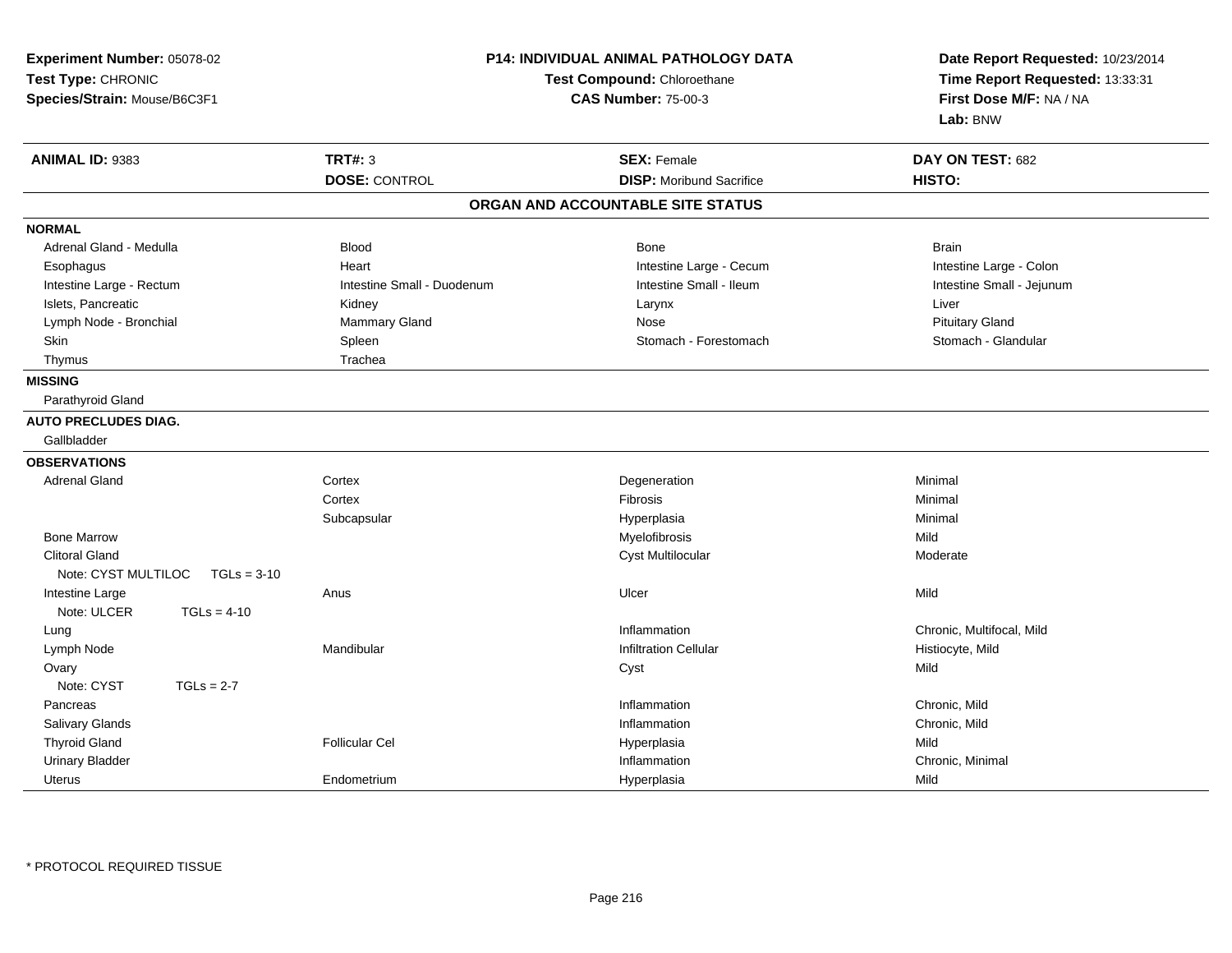| <b>Experiment Number: 05078-02</b><br>Test Type: CHRONIC<br>Species/Strain: Mouse/B6C3F1 |                      | <b>P14: INDIVIDUAL ANIMAL PATHOLOGY DATA</b><br><b>Test Compound: Chloroethane</b><br><b>CAS Number: 75-00-3</b> | Date Report Requested: 10/23/2014<br>Time Report Requested: 13:33:31<br>First Dose M/F: NA / NA<br>Lab: BNW |
|------------------------------------------------------------------------------------------|----------------------|------------------------------------------------------------------------------------------------------------------|-------------------------------------------------------------------------------------------------------------|
| <b>ANIMAL ID: 9383</b>                                                                   | TRT#: 3              | <b>SEX:</b> Female                                                                                               | DAY ON TEST: 682                                                                                            |
|                                                                                          | <b>DOSE: CONTROL</b> | <b>DISP:</b> Moribund Sacrifice                                                                                  | HISTO:                                                                                                      |
|                                                                                          |                      | ORGAN AND ACCOUNTABLE SITE STATUS                                                                                |                                                                                                             |
| PRIMARY CAUSE OF DEATH                                                                   | -                    |                                                                                                                  |                                                                                                             |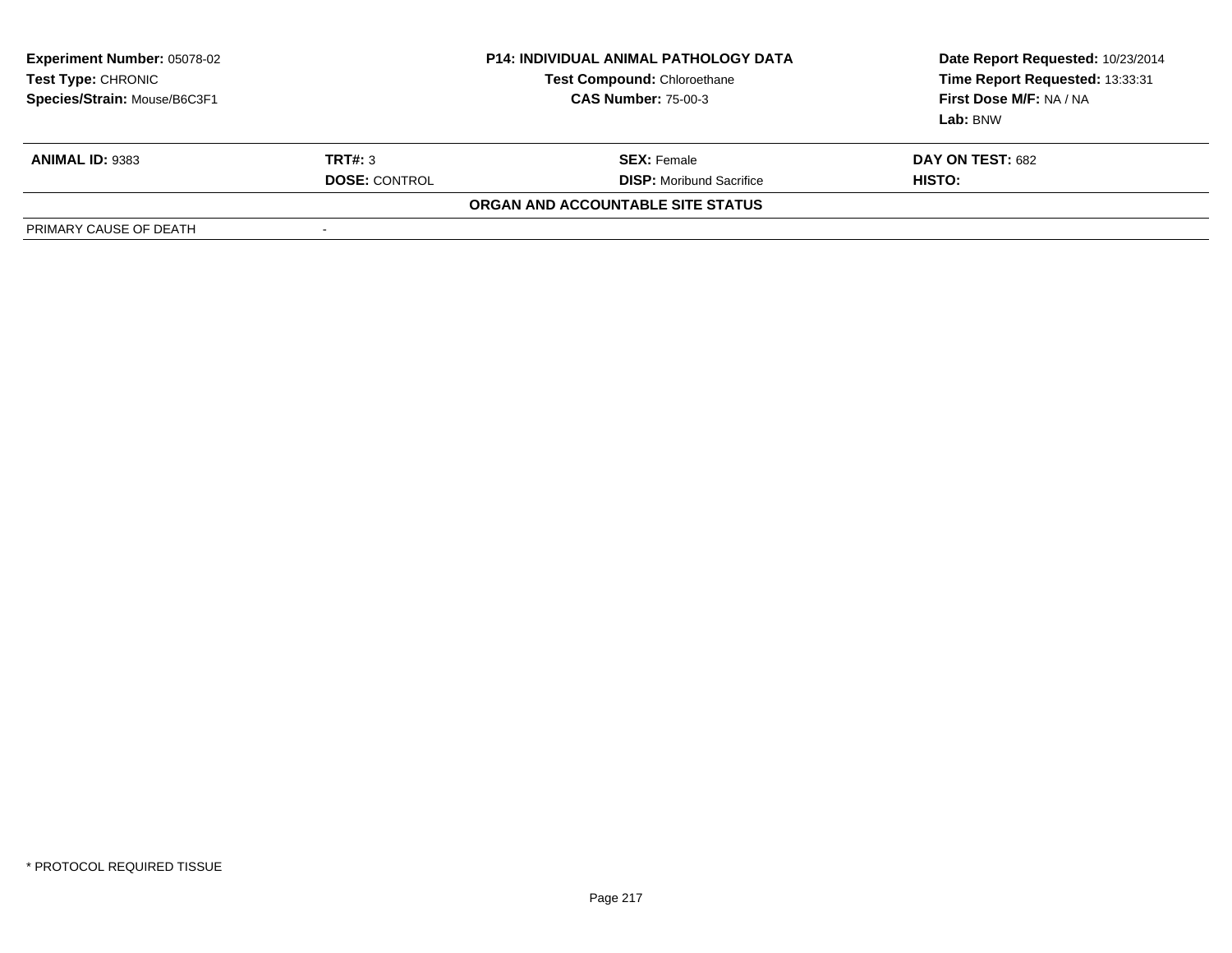| Experiment Number: 05078-02<br>Test Type: CHRONIC<br>Species/Strain: Mouse/B6C3F1 | <b>P14: INDIVIDUAL ANIMAL PATHOLOGY DATA</b><br>Test Compound: Chloroethane<br><b>CAS Number: 75-00-3</b> |                                   | Date Report Requested: 10/23/2014<br>Time Report Requested: 13:33:31<br>First Dose M/F: NA / NA<br>Lab: BNW |  |
|-----------------------------------------------------------------------------------|-----------------------------------------------------------------------------------------------------------|-----------------------------------|-------------------------------------------------------------------------------------------------------------|--|
| ANIMAL ID: 9384                                                                   | <b>TRT#: 3</b>                                                                                            | <b>SEX: Female</b>                | DAY ON TEST: 651                                                                                            |  |
|                                                                                   | <b>DOSE: CONTROL</b>                                                                                      | <b>DISP: Natural Death</b>        | HISTO:                                                                                                      |  |
|                                                                                   |                                                                                                           | ORGAN AND ACCOUNTABLE SITE STATUS |                                                                                                             |  |
| <b>NORMAL</b>                                                                     |                                                                                                           |                                   |                                                                                                             |  |
| Adrenal Gland - Medulla                                                           | <b>Blood</b>                                                                                              | Bone                              | <b>Brain</b>                                                                                                |  |
| Esophagus                                                                         | Heart                                                                                                     | Islets, Pancreatic                | Kidney                                                                                                      |  |
| Larynx                                                                            | Liver                                                                                                     | Lung                              | Lymph Node - Bronchial                                                                                      |  |
| Lymph Node - Mandibular                                                           | Mammary Gland                                                                                             | Nose                              | <b>Pituitary Gland</b>                                                                                      |  |
| Salivary Glands                                                                   | Stomach - Forestomach                                                                                     | Stomach - Glandular               | Thymus                                                                                                      |  |
| <b>Thyroid Gland</b>                                                              |                                                                                                           |                                   |                                                                                                             |  |
| <b>MISSING</b>                                                                    |                                                                                                           |                                   |                                                                                                             |  |
| Parathyroid Gland                                                                 |                                                                                                           |                                   |                                                                                                             |  |
| <b>AUTO PRECLUDES DIAG.</b>                                                       |                                                                                                           |                                   |                                                                                                             |  |
| Gallbladder                                                                       | Intestine Large - Cecum                                                                                   | Intestine Large - Colon           | Intestine Large - Rectum                                                                                    |  |
| Intestine Small - Duodenum                                                        | Intestine Small - Ileum                                                                                   | Intestine Small - Jejunum         |                                                                                                             |  |
| <b>INSUFFICIENT TISSUE</b>                                                        |                                                                                                           |                                   |                                                                                                             |  |
| Trachea                                                                           |                                                                                                           |                                   |                                                                                                             |  |
| <b>OBSERVATIONS</b>                                                               |                                                                                                           |                                   |                                                                                                             |  |
| <b>Adrenal Gland</b>                                                              | Cortex                                                                                                    | Degeneration                      | Mild                                                                                                        |  |
|                                                                                   | Cortex                                                                                                    | Fibrosis                          | Minimal                                                                                                     |  |
|                                                                                   | Cortex                                                                                                    | Hyperplasia                       | Mild                                                                                                        |  |
|                                                                                   | Subcapsular                                                                                               | Hyperplasia                       | Mild                                                                                                        |  |
| <b>Bone Marrow</b>                                                                |                                                                                                           | Myelofibrosis                     | Minimal                                                                                                     |  |
| Ear                                                                               |                                                                                                           | Squamous Cell Carcinoma           |                                                                                                             |  |
| Note: SQUAM CEL CARC<br>$TGLs = 1-10$                                             |                                                                                                           |                                   |                                                                                                             |  |
| Ovary                                                                             |                                                                                                           | Cyst                              | Mild                                                                                                        |  |
| Pancreas                                                                          |                                                                                                           | Atrophy                           | Moderate                                                                                                    |  |
| <b>Skin</b>                                                                       | <b>Hair Follicle</b>                                                                                      | Atrophy                           | Mild                                                                                                        |  |
| Spleen                                                                            |                                                                                                           | Hematopoietic Cell Proliferation  | Moderate                                                                                                    |  |
| Note: HEMA CELL PROL TGLs = 2-4                                                   |                                                                                                           |                                   |                                                                                                             |  |
| <b>Urinary Bladder</b>                                                            |                                                                                                           | Inflammation                      | Chronic, Mild                                                                                               |  |
| <b>Uterus</b>                                                                     | Endometrium                                                                                               | Hyperplasia                       | Cystic, Mild                                                                                                |  |
| PRIMARY CAUSE OF DEATH                                                            |                                                                                                           |                                   |                                                                                                             |  |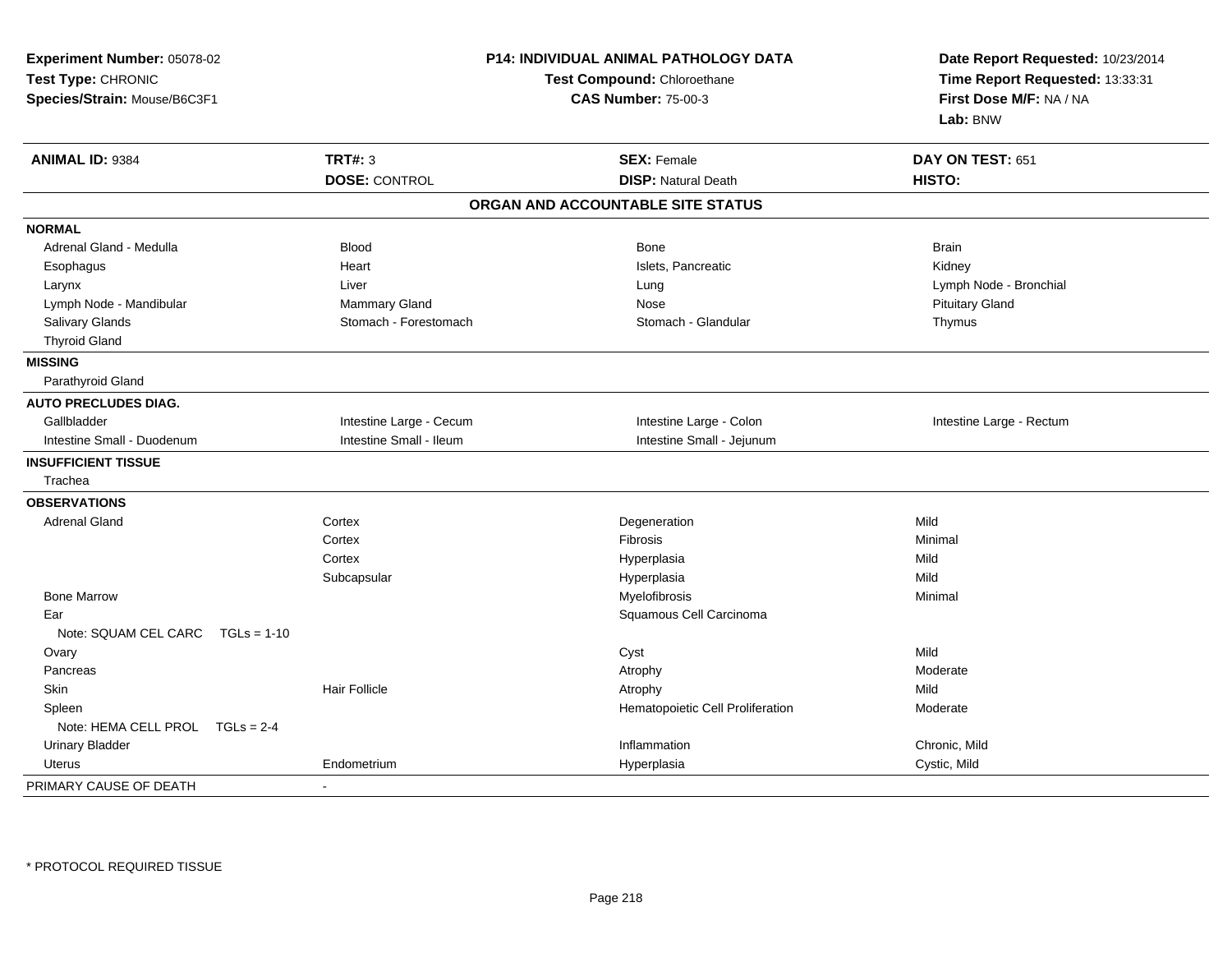| Experiment Number: 05078-02              | P14: INDIVIDUAL ANIMAL PATHOLOGY DATA<br>Test Compound: Chloroethane |                                   | Date Report Requested: 10/23/2014<br>Time Report Requested: 13:33:31 |  |
|------------------------------------------|----------------------------------------------------------------------|-----------------------------------|----------------------------------------------------------------------|--|
| Test Type: CHRONIC                       |                                                                      |                                   |                                                                      |  |
| Species/Strain: Mouse/B6C3F1             |                                                                      | <b>CAS Number: 75-00-3</b>        | First Dose M/F: NA / NA                                              |  |
|                                          |                                                                      |                                   | Lab: BNW                                                             |  |
| ANIMAL ID: 9385                          | <b>TRT#: 3</b>                                                       | <b>SEX: Female</b>                | DAY ON TEST: 597                                                     |  |
|                                          | <b>DOSE: CONTROL</b>                                                 | <b>DISP: Moribund Sacrifice</b>   | HISTO:                                                               |  |
|                                          |                                                                      | ORGAN AND ACCOUNTABLE SITE STATUS |                                                                      |  |
| <b>NORMAL</b>                            |                                                                      |                                   |                                                                      |  |
| <b>Adrenal Gland - Cortex</b>            | Adrenal Gland - Medulla                                              | <b>Blood</b>                      | <b>Bone</b>                                                          |  |
| <b>Bone Marrow</b>                       | <b>Brain</b>                                                         | Esophagus                         | Gallbladder                                                          |  |
| Heart                                    | Intestine Large - Cecum                                              | Intestine Large - Colon           | Intestine Large - Rectum                                             |  |
| Intestine Small - Duodenum               | Intestine Small - Ileum                                              | Intestine Small - Jejunum         | Islets, Pancreatic                                                   |  |
| Larynx                                   | <b>Mammary Gland</b>                                                 | Nose                              | Pancreas                                                             |  |
| <b>Pituitary Gland</b>                   | Skin                                                                 | Stomach - Forestomach             | Stomach - Glandular                                                  |  |
| <b>Thyroid Gland</b>                     | Trachea                                                              | <b>Urinary Bladder</b>            |                                                                      |  |
| <b>MISSING</b>                           |                                                                      |                                   |                                                                      |  |
| Lymph Node - Mandibular                  | Parathyroid Gland                                                    | Salivary Glands                   | Thymus                                                               |  |
| <b>OBSERVATIONS</b>                      |                                                                      |                                   |                                                                      |  |
| <b>Adrenal Gland</b>                     | Subcapsular                                                          | Hyperplasia                       | Mild                                                                 |  |
| Kidney                                   |                                                                      | Inflammation                      | Suppurative, Mild                                                    |  |
| Liver                                    |                                                                      | <b>Basophilic Focus</b>           | Mild                                                                 |  |
|                                          |                                                                      | Hematopoietic Cell Proliferation  | Mild                                                                 |  |
| Lung                                     | <b>Bronchus</b>                                                      | Inflammation                      | Suppurative, Mild                                                    |  |
| Lymph Node                               | <b>Bronchial</b>                                                     | Hyperplasia                       | Lymphoid, Marked                                                     |  |
| Note: HYPERPLASIA<br>$TGLs = 1-3$        |                                                                      |                                   |                                                                      |  |
| Ovary                                    |                                                                      | Inflammation                      | Suppurative, Marked                                                  |  |
| Note: INFLAMMATION<br>$TGLs = 2-10,3-10$ |                                                                      |                                   |                                                                      |  |
| <b>Skeletal Muscle</b>                   | Intercostal                                                          | Abscess                           | Mild                                                                 |  |
| Note: TGL 4 IS MUSCLE NOT BONE           |                                                                      |                                   |                                                                      |  |
| Note: ABSCESS<br>$TGLs = 4-9$            |                                                                      |                                   |                                                                      |  |
| Spleen                                   |                                                                      | Hematopoietic Cell Proliferation  | Mild                                                                 |  |
| Uterus                                   | Endometrium                                                          | Hyperplasia                       | Cystic, Mild                                                         |  |
| PRIMARY CAUSE OF DEATH                   |                                                                      |                                   |                                                                      |  |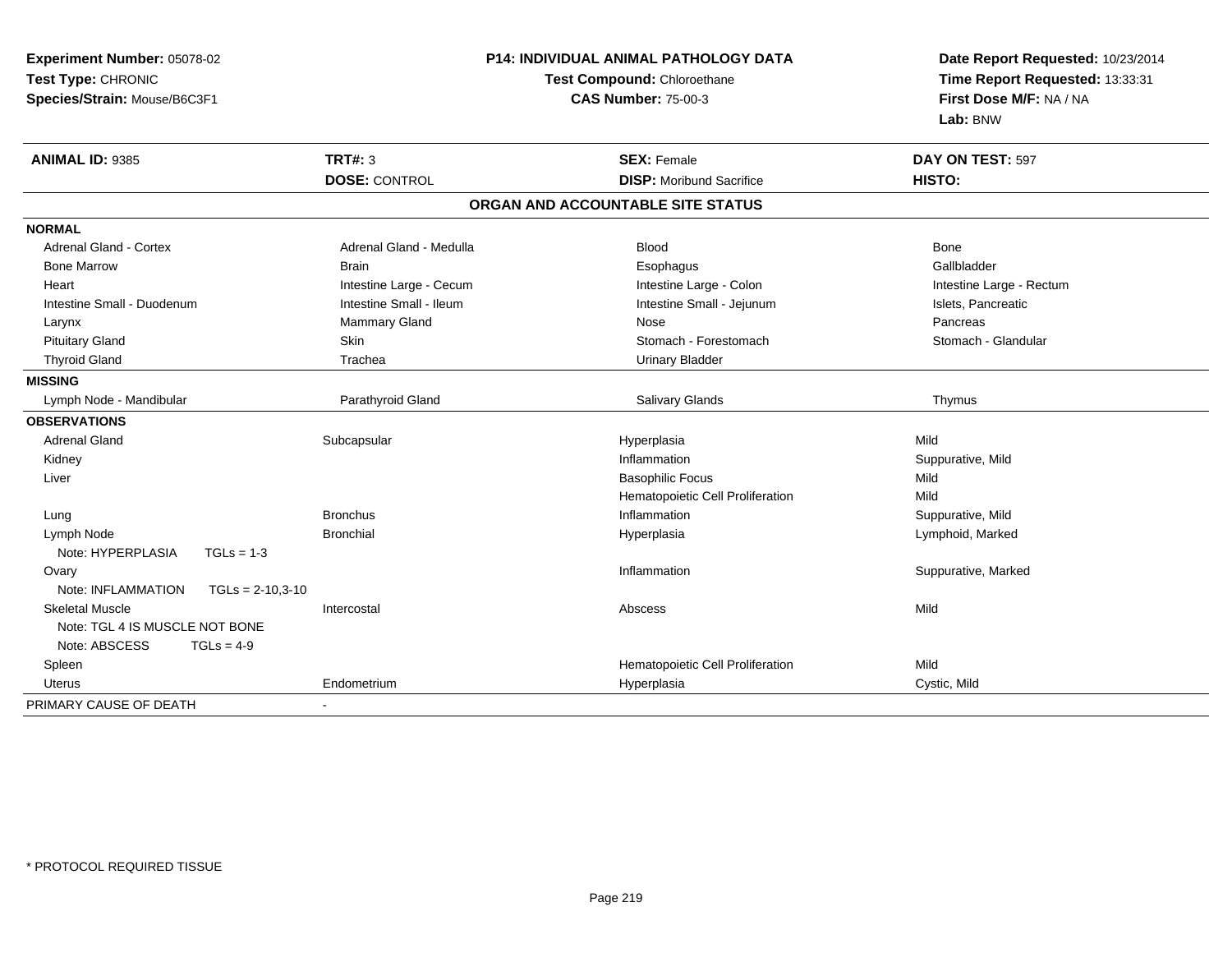| Experiment Number: 05078-02          |                                                           | P14: INDIVIDUAL ANIMAL PATHOLOGY DATA | Date Report Requested: 10/23/2014                          |  |
|--------------------------------------|-----------------------------------------------------------|---------------------------------------|------------------------------------------------------------|--|
| Test Type: CHRONIC                   | Test Compound: Chloroethane<br><b>CAS Number: 75-00-3</b> |                                       | Time Report Requested: 13:33:31<br>First Dose M/F: NA / NA |  |
| Species/Strain: Mouse/B6C3F1         |                                                           |                                       |                                                            |  |
|                                      |                                                           |                                       | Lab: BNW                                                   |  |
| ANIMAL ID: 9386                      | <b>TRT#: 3</b>                                            | <b>SEX: Female</b>                    | DAY ON TEST: 701                                           |  |
|                                      | <b>DOSE: CONTROL</b>                                      | <b>DISP: Terminal Sacrifice</b>       | HISTO:                                                     |  |
|                                      |                                                           | ORGAN AND ACCOUNTABLE SITE STATUS     |                                                            |  |
| <b>NORMAL</b>                        |                                                           |                                       |                                                            |  |
| Adrenal Gland - Medulla              | <b>Blood</b>                                              | <b>Brain</b>                          | Esophagus                                                  |  |
| Gallbladder                          | Heart                                                     | Intestine Large - Cecum               | Intestine Large - Colon                                    |  |
| Intestine Large - Rectum             | Intestine Small - Duodenum                                | Intestine Small - Ileum               | Intestine Small - Jejunum                                  |  |
| Islets, Pancreatic                   | Kidney                                                    | Larynx                                | Mammary Gland                                              |  |
| Nose                                 | Ovary                                                     | Pancreas                              | Parathyroid Gland                                          |  |
| Salivary Glands                      | Stomach - Forestomach                                     | Stomach - Glandular                   | Thymus                                                     |  |
| <b>Thyroid Gland</b>                 | Trachea                                                   |                                       |                                                            |  |
| <b>INSUFFICIENT TISSUE</b>           |                                                           |                                       |                                                            |  |
| <b>Urinary Bladder</b>               |                                                           |                                       |                                                            |  |
| <b>OBSERVATIONS</b>                  |                                                           |                                       |                                                            |  |
| <b>Adrenal Gland</b>                 | Cortex                                                    | Degeneration                          | Mild                                                       |  |
|                                      | Cortex                                                    | Fibrosis                              | Mild                                                       |  |
|                                      | Subcapsular                                               | Hyperplasia                           | Moderate                                                   |  |
| Bone                                 | Cranium                                                   | Developmental Malformation            | Moderate                                                   |  |
| <b>Bone Marrow</b>                   |                                                           | Myelofibrosis                         | Mild                                                       |  |
| Liver                                |                                                           | Lymphoma Malignant Lymphocytic        |                                                            |  |
| Lung                                 |                                                           | Lymphoma Malignant Lymphocytic        |                                                            |  |
| Lymph Node                           | Mandibular                                                | <b>Infiltration Cellular</b>          | Histiocyte, Mild                                           |  |
|                                      | <b>Bronchial</b>                                          | Lymphoma Malignant                    |                                                            |  |
| <b>Pituitary Gland</b>               | <b>Pars Distalis</b>                                      | Hyperplasia                           | Moderate                                                   |  |
| Skin                                 | <b>Hair Follicle</b>                                      | Atrophy                               | Mild                                                       |  |
| Spleen                               |                                                           | Hematopoietic Cell Proliferation      | Moderate                                                   |  |
|                                      |                                                           | Hyperplasia                           | Lymphoid, Marked                                           |  |
|                                      |                                                           | Lymphoma Malignant Lymphocytic        |                                                            |  |
| Note: HYPERPLASIA<br>$TGLs = 1-4$    |                                                           |                                       |                                                            |  |
| Note: LYMPH MAL LYMP<br>$TGLs = 1-4$ |                                                           |                                       |                                                            |  |
| Note: HEMA CELL PROL<br>$TGLs = 1-4$ |                                                           |                                       |                                                            |  |
| Uterus                               | Endometrium                                               | Hyperplasia                           | Cystic, Mild                                               |  |
| PRIMARY CAUSE OF DEATH               |                                                           |                                       |                                                            |  |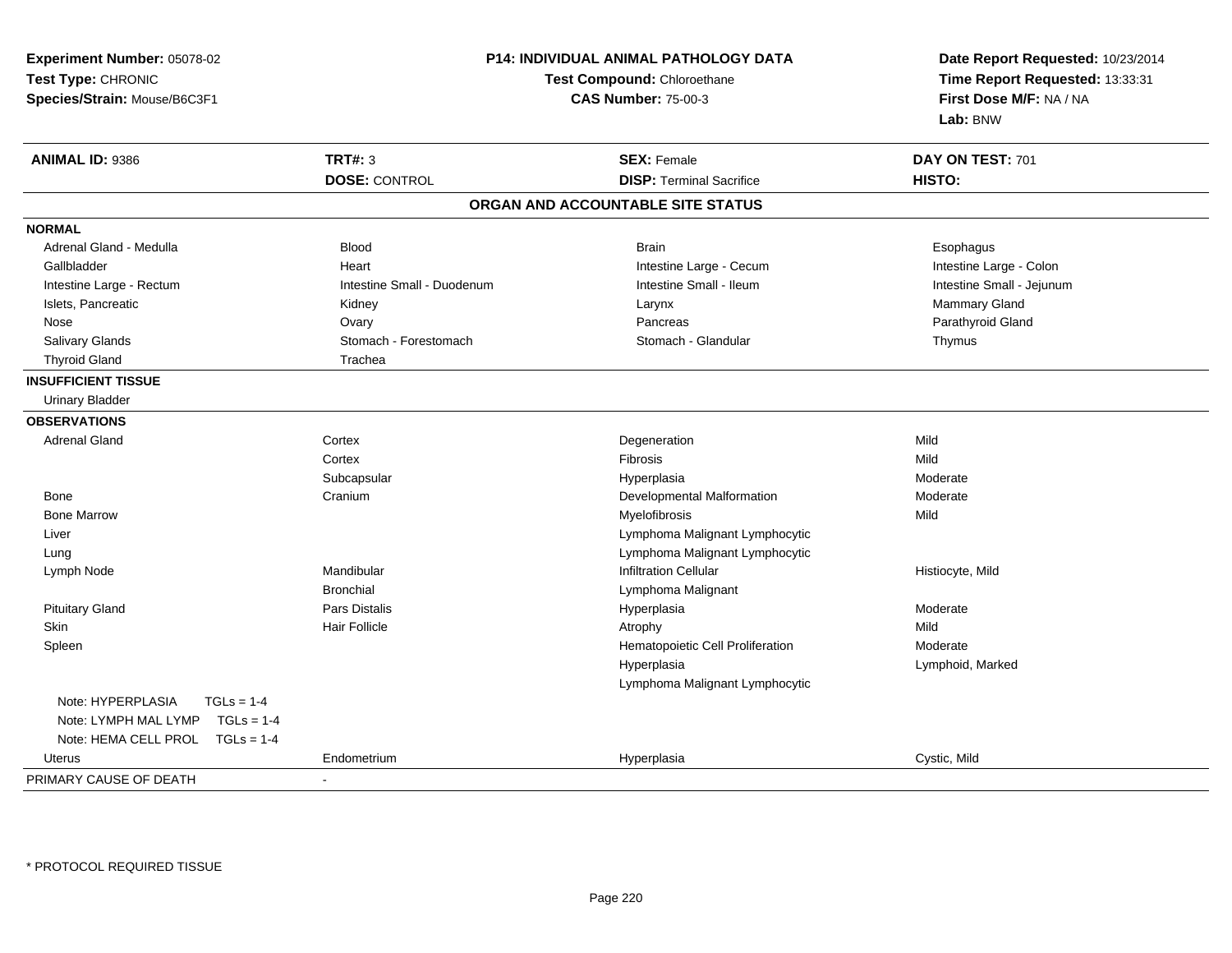| Experiment Number: 05078-02<br>Test Type: CHRONIC<br>Species/Strain: Mouse/B6C3F1 | <b>P14: INDIVIDUAL ANIMAL PATHOLOGY DATA</b><br>Test Compound: Chloroethane<br><b>CAS Number: 75-00-3</b> |                                   | Date Report Requested: 10/23/2014<br>Time Report Requested: 13:33:31<br>First Dose M/F: NA / NA<br>Lab: BNW |
|-----------------------------------------------------------------------------------|-----------------------------------------------------------------------------------------------------------|-----------------------------------|-------------------------------------------------------------------------------------------------------------|
| ANIMAL ID: 9387                                                                   | <b>TRT#: 3</b>                                                                                            | <b>SEX: Female</b>                | DAY ON TEST: 701                                                                                            |
|                                                                                   | <b>DOSE: CONTROL</b>                                                                                      | <b>DISP: Terminal Sacrifice</b>   | HISTO:                                                                                                      |
|                                                                                   |                                                                                                           | ORGAN AND ACCOUNTABLE SITE STATUS |                                                                                                             |
| <b>NORMAL</b>                                                                     |                                                                                                           |                                   |                                                                                                             |
| <b>Blood</b>                                                                      | <b>Bone</b>                                                                                               | <b>Brain</b>                      | Esophagus                                                                                                   |
| Heart                                                                             | Intestine Large - Cecum                                                                                   | Intestine Large - Colon           | Intestine Large - Rectum                                                                                    |
| Intestine Small - Duodenum                                                        | Intestine Small - Ileum                                                                                   | Intestine Small - Jejunum         | Islets, Pancreatic                                                                                          |
| Kidney                                                                            | Larynx                                                                                                    | Liver                             | Lung                                                                                                        |
| Lymph Node - Bronchial                                                            | Mammary Gland                                                                                             | Nose                              | Pancreas                                                                                                    |
| <b>Salivary Glands</b>                                                            | Skin                                                                                                      | Spleen                            | Stomach - Forestomach                                                                                       |
| Stomach - Glandular                                                               | Thymus                                                                                                    | <b>Thyroid Gland</b>              | Trachea                                                                                                     |
| <b>Urinary Bladder</b>                                                            |                                                                                                           |                                   |                                                                                                             |
| <b>MISSING</b>                                                                    |                                                                                                           |                                   |                                                                                                             |
| Gallbladder                                                                       | Parathyroid Gland                                                                                         |                                   |                                                                                                             |
| <b>OBSERVATIONS</b>                                                               |                                                                                                           |                                   |                                                                                                             |
| <b>Adrenal Gland</b>                                                              | Cortex                                                                                                    | Degeneration                      | Mild                                                                                                        |
|                                                                                   | Cortex                                                                                                    | Fibrosis                          | Mild                                                                                                        |
|                                                                                   | Medulla                                                                                                   | Hyperplasia                       | Moderate                                                                                                    |
|                                                                                   | Subcapsular                                                                                               | Hyperplasia                       | Mild                                                                                                        |
| <b>Bone Marrow</b>                                                                |                                                                                                           | Myelofibrosis                     | Mild                                                                                                        |
| Lymph Node                                                                        | Mandibular                                                                                                | <b>Infiltration Cellular</b>      | Histiocyte, Mild                                                                                            |
| Ovary                                                                             |                                                                                                           | Cyst                              | Mild                                                                                                        |
| <b>Pituitary Gland</b>                                                            | Pars Distalis                                                                                             | Hyperplasia                       | Moderate                                                                                                    |
| <b>Uterus</b>                                                                     | Endometrium                                                                                               | Hyperplasia                       | Cystic, Mild                                                                                                |
| PRIMARY CAUSE OF DEATH                                                            |                                                                                                           |                                   |                                                                                                             |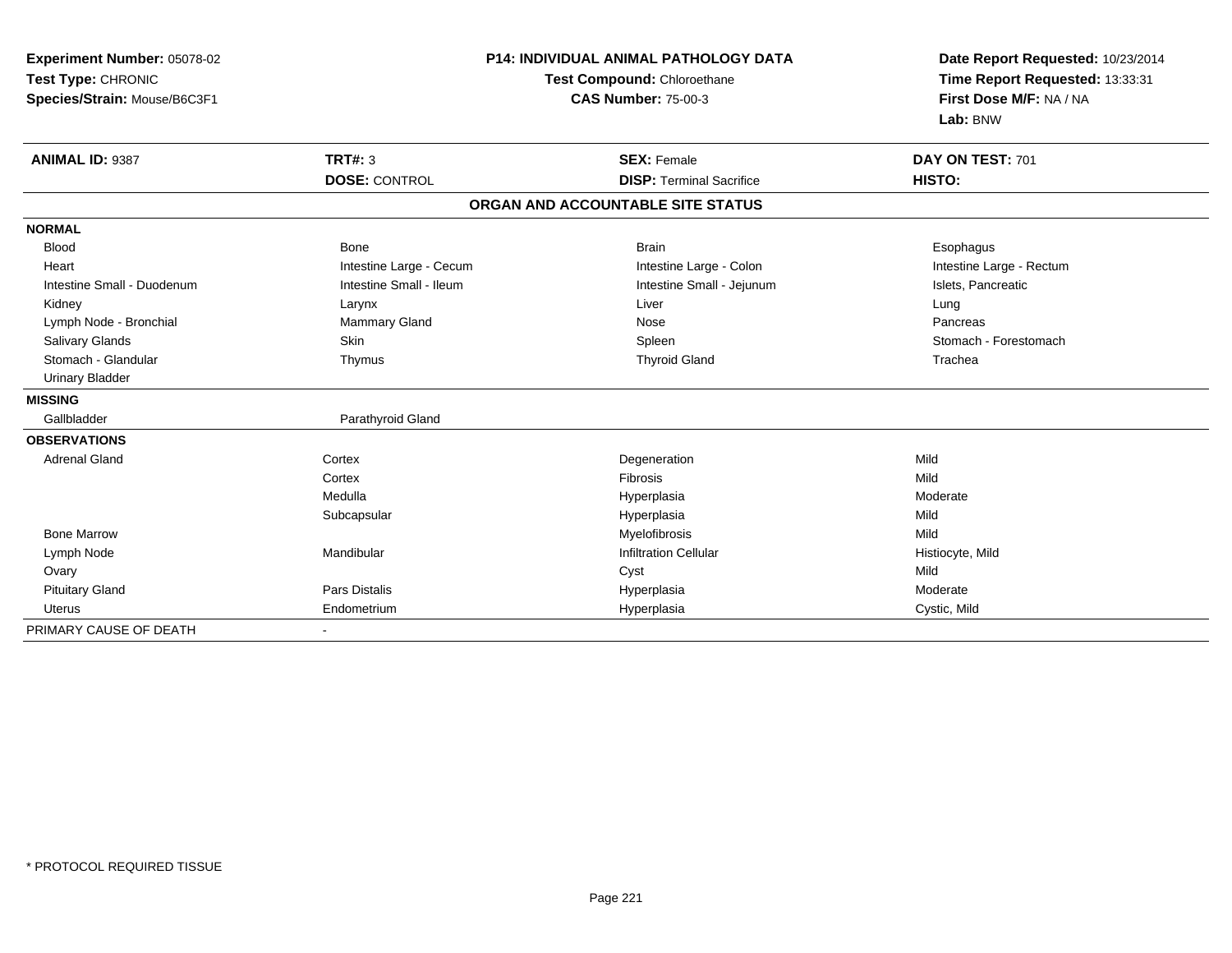| Experiment Number: 05078-02<br>Test Type: CHRONIC<br>Species/Strain: Mouse/B6C3F1 |                            | <b>P14: INDIVIDUAL ANIMAL PATHOLOGY DATA</b><br>Test Compound: Chloroethane<br><b>CAS Number: 75-00-3</b> | Date Report Requested: 10/23/2014<br>Time Report Requested: 13:33:31<br>First Dose M/F: NA / NA<br>Lab: BNW |
|-----------------------------------------------------------------------------------|----------------------------|-----------------------------------------------------------------------------------------------------------|-------------------------------------------------------------------------------------------------------------|
| ANIMAL ID: 9388                                                                   | <b>TRT#: 3</b>             | <b>SEX: Female</b>                                                                                        | DAY ON TEST: 701                                                                                            |
|                                                                                   | <b>DOSE: CONTROL</b>       | <b>DISP: Terminal Sacrifice</b>                                                                           | HISTO:                                                                                                      |
|                                                                                   |                            | ORGAN AND ACCOUNTABLE SITE STATUS                                                                         |                                                                                                             |
| <b>NORMAL</b>                                                                     |                            |                                                                                                           |                                                                                                             |
| Adrenal Gland - Medulla                                                           | <b>Blood</b>               | <b>Bone</b>                                                                                               | Esophagus                                                                                                   |
| Gallbladder                                                                       | Heart                      | Intestine Large - Cecum                                                                                   | Intestine Large - Colon                                                                                     |
| Intestine Large - Rectum                                                          | Intestine Small - Duodenum | Intestine Small - Ileum                                                                                   | Intestine Small - Jejunum                                                                                   |
| Islets, Pancreatic                                                                | Kidney                     | Larynx                                                                                                    | Liver                                                                                                       |
| Lymph Node - Bronchial                                                            | Mammary Gland              | Nose                                                                                                      | Ovary                                                                                                       |
| Pancreas                                                                          | <b>Salivary Glands</b>     | Skin                                                                                                      | Spleen                                                                                                      |
| Stomach - Forestomach                                                             | Stomach - Glandular        | Thymus                                                                                                    | Trachea                                                                                                     |
| <b>Urinary Bladder</b>                                                            |                            |                                                                                                           |                                                                                                             |
| <b>MISSING</b>                                                                    |                            |                                                                                                           |                                                                                                             |
| Lymph Node - Mandibular                                                           | Parathyroid Gland          |                                                                                                           |                                                                                                             |
| <b>OBSERVATIONS</b>                                                               |                            |                                                                                                           |                                                                                                             |
| <b>Adrenal Gland</b>                                                              | Cortex                     | Degeneration                                                                                              | Mild                                                                                                        |
|                                                                                   | Cortex                     | <b>Fibrosis</b>                                                                                           | Minimal                                                                                                     |
|                                                                                   | Subcapsular                | Hyperplasia                                                                                               | Mild                                                                                                        |
| <b>Bone Marrow</b>                                                                |                            | Myelofibrosis                                                                                             | Mild                                                                                                        |
| <b>Brain</b>                                                                      | Thalamus                   | Mineralization                                                                                            | Minimal                                                                                                     |
| Lung                                                                              |                            | Inflammation                                                                                              | Chronic, Multifocal, Mild                                                                                   |
| <b>Pituitary Gland</b>                                                            | <b>Pars Distalis</b>       | Adenoma                                                                                                   |                                                                                                             |
| <b>Thyroid Gland</b>                                                              | <b>Follicular Cel</b>      | Hyperplasia                                                                                               | Focal, Minimal                                                                                              |
| <b>Uterus</b>                                                                     | Endometrium                | Hyperplasia                                                                                               | Cystic, Moderate                                                                                            |
| Note: HYPERPLASIA<br>$TGLs = 2-8$                                                 |                            |                                                                                                           |                                                                                                             |
| PRIMARY CAUSE OF DEATH                                                            |                            |                                                                                                           |                                                                                                             |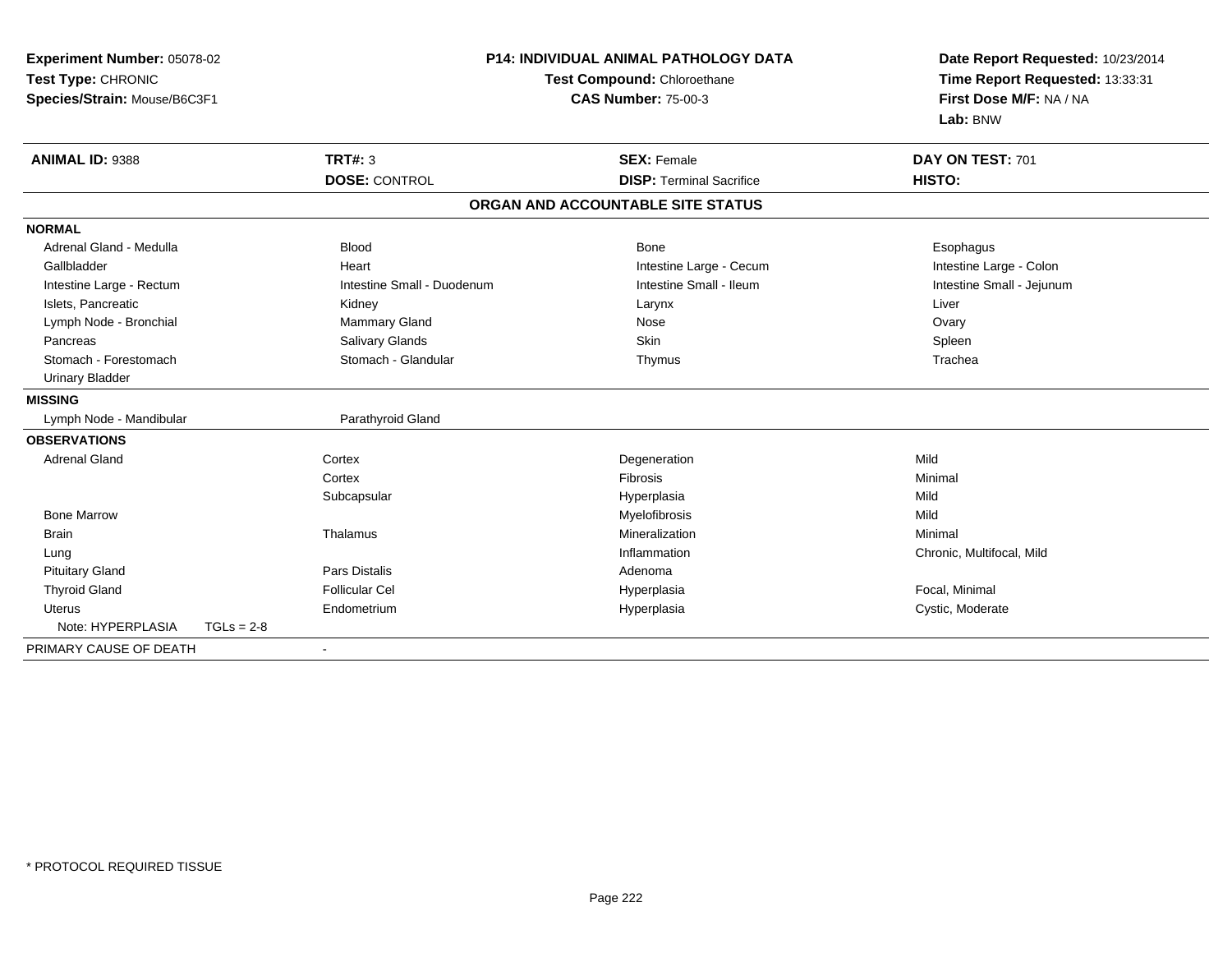| Experiment Number: 05078-02<br>Test Type: CHRONIC<br>Species/Strain: Mouse/B6C3F1 | P14: INDIVIDUAL ANIMAL PATHOLOGY DATA<br>Test Compound: Chloroethane<br><b>CAS Number: 75-00-3</b> |                                   | Date Report Requested: 10/23/2014<br>Time Report Requested: 13:33:31<br>First Dose M/F: NA / NA<br>Lab: BNW |
|-----------------------------------------------------------------------------------|----------------------------------------------------------------------------------------------------|-----------------------------------|-------------------------------------------------------------------------------------------------------------|
| <b>ANIMAL ID: 9389</b>                                                            | <b>TRT#: 3</b>                                                                                     | <b>SEX: Female</b>                | DAY ON TEST: 663                                                                                            |
|                                                                                   | <b>DOSE: CONTROL</b>                                                                               | <b>DISP: Natural Death</b>        | HISTO:                                                                                                      |
|                                                                                   |                                                                                                    | ORGAN AND ACCOUNTABLE SITE STATUS |                                                                                                             |
| <b>NORMAL</b>                                                                     |                                                                                                    |                                   |                                                                                                             |
| <b>Blood</b>                                                                      | <b>Bone</b>                                                                                        | <b>Bone Marrow</b>                | <b>Brain</b>                                                                                                |
| Esophagus                                                                         | Gallbladder                                                                                        | Heart                             | Intestine Large - Cecum                                                                                     |
| Intestine Large - Colon                                                           | Intestine Large - Rectum                                                                           | Intestine Small - Duodenum        | Intestine Small - Jejunum                                                                                   |
| Islets, Pancreatic                                                                | Larynx                                                                                             | Nose                              | <b>Pituitary Gland</b>                                                                                      |
| Salivary Glands                                                                   | Stomach - Forestomach                                                                              | Stomach - Glandular               | <b>Thyroid Gland</b>                                                                                        |
| Trachea                                                                           | <b>Urinary Bladder</b>                                                                             |                                   |                                                                                                             |
| <b>MISSING</b>                                                                    |                                                                                                    |                                   |                                                                                                             |
| Parathyroid Gland                                                                 | Thymus                                                                                             |                                   |                                                                                                             |
| <b>OBSERVATIONS</b>                                                               |                                                                                                    |                                   |                                                                                                             |
| <b>Adrenal Gland</b>                                                              | Cortex                                                                                             | Lymphoma Malignant Lymphocytic    |                                                                                                             |
|                                                                                   | Medulla                                                                                            | Lymphoma Malignant Lymphocytic    |                                                                                                             |
| <b>Intestine Small</b>                                                            | <b>Ileum</b>                                                                                       | Lymphoma Malignant Lymphocytic    |                                                                                                             |
| Kidney                                                                            |                                                                                                    | Lymphoma Malignant Lymphocytic    |                                                                                                             |
| Liver                                                                             |                                                                                                    | Lymphoma Malignant Lymphocytic    |                                                                                                             |
| Lung                                                                              |                                                                                                    | Lymphoma Malignant Lymphocytic    |                                                                                                             |
| Lymph Node                                                                        | <b>Bronchial</b>                                                                                   | Lymphoma Malignant Lymphocytic    |                                                                                                             |
|                                                                                   | Mandibular                                                                                         | Lymphoma Malignant Lymphocytic    |                                                                                                             |
| Mammary Gland                                                                     |                                                                                                    | Inflammation                      | Mild                                                                                                        |
| Ovary                                                                             |                                                                                                    | Lymphoma Malignant Lymphocytic    |                                                                                                             |
| Pancreas                                                                          |                                                                                                    | Atrophy                           | Marked                                                                                                      |
|                                                                                   |                                                                                                    | Lymphoma Malignant Lymphocytic    |                                                                                                             |
| <b>Skin</b>                                                                       | <b>Hair Follicle</b>                                                                               | Atrophy                           | Mild                                                                                                        |
|                                                                                   | <b>Subcut Tiss</b>                                                                                 | Lymphoma Malignant Lymphocytic    |                                                                                                             |
| Spleen                                                                            |                                                                                                    | Hematopoietic Cell Proliferation  | Moderate                                                                                                    |
| Uterus                                                                            | Endometrium                                                                                        | Hyperplasia                       | Cystic, Mild                                                                                                |
| PRIMARY CAUSE OF DEATH                                                            | ÷,                                                                                                 |                                   |                                                                                                             |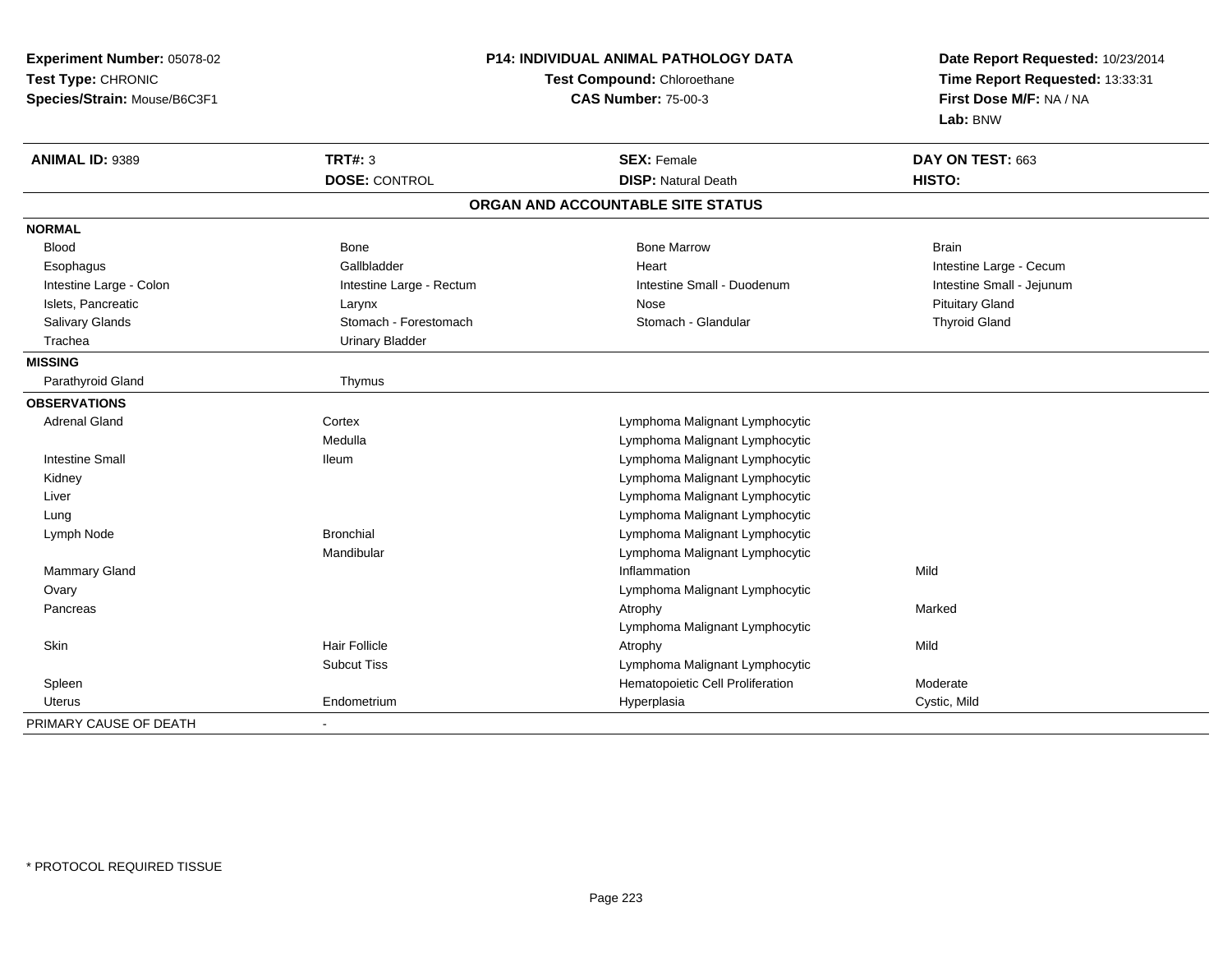| Experiment Number: 05078-02<br>Test Type: CHRONIC<br><b>CAS Number: 75-00-3</b><br>Species/Strain: Mouse/B6C3F1 |                         | <b>P14: INDIVIDUAL ANIMAL PATHOLOGY DATA</b><br>Test Compound: Chloroethane | Date Report Requested: 10/23/2014<br>Time Report Requested: 13:33:31<br>First Dose M/F: NA / NA<br>Lab: BNW |
|-----------------------------------------------------------------------------------------------------------------|-------------------------|-----------------------------------------------------------------------------|-------------------------------------------------------------------------------------------------------------|
| <b>ANIMAL ID: 9390</b>                                                                                          | <b>TRT#: 3</b>          | <b>SEX: Female</b>                                                          | DAY ON TEST: 587                                                                                            |
|                                                                                                                 | <b>DOSE: CONTROL</b>    | <b>DISP:</b> Moribund Sacrifice                                             | HISTO:                                                                                                      |
|                                                                                                                 |                         | ORGAN AND ACCOUNTABLE SITE STATUS                                           |                                                                                                             |
| <b>NORMAL</b>                                                                                                   |                         |                                                                             |                                                                                                             |
| Adrenal Gland - Medulla                                                                                         | <b>Blood</b>            | <b>Bone</b>                                                                 | Esophagus                                                                                                   |
| Heart                                                                                                           | Intestine Large - Cecum | Intestine Large - Colon                                                     | Intestine Large - Rectum                                                                                    |
| Intestine Small - Duodenum                                                                                      | Intestine Small - Ileum | Intestine Small - Jejunum                                                   | Islets, Pancreatic                                                                                          |
| Larynx                                                                                                          | Lymph Node - Bronchial  | Lymph Node - Mandibular                                                     | Nose                                                                                                        |
| Pancreas                                                                                                        | Parathyroid Gland       | <b>Pituitary Gland</b>                                                      | Salivary Glands                                                                                             |
| <b>Skin</b>                                                                                                     | Stomach - Forestomach   | Stomach - Glandular                                                         | Thymus                                                                                                      |
| <b>Thyroid Gland</b>                                                                                            | Trachea                 | <b>Urinary Bladder</b>                                                      | <b>Uterus</b>                                                                                               |
| <b>AUTO PRECLUDES DIAG.</b>                                                                                     |                         |                                                                             |                                                                                                             |
| Gallbladder                                                                                                     |                         |                                                                             |                                                                                                             |
| <b>OBSERVATIONS</b>                                                                                             |                         |                                                                             |                                                                                                             |
| <b>Adrenal Gland</b>                                                                                            | Cortex                  | Degeneration                                                                | Mild                                                                                                        |
|                                                                                                                 | Cortex                  | Fibrosis                                                                    | Minimal                                                                                                     |
|                                                                                                                 | Subcapsular             | Hyperplasia                                                                 | Mild                                                                                                        |
| <b>Bone Marrow</b>                                                                                              |                         | Myelofibrosis                                                               | Mild                                                                                                        |
| <b>Brain</b>                                                                                                    | Thalamus                | Mineralization                                                              | Mild                                                                                                        |
| Kidney                                                                                                          |                         | Hematopoietic Cell Proliferation                                            | Mild                                                                                                        |
| Liver                                                                                                           |                         | <b>Necrosis</b>                                                             | Mild                                                                                                        |
| Note: NECROSIS<br>$TGLs = 3-4$                                                                                  |                         |                                                                             |                                                                                                             |
| Lung                                                                                                            |                         | Inflammation                                                                | Chronic, Multifocal, Mild                                                                                   |
| Mammary Gland                                                                                                   | Duct                    | Ectasia                                                                     | Mild                                                                                                        |
| Ovary                                                                                                           |                         | Cyst                                                                        | Marked                                                                                                      |
| Note: CYST<br>$TGLs = 2-7$                                                                                      |                         |                                                                             |                                                                                                             |
| Spleen                                                                                                          |                         | Hematopoietic Cell Proliferation                                            | Mild                                                                                                        |
| Note: HEMA CELL PROL<br>$TGLs = 1-4$                                                                            |                         |                                                                             |                                                                                                             |
| PRIMARY CAUSE OF DEATH                                                                                          | $\mathbf{r}$            |                                                                             |                                                                                                             |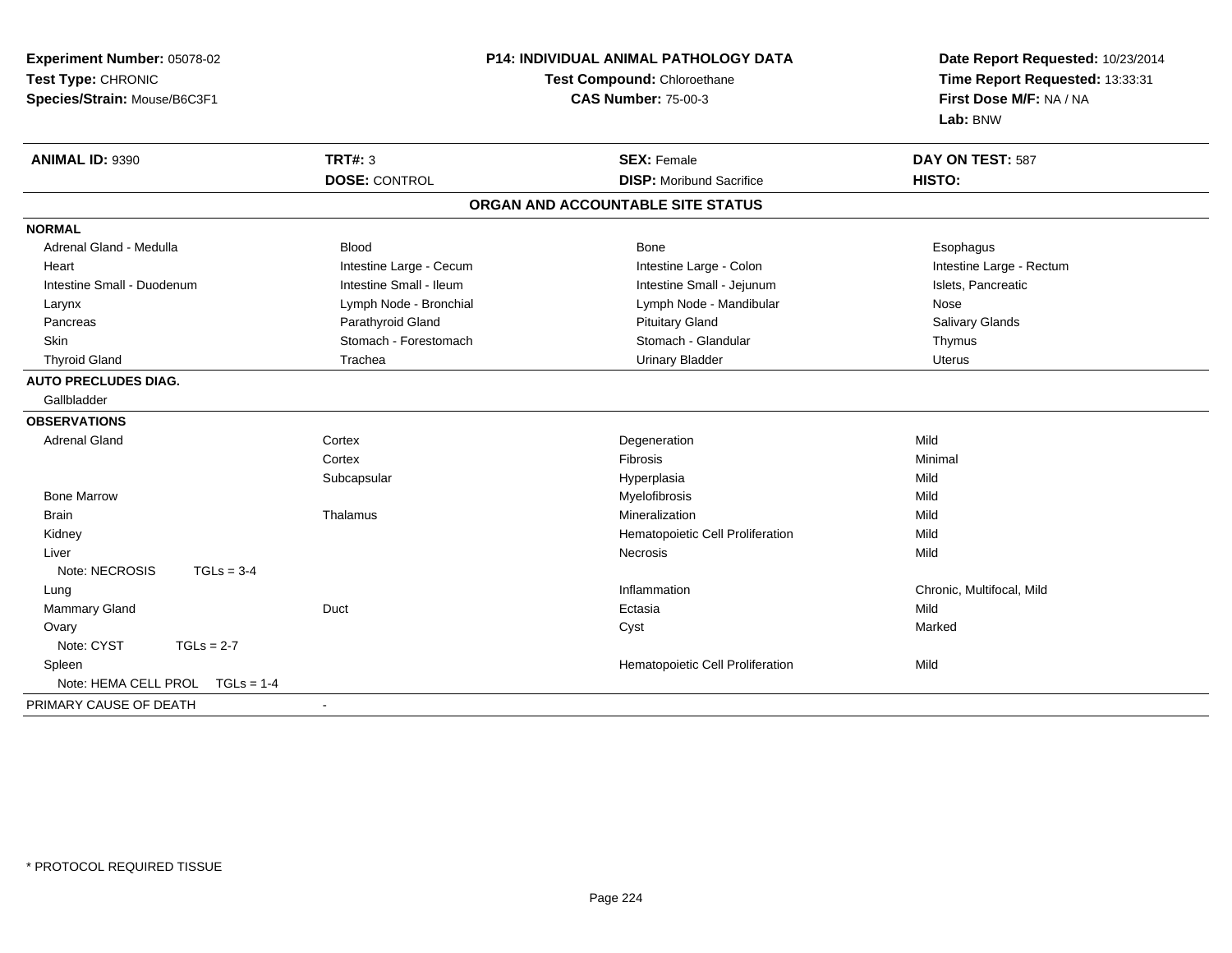| Experiment Number: 05078-02<br>Test Type: CHRONIC<br>Species/Strain: Mouse/B6C3F1 | P14: INDIVIDUAL ANIMAL PATHOLOGY DATA<br>Test Compound: Chloroethane<br><b>CAS Number: 75-00-3</b> |                                   | Date Report Requested: 10/23/2014<br>Time Report Requested: 13:33:31<br>First Dose M/F: NA / NA<br>Lab: BNW |  |
|-----------------------------------------------------------------------------------|----------------------------------------------------------------------------------------------------|-----------------------------------|-------------------------------------------------------------------------------------------------------------|--|
| ANIMAL ID: 9391                                                                   | <b>TRT#: 3</b>                                                                                     | <b>SEX: Female</b>                | DAY ON TEST: 701                                                                                            |  |
|                                                                                   | <b>DOSE: CONTROL</b>                                                                               | <b>DISP: Terminal Sacrifice</b>   | HISTO:                                                                                                      |  |
|                                                                                   |                                                                                                    | ORGAN AND ACCOUNTABLE SITE STATUS |                                                                                                             |  |
| <b>NORMAL</b>                                                                     |                                                                                                    |                                   |                                                                                                             |  |
| Adrenal Gland - Medulla                                                           | <b>Blood</b>                                                                                       | Bone                              | <b>Brain</b>                                                                                                |  |
| Esophagus                                                                         | Gallbladder                                                                                        | Intestine Large - Cecum           | Intestine Large - Colon                                                                                     |  |
| Intestine Large - Rectum                                                          | Intestine Small - Duodenum                                                                         | Intestine Small - Ileum           | Intestine Small - Jejunum                                                                                   |  |
| Larynx                                                                            | Liver                                                                                              | Lung                              | Mammary Gland                                                                                               |  |
| Nose                                                                              | Pancreas                                                                                           | Salivary Glands                   | Skin                                                                                                        |  |
| Spleen                                                                            | Stomach - Forestomach                                                                              | Stomach - Glandular               | Thymus                                                                                                      |  |
| <b>Thyroid Gland</b>                                                              |                                                                                                    |                                   |                                                                                                             |  |
| <b>MISSING</b>                                                                    |                                                                                                    |                                   |                                                                                                             |  |
| Lymph Node - Bronchial                                                            | Parathyroid Gland                                                                                  |                                   |                                                                                                             |  |
| <b>INSUFFICIENT TISSUE</b>                                                        |                                                                                                    |                                   |                                                                                                             |  |
| Islets, Pancreatic                                                                | Trachea                                                                                            |                                   |                                                                                                             |  |
| <b>OBSERVATIONS</b>                                                               |                                                                                                    |                                   |                                                                                                             |  |
| <b>Adrenal Gland</b>                                                              | Cortex                                                                                             | Degeneration                      | Mild                                                                                                        |  |
|                                                                                   | Cortex                                                                                             | Fibrosis                          | Mild                                                                                                        |  |
|                                                                                   | Subcapsular                                                                                        | Hyperplasia                       | Minimal                                                                                                     |  |
| <b>Bone Marrow</b>                                                                |                                                                                                    | Myelofibrosis                     | Mild                                                                                                        |  |
| Heart                                                                             | Valve                                                                                              | Degeneration                      | Mucoid, Minimal                                                                                             |  |
| Kidney                                                                            |                                                                                                    | Inflammation                      | Chronic, Minimal                                                                                            |  |
|                                                                                   |                                                                                                    | Nephropathy                       | Minimal                                                                                                     |  |
| Lymph Node                                                                        | Mandibular                                                                                         | <b>Infiltration Cellular</b>      | Histiocyte, Minimal                                                                                         |  |
| Ovary                                                                             |                                                                                                    | Cyst                              | Mild                                                                                                        |  |
|                                                                                   | <b>Periovarn Tiss</b>                                                                              | Inflammation                      | Chronic, Mild                                                                                               |  |
| <b>Pituitary Gland</b>                                                            | Pars Distalis                                                                                      | Hyperplasia                       | Mild                                                                                                        |  |
| <b>Urinary Bladder</b>                                                            |                                                                                                    | Inflammation                      | Chronic, Mild                                                                                               |  |
| <b>Uterus</b>                                                                     | Endometrium                                                                                        | Hyperplasia                       | Cystic, Mild                                                                                                |  |
| PRIMARY CAUSE OF DEATH                                                            | $\blacksquare$                                                                                     |                                   |                                                                                                             |  |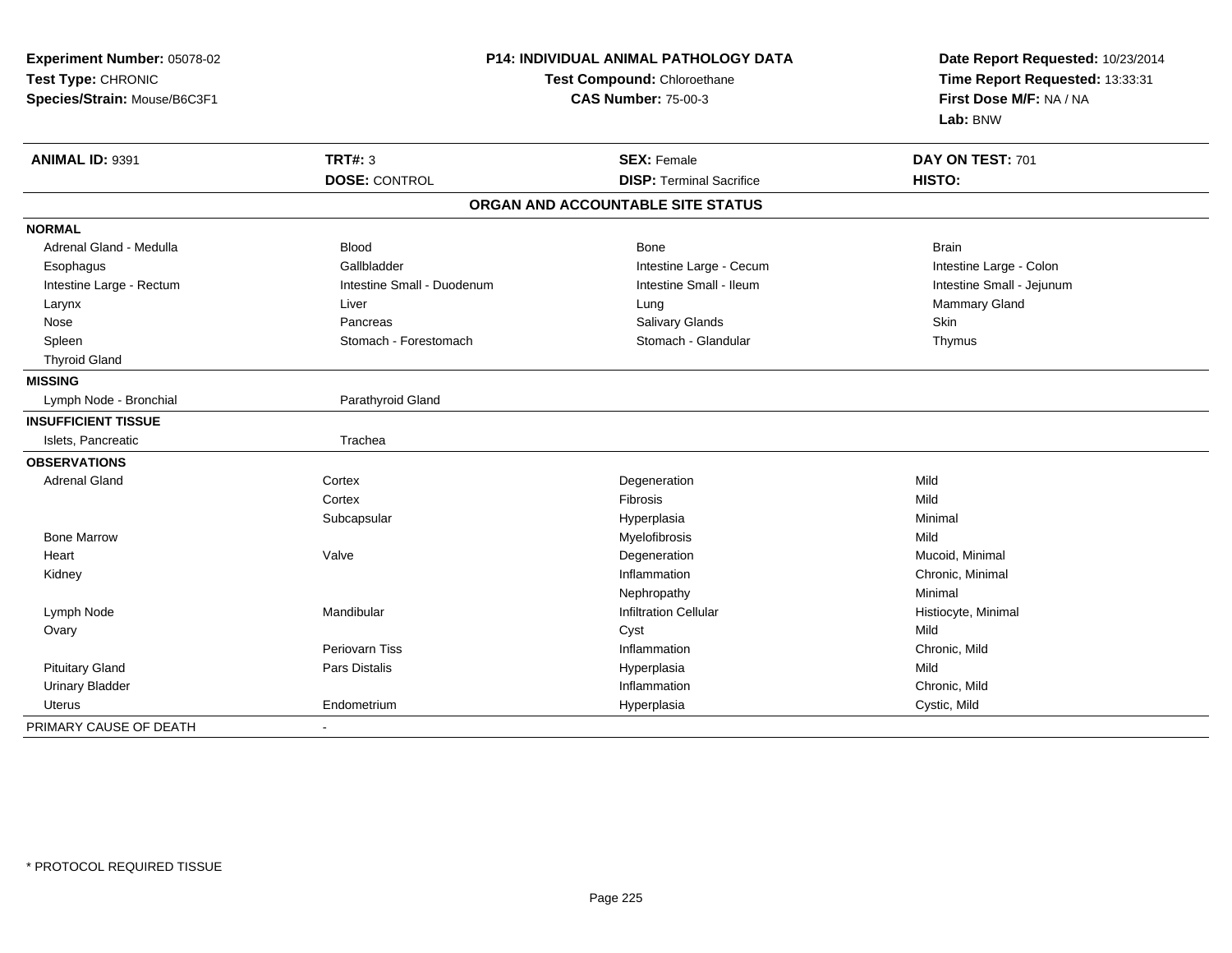| Experiment Number: 05078-02<br>Test Type: CHRONIC<br>Species/Strain: Mouse/B6C3F1 | P14: INDIVIDUAL ANIMAL PATHOLOGY DATA<br>Test Compound: Chloroethane<br><b>CAS Number: 75-00-3</b> |                                   | Date Report Requested: 10/23/2014<br>Time Report Requested: 13:33:31<br>First Dose M/F: NA / NA<br>Lab: BNW |
|-----------------------------------------------------------------------------------|----------------------------------------------------------------------------------------------------|-----------------------------------|-------------------------------------------------------------------------------------------------------------|
| ANIMAL ID: 9392                                                                   | <b>TRT#: 3</b>                                                                                     | <b>SEX: Female</b>                | DAY ON TEST: 688                                                                                            |
|                                                                                   | <b>DOSE: CONTROL</b>                                                                               | <b>DISP:</b> Moribund Sacrifice   | HISTO:                                                                                                      |
|                                                                                   |                                                                                                    | ORGAN AND ACCOUNTABLE SITE STATUS |                                                                                                             |
| <b>NORMAL</b>                                                                     |                                                                                                    |                                   |                                                                                                             |
| Adrenal Gland - Medulla                                                           | <b>Blood</b>                                                                                       | Bone                              | <b>Brain</b>                                                                                                |
| Esophagus                                                                         | Gallbladder                                                                                        | Intestine Large - Cecum           | Intestine Large - Colon                                                                                     |
| Intestine Large - Rectum                                                          | Intestine Small - Duodenum                                                                         | Intestine Small - Ileum           | Intestine Small - Jejunum                                                                                   |
| Islets, Pancreatic                                                                | Kidney                                                                                             | Larynx                            | Liver                                                                                                       |
| Lymph Node - Bronchial                                                            | Mammary Gland                                                                                      | Nose                              | Pancreas                                                                                                    |
| <b>Pituitary Gland</b>                                                            | Salivary Glands                                                                                    | Skin                              | Stomach - Forestomach                                                                                       |
| <b>Thyroid Gland</b>                                                              | Trachea                                                                                            | <b>Urinary Bladder</b>            |                                                                                                             |
| <b>MISSING</b>                                                                    |                                                                                                    |                                   |                                                                                                             |
| Parathyroid Gland                                                                 |                                                                                                    |                                   |                                                                                                             |
| <b>OBSERVATIONS</b>                                                               |                                                                                                    |                                   |                                                                                                             |
| <b>Adrenal Gland</b>                                                              | Cortex                                                                                             | Degeneration                      | Mild                                                                                                        |
|                                                                                   | Cortex                                                                                             | Fibrosis                          | Mild                                                                                                        |
|                                                                                   | Subcapsular                                                                                        | Hyperplasia                       | Mild                                                                                                        |
| <b>Bone Marrow</b>                                                                |                                                                                                    | Myelofibrosis                     | Mild                                                                                                        |
| Heart                                                                             | Valve                                                                                              | Degeneration                      | Mucoid, Mild                                                                                                |
| Lung                                                                              |                                                                                                    | Alveolar/Bronchiolar Carcinoma    |                                                                                                             |
| Lymph Node                                                                        | Mandibular                                                                                         | <b>Infiltration Cellular</b>      | Histiocyte, Mild                                                                                            |
| Ovary                                                                             | Periovarn Tiss                                                                                     | Inflammation                      | Chronic, Mild                                                                                               |
| Spleen                                                                            |                                                                                                    | Erythrophagocytosis               | Mild                                                                                                        |
| Stomach                                                                           | Glandular                                                                                          | Ulcer                             | Mild                                                                                                        |
| Note: ULCER<br>$TGLs = 1-8$                                                       |                                                                                                    |                                   |                                                                                                             |
| Thymus                                                                            |                                                                                                    | Cyst                              | Mild                                                                                                        |
| <b>Uterus</b>                                                                     | Endometrium                                                                                        | Hyperplasia                       | Cystic, Mild                                                                                                |
|                                                                                   | Cervix                                                                                             | Polyp                             |                                                                                                             |
| PRIMARY CAUSE OF DEATH                                                            |                                                                                                    |                                   |                                                                                                             |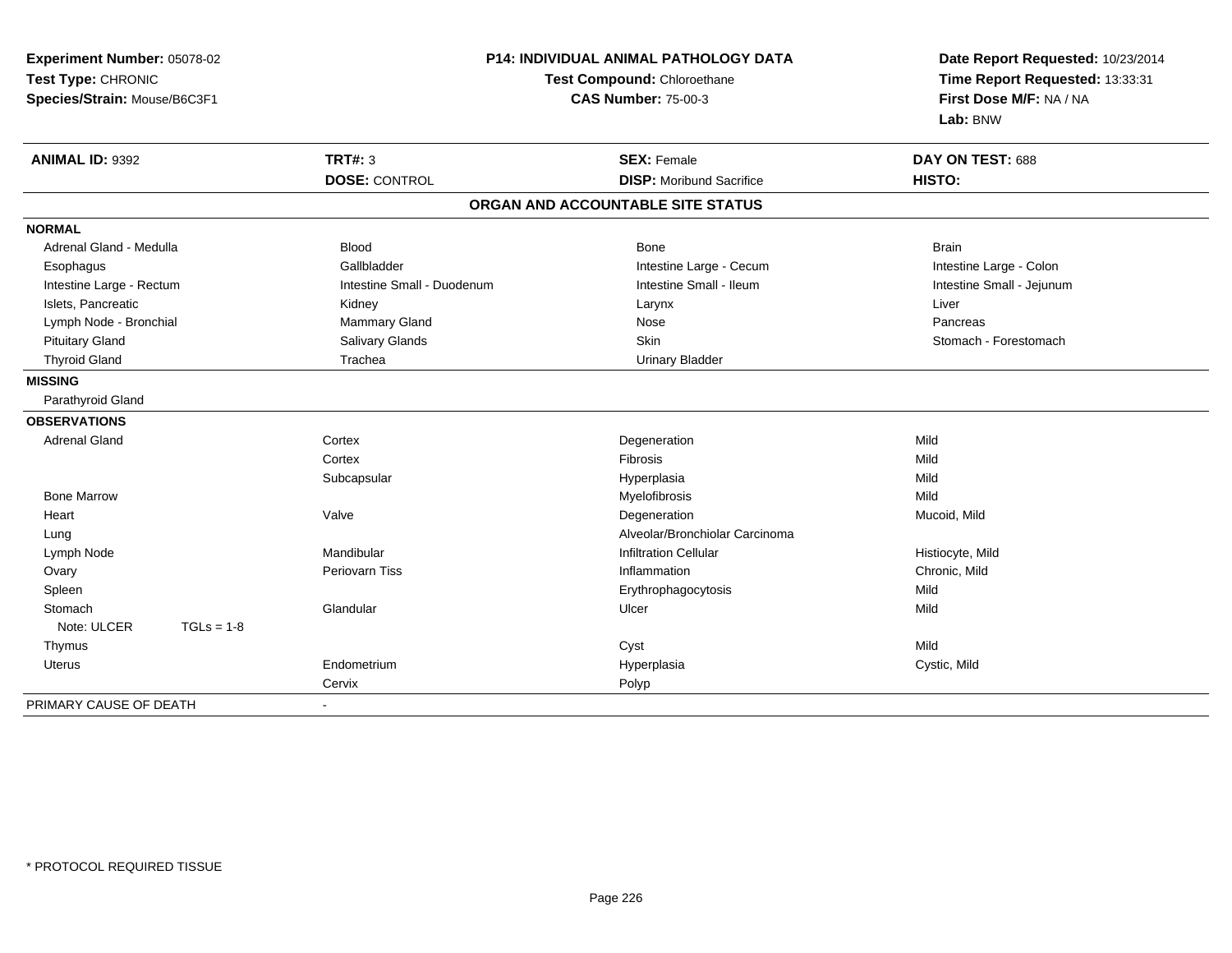| Experiment Number: 05078-02<br><b>Test Type: CHRONIC</b><br>Species/Strain: Mouse/B6C3F1 |                                 | <b>P14: INDIVIDUAL ANIMAL PATHOLOGY DATA</b><br>Test Compound: Chloroethane<br><b>CAS Number: 75-00-3</b> | Date Report Requested: 10/23/2014<br>Time Report Requested: 13:33:31<br>First Dose M/F: NA / NA<br>Lab: BNW |  |
|------------------------------------------------------------------------------------------|---------------------------------|-----------------------------------------------------------------------------------------------------------|-------------------------------------------------------------------------------------------------------------|--|
| <b>ANIMAL ID: 9393</b>                                                                   | TRT#: 3<br><b>DOSE: CONTROL</b> | <b>SEX: Female</b><br><b>DISP: Missing</b>                                                                | <b>DAY ON TEST: 52</b><br>HISTO:                                                                            |  |
| <b>OBSERVATIONS</b>                                                                      |                                 |                                                                                                           |                                                                                                             |  |
| <b>Brain</b>                                                                             |                                 |                                                                                                           |                                                                                                             |  |
| Note: #05050780200931-F/I/01 MISSING 05/07/82                                            |                                 |                                                                                                           |                                                                                                             |  |
| PRIMARY CAUSE OF DEATH                                                                   |                                 |                                                                                                           |                                                                                                             |  |
| Animal Note: MOUSE MISSING DATE 05/07/82                                                 |                                 |                                                                                                           |                                                                                                             |  |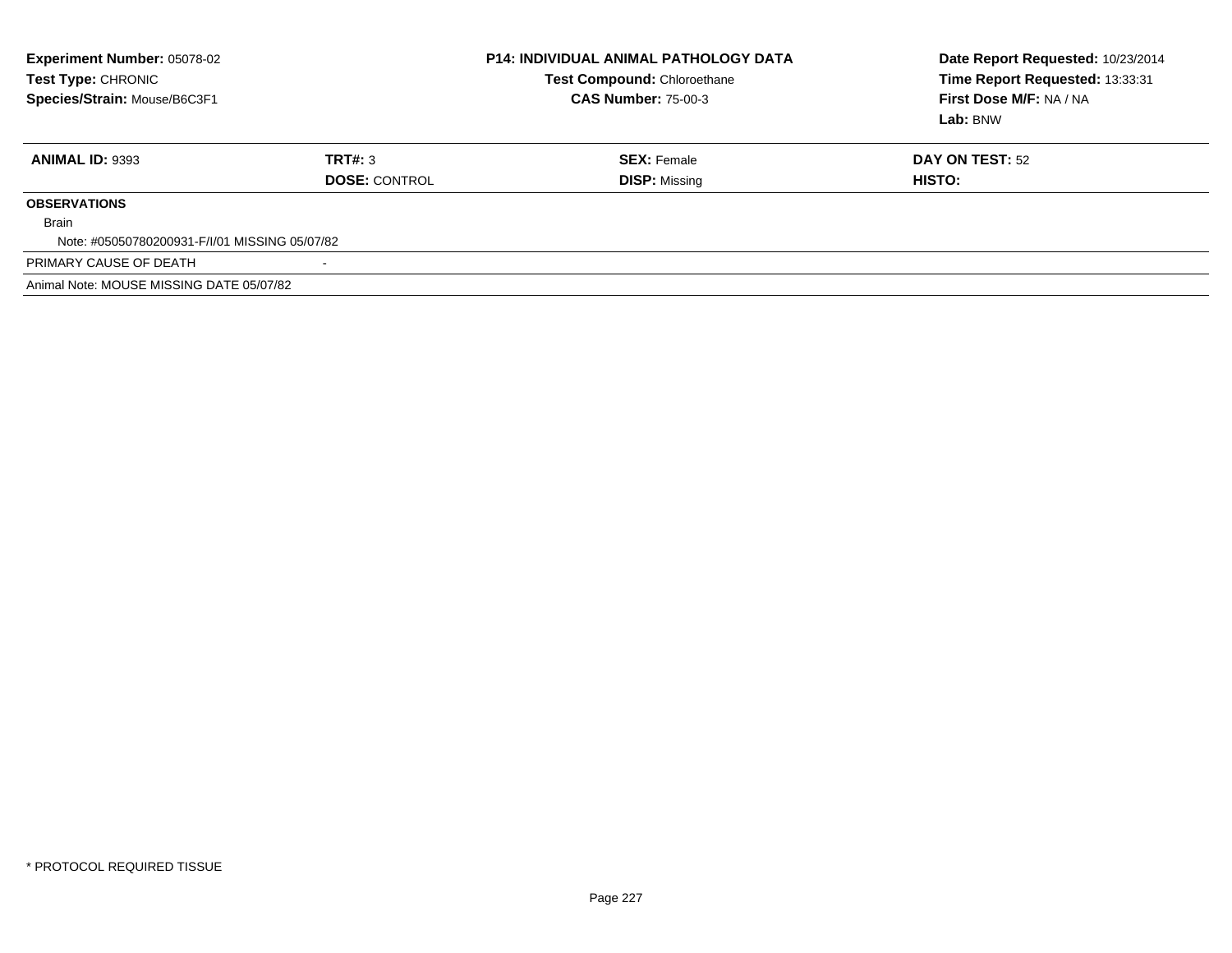| Experiment Number: 05078-02<br>Test Type: CHRONIC<br>Species/Strain: Mouse/B6C3F1 | P14: INDIVIDUAL ANIMAL PATHOLOGY DATA<br>Test Compound: Chloroethane<br><b>CAS Number: 75-00-3</b> |                                   | Date Report Requested: 10/23/2014<br>Time Report Requested: 13:33:31<br>First Dose M/F: NA / NA<br>Lab: BNW |  |
|-----------------------------------------------------------------------------------|----------------------------------------------------------------------------------------------------|-----------------------------------|-------------------------------------------------------------------------------------------------------------|--|
| <b>ANIMAL ID: 9394</b>                                                            | <b>TRT#: 3</b>                                                                                     | <b>SEX: Female</b>                | DAY ON TEST: 701                                                                                            |  |
|                                                                                   | <b>DOSE: CONTROL</b>                                                                               | <b>DISP: Terminal Sacrifice</b>   | HISTO:                                                                                                      |  |
|                                                                                   |                                                                                                    | ORGAN AND ACCOUNTABLE SITE STATUS |                                                                                                             |  |
| <b>NORMAL</b>                                                                     |                                                                                                    |                                   |                                                                                                             |  |
| Adrenal Gland - Medulla                                                           | <b>Blood</b>                                                                                       | <b>Bone</b>                       | <b>Brain</b>                                                                                                |  |
| Esophagus                                                                         | Gallbladder                                                                                        | Heart                             | Intestine Large - Cecum                                                                                     |  |
| Intestine Large - Colon                                                           | Intestine Large - Rectum                                                                           | Intestine Small - Duodenum        | Intestine Small - Ileum                                                                                     |  |
| Intestine Small - Jejunum                                                         | Islets, Pancreatic                                                                                 | Kidney                            | Larynx                                                                                                      |  |
| Liver                                                                             | Mammary Gland                                                                                      | Ovary                             | Pancreas                                                                                                    |  |
| Parathyroid Gland                                                                 | Salivary Glands                                                                                    | Skin                              | Stomach - Forestomach                                                                                       |  |
| Stomach - Glandular                                                               | Trachea                                                                                            |                                   |                                                                                                             |  |
| <b>MISSING</b>                                                                    |                                                                                                    |                                   |                                                                                                             |  |
| Lymph Node - Mandibular                                                           | Thymus                                                                                             |                                   |                                                                                                             |  |
| <b>OBSERVATIONS</b>                                                               |                                                                                                    |                                   |                                                                                                             |  |
| <b>Adrenal Gland</b>                                                              | Cortex                                                                                             | Degeneration                      | Mild                                                                                                        |  |
|                                                                                   | Cortex                                                                                             | Fibrosis                          | Mild                                                                                                        |  |
|                                                                                   | Subcapsular                                                                                        | Hyperplasia                       | Mild                                                                                                        |  |
| <b>Bone Marrow</b>                                                                |                                                                                                    | Myelofibrosis                     | Minimal                                                                                                     |  |
| Lung                                                                              |                                                                                                    | Alveolar/Bronchiolar Carcinoma    | Multiple                                                                                                    |  |
|                                                                                   | <b>Bronchiole</b>                                                                                  | Hyperplasia                       | Multifocal, Moderate                                                                                        |  |
|                                                                                   | Alveolus                                                                                           | <b>Infiltration Cellular</b>      | Histiocyte, Moderate                                                                                        |  |
|                                                                                   |                                                                                                    | Inflammation                      | Chronic, Multifocal, Mild                                                                                   |  |
| Note: ALV BRON CARC<br>$TGLs = 1-3$                                               |                                                                                                    |                                   |                                                                                                             |  |
| Lymph Node                                                                        | <b>Bronchial</b>                                                                                   | <b>Infiltration Cellular</b>      | Histiocyte, Minimal                                                                                         |  |
| Nose                                                                              | Mucosa                                                                                             | Inflammation                      | Suppurative, Moderate                                                                                       |  |
| <b>Pituitary Gland</b>                                                            | <b>Pars Distalis</b>                                                                               | Adenoma                           |                                                                                                             |  |
| Note: ADENOMA<br>$TGLs = 2-8$                                                     |                                                                                                    |                                   |                                                                                                             |  |
| Spleen                                                                            |                                                                                                    | Erythrophagocytosis               | Mild                                                                                                        |  |
| <b>Thyroid Gland</b>                                                              |                                                                                                    | Atrophy                           | Mild                                                                                                        |  |
| <b>Urinary Bladder</b>                                                            |                                                                                                    | Inflammation                      | Chronic, Minimal                                                                                            |  |
| Uterus                                                                            | Endometrium                                                                                        | Hyperplasia                       | Cystic, Mild                                                                                                |  |
| PRIMARY CAUSE OF DEATH                                                            |                                                                                                    |                                   |                                                                                                             |  |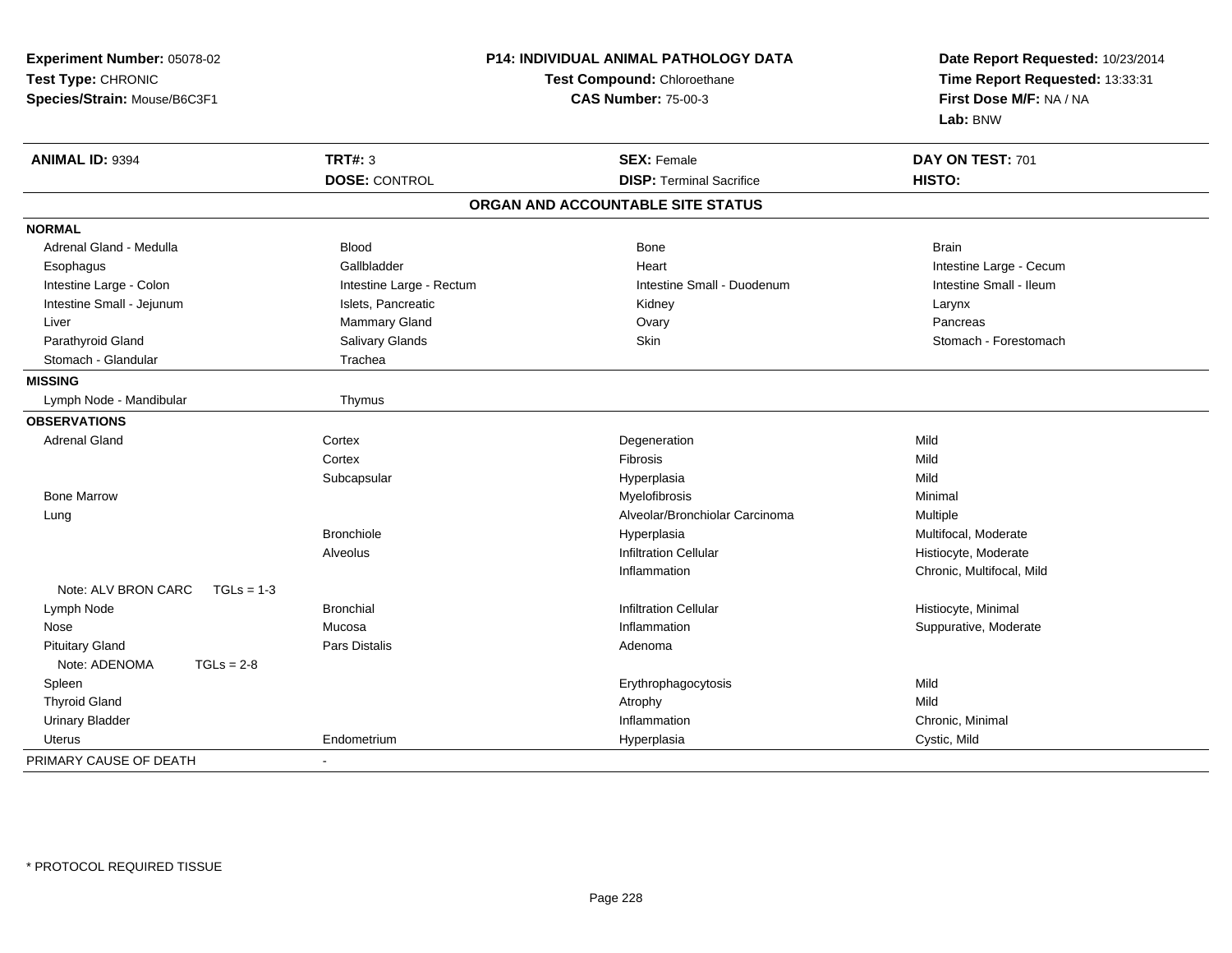| Experiment Number: 05078-02<br>Test Type: CHRONIC<br>Species/Strain: Mouse/B6C3F1 |                          | P14: INDIVIDUAL ANIMAL PATHOLOGY DATA<br>Test Compound: Chloroethane<br><b>CAS Number: 75-00-3</b> |                           |
|-----------------------------------------------------------------------------------|--------------------------|----------------------------------------------------------------------------------------------------|---------------------------|
| <b>ANIMAL ID: 9395</b>                                                            | <b>TRT#: 3</b>           | <b>SEX: Female</b>                                                                                 | DAY ON TEST: 701          |
|                                                                                   | <b>DOSE: CONTROL</b>     | <b>DISP: Terminal Sacrifice</b>                                                                    | HISTO:                    |
|                                                                                   |                          | ORGAN AND ACCOUNTABLE SITE STATUS                                                                  |                           |
| <b>NORMAL</b>                                                                     |                          |                                                                                                    |                           |
| Adrenal Gland - Medulla                                                           | <b>Blood</b>             | Bone                                                                                               | <b>Brain</b>              |
| Esophagus                                                                         | Gallbladder              | Heart                                                                                              | Intestine Large - Cecum   |
| Intestine Large - Colon                                                           | Intestine Large - Rectum | Intestine Small - Duodenum                                                                         | Intestine Small - Ileum   |
| Intestine Small - Jejunum                                                         | Islets, Pancreatic       | Mammary Gland                                                                                      | Nose                      |
| Ovary                                                                             | Parathyroid Gland        | <b>Salivary Glands</b>                                                                             | Skin                      |
| Spleen                                                                            | Stomach - Forestomach    | Stomach - Glandular                                                                                | Thymus                    |
| Trachea                                                                           | <b>Urinary Bladder</b>   |                                                                                                    |                           |
| <b>MISSING</b>                                                                    |                          |                                                                                                    |                           |
| Lymph Node - Bronchial                                                            |                          |                                                                                                    |                           |
| <b>INSUFFICIENT TISSUE</b>                                                        |                          |                                                                                                    |                           |
| Larynx                                                                            |                          |                                                                                                    |                           |
| <b>OBSERVATIONS</b>                                                               |                          |                                                                                                    |                           |
| <b>Adrenal Gland</b>                                                              | Cortex                   | Degeneration                                                                                       | Mild                      |
|                                                                                   | Cortex                   | Fibrosis                                                                                           | Mild                      |
|                                                                                   | Subcapsular              | Hyperplasia                                                                                        | Moderate                  |
| <b>Bone Marrow</b>                                                                |                          | Myelofibrosis                                                                                      | Minimal                   |
| Kidney                                                                            |                          | Nephropathy                                                                                        | Minimal                   |
| Liver                                                                             |                          | Hematopoietic Cell Proliferation                                                                   | Minimal                   |
| Lung                                                                              |                          | Inflammation                                                                                       | Chronic, Multifocal, Mild |
| Lymph Node                                                                        | Mandibular               | <b>Infiltration Cellular</b>                                                                       | Histiocyte, Mild          |
| Pancreas                                                                          |                          | Inflammation                                                                                       | Chronic, Minimal          |
| <b>Pituitary Gland</b>                                                            | <b>Pars Distalis</b>     | Adenoma                                                                                            |                           |
| Note: ADENOMA<br>$TGLs = 2-8$                                                     |                          |                                                                                                    |                           |
| <b>Thyroid Gland</b>                                                              | <b>Follicular Cel</b>    | Hyperplasia                                                                                        | Mild                      |
| Uterus                                                                            | Endometrium              | Hyperplasia                                                                                        | Cystic, Marked            |
|                                                                                   | Endometrium              | Inflammation                                                                                       | Suppurative, Mild         |
| PRIMARY CAUSE OF DEATH                                                            |                          |                                                                                                    |                           |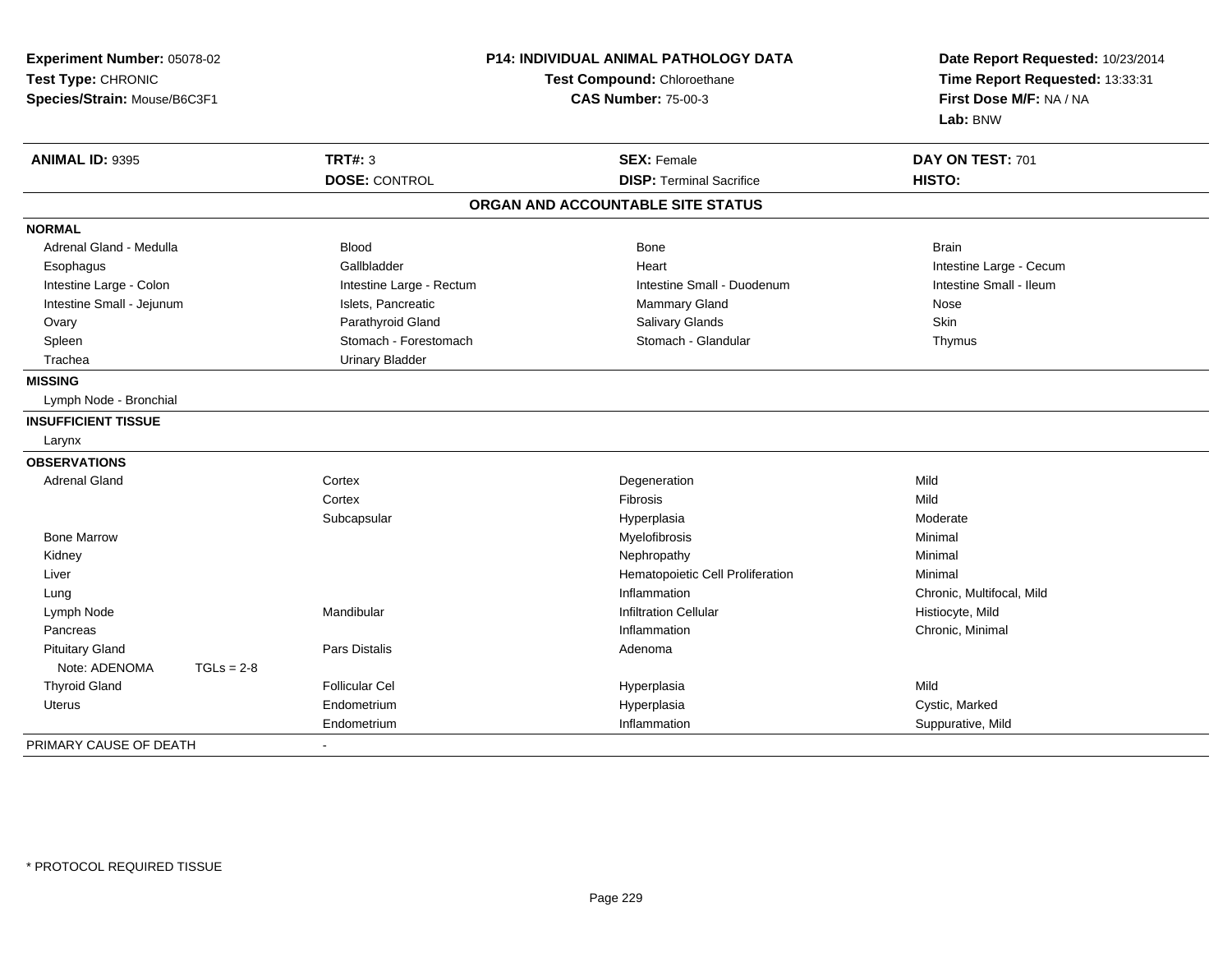| Experiment Number: 05078-02<br>Test Type: CHRONIC<br>Species/Strain: Mouse/B6C3F1 |              | P14: INDIVIDUAL ANIMAL PATHOLOGY DATA<br>Test Compound: Chloroethane<br><b>CAS Number: 75-00-3</b> |                                   | Date Report Requested: 10/23/2014<br>Time Report Requested: 13:33:31<br>First Dose M/F: NA / NA<br>Lab: BNW |
|-----------------------------------------------------------------------------------|--------------|----------------------------------------------------------------------------------------------------|-----------------------------------|-------------------------------------------------------------------------------------------------------------|
| <b>ANIMAL ID: 9396</b>                                                            |              | <b>TRT#: 3</b>                                                                                     | <b>SEX: Female</b>                | DAY ON TEST: 701                                                                                            |
|                                                                                   |              | <b>DOSE: CONTROL</b>                                                                               | <b>DISP: Terminal Sacrifice</b>   | HISTO:                                                                                                      |
|                                                                                   |              |                                                                                                    | ORGAN AND ACCOUNTABLE SITE STATUS |                                                                                                             |
| <b>NORMAL</b>                                                                     |              |                                                                                                    |                                   |                                                                                                             |
| Adrenal Gland - Medulla                                                           |              | <b>Blood</b>                                                                                       | Bone                              | <b>Brain</b>                                                                                                |
| Esophagus                                                                         |              | Heart                                                                                              | Intestine Large - Cecum           | Intestine Large - Colon                                                                                     |
| Intestine Large - Rectum                                                          |              | Intestine Small - Duodenum                                                                         | Intestine Small - Ileum           | Intestine Small - Jejunum                                                                                   |
| Islets, Pancreatic                                                                |              | Kidney                                                                                             | Larynx                            | Liver                                                                                                       |
| Lymph Node - Bronchial                                                            |              | Lymph Node - Mandibular                                                                            | Mammary Gland                     | Nose                                                                                                        |
| Ovary                                                                             |              | Pancreas                                                                                           | Parathyroid Gland                 | <b>Salivary Glands</b>                                                                                      |
| Skin                                                                              |              | Stomach - Forestomach                                                                              | Stomach - Glandular               | Thymus                                                                                                      |
| <b>Thyroid Gland</b>                                                              |              | Trachea                                                                                            |                                   |                                                                                                             |
| <b>MISSING</b>                                                                    |              |                                                                                                    |                                   |                                                                                                             |
| Gallbladder                                                                       |              |                                                                                                    |                                   |                                                                                                             |
| <b>OBSERVATIONS</b>                                                               |              |                                                                                                    |                                   |                                                                                                             |
| <b>Adrenal Gland</b>                                                              |              | Cortex                                                                                             | Degeneration                      | Mild                                                                                                        |
|                                                                                   |              | Cortex                                                                                             | Fibrosis                          | Mild                                                                                                        |
|                                                                                   |              | Cortex                                                                                             | Hyperplasia                       | Minimal                                                                                                     |
|                                                                                   |              | Subcapsular                                                                                        | Hyperplasia                       | Moderate                                                                                                    |
| <b>Bone Marrow</b>                                                                |              |                                                                                                    | Myelofibrosis                     | Mild                                                                                                        |
| Lung                                                                              |              |                                                                                                    | Inflammation                      | Chronic, Multifocal, Minimal                                                                                |
| <b>Pituitary Gland</b>                                                            |              | Pars Distalis                                                                                      | Adenoma                           |                                                                                                             |
| Note: ADENOMA                                                                     | $TGLs = 1-8$ |                                                                                                    |                                   |                                                                                                             |
| Spleen                                                                            |              |                                                                                                    | Hyperplasia                       | Lymphoid, Moderate                                                                                          |
| <b>Urinary Bladder</b>                                                            |              |                                                                                                    | Inflammation                      | Chronic, Minimal                                                                                            |
| <b>Uterus</b>                                                                     |              | Endometrium                                                                                        | Hyperplasia                       | Cystic, Mild                                                                                                |
| PRIMARY CAUSE OF DEATH                                                            |              | $\sim$                                                                                             |                                   |                                                                                                             |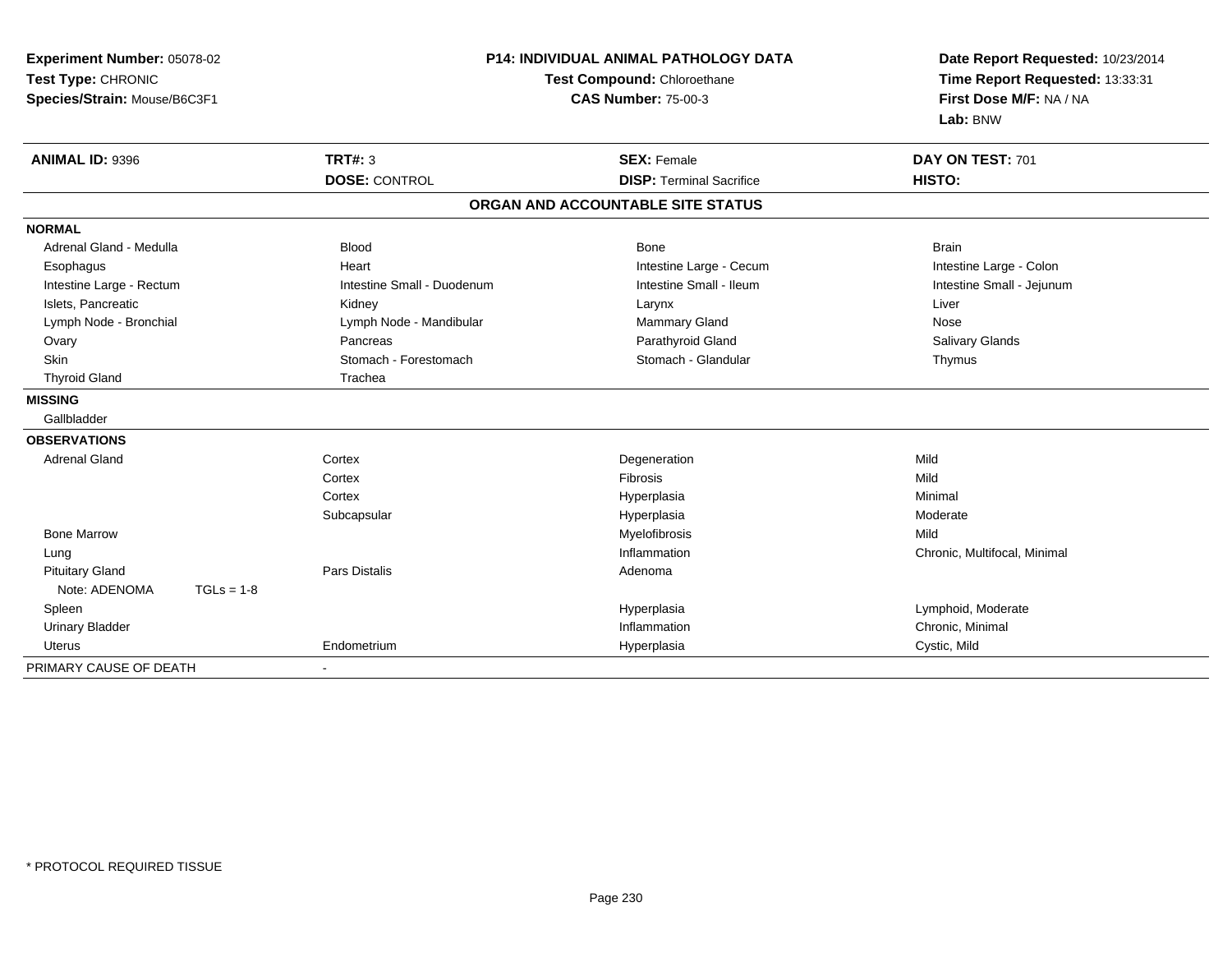| <b>Experiment Number: 05078-02</b><br>Test Type: CHRONIC<br>Species/Strain: Mouse/B6C3F1 |                          | <b>P14: INDIVIDUAL ANIMAL PATHOLOGY DATA</b><br>Test Compound: Chloroethane<br><b>CAS Number: 75-00-3</b> | Date Report Requested: 10/23/2014<br>Time Report Requested: 13:33:31<br>First Dose M/F: NA / NA<br>Lab: BNW |
|------------------------------------------------------------------------------------------|--------------------------|-----------------------------------------------------------------------------------------------------------|-------------------------------------------------------------------------------------------------------------|
| <b>ANIMAL ID: 9397</b>                                                                   | TRT#: 3                  | <b>SEX: Female</b>                                                                                        | DAY ON TEST: 701                                                                                            |
|                                                                                          | <b>DOSE: CONTROL</b>     | <b>DISP: Terminal Sacrifice</b>                                                                           | HISTO:                                                                                                      |
|                                                                                          |                          | ORGAN AND ACCOUNTABLE SITE STATUS                                                                         |                                                                                                             |
| <b>NORMAL</b>                                                                            |                          |                                                                                                           |                                                                                                             |
| Adrenal Gland - Medulla                                                                  | <b>Blood</b>             | <b>Bone</b>                                                                                               | <b>Brain</b>                                                                                                |
| Esophagus                                                                                | Gallbladder              | Heart                                                                                                     | Intestine Large - Cecum                                                                                     |
| Intestine Large - Colon                                                                  | Intestine Large - Rectum | Intestine Small - Duodenum                                                                                | Intestine Small - Ileum                                                                                     |
| Intestine Small - Jejunum                                                                | Islets, Pancreatic       | Kidney                                                                                                    | Larynx                                                                                                      |
| Liver                                                                                    | Lung                     | Lymph Node - Bronchial                                                                                    | Lymph Node - Mandibular                                                                                     |
| Mammary Gland                                                                            | Nose                     | Ovary                                                                                                     | Pancreas                                                                                                    |
| Parathyroid Gland                                                                        | <b>Pituitary Gland</b>   | Salivary Glands                                                                                           | Skin                                                                                                        |
| Spleen                                                                                   | Stomach - Forestomach    | Stomach - Glandular                                                                                       | Thymus                                                                                                      |
| <b>Thyroid Gland</b>                                                                     | Trachea                  | <b>Urinary Bladder</b>                                                                                    |                                                                                                             |
| <b>OBSERVATIONS</b>                                                                      |                          |                                                                                                           |                                                                                                             |
| <b>Adrenal Gland</b>                                                                     | Cortex                   | Degeneration                                                                                              | Mild                                                                                                        |
|                                                                                          | Cortex                   | <b>Fibrosis</b>                                                                                           | Minimal                                                                                                     |
|                                                                                          | Subcapsular              | Hyperplasia                                                                                               | Mild                                                                                                        |
| <b>Bone Marrow</b>                                                                       |                          | Myelofibrosis                                                                                             | Mild                                                                                                        |
| <b>Uterus</b>                                                                            | Endometrium              | Hyperplasia                                                                                               | Cystic, Minimal                                                                                             |
| PRIMARY CAUSE OF DEATH                                                                   |                          |                                                                                                           |                                                                                                             |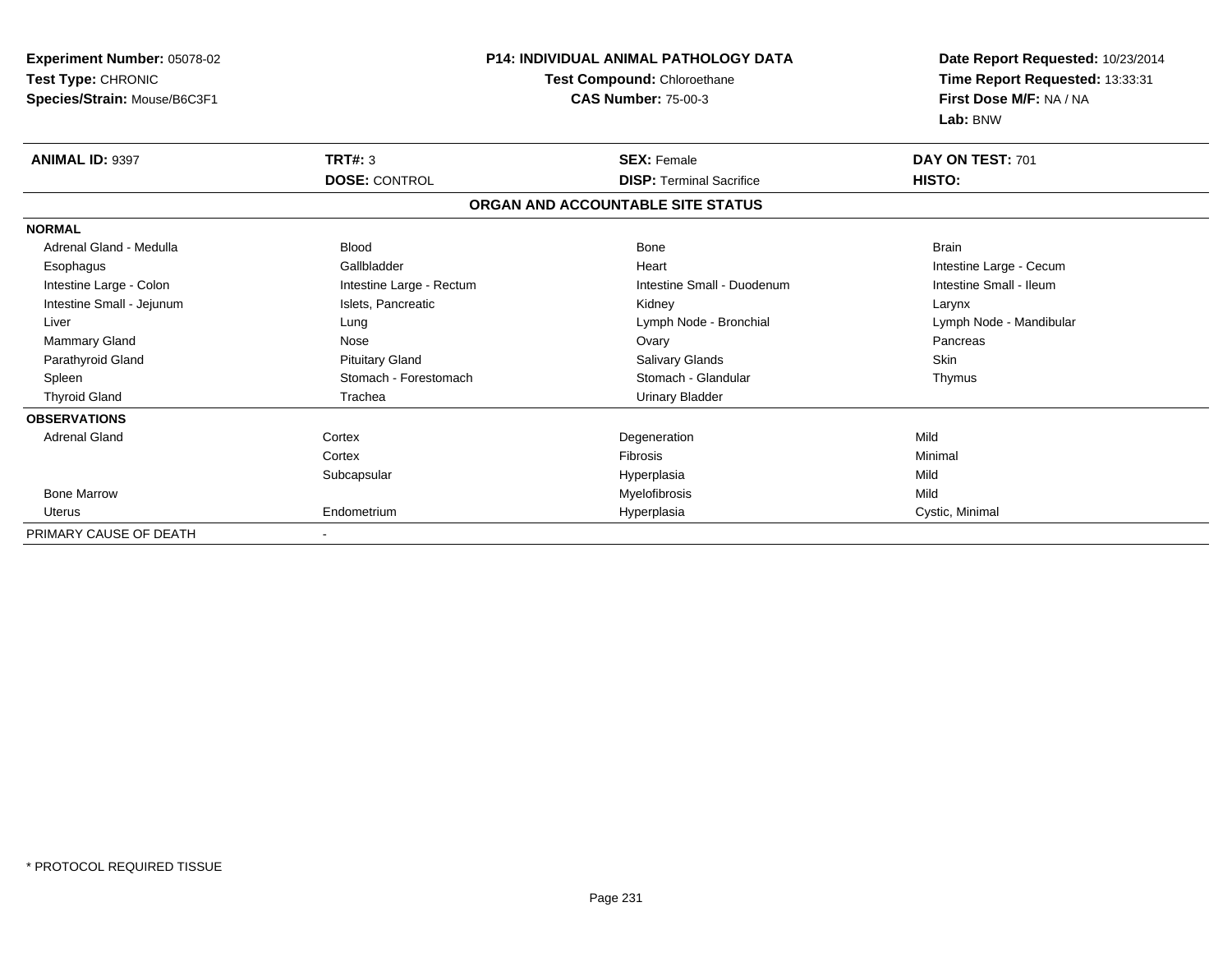| Experiment Number: 05078-02<br>Test Type: CHRONIC<br>Species/Strain: Mouse/B6C3F1 |                          | P14: INDIVIDUAL ANIMAL PATHOLOGY DATA<br>Test Compound: Chloroethane<br><b>CAS Number: 75-00-3</b> | Date Report Requested: 10/23/2014<br>Time Report Requested: 13:33:31<br>First Dose M/F: NA / NA<br>Lab: BNW |
|-----------------------------------------------------------------------------------|--------------------------|----------------------------------------------------------------------------------------------------|-------------------------------------------------------------------------------------------------------------|
| ANIMAL ID: 9398                                                                   | <b>TRT#: 3</b>           | <b>SEX: Female</b>                                                                                 | DAY ON TEST: 701                                                                                            |
|                                                                                   | <b>DOSE: CONTROL</b>     | <b>DISP: Terminal Sacrifice</b>                                                                    | HISTO:                                                                                                      |
|                                                                                   |                          | ORGAN AND ACCOUNTABLE SITE STATUS                                                                  |                                                                                                             |
| <b>NORMAL</b>                                                                     |                          |                                                                                                    |                                                                                                             |
| Adrenal Gland - Medulla                                                           | <b>Blood</b>             | <b>Bone</b>                                                                                        | <b>Brain</b>                                                                                                |
| Esophagus                                                                         | Gallbladder              | Heart                                                                                              | Intestine Large - Cecum                                                                                     |
| Intestine Large - Colon                                                           | Intestine Large - Rectum | Intestine Small - Duodenum                                                                         | Intestine Small - Ileum                                                                                     |
| Intestine Small - Jejunum                                                         | Islets, Pancreatic       | Kidney                                                                                             | Larynx                                                                                                      |
| Liver                                                                             | Lymph Node - Bronchial   | Lymph Node - Mandibular                                                                            | Mammary Gland                                                                                               |
| Nose                                                                              | Pancreas                 | Skin                                                                                               | Spleen                                                                                                      |
| Stomach - Forestomach                                                             | Stomach - Glandular      | <b>Thyroid Gland</b>                                                                               | Trachea                                                                                                     |
| <b>Urinary Bladder</b>                                                            |                          |                                                                                                    |                                                                                                             |
| <b>MISSING</b>                                                                    |                          |                                                                                                    |                                                                                                             |
| Parathyroid Gland                                                                 | Thymus                   |                                                                                                    |                                                                                                             |
| <b>OBSERVATIONS</b>                                                               |                          |                                                                                                    |                                                                                                             |
| <b>Adrenal Gland</b>                                                              | Cortex                   | Degeneration                                                                                       | Minimal                                                                                                     |
|                                                                                   | Cortex                   | Fibrosis                                                                                           | Minimal                                                                                                     |
|                                                                                   | Subcapsular              | Hyperplasia                                                                                        | Mild                                                                                                        |
| <b>Bone Marrow</b>                                                                |                          | Myelofibrosis                                                                                      | Mild                                                                                                        |
| Lung                                                                              |                          | Alveolar/Bronchiolar Adenoma                                                                       | Multiple                                                                                                    |
|                                                                                   |                          | Inflammation                                                                                       | Chronic, Multifocal, Mild                                                                                   |
| Ovary                                                                             |                          | Cyst                                                                                               | Moderate                                                                                                    |
| Note: CYST<br>$TGLs = 1-7$                                                        |                          |                                                                                                    |                                                                                                             |
| <b>Pituitary Gland</b>                                                            | Pars Distalis            | Adenoma                                                                                            |                                                                                                             |
| Salivary Glands                                                                   |                          | Inflammation                                                                                       | Chronic, Mild                                                                                               |
| <b>Uterus</b>                                                                     | Endometrium              | Hyperplasia                                                                                        | Cystic, Mild                                                                                                |
| PRIMARY CAUSE OF DEATH                                                            |                          |                                                                                                    |                                                                                                             |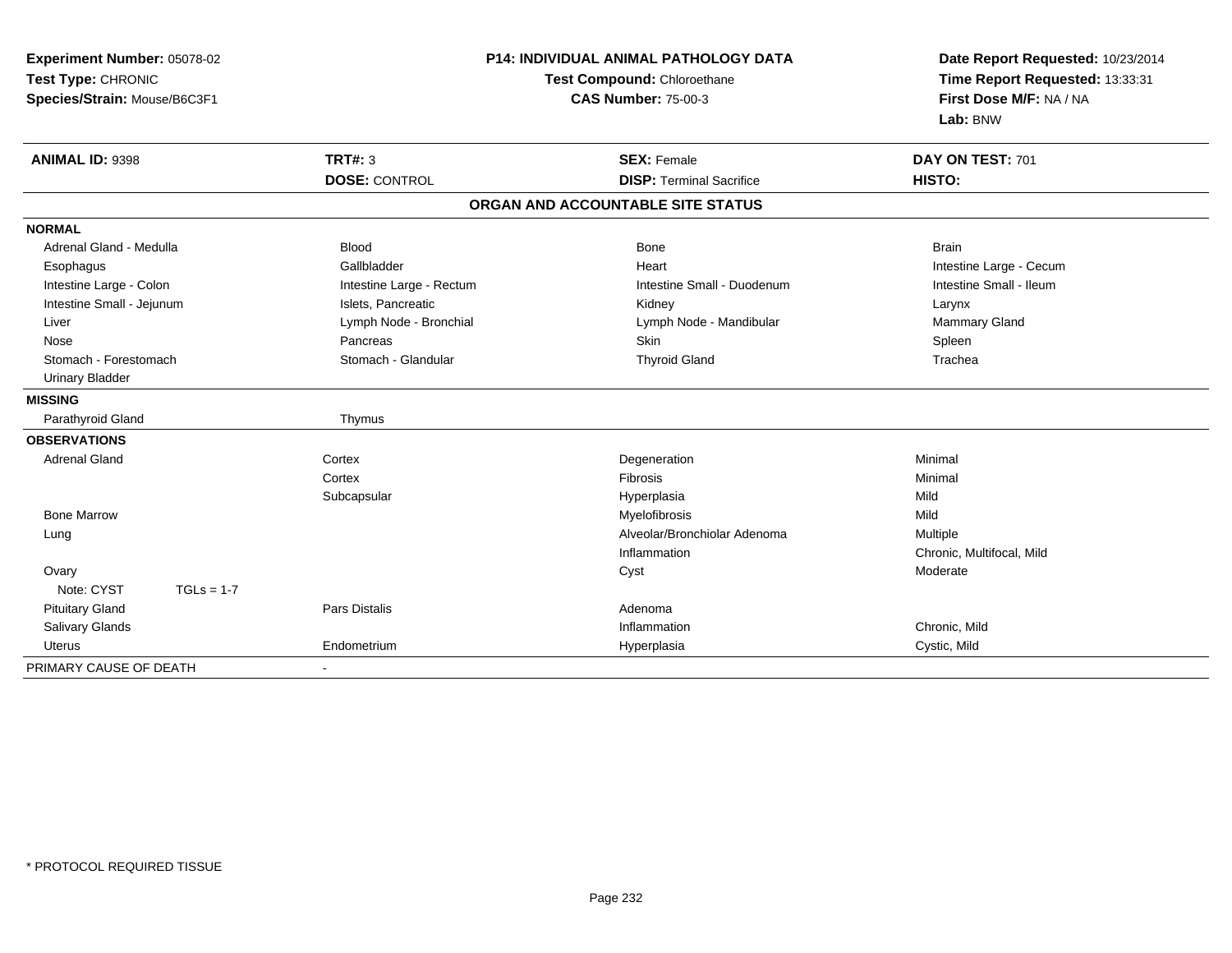| Experiment Number: 05078-02<br>Test Type: CHRONIC<br>Species/Strain: Mouse/B6C3F1 | <b>P14: INDIVIDUAL ANIMAL PATHOLOGY DATA</b><br>Test Compound: Chloroethane<br><b>CAS Number: 75-00-3</b> |                                   | Date Report Requested: 10/23/2014<br>Time Report Requested: 13:33:31<br>First Dose M/F: NA / NA<br>Lab: BNW |
|-----------------------------------------------------------------------------------|-----------------------------------------------------------------------------------------------------------|-----------------------------------|-------------------------------------------------------------------------------------------------------------|
| ANIMAL ID: 9399                                                                   | <b>TRT#: 3</b>                                                                                            | <b>SEX: Female</b>                | DAY ON TEST: 668                                                                                            |
|                                                                                   | <b>DOSE: CONTROL</b>                                                                                      | <b>DISP: Natural Death</b>        | HISTO:                                                                                                      |
|                                                                                   |                                                                                                           | ORGAN AND ACCOUNTABLE SITE STATUS |                                                                                                             |
| <b>NORMAL</b>                                                                     |                                                                                                           |                                   |                                                                                                             |
| Adrenal Gland - Medulla                                                           | <b>Blood</b>                                                                                              | <b>Bone</b>                       | <b>Bone Marrow</b>                                                                                          |
| <b>Brain</b>                                                                      | Esophagus                                                                                                 | Gallbladder                       | Heart                                                                                                       |
| Intestine Large - Cecum                                                           | Intestine Large - Rectum                                                                                  | Islets, Pancreatic                | Kidney                                                                                                      |
| Larynx                                                                            | Lung                                                                                                      | Lymph Node - Mandibular           | Mammary Gland                                                                                               |
| Nose                                                                              | Parathyroid Gland                                                                                         | <b>Pituitary Gland</b>            | Salivary Glands                                                                                             |
| Skin                                                                              | Stomach - Forestomach                                                                                     | Stomach - Glandular               | <b>Thyroid Gland</b>                                                                                        |
| Trachea                                                                           | <b>Urinary Bladder</b>                                                                                    |                                   |                                                                                                             |
| <b>MISSING</b>                                                                    |                                                                                                           |                                   |                                                                                                             |
| Thymus                                                                            |                                                                                                           |                                   |                                                                                                             |
| <b>AUTO PRECLUDES DIAG.</b>                                                       |                                                                                                           |                                   |                                                                                                             |
| Intestine Large - Colon                                                           | Intestine Small - Duodenum                                                                                | Intestine Small - Ileum           | Intestine Small - Jejunum                                                                                   |
| <b>OBSERVATIONS</b>                                                               |                                                                                                           |                                   |                                                                                                             |
| <b>Adrenal Gland</b>                                                              | Cortex                                                                                                    | Degeneration                      | Mild                                                                                                        |
|                                                                                   | Cortex                                                                                                    | Fibrosis                          | Minimal                                                                                                     |
|                                                                                   | Subcapsular                                                                                               | Hyperplasia                       | Mild                                                                                                        |
| Liver                                                                             |                                                                                                           | Inflammation                      | Chronic, Mild                                                                                               |
| Lymph Node                                                                        | <b>Bronchial</b>                                                                                          | Hyperplasia                       | Lymphoid, Mild                                                                                              |
| Note: HYPERPLASIA<br>$TGLs = 3-3$                                                 |                                                                                                           |                                   |                                                                                                             |
| Ovary                                                                             |                                                                                                           | Abscess                           | Marked                                                                                                      |
|                                                                                   |                                                                                                           | Cyst                              | Moderate                                                                                                    |
| Note: CYST<br>$TGLs = 2-10$                                                       |                                                                                                           |                                   |                                                                                                             |
| Note: CYST<br>$TGLs = 4-7$                                                        |                                                                                                           |                                   |                                                                                                             |
| Note: ABSCESS<br>$TGLs = 2-10$                                                    |                                                                                                           |                                   |                                                                                                             |
| Pancreas                                                                          |                                                                                                           | Inflammation                      | Chronic, Mild                                                                                               |
| Spleen                                                                            |                                                                                                           | Hematopoietic Cell Proliferation  | Moderate                                                                                                    |
| Note: HEMA CELL PROL TGLs = 1-4                                                   |                                                                                                           |                                   |                                                                                                             |
| <b>Uterus</b>                                                                     | Endometrium                                                                                               | Inflammation                      | Suppurative, Marked                                                                                         |
|                                                                                   | Endometrium                                                                                               | Polyp Stromal                     |                                                                                                             |
| Note: POLYP STROMAL<br>$TGLs = 6-11$                                              |                                                                                                           |                                   |                                                                                                             |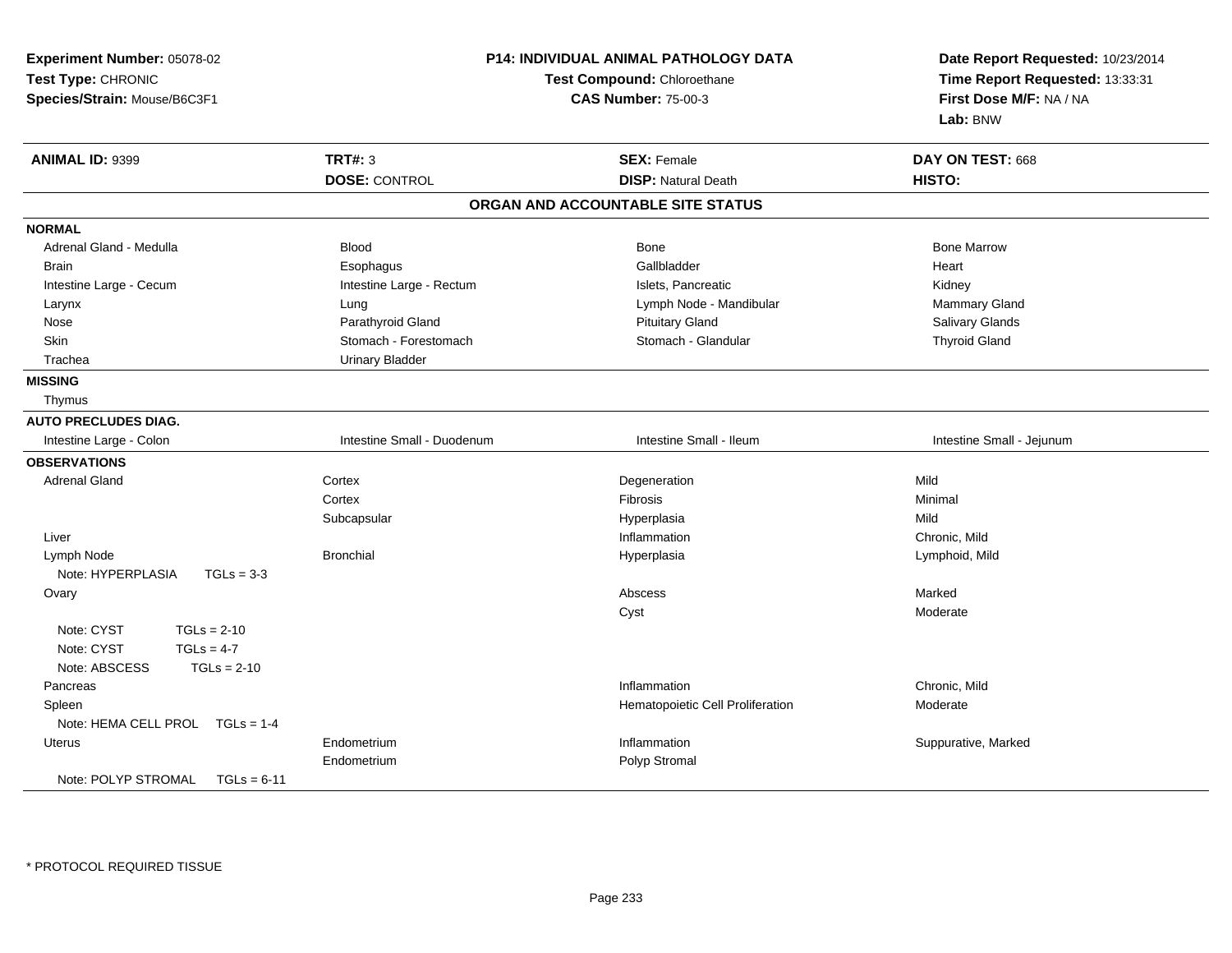| <b>Experiment Number: 05078-02</b><br>Test Type: CHRONIC<br>Species/Strain: Mouse/B6C3F1 |                      | <b>P14: INDIVIDUAL ANIMAL PATHOLOGY DATA</b><br><b>Test Compound: Chloroethane</b><br><b>CAS Number: 75-00-3</b> | Date Report Requested: 10/23/2014<br>Time Report Requested: 13:33:31<br>First Dose M/F: NA / NA<br>Lab: BNW |
|------------------------------------------------------------------------------------------|----------------------|------------------------------------------------------------------------------------------------------------------|-------------------------------------------------------------------------------------------------------------|
| <b>ANIMAL ID: 9399</b>                                                                   | TRT#: 3              | <b>SEX:</b> Female                                                                                               | DAY ON TEST: 668                                                                                            |
|                                                                                          | <b>DOSE: CONTROL</b> | <b>DISP:</b> Natural Death                                                                                       | HISTO:                                                                                                      |
|                                                                                          |                      | ORGAN AND ACCOUNTABLE SITE STATUS                                                                                |                                                                                                             |
| PRIMARY CAUSE OF DEATH                                                                   | ٠                    |                                                                                                                  |                                                                                                             |